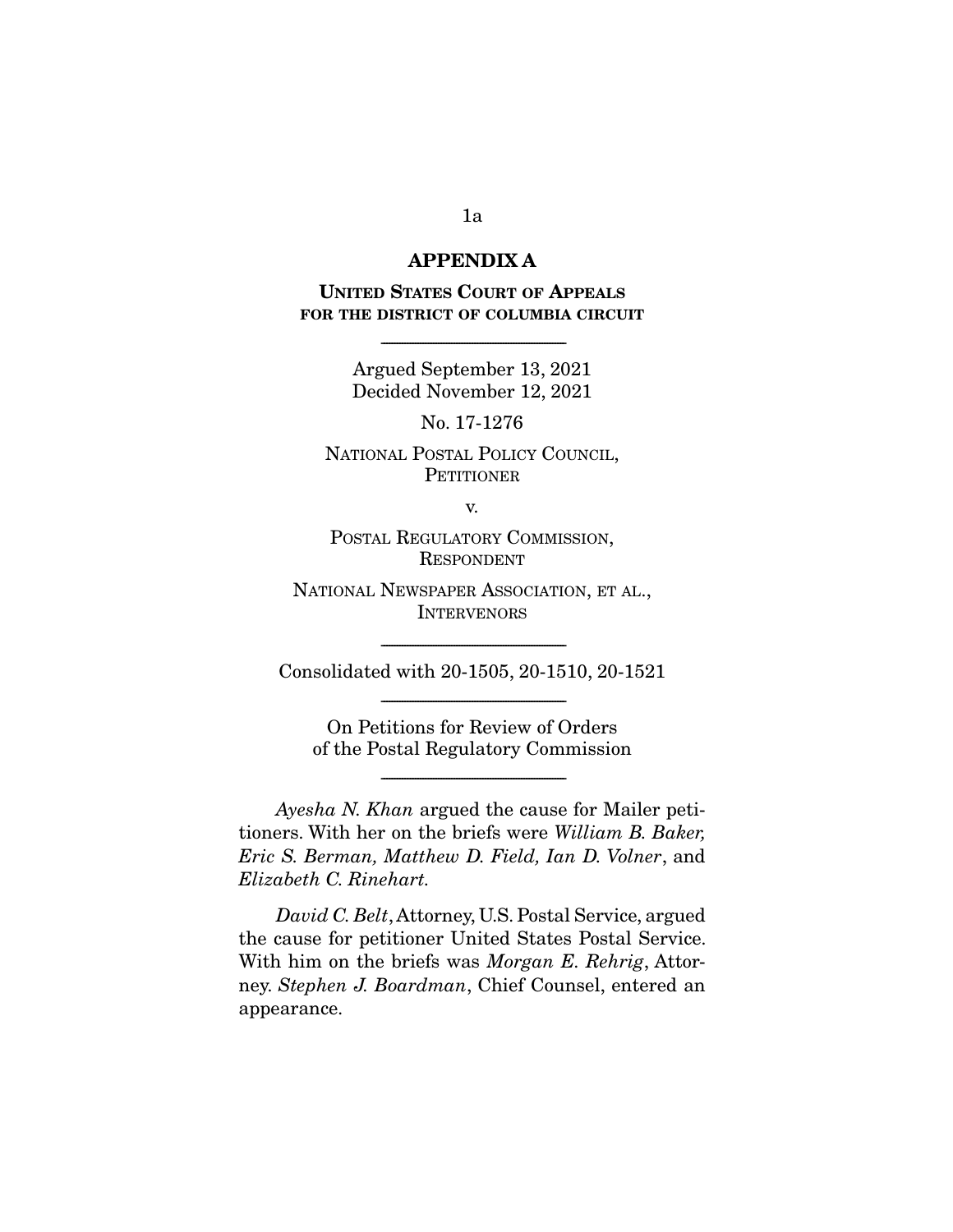Dana Kaersvang, Attorney, U.S. Department of Justice, argued the cause for respondent. With her on the brief were Brian M. Boynton, Acting Assistant Attorney General, and Michael S. Raab and Michael Shih, Attorneys, David A. Trissell, General Counsel, United States Postal Regulatory Commission, Christopher Laver, Deputy General Counsel, and Anne J. Siarnacki and Reese T. Boone, Attorneys.

Morgan E. Rehrig and David C. Belt, Attorneys, United States Postal Service, were on the brief for intervenor United States Postal Service in support of respondent.

William B. Baker, Ayesha N. Khan, Eric S. Berman, Matthew D. Field, Ian D. Volner, and Elizabeth C. Rinehart were on the brief for intervenors Alliance of Nonprofit Mailers, et al. in support of respondent. David M. Levy entered an appearance.

 Before: ROGERS and TATEL, Circuit Judges, and RANDOLPH, Senior Circuit Judge.

Opinion for the Court by Circuit Judge ROGERS.

 ROGERS, Circuit Judge: In 2006, Congress passed the Postal Accountability and Enhancement Act, which directed the Postal Regulatory Commission to establish a ratemaking system to govern the prices set by the U.S. Postal Service for its market-dominant products. Although Congress left many details to the Commission, it forbid rates from increasing faster than the rate of inflation. The Commission was also required to assess after ten years whether the system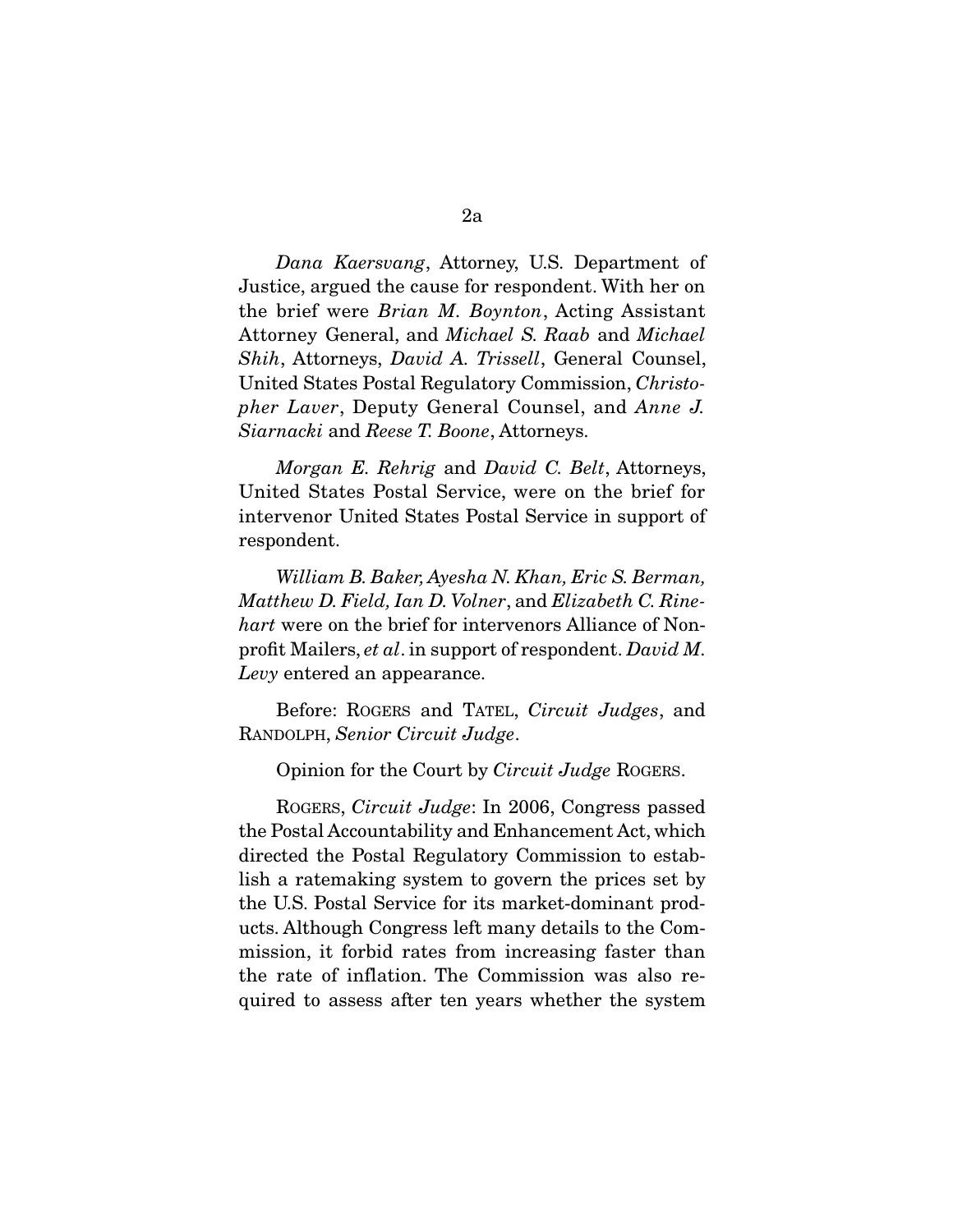had achieved nine objectives. If not, then the Commission could modify the ratemaking system or adopt an alternative one. This case arises from that mandatory ten-year review. In 2017, the Commission found that the existing ratemaking system was deficient and had not maintained the Postal Service's financial stability. After extensive review, it adopted a new system in 2020, which retains the price cap generally but allows above-inflation rate increases to target specific costs. Order 5763: Order Adopting Final Rules for the System of Regulating Rates and Classes for Market Dominant Products, Docket No. RM2017-3 (P.R.C. Nov. 30, 2020), 85 Fed. Reg. 81,124 (Dec. 15, 2020) ("Order 5763").

 Groups whose members purchase postal products ("Mailers") and the Postal Service seek review of the Commission's new ratemaking system. The Mailers oppose any new rate authority. They contend that the system is inconsistent with the statute that gives the Commission its regulatory authority and is arbitrary and capricious. In contrast, the Postal Service contends that the Commission's new ratemaking system is irrational because it does not confer enough rate authority. The Commission responds that its actions are authorized by statute and reasonably explained.

 For the following reasons, the court concludes that the Commission acted within its authority under the Accountability Act, and that its predictive judgments and economic conclusions satisfy the Administrative Procedure Act's requirement of reasoned decisionmaking. Accordingly, the court denies the petitions for review.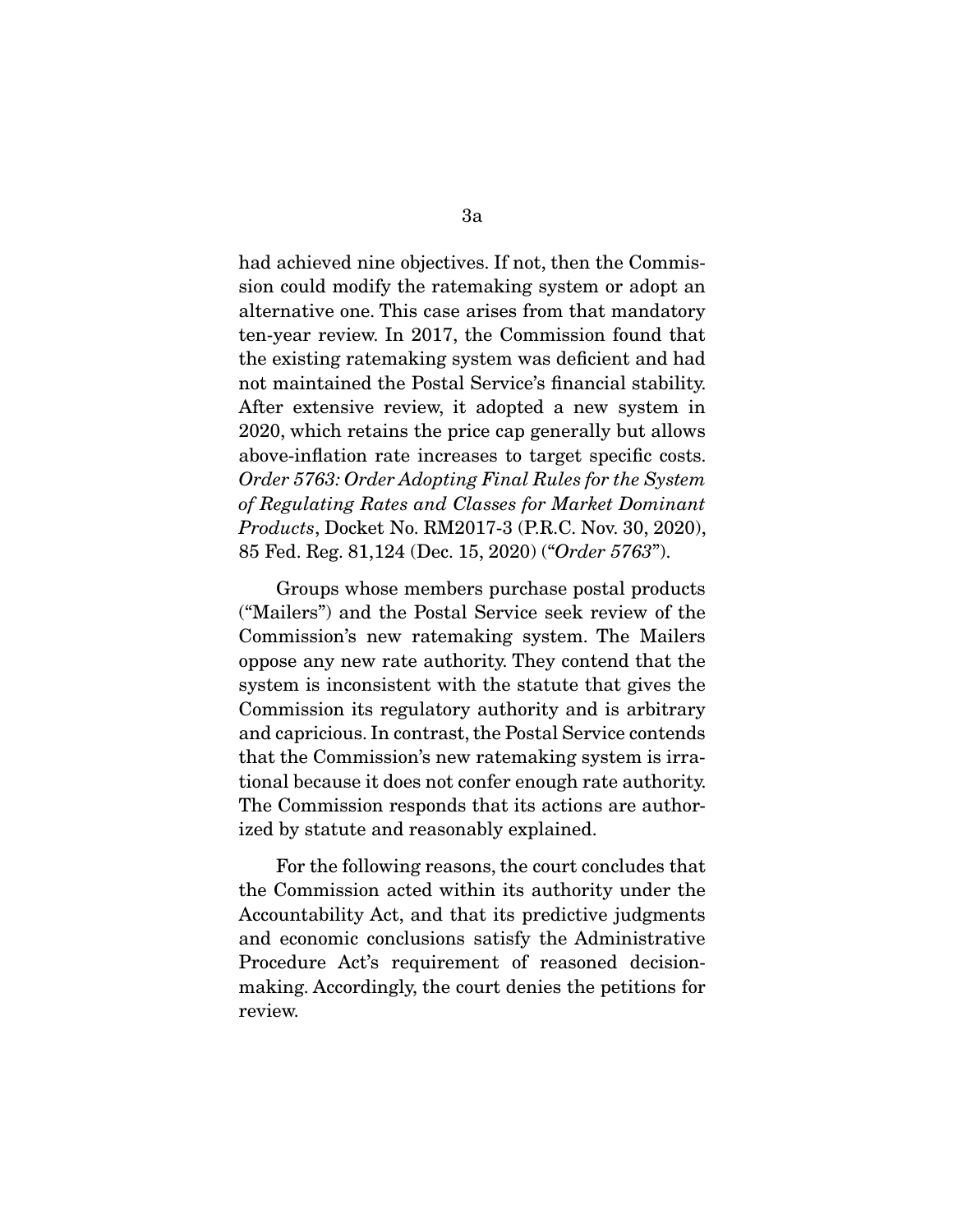#### **I.**

 By way of introduction, a summary of the Accountability Act is followed by a summary of the proceedings before the Commission.

#### **A.**

 For much of the Nation's history, postal services were administered by the Post Office Department at rates fixed by Congress. See Nat'l Ass'n of Greeting Card Publishers v. U.S. Postal Serv., 462 U.S. 810, 813 (1983) ("Greeting Card Publishers"). In 1970, Congress relinquished control of ratesetting and replaced the Post Office Department with two independent executive agencies: the United States Postal Service and the Postal Rate Commission. See Postal Reorganization Act of 1970, Pub. L. No. 91-375, §§ 201–02, 3601, 84 Stat. 719, 720, 759. Superintended by a Board of Governors, consisting of experts in economics, accounting, law, and public administration, 39 U.S.C. § 502(a), the Postal Service was required to set rates equal to costs with the goal of breaking even. See Greeting Card Publishers, 462 U.S. at 813. To guide the Postal Service, Congress charged the Postal Rate Commission (later renamed the Postal Regulatory Commission) with reviewing the Board's rate proposals. See id. at 813–14.

 In 2006, Congress modernized the Postal Service in the Postal Accountability and Enhancement Act ("Accountability Act" or "Act"), Pub. L. No. 109-435, 120 Stat. 3198 (2006). Section 201 of the Act, 39 U.S.C. § 3622, "completely reformed the ratemaking system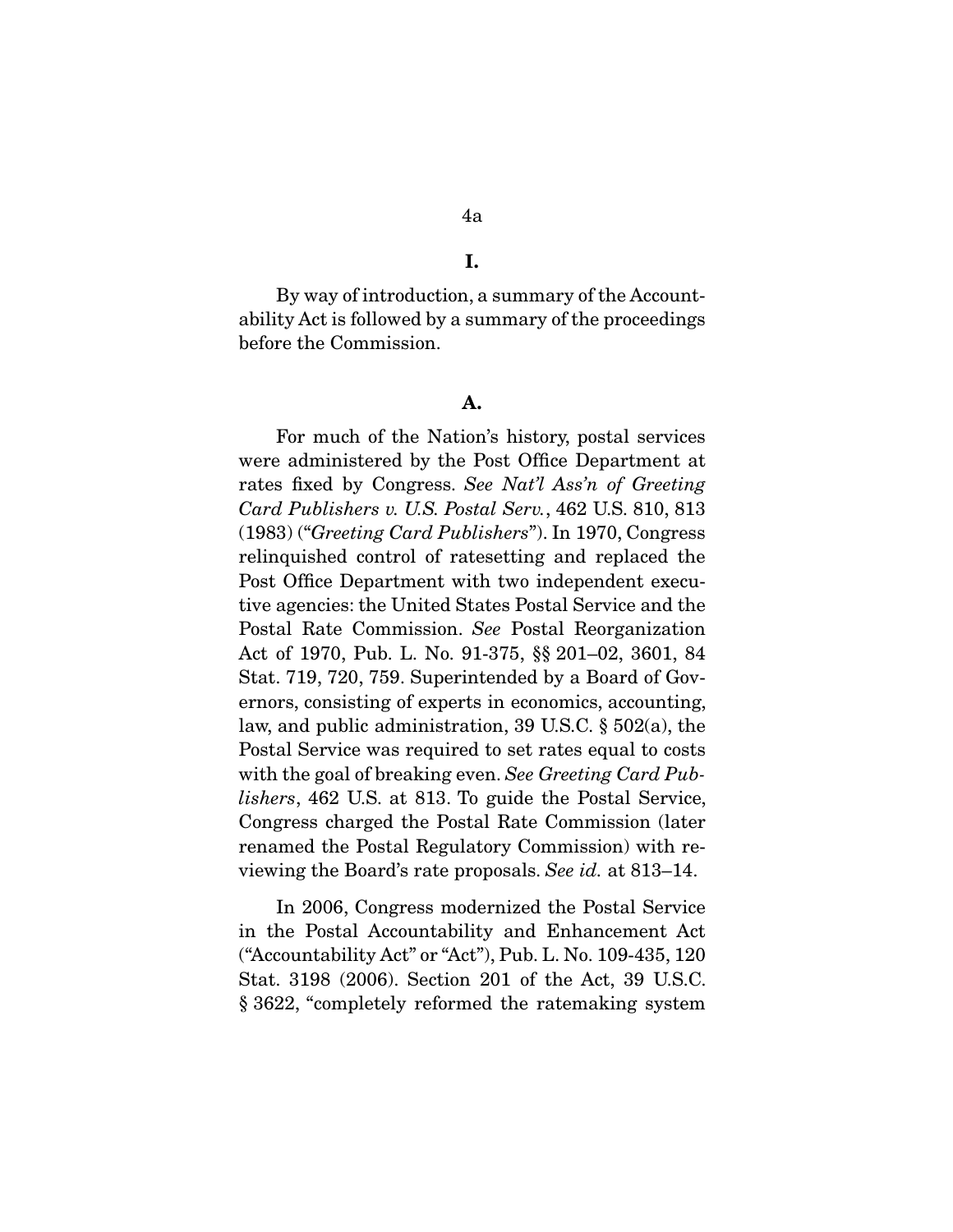for market-dominant products," i.e., those "products for which the Postal Service enjoys a statutory monopoly, or for which the Postal Service exercises sufficient market power so that it can effectively dictate the price of such products without risk of losing much business to competing firms." U.S. Postal Serv. v. Postal Regul. Comm'n, 785 F.3d 740, 744 (D.C. Cir. 2015) (citing 39 U.S.C.  $\S 3642(b)(1)–(2)$ . The Act required the Commission to "establish" within eighteen months "a modern system for regulating rates and classes for marketdominant products." 39 U.S.C. § 3622(a). The system had to "be designed to achieve [nine] objectives, each of which shall be applied in conjunction with the others," id.  $\S 3622(b)$ , taking fourteen "[f] actors" into account, *id.*  $\S 3622(c)$ . The Act further enumerates five "[r]equirements" that the ratemaking system "shall" contain.  $Id. \$  3622(d).

 Pertinent here, the Act mandates that the ratemaking system "include an annual limitation on the percentage changes in rates . . . equal to the change in the Consumer Price Index." Id.  $\S 3622(d)(1)(A)$ . This prevents rates for market-dominant products from rising faster than the inflation rate. See U.S. Postal Serv., 785 F.3d at 744. The hope was that moving from a cost-of-service model to a price cap would incentivize the Postal Service to cut costs and improve efficiency. See S. Comm. on Gov't Affairs, Postal Accountability and Enhancement Act, S. REP. 108-318, at 9 (2004). The Postal Service may exceed the price cap if the Commission finds, after notice and comment, that a rate change is warranted due to "extraordinary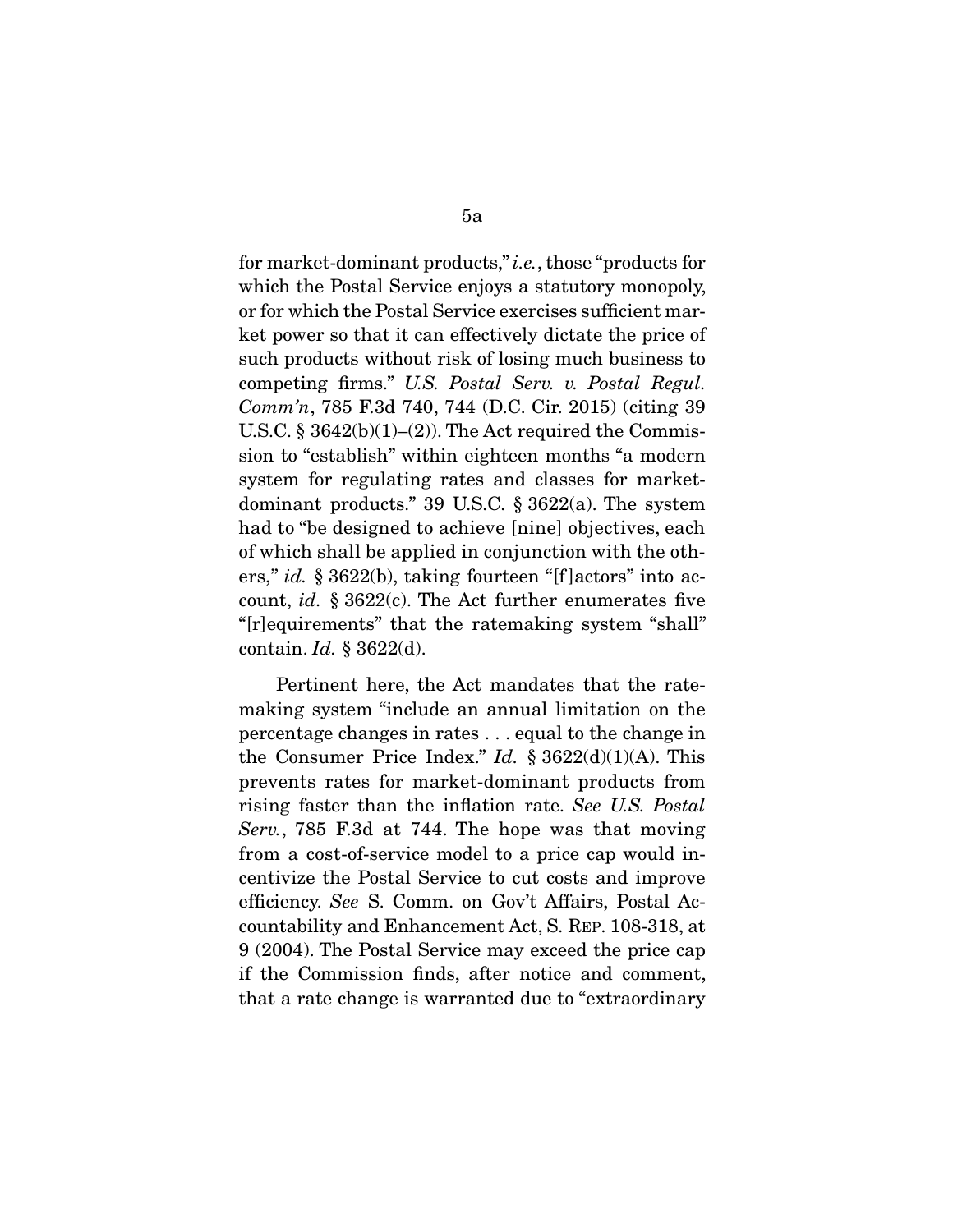or exceptional circumstances" if "reasonable and equitable and necessary" to maintain postal services. 39 U.S.C. §  $3622(d)(1)(E)$ .

 The Accountability Act provides the Commission two ways to change the ratemaking system. First, the Commission may "revise" the system "from time to time." Id.  $\S 3622(a)$ . Second, the Commission must assess ten years after the Act's passage "if the system is achieving the objectives in subsection (b), taking into account the factors in subsection (c)." Id.  $\S 3622(d)(3)$ . "If the Commission determines, after notice and opportunity for public comment, that the system is not achieving the objectives," then it "may, by regulation, make such modification or adopt such alternative system for regulating rates . . . as necessary to achieve the objectives." Id.

### **B.**

 In December 2017, the Commission released the findings of its ten-year review. Order 4257, Docket No. RM2017-3 (P.R.C. Dec. 1, 2017). It found that "while some aspects of the system" had "worked as planned, overall [] the system has not achieved the [Act's] objectives." *Id.* at 5. The Commission explained that the "operating environment" of the Postal Service "changed quickly and dramatically" after the Act's passage. *Id.* at 45. The "Great Recession" of 2008 resulted in the most severe decline in mail volumes since the Great Depression of the 1930s, causing the Postal Service's revenue to plummet. Id. at 38. The period of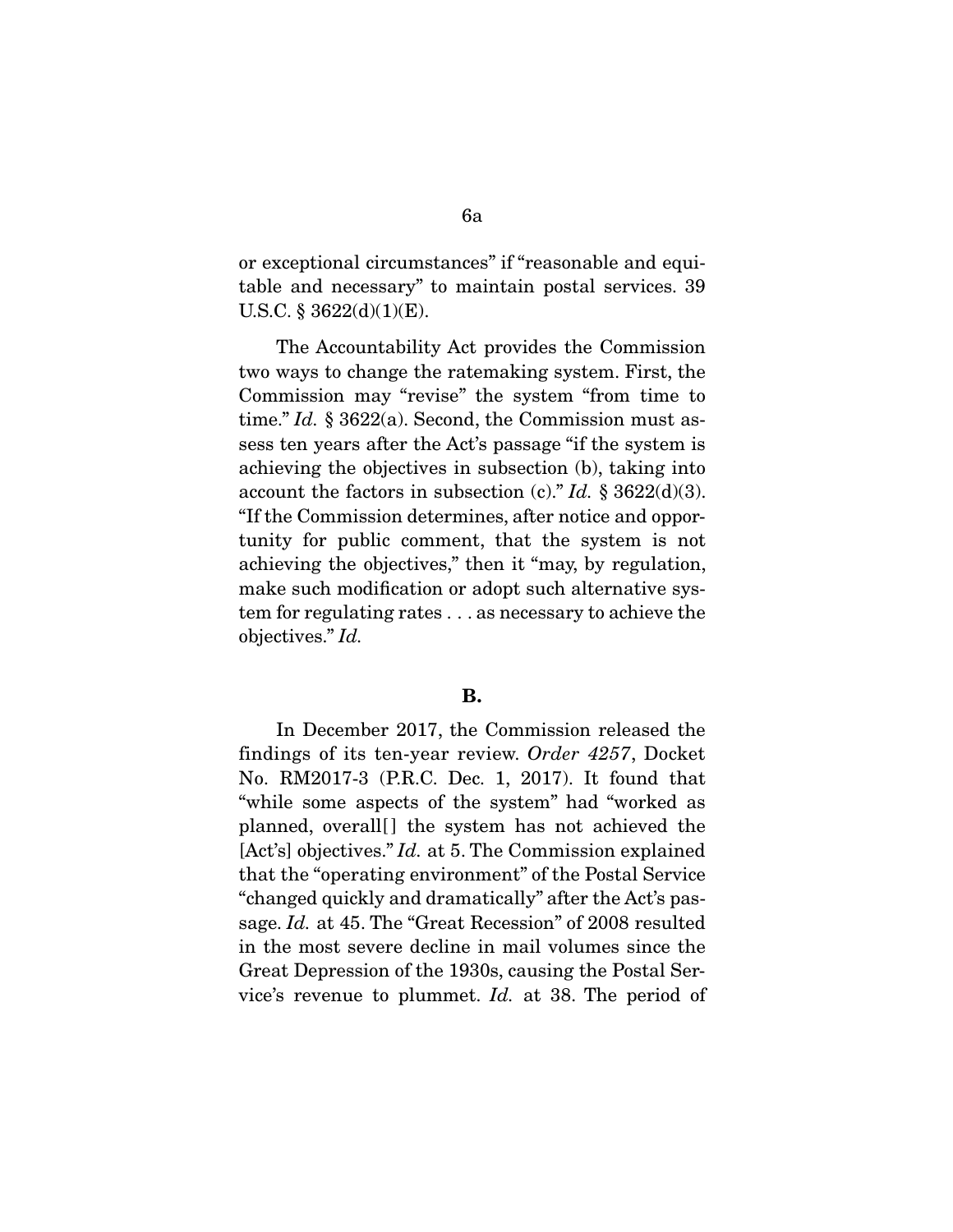deflation after the Great Recession meant the Postal Service could not increase rates due to the statutory price cap. Id. Throughout, the Postal Service's costs soared due to an obligation imposed on it by the Accountability Act requiring the prefunding of retirement benefits. Id. at 37. As a result, the Postal Service accumulated a \$59.1 billion deficit in just ten years. Id. at 171.

 Given those findings, the Commission determined that the existing ratemaking system failed to achieve three statutory objectives. First, the system had not maintained the financial stability of the Postal Service. Id. at 178. Although the Postal Service could cover its immediate operating expenses, id. at 159–65, it had not achieved "medium-term stability" as it had suffered a net loss for ten straight years, id. at 165–69. Nor had the Postal Service achieved "long-term stability" because it lacked the funds to invest in capital improvements or pay down debts. Id. at 169–71. Second, the system had not maximized incentives to cut costs and improve efficiency. Id. at 226. Despite the Postal Service having reduced costs, *id.* at 191, and improved its efficiency, id. at 203–21, the ratemaking system did not maximally incentivize such efforts because they "were insufficient to address the Postal Service's financial instability," id. at 222. Third, the system had not achieved reasonable rates "because certain products and [mail] classes threatened the financial integrity of the Postal Service." Id. at 236.

 Concurrent with its findings, the Commission proposed "a two-pronged solution designed to place the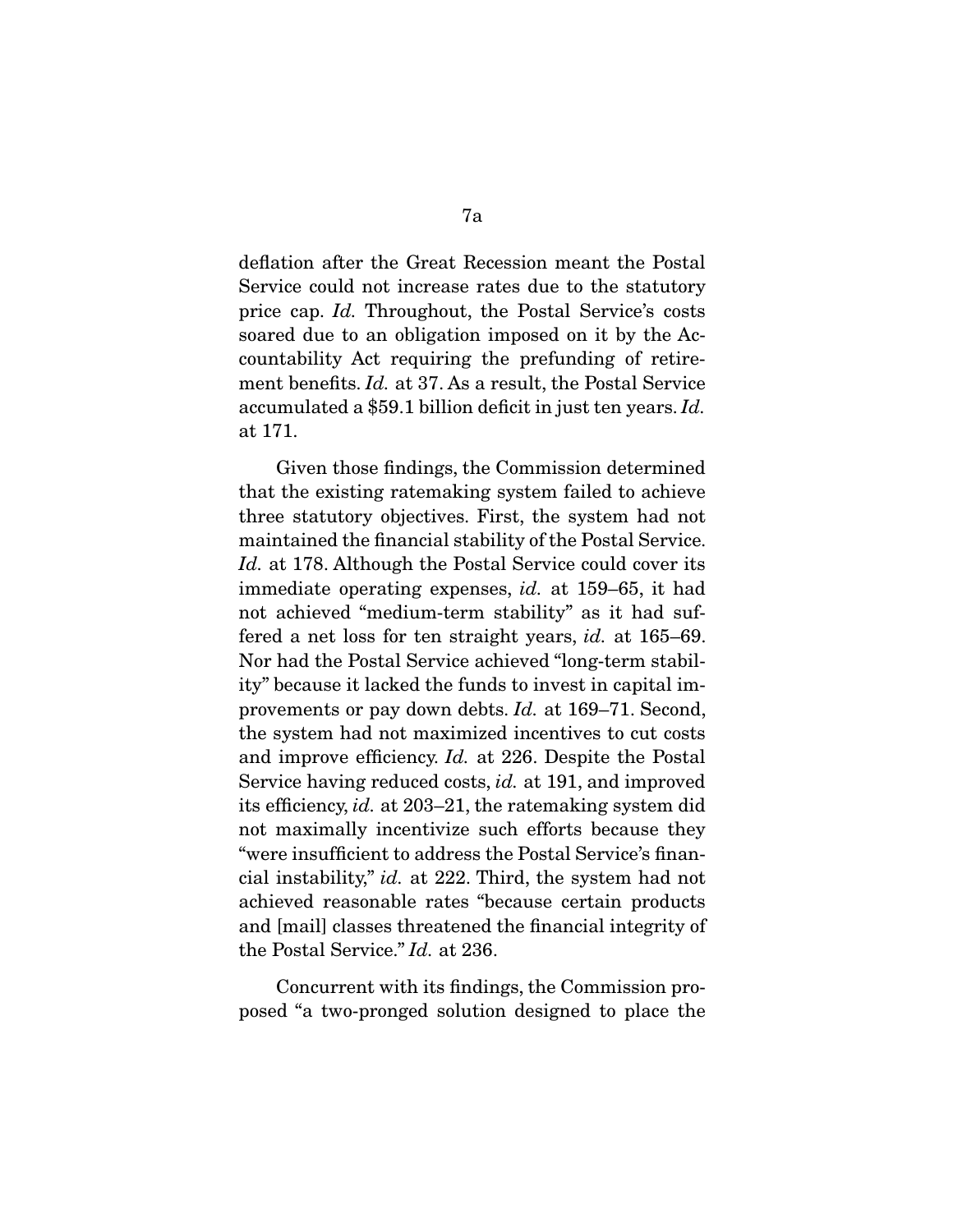Postal Service on the path to financial stability by providing [it] rate adjustment authority in addition to the CPI-U rate authority." Order 4258, Docket No. RM2017-3, at 37 (P.R.C. Dec. 1, 2017). To address medium-term financial stability, the Commission proposed authorizing the Postal Service to raise rates annually by an additional 2% per mail class for five years. Id. at 45. This would "put the Postal Service on the path to medium-term financial stability by providing [it] the opportunity to generate additional revenue to cover its obligations." Id. at 38. As for long-term financial stability, the Commission proposed a performance-based rate authority, which conditioned a 1% annual rate increase on hitting various benchmarks. Id. at 39. In addition to these rate authorities, the Commission also proposed mandating rate increases for mail products whose costs exceeded revenue. Id. at 77–78.

 In response to comments, the Commission issued a revised ratemaking proposal in December 2019. Order 5337, Docket No. RM2017-3 (P.R.C. Dec. 5, 2019). In place of an across-the-board annual rate increase, the Commission proposed two rate authorities targeted to "costs that are outside of the Postal Service's control": declines in mail density and statutorily mandated retirement payments. Id. at 12. First, the Commission found that decreases in mail volume in concert with the Postal Service's statutory obligation to service every address had resulted in a decline in mail density, i.e., the ratio of mail pieces to delivery points. Id. at 70. This, in turn, raises the cost of delivering each piece of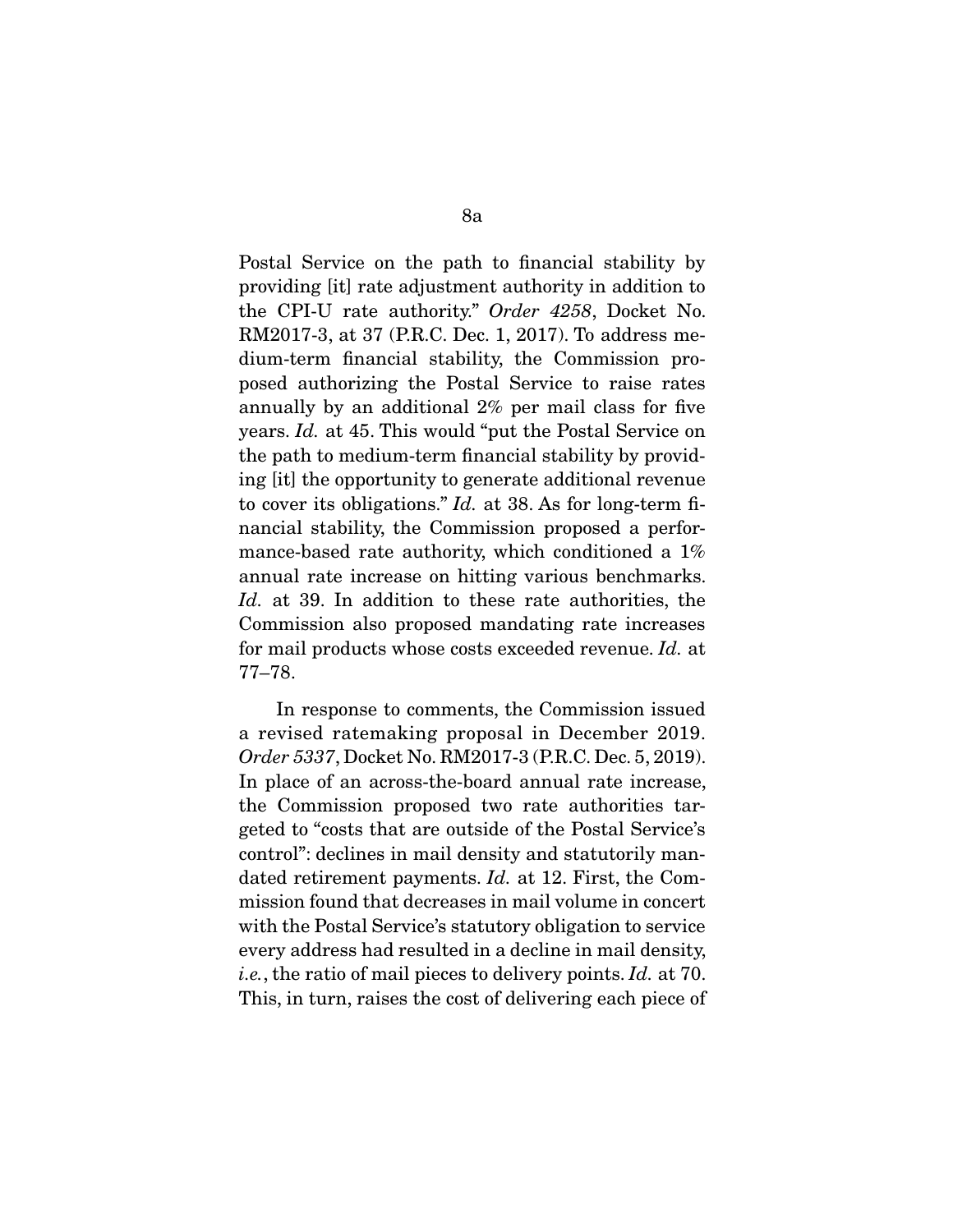mail. To account for these costs, the Commission proposed allowing the Postal Service to raise rates annually by the amount by which per-unit costs are expected to increase based on the change in mail density in the prior year. Id. at 77. Second, the Commission found that "congressionally mandated [retirement] payments are outside of the Postal Service's direct control" but "continue to be one of the primary drivers of net loss." Id. at 90. The Commission proposed allowing the Postal Service to raise rates annually by the amount necessary for revenues to cover these payments. *Id.* at 91–92. According to the Commission, its modified proposal was "intended to go beyond the initial supplemental rate authority's goal of placing the Postal Service on the path to medium-term financial stability by providing the mechanisms necessary for the system to adjust appropriately to changes in the operating environment that are driving the Postal Service's net losses." Id. at 13.

 In Order 5763, issued in November 2020, the Commission adopted this new ratemaking system with minor adjustments. As an initial matter, the Commission rejected the Mailers' argument that it had to reopen the record to examine the impact of the COVID-19 pandemic on the Postal Service, reasoning that "nothing specific to the pandemic undermines the findings [it] made in Order No. 4257." *Id.* at 26. In the new ratemaking system, the Commission adopted the densitybased and retirement-based rate authorities, concluding that they were "necessary to achieve the objectives of [39 U.S.C. § 3622(b)], in conjunction with each other"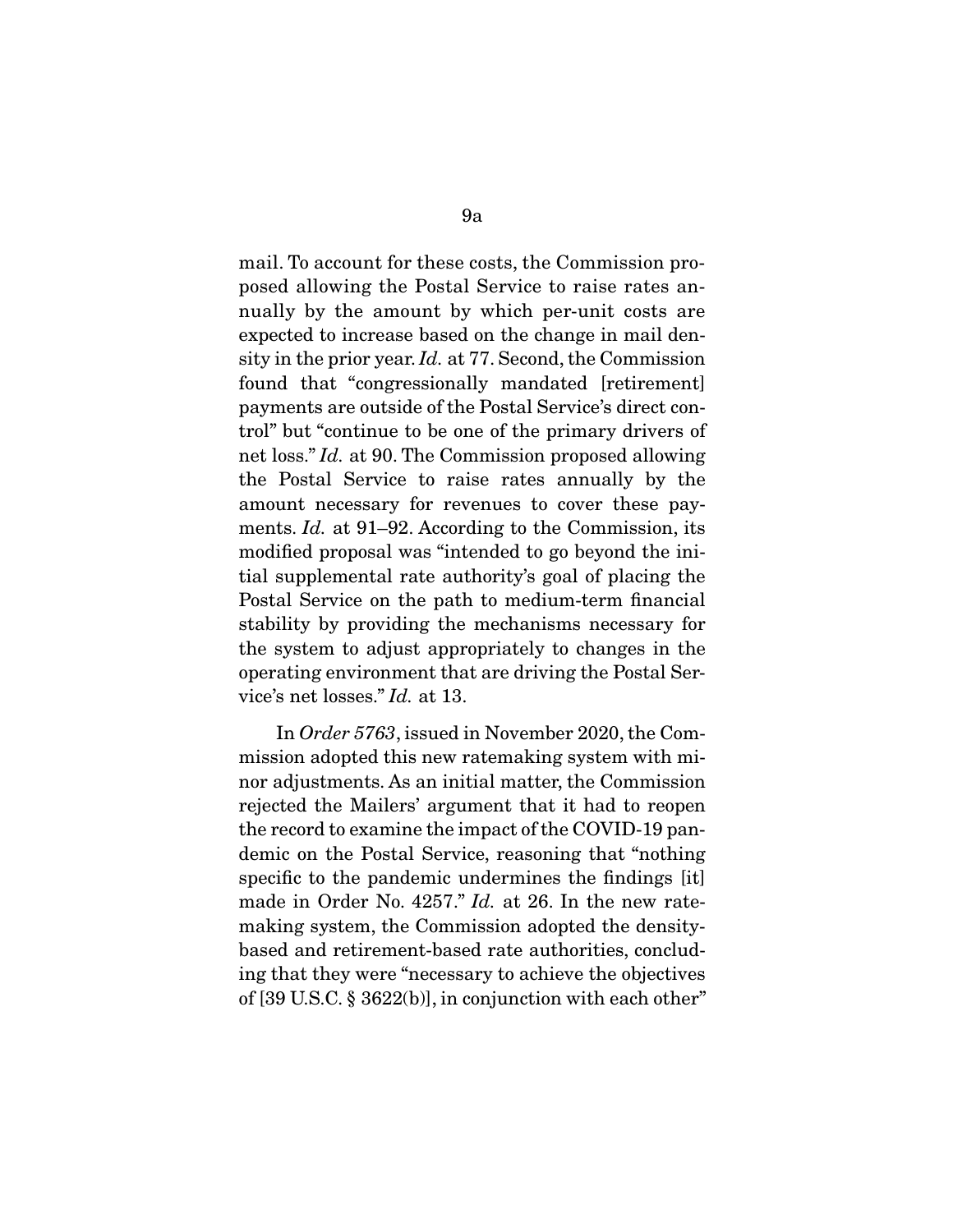and "focused on vital near-term improvements." Id. at

298. The Commission withdrew the proposed performance-based rate authority but adopted the rate increases for non-compensatory mail products. Id. at 21–22. The Commission stated that it would review the new system in five years, or sooner if necessary. Id. at 23, 267.

 The Mailers and the Postal Service petitioned for review of Order 5763. The Mailers unsuccessfully petitioned for stays by the Commission and by the court. See D.C. Cir. Order, Doc. No. 1887800 (Mar. 1, 2021); Order 5818, Docket No. RM2017-3 (P.R.C. Jan. 19, 2021). In July 2021, the Commission approved a proposal of the Postal Service to increase rates for market-dominant products. See Order 5937, Docket No. R2021-2 (P.R.C. July 19, 2021). The Mailers again unsuccessfully petitioned for a stay by the court. See D.C. Cir. Order, Doc. No. 1911271 (Aug. 24, 2021). The new prices took effect on August 29, 2021. Order 5937.

### **II.**

 The Mailers contend that Order 5763 exceeded the Commission's statutory authority and is arbitrary and capricious.

### **A.**

 First, the Mailers maintain that the Commission exceeded its statutory authority in allowing the Postal Service to raise rates in excess of inflation because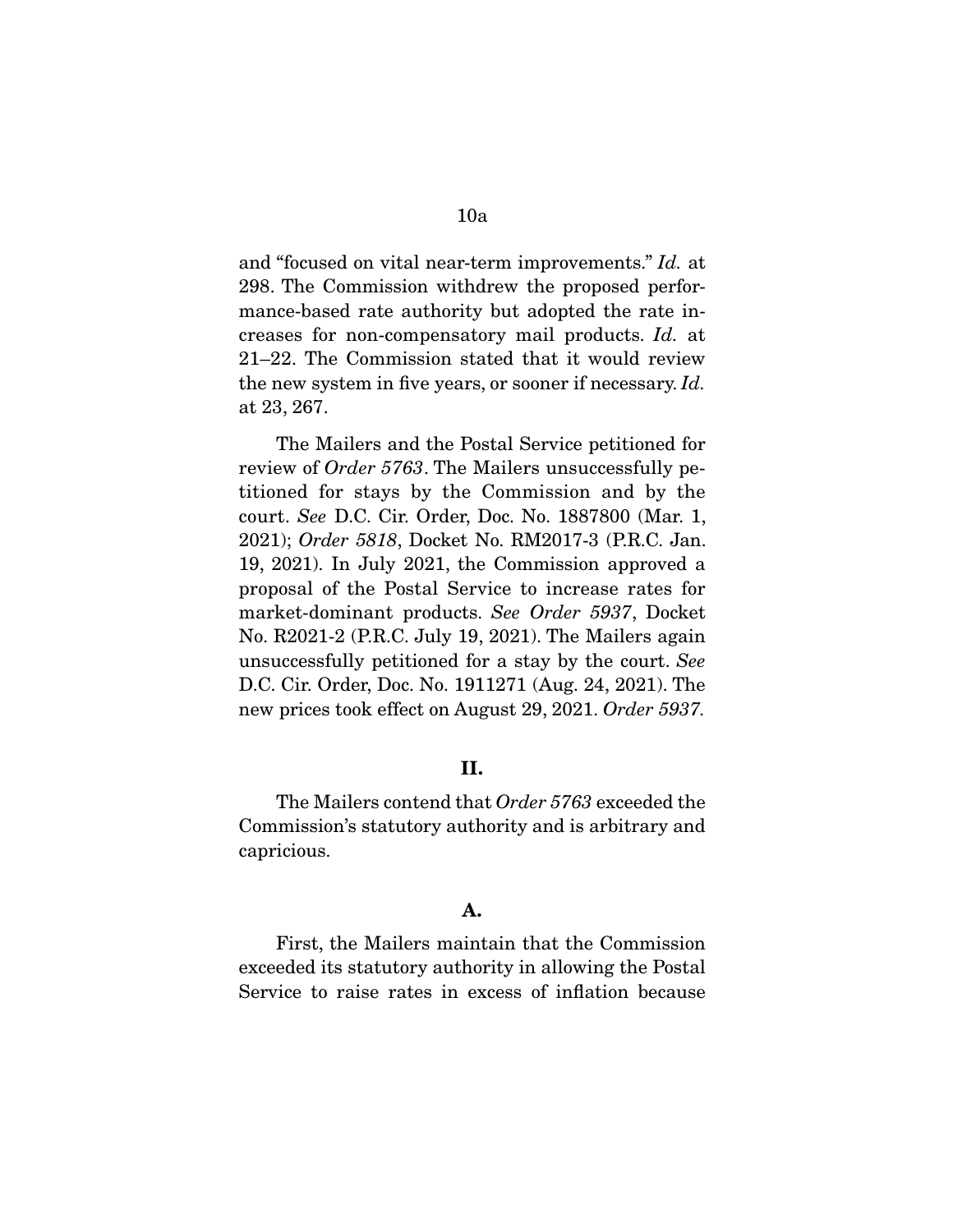§ 3622 unambiguously forecloses the Commission from altering the price cap. Mailers Br. 19–24. Even were the Act susceptible to multiple interpretations, the Mailers maintain that the new ratemaking system is "irreconcilable with the Commission's prior understanding of the price cap" and is thus unreasonable. Id. at 25. Finally, the Mailers maintain that the constitutional avoidance canon counsels against the Commission's interpretation because  $\S 3622(d)(3)$  is otherwise an unconstitutionally standardless delegation of authority. Id. at 26–30.

 Under the two-step framework in Chevron, U.S.A., Inc. v. Natural Res. Def. Council, Inc., 467 U.S. 837 (1984), the court first deploys the "traditional tools of statutory construction" to determine "whether Congress has directly spoken to the precise question at issue." Id. at  $842-43$  & n.9. If so, the court "must give effect to the unambiguously expressed intent of Congress." Id. at 843. If, however, "the statute is silent or ambiguous with respect to the specific issue," the court will defer to the Commission's interpretation if it is "a permissible construction of the statute." Id.; see United Parcel Serv. v. Postal Regul. Comm'n, 890 F.3d 1053, 1061–62 (D.C. Cir. 2018).

 Consequently, the court "begin[s] with the language employed by Congress and the assumption that the ordinary meaning of that language accurately expresses the legislative purpose." Engine Mfrs. Ass'n v. S. Coast Air Quality Mgmt. Dist., 541 U.S. 246, 252  $(2004)$  (citation omitted). Subsection  $3622(d)(3)$  provides: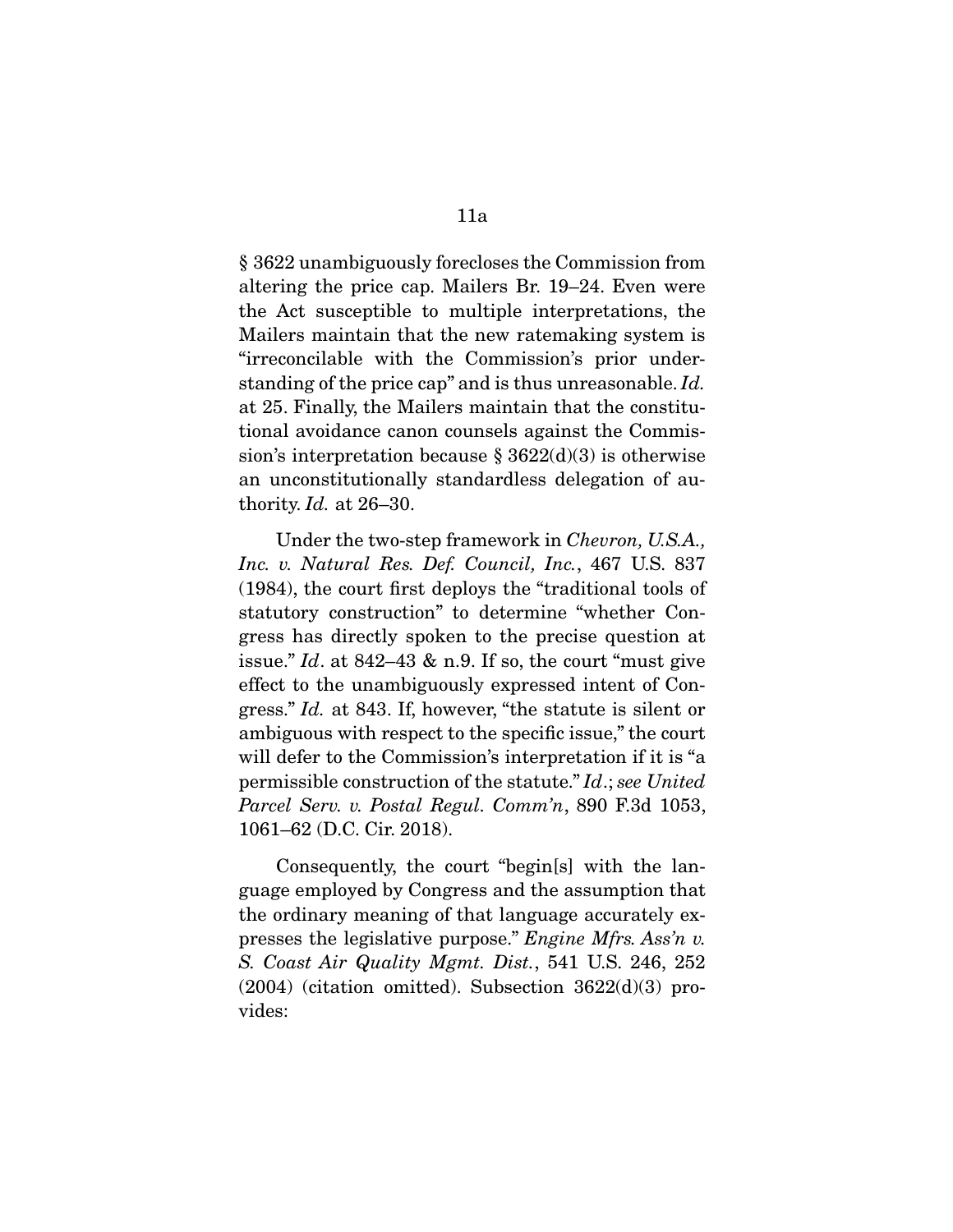Ten years after the date of enactment of the Postal Accountability and Enhancement Act and as appropriate thereafter, the Commission shall review the system for regulating rates and classes for market-dominant products established under this section to determine if the system is achieving the objectives in subsection (b), taking into account the factors in subsection (c). If the Commission determines, after notice and opportunity for public comment, that the system is not achieving the objectives in subsection (b), taking into account the factors in subsection (c), the Commission may, by regulation, make such modification or adopt such alternative system for regulating rates and classes for market-dominant products as necessary to achieve the objectives.

### 39 U.S.C. § 3622(d)(3) (emphasis added).

 The plain text contemplates two types of change: the Commission can "make [ ] modification[s]" to the ratemaking system or it can "adopt [an] alternative system." The word "modification" means to make a "limited change in something." Modification, Merriam-Webster.com, https://www.merriam-webster.com/dictionary/modification. In contrast, "alternative," when used as a noun, describes a "situation offering a choice between two or more things only one of which may be chosen." Alternative, MerriamWebster.com, https://www.merriam-webster.com/ dictionary/alternative. By its plain terms, then, the provision permits the Commission to either make minor changes to the ratemaking system or replace it altogether.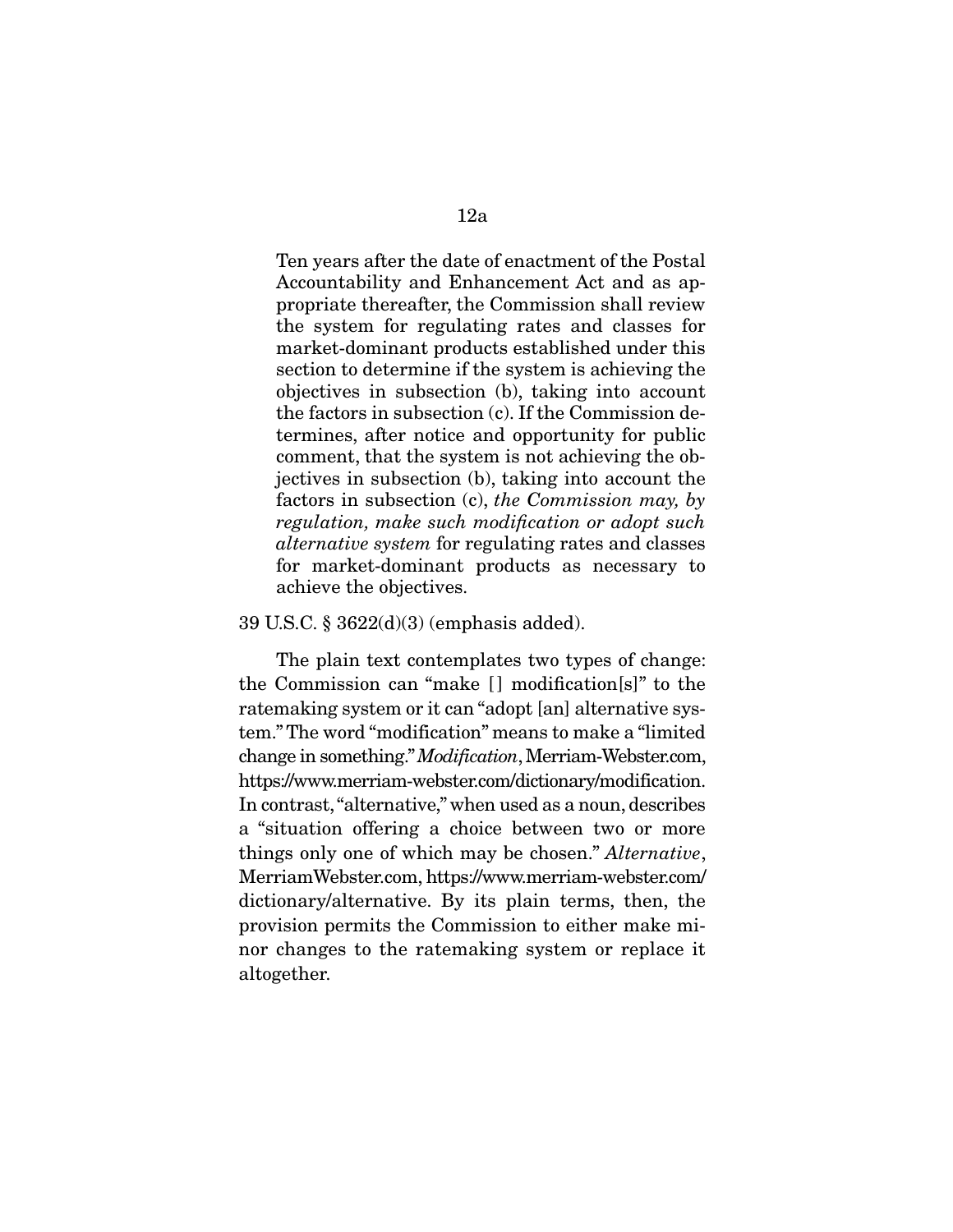The Mailers do not contest this interpretation. Instead, they argue that the alternative ratemaking system adopted under  $\S 3622(d)(3)$  must incorporate the price cap. They submit that  $\S 3622(d)(1)$  precludes the Commission from altering the price cap because it is a "[r]equirement[ ]" that the "system for regulating rates and classes for market dominant products shall [] include." Mailers Br. 19–20. But "[a] standard principle of statutory construction provides that identical words and phrases within the same statute should normally be given the same meaning." Powerex Corp. v. Reliant Energy Servs., Inc., 551 U.S. 224, 232 (2007). In § 3622(a) and  $(d)(1)(A)$ , "system" refers broadly to a scheme for "regulating rates and classes for marketdominant products," not to the subset of schemes that comply with the price cap. Therefore, absent evidence that Congress had a contrary intent, "system" most logically means the same in  $\S 3622(d)(3)$ , and includes rules that do not comply with the price cap.

 The Mailers further contend that because § 3622(d)(3) permits the Commission to review the system "established under" § 3622, any alternate system adopted must also comply with all of § 3622's requirements. Their conclusion does not follow. Whatever meaning the Mailers give to the word "under," the phrase "established under" modifies only the system the Commission may review, not the alternative system it may adopt. Congress knew how to limit the Commission's authority following the ten-year review and yet declined to require it to maintain the rate cap. Subsection  $(d)(3)$  requires that any changes to the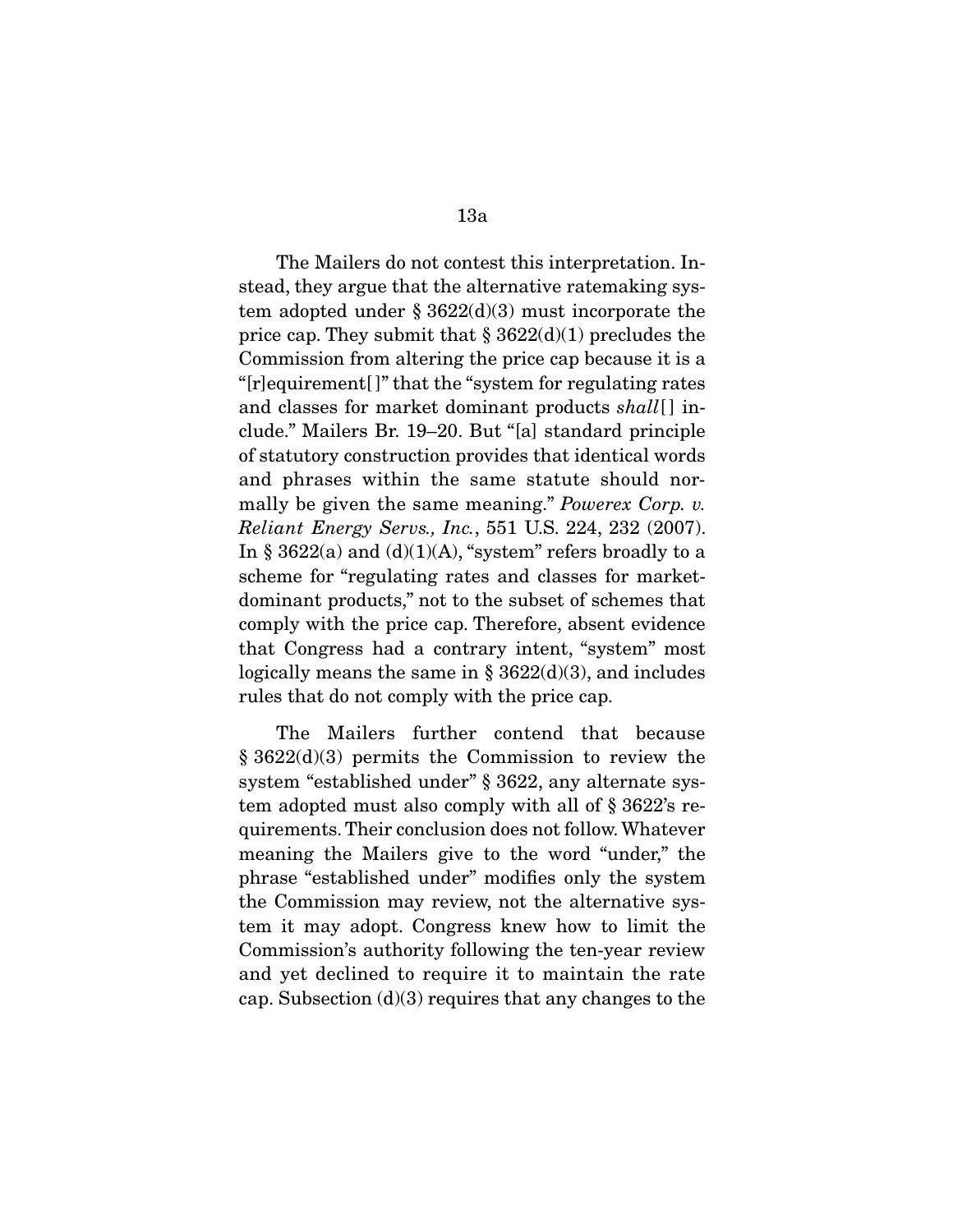system be "necessary to achieve the objectives" in § 3622(b), but makes no mention of the rate cap.

The Mailers also invoke the presumption in Russello v. United States—that the inclusion of a phrase in one provision and its absence in another is deliberate, 464 U.S. 16, 23 (1983)—to argue that the exception to the price cap for emergencies in  $\S 3622(d)(1)(E)$  demonstrates that Congress decided not to grant the Commission the authority to override the price cap in § 3622(d)(3). Mailers Br. 20–21. That canon has limited force here, however, because the two provisions use different words and are not otherwise parallel. See City of Columbus v. Ours Garage & Wrecker Serv., Inc., 536 U.S. 424, 435–36 (2002). Section 3622(d)(1)(E) is only meaningful insofar as a price cap exists, so it is unsurprising that it references the cap.

The Mailers' narrow interpretation of  $\S 3622(d)(3)$ would also render § 3622(a) superfluous. See Mail Order Ass'n of Am. v. U.S. Postal Serv., 986 F.2d 509, 515 (D.C. Cir. 1993) (canon against surplusage). In addition to directing the Commission to "establish" a ratemaking system, § 3622(a) also provides that the Commission may "revise" the system "from time to time thereafter by regulation." 39 U.S.C. § 3622(a). The Mailers' interpretation of  $\S 3622(d)(3)$  would render these words surplusage: if the price cap is an immutable feature of the ratemaking system, then there is no meaningful difference between the Commission's authority to "revise" the ratemaking system and its authority to adopt an "alternative" ratemaking system after ten years. In contrast, the Commission's authority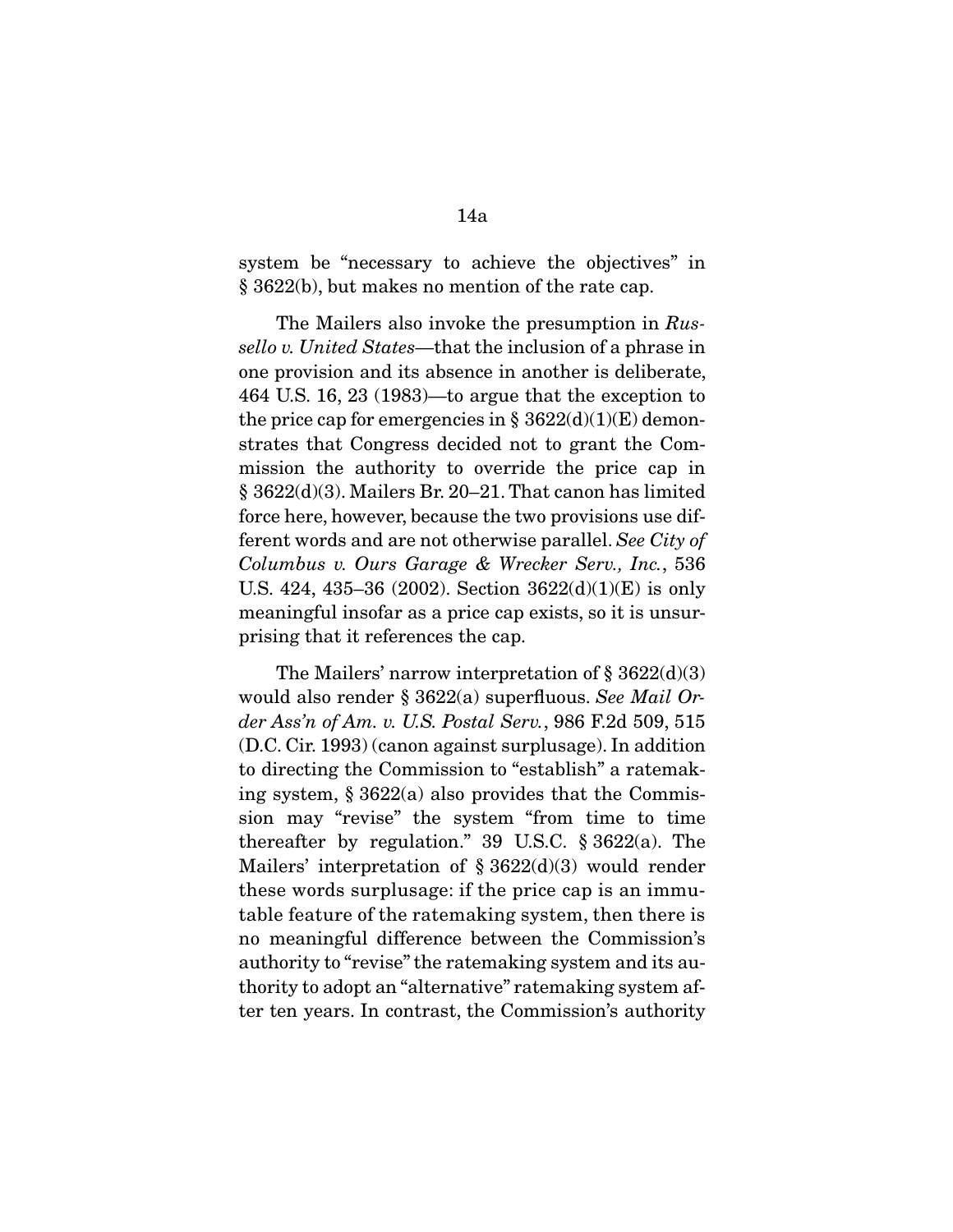to revise the ratemaking system under § 3622(a) suggests that its authority following the ten-year review must be broader under  $\S 3622(d)(3)$ : the former allows the Commission to make modest changes to the ratemaking system at its discretion while the latter authorizes the Commission to replace the existing system if, after ten years, it concludes that the existing system has failed to achieve the Act's objectives. Broad authority under  $\S 3622(d)(3)$  would be consistent with the more onerous procedural requirements imposed by that section, which requires notice and comment and a determination that the current system is not achieving the statutory objectives.

 The legislative history supports the Commission's interpretation. See Pharm. Rsch. & Mfrs. of Am. v. Thompson, 251 F.3d 219, 224 (D.C. Cir. 2001). Section  $3622(d)(3)$  was not in the versions of the bills initially passed by the House and Senate; the Senate bill retained a price cap while the House bill contained a price cap that could be eliminated after notice and comment. H.R. 22, 109th Cong.  $\S 201(a)$  (as passed by House, July 26, 2005); H.R. 22, 109th Cong. § 201(a) (as passed by Senate, Feb. 9, 2006). Subsection (d)(3) was added during the House-Senate Conference and thereafter enacted by both Houses of Congress. See 152 Cong. Rec. H9160–H9182 (daily ed. Dec. 8, 2006); id. at S11,821–S11,822 (daily ed. Dec. 8, 2006). The primary Senate sponsor of the conference bill, Senator Susan Collins, addressed the provision on the floor of the United States Senate: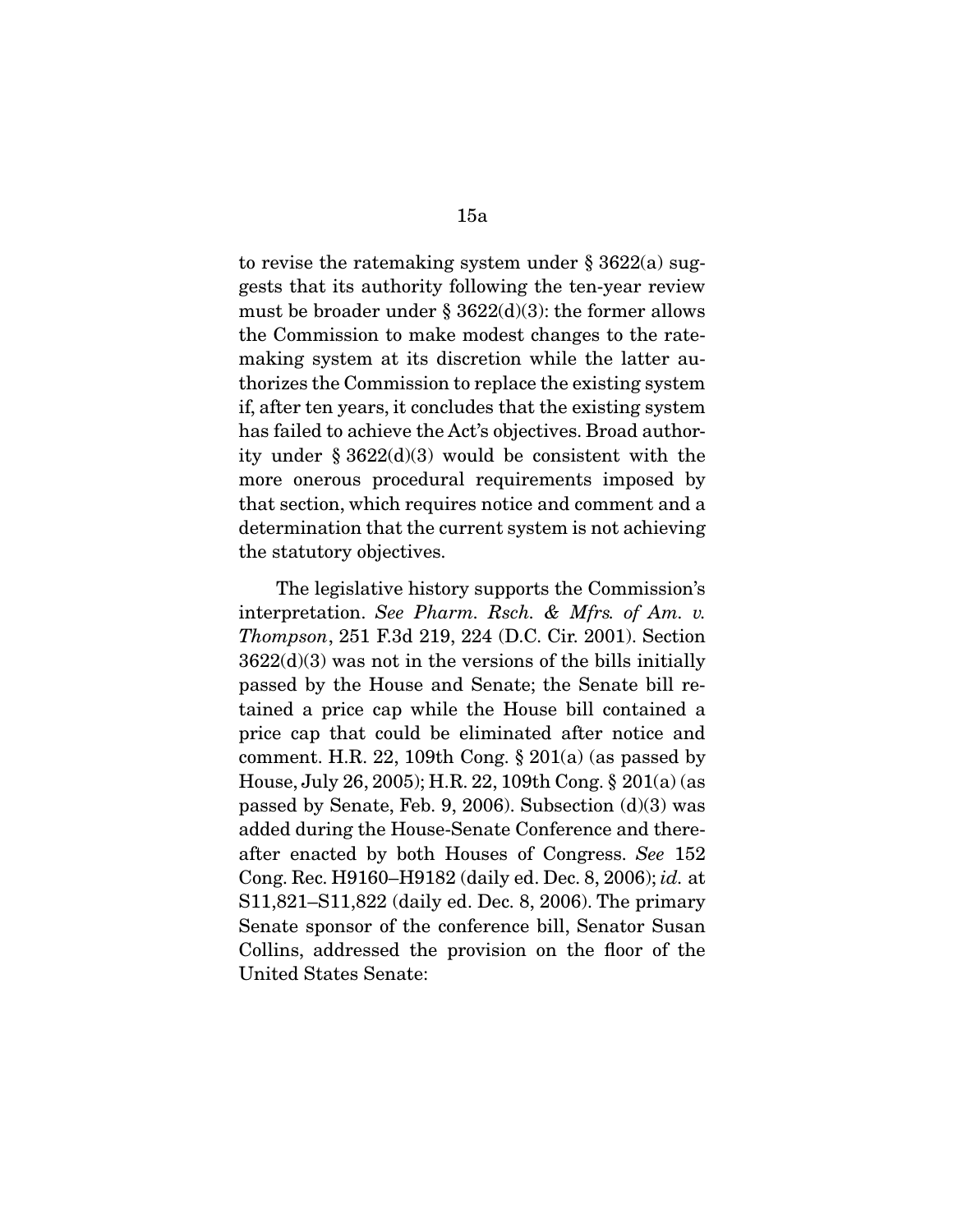After 10 years, the Postal Regulatory Commission will review the rate cap and, if necessary, and following a notice and comment period, the Commission will be authorized to modify or adopt an alternative system.

While this bill provides for a decade of rate stability, I continue to believe that the preferable approach was the permanent flexible rate cap that was included in the Senate-passed version of this legislation. But, on balance, this bill is simply too important, and that is why [the conferees] have reached this compromise to allow it to pass. We at least will see a decade of rate stability, and I believe the Postal [Regulatory] Commission, at the end of that decade, may well decide that it is best to continue with a CPI rate cap in place. It is also, obviously, possible for Congress to act to reimpose the rate cap after it expires.

152 Cong. Rec. S11,675 (daily ed. Dec. 8, 2006) (statement of Sen. Collins). The Senator's remarks reinforce the plain meaning of the statutory text: during its tenyear review, the Commission may adopt an alternative system and is not necessarily constrained the price cap.

 The Mailers additionally maintain that the Commission's interpretation of the statute runs afoul of the nondelegation doctrine and should be rejected on constitutional avoidance grounds. Mailers Br. 26–30. But this argument, too, is unavailing. A statutory delegation of authority is constitutional so long as Congress has provided an "intelligible principle to which the person or body authorized to [act] is directed to confirm."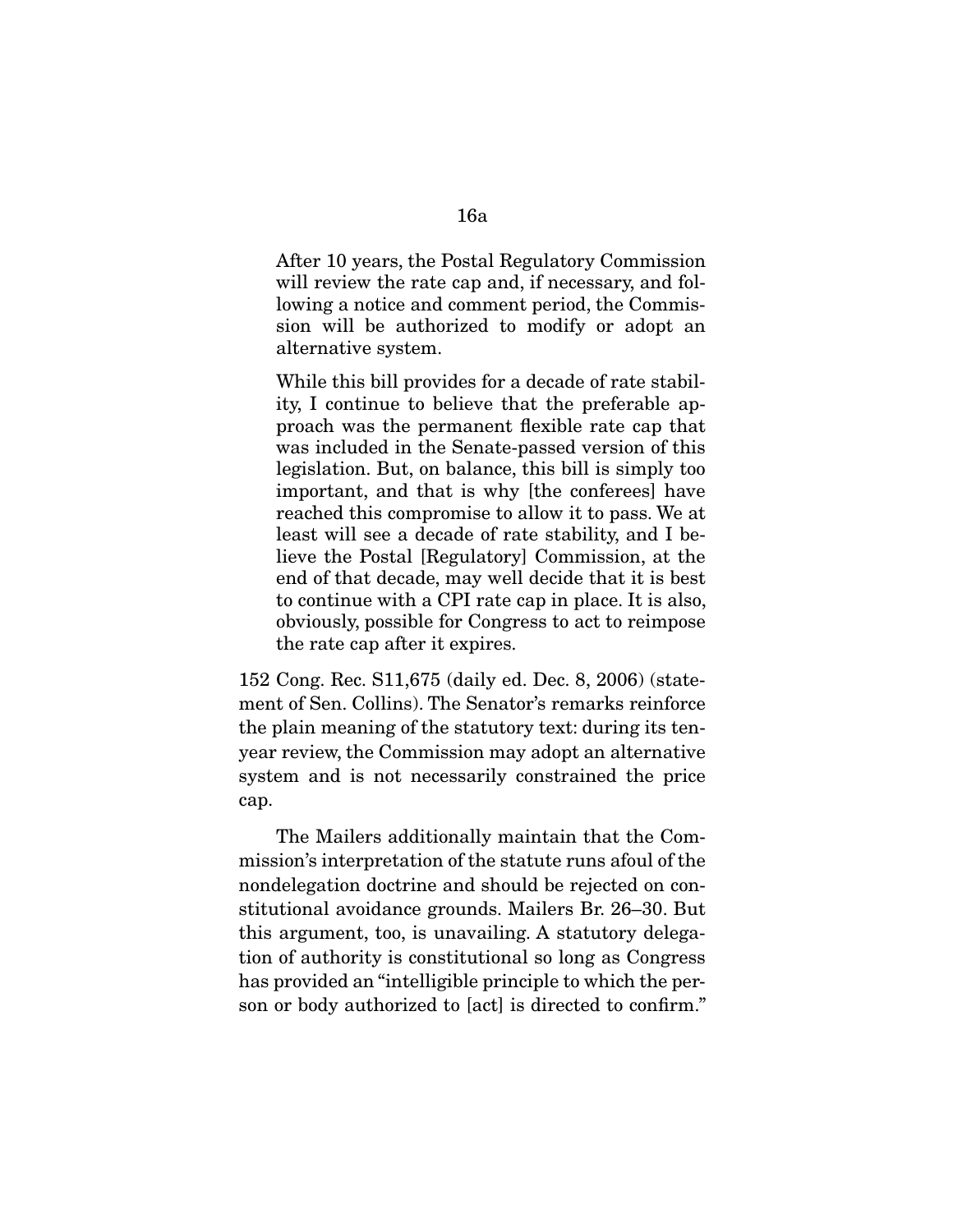Whitman v. Am. Trucking Ass'ns, 531 U.S. 457, 472 (200 1) (quoting J.W. Hampton, Jr., & Co. v. United States, 276 U.S. 394, 409 (1928)). To date, the Supreme Court has found "the requisite 'intelligible principle' lacking in only two statutes, one of which provided literally no guidance for the exercise of discretion, and the other of which conferred authority to regulate the entire economy on the basis of no more precise a standard than stimulating the economy by assuring 'fair competition.'" Id. at 474 (citing Panama Refin. Co. v. Ryan, 293 U.S. 388 (1935); A.L.A. Schechter Poultry Corp. v. United States, 295 U.S. 495 (1935)). Section 3622(d)(3), by contrast, provides an intelligible principle to guide the Commission by requiring that alterations to the ratemaking system be "necessary to achieve the objectives" in § 3622(b), which enumerates nine criteria.

### **B.**

 The Mailers next contend that the Commission's ratemaking system is arbitrary and capricious because it fails to achieve statutory objectives. They also raise issues with the density-based rate adjustment specifically and contend that the Commission erred by not updating its analysis in response to the COVID-19 pandemic. Mailers Br. 30–48.

 Here, the court's review is deferential, reflecting " 'reluctan[ce] to interfere with [an] agency's reasoned judgments' about technical questions within its area of expertise." Alliance of Nonprofit Mailers v. Postal Regul. Comm'n, 790 F.3d 186, 197 (D.C. Cir. 2015)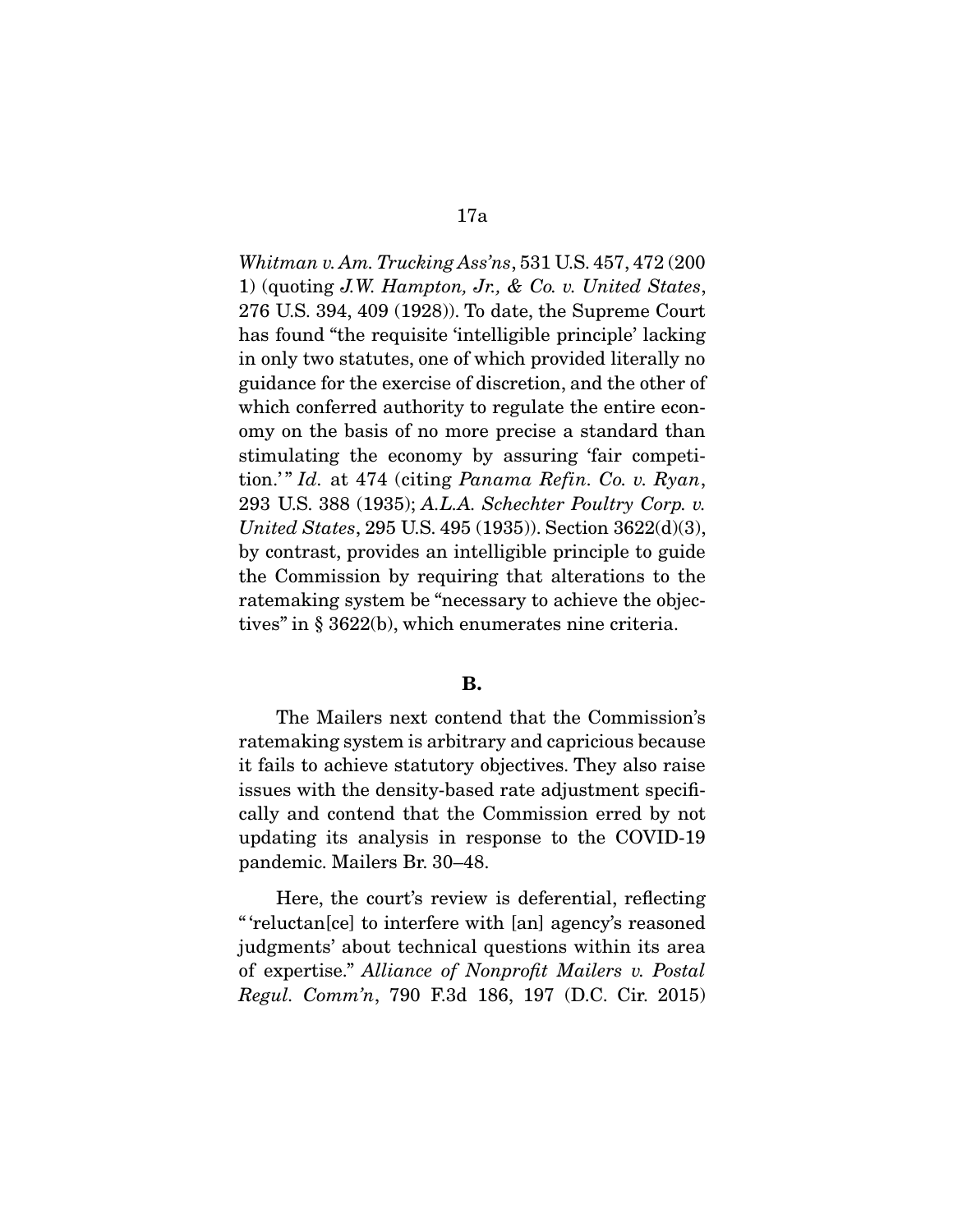(quoting NRG Power Mktg., LLC v. FERC, 718 F.3d 947, 953 (D.C. Cir. 2013)). An agency need only articulate a "rational connection between the facts found and the choice made." Motor Vehicle Mfrs. Ass'n of U.S., Inc. v. State Farm Mu t. Auto. Ins. Co., 463 U.S. 29, 43 (1983) (internal quotation omitted).

 Two features of Order 5763's regulatory regime weigh in favor of deference. First, the Accountability Act requires the Commission to consider nine objectives. 39 U.S.C. § 3622(b). "[O]ur review of agency decisions based on multi-factor balancing tests . . . is necessarily quite limited. We may not merely substitute the balance we would strike for that the agency reached." U.S. Postal Serv. v. Postal Regul. Comm'n, 963 F.3d 137, 141 (D.C. Cir. 2020) (quoting USAir, Inc. v. Dep't of Transp., 969 F.2d 1256, 1263 (D.C. Cir. 1992)). Second, the Commission's decision depends on "predictive judgments about the likely economic effects of a rule," which are "squarely within the ambit of the Commission's expertise." Newspapers Ass'n of Am. v. Postal Regul. Comm'n, 734 F.3d 1208, 1216 (D.C. Cir. 2013) (alteration adopted; citation omitted). The court's "narrow task" is thus "to ensure that the Commission sufficiently supported its analysis." Id.

### **1.**

 The Mailers maintain that the Commission's ratemaking system is arbitrary and capricious because it will both "upset the prior system's successes in achieving multiple objectives" and "aggravate" its "failure to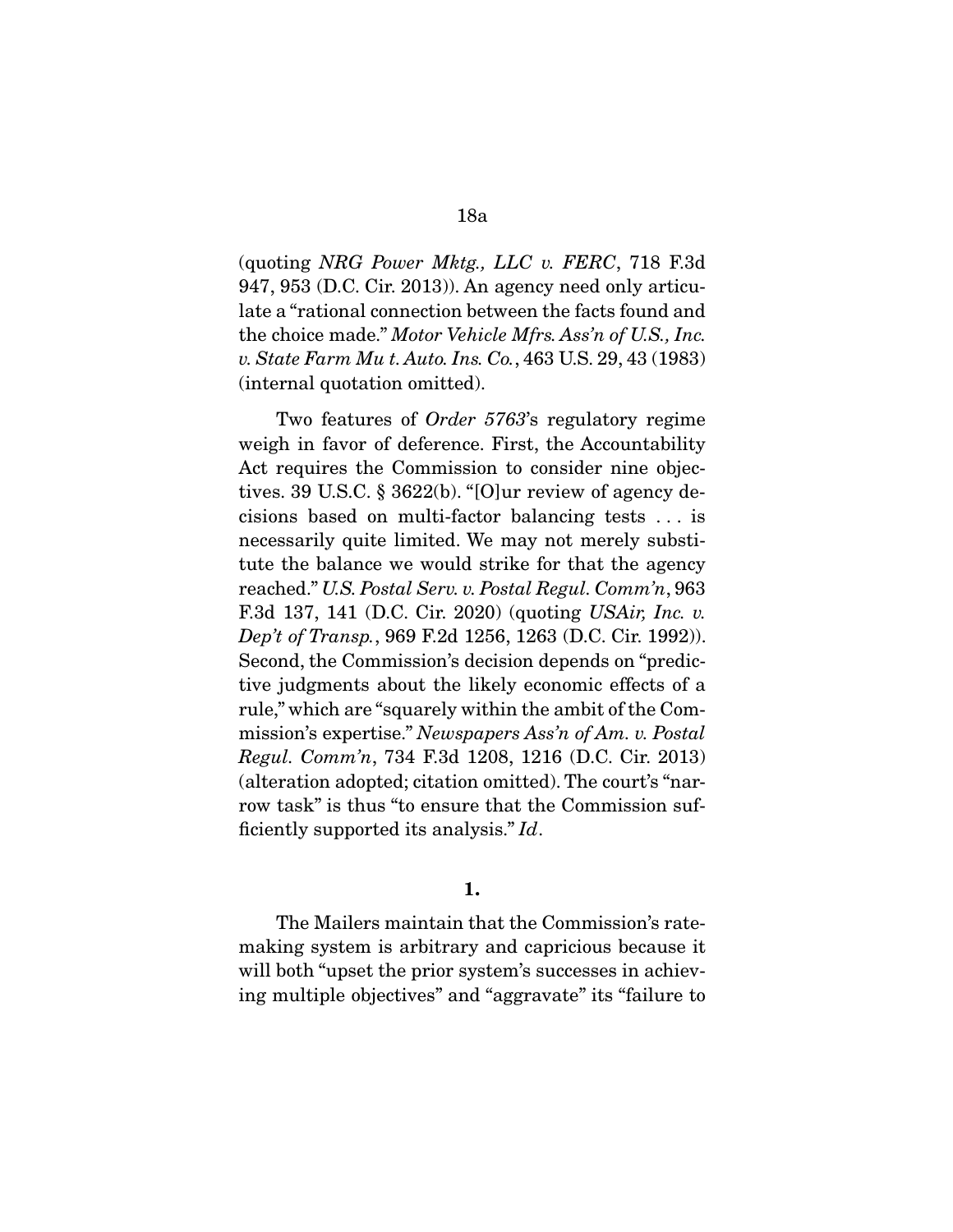achieve other objectives." Citing the statutory objectives in § 3622(b), they contend the new system will weaken incentives to cut costs, harm rate predictability and stability, render rates unjust and unreasonable, reduce transparency, and exacerbate the existing system's failure to incentivize efficiency improvements. Mailers Br. 31, 33–34.

*Maximizing incentives to improve efficiency***:**  Before the Commission, the Mailers argued that giving the Postal Service additional rate authority would weaken incentives to be more economical and efficient because the Postal Service would cover its costs through rate increases. Comments, Alliance of Nonprofit Mailers, at 14–18 (Feb. 3, 2020). The Commission disagreed. Order 5763 at 298–310. It stated that alhough a price cap "[t]heoretically" incentivizes the regulated entity to reduce costs and increase efficiency, the Act had failed to do so because factors outside of the Postal Service's control had resulted in its costs far exceeding its revenues. Id. at 301–02. Therefore, the Commission explained, "providing the Postal Service with the needed pricing tools to narrow the existing formidable gap between revenues and costs" would incentivize the Postal Service "to bridge that gap fully via efficiency gains and cost reductions." Id. at 303. Further, the Commission found that the supplemental rate authorities would not weaken efficiency incentives because they compensate the Postal Service for costs that are "largely outside of its direct control." Id. at 304. "By closely tailoring the modifications" to these exogenous costs, the Commission can "provide correct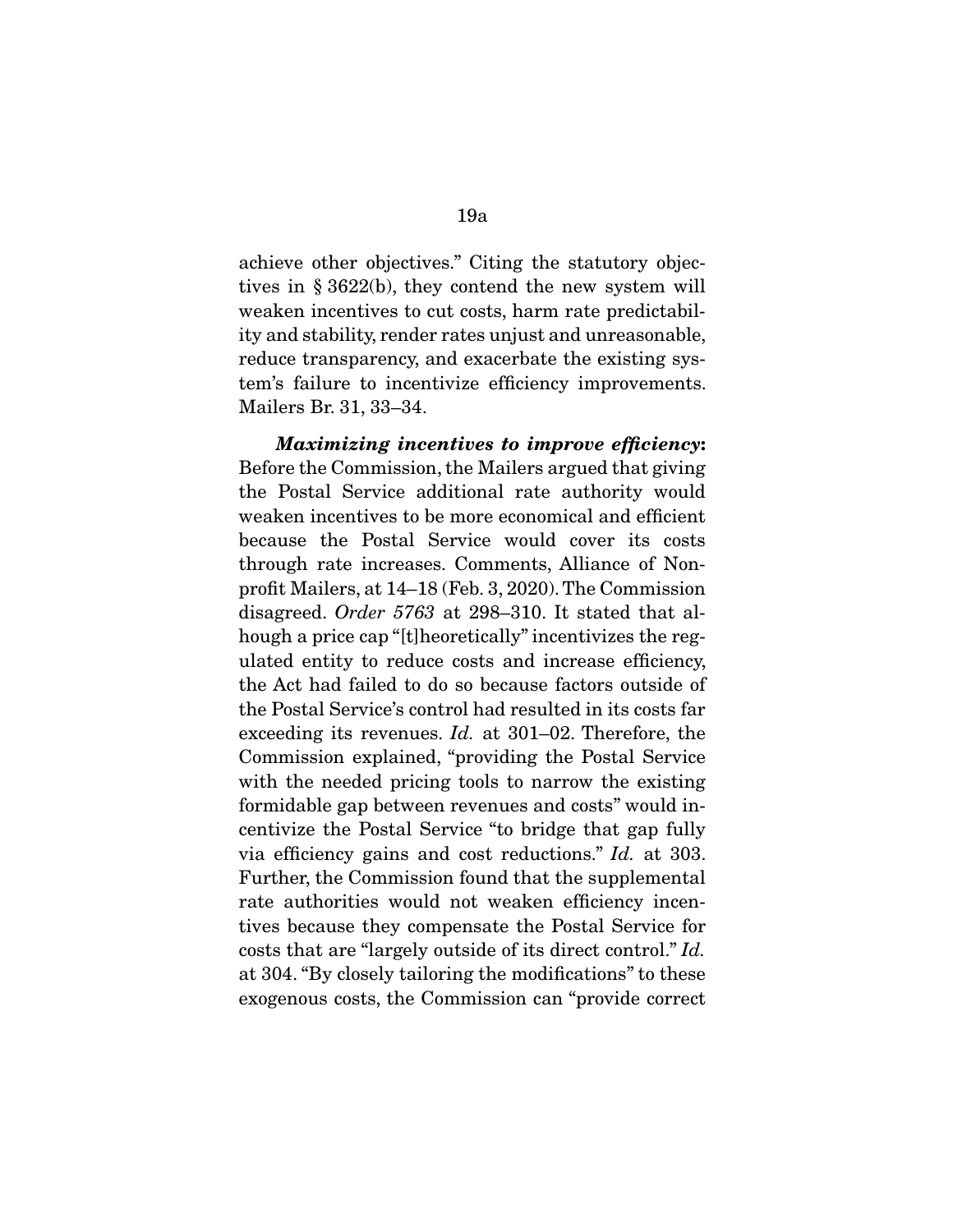incentives and . . . encourage prudent pricing and operational decision-making by the Postal Service." Id. at 302.

*Maintaining predictable and stable rates***:**  The Commission found unpersuasive the Mailers' argument that the new ratemaking system would produce excessive price hikes, explaining that the rate authorities limit the maximum allowable annual rate increase. Id. at 312. It also concluded that "[t]his concern fails to account for the Commission's findings and analysis, which extensively discusses the deficiencies of the existing ratemaking system," namely that it failed to maintain the Postal Service's financial stability and resulted in unreasonably low rates. Id. at 313. The Commission further found that the Mailers' concern overlooked that the Postal Service has "inherent incentives to exercise business judgment" and not raise rates too sharply. Id. at 314. Further, the use of rate formulas would minimize unpredictable price fluctuations and allow for forecasting. Id. at 315.

*Increasing transparency***:** The Commission found that the new ratemaking system was consistent with the statutory objective of promoting transparency because it "provided a thorough, publicly available explanation" of the rate authorities, "the formula uses inputs from publicly available data and information," and it would "maintain<sup>[]</sup> the underlying calculations on its public website, similar to existing practice." Id. at 349. Additionally, the Commission concluded that "[a]ny additional administrative burden associated with the calculation is minimal and justified by the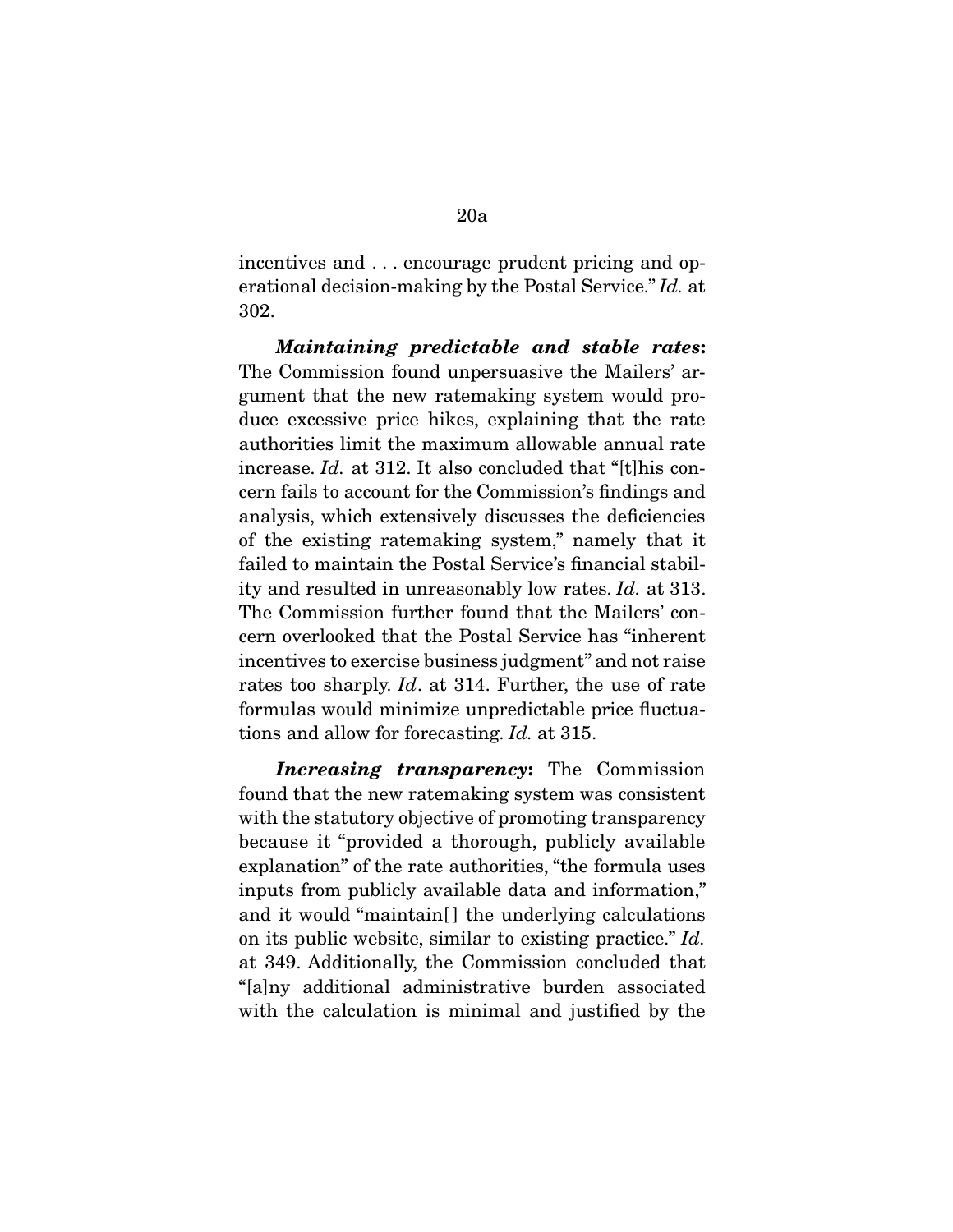need to address underlying drivers of the existing system's deficiencies." Id.

*Establishing just and reasonable rates***:** In Order 5763, the Commission rejected as "largely overstated," id. at 352, the Mailers' concern that the new rate system would unjustly enrich the Postal Service. Giving the Postal Service greater rate authority was necessary, in the Commission's view, to allow "the Postal Service to set rates that would not threaten its financial integrity." Id. The new system would also protect mailers because it "limit[ed] the accrual and use of rate authority to correct particular systemic deficiencies." Id. For instance, the Commission found that the density-based rate authority would not result in excessive rates because it does not constitute a rate reset, and its formula is designed to produce conservative cost estimates. Id. at 353–54. The Commission also found that the ratemaking system included "sufficient safeguards" to prevent excessive rate increases, pointing out that ratepayers may challenge rate changes before the Commission. *Id.* at 358–59.

 Despite the Mailers' objections to the new ratemaking system, the Commission articulated a rational connection between the statutory objectives and the decision it made. Given the deference due to an agency's judgment about how to balance competing factors, USAir, 969 F.2d at 1263, the Mailers offer no basis for the court to conclude that the Commission's decision was arbitrary and capricious in meeting the statutory objectives.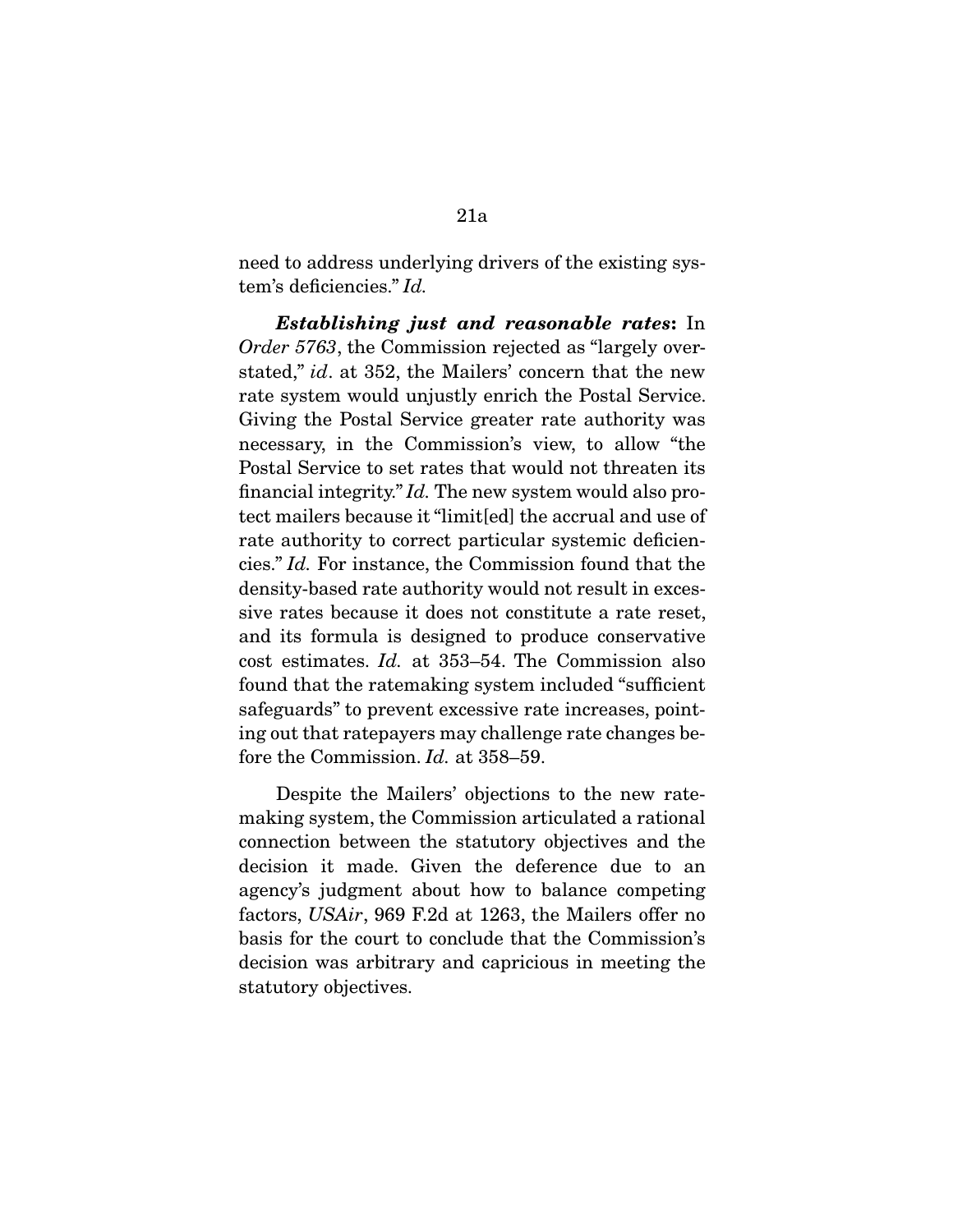**2.** 

 The Mailers challenge the density-based rate authority as arbitrary and capricious, because (1) it fails to account for per-unit revenue and therefore will "grossly over-recover delivery costs," and (2) it will accelerate, rather than remedy, the decline in mail density. The Mailers further maintain that the Commission failed to respond meaningfully to comments raising these objections. Mailers Br. 34–46.

 The Commission adequately justified its densitybased rate authority. First, it was not arbitrary for the Commission to reject comments that the density-based rate authority had to account for the mix of delivered mail and per-unit revenues. As the Commission explained, the "rate authority is designed to offset increases in per-unit costs" caused by declining mail density, "not . . . to offset contribution changes from individual mail classes." Order 5763 at 95. Per-unit revenues are irrelevant, according to the Commission, because "changes to per-unit costs are not isolated to specific classes." Id. Rather, "[a]s overall volume decreases," the fixed costs associated with delivering the mail "are borne by fewer pieces, driving an increase in per-unit costs, irrespective of class." Id. Additionally, a revenue-based formula would tie the density authority to the Postal Service's pricing decisions, leading to inefficient pricing. Id.

 Nor did the Commission irrationally reject the Mailers' argument that the density-based rate authority would accelerate volume loss. Before the Commission,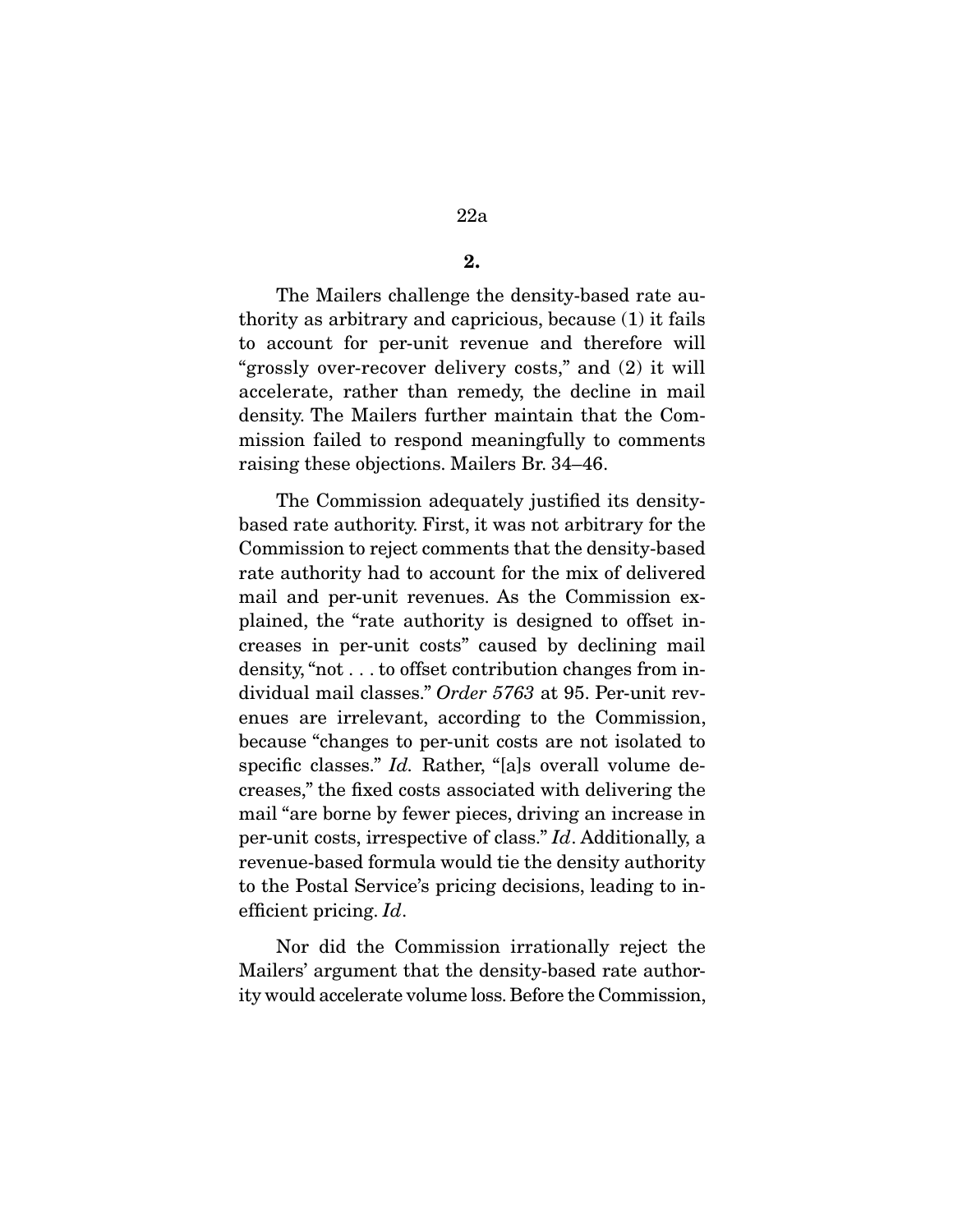the Mailers argued that the supplemental rate authority would trigger a "death spiral," a self-reinforcing cycle where price hikes induce further volume loss. Comments, Alliance of Nonprofit Mailers, at 28–39 (Feb. 3, 2020); Comments, Nat'l Postal Policy Council, 36–38 (Feb. 3, 2020). The Commission, however, found that this argument rested on the faulty premise that market-dominant products are highly price sensitive. Order 5763 at 82. In its "experience, demand for Market Dominant products has been relatively price inelastic": volumes "grew steadily" before 2006 when prices were not capped yet consistently declined during the price-cap era. Id. As a result, the Commission "expected" "the decrease in volume induced by the density-based rate authority . . . to be less in proportional terms than the amount of density-based rate authority." Id.

 The Mailers maintain that the Commission's estimate of price sensitivity is too low, because it is calculated using data from a period when price changes were small relative to those anticipated with the new rule. Comments, Alliance of Nonprofit Mailers, at 31– 32 (Feb. 3, 2020). But a disagreement over price sensitivity is insufficient to invalidate the Commission's order, as this court defers to the Commission's reasonable economic assumptions and predictions. See Newspapers Ass'n of Am., 734 F.3d at 1216; City of Los Angeles v. Dep't of Transp., 165 F.3d 972, 977 (D.C. Cir. 1999). Further, the Commission responded to the Mailers' objection by noting that the Postal Service did not have to use all available rate authority if doing so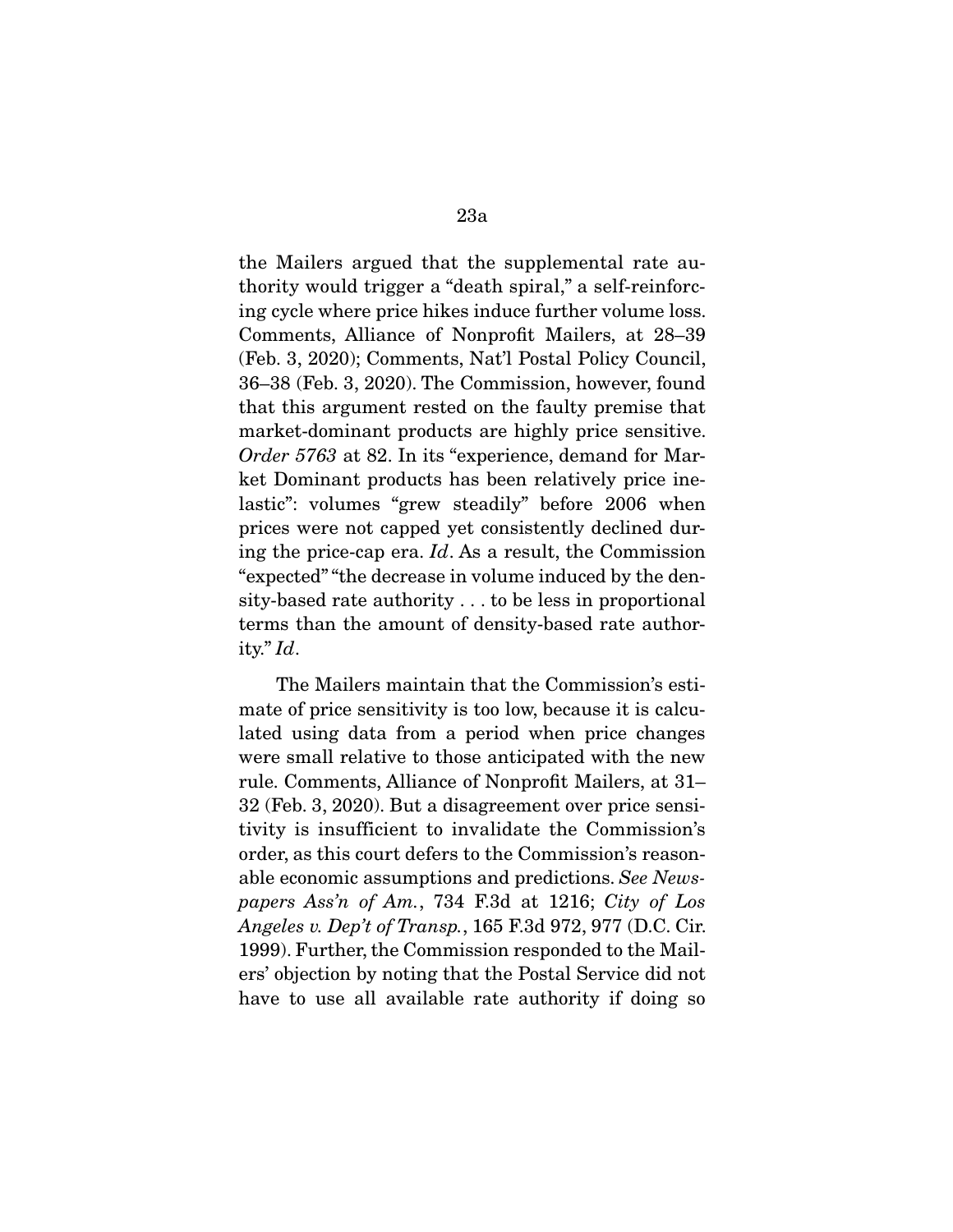would be counterproductive. Order 5763 at 83. The Commission also noted that it "retains the authority to revisit the density-based rate authority" if "volume effects are outside the expected range." Id.

 And the Mailers object that the Commission ignored their comments that Order 5763 overestimated density-related costs relative to the "roll-forward" method used in other contexts. But the Commission found that using a prospective method like the rollforward method "would be more complicated," "entail more uncertainty," and "require an additional mechanism in later years to correct for inaccurate projections." Id. at 91. Given that "[n]one of the commenters ha[d] shown that a forward-looking model would have sufficiently improved accuracy over the Commission's backwards-looking estimate," the Commission concluded that they had failed "to justify these tradeoffs." Id. at 91 n.136.

**3.** 

 Lastly, the Mailers maintain that the Commission "ignored evidence demonstrating that density and other new rate authorities are not necessary" because "the pandemic has spurred massive volume increases in profitable packages, improving [the Postal Service's] financial condition overall." Mailers Br. 46–47.

 The Commission adequately supported its decision not to reopen the record. It found that the COVID-19 pandemic did not alter its finding that the existing ratemaking system failed to achieve the Accountability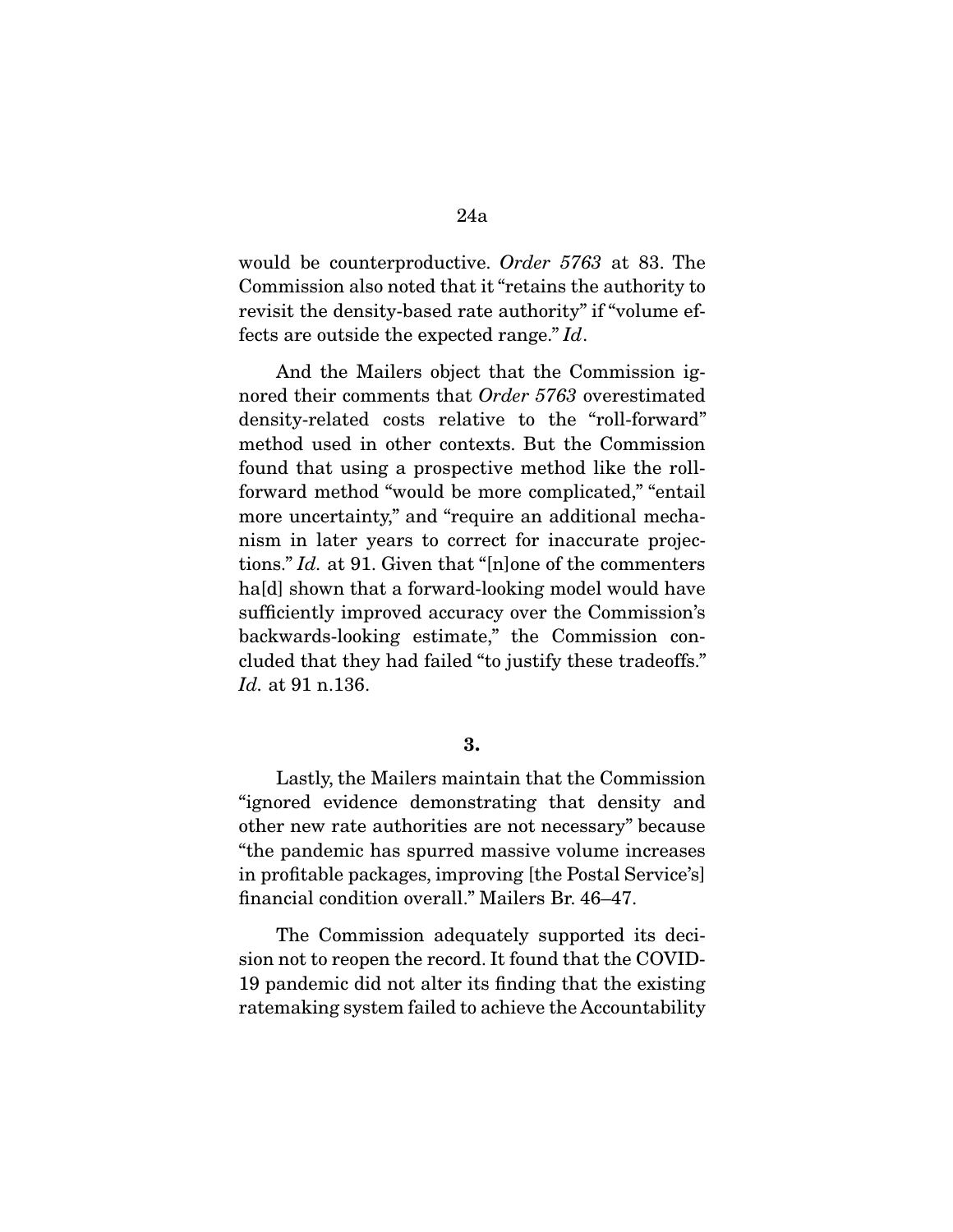Act's objectives because "[t]he Postal Service's finances remain[ed] unstable" and "the problems identified in Order No. 4257 with respect to pricing and operational efficiency and unreasonable rates have not abated." Order 5763 at 26–27. "These challenges," the Commission observed, "which all pre-date the pandemic, are expected to persist as long as the existing ratemaking system remains in effect, and nothing specific to the pandemic alters [its] findings with regard to these deficiencies." *Id.* at 27. The Commission therefore "[did] not find any good cause to further delay implementation of the [new] ratemaking system," and stated that it would "intervene as necessary if economic conditions prevent the final rules from operating as intended to achieve the objectives of section 3622." Id. at 31.

 The Mailers further submit that the Commission relied on "stale data" from 2019, and that the Postal Service's revenue and cash position meaningfully improved by mid-2020. Mailers Br. 48. But in Order 5763, the Commission noted that pricing authority should be determined not by revenue, but by costs, and that "as a result of the pandemic[,] there are fewer total mailpieces today over which the costs of servicing and maintaining the Postal Service's network can be distributed." Order 5763 at 28–29, 95. The mid-2020 financial data cited by the Mailers does not invalidate the Commission's reasoning. Moreover, in response on appeal the Commission points out that the Postal Service's financial condition worsened by the end of 2020, as indicated by operating losses comparable to those in previous years and declining profitability. P.R.C. Br. 72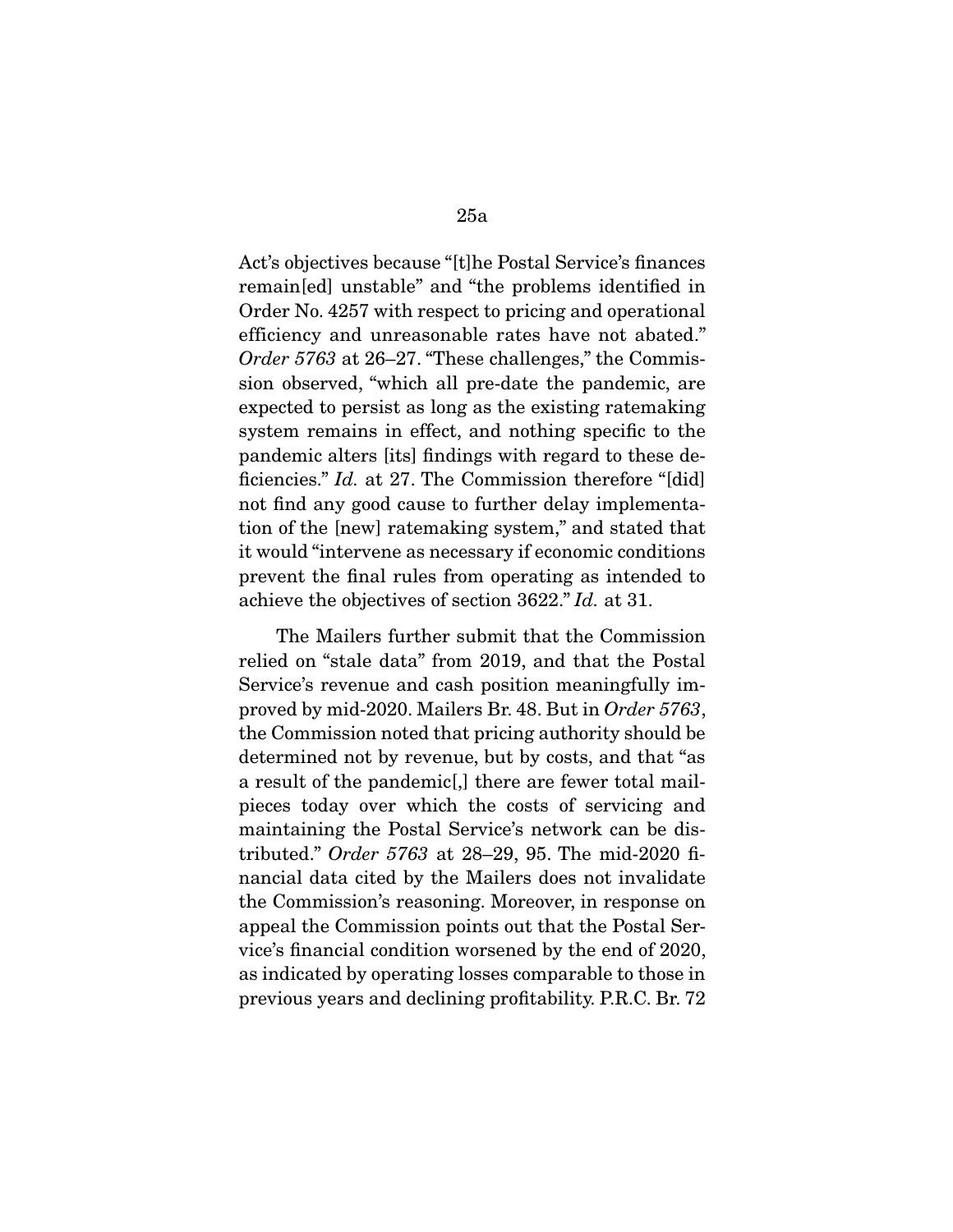(citing its financial analysis and 10-K Statement, Fiscal Year 2020).

### **III.**

 The Postal Service also contends that Order 5763 was arbitrary and capricious, but advances arguments diametrically opposed to those of the Mailers.

### **A.**

 The Postal Service first maintains that the Commission's new ratemaking system defies reasoned decision-making by "not actually provid[ing] [it] with an opportunity to cover its costs" and so "perpetuates the same faults that [the Commission] found in the legacy system." USPS Br. 27. Analogizing its situation to that of a bicycle tire with a leak, the Postal Service argues that the Commission's new system had not only to account for future revenue loss  $(i.e.,$  patch the hole) but also return rates to a compensatory level  $(i.e.,$  reinflate the tire). See id. at 28–29. Because the new system does not reset rates, the Postal Service posits that its financial stability remains insecure, making Order 5763 arbitrary and capricious "on its [o]wn [t]erms." Id. at 26–27, 30–31.

 In Order 5763, the Commission addressed the Postal Service's argument that its proposed rate authorizations were inadequate to achieve financial stability because they did not reset rates to fully compensatory levels. Order 5763 at 347–48. The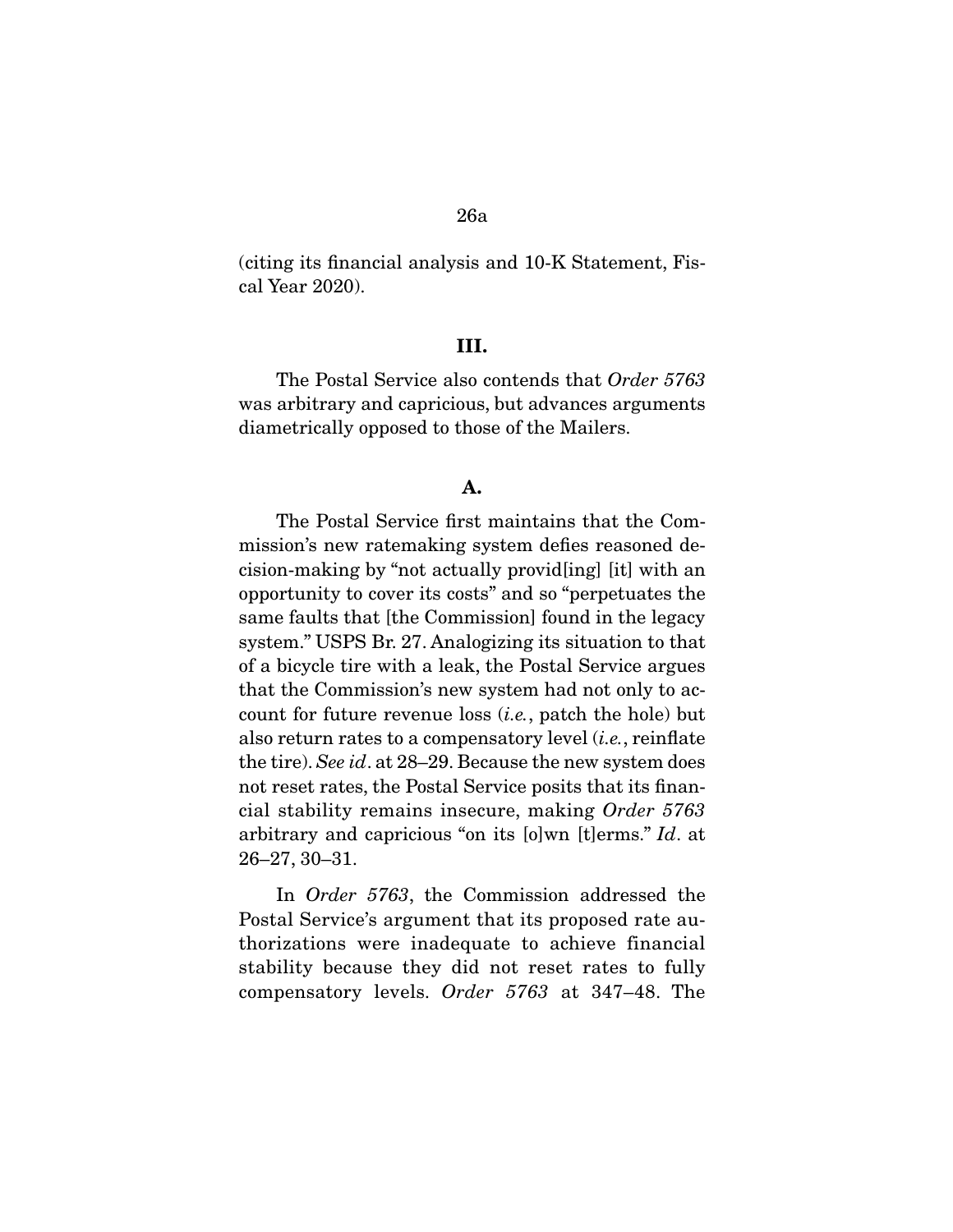Commission explained that it "ha[d] never asserted that the Market Dominant ratemaking system must immediately recover all of the historic net losses or reset all rates to a level sufficient to cover all costs." Id. at 347. Such a system "would fail to balance" the competing objectives of rate stability and predictability and maximizing efficiency incentives because it would "incentivize the Postal Service to solely raise rates to respond to its challenges." Id. In contrast, the supplemental rate authorities balanced these objectives because they "mitigate the imminent financial pressure on the Postal Service, correct certain harmful pricing practices, and retain sufficient incentives to pursue cost reductions and efficiency gains." Id. Further, "[g]iven that the near-term financial instability is a source of imminent peril," the Commission concluded that it was reasonable "to address those more timesensitive issues first and then evaluate how the longerterm financial stability issues should be addressed, in conjunction with the other objectives, under the modified ratemaking system." Id. at 348.

 This explanation satisfies arbitrary-and-capricious review. The Accountability Act instructs that the nine objectives "shall be applied in conjunction with [each other]." 39 U.S.C. § 3622(b). Following that directive, the Commission reasonably concluded that although a rate reset might further the goal of financial stability, it would undermine other objectives. It explained that allowing the Postal Service to cover its costs solely through rate increases would discourage, not incentivize, cost-cutting and efficiency improvements. Order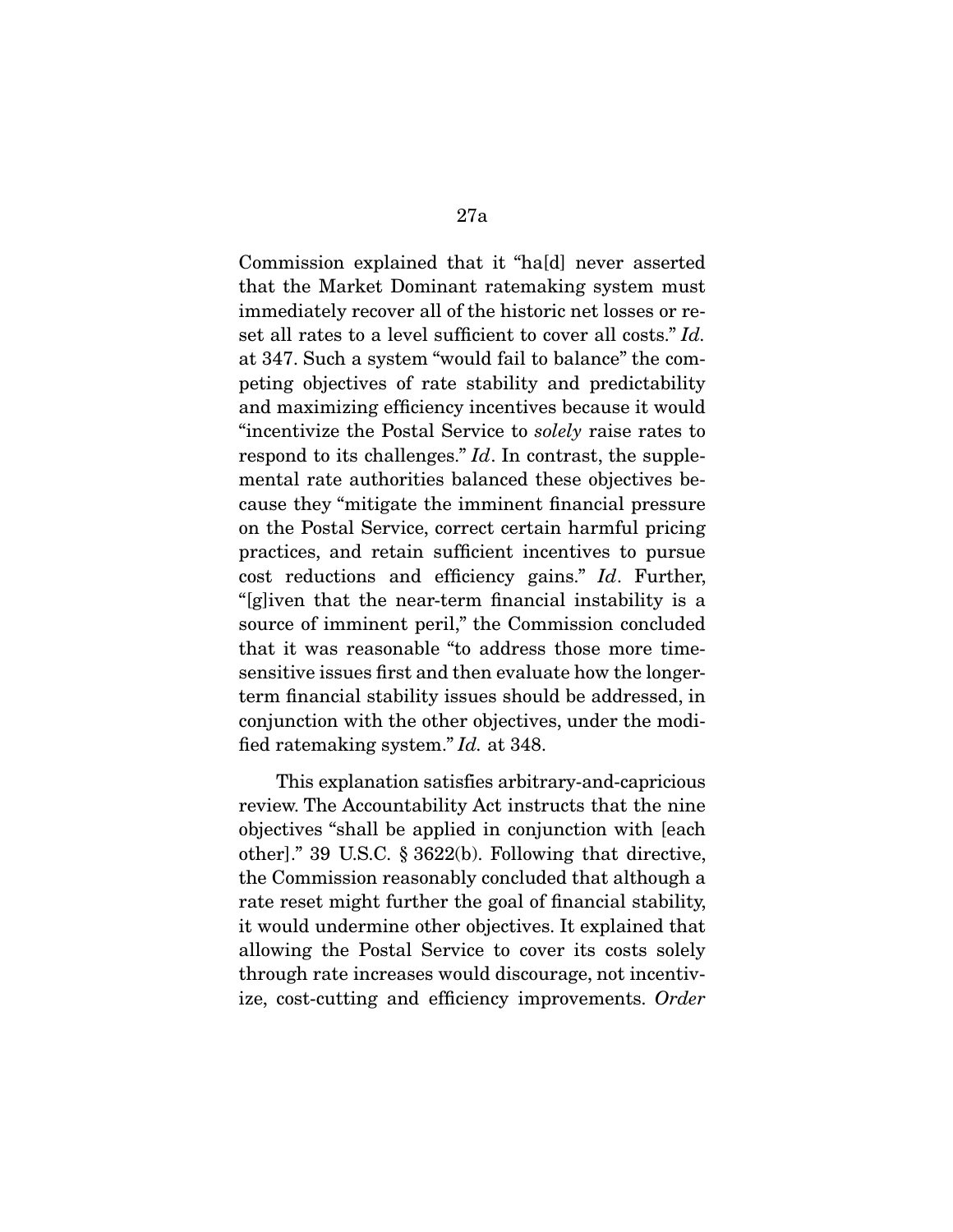5763 at 347. Further, a rate reset of the magnitude proposed by the Postal Service would "represent a regression" in progress toward achieving predictable and stable rates. Id. at 297. With these findings, it was not arbitrary for the Commission to choose a system that balanced the Act's competing objectives rather than one that maximized financial stability at the expense of other goals. See U.S. Postal Serv., 963 F.3d at 141. Equally reasonable was the Commission's decision to address the problem incrementally. It is well settled that agencies need not solve a problem in a single rulemaking. See Mobil Oil Expl. & Producing Se. Inc. v. United Distrib. Cos., 498 U.S. 211, 231 (1991).

#### **B.**

 In a related challenge, the Postal Service maintains that the Commission failed to provide a reasoned explanation for deciding not to implement a rate reset. In its view, the Commission's "suggest[ion] that a rate reset is unnecessary" is contrary to the evidence, which shows that a rate reset is needed to return the Postal Service to financial solvency, as well as the Commission's own statements in Order 5763. USPS Br. 32–35. Further, the Postal Service maintains that the Commission inadequately explained its finding that a rate reset was contrary to some statutory objectives. Id. at 36–43.

 The Postal Service's objections are unavailing. To begin, the record does not support the Postal Service's argument that the Commission suggested a rate reset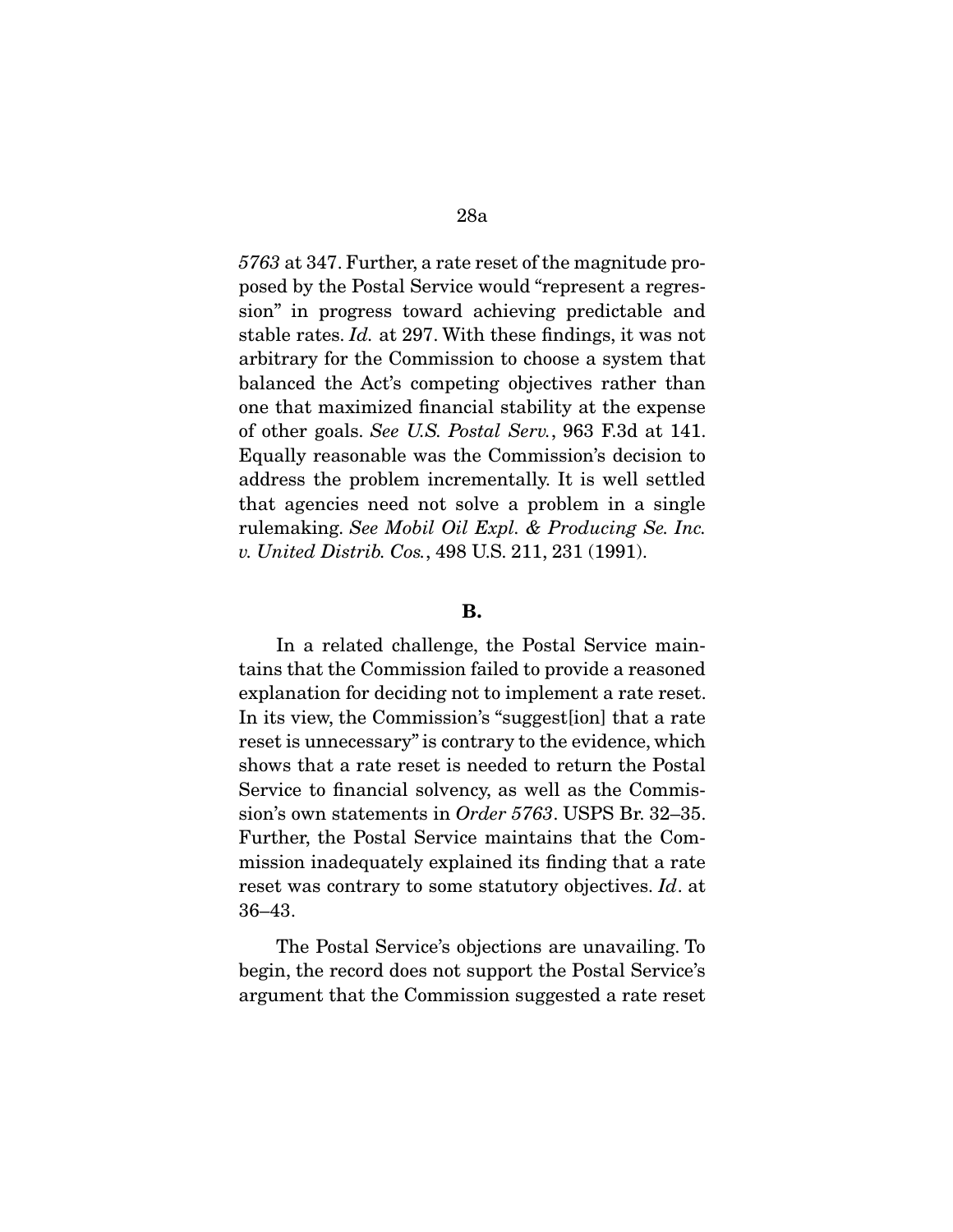is "unnecessary." The materials cited by the Postal Service merely state that the Commission has decided to adopt rate authorities tailored to specific costs; the materials did not state or otherwise suggest that the new ratemaking system rendered a rate reset unnecessary. Order 5337 at 60; Order 5763 at 173. Nor is the Commission's decision inconsistent with the evidence or its prior statements. Rather, the Commission reasonably determined that implementing a rate reset "at this time" would be contrary to various statutory objectives. Order 5763 at 347–48.

 Finally, the Postal Service's challenge to the Commission's weighing of the statutory objectives is unpersuasive. The Commission explained that resetting rates to equal costs would weaken the Postal Service's incentive to cut costs and improve efficiency. Id. On the other hand, enhancing the Postal Service's rate authority so it can cover some of its costs through rate increases "narrow[s] the existing formidable gap between revenues and costs" thereby creating "meaningful" incentives to "bridge that gap fully via efficiency gains and cost reductions." Id. at 303. As for predictable and stable rates, the Commission explained that a sudden and significant price increase could harm mailers and mail volume. Id. at 196. Regarding just and reasonable rates, the Commission explained that the new regulatory system "balance[d] . . . differing views" and "would neither threaten [the Postal Service's] financial integrity nor would be excessive to mailers." Id. at 352–53. The Commission's decision not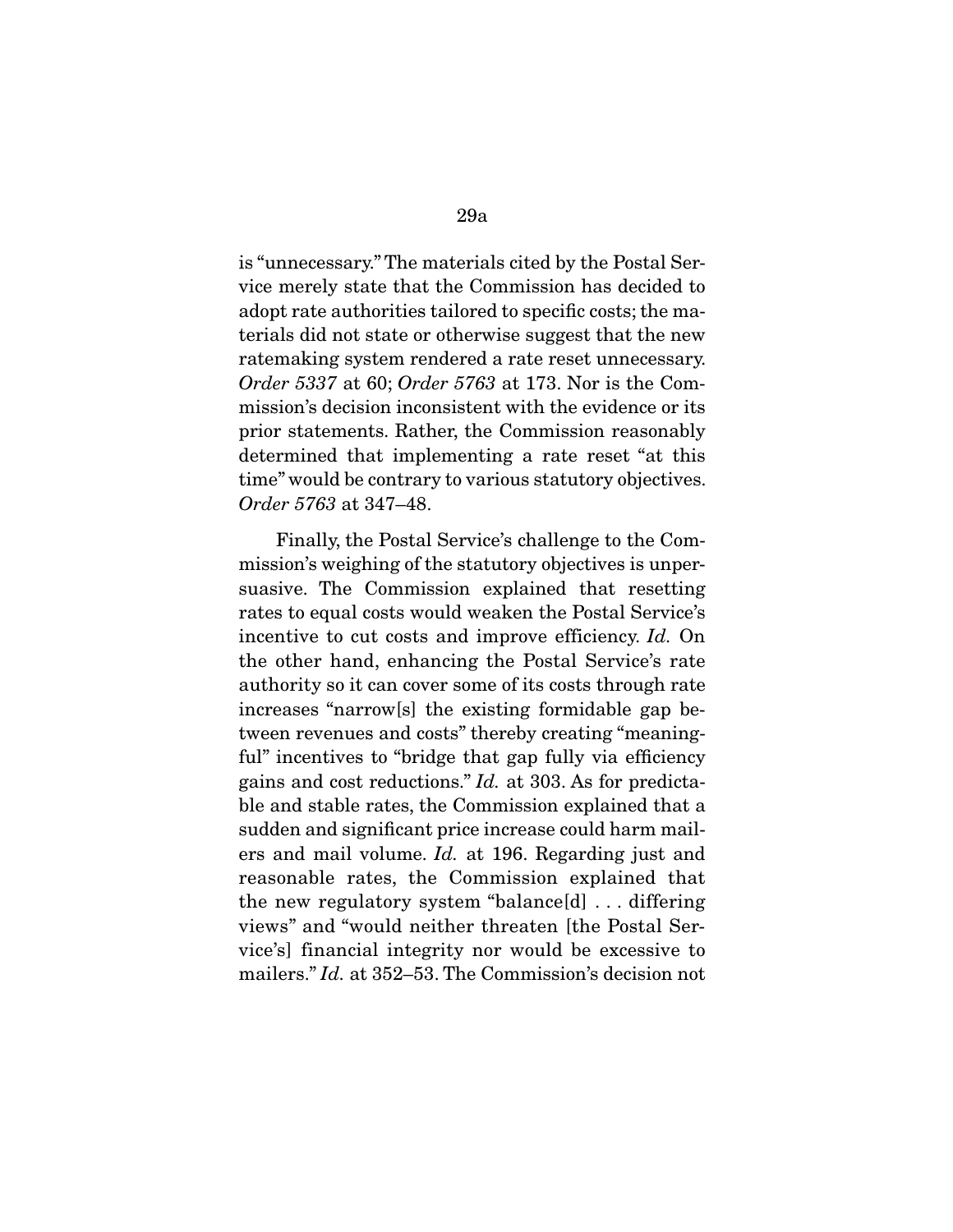to implement a rate reset at this time was thus reasonable and reasonably explained.

 Accordingly, the court denies the petitions for review.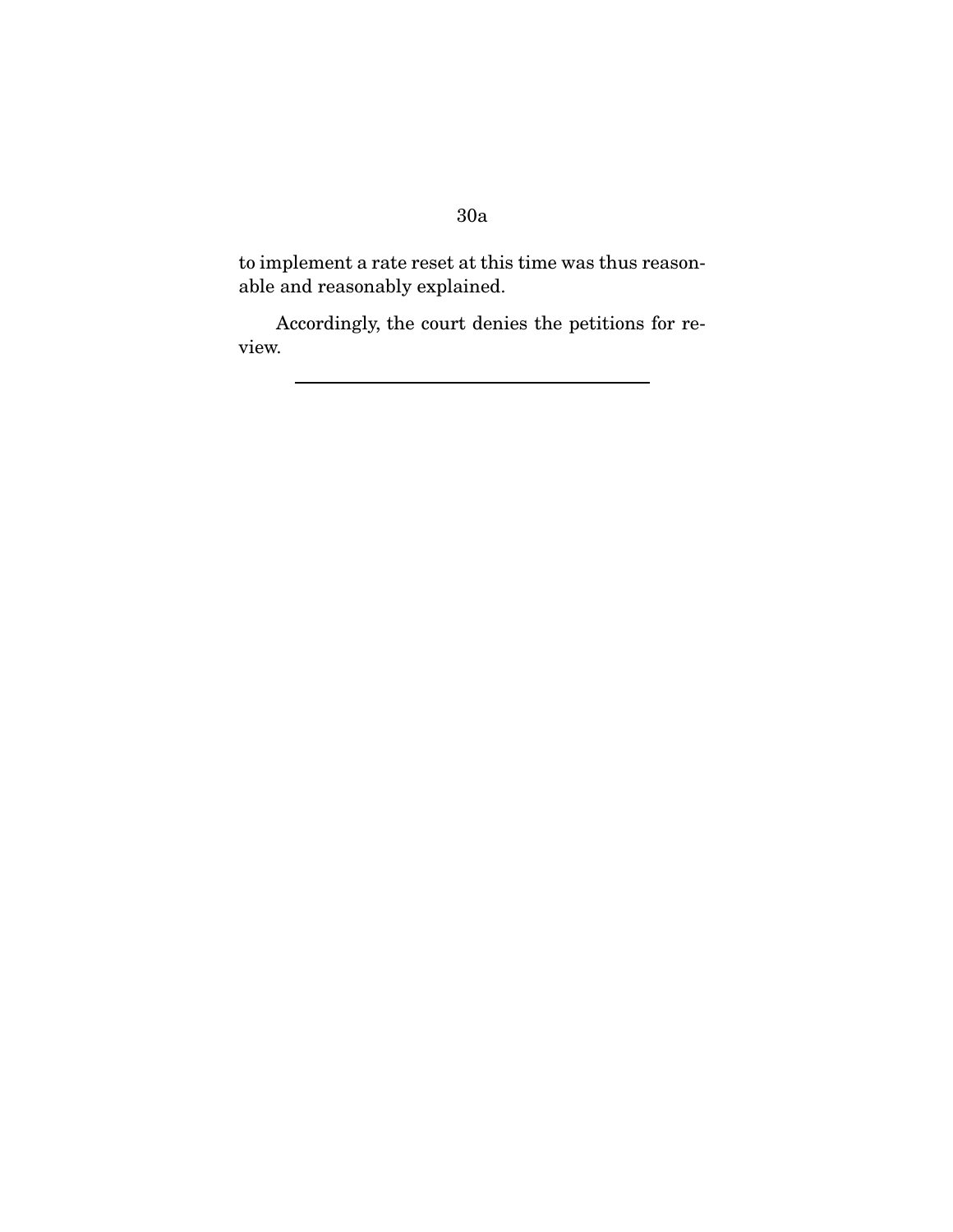## **APPENDIX B**

ORDER NO. 5763

## UNITED STATES OF AMERICA POSTAL REGULATORY COMMISSION WASHINGTON, DC 20268-0001

| <b>Before Commissioners:</b> | Robert G. Taub, Chairman; |
|------------------------------|---------------------------|
|                              | Michael Kubayanda,        |
|                              | Vice Chairman;            |
|                              | Mark Acton;               |
|                              | Ann C. Fisher; and        |
|                              | Ashley E. Poling          |
|                              |                           |

Statutory Review of the System Docket No. RM2017-3 for Regulating Rates and Classes for Market Dominant Products

## ORDER ADOPTING FINAL RULES FOR THE SYSTEM OF REGULATING RATES AND CLASSES FOR MARKET DOMINANT PRODUCTS

[LOGO]

Washington, DC 20268-0001 November 30, 2020

### **TABLE OF CONTENTS**

Page

|                                        | 4 |
|----------------------------------------|---|
| A. The Need for Modifications to the   |   |
| B. Overview of Proposals in the NPR 11 |   |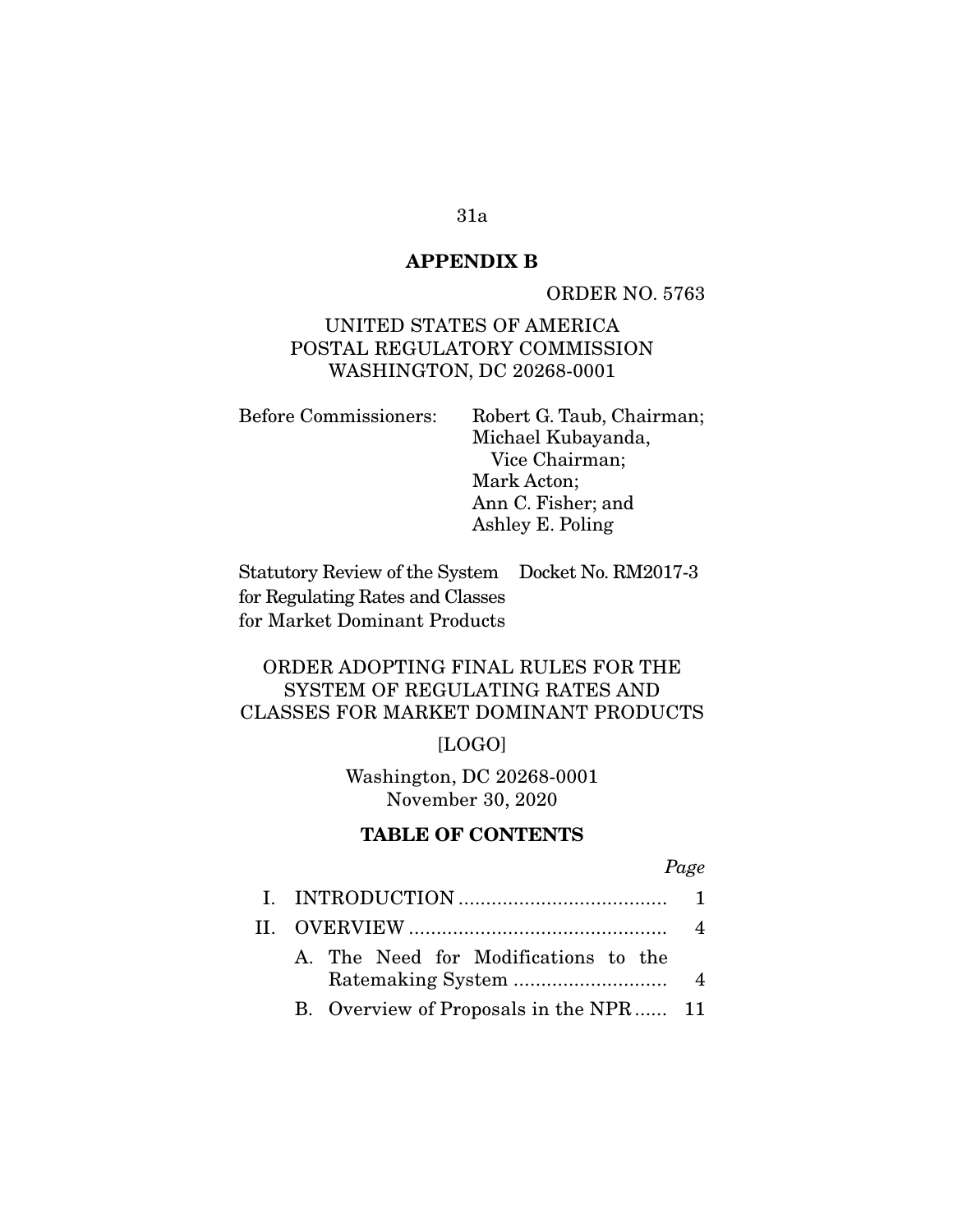|      | C.                   | Overview of Proposals in the Revised                                                                                                                                                                                 | 16 |
|------|----------------------|----------------------------------------------------------------------------------------------------------------------------------------------------------------------------------------------------------------------|----|
|      | D.                   |                                                                                                                                                                                                                      | 21 |
| III. |                      | STATUTORY AUTHORITY                                                                                                                                                                                                  | 32 |
|      | А.                   | Introduction and Background                                                                                                                                                                                          | 32 |
|      | <b>B.</b>            |                                                                                                                                                                                                                      | 40 |
|      |                      | 1. The PAEA expressly authorizes the<br>Commission to modify or replace<br>all aspects of the existing ratemak-<br>ing system, including the CPI-U<br>price cap, if necessary to achieve<br>the statutory objectives | 40 |
|      |                      | 2. If any ambiguity exists, it is reason-<br>able to construe the CPI-U price cap<br>as part of the system subject to re-<br>view and potential modification or<br>replacement by the Commission                     | 60 |
|      |                      |                                                                                                                                                                                                                      | 68 |
|      | D.                   | Annual Compliance Reporting Re-                                                                                                                                                                                      | 70 |
| IV.  |                      | DENSITY-BASED RATE AUTHORITY                                                                                                                                                                                         | 72 |
|      | $\mathbf{A}_{\cdot}$ |                                                                                                                                                                                                                      | 72 |
|      | B.                   |                                                                                                                                                                                                                      | 74 |
|      |                      | 1. Economies of Density in Network                                                                                                                                                                                   | 74 |
|      |                      | 2. Density-Based Rate Authority in<br>the Revised Notice of Proposed                                                                                                                                                 | 76 |
|      |                      |                                                                                                                                                                                                                      | 79 |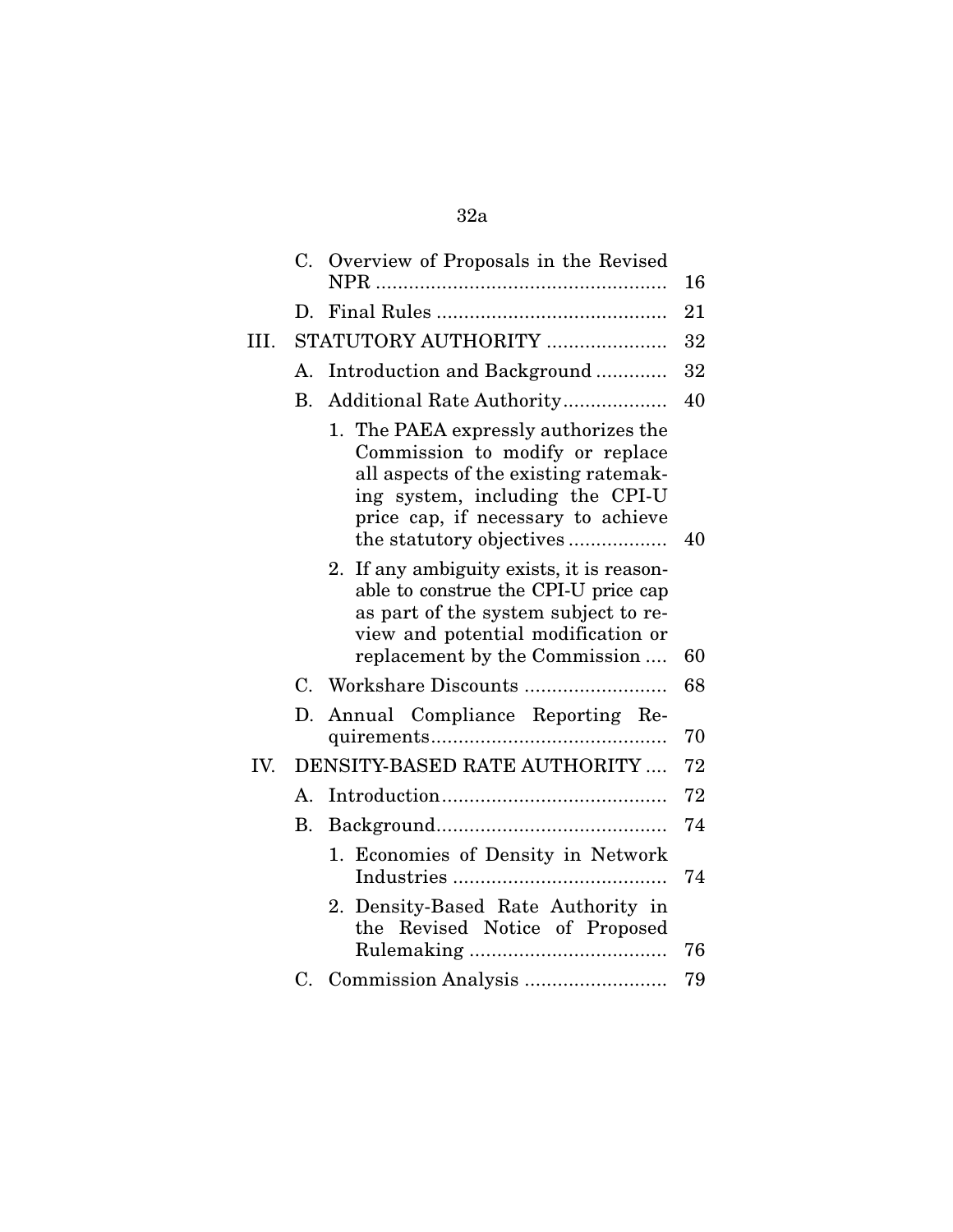| 1. Conceptual Objections to the Density-<br>Based Rate Authority<br>80      |
|-----------------------------------------------------------------------------|
| General Methodological Objections<br>to Density-Based Rate Authority<br>90  |
| Specific Critiques of the Density-<br>Based Rate Authority Formula<br>97    |
| 99                                                                          |
| RETIREMENT-BASED RATE AUTHOR-                                               |
|                                                                             |
|                                                                             |
| 1. Postal Service Retirement Costs 101                                      |
| 2. Retirement-Based Rate Authority                                          |
| in the Revised Notice of Proposed                                           |
|                                                                             |
|                                                                             |
| 1. Conceptual Objections to Retirement-<br>Based Rate Authority 110         |
| Methodological Objections to Retire-<br>ment-Based Rate Authority 122       |
| 3. Objections Concerning Removal of<br>Retirement-Based Rate Authority  129 |
|                                                                             |
| PERFORMANCE-BASED RATE AU-                                                  |
|                                                                             |
|                                                                             |
|                                                                             |
|                                                                             |
|                                                                             |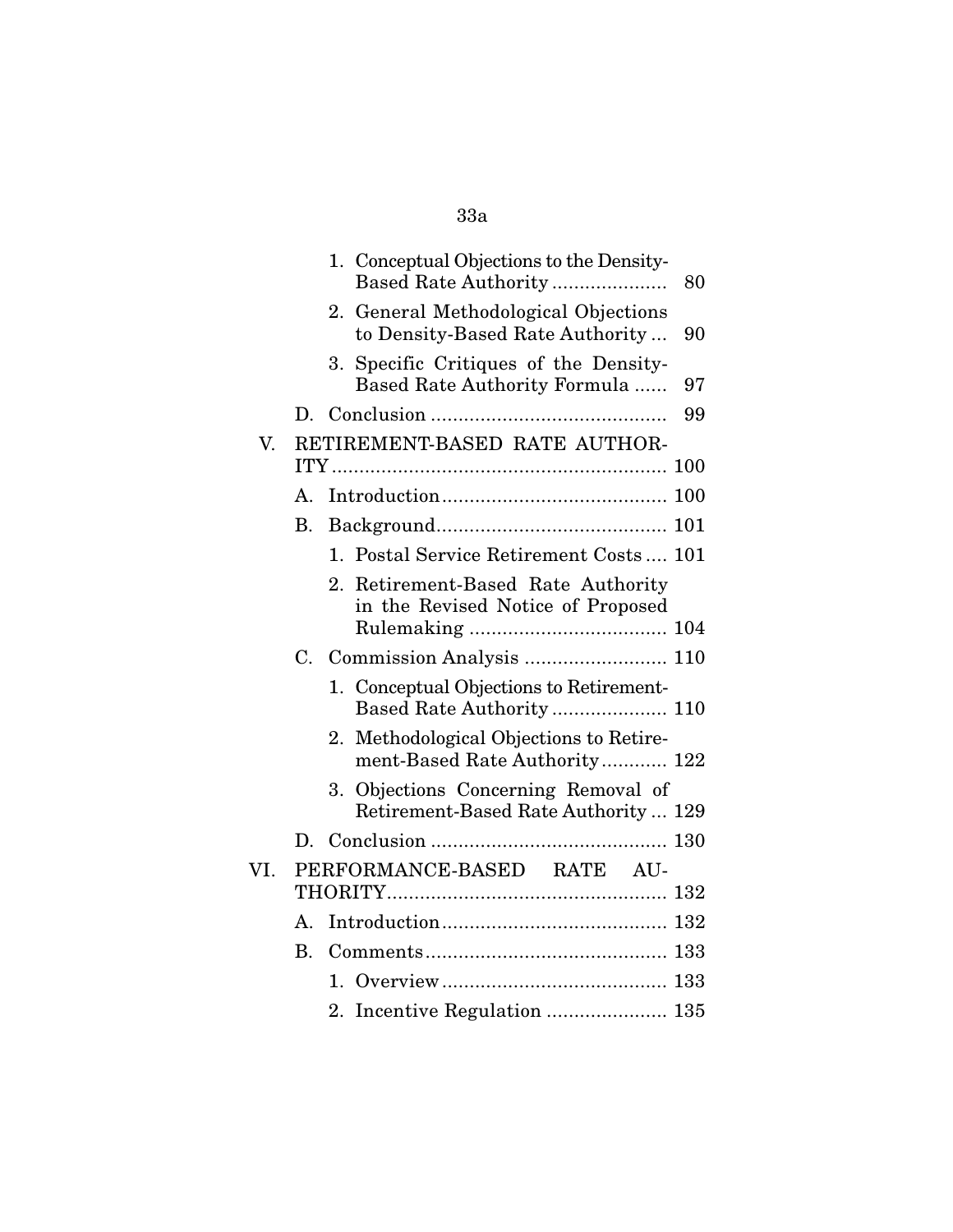|       |             | 3. Amount of Rate Authority 137                                   |
|-------|-------------|-------------------------------------------------------------------|
|       |             | Operation of the Rate Authority<br>4.<br>Adjustment Mechanism 145 |
|       |             | Operational Efficiency-Based Re-<br>5.                            |
|       |             | 6. Service Standard-Based Require-                                |
|       | C.          | Commission Analysis of Comments  158                              |
|       |             |                                                                   |
|       |             | Areas for Further Refinement in<br>2.<br>the New Rulemaking 166   |
|       |             | 3. Analysis of Alternatives  171                                  |
|       | $D_{\rm c}$ | Revisions to Proposed Rules 177                                   |
| VII.  |             | NON-COMPENSATORY PRODUCTS AND                                     |
|       |             |                                                                   |
|       | А.          | Non-Compensatory Products 181                                     |
|       |             | 1.                                                                |
|       |             | 2.                                                                |
|       |             | 3. Commission Analysis of Comments 185                            |
|       |             | Revisions to Proposed Rules 189<br>4.                             |
|       | <b>B.</b>   | Non-Compensatory Classes 189                                      |
|       |             | 1.                                                                |
|       |             |                                                                   |
|       |             | <b>Commission Analysis of Comments 194</b><br>3.                  |
|       |             | 4. Revisions to Proposed Rules 197                                |
| VIII. |             | WORKSHARE DISCOUNTS 198                                           |
|       | Α.          |                                                                   |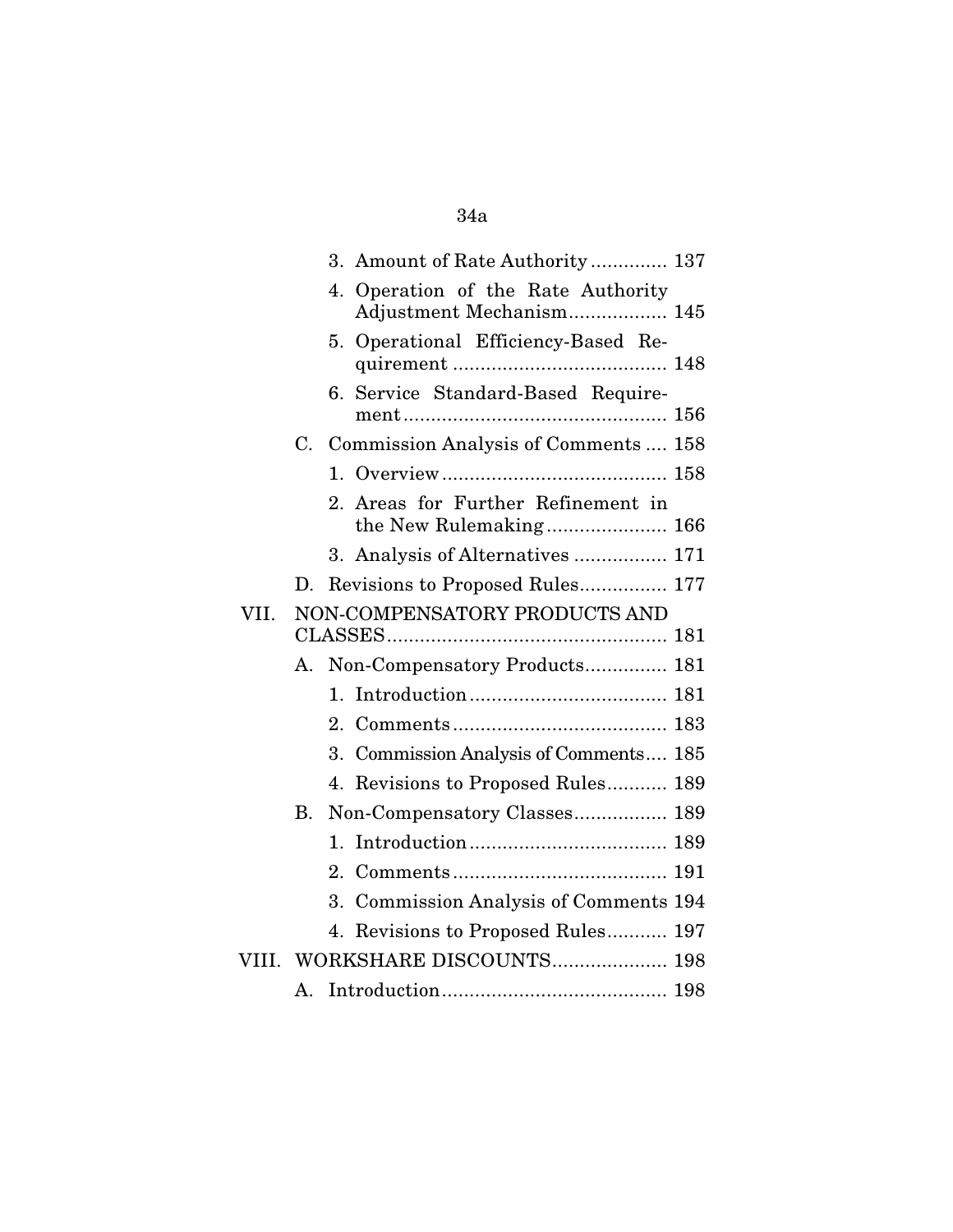|     | В.          |                                                                                                                   |
|-----|-------------|-------------------------------------------------------------------------------------------------------------------|
|     |             | 1. Comments Supporting Commis-<br>sion's Revised Rules without Modi-                                              |
|     |             | 2. Comments Recommending Modifi-<br>cations to the Commission's Re-                                               |
|     |             | C. Commission Analysis  211                                                                                       |
|     |             | 1. Elimination of Passthrough Floor 211                                                                           |
|     |             | Inclusion of Passthrough Floor in<br>2.<br>Waiver Application Process for Be-<br>low-Avoided-Costs Workshare Dis- |
|     |             | <b>Flexibility for Passthroughs Between</b><br>3.<br>85 Percent and 100 Percent 214                               |
|     |             | 4. Expansion of 39 U.S.C.                                                                                         |
|     |             | Pending Cost Avoidance Methodol-<br>5.                                                                            |
|     |             | 6. Mail Matter with ECSI Value  224                                                                               |
|     | D.          | Revisions to Proposed Rules 224                                                                                   |
| IX. |             | COST-REDUCTION REPORTING RE-                                                                                      |
|     | $A_{\cdot}$ |                                                                                                                   |
|     | B.          |                                                                                                                   |
|     |             | 1. The Necessity of the Proposed Re-<br>porting Requirements 231                                                  |
|     |             | 2. Risk of Commercial Harm 232                                                                                    |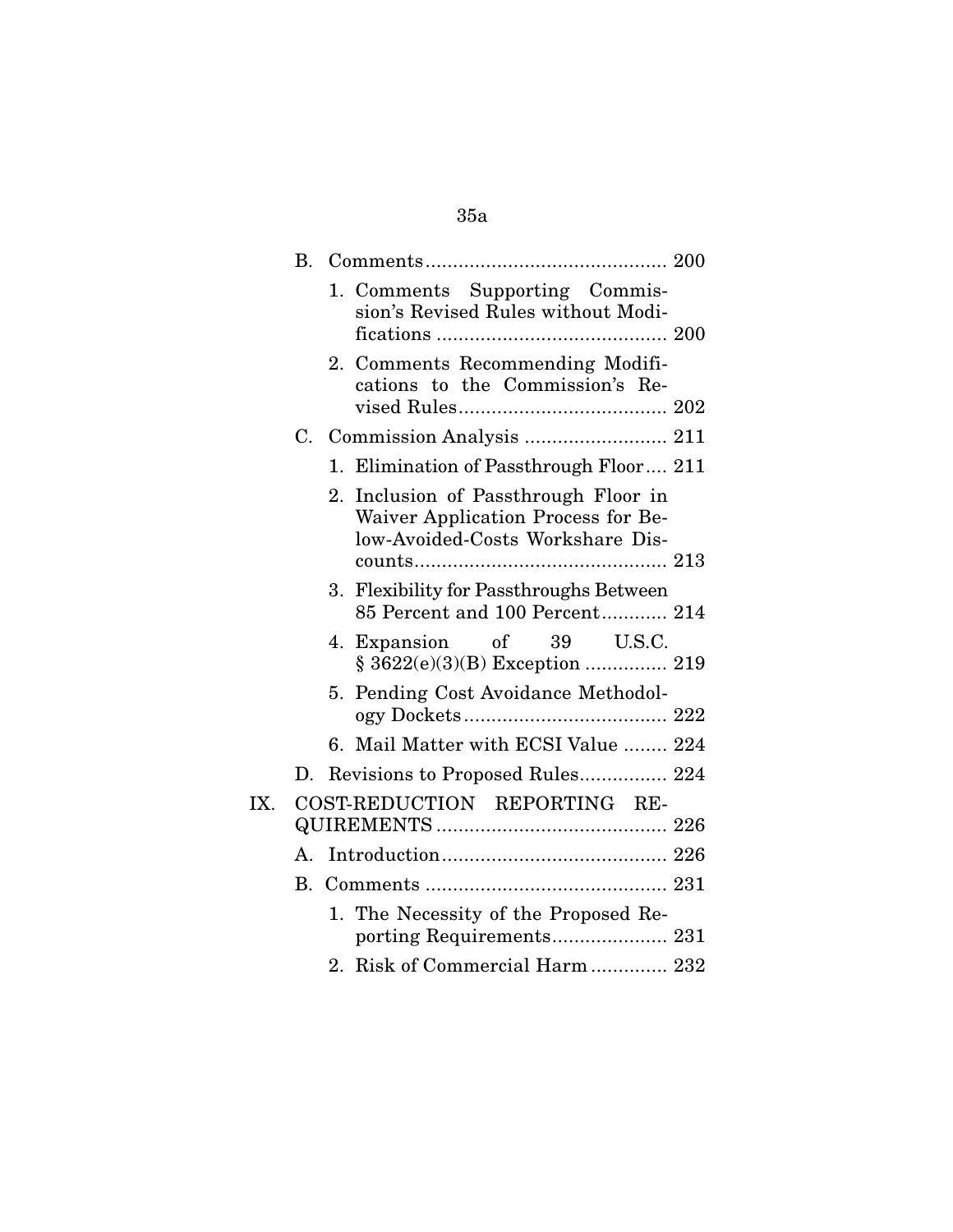|             |             | 3. Whether Reporting Requirements<br>Alone Provide a Sufficient Incen-    |
|-------------|-------------|---------------------------------------------------------------------------|
|             |             | 4. Recommended Changes to Proposed<br>Reporting Requirements  234         |
|             |             | 5. Tension with Objective 6  235                                          |
|             | C.          | Commission Analysis of Comments  236                                      |
|             |             | 1. The Necessity of the Proposed Re-                                      |
|             |             | Risk of Commercial Harm  237<br>2.                                        |
|             |             | Whether Reporting Requirements<br>3.<br>Alone Provide a Sufficient Incen- |
|             |             | 4. Recommended Changes to Proposed<br>Reporting Requirements  239         |
|             |             | 5. Tension with Objective 6  241                                          |
|             | D.          | Revisions to Proposed Rules 241                                           |
| $X_{\cdot}$ |             | PROCEDURAL IMPROVEMENTS 242                                               |
|             | $A_{\cdot}$ |                                                                           |
|             | $\rm B$ .   |                                                                           |
|             |             | 1. Rate Adjustment Notice Period 244                                      |
|             |             | 2. Commission Review Periods 245                                          |
|             |             | Discussion of Objectives and Fac-<br>3.                                   |
|             |             | 4. Other Procedural Changes to Rate<br>Adjustment Proceedings 248         |
|             | $C_{\cdot}$ | Commission Analysis of Comments  248                                      |
|             |             | 1. Rate Adjustment Notice Period 248                                      |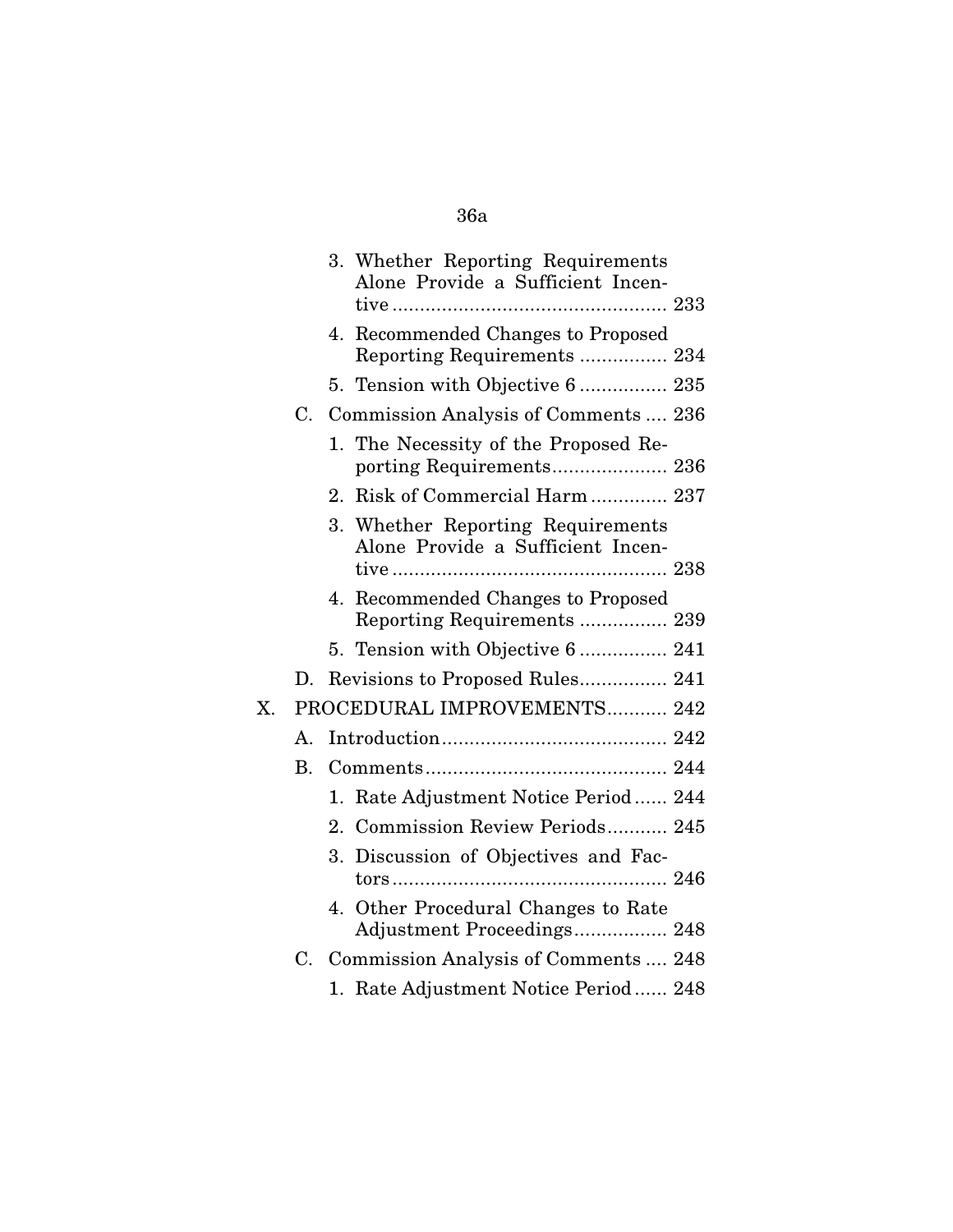## 37a

|       |                      | 2. Commission Review Periods 250                                      |
|-------|----------------------|-----------------------------------------------------------------------|
|       |                      | Discussion of Objectives and Fac-<br>3.                               |
|       |                      | 4. Other Procedural Changes to Rate<br>Adjustment Proceedings 265     |
|       | D.                   |                                                                       |
| XI.   |                      |                                                                       |
|       | $\mathbf{A}_{\cdot}$ |                                                                       |
|       | <b>B.</b>            |                                                                       |
|       | C.                   | Commission Analysis  267                                              |
| XII.  |                      |                                                                       |
|       | A.                   |                                                                       |
|       | B <sub>r</sub>       |                                                                       |
|       |                      | Impact on Mailers of Cumulative<br>1.                                 |
|       |                      | 2. Lack of Incentives for Efficiency  270                             |
|       |                      | $3_{-}$<br>Lack of Productivity Growth Tar-                           |
|       |                      | 4. Effect on Competitive Product                                      |
|       | C.                   | Specific Suggestions for Final Rules 273                              |
|       |                      | 1. Market Dominant Negotiated Ser-<br>vice Agreement (NSA) Rules  273 |
|       |                      | Clarification in Language of Final<br>$2_{-}$                         |
|       |                      |                                                                       |
|       |                      | 4. Price Cap Exclusion of UPU Prices 277                              |
| XIII. |                      | THE OBJECTIVES OF THE PAEA  279                                       |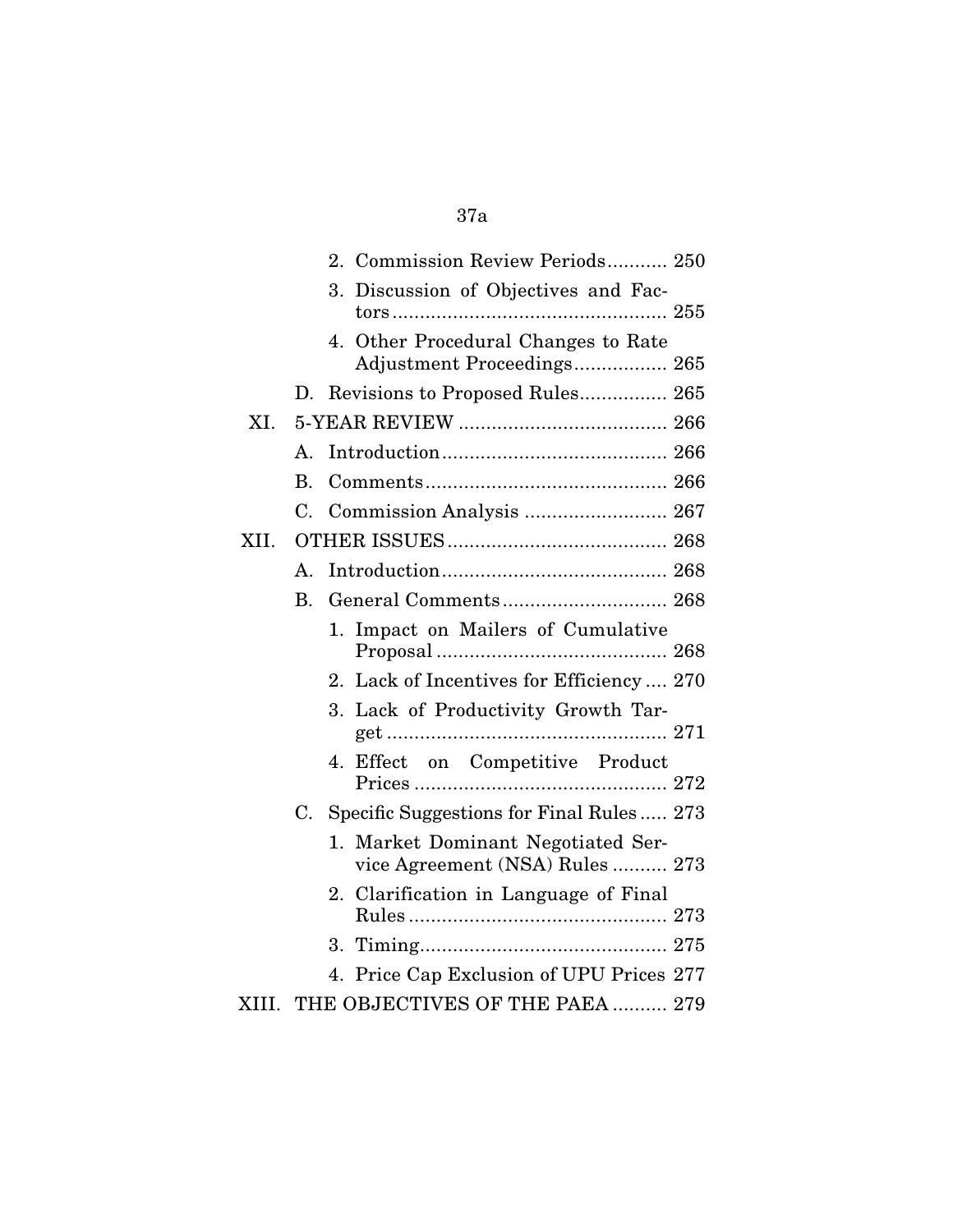### 38a

|      | $A_{\cdot}$ |                                      |
|------|-------------|--------------------------------------|
|      | <b>B.</b>   | The Existing Ratemaking System 282   |
|      | C.          | The Modified Ratemaking System 285   |
|      | D.          |                                      |
|      |             | 1.                                   |
|      |             | 2.                                   |
|      |             | 3.                                   |
|      |             | 4.                                   |
|      |             | 5.                                   |
|      |             | 6.                                   |
|      |             | 7.                                   |
|      |             | 8.                                   |
|      |             |                                      |
|      | Ε.          | Commission Analysis of Comments  293 |
|      |             | 1.                                   |
|      |             | 2.                                   |
|      |             | 3.                                   |
|      |             | 4.                                   |
|      |             | 5.                                   |
|      |             | 6.                                   |
|      |             | 7.                                   |
|      |             | 8.                                   |
|      |             | 9.                                   |
|      | F.          |                                      |
|      | G.          |                                      |
| XIV. |             | CHANGES TO THE FINAL RULES 366       |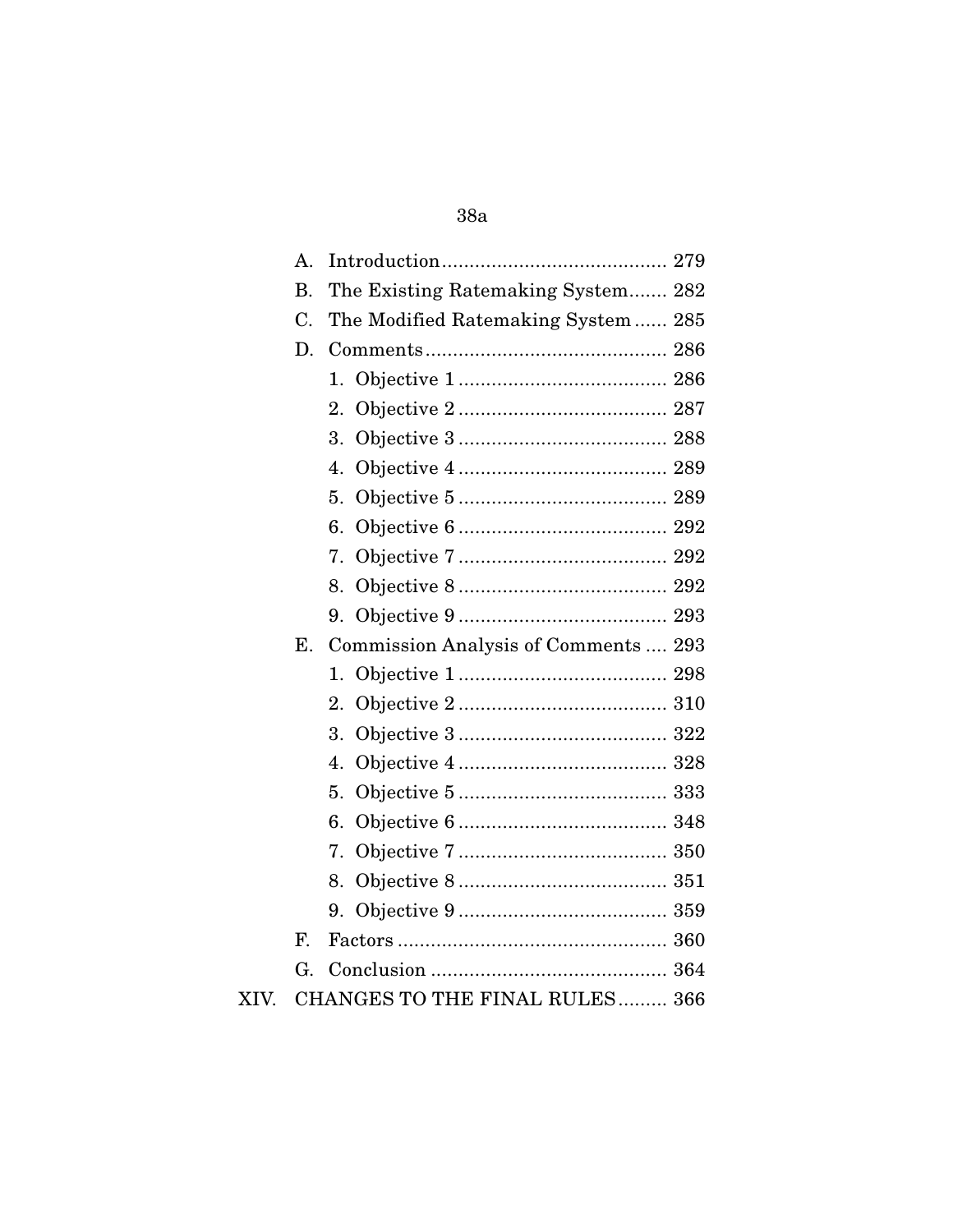# 39a

|                                                |  | A. Renumbering Consistent with Amended                                          |  |  |  |  |  |
|------------------------------------------------|--|---------------------------------------------------------------------------------|--|--|--|--|--|
|                                                |  | <b>B.</b> Other Non-Substantive Clarifications                                  |  |  |  |  |  |
|                                                |  | C. Withdrawal of Performance-Based Rate                                         |  |  |  |  |  |
|                                                |  | D. Generation of Unused Rate Authority                                          |  |  |  |  |  |
|                                                |  | E. Interaction with the Non-Compensatory<br>Products Rate-Setting Criteria  368 |  |  |  |  |  |
|                                                |  | F. Changes Related to Rate Incentives  369                                      |  |  |  |  |  |
| XV.                                            |  | REGULATORY FLEXIBILITY ACT ANALY-                                               |  |  |  |  |  |
|                                                |  |                                                                                 |  |  |  |  |  |
|                                                |  |                                                                                 |  |  |  |  |  |
| Attachment—Final Rules                         |  |                                                                                 |  |  |  |  |  |
| Appendix A—Technical Appendix (Density and Re- |  |                                                                                 |  |  |  |  |  |
| tirement)                                      |  |                                                                                 |  |  |  |  |  |
| Appendix B—List of Commenters and Comments     |  |                                                                                 |  |  |  |  |  |

\* \* \*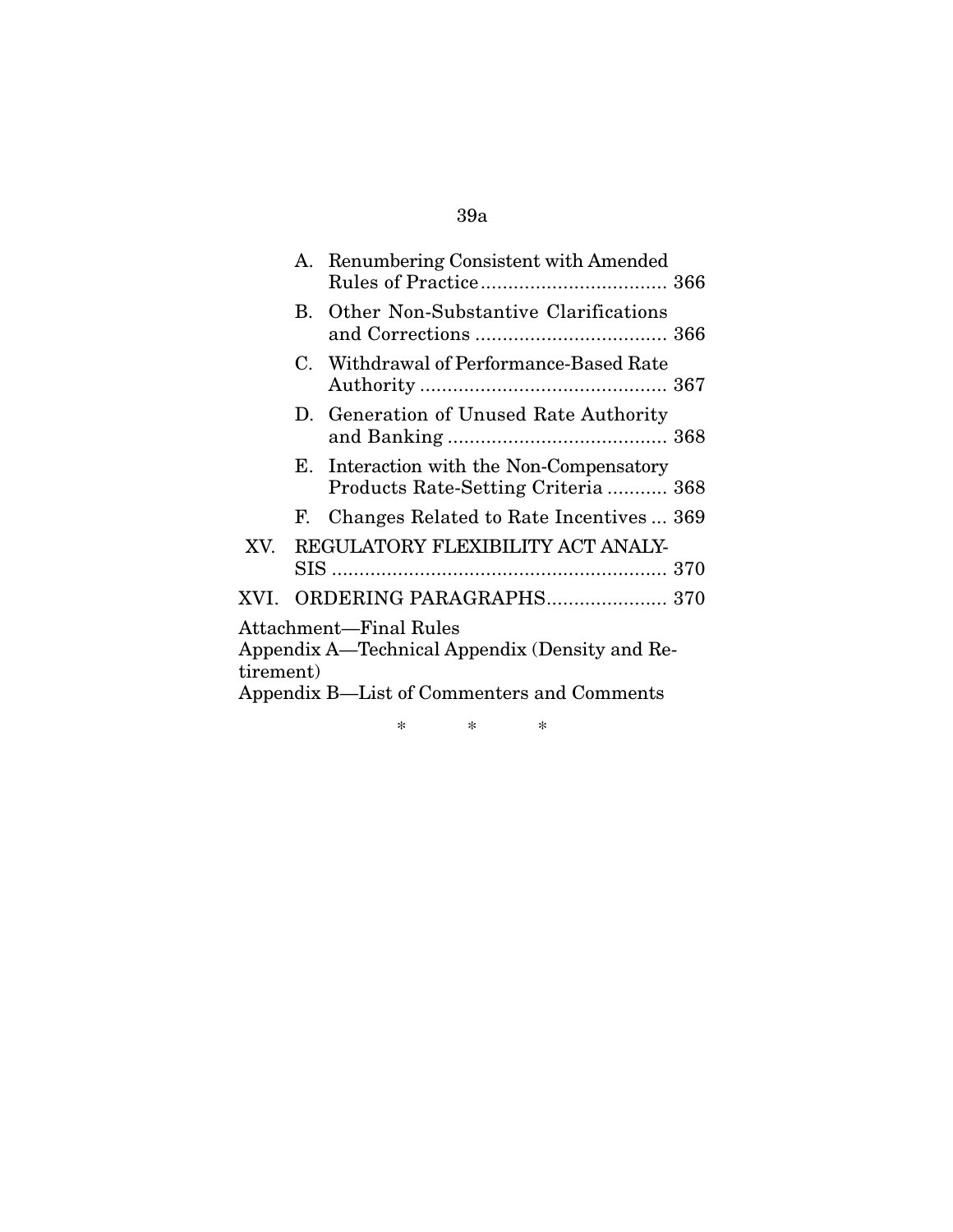#### [32] III. STATUTORY AUTHORITY

#### A. Introduction and Background

 The legal authority for the rules adopted in this docket derives from 39 U.S.C. § 3622, which was enacted as part of the PAEA in 2006.36 Section 3622, which is titled "Modern rate regulation," contains six subsections, which can be summarized as follows. Subsection (a), entitled "Authority generally," provides that within 18 months after the PAEA's enactment the Commission shall "by regulation establish (and may from time to time thereafter by regulation revise) a modern system for regulating rates and classes for market-dominant products." 39 U.S.C. § 3622(a). Subsection (b) enumerates nine specific "objectives" that the ratemaking system shall be designed to achieve. 39 U.S.C. § 3622(b). Subsection (c) enumerates 14 specific "factors" that the Commission must take into account in establishing or revising the ratemaking system. 39 U.S.C. § 3622(c).

 Subsection (d), titled "Requirements," contains three paragraphs. Paragraph  $(d)(1)$ , titled "In general," provides that the ratemaking system shall: include an annual price cap on rate increases corresponding to the CPI-U; establish a schedule of rate changes; require public notice and an opportunity for Commission review

<sup>36</sup> PAEA, Pub. L. No. 109-435, 120 Stat. 3198 (2006). The Commission also has general authority to "promulgate rules and regulations and establish procedures . . . and take any other action [it] deem[s] necessary and proper to carry out [its] functions and obligations to the Government of the United States and the people as prescribed under [Title 39 of the United States Code]." 39 U.S.C. § 503.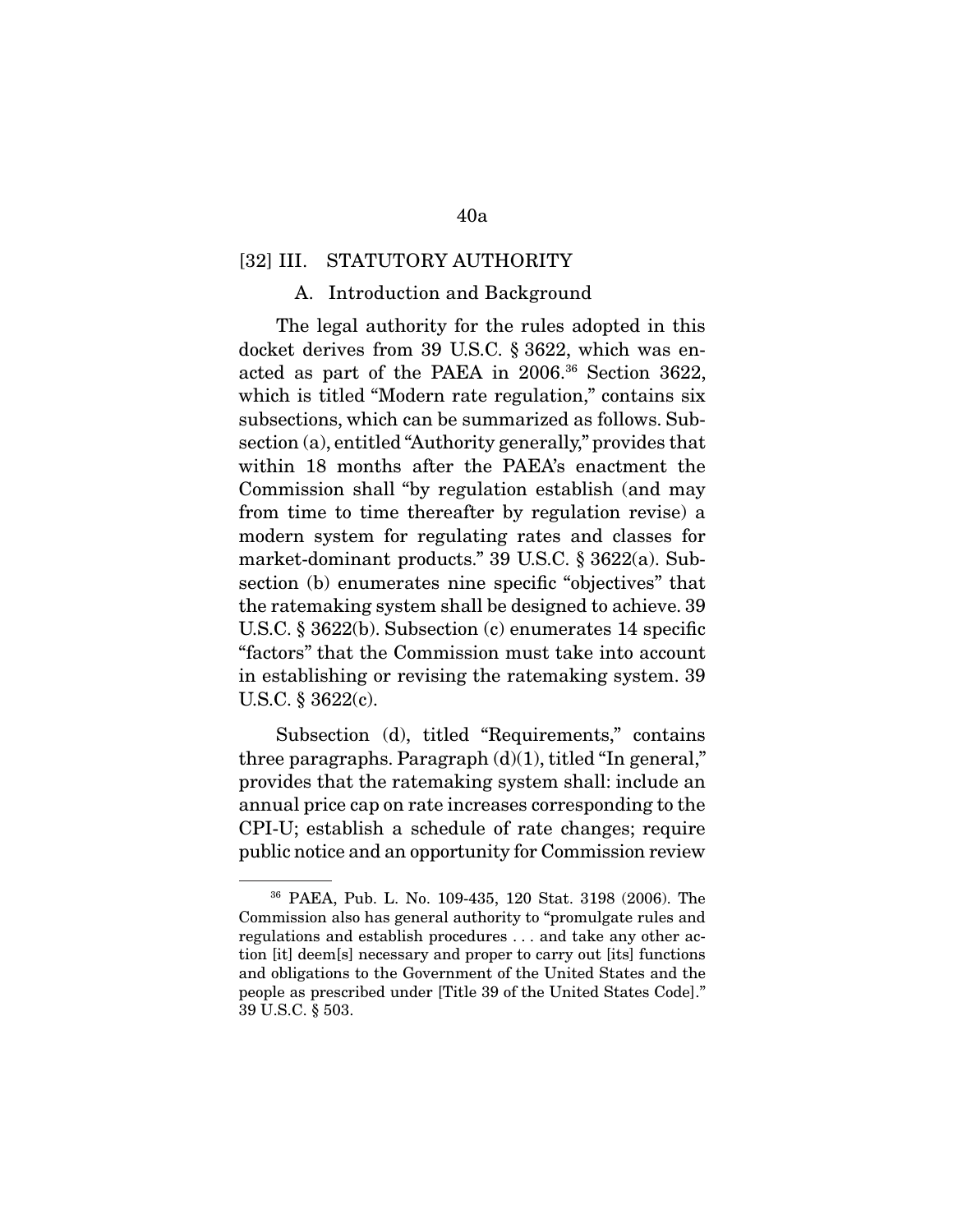of proposed rate adjustments; and establish procedures for rate adjustments. 39 U.S.C.  $\S 3622(d)(1)(A)$ -(E).

 [33] Paragraph (d)(2), titled "Limitations," provides that the price cap is to be applied to mail products at the class level;<sup>37</sup> permits the Postal Service to round rates and fees as long as the overall rate increase does not exceed the price cap; and contains provisions regarding the use of unused rate authority.38

 Paragraph (d)(3), titled "Review," provides the following specific language which is at the heart of the issue with regard to the Commission's legal authority in this docket:

Ten years after the date of enactment of the [PAEA] and as appropriate thereafter, the Commission shall review the system for regulating rates and classes for market-dominant products established under this section to determine if the system is achieving the objectives in subsection (b), taking into account the factors in subsection (c). If the Commission determines, after notice and opportunity

<sup>&</sup>lt;sup>37</sup> A mail class is a grouping of Market Dominant mail products, "as defined in the Domestic Mail Classification Schedule as in effect on the date of enactment of the [PAEA]." 39 U.S.C. § 3622(d)(2)(A). There are five such mail classes: First-Class Mail; USPS Marketing Mail; Periodicals; Package Services; and Special Services.

<sup>38</sup> 39 U.S.C. § 3622(d)(2)(A)-(C). Unused rate authority is leftover rate authority that the Postal Service opts not to avail itself of in any given price adjustment. 39 U.S.C. § 3622(d)(2)(C)(i). Under the PAEA, the Postal Service is permitted to retain such rate authority for future use, subject to a number of conditions and limitations. 39 U.S.C. § 3622(d)(2)(C)(ii)-(iii).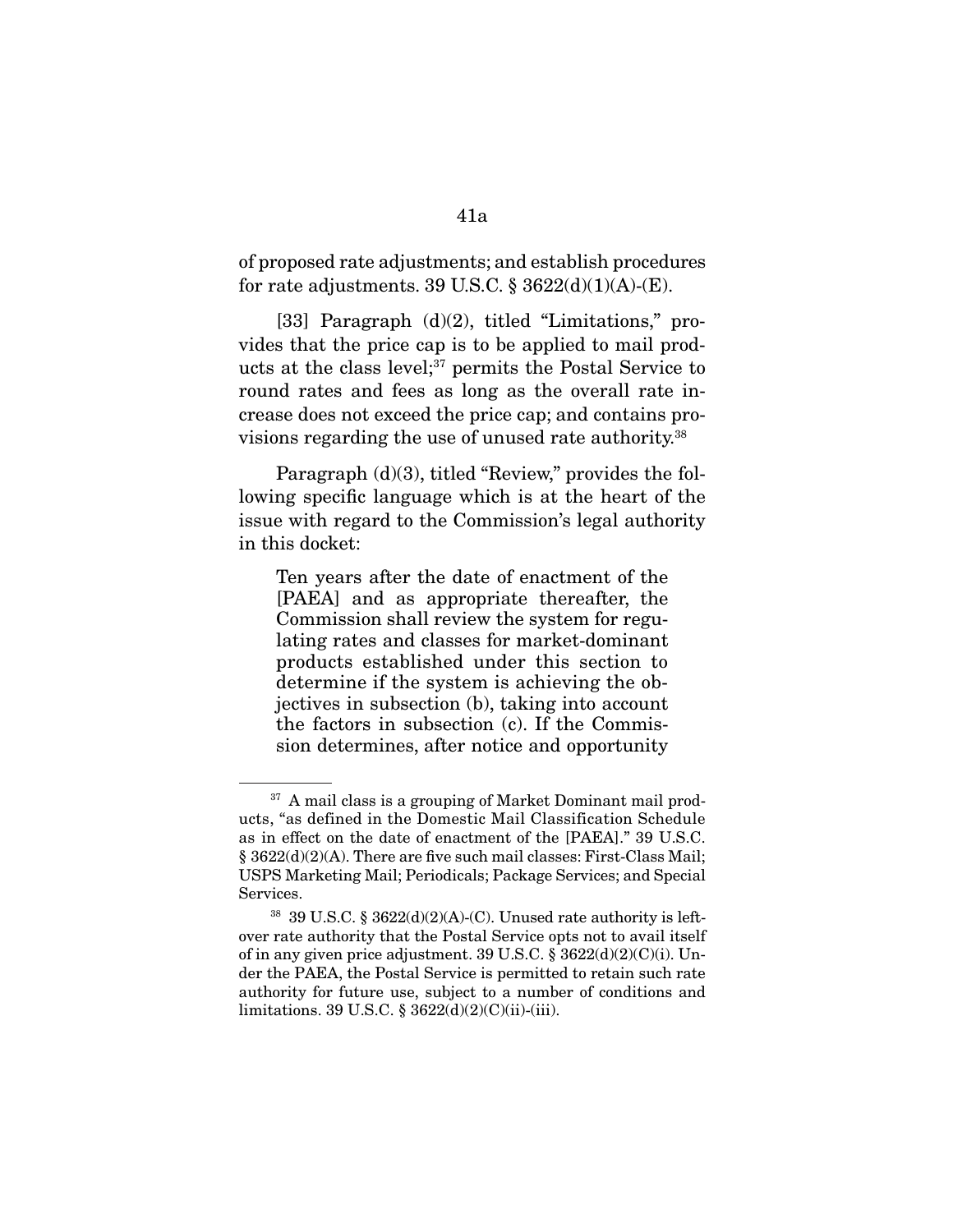for public comment, that the system is not achieving the objectives in subsection (b), taking into account the factors in subsection (c), the Commission may, by regulation, make such modification or adopt such alternative system for regulating rates and classes for market-dominant products as necessary to achieve the objectives.

39 U.S.C. § 3622(d)(3).

 Subsection (e) contains provisions related to workshare discounts, which are rate discounts provided to mailers who perform certain mail preparation activities prior to entering mail into the Postal Service's network. 39 U.S.C. § 3622(e)(1). Subsection (e) generally requires (subject to certain exceptions) that such discounts not exceed the cost that the Postal Service avoids as a result of not having to perform the individual workshare activity in question. 39 U.S.C.  $§ 3622(e)(2)-(4)$ . Finally, subsection (f) [34] provides for a 1-year transition period to the PAEA ratemaking system from the ratemaking system that preceded it. 39 U.S.C. § 3622(f ).

 The PAEA represented a compromise between two competing postal reform bills in Congress. Order No. 4258 at 19-21. The first bill, H.R. 22, was introduced in the House of Representatives by Representative John McHugh on January 4, 2005, and reported back to the House out of the House Committee on Government Reform with amendments on April 28, 2005.39 On July 26,

<sup>39</sup> 151 Cong. Rec. H72 (daily ed. Jan. 4, 2005); 151 Cong. Rec. H2734 (daily ed. Apr. 28, 2005).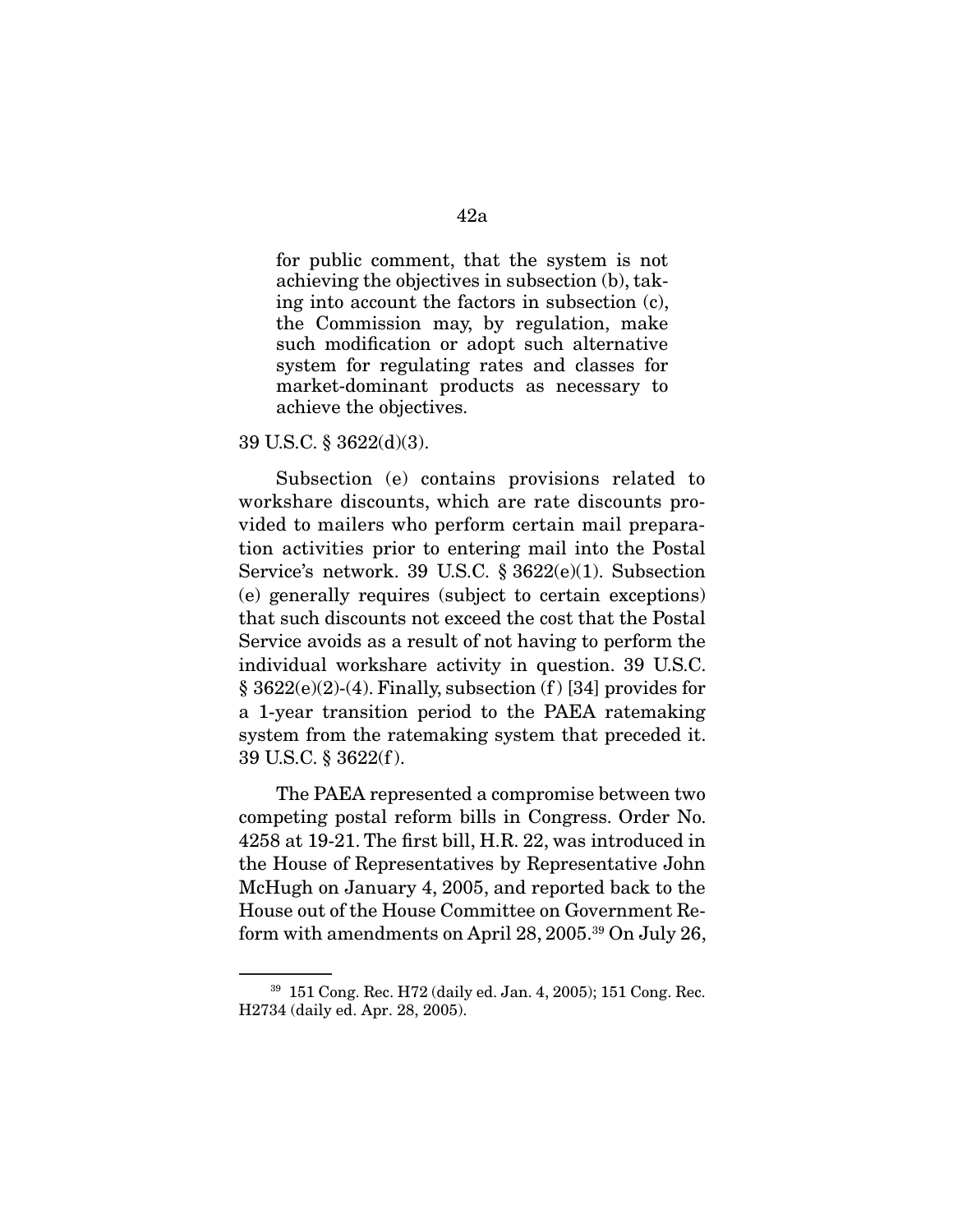$2005$ , H.R. 22 as amended was passed by the House.<sup>40</sup> Under this bill proposed section 3622(d) was titled "Allowable Provisions." 151 Cong. Rec. H6523 (daily ed. July 26, 2005). It provided that the ratemaking system could include one or more of several forms of regulation: incentive regulation (e.g., price caps, revenue targets); cost-of-service regulation; or any other form of regulation that the Commission considered appropriate to achieve the bill's listed objectives, consistent with its listed factors. Id. Proposed section 3622(e) under this bill was titled "Limitation." Id. This provision would have capped annual product-level rate increases at the CPI, unless the Commission were to determine, after public notice and comment, that an above-CPI increase was reasonable, equitable, and necessary. Id.

 The second bill, S. 662, was introduced in the Senate by Senator Susan Collins on March 17, 2005, and reported back to the Senate out of the Homeland Security and Governmental Affairs Committee with amendments on July 14,  $2005.<sup>41</sup>$  On February 9, 2006, the Senate considered these and additional amendments by unanimous consent, and the bill, as amended, was passed.<sup>42</sup> Under this bill, proposed section  $3622(d)$ was [35] titled "Requirements," and was subdivided into paragraphs titled "In general" and "Limitations." Id. at S913-S914. The content of these paragraphs employed similar language to that which was eventually

<sup>40</sup> 151 Cong. Rec. H6511, H6548-H6549 (daily ed. July 26, 2005) (Roll Call No. 430).

<sup>41</sup> 151 Cong. Rec. S2994, S3012-S3031 (daily ed. Mar. 17, 2005); 151 Cong. Rec. S8301 (daily ed. July 14, 2005).

<sup>42</sup> 152 Cong. Rec. S898-S927 (daily ed. Feb. 9, 2006).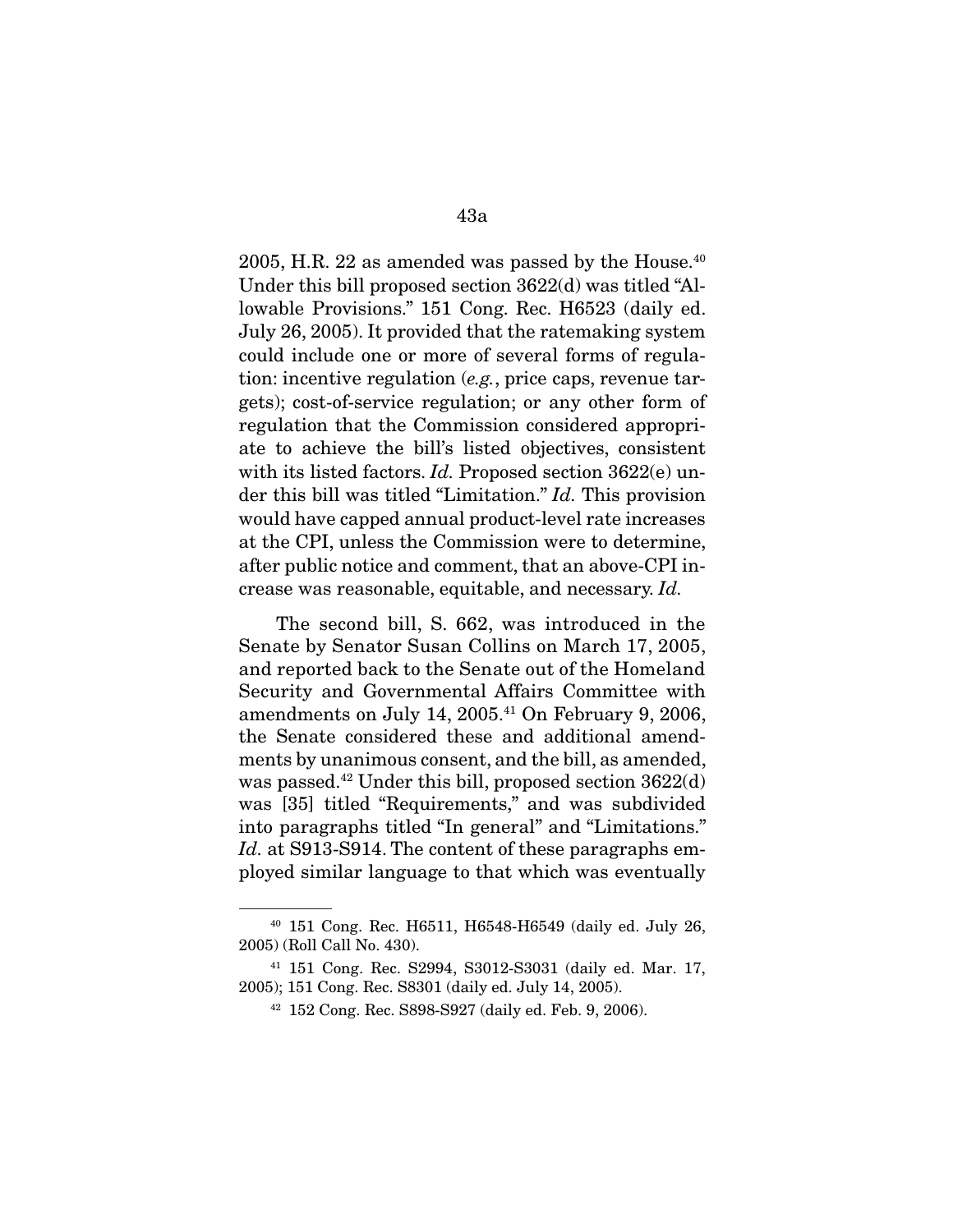used in the final version of the PAEA. Compare id. with 39 U.S.C.  $\S 3622(d)(1)$  and (2). Specifically, they provided for an annual class-level price cap indexed to CPI-U, with a narrow exception for "unexpected and extraordinary circumstances." Id.

 Also on February 9, 2006, the Senate through unanimous consent passed H.R. 22 by replacing H.R. 22's text with the text of S. 662.43 Therefore, as passed by the Senate, H.R. 22 contained the same title structure as S. 662, with proposed section 3622(d)—titled "Requirements"—being subdivided into two paragraphs titled "In General" and "Limitations." Id. at S929. The Senate then sent H.R. 22, as amended and passed by the Senate, back to the House and requested a conference to resolve the differences between the two versions.44 None of the versions of the bills described above included the review provision that would eventually be codified at 39 U.S.C.  $\S 3622(d)(3)$ . Nor was this provision referenced in hearings, committee reports, or the presidential signing statement. Instead, paragraph  $(d)(3)$  was included only in the final version of the PAEA introduced on December 7, 2006—H.R.

<sup>43</sup> 152 Cong. Rec. at S927-S942 (daily ed. Feb. 9, 2006). H.R. 22 had been pending in the Senate since July 27, 2005. 151 Cong. Rec. S9155, S9156 (daily ed. July 27, 2005).

 $44$  Id. at S927, S942. For instance, as passed by the House on July 26, 2005, H.R. 22 provided for the ratemaking system to achieve 7 objectives and for the Commission to take into account 11 factors. 151 Cong. Rec. H6523 (daily ed. July 26, 2005). By contrast, as passed by the Senate on February 9, 2006, H.R. 22 provided for the ratemaking system to achieve 8 objectives and for the Commission to take into account 13 factors. 152 Cong. Rec. at S928-S929 (daily ed. Feb. 9, 2006).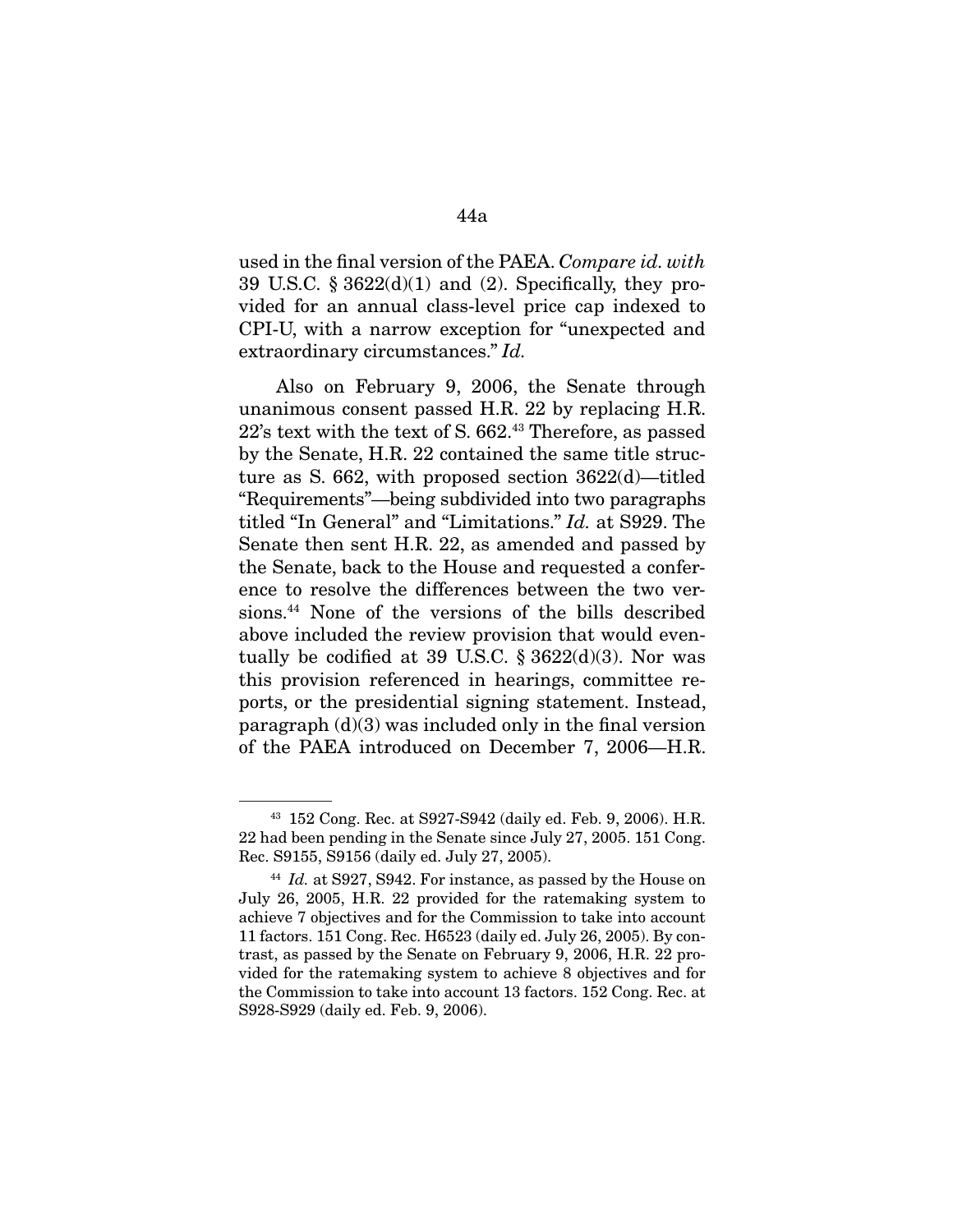6407.45 Pursuant to a compromise between the Senate and the House, H.R. 6407 blended together concepts appearing in the separate versions of the bills described above, including combining each bill's respective lists of objectives and factors.

 [36] There is only one statement in the Congressional Record about the review provision contained at paragraph  $(d)(3)$ , and it was made upon receipt of the final version of the bill on December 8, 2006. Senator Collins, the Senate sponsor of postal reform, remarked:

The Postal Service will have much more flexibility, but the rates will be capped at the CPI. That is an important element of providing 10 years of predictable, affordable rates, which will help every customer of the Postal Service plan. After 10 years, the Postal Regulatory Commission will review the rate cap and, if necessary, and following a notice and comment period, the Commission will be authorized to modify or adopt an alternative system.

While this bill provides for a decade of rate stability, I continue to believe that the preferable approach was the permanent flexible rate cap that was included in the Senatepassed version of this legislation. But, on balance, this bill is simply too important, and that is why we have reached this compromise to allow it to pass. We at least will see a decade of rate stability, and I believe the Postal [Regulatory] Commission, at the end of that decade, may well decide that it is best to continue

<sup>45</sup> H.R. 6407, 109th Cong. § 3622(d)(3) (2006).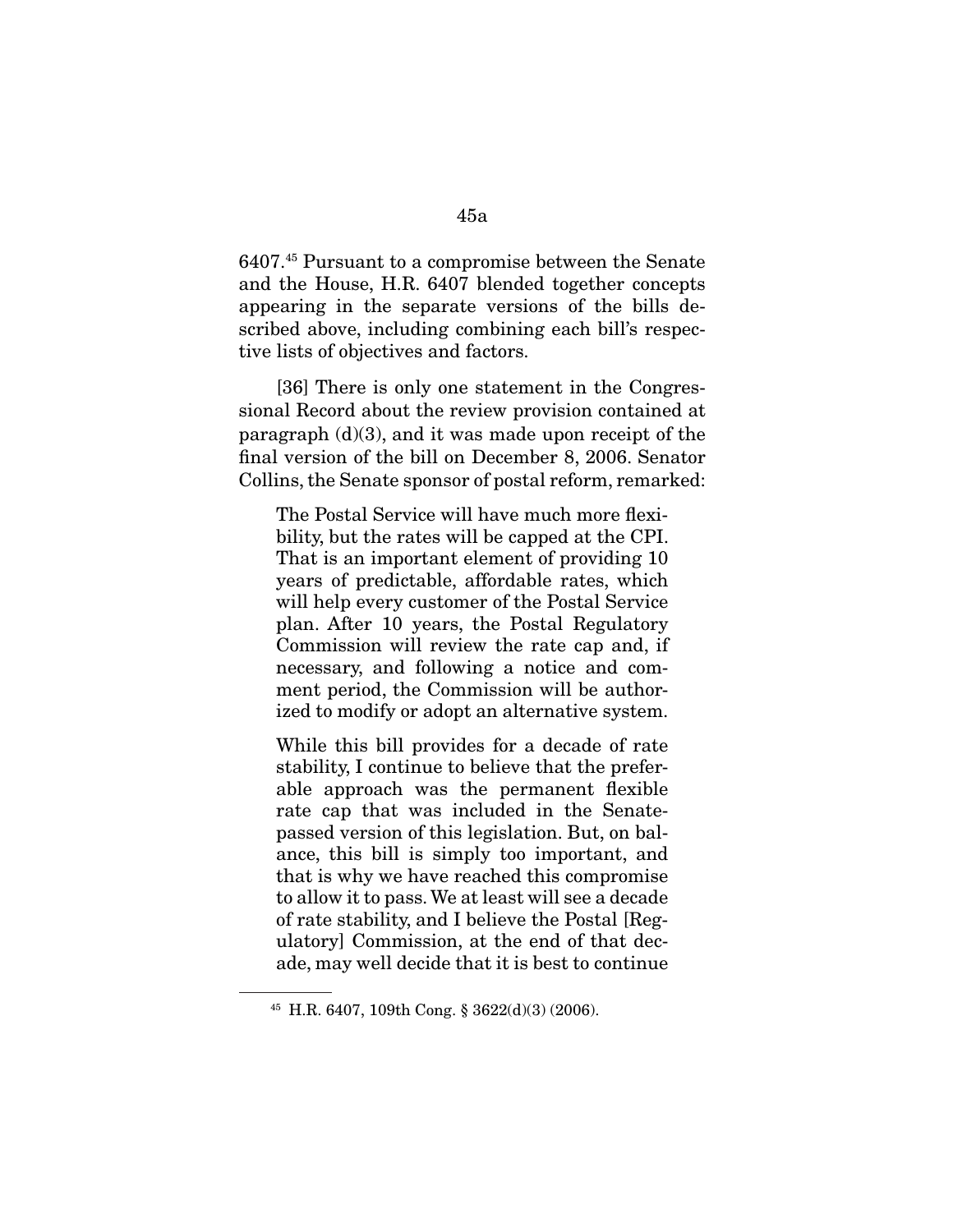with a CPI rate cap in place. It is also, obviously, possible for Congress to act to reimpose the rate cap after it expires. But this legislation is simply too vital to our economy to pass on a decade of stability. The consequences of no legislation would be disastrous for the Postal Service, its employees, and its customers.<sup>46</sup>

 The Commission's interpretation of section 3622, based on its plain language, its structure, and its purpose, and as confirmed by its legislative history, has been consistent throughout this docket. That interpretation, which is more fully articulated below, can be summarized as follows. Subsection (a) directed the Commission to promulgate rules establishing the ratemaking system following the PAEA's enactment. The ratemaking system was required to be designed to achieve the statutory objectives enumerated in subsection (b), taking into account the statutory factors enumerated in subsection (c).

 [37] In its initial form, the ratemaking system was also required to contain certain mandatory features, as embodied in paragraphs  $(d)(1)$  and  $(d)(2)$ , as well as subsection (e). The most significant of these features was the CPI-U price cap. However, those mandatory features were the product of the legislative compromise that reconciled the competing postal reform bills in Congress. A central component of that legislative compromise was paragraph  $(d)(3)$ , which directed the Commission to review the ratemaking system after 10 years and determine if the ratemaking system,

<sup>46</sup> 152 Cong. Rec. S11,674, S11,675 (daily ed. Dec. 8, 2006) (statement of Sen. Collins).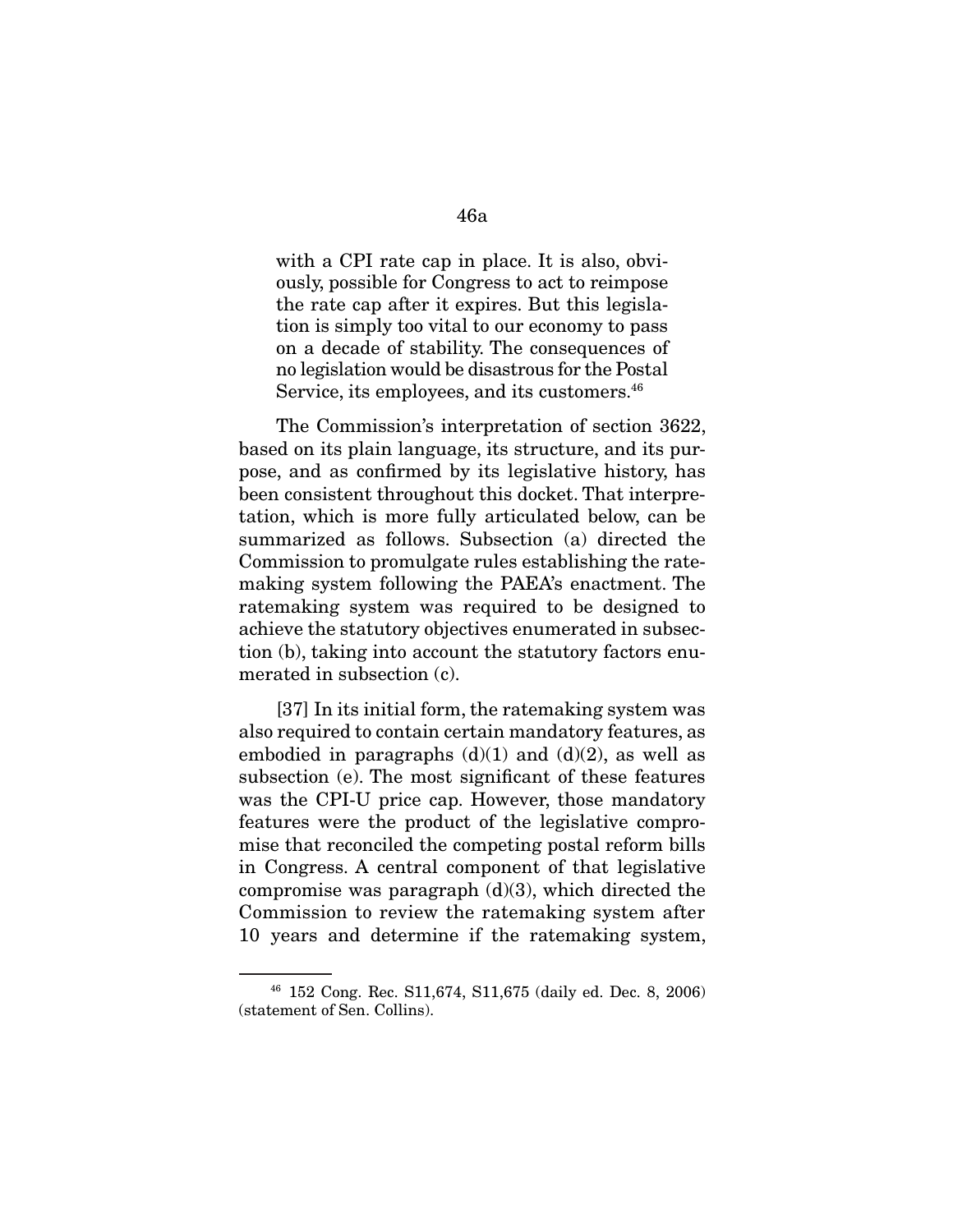including the mandatory features, was achieving the statutory objectives set out in subsection (b), taking into account the statutory factors set out in subsection (c). If the Commission determined that the ratemaking system was not achieving the statutory objectives, taking into account the statutory factors, then the Commission was empowered to "by regulation, make such modification or adopt such alternative system . . . as necessary to achieve the objectives." 39 U.S.C.  $§ 3622(d)(3).$ 

 The Commission conducted the required review and issued its findings on December 1, 2017. See generally Order No. 4257. The Commission determined that the ratemaking system has not achieved the statutory objectives, taking into account the statutory factors. Pursuant to paragraph  $(d)(3)$ , the Commission thereafter set about the task of "mak[ing] such modification or adopt[ing] such alternative system . . . as necessary to achieve the objectives." In doing so, the Commission interprets its authority as encompassing all aspects of the ratemaking system under section 3622, including the price cap provisions at paragraphs  $(d)(1)$  and  $(d)(2)$  and the workshare discount provisions in subsection (e).

 [38] Order No. 4258 addressed comments positing that the Commission lacks the statutory authority to modify or replace the CPI-U price cap. Order No. 4258 at 14-25. The Commission analyzed the three primary arguments raised by commenters to support this position: that the plain language of section 3622 clearly forecloses modification or replacement of the CPI-U price cap; that modification or replacement of the CPI-U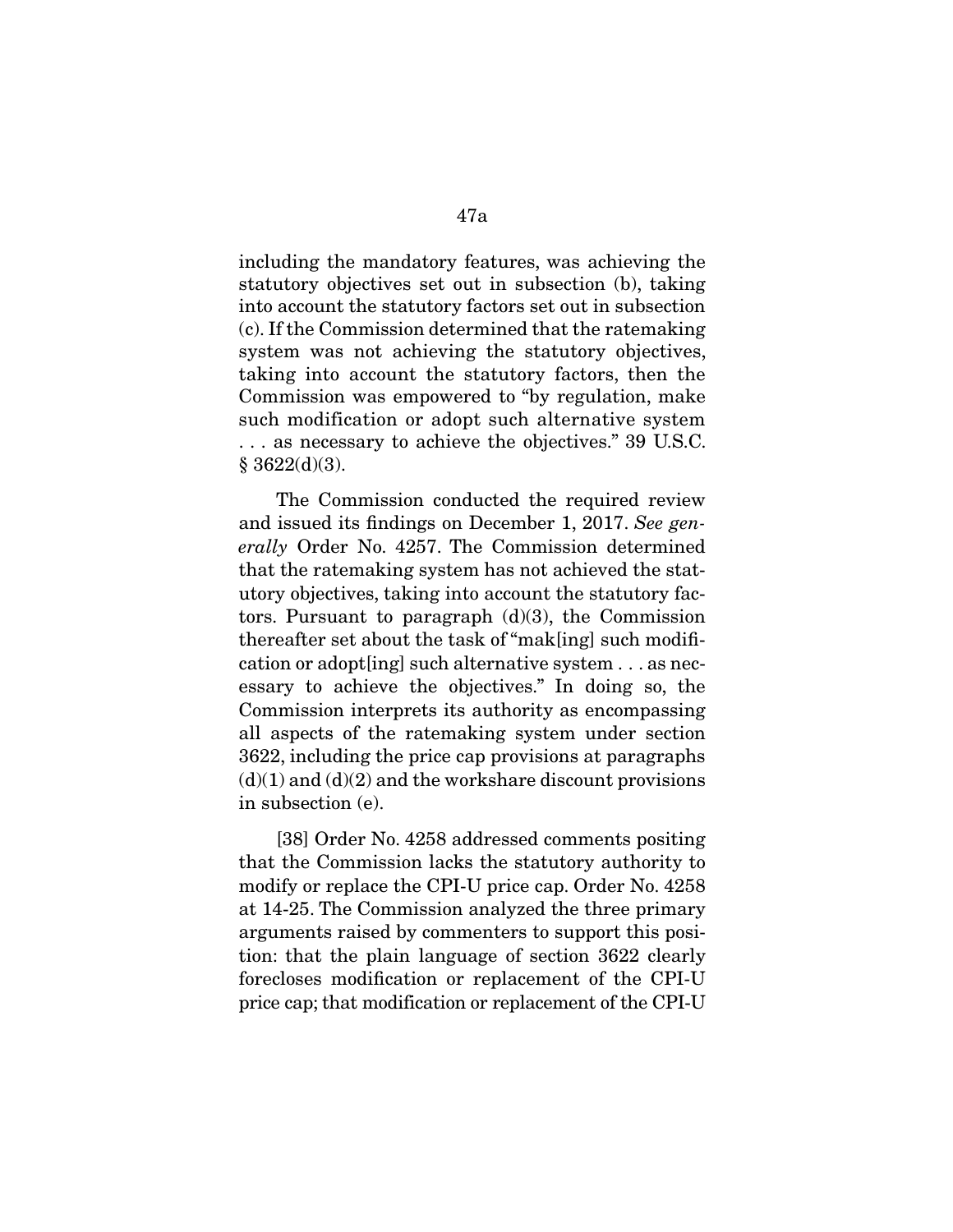price cap would be inconsistent with the PAEA's legislative history; and that modification or replacement of the CPI-U price cap would produce unconstitutional results. Id. The Commission also addressed comments objecting to the inclusion of workshare discounts as an issue in this proceeding. Id. at 18-19, 25.

 Order No. 5337 addressed comments received in response to Order No. 4258 pertaining to the Commission's initial proposal to make additional rate adjustment authority available to the Postal Service. Order No. 5337 at 18-31, 32-57. The Commission also addressed comments concerning the statutory authority underlying the Commission's initial proposal to limit the setting of inefficient workshare discounts. Id. at 57- 58. Many of the comments received in response to Order No. 4258 echoed prior remarks submitted in this proceeding. Order No. 5337 at 18-27. Some commenters reiterated their prior positions again with regard to the revised proposal presented in Order No. 5337.47 Generally, no new arguments concerning statutory authority were introduced in response to Order No. 5337.48

 Primarily, commenters contending that the Commission lacks the statutory authority to adopt the final

 $47$  See ANM et al. Comments at 91-99; ANM et al. Reply Comments at 16-17; ABA Comments at 4-5.

<sup>48</sup> Because no commenter re-raised arguments having to do with the constitutionality of modifying or replacing the CPI-U price cap in response to Order No. 5337, those arguments are not addressed in this Order. They were addressed in detail in Order Nos. 4258 and 5337. See Order No. 4258 at 23-25; Order No. 5337 at 53-57.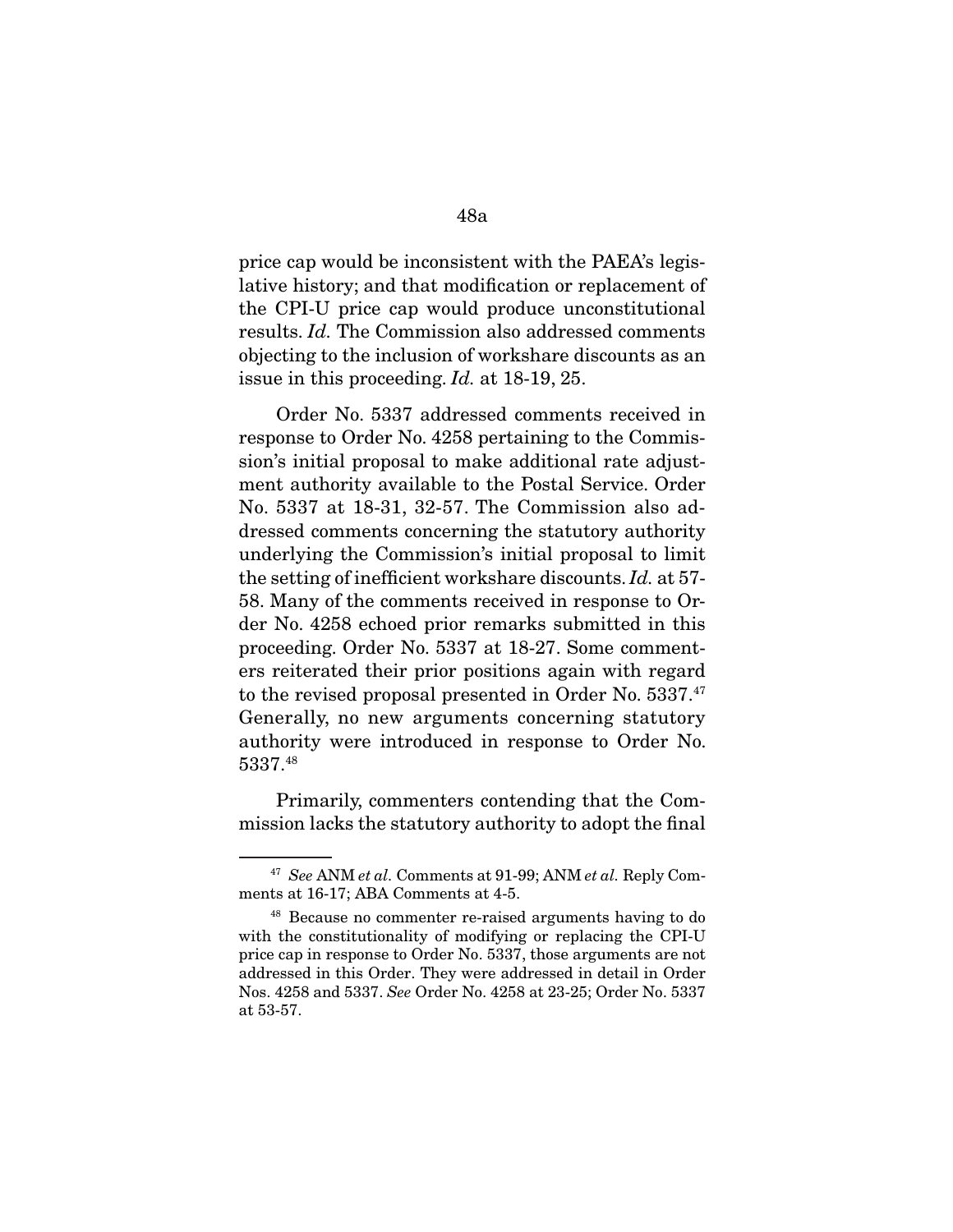rules in this Order argue that a reviewing court would reject the Commission's interpretation of section 3622 under the two-step framework for [39] evaluating an agency's interpretation of its governing statute set forth in Chevron, U.S.A., Inc. v. Nat. Res. Def. Council, Inc., 467 U.S. 837 (1984). Under Chevron step one, a court considers whether "Congress has directly spoken to the precise question at issue." Chevron, 467 U.S. at 842. If so, "that is the end of the matter; for the court, as well as the agency, must give effect to the unambiguously expressed intent of Congress." Id. at 842- 843. If not, then the court proceeds to Chevron step two and considers whether the agency's interpretation "is based on a permissible construction of the statute." Id. at 843. The court must defer to the agency's interpretation if it is "reasonable." Id. at 844.

 Because paragraph (d)(3) expressly authorizes the Commission to adopt regulations modifying the ratemaking system or adopting an alternative ratemaking system if necessary to achieve the statutory objectives, the final rules adopted in this Order would survive judicial scrutiny under Chevron step one. Moreover, even if there were any ambiguity as to whether the Commission had the authority to adopt the final rules, because the Commission's interpretation is based on a permissible and reasonable construction of section 3622, the Commission would be accorded deference under Chevron step two.

 In the remainder of this section, the Commission first addresses the positions of commenters asserting that the Commission lacks the statutory authority to make additional rate adjustment authority available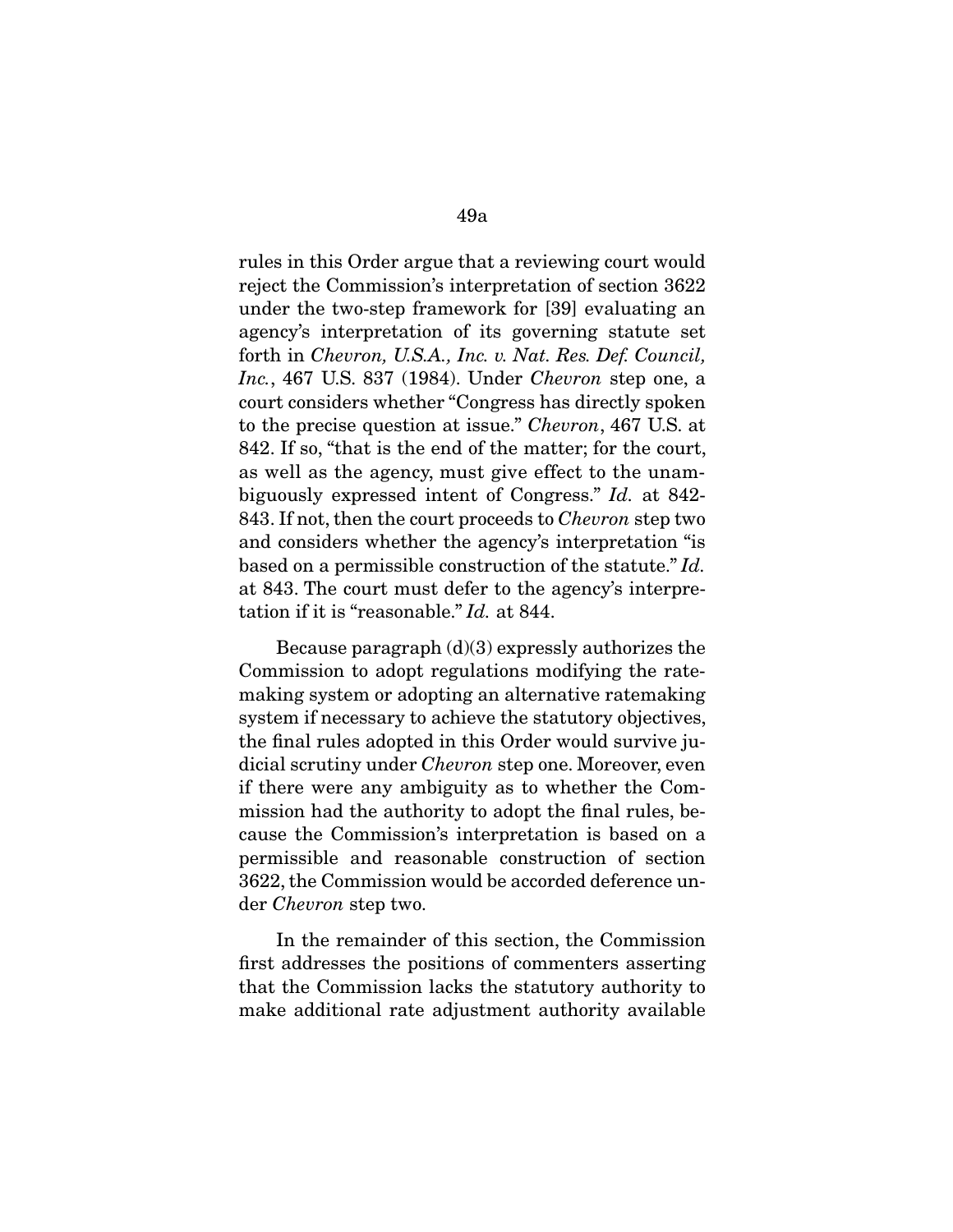to the Postal Service. The Commission then addresses issues that pertain exclusively to the Commission's statutory authority to limit the setting of inefficient workshare discounts, as well as the Commission's authority to modify specific Postal Service reporting requirements.

#### [40] B. Additional Rate Authority

1. The PAEA expressly authorizes the Commission to modify or replace all aspects of the existing ratemaking system, including the CPI-U price cap, if necessary to achieve the statutory objectives.

 At Chevron step one, the question is whether the meaning of a statute is unambiguously clear. Chevron, 467 U.S. at 842-843. In order to determine this, a court must "exhaust the traditional tools of statutory construction to determine whether Congress has spoken to the precise question at issue[,]  $\ldots$  [which] include examination of the statute's text, legislative history, and structure, as well as its purpose."49 Courts "consider not only the language of the particular statutory provision under scrutiny, but also the structure and context of the statutory scheme of which it is a part."50

 $49$  Petit v. United States Dep't of Educ., 675 F.3d 769, 781 (D.C. Cir. 2012) (quoting Bell Atl. Tel. Cos. v. FCC, 131 F.3d 1044, 1047 (D.C. Cir. 1997)) (internal marks omitted).

 $50$  Petit, 675 F.3d at 781-782 (quoting Cty. of L.A. v. Shalala, 192 F.3d 1005, 1014 (D.C. Cir. 1999)) (internal marks omitted).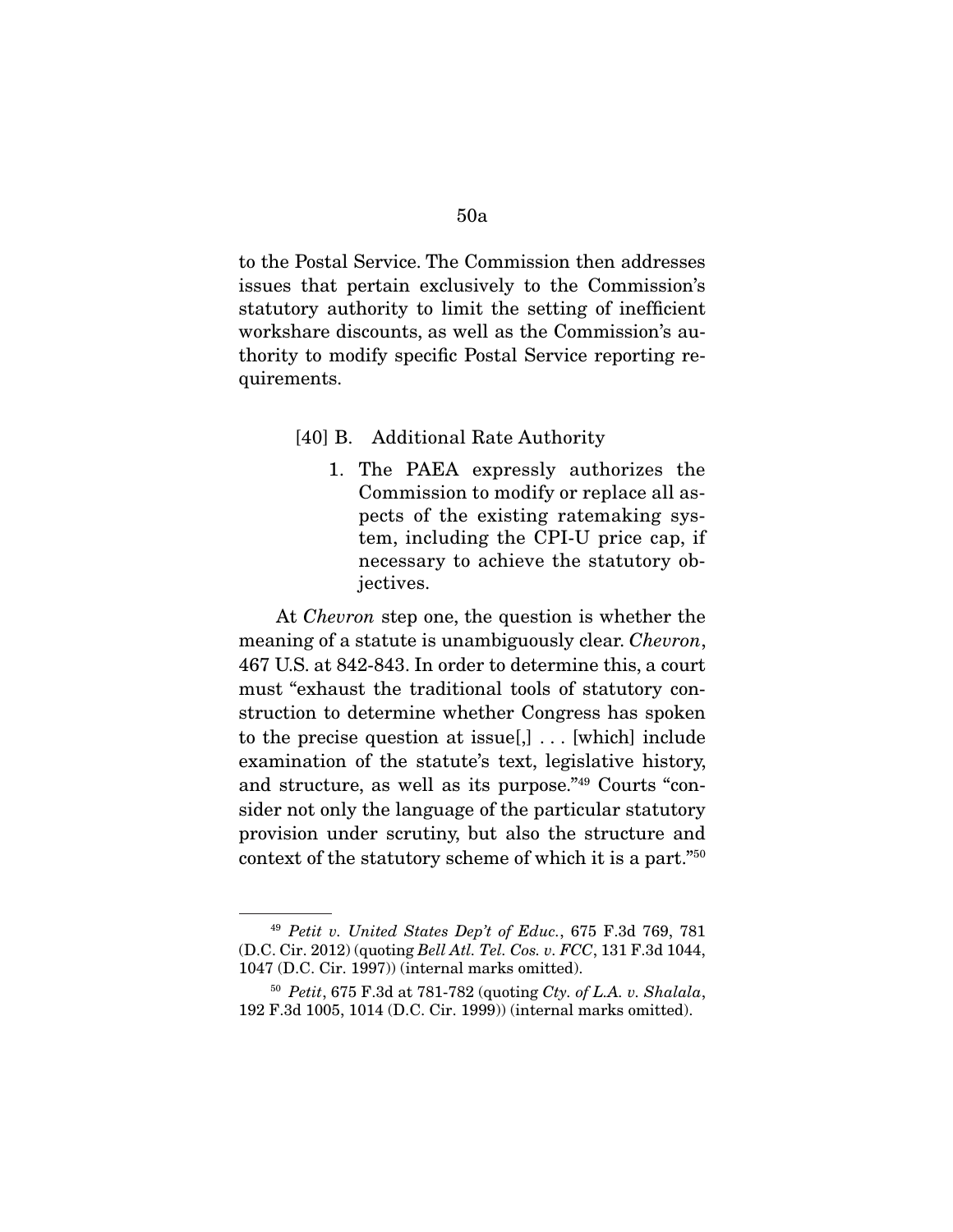The Commission's interpretation of section 3622 begins with the text of paragraph  $(d)(3)$ . Paragraph  $(d)(3)$  states:

If the Commission determines, after notice and opportunity for public comment, that the system is not achieving the objectives in subsection (b), taking into account the factors in subsection (c), the Commission may, by regulation, make such modification or adopt such alternative system for regulating rates and classes for market-dominant products as necessary to achieve the objectives.

39 U.S.C.  $\S 3622(d)(3)$ . In the absence of an express definition, a statutory phrase must be given its ordinary meaning.51 "May" is a permissive word, which indicates that the Commission has discretion under paragraph  $(d)(3)$  whether to take any action [41] following its 10year review of the ratemaking system.52 "Or" is a disjunctive word, which indicates that the two options on either side of it have distinct meanings.<sup>53</sup>

Of the two options presented in paragraph  $(d)(3)$ , the word "modification" is defined as "the making of a

<sup>51</sup> Smith v. United States, 508 U.S. 223, 228 (1993).

<sup>52</sup> Order No. 4258 at 14; see United States v. Rodgers, 461 U.S. 677, 706 (1983) ("The word 'may,' when used in a statute, usually implies some degree of discretion." (citations omitted)).

<sup>53</sup> Order No. 4258 at 14; see Loughrin v. United States, 573 U.S. 351, 357 (2014) ("[o]rdinary use [of the term 'or'] is almost always disjunctive, that is, the words it connects are to be given separate meanings." (internal marks and citation omitted)); Chao v. Day, 436 F.3d 234, 236 (D.C. Cir. 2006) (terms connected using the disjunctive "or" must be given separate meanings).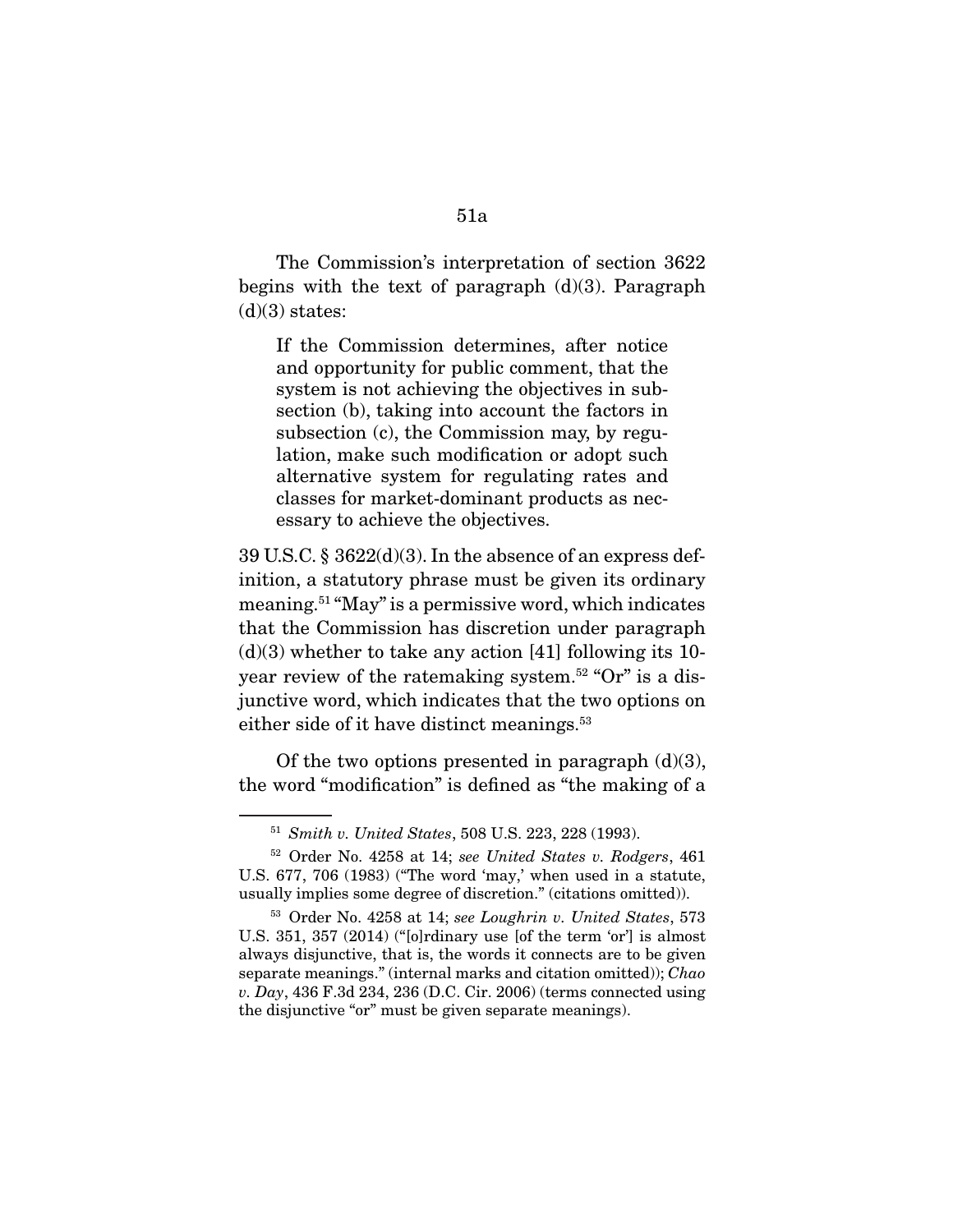limited change in something."54 Therefore, "make such modification" connotes the making of moderate changes to the existing ratemaking system.55 On the other hand, "alternative" is defined as "a proposition or situation offering a choice between two or more things only one of which may be chosen."56 Therefore, the phrase "adopt such alternative system" contemplates replacement of the existing ratemaking system with a different ratemaking system.<sup>57</sup>

 Accordingly, if the Commission determines, after conducting its required review of the ratemaking system, that the ratemaking system is not achieving the statutory objectives, taking into account the statutory factors, then the Commission has discretion to, by regulation, either "make such modification [to the ratemaking system] . . . as necessary to achieve the objectives," which connotes moderate change to the existing ratemaking system, or "adopt such alternative system . . . as necessary to achieve the [42] objectives," which contemplates replacement of the existing ratemaking system with a different ratemaking system. See Order

<sup>54</sup> See Merriam-Webster Dictionary, available at: https://www. merriam-webster.com/dictionary/modification.

 $55$  Order No. 4258 at 15 (quoting 39 U.S.C. § 3622(d)(3)); see MCI Telecomms. Corp. v. Am. Tel. & Tel. Co., 512 U.S. 218, 228 (1994) (" 'Modify,' in our view, connotes moderate change.").

<sup>56</sup> See Merriam-Webster Dictionary, available at: https://www. merriam-webster.com/dictionary/alternative (emphasis added).

 $57$  Order No. 4258 at 15 (quoting 39 U.S.C. § 3622(d)(3)); see Merriam-Webster Dictionary, available at: https://www.merriamwebster.com/dictionary/adopt ("adopt" defined as "to accept formally and put into effect").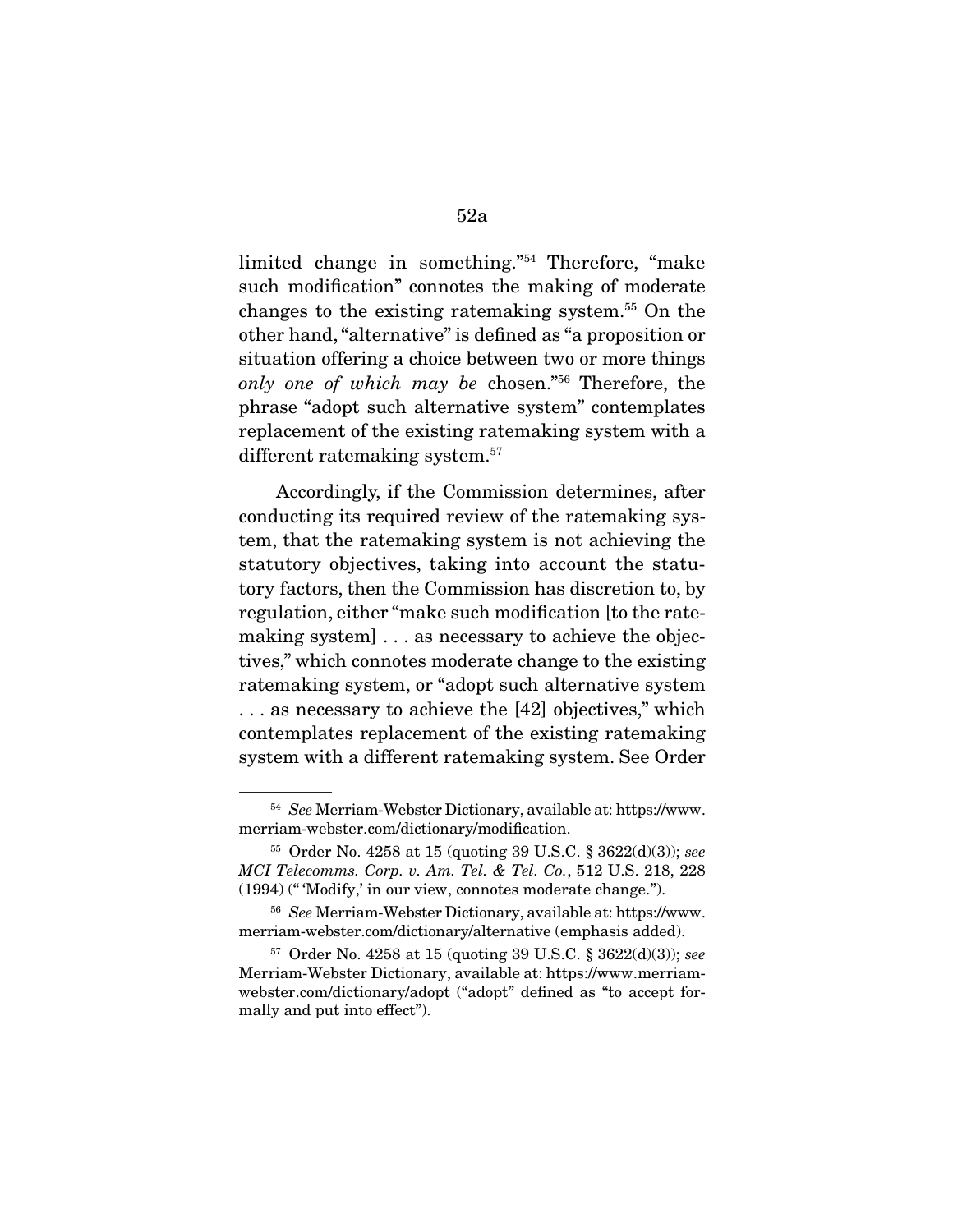No. 4258 at 14-15 (quoting 39 U.S.C. § 3622(d)(3)). In either instance, the only limit that paragraph  $(d)(3)$ imposes on the scope of any such changes is that they must be "necessary" to achieve the statutory objectives. Order No. 4258 at 15. "Necessary" means "logically unavoidable."58

 The scope of the Commission's authority under paragraph (d)(3) plainly extends to all aspects of the ratemaking system under section 3622, including the price cap provisions at paragraphs  $(d)(1)$  and  $(d)(2)$ . Order No. 4258 at 25; Order No. 5337 at 35. This interpretation takes into account the text and structure of section 3622 as a whole, and properly gives the statutory language its ordinary meaning. Order No. 5337 at 35 (citing Smith, 508 U.S. at 228). Paragraph  $(d)(3)$ grants the Commission authority to modify the "system" or to adopt an "alternative system." The word "system" is used throughout section 3622. Subsection (a) instructs the Commission to establish a "modern system for regulating rates and classes for marketdominant products." 39 U.S.C. § 3622(a). Subsection (b) provides that the "system" shall be designed to achieve the statutory objectives. 39 U.S.C. § 3622(b). Subsection (c) provides that in establishing the "system" the Commission shall take into account the statutory factors. 39 U.S.C.  $\S 3622(c)$ . Subsection (d), at paragraphs  $(d)(1)$  and  $(d)(2)$ , provides additional features that the "system" shall include, including the CPI-U price cap. 39 U.S.C.  $\S 3622(d)(1)-(2)$ . Subsection (d)

<sup>58</sup> Order No. 4258 at 15; see Merriam-Webster Dictionary, available at: https://www.merriam-webster.com/dictionary/necessary.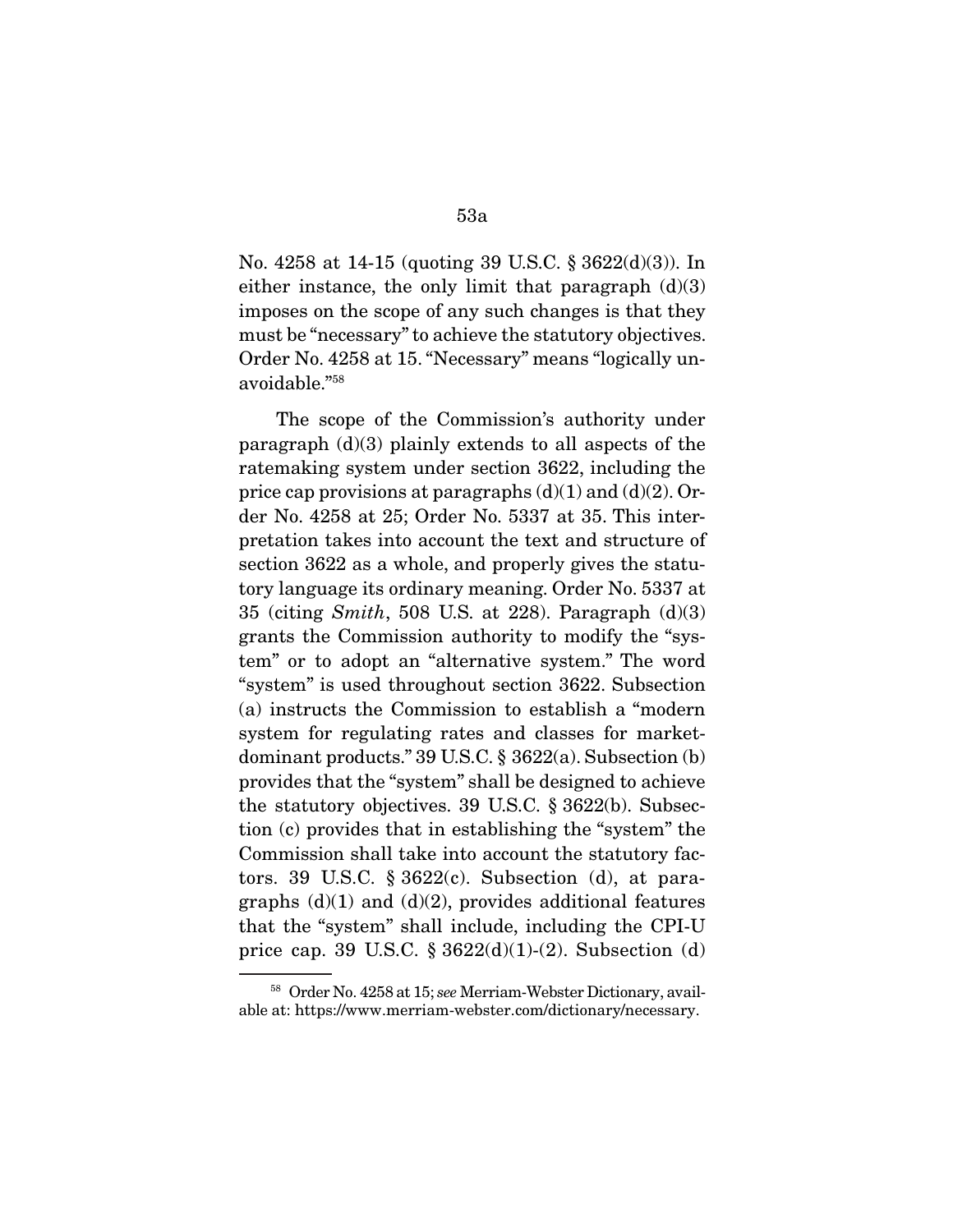also, at paragraph  $(d)(3)$ , provides that if the Commission, after conducting its required 10-year review, determines that the "system" is not achieving the statutory objectives, taking into account the statutory factors, then the Commission may by regulation modify or replace the "system" as necessary to achieve the statutory objectives. 39 U.S.C. § 3622(d)(3). As ordinarily defined, [43] "system" is a general term referring to a set of connected things or parts forming a complete whole.<sup>59</sup> It is clear that all of the provisions within section 3622 relate to the same "system" of ratemaking, including the CPI-U price cap provisions, and that under paragraph  $(d)(3)$  all aspects of that "system" are subject to review and, if necessary to achieve the statutory objectives, potential modification or replacement. Order No. 5337 at 35-36.

 The structure of subsection (d), specifically the relationship between paragraph  $(d)(3)$  and paragraphs  $(d)(1)$  and  $(d)(2)$ , also serves to confirm this. Paragraph  $(d)(3)$ 's review provision follows the price cap provisions set out in paragraphs  $(d)(1)$  and  $(d)(2)$ . Each of paragraph  $(d)(2)$ 's limitations modify the general provisions contained in paragraph  $(d)(1)$ . Id. at 36. This structure reinforces the conclusion that the provisions at paragraphs  $(d)(1)$  and  $(d)(2)$  are part of the system subject to review and potential modification or replacement under paragraph  $(d)(3)$ . Id.

<sup>59</sup> Order No. 5337 at 35; see Merriam-Webster Dictionary, available at: http://www.merriam-webster.com/dictionary/system ("system" defined as "a regularly interacting or interdependent group of items forming a unified whole").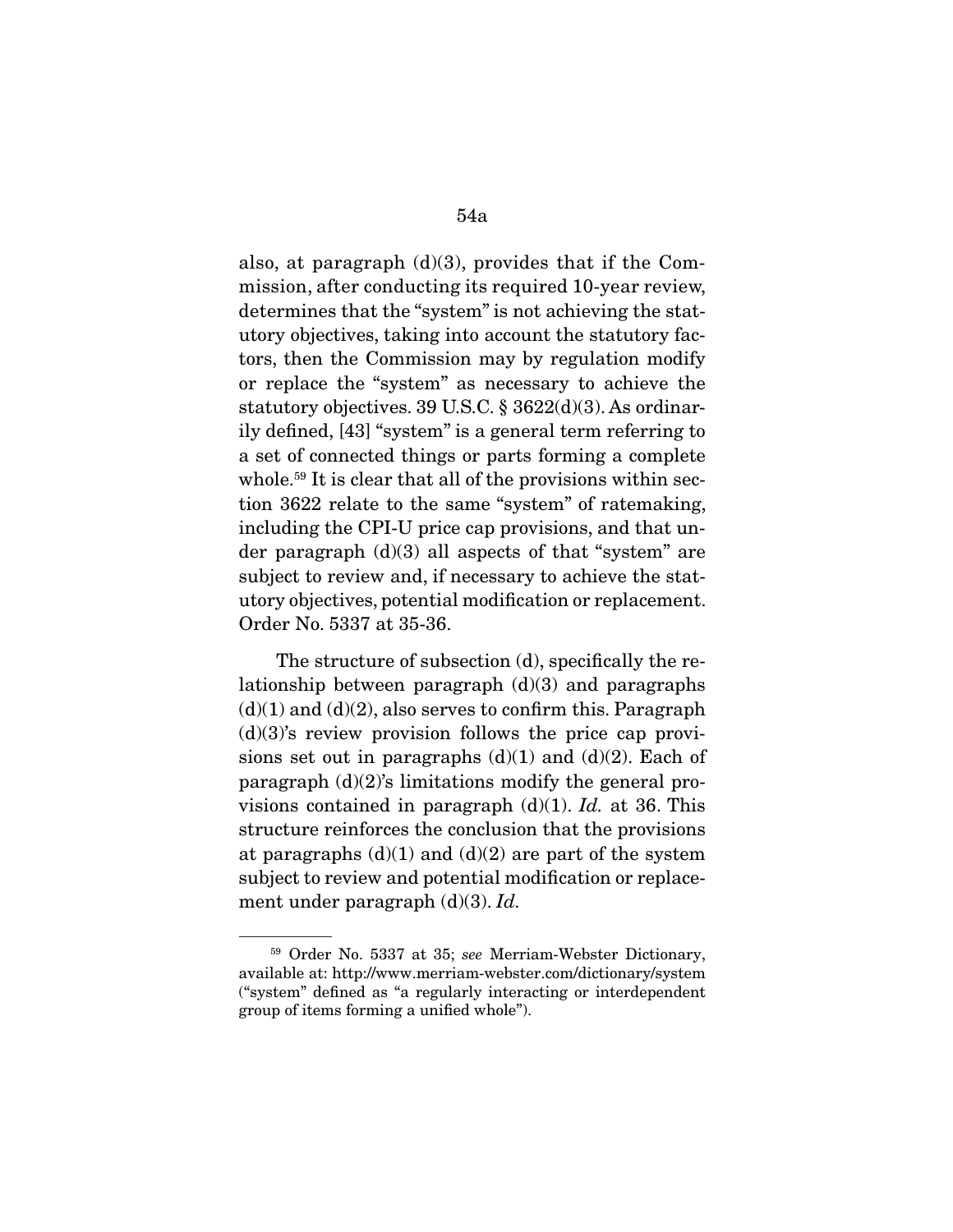Moreover, textual differences between paragraph  $(d)(3)$  and subsection (a) plainly demonstrate that the extent of regulatory action permissible under paragraph  $(d)(3)$  is broader than under subsection (a). Id. Subsection (a) provides that:

The Postal Regulatory Commission shall, within 18 months after the date of enactment of this section, by regulation establish (and may from time to time thereafter by regulation revise) a modern system for regulating rates and classes for market-dominant products.

39 U.S.C. § 3622(a). The definition of "establish" is "to institute (something, such as a law) permanently by action or agreement."60 The definition of "revise" is "to look over [44] again in order to correct or improve."<sup>61</sup> The use of parentheticals along with the conjunction "and" explains the relationship between "establish" and "revise"—the ratemaking system established pursuant to subsection (a) is subject to periodic revision by the Commission at the Commission's discretion. Order No. 4258 at 16; Order No. 5337 at 36. Thus, "establish" and "revise" are connected powers under subsection (a)—any "revision" is to the ratemaking system "established" under subsection (a). Order No. 5337 at 36. This differs from the wording of paragraph  $(d)(3)$ , which speaks of "modifying" the system or "adopt[ing] [an]

<sup>60</sup> Order No. 4258 at 16; see Merriam-Webster Dictionary, available at: https://www.merriam-webster.com/dictionary/establish.

<sup>&</sup>lt;sup>61</sup> Order No. 4258 at 16; see Merriam-Webster Dictionary, available at: https://www.merriam.webster.com/dictionary/revise.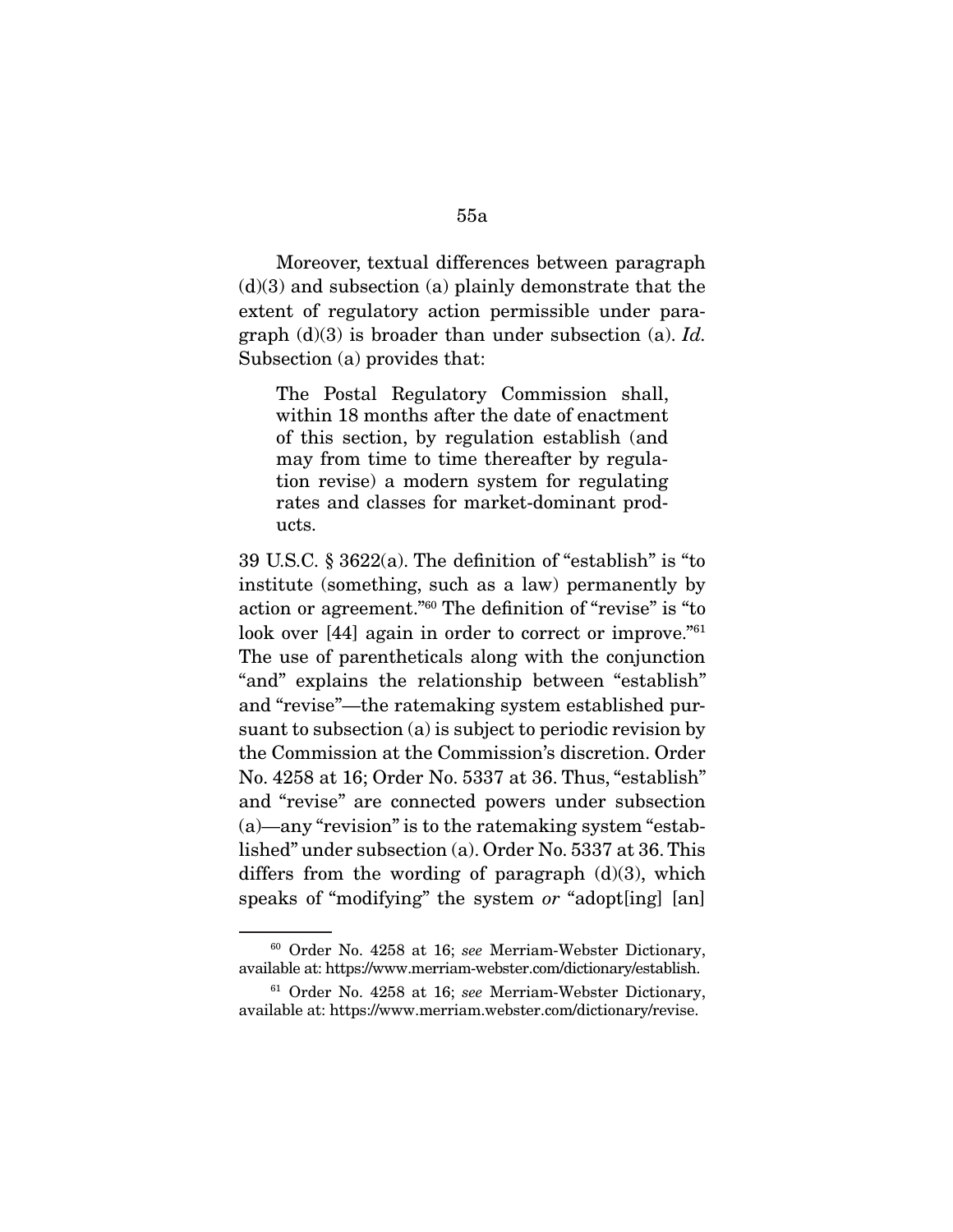alternative system"—two separate options with different meanings. Order No. 4258 at 17; Order No. 5337 at 36-37.

 The conditions necessary to trigger the Commission's authority under paragraph  $(d)(3)$  are more demanding than those under subsection (a). Subsection (a) required the Commission to set up the ratemaking system within a specified period after the PAEA was enacted, and it permits the Commission to improve or correct those regulations "from time to time thereafter" through normal rulemaking procedures. Order No. 4258 at 16. Paragraph  $(d)(3)$ , by contrast, is not triggered until several separate and specific requirements are met: first, a review of the ratemaking system by the Commission 10 years after the PAEA's enactment, following notice and an opportunity for public comment; and second, a determination by the Commission that the ratemaking system has not achieved the statutory objectives, taking into account the statutory factors.<sup>62</sup>

 [45] The different language used in subsection (a) compared to paragraph  $(d)(3)$ , coupled with the existence of separate triggering mechanisms, and in conjunction with the overall structure of section 3622, in which any regulatory action under paragraph  $(d)(3)$  is premised on a finding that the ratemaking system established under subsection (a) has failed to achieve the statutory objectives, taking into account the statutory

<sup>62</sup> 39 U.S.C. § 3622(d)(3); see Order No. 4258 at 16; Order No. 5337 at 37.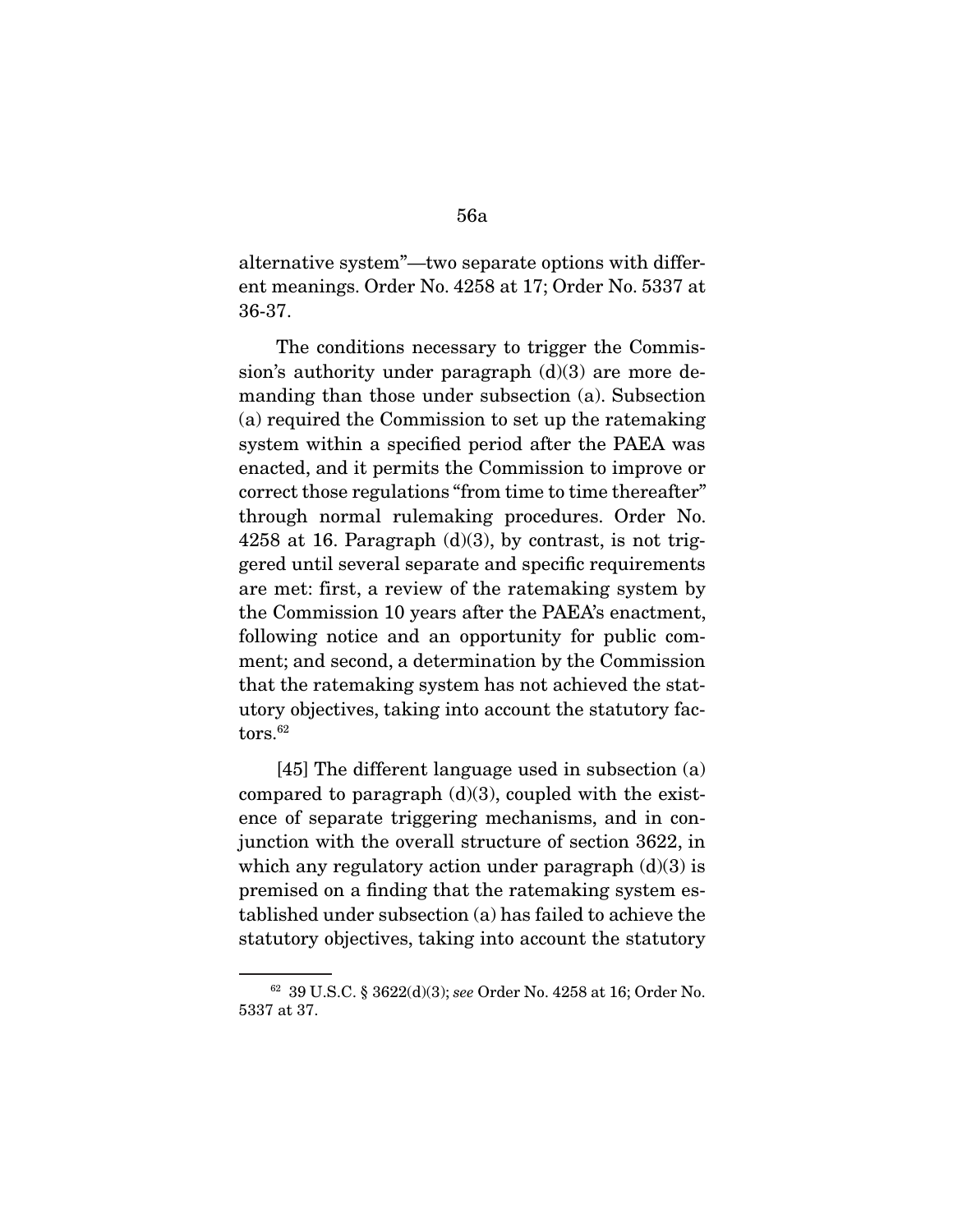factors, demonstrates that Congress intended to create two separate but complementary processes. First, Congress provided for the Commission's general authority to set up and periodically recalibrate the ratemaking system in its initial form under subsection (a), which was required to include certain mandatory features.<sup>63</sup> Second, Congress provided for the Commission's specific authority pursuant to paragraph  $(d)(3)$  to review the ratemaking system established under subsection (a) after 10 years and modify or replace any part of it, including the mandatory features, as necessary to achieve the statutory objectives. Order No. 4258 at 17; Order No. 5337 at 36-37. Thus, it is plain that subsection (a) and paragraph  $(d)(3)$  serve different purposes within the statutory scheme of section 3622, and that the Commission's authority under paragraph  $(d)(3)$  is broader than the Commission's authority under subsection (a). Order No. 4258 at 17-18; Order No. 5337 at

<sup>&</sup>lt;sup>63</sup> Historically, the Commission had not possessed such broad regulatory authority. Order No. 4258 at 17; Order No. 5337 at 43. Prior to the enactment of the PAEA, the Postal Rate Commission, as the Postal Regulatory Commission was formerly known, was limited to "review of rate, classification, and major service changes, unadorned by the overlay of broad FCC-esque responsibility for industry guidance and of wide discretion in choosing the appropriate manner and means of pursuing its statutory objective." Order No. 4258 at 17 n.30 (citing Mail Order Ass'n of Am. v. U.S. Postal Serv., 2 F.3d 408, 415 (D.C. Cir. 1993 (quoting Governors of U.S. Postal Serv. v. Postal Rate Comm'n, 654 F.2d 108, 117 (D.C. Cir. 1981)). The PAEA transformed the Postal Rate Commission into the Postal Regulatory Commission, a separate independent agency with regulatory oversight of the Postal Service. Id. (citing U.S. Postal Serv. v. Postal Reg. Comm'n, 717 F.3d 209, 210 (D.C. Cir. 2013)).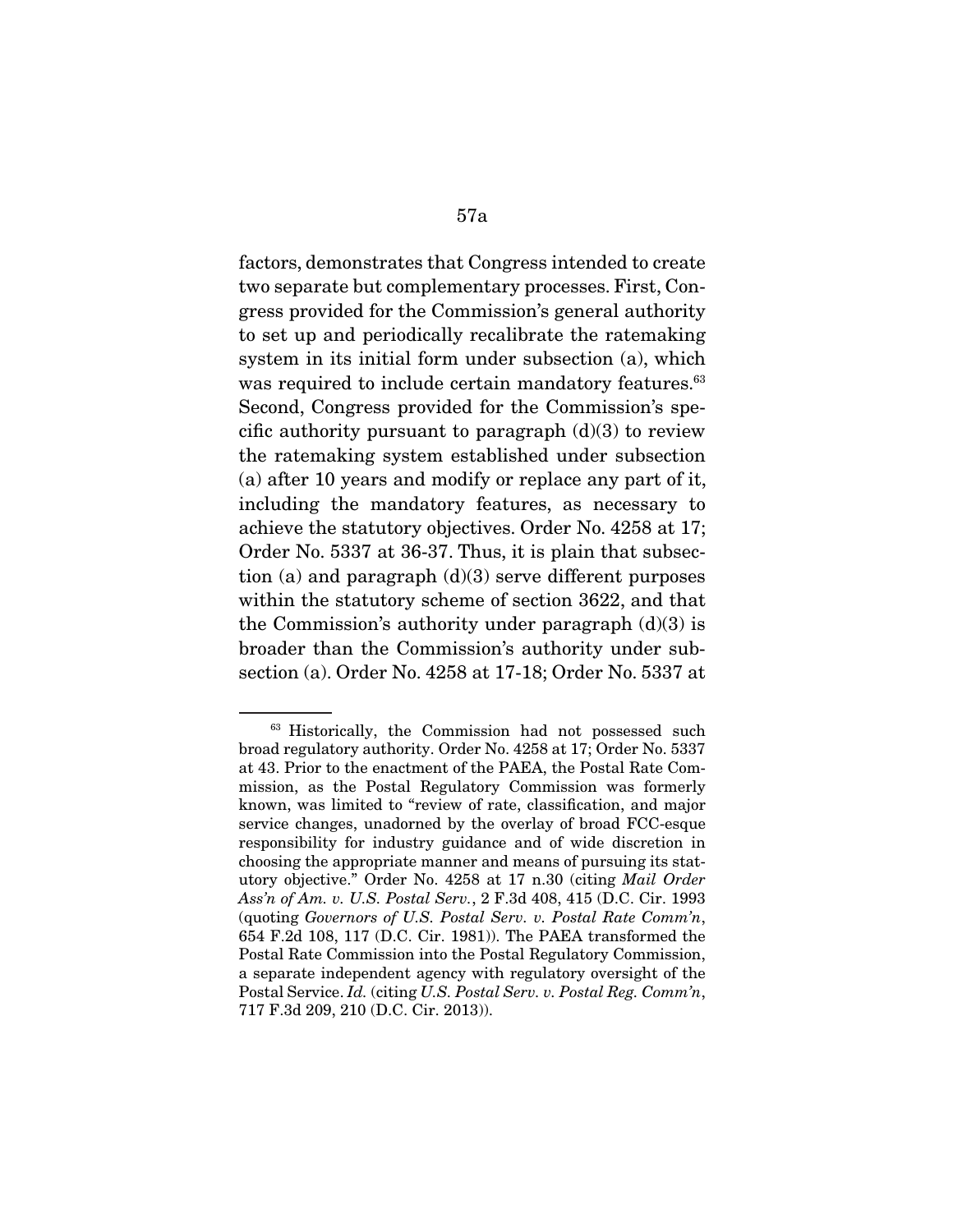36-37. The purpose of paragraph  $(d)(3)$  is plainly to ensure that the statutory objectives in subsection (b) are being met and, if needed, to empower the Commission to remedy any failure to meet the objectives. Order No. 5337 at 37.

 [46] Paragraph (d)(3) places only one limit on the features that a "modifi[ed]" or "alternative system" can contain: such features must be necessary to achieve the statutory objectives in subsection (b). There is no requirement that any other specific feature of the existing ratemaking system be retained, including the CPI-U price cap. Moreover, subsection (b), in which the statutory objectives are set out, states that the objectives are to be applied in conjunction with each other, not in conjunction with any other statutory provisions. Order No. 4258 at 15; Order No. 5337 at 40.

 In reaching its interpretation of section 3622, the Commission has considered alternative interpretations and constructions offered by commenters.<sup>64</sup> Commenters have cited the title of subsection (d)—

<sup>64</sup> In response to Order No. 5337, two of these commenters, ANM *et al.* and ABA, have renewed their previous arguments, which are addressed below. National Postal Policy Council, Major Mailers Association, National Association of Presort Mailers, and Association for Mail Electronic Enhancement (collectively, NPPC et al.) incorporate all of their prior arguments by reference. NPPC et al. Comments at 9. A new commenter, the Coalition for a 21st Century Postal Service (C21), also adopts by reference in its reply comments the general arguments advanced by other commenters in this proceeding that the Commission lacks the statutory authority to modify or replace the CPI-U price cap. C21 Reply Comments at 3.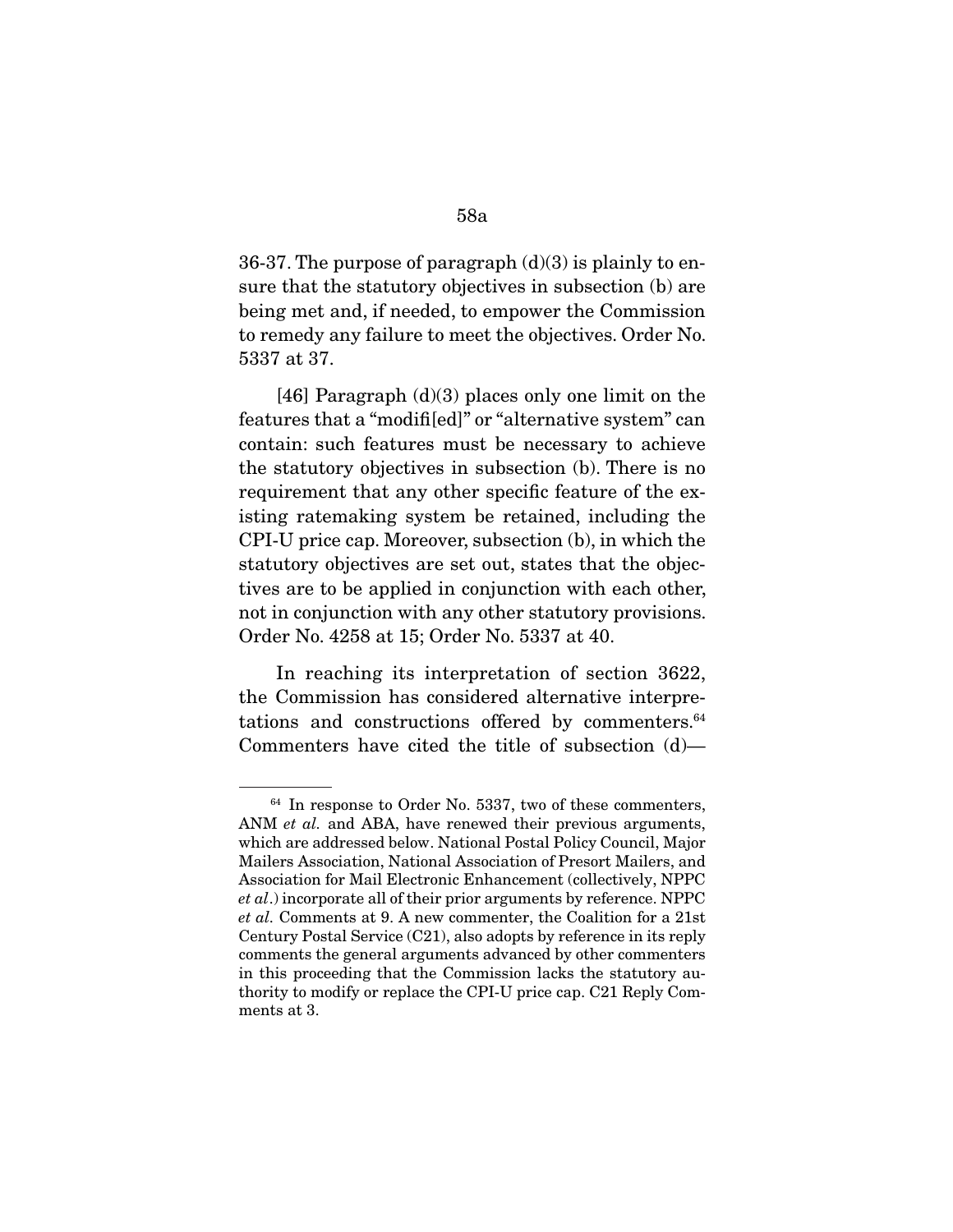"Requirements"—as meaning that any modified or alternative ratemaking system promulgated pursuant to paragraph (d)(3) must contain the features specified in paragraphs  $(d)(1)$  and  $(d)(2)$ .<sup>65</sup> Commenters have similarly cited the use of the word "shall" in paragraph  $(d)(1)$  (*i.e.*, "The system for regulating rates and classes") for market dominant products shall . . . contain an annual limitation on the percentage change in rates ... equal to the change in  $[CPI-U]$ ...." (emphasis added)) as making the CPI-U price cap mandatory for any and all versions of the ratemaking [47] system that might be adopted.<sup>66</sup> Alliance of Nonprofit Mailers, Association

 $65$  2014 ANM *et al.* White Paper at 4-7; Comments of the Major Mailers Association, the National Association of Presort Mailers, and the National Postal Policy Council, March 20, 2017, at 14-15 (2017 MMA et al. Comments); Initial Comments of the Greeting Card Association, March 20, 2017, at 29-31 (2017 GCA Comments) (citing Ratzlaf v. United States, 510 U.S. 135, 143 (1994)); Comments of the National Postal Policy Council, the Major Mailers Association, and the National Association of Presort Mailers, March 1, 2018, at 22-23 (2018 NPPC et al. Comments); Comments of Alliance of Nonprofit Mailers, American Catalog Mailers Association, Inc., Association for Postal Commerce, Idealliance and MPA—the Association of Magazine Media, March 1, 2018, at 17, 21-22 (2018 ANM et al. Comments).

<sup>66</sup> Alliance of Nonprofit Mailers; the Association for Postal Commerce; the Association of Marketing Service Providers; the Direct Marketing Association; EMA; MPA—the Association of Magazine Media; the National Association of Advertising Distributors, Inc.; and the Saturation Mailers Coalition, Limitations on the Commission's Authority Under Section 3622(d)(3), October 28, 2014, at 6-7 (2014 ANM et al. White Paper); Comments of Alliance of Nonprofit Mailers, Association for Postal Commerce, and MPA—the Association of Magazine Media, March 20, 2017, at 9- 10 n.2 (2017 ANM et al. Comments); Comments of American Bankers Association, March 20, 2017, at 8-9 (2017 ABA Comments);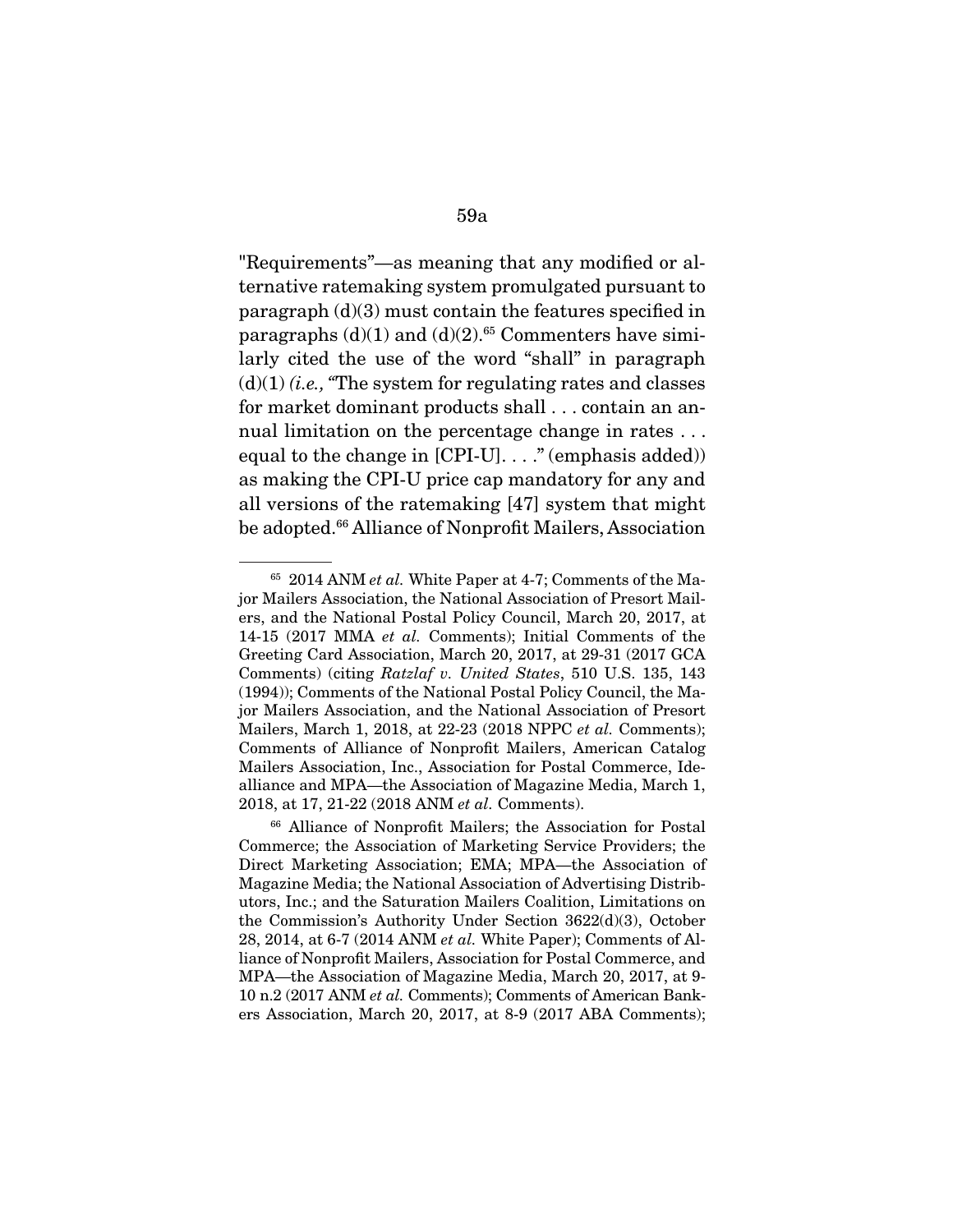for Postal Commerce, MPA—the Association of Magazine Media, American Catalog Mailers Association, Direct Marketing Association of Washington, Nonprofit Alliance, Envelope Manufacturers Association, Saturation Mailers Coalition, and Continuity Shippers Association (collectively, ANM *et al.*), and the American Bankers Association (ABA) continue to make these arguments in response to Order No. 5337. ANM et al. Comments at 91-92; ABA Comments at 4.

 As an initial matter, the Commission has noted that section titles are not dispositive—they can aid in resolving an ambiguity but they cannot enlarge text or confer powers.67 Nevertheless, the Commission maintains that its interpretation of paragraph  $(d)(3)$  is consistent with the "Requirements" title of subsection (d) and the use of "shall" in paragraph  $(d)(1)$ , because it is the mandatory features—the "requirements"—of the ratemaking system established under subsection (a), which were put in place during the PAEA's first decade, that are subject to review and potential modification or replacement under paragraph (d)(3). Order No. 5337 at 40. The structure of subsection (d), in which paragraph  $(d)(3)$  follows paragraphs  $(d)(1)$  and  $(d)(2)$ , and the text of paragraph  $(d)(3)$ , which does not impose any specific requirement on a modified or alternative ratemaking system other than that its features must be necessary

Comments of American Bankers Association, March 1, 2018, at 4- 5 (2018 ABA Comments); 2018 ANM et al. Comments at 11; 2018 NPPC et al. Comments at 20-22.

 $67$  Order No. 4258 at 16 (citing Pa. Dep't. of Corr. v. Yeskey, 524 U.S. 206, 212 (1998)).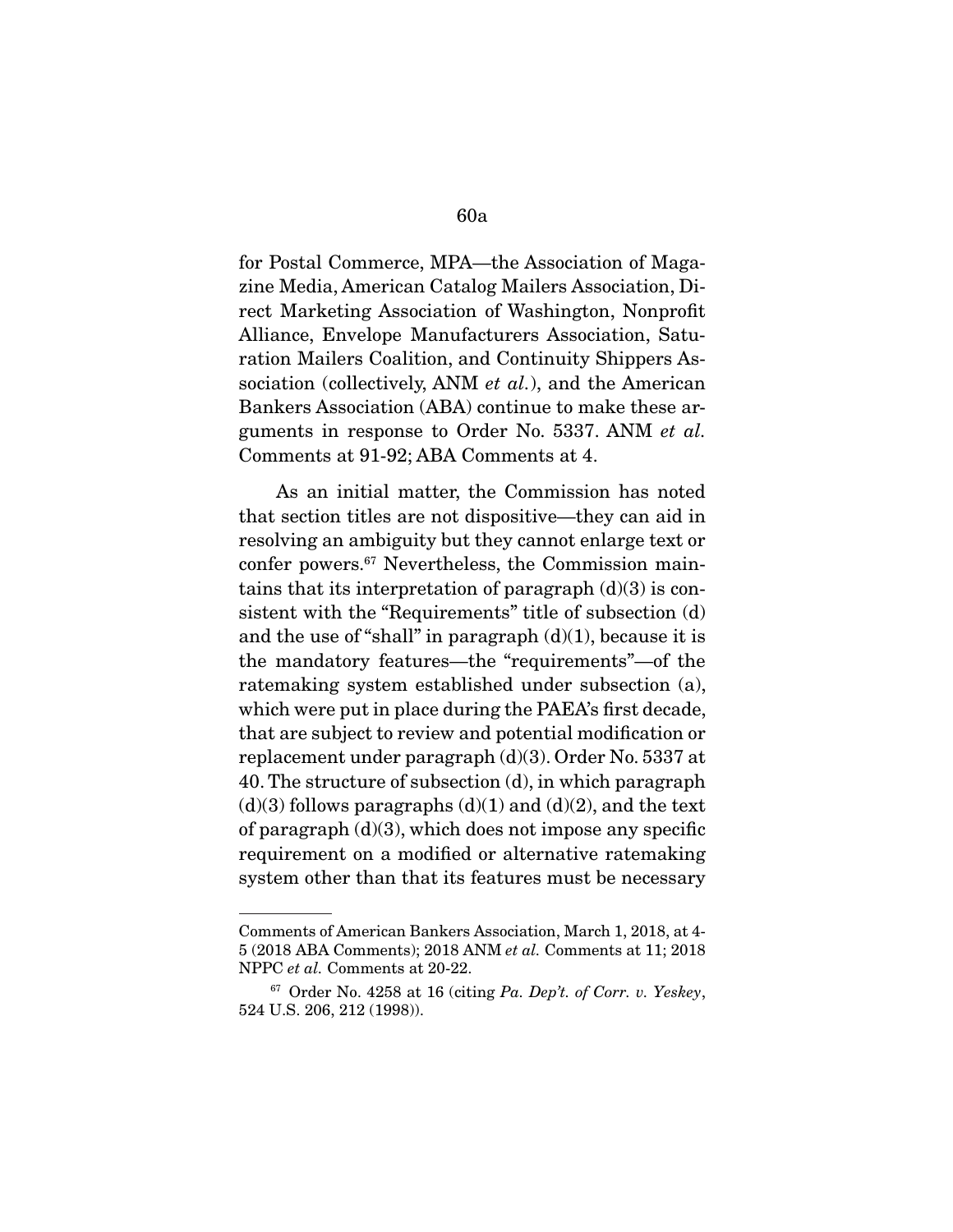to achieve the statutory objectives, both confirm this. Order No. 5337 at 36, 38-39.

[48] ANM *et al.* argue in response to Order No. 5337 that paragraphs  $(d)(1)$ ,  $(d)(2)$ , and  $(d)(3)$  are each requirements of the ratemaking system, and "[n]othing in the law's structure states that paragraph  $(d)(3)$ eliminates the CPI cap from paragraph  $(d)(1)$ ." ANM et al. Comments at 93-94. However, this argument ignores the statutory context on which the second sentence of paragraph  $(d)(3)$  is premised—a finding that the ratemaking system established under subsection (a), which included the provisions in paragraphs  $(d)(1)$ and (d)(2), has failed to achieve the statutory objectives, taking into account the statutory factors. Moreover, it ignores the fact that the only limit paragraph  $(d)(3)$  places on the Commission's ability to modify the ratemaking system or to adopt an alternative ratemaking system is that such changes must be necessary to achieve the objectives in subsection (b). Paragraph  $(d)(3)$  does not say that a modified or alternative ratemaking system has to contain the features specified in paragraphs  $(d)(1)$  and  $(d)(2)$ .

 Commenters have argued that under general canons of statutory construction, specific provisions, such as the price cap provision at paragraph  $(d)(1)(A)$ , trump general provisions, such as paragraph  $(d)(3)$ .<sup>68</sup> However, the logic underlying this general principle does not hold with respect to paragraph  $(d)(3)$  because

<sup>&</sup>lt;sup>68</sup> 2014 ANM et al. White Paper at 15 (citing Navarro-Miranda v. Ashcroft, 330 F.3d 672, 676 (5th Cir. 2003)).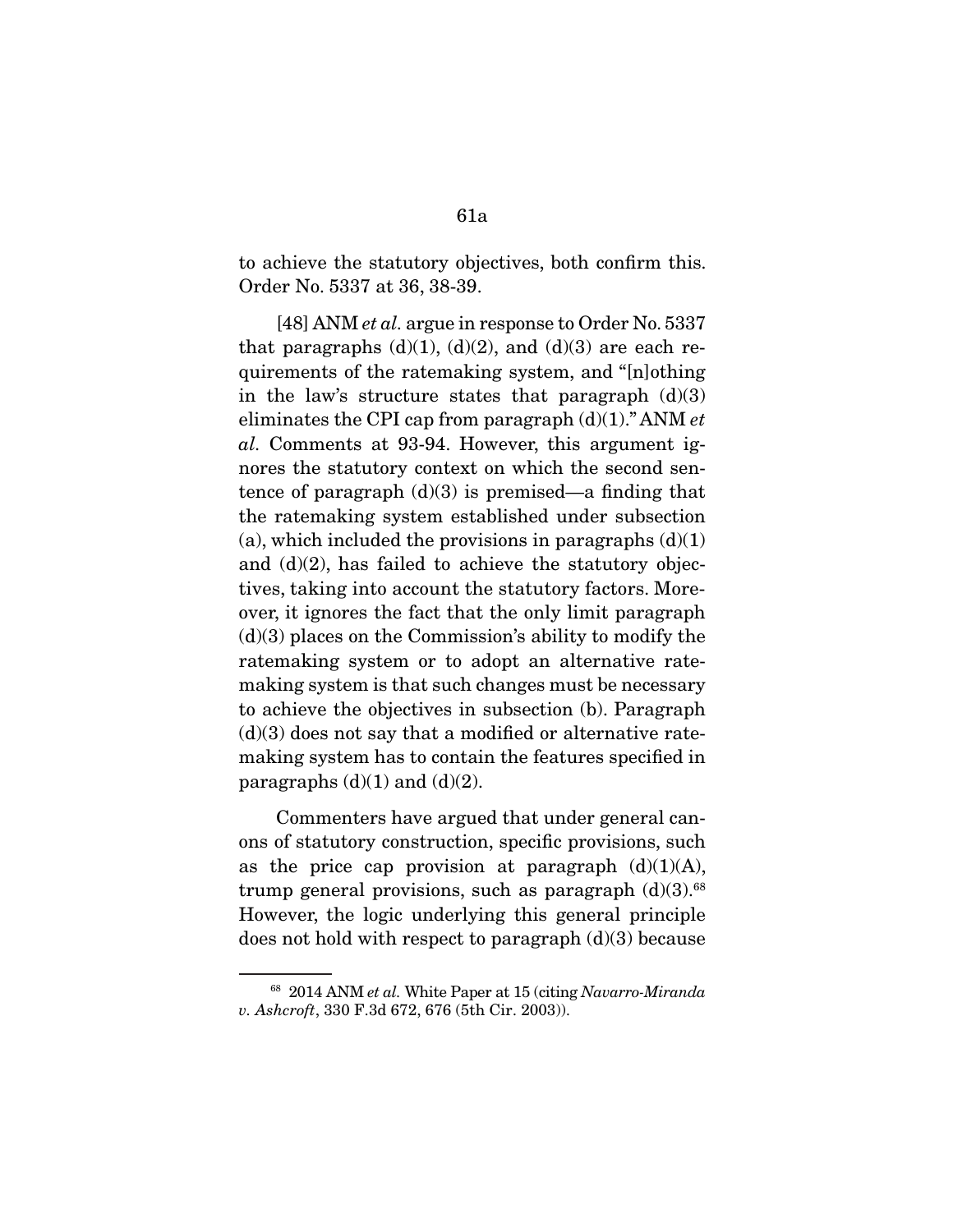paragraph  $(d)(3)$  expressly contemplates the potential modification or replacement of other provisions of the ratemaking system under section 3622, including the provisions contained in paragraphs  $(d)(1)$  and  $(d)(2)$ . In Order No. 4258, the Commission found that the language of paragraph  $(d)(3)$  was intentionally broad, stating that "Congress knew how to impose express limits on the scope of [an] 'alternative system' but chose not to do so with respect to the Commission's authority under [paragraph]  $(d)(3)$ ." Order No. 4258 at 15.

 [49] Commenters have contended that it was not necessary for paragraph  $(d)(3)$  to contain a textual modifier limiting the scope of what a modified or alternative system could consist of because the relevant restrictions appear in paragraphs  $(d)(1)$  and  $(d)(2)$ . 2018 ANM et al. Comments at 21, 23. In response to Order No. 5337, ANM et al. continue to argue that paragraph  $(d)(3)$  does not specifically reference the price cap at all, and that "Congress clearly knew how to explicitly refer to the CPI cap.  $\ldots$  " ANM *et al.* Comments at 94. They maintain that "[paragraphs]  $(d)(1)$  and  $(d)(2)$  set forth the required parameters of the system[,]" and "it would have been superfluous for Congress to have [repeated them in paragraph  $(d)(3)$ ]." Id. at 98-99. However, nothing in paragraph (d)(3) states that the Commission's authority is limited by paragraphs  $(d)(1)$  or  $(d)(2)$ , and the structure of subsection (d) reinforces the conclusion that paragraphs  $(d)(1)$  and  $(d)(2)$  are both part of the system subject to modification or replacement under paragraph (d)(3). Order No. 5337 at 38. The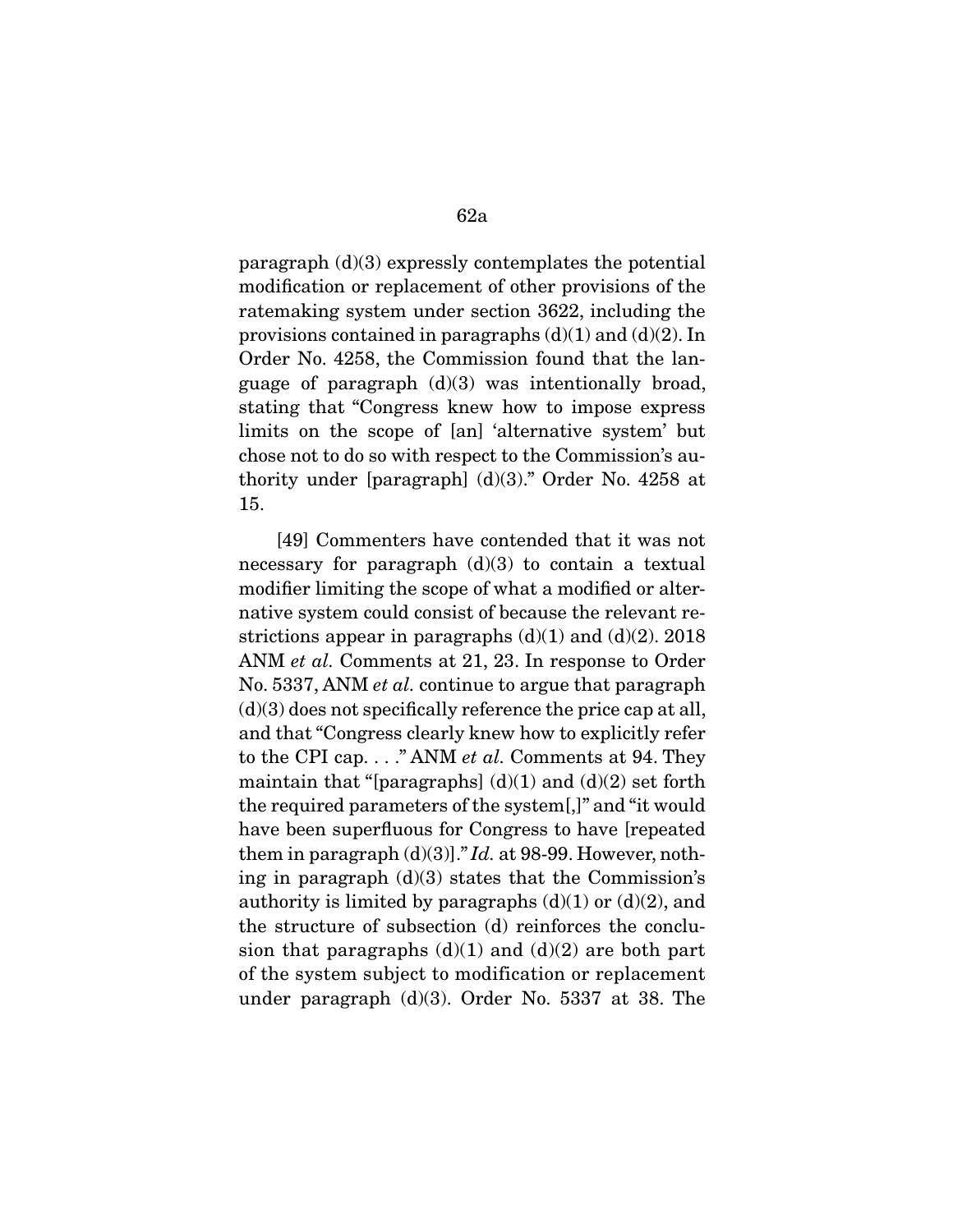Commission continues to conclude that if Congress had intended to restrict the scope of the Commission's authority in this way, it could have done so expressly.69

 Commenters have argued that if Congress had intended to enact a sunset date on the CPI-U price cap provision contained in paragraph  $(d)(1)(A)$  it would have done so explicitly. 2018 NPPC *et al.* Comments at 25-26. They have noted that paragraph  $[50]$  (d)(2) imposes specific limits on paragraph  $(d)(1)$ , and they have asserted the general legal principle that where certain exceptions to a general prohibition  $(i.e.,$  the price cap provision at paragraph  $(d)(1)$  are enumerated

<sup>69</sup> Order No. 5337 at 38 (citing Smith, 508 U.S. at 228-229 (rejecting a Chevron step one challenge contending that the statutory phrase "use of a firearm" referred only to use as a weapon and did not include use of a firearm as an item of barter to receive drugs, holding that "[s]urely petitioner's treatment of his [firearm] can be described as 'use' within the everyday meaning of that term[,]" and "[h]ad Congress intended the narrow construction petitioner urges, it could have so indicated.")).

Notably, there are instances in the text of section 3622 where Congress explicitly restricted the scope of a particular provision. Paragraph (c)(4), for example, limits the scope of "alternative means of sending and receiving letters and other mail matter at reasonable costs" to alternative means which are "available." 39 U.S.C. § 3622(c)(4); Order No. 4258 at 15. This confirms that Congress knew how to impose limits on the scope of what a modified or alternative ratemaking system could consist of, but it chose not to do so with respect to paragraph (d)(3), and instead drafted it to be intentionally broad. Order No. 4258 at 15-16; Order No. 5337 at 38. The plain language of paragraph (d)(3) leaves it to the Commission's discretion to determine what regulatory changes to the existing ratemaking system, if any, are logically required to achieve the statutory objectives. Order No. 4258 at 15.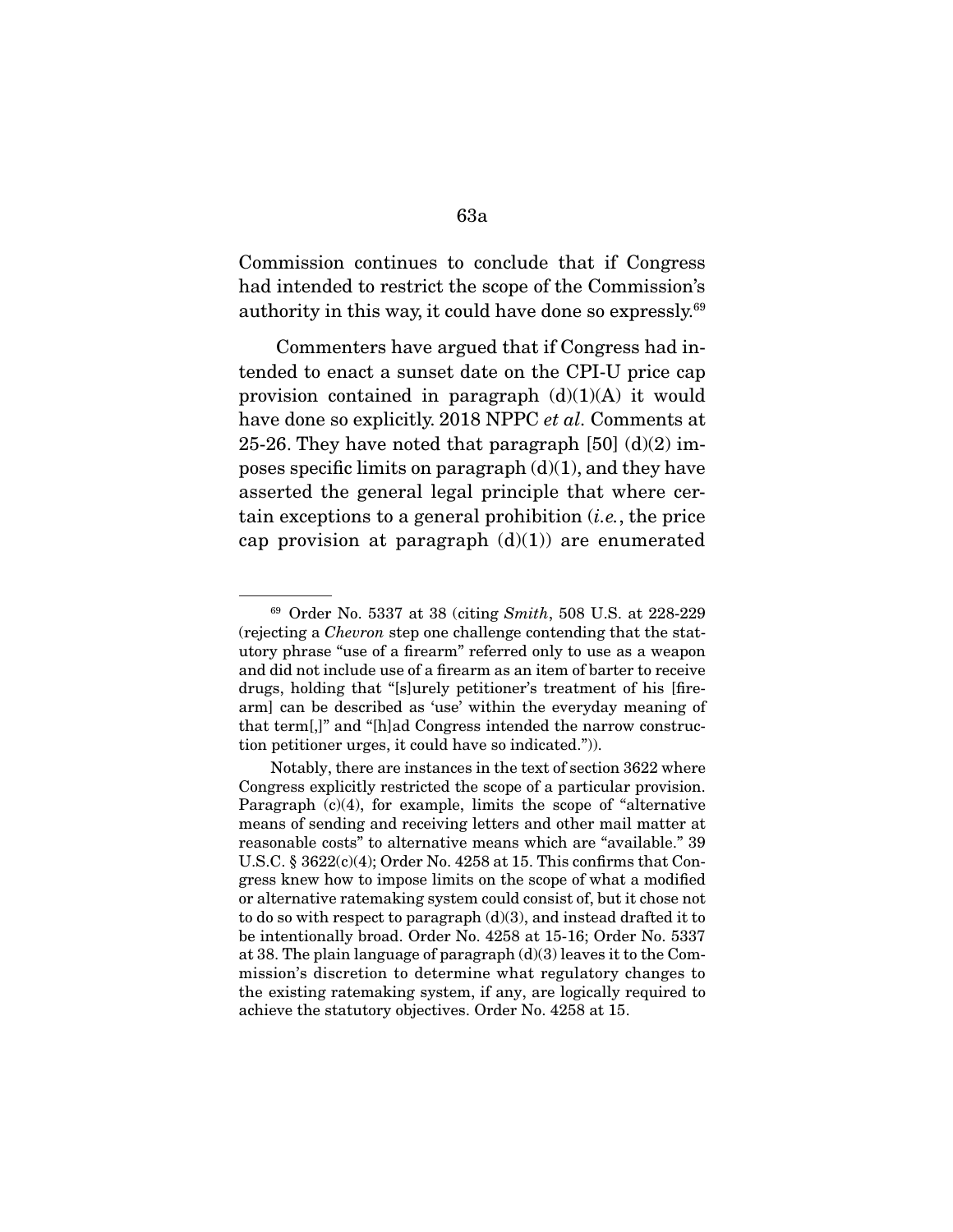specifically, others are not to be implied.<sup>70</sup> As the Commission has explained, however, its interpretation does not rest on an implied exception to paragraph  $(d)(1)$ ; it rests on the express language of paragraph  $(d)(3)$ , which contemplates that paragraph  $(d)(1)$  is part of the system that is to be reviewed and potentially modified or replaced. Order No. 5337 at 41. Moreover, no sunset provision was needed for the CPI-U price cap (or any other feature of the existing ratemaking system) because paragraph  $(d)(3)$  does not automatically remove the CPI-U price cap (or any other feature of the existing ratemaking system). Id. at 4041. If the existing ratemaking system did not suffer from deficiencies that prevented it from achieving the statutory objectives, taking into account the statutory factors, the Commission's authority under paragraph (d)(3) would not have been invoked and the existing ratemaking system would have remained unchanged. Id.

 Commenters have argued that the quantitative pricing standards (i.e., paragraphs  $(d)(1)$  and  $(d)(2)$ ) outrank the qualitative pricing standards (i.e., the statutory objectives and factors listed in subsections (b) and (c)) within the hierarchy of pricing standards set out in section 3622.71 However, regardless of how one classifies the hierarchy of pricing standards for purposes of the existing ratemaking system, the plain language of paragraph  $(d)(3)$  states that the only

<sup>70</sup> 2018 NPPC et al. Comments at 26 (citing Andrus v. Glover Constr. Co., 446 U.S. 608, 616-617 (1980)).

 $71$  2014 ANM et al. White Paper at 12; 2017 MMA et al. Comments at 15-16; 2018 ANM et al. Comments at 18.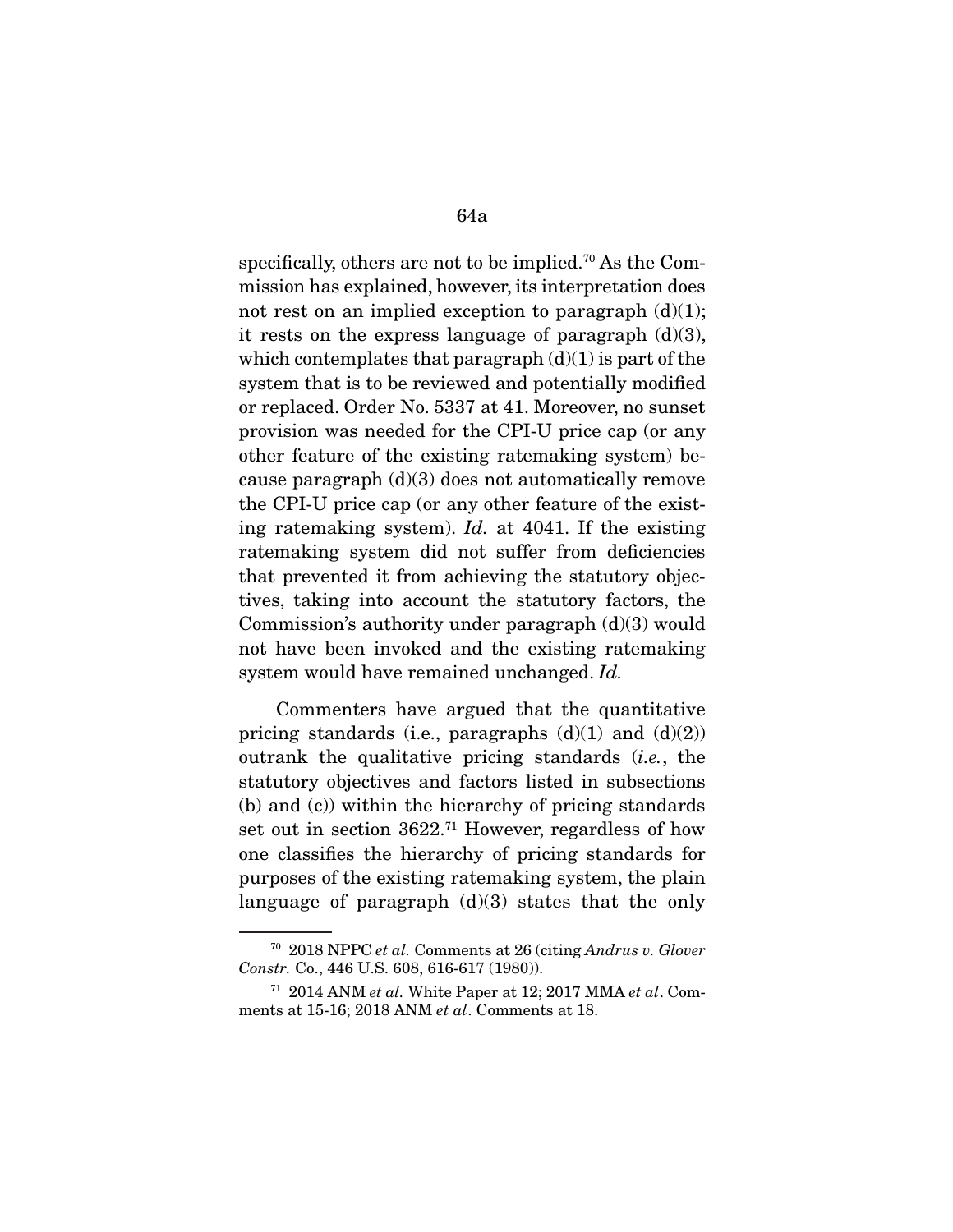criteria that a modified or alternative ratemaking system are required to meet are the statutory objectives in subsection (b). Order No. 5337 at 39-40.

 [51] Commenters have asserted that for purposes of paragraph (d)(3) "adopt such alternative system" does not meaningfully differ from "make such modification," and that "revise" in subsection (a) and "modify" in paragraph (d)(3) are synonymous—they are both ways to "adopt an alternative system." 2018 ANM *et al.* Comments at 16-17. However, to interpret "adopt such alternative system" as no different than a "modification" would drain the ordinary meaning from the phrase "alternative system," which connotes a far more fundamental degree of change than "modification." Order No. 5337 at 41. It would also ignore the use of "or," a disjunctive word separating the two phrases that connects terms with separate meanings. Id. at 41-42.

 Likewise, to interpret "revise" in subsection (a) and "modify" in paragraph  $(d)(3)$  as synonymous would ignore the important textual differences between the provisions that provide necessary context to understanding their meaning. "Revise" in subsection (a) is joined to the "establishment" of the ratemaking system by the conjunction "and" and the use of a parenthetical. Hence, "revisions" under subsection (a) are revisions to the ratemaking system "established" under subsection (a). The "modification" and "alternative system" authorities in paragraph  $(d)(3)$ , on the other hand, are not available unless the Commission has made a finding that the ratemaking system established under subsection (a) has not achieved the statutory objectives,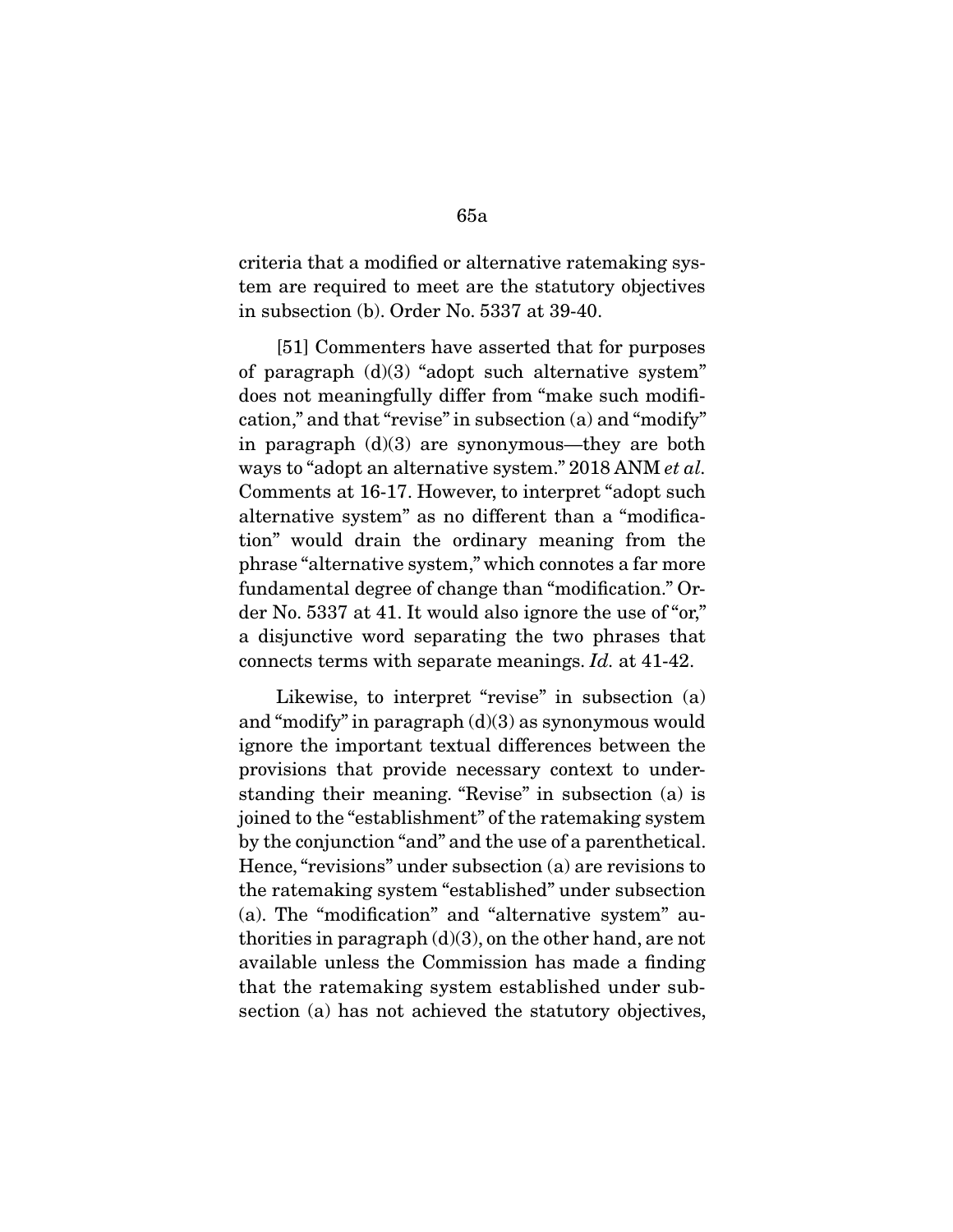taking into account the statutory factors. Id. Hence, the power to "modify" the ratemaking system under paragraph  $(d)(3)$  is plainly broader than the power to "revise" it under subsection (a). Therefore, a plain reading of the PAEA does not support the contention that "adopt such alternative system" is synonymous with, or merely intended to explicate the meaning of, "make such modification," or that "revise" in subsection (a) is synonymous with "modify" in paragraph  $(d)(3)$ . Id. at 42.

 A large number of comments have cited the word "system" used throughout section 3622 and argued invoking the presumption of consistent usage—that consistent use of the word "system," without any qualifiers on it in paragraph  $(d)(3)$  such [52] as "the first system" or "the initial system," implies that it should be given the same meaning in each instance in which it appears.72 These commenters have maintained that the "system" established under subsection (a) is the same "system" subject to modification or replacement under paragraph  $(d)(3)$ , and as such, it is bound by the same requirements, including those contained in paragraphs  $(d)(1)$  and  $(d)(2)$ . Id. These commenters have viewed the "system" subject to modification or replacement under paragraph  $(d)(3)$  as consisting only of the implementing regulations that the Commission adopted pursuant to subsection (a), and they maintain that the Commission may alter those regulations only

 $72$  2014 ANM *et al.* White Paper at 10; 2017 ABA Comments at 8-10; 2018 ABA Comments at 5; 2018 ANM et al. Comments at 13, 23 n.8, 24; 2018 NPPC et al. Comments at 23-25.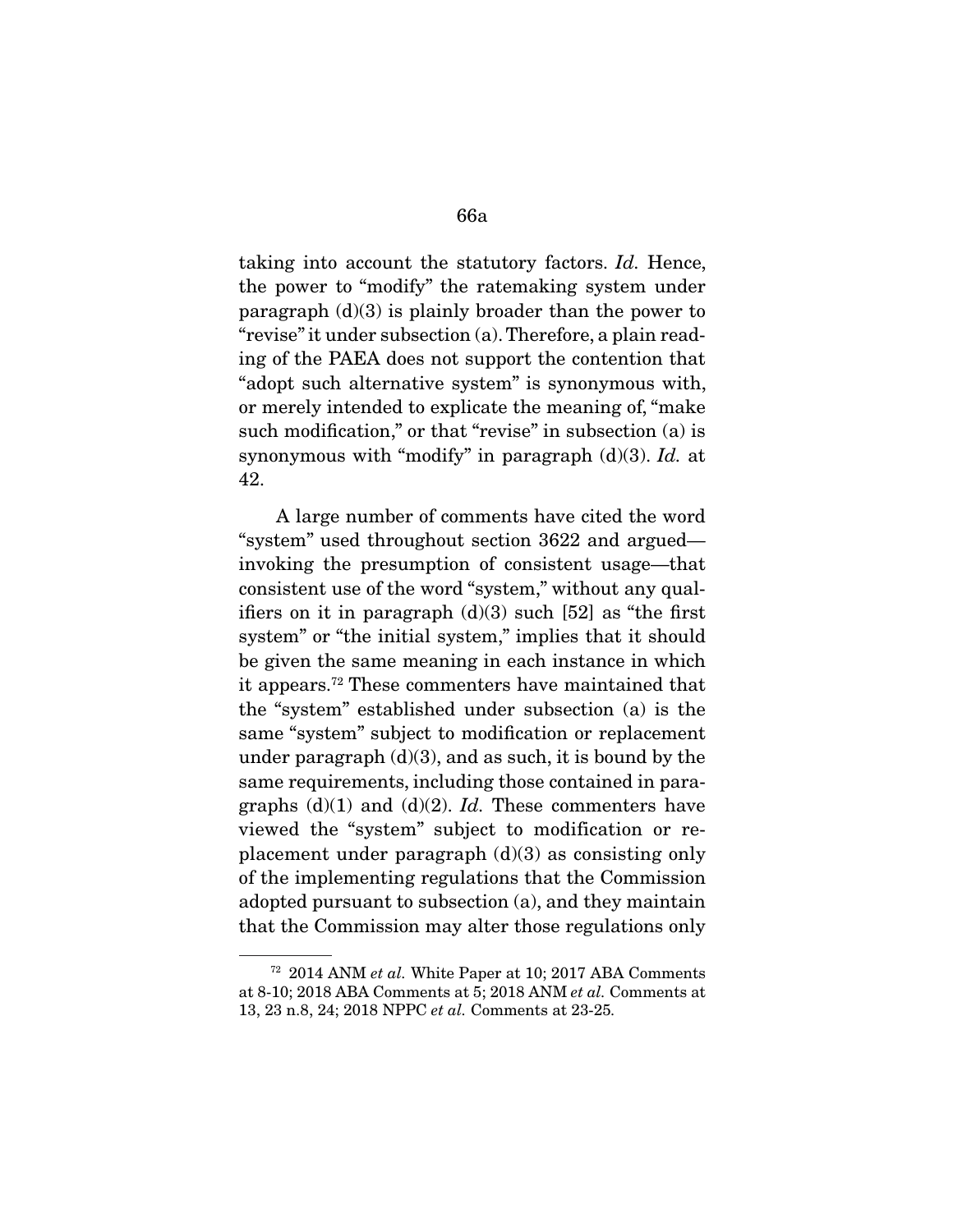to the extent that such alterations do not conflict with the text of section 3622, including paragraphs  $(d)(1)$ and  $(d)(2)$ .<sup>73</sup> In sum, these commenters have argued that the scope of the Commission's authority under paragraph  $(d)(3)$  is limited to the scope of the Commission's authority under subsection  $(a)$ .<sup>74</sup> ANM *et al.* and ABA continue to make these same arguments in response to Order No. 5337. ANM et al. Comments at 91- 92; ABA Comments at 4-5.

 These arguments are unpersuasive. First, the most straightforward reading of the consistent use of the word "system" is that all of the provisions of section 3622 are part of the "system" to be reviewed and potentially modified or replaced under paragraph  $(d)(3)$ , including paragraphs  $(d)(1)$  and  $(d)(2)$ . Order No. 5337 at 35-36. This reading takes into account the text and structure of section 3622 as a whole, and accords the word "system" its ordinary meaning, in which it refers to a set of connected things or parts forming a complete whole. Id. at 35. This reading gives equal recognition to each use of the word "system" in section 3622. Subsection (a) required [53] the Commission to establish the "system of ratemaking;" that "system" was initially required to include certain mandatory features, including those in paragraphs  $(d)(1)$  and  $(d)(2)$ , and under

<sup>73</sup> 2017 ABA Comments at 9; 2017 MMA et al. Comments at 14-15; 2017 GCA Comments at 3132; 2018 ANM et al. Comments at 2, 12-13; 2018 NPPC et al. Comments at 19.

 $74$  2014 ANM *et al.* White Paper at 9-11; 2017 ABA Comments at 9; 2017 MMA et al. Comments at 14-15; 2018 ANM et al. Comments at 10-13; 2018 NPPC et al. Comments at 23-24.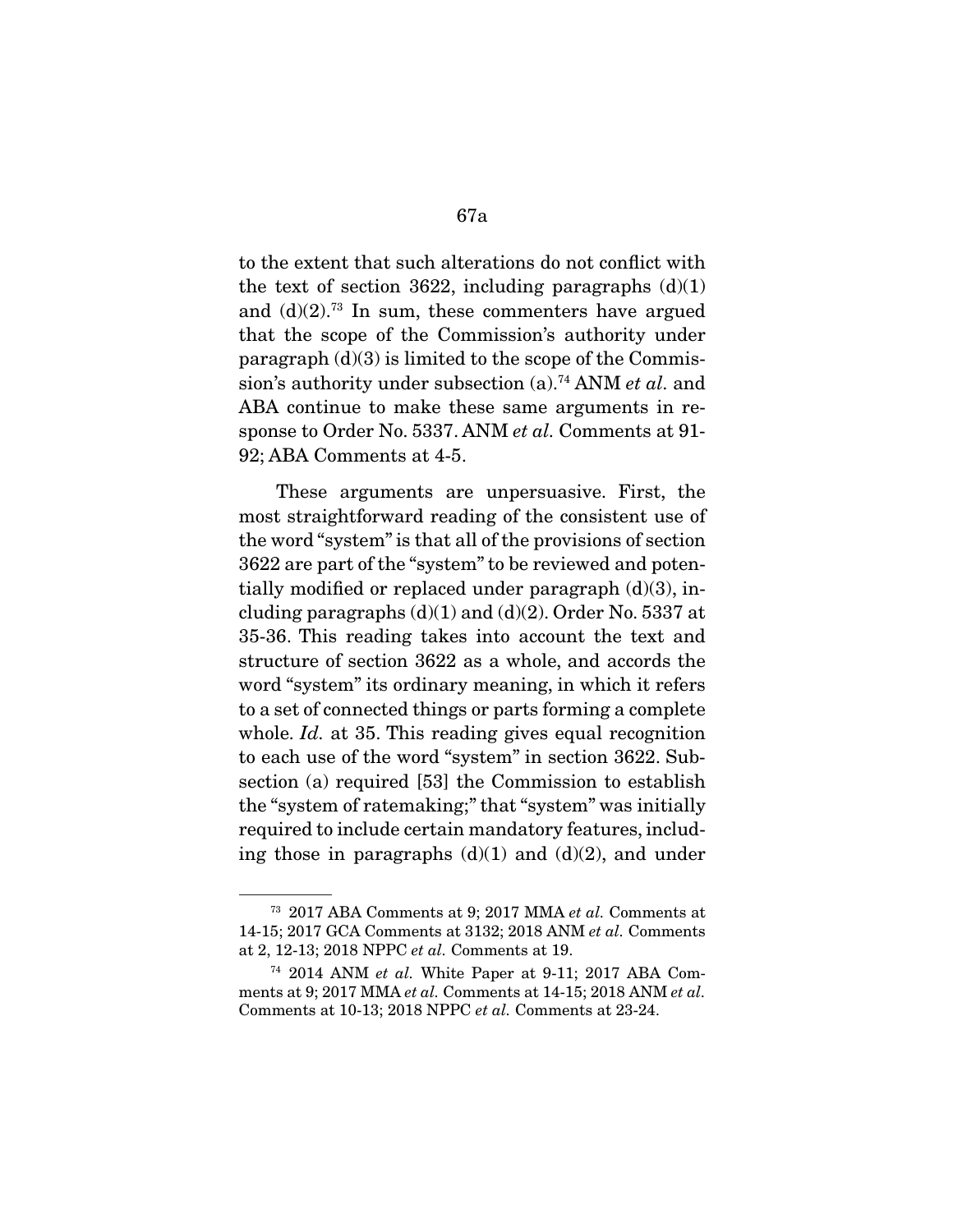paragraph  $(d)(3)$  that "system" in its entirety is subject to review and potential modification or replacement. In arguing that the scope of the Commission's authority under paragraph  $(d)(3)$  is limited to the scope of the Commission's authority under subsection (a), these commenters ignore the use of the word "system" in the other subsections within section 3622. Paragraph  $(d)(1)$  is expressly identified as part of the "system." 39 U.S.C. § 3622(d)(1). And the Commission has the authority to modify the "system" or adopt an "alternative system." 39 U.S.C. § 3622(d)(3).

 Second, even if the matter were not so straightforward, there are clear textual and structural differences between subsection (a) and paragraph  $(d)(3)$ , which indicate that the Commission's authority under paragraph  $(d)(3)$  is broader than under subsection  $(a)$ . Order No. 5337 at 38. The presumption of consistent usage "is not rigid and readily yields whenever there is such variation in the connection in which the words are used as reasonably to warrant the conclusion that they were employed in different parts of the act with different intent."75 Had Congress intended only to

<sup>75</sup> Order No. 5337 at 38-39 (citing Gen. Dynamics Land Sys., Inc. v. Cline, 540 U.S. 581, 595 (2004) (internal citation omitted)). Applying the presumption mechanically would "ignore[] the cardinal rule that '[s]tatutory language must be read in context [since] a phrase 'gathers meaning from the words around it.' " Order No. 5337 at 39 (citing Cline, 540 U.S. at 596 (internal citation omitted)). It would also ignore the rule that statutes should be read as a whole. United States v. All. Research Corp., 551 U.S. 128, 135 (2007) (citing King v. St. Vincent's Hosp., 502 U.S. 215, 221 (1991)).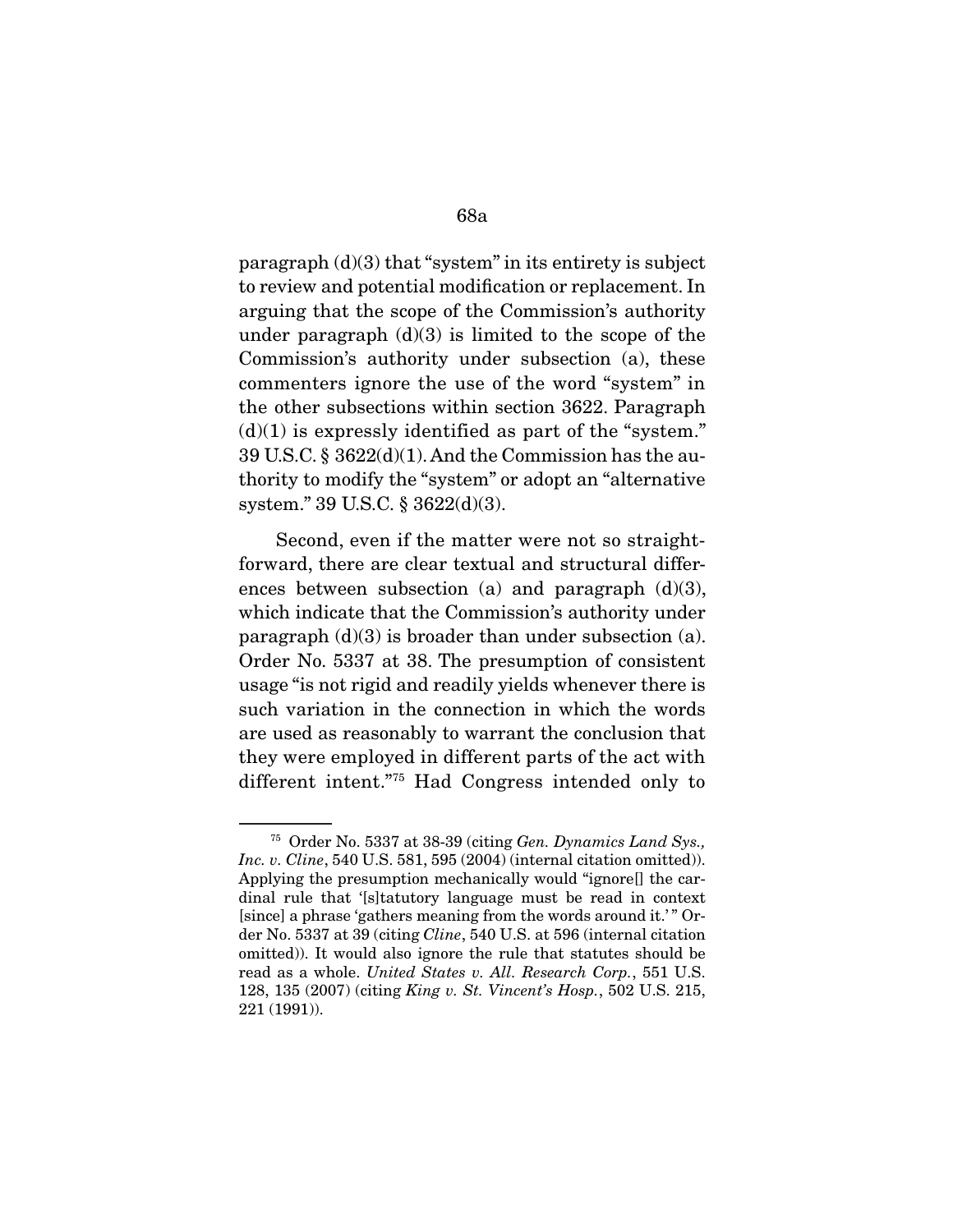allow the Commission to revise the regulations implementing the CPI-U price cap to make them more consistent with the PAEA's statutory objectives, it would have been simpler (and [54] more natural) for Congress to have drafted the second sentence of paragraph  $(d)(3)$  accordingly. *Id.* at 42.

 Several commenters have asserted that the purpose of paragraph  $(d)(3)$  was to mandatorily require (rather than simply permit at the Commission's discretion) a review of the performance of the implementing regulations the Commission adopted pursuant to subsection (a) after 10 years, followed by the making of any necessary changes to those. 2018 ANM et al. Comments at 19; 2018 NPPC *et al.* Comments at 27. These commenters have maintained that this interpretation would not render paragraph  $(d)(3)$  mere surplusage or an empty formality, because there are a number of regulatory options that the Commission could pursue while still retaining a CPI-U price cap.<sup>76</sup> Other

Notably, the presumption "relents when a word used has several commonly understood meanings among which a speaker can alternate in the course of an ordinary conversation, without being confused or getting confusing." Order No. 5337 at 39 (citing Cline, 540 U.S. at 595-596 (noting that the word "age" can be readily understood to have different meanings depending on the context (internal footnote omitted))).

 $76$  2018 ANM et al. Comments at 19 n.6; 2018 NPPC et al. Comments at 27 n.23. Examples these commenters have given include "using a Passche [i]ndex instead of a Laspeyres index]; changing how [the Commission] calculates CPI increases; modify[ing] the cap to subtract for periods of deflation; adopt[ing] an X-Factor to increase the incentive for cost reduction; modify[ing] the rules for below-cost products; defin[ing] more products and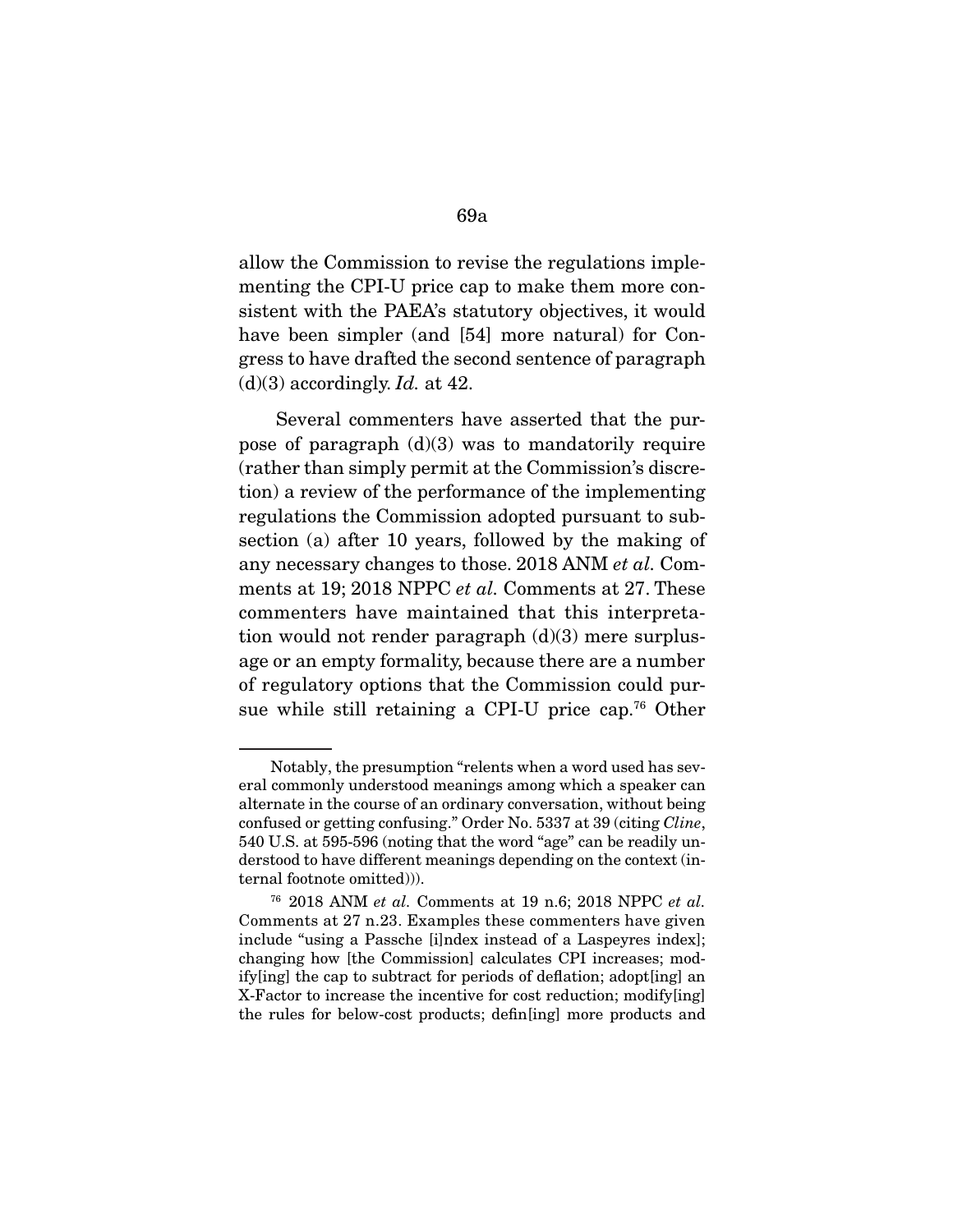commenters have argued that Congress must have concluded that the mandatory features such as the CPI-U price cap were necessary to achieve the statutory objectives since Congress established them all at the same time when it enacted the PAEA. 2017 MMA et al. Comments at 15-16; 2017 GCA Comments at 30- 31.

 However, the text of the relevant provisions does not support this interpretation. Subsection (a) and paragraph (d)(3) employ different language and feature different triggering mechanisms, which, in conjunction with the overall structure of section 3622 and the statutory context on which the Commission's authority under the second sentence of paragraph  $(d)(3)$  is premised (a finding that the system established under subsection (a) has not achieved the statutory objectives, taking into account the statutory factors), confirms that the two provisions serve different purposes. Order No. 4258 at 17-18; Order No. 5337 at 42. Moreover, the Commission has always had the [55] authority to revise its regulations under subsection (a). 39 U.S.C. § 3622(a). Given that, if the scope of the Commission's authority under paragraph  $(d)(3)$  were no greater than the scope of its authority under subsection (a), then paragraph (d)(3) would seem to serve no purpose. Likewise, if Congress had concluded that the mandatory features were necessary to achieve the statutory objectives and factors, then paragraph  $(d)(3)$  would seem to

price points within classes and products; or us[ing] a quality-ofservice adjusted price cap." 2018 NPPC et al. Comments at 27 n.23.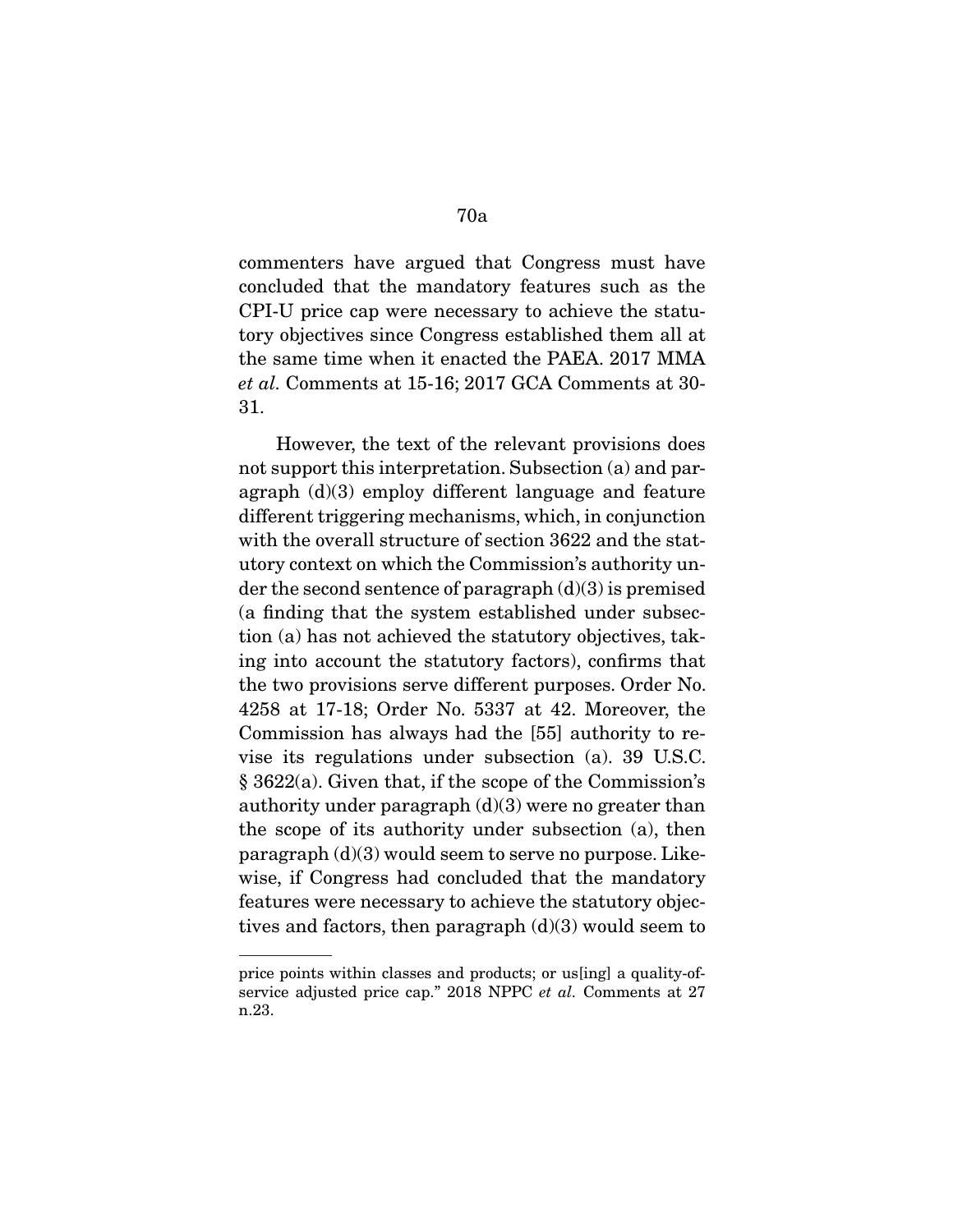serve no purpose.<sup>77</sup> Such an interpretation would run counter to the fundamental principle that statutes should be read as a whole, and a statute should not be interpreted so as to render any part of it inoperative.<sup>78</sup> Construing paragraph  $(d)(3)$  as having no greater scope than subsection (a) would drain paragraph  $(d)(3)$ of any power independent of the standing discretionary authority the Commission already enjoys to change its implementing regulations under subsection (a). Order No. 5337 at 42-43.

 Contrary to the arguments of commenters, both the text and structure of section 3622 make the purpose of paragraph  $(d)(3)$  clear. The Commission was provided general authority to set up and periodically recalibrate the ratemaking system in its initial form under subsection (a), which was required to include certain mandatory features. The Commission was also provided specific authority pursuant to paragraph

<sup>&</sup>lt;sup>77</sup> The Commission does not find that it is reasonable to conclude that Congress required the Commission to conduct a detailed review of the ratemaking system in light of the statutory objectives and factors and make written findings with respect to that review using notice-and-comment rulemaking procedures if Congress did not simultaneously envision the possibility of the ratemaking system in its initial form being subject to change.

<sup>78</sup> Order No. 5337 at 42 (citing Safeco Ins. Co. of Am. v. Burr, 551 U.S. 47, 59-60 (2007) (rejecting an interpretation that would render a word superfluous and incompatible with the statutory structure); Montclair v. Ramsdell, 107 U.S. 147, 152 (1883) ("It is the duty of the court to give effect, if possible, to every clause and word of a statute, avoiding, if it may be, any construction which implies that the legislature was ignorant of the meaning of the language it employed.").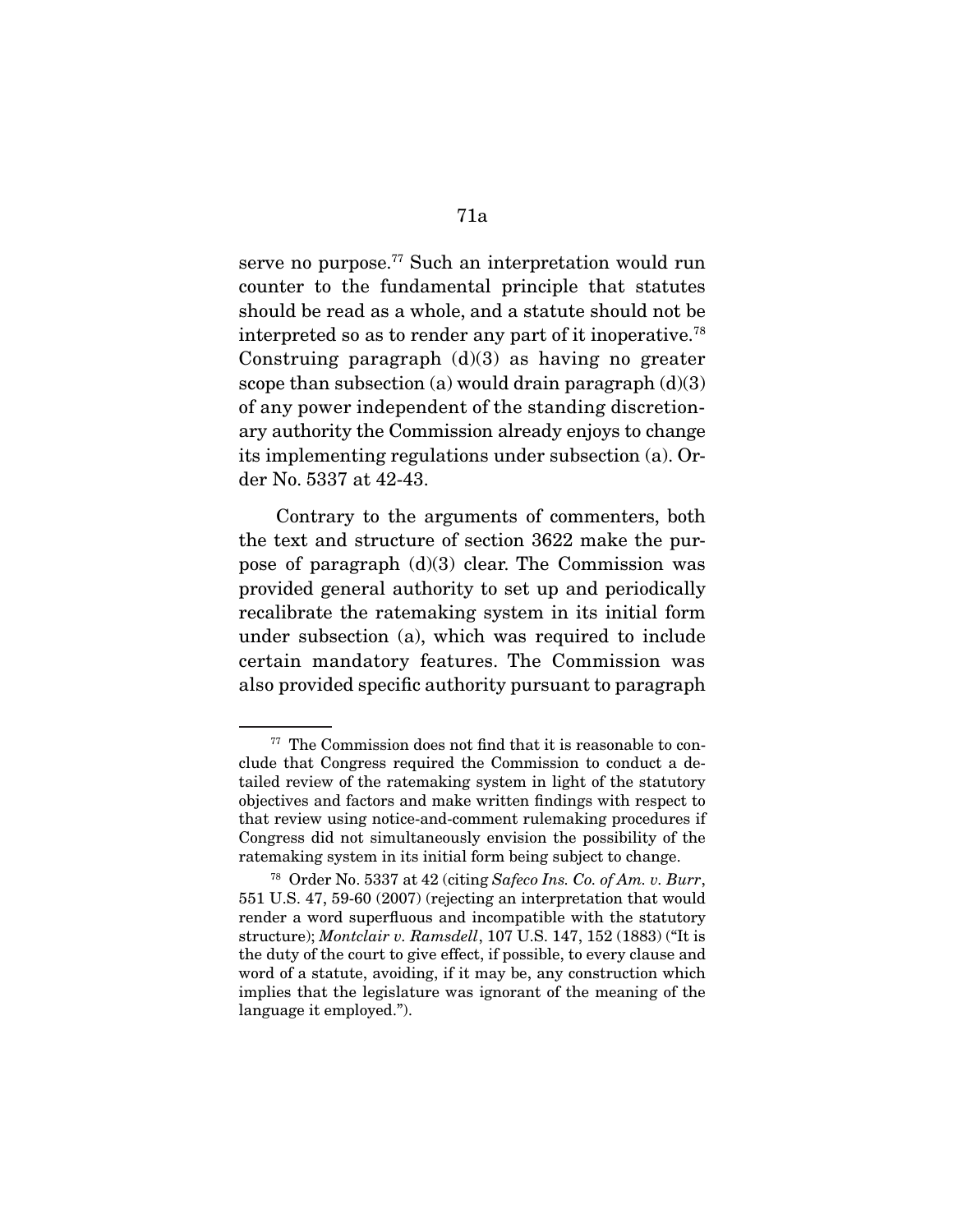$(d)(3)$  to review the ratemaking system established under subsection (a) after 10 years and modify or replace any part of it, including the mandatory features, as necessary to [56] achieve the PAEA's statutory objectives. Order No. 4258 at 17; Order No. 5337 at 3637.

Moreover, paragraph  $(d)(3)$  was the result of a legislative compromise intended to obtain 10 years of rate stability, followed by a Commission-led review of the ratemaking system and, if warranted, modification of the ratemaking system or the adoption of an alternative ratemaking system in order to achieve the statutory objectives. Order No. 4258 at 17; Order No. 5337 at 43. Reading paragraph (d)(3) to confer authority on the Commission that is no greater than the scope of the Commission's authority under subsection (a) would be contrary to this purpose. Order No. 4258 at 17-18. Any suggested interpretation of a statute's plain language must give way if it would conflict with Congress's manifest purposes.79

 In disputing the Commission's authority under paragraph (d)(3) to modify or replace the CPI-U price cap, ANM et al. in response to Order No. 5337 assert that "Congress . . . does not alter the fundamental details of a regulatory scheme in vague terms or ancillary

<sup>79</sup> Order No. 4258 at 18 (citing Sullivan v. Hudson, 490 U.S. 877, 890 (1989) ("Congress cannot lightly be assumed to have intended" a result that would "frustrat[e] . . . the very purposes" of the statute); Dep't of Revenue of Or. v. ACF Indus. Inc., 510 U.S. 332, 340 (1994) (No sound approach to statutory interpretation would attribute to Congress an intent to "subvert the statutory  $plan[.]$ ").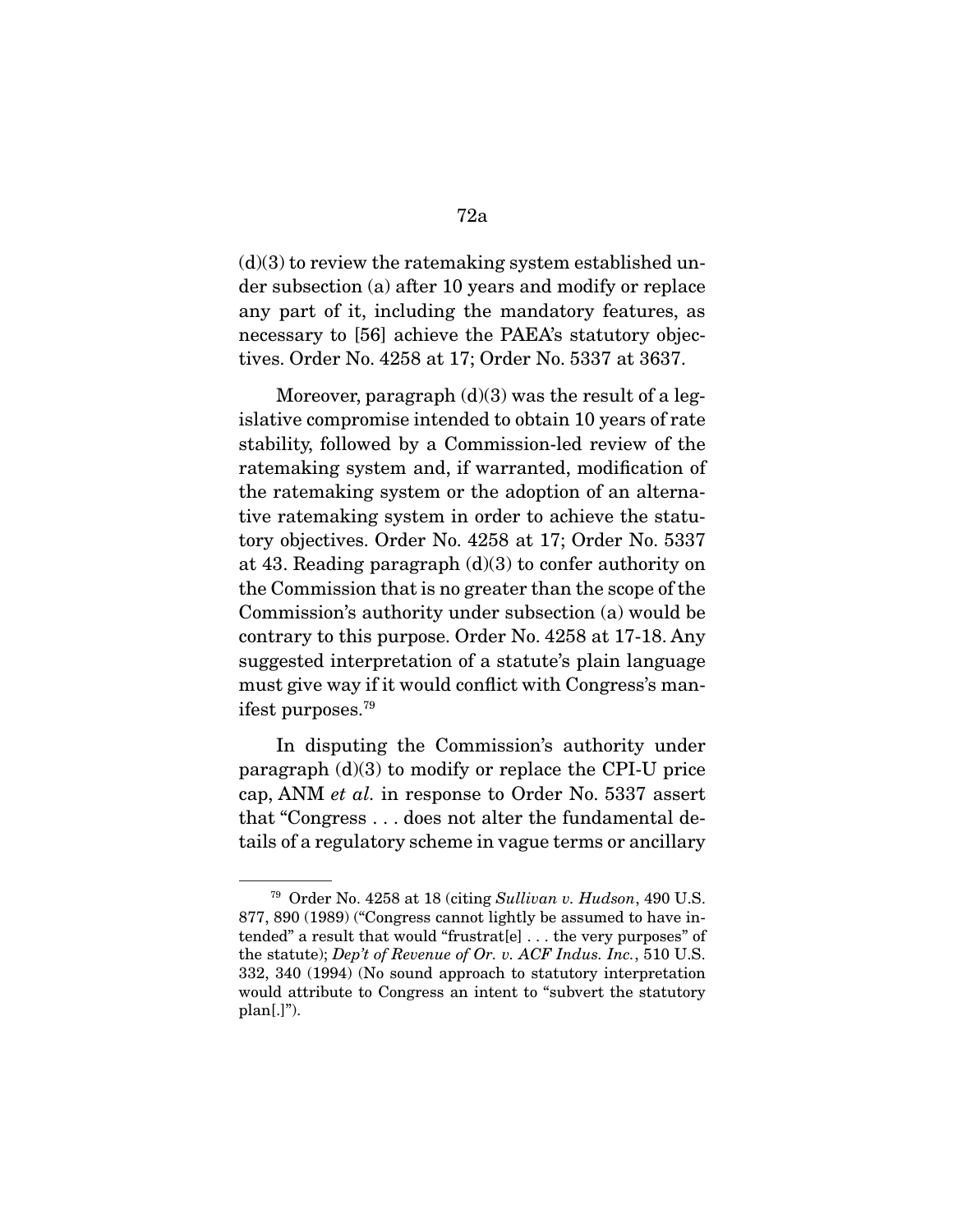provisions . . . ," and "[r]epeals by implication are very much disfavored."80 However, for the reasons stated above, this characterization of paragraph  $(d)(3)$  and its role within the PAEA's regulatory scheme is fundamentally flawed. The text and structure of section 3622, as confirmed by its legislative history, demonstrate, quite to the contrary, that paragraph  $(d)(3)$ forms a central component of what Congress envisioned. As a result, the theoretical removal of the provisions contained in paragraphs  $(d)(1)$  and  $(d)(2)$  from the ratemaking system would not be a "repeal by implication." See ANM et al. Comments at 94-95. Paragraph (d)(3) does not [57] repeal anything; it expressly authorizes the Commission to take action to execute the law by remedying a failure to achieve the PAEA's statutory objectives, including, if necessary, by adopting an alternative to the existing CPI-U price cap system.

 ANM et al. also criticize Order No. 5337's explanation of the relationship between subsection (a), subsections (b) and (c), and paragraph  $(d)(3)$ , stating that "[t]here is . . . nothing in the statute that relegates the objectives and factors to a mere 'background role' under subsection (a) and promotes them to a 'primary role' during the ten-year review required by paragraph  $(d)(3)$ ." Id. at 95-97. However, as explained above, the purpose of paragraph  $(d)(3)$  is to ensure that the statutory objectives appearing in subsection (b) are being

 $80$  ANM et al. Comments at 94-95 (quoting Whitman v. Am. Trucking Ass'ns, 531 U.S. 457, 468 (2001); Fogg v. Gonzalez, 492 F.3d 447, 453 (D.C. Cir. 2007) (citation omitted)).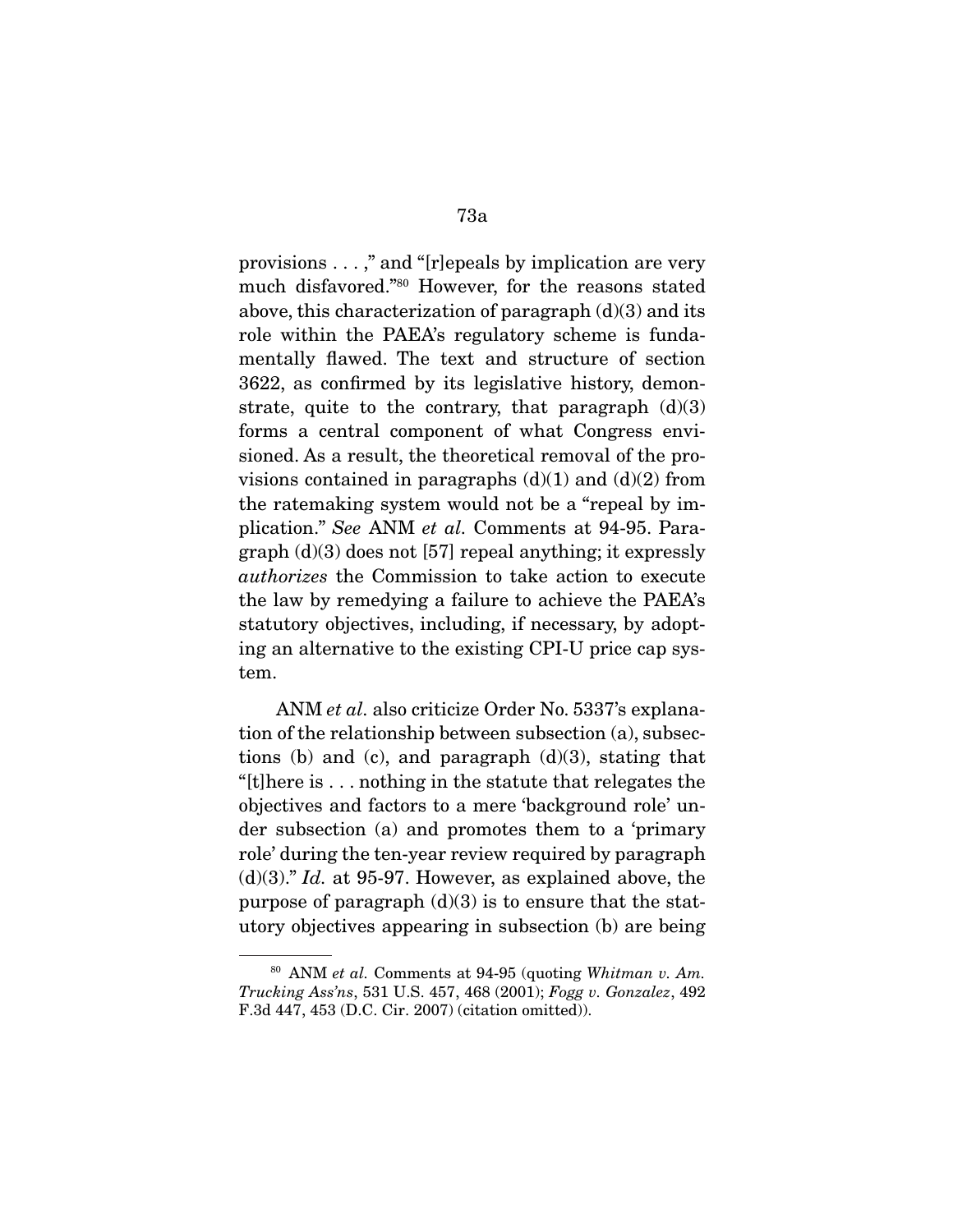met. It was in this sense that the Commission in Order No. 5337 referred to the statutory objectives as occupying a more "primary" role in the paragraph  $(d)(3)$  context. See Order No. 5337 at 37.

 In response to Order No. 5337, Mailers Hub LLC (Mailers Hub) suggests that while the Commission is legally required to develop remedial prescriptions if its paragraph  $(d)(3)$  review finds that the ratemaking system is not achieving the statutory objectives, taking into account the statutory factors, the Commission has discretion to defer implementation of those remedial measures if they "would be harmful and counterproductive." Mailers Hub Comments at 10-11. The Commission of course recognizes that by virtue of paragraph  $(d)(3)$ 's use of the word "may," the Commission has discretion as to whether to implement changes to the ratemaking system under paragraph (d)(3). However, the Commission disagrees with Mailers Hub's assertion that the modifications the Commission is adopting, which are relatively modest in scope, will be harmful or counterproductive. The Commission has appropriately balanced the statutory objectives and has considered arguments regarding the possibility that increased rate adjustment authority could lead to volume losses that could harm the Postal Service's finances. The Commission has found such concerns to be unwarranted. See Sections IV.C.1., V.C.1., and XIII.E., infra.

 [58] In sum, given the overwhelming consensus of section 3622's text, structure, purpose, and legislative history as to what Congress intended and envisioned,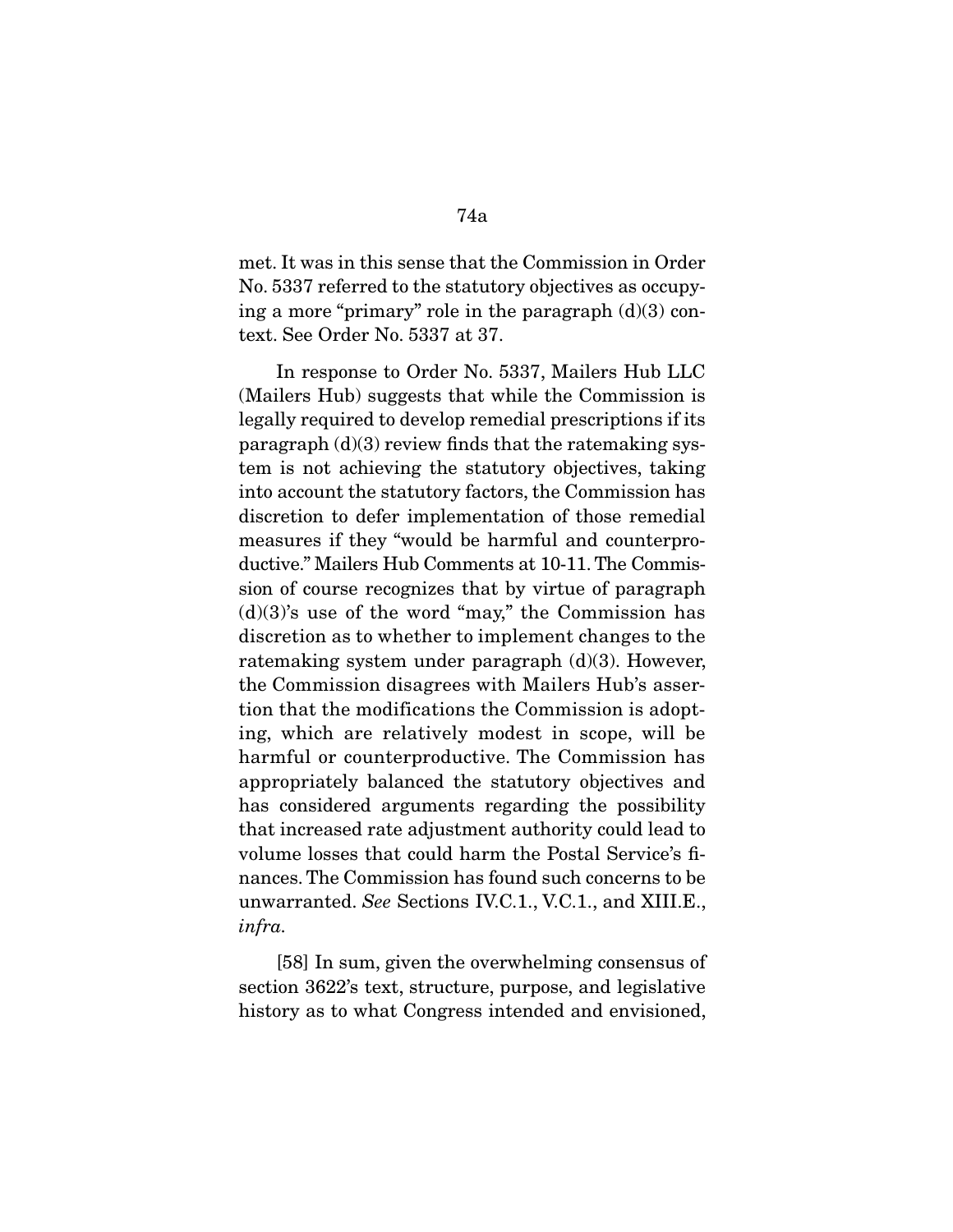commenters opposing the Commission's interpretation of section 3622 have failed to demonstrate that their alternative interpretations are plausible at all, much less that they unambiguously foreclose the Commission's interpretation.<sup>81</sup>

 Nevertheless, despite the Commission's clear legal authority to adopt an alternative ratemaking system,

 The Commission notes that other commenters have generally supported its interpretation of paragraph  $(d)(3)$ , at least insofar as it pertains to section 3622's price cap provisions. See Comments of the United States Postal Service, March 20, 2017, at 19- 20 (2017 Postal Service Comments); Comments of the Public Representative, March 21, 2017, at 29-30 (2017 PR Comments); Comments of the American Postal Workers Union, AFL-CIO, March 20, 2017, at 5-6 (2017 APWU Comments); Comments of the National Association of Letter Carriers, AFL-CIO, March 20, 2017, at 16-17 (2017 NALC Comments); Initial Comments of the United States Postal Service in Response to Order No. 4258, March 1, 2018, at 11-12 (2018 Postal Service Comments); Reply Comments of the United States Postal Service in Response to Order No. 4258, March 30, 2018, at 7-19 (2018 Postal Service Reply Comments); Reply Comments of the Public Representative, March 30, 2018, at 8-9 (2018 PR Reply Comments). In response to Order No. 5337, two separate commenters, NPMHU and the Postal Service, support the Commission's interpretation of paragraph (d)(3). NPMHU Comments at 2; Postal Service Reply Comments at 8.

 $81$  See, e.g., Petit, 675 F.3d at 781 (to prevail under Chevron step one, a challenger "must do more than offer a reasonable or, even the best, interpretation [of the statute in question]." (quoting Village of Barrington, Ill. v. Surface Transp. Bd., 636 F.3d 650, 661 (D.C. Cir. 2011)) (internal marks omitted). "Instead, they 'must show that the statute *unambiguously* forecloses the [agency's] interpretation.'" Petit, 675 F.3d at 781 (emphasis in original) (quoting Village of Barrington, 636 F.3d at 661). "[T]hey must demonstrate that the challenged term is susceptible of only [one] possible interpretation." Petit, 675 F.3d at 781 (quoting Shalala, 192 F.3d at 1015 (internal marks and citation omitted)).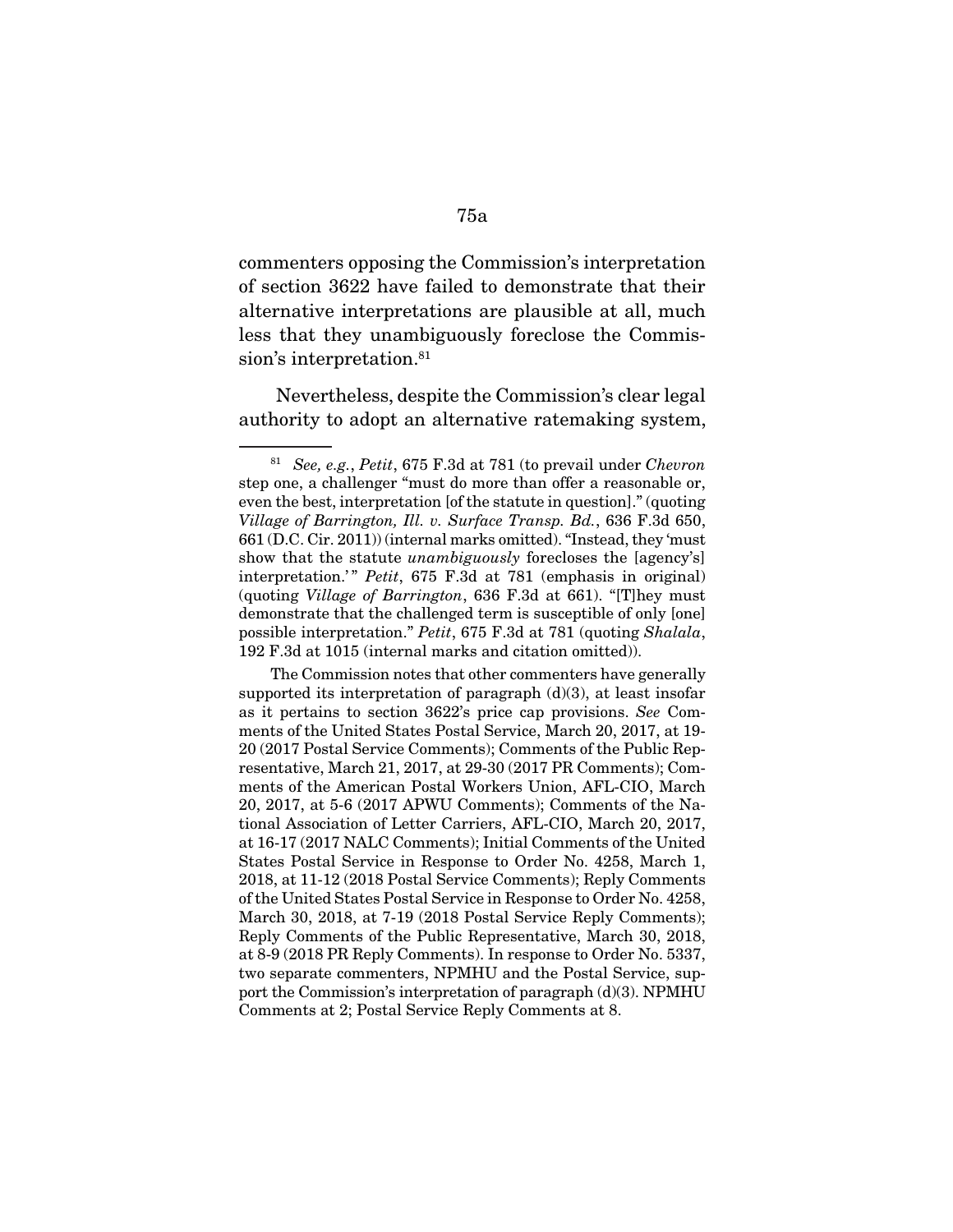the final rules implemented in this Order serve to modify, rather than replace, the existing ratemaking system. See Order No. 5337 at 33-35. The relatively narrow approach that the Commission has taken seeks to preserve the ratemaking system in its initial form to the greatest extent possible, while at the same time making modifications necessary to achieve the statutory objectives that are responsive to the system's failings. The Commission is not jettisoning the CPI-U price cap; it is implementing adjustments to the CPI-U price cap that remain consistent with price cap theory. Id. at 34. Price cap formulas have generally started with a measure of [59] inflation (called the inflation factor), such as the CPI-U index, which the final rules retain.82 Many of these price cap formulas have also included various adjustments to the inflation factor, which the final rules for the first time introduce into the ratemaking system's design.<sup>83</sup> Based on the

 $82$  *Id.* at 34 (citing United States Postal Service, Office of Inspector General, Report No. RARC-WP-13-007, Revisiting the CPI-Only Price Cap Formula, April 12, 2013, at 46, available at: https://www.uspsoig.gov/sites/default/files/document-library-files/ 2015/rarc-wp-13-007\_0.pdf (RARC-WP-13-007)).

<sup>83</sup> Order No. 5337 at 34. As explained in Order No. 5337, most price cap formulas include an "X-factor" to offset productivity growth. See RARC-WP-13-007 at 45; United States Postal Service, Office of Inspector General, Risk Analysis Research Center, Report No. RARC-WP-17-003, Lessons in Price Regulation from International Posts, February 8, 2017, Appendix A at 16, available at: https://www.uspsoig.gov/sites/default/files/document-libraryfiles/2017/RARC-WP-17-003.pdf; David E.M. Sappington, Price Regulation and Incentives, Body of Knowledge on Infrastructure Regulation (December 2000), at 14, available at: http://regulation bodyofknowledge.org/wp-content/uploads/2013/03/Sappington\_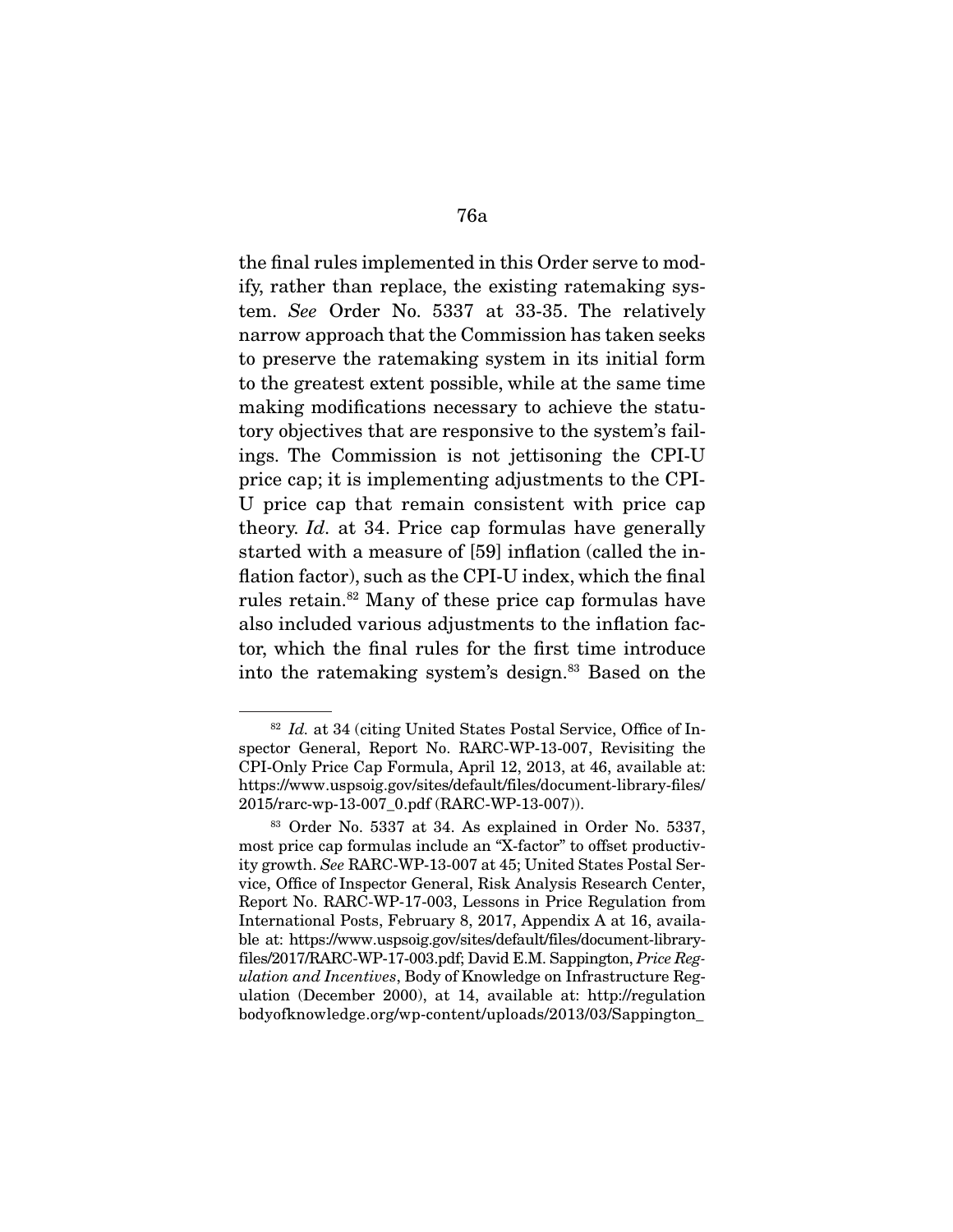Commission's findings in Order No. 4257, the Commission has determined that adjustment factors are now necessary to remedy the existing ratemaking system's failure to achieve the statutory objectives, taking into account the statutory factors. Order No. 5337 at 34. The adjustments being adopted in this Order generally maintain an inflation-based price cap using the CPI-U index, while also remediating aspects of the existing ratemaking system that have proven to be inadequate to achieve the statutory objectives. Id. at 35. However, as explained supra, even if the Commission's proposal were to be construed as an "alternative system," the Commission has the authority under paragraph  $(d)(3)$ to implement such a change.

> [60] 2. If any ambiguity exists, it is reasonable to construe the CPI-U price cap as part of the system subject to review and potential modification or replacement by the Commission.

 In the alternative, the PAEA is at most ambiguous on the question of whether the adjustments to the CPI-U price cap proposed by the Commission are within the scope of the phrase "make such modification or adopt such alternative system for regulating rates and

Price Regulation and.pdf. Price cap plans also may regulate service quality using a reward- or penalty-style "Q-factor." See Sappington (2000) at 14-15, 51; Copenhagen Economics, Postal Quality and Price Regulation, March 29, 2017, at 18 n.19 (Copenhagen Economics Report). Other adjustment factors include a "Y-factor" to address recurring exogenous costs, or a "Z-factor" to address an exogenous one-time cost. See RARC-WP-13-007 at 16.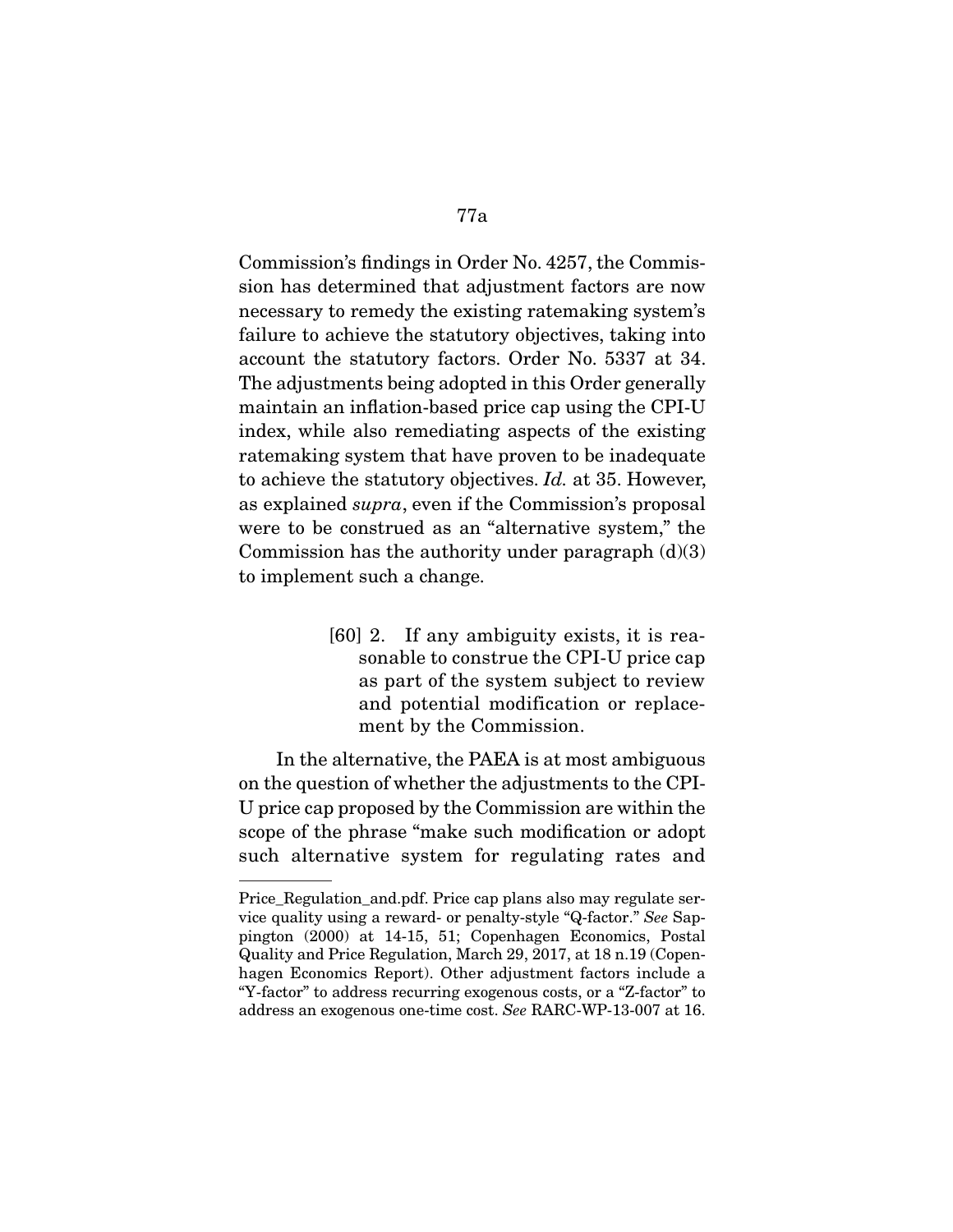classes for market-dominant products as necessary to achieve the objectives." See 39 U.S.C. § 3622(d)(3). At Chevron step two, courts "ask 'whether the agency's [interpretation] is based on a permissible construction of the statute.'" Petit, 675 F.3d at 785 (quoting Chevron, 467 U.S. at 843). Courts consider "whether the [agency] has reasonably explained how the permissible interpretation it chose is 'rationally related to the goals of the statute." Petit, 675 F.3d at 785 (quoting Village of Barrington, 636 F.3d at 665 (internal marks omitted)). "If the statute is ambiguous enough to permit the agency's reading, . . . [courts will generally] defer to that interpretation so long as it is reasonable."84

To the extent that paragraph  $(d)(3)$  may be ambiguous, the Commission's interpretation articulated above is reasonable and thus would be entitled to Chevron deference.85 The same analysis set out above with regard to *Chevron* step one would be equally

<sup>84</sup> Nat'l Cable & Telecomms. Ass'n v. FCC, 567 F.3d 659, 663 (D.C. Cir. 2009) (citing Consumer Elecs. Ass'n v. FCC, 347 F.3d 291, 299 (D.C. Cir. 2003)).

<sup>&</sup>lt;sup>85</sup> An agency may argue in the alternative as to whether its reading of a statute is proper under Chevron step one or Chevron step two. See, e.g., United Parcel Serv., Inc. v. Postal Reg. Comm'n, 890 F.3d 1053, 1063 (D.C. Cir. 2018) ("Given our conclusion that the Commission's reading of 'institutional costs' is reasonable and so merits our deference [under Chevron step two], we need not consider the Commission's argument that, under Chevron [step one], its reading is not only permissible, but also unambiguously correct."); Decatur Cty. Gen. Hosp. v. Johnson, 602 F. Supp. 2d 176, 186 n.6 (D.D.C. 2009) (holding that agency's decision to apply cost reduction factors to base year costs was entitled to deference under Chevron step two, where the agency also provided an alternative justification under Chevron step one).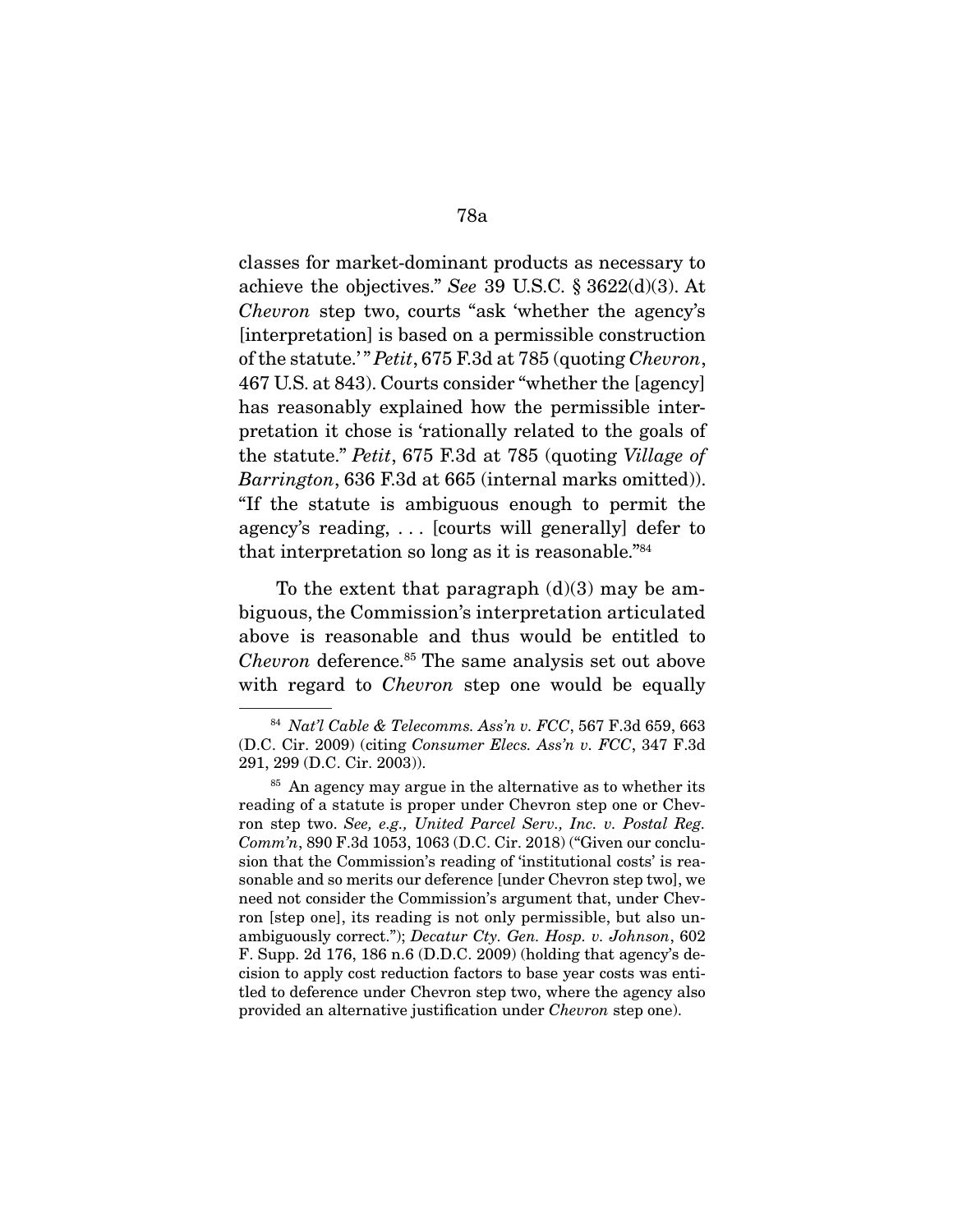applicable to explain how the Commission's interpretation of section 3622 is [61] consistent with the statute's text, context, structure, purpose, and legislative history, and is thus reasonable.

 Furthermore, to the extent that any ambiguity exists with regard to paragraph  $(d)(3)$ , it is permissible to use Senator Collins' floor statement as an interpretative aid and reasonable to conclude from that statement that paragraph  $(d)(3)$  permits the Commission to modify or replace the price cap provisions. Order No. 5337 at 45. Following the passage of two different postal reform bills, key members of the House and the Senate (including Senator Collins) negotiated a compromise.86 The final text of the PAEA was introduced in a new bill and was approved without amendment by both the House and the Senate.<sup>87</sup> As to the compromise nature of the PAEA, Senator Collins stated:

This *compromise* is not perfect and, indeed, earlier tonight, there were issues raised by the appropriators—legitimate issues—that threatened at one point to derail the bill again. It has been a delicate compromise to satisfy all of the competing concerns.

<sup>86</sup> 151 Cong. Rec. H6511, H6548-H6549 (daily ed. July 26, 2005) (Roll Call No. 430) (reflecting a vote of 410-20 in the House); 152 Cong. Rec. S898, S927-S942 (daily ed. Feb. 9, 2006) (reflecting approval by unanimous consent in the Senate); 152 Cong. Rec. H9160, H9179 (daily ed. Dec. 8, 2006) (statement of Rep. Tom Davis).

<sup>87</sup> 152 Cong. Rec. H9160-H9182 (daily ed. Dec. 8, 2006); 152 Cong. Rec. S11,821-S11,822 (daily ed. Dec. 8, 2006); see 152 Cong. Rec. D1153, D1162 (daily digest, Dec. 8, 2006).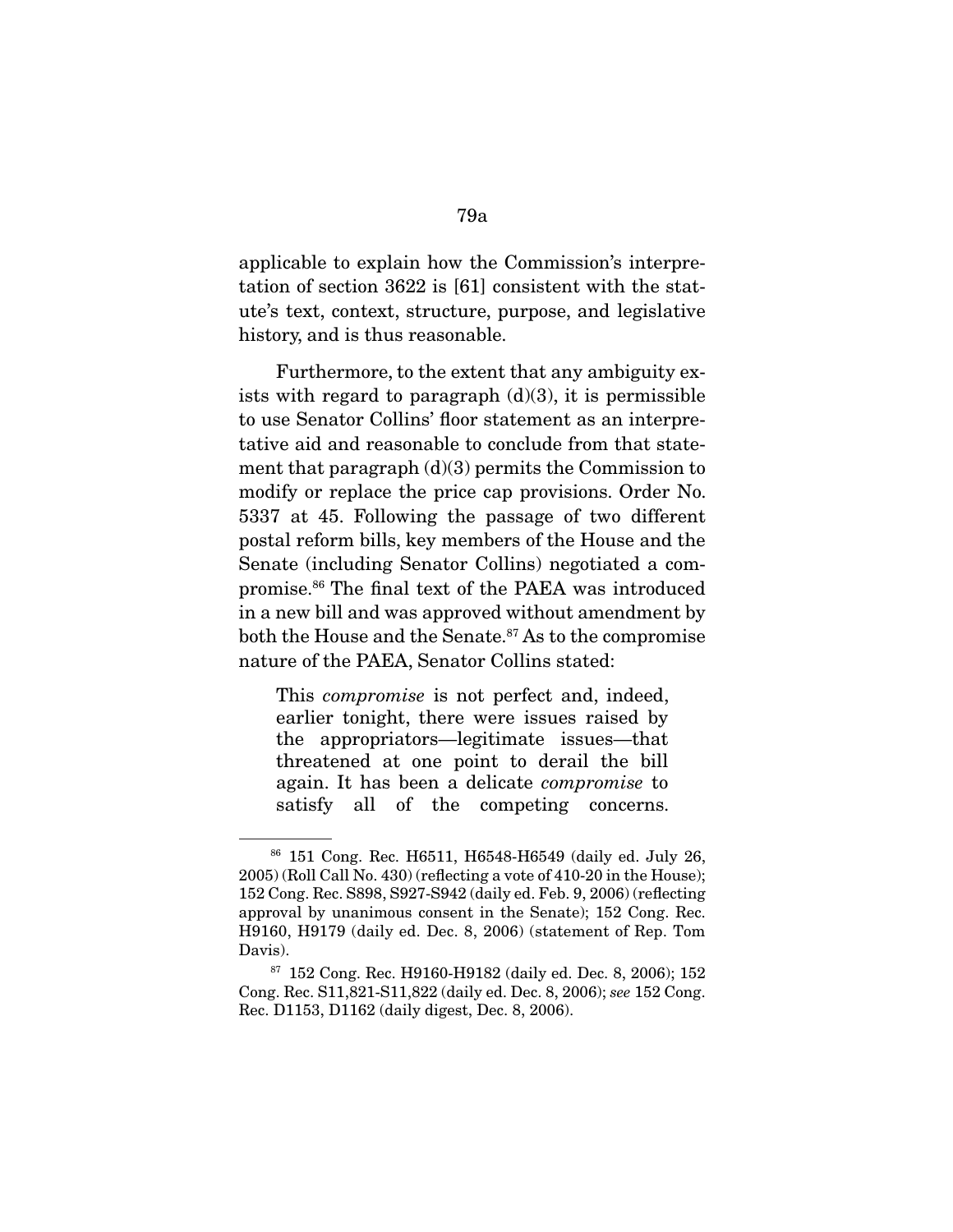Everyone has had to compromise, but I think we have come up with a good bill. This compromise will help ensure a strong financial future for the U.S. Postal Service and the many sectors of our economy that rely on its services, and it reaffirms our commitment to the principle of universal service that I believe is absolutely vital to this institution.<sup>88</sup>

 Senator Thomas Carper also confirmed that the final bill was "a difficult compromise."89

[62] Paragraph  $(d)(3)$  first appeared in this final version, and it was not addressed in any hearings or committee reports.90 Neither the presidential signing statement nor any other floor statements addressed paragraph  $(d)(3)$ .<sup>91</sup> Accordingly, Senator Collins' floor statement is the best source of legislative history to shed light on the purpose of paragraph  $(d)(3)$ .<sup>92</sup> Specifically, Senator Collins remarked:

<sup>88</sup> 152 Cong. Rec. S11,674, S11,675 (daily ed. Dec. 8, 2006) (statement of Sen. Collins) (emphasis added).

<sup>89</sup> 152 Cong. Rec. S11,674, S11,675 (daily ed. Dec. 8, 2006) (statement of Sen. Carper).

<sup>90</sup> H.R. 6407, 109th Cong., at 7 (2006); Order No. 4258 at 21; Order No. 5337 at 45-46.

<sup>&</sup>lt;sup>91</sup> Statement on Signing the Postal Accountability and Enhancement Act, 42 Weekly Comp. Pres. Doc. 2196-2197 (Dec. 20, 2006), 2006 U.S.C.C.A.N. S76 (2006); 152 Cong. Rec. H9160- H9182 (daily ed. Dec. 8, 2006); 152 Cong. Rec. S11,674-S11,677, S11,821-S11,822 (daily ed. Dec. 8, 2006).

<sup>92</sup> Order No. 5337 at 46. Numerous commenters have expressed agreement with the Commission's interpretation of the PAEA's legislative history. See 2017 Postal Service Comments at 2122; 2017 NALC Comments at 16; 2017 APWU Comments at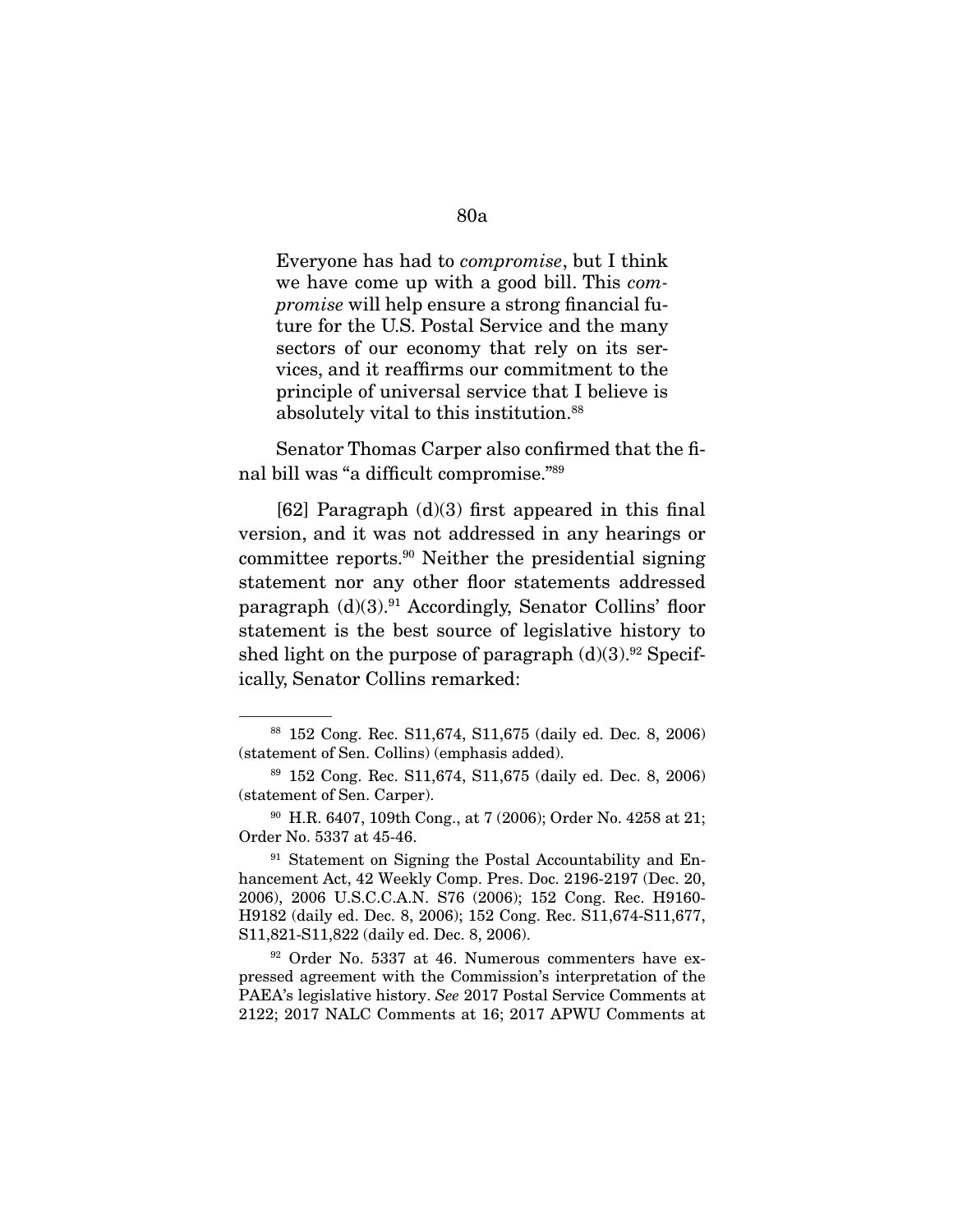The Postal Service will have much more flexibility, but the rates will be capped at the CPI. That is an important element of providing 10 years of predictable, affordable rates, which will help every customer of the Postal Service plan. After 10 years, the Postal Regulatory Commission will review the rate cap and, if

necessary, and following a notice and comment period, the Commission will be authorized to modify or adopt an alternative system.

While this bill provides for a decade of rate stability, I continue to believe that the preferable approach was the permanent flexible rate cap that was included in the Senatepassed version of this legislation. But, on balance, this bill is simply too important, and that is why we have reached this compromise to allow it to pass. We at least will see a decade of rate stability, and I believe the Postal [Regulatory] Commission, at the end of that decade, may well decide that it is best to continue with a CPI rate cap in place. It is also, obviously, possible for Congress to act to reimpose the rate cap after it expires. But this legislation is simply too vital to our economy to pass on a decade of stability. The consequences of no legislation would be disastrous for the Postal Service, its employees, and its custom $ers.<sup>93</sup>$ 

<sup>5-6; 2018</sup> Postal Service Comments at 1112; 2018 Postal Service Reply Comments at 14-15.

<sup>93</sup> 152 Cong. Rec. S11,674, S11,675 (daily ed. Dec. 8, 2006) (statement of Sen. Collins) (emphasis added).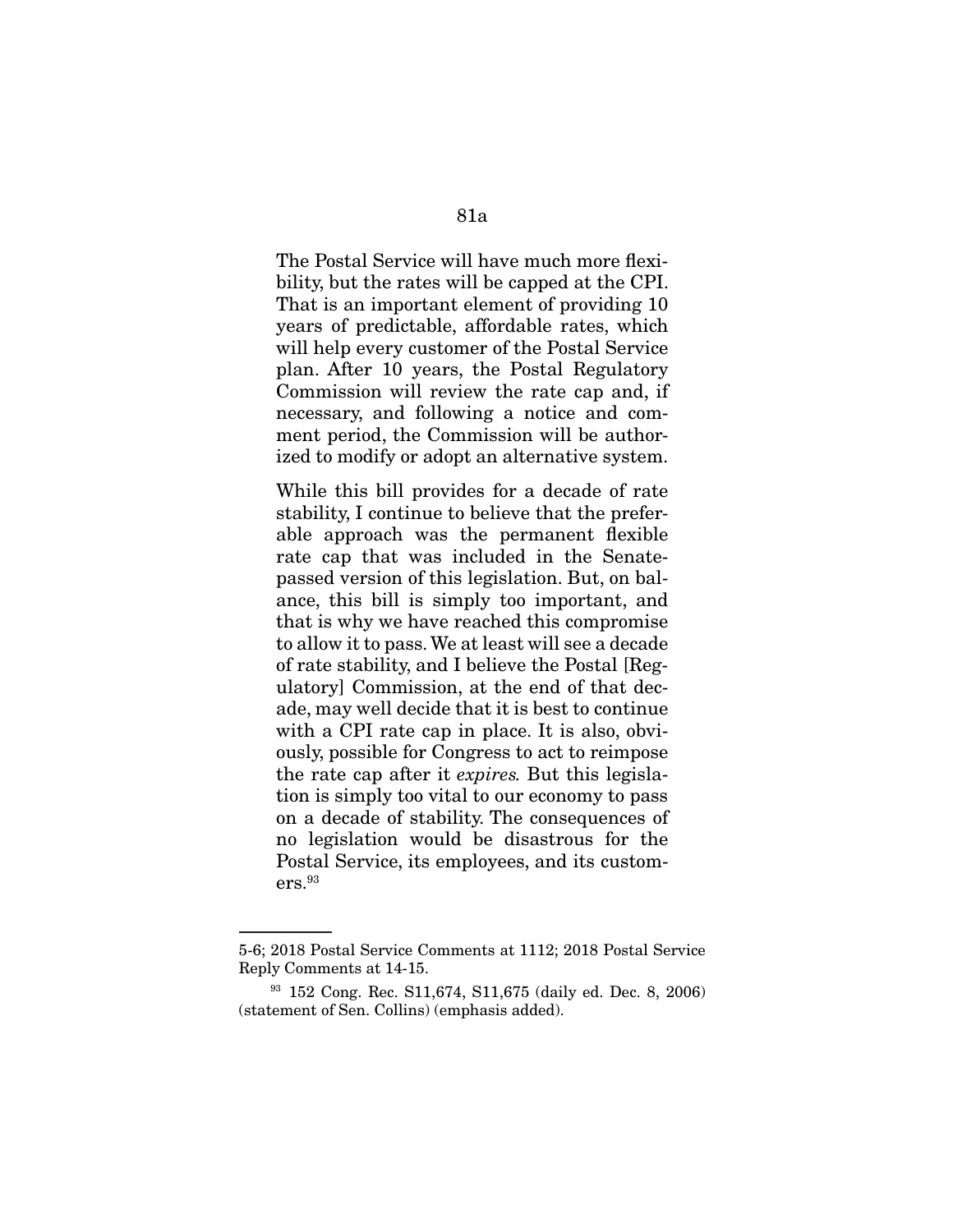Senator Collins' statement confirms that paragraph (d)(3) was a part of a legislative compromise that required the price cap "Requirements" to remain in place for 10 years, and then allowed the Commission the opportunity to review the effectiveness [63] of the ratemaking system and potentially design a modified or alternative ratemaking system.<sup>94</sup> Senator Collins' statement confirms that the congressional sponsors of the PAEA contemplated that the Commission would have broad discretion following its paragraph  $(d)(3)$ review—including deciding whether to maintain the price cap in its existing form, modify it, or replace it. Order No. 5337 at 46-47. That Senator Collins believed that Congress might need to "reimpose the rate cap after it expires" clearly evidences recognition that the Commission would have the authority following its paragraph  $(d)(3)$  review to eliminate the price cap through potential modification of the ratemaking system or through the adoption of an alternative ratemaking system. The statement also confirms that Congress did not consider the CPI-U price cap to be a permanent or immutable requirement of the ratemaking system.

 Senator Collins' floor statement demonstrates that Congress contemplated the breadth of the Commission's authority to review and, if needed, to modify or replace the ratemaking system if the Commission

 $94$  It is worth noting that it was Senator Collins who introduced the initial bill in the Senate which contained the "requirement" language with regard to the CPI-U price cap. As a result, her statement in the Congressional Record is particularly probative as to the intended meaning of paragraph (d)(3).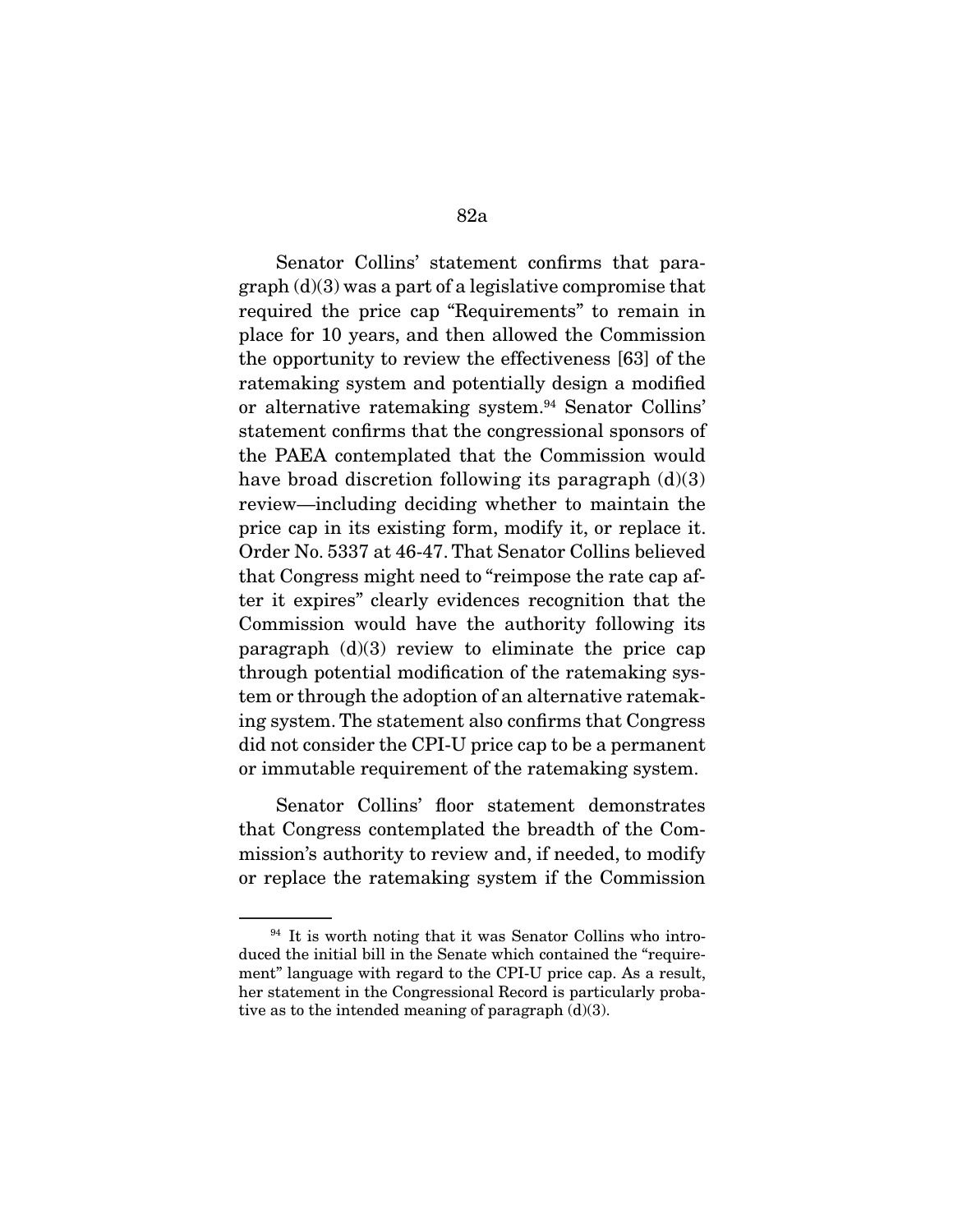determined that the existing system was not achieving the statutory objectives. Order No. 4258 at 22-23; Order No. 5337 at 46-47. Senator Collins' statement confirms that Congress considered the CPI-U price cap to be a part of the system subject to the Commission's authority under paragraph (d)(3). Order No. 4258 at 22- 23; Order No. 5337 at 46-47. Moreover, the statement negates any interpretation that paragraph  $(d)(3)$  was intended to deny the Commission the authority to modify or replace the CPI-U price cap. Senator Collins explained that the PAEA guaranteed that the CPI-U price cap would exist for a minimum of 10 years.<sup>95</sup> Senator Collins explained that the 10-year review would occur and discussed potential outcomes: either the Commission would decide to retain the CPI-U price cap in its current form; the Commission would decide to modify the CPI-U price cap; or the [64] Commission would decide to replace the CPI-U price cap system with an alternative system (subject, of course, to the possibility that Congress could elect to reinstate the CPI-U price cap through legislation). Order No. 5337 at 46-47. This statement directly rebuts any suggested interpretation that the drafters of the PAEA intended for the Commission's 10-year review to redress only technical or procedural issues with regard to implementing the CPI-U price cap, which would be the case if the scope of the Commission's rulemaking authority under paragraph  $(d)(3)$  were limited to the scope of its rulemaking authority under subsection (a).

<sup>95</sup> 152 Cong. Rec. S11,674-S11,675 (daily ed. Dec. 8, 2006) (statement of Sen. Collins).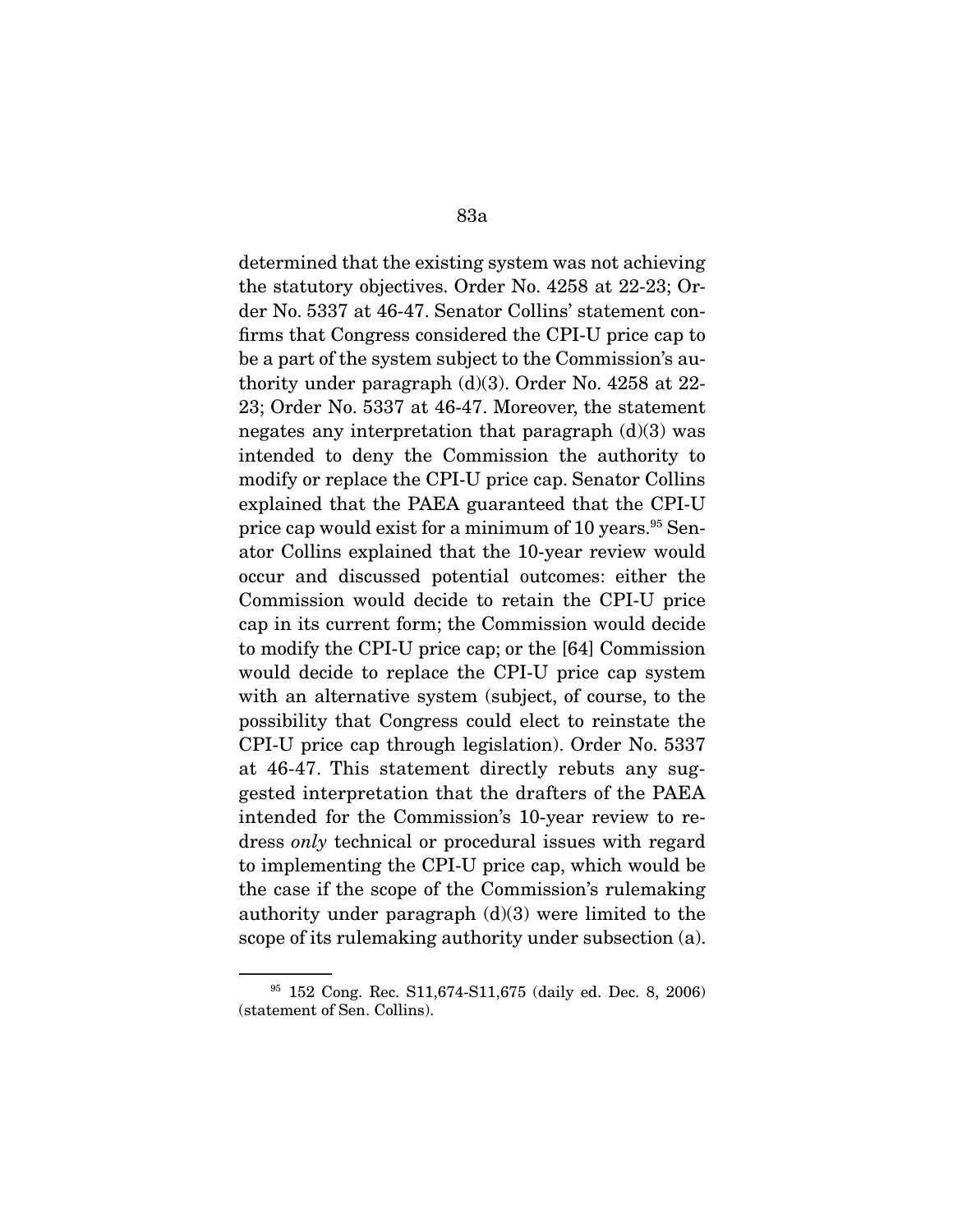Id. at 47. Therefore, if section 3622 is deemed to be ambiguous, the legislative history confirms the reasonableness of the Commission's interpretation of its statutory authority to modify the ratemaking system or adopt an alternative ratemaking system. Id.

 Commenters have asserted that Senator Collins' statement must be disregarded because it is not an authoritative expression of legislative intent (such as an official committee report).96 They have also asserted that Senator Collins' statement is inconsistent with the longstanding role of Congress in managing the postal system. 2018 NPPC et al. Comments at 29. They have stated that the compromise embodied in the PAEA "could well have been to require the Commission to review the operation of the rate system after 10 years and evaluate how to modify it to improve performance while still retaining the CPI-based limitation." 2018 ANM et al. Comments at 25. In response to Order No. 5337, ANM *et al.* continue to argue that "regardless" of what Senator Collins said on the Senate floor . . . [that] statement cannot override the plain text of the statute." ANM et al. Comments at 103.

 However, floor statements by key individuals, such as legislative sponsors, especially where no legislators offered contrary views, help illuminate the purpose of a  $[65]$  piece of legislation.<sup>97</sup> Floor statements are

<sup>&</sup>lt;sup>96</sup> See 2018 ABA Comments at 6; 2018 ANM et al. Comments at 25-26; 2018 NPPC et al. Comments at 28-29.

 $97$  Order No. 5337 at 45; see Fed. Energy Admin. v. Algonquin SNG, Inc., 426 U.S. 548, 564 (1976) (finding that an uncontradicted floor statement by of one of the legislation's sponsors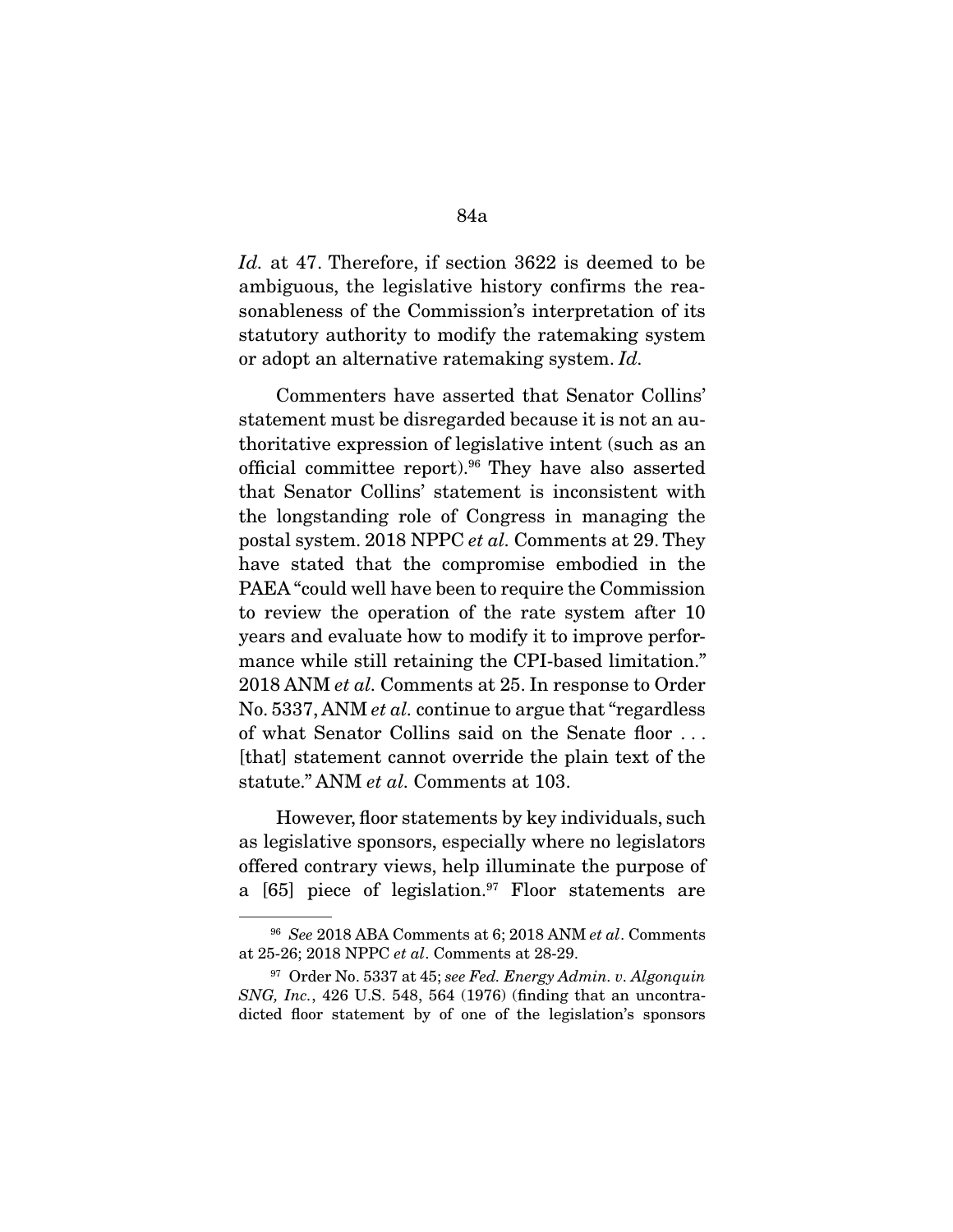particularly instructive in clarifying the purpose of language where no other evidence of legislative intent exists.98 Moreover, "[s]ection 3622 fits within a history of Congressional delegations of decision-making authority concerning postal matters, including ratemaking." Order No. 5337 at 47 (quoting 2018 Postal Service Reply Comments at 16). Furthermore, as Senator Collins expressly stated, Congress may re-impose the CPI-U price cap at any time.<sup>99</sup> Particularly in this instance where the sole source of legislative history is uncontradicted and is consistent with the Commission's interpretation of the text and structure of section 3622, the Commission's interpretation must be accorded substantial deference.

 Commenters have also asserted that the Commission's interpretation of paragraph  $(d)(3)$  conflicts with statements the Commission has made in the past.<sup>100</sup> In

<sup>&</sup>quot;deserves to be accorded substantial weight in interpreting the statute").

<sup>98</sup> Order No. 5337 at 45; see North Haven Bd. of Educ. v. Bell, 456 U.S. 512, 526-527 (1982) (finding remarks on the Senate floor by "the sponsor of the language ultimately enacted[] are an authoritative guide to the statute's construction" where no committee report addressed the provisions at issue); St. Louis Fuel & Supply Co. v. FERC, 890 F.2d 446, 449 (D.C. Cir. 1989) (finding that sponsors' floor statements were "the only evidence of congressional intent," and concluding that such remarks "necessarily have some force" and "carry 'substantial weight'" (internal citation omitted)).

<sup>99</sup> Order No. 5337 at 47 (citing 152 Cong. Rec. S11,674- S11,675 (daily ed. Dec. 8, 2006) (statement of Sen. Collins)).

 $100\,$  2014 ANM *et al.* White Paper at 12-14 (citing Docket No. RM2009-3, Order Adopting Analytical Principles Regarding Workshare Discount Methodology, September 14, 2010 (Order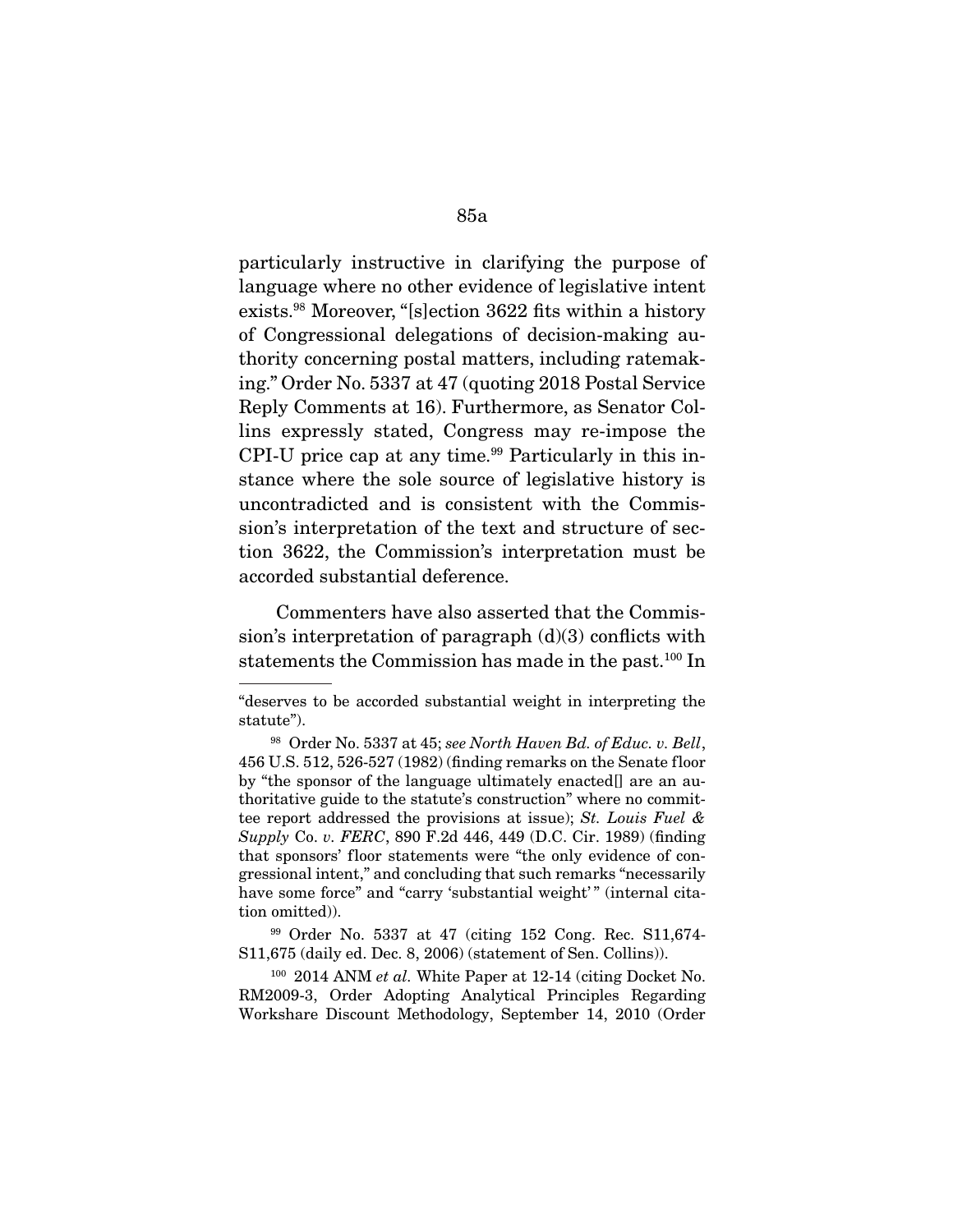[66] response to Order No. 5337, ANM *et al.* identify two additional such statements.101 They contend that "[a]n agency cannot typically abandon an earlier position . . . , but is instead 'obligated to supply a reasoned analysis for the change.'"<sup>102</sup>

 In terms of the two-step Chevron framework, if a court were to decide this issue at Chevron step one, prior orders of the Commission would not be dispositive.103 In the alternative that a court were to evaluate this issue under Chevron step two to determine

No. 536); Docket No. ACR2010, Annual Compliance Determination, March 29, 2011 (FY 2010 ACD); Docket No. ACR2010R, Order on Remand, August 9, 2012 (Order No. 1427); Docket No. ACR2011, Annual Compliance Determination, March 28, 2012, at 17 (FY 2011 ACD)); 2017 ABA Comments at 8 (citing Docket No. R2010-4, Order Denying Request for Exigent Rate Adjustments, September 20, 2010 (Order No. 547); 2017 MMA et al. Comments at 15-16 (citing FY 2010 ACD); 2018 ABA Comments at 5 n.4 (citing Order No. 547); 2018 ANM et al. Comments at 13-15, 18, 27- 29 (citing Docket No. RM2007-1, Regulations Establishing System of Ratemaking, August 15, 2007 (Order No. 26); Order No. 536; Order No. 547; Order No. 1427; Docket No. R2010-4R, Order Resolving Issues on Remand, September 20, 2011 (Order No. 864)); 2018 NPPC *et al.* Comments at 26 (citing Order No. 547; Order No. 536; FY 2010 ACD).

<sup>&</sup>lt;sup>101</sup> ANM et al. Comments at 103-104; ANM et al. Reply Comments at 16 (citing Order No. 547; Docket No. R2013-11, Order Granting Exigent Price Increase, December 24, 2013 (Order No. 1926)).

 $102$  ANM et al. Comments at 104 (citing Trunkline LNG v. FERC, 921 F.2d 313, 320 (D.C. Cir. 1990) (internal citations omitted)).

<sup>103</sup> Order No. 5337 at 47; see Chevron, 467 U.S. at 842-843 ("If the intent of Congress is clear, that is the end of the matter.  $\ldots$ .").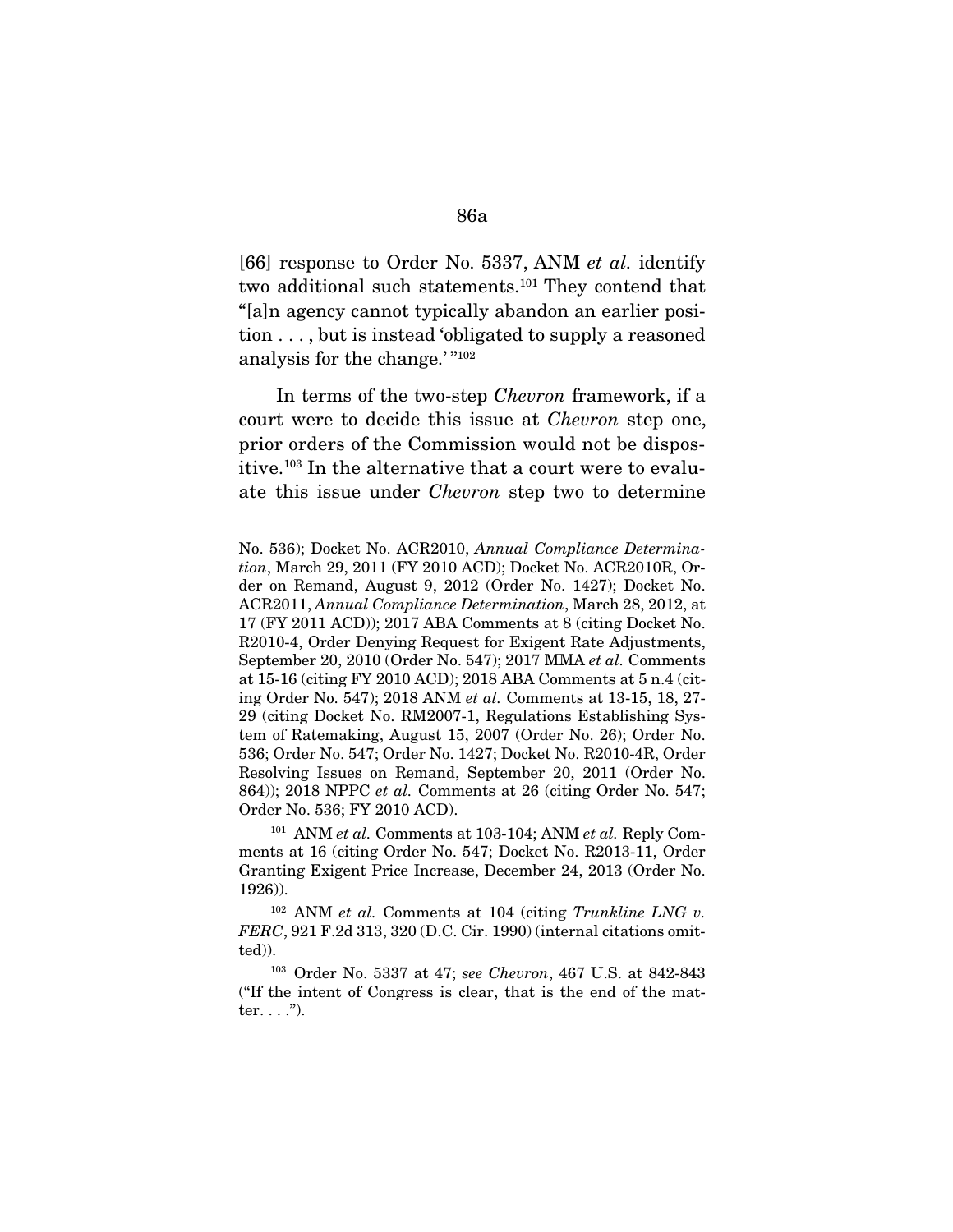whether the Commission should be accorded deference, it is important to recognize that "[a]n initial agency interpretation is not instantly carved in stone." Chevron, 467 U.S. at 863. Agencies "must consider varying interpretations and the wisdom of [their] polic[ies] on a continuing basis." Id. at 863-864. Nevertheless, the Commission has not changed its interpretation or its position because, as the Commission has explained in prior orders, none of the statements cited by commenters were an interpretation of paragraph  $(d)(3)$ —they were all statements addressing the contours of the ratemaking system promulgated under subsection (a) in its initial form. Order No. 4258 at 18; Order No. 5337 at 47-53.

 This is also true of the two additional statements identified by ANM et al. They cite to statements from Order No. 547 and Order No. 1926 to the effect that changes in circumstances, such as volume declines, are generally to be accommodated within the CPI-U price cap "by reducing costs and increasing efficiencies." ANM et al. Reply Comments at 16 (quoting Order No. 1926 at 175). However, as with the other prior Commission statements that ANM et al. have cited to in this proceeding, these statements were not interpretations of the Commission's authority under paragraph  $[67]$  (d)(3). They were made in the context of ratemaking system as it was initially established under subsection (a). Therefore, the Commission has not changed its interpretation or its position.

ANM *et al.* also argue, in response to Order No. 5337, that even if the meaning of paragraph  $(d)(3)$  is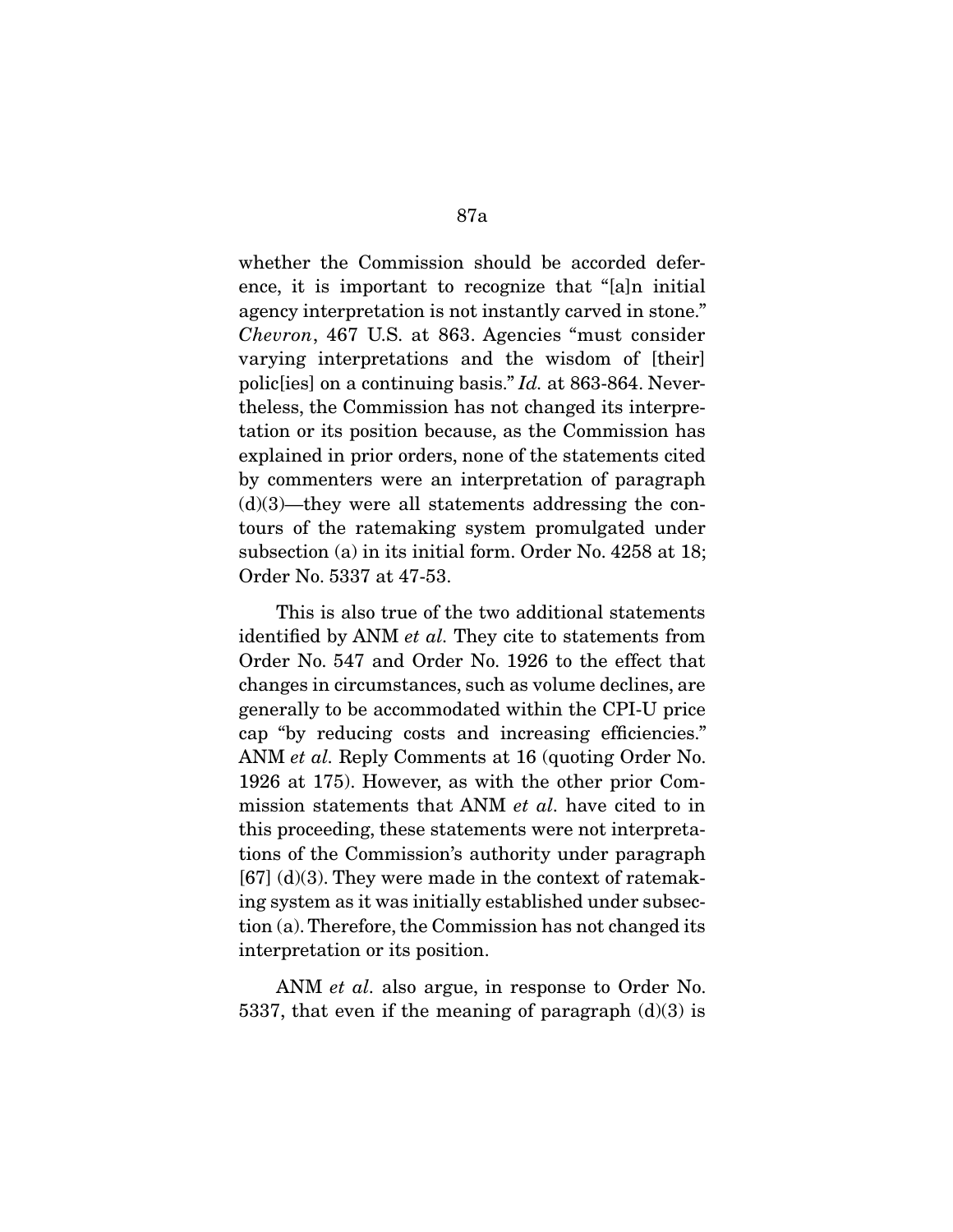ambiguous, "[m]ere ambiguity in a statute is not evidence of congressional delegation of authority."104 They assert that the Commission's interpretation will lead to "unprecedented" rate increases and volume losses, which cannot be what Congress intended.<sup>105</sup>

 However, explicit delegations of authority are typically found where "Congress has expressly delegated to [an agency] the authority to prescribe regulations containing 'such . . . provisions' as, in the judgment of the [agency], 'are necessary or proper to effectuate the purposes of [the authorizing statute]. . . .' "106 Paragraph  $(d)(3)$  empowers the Commission to "by regulation, make such modification or adopt such alternative system for regulating rates and classes for market-dominant products as necessary to achieve the objectives." 39 U.S.C.  $\S 3622(d)(3)$  (emphasis added). This is a clear delegation of authority by Congress. Furthermore, as with Mailers Hub's comments, the Commission disagrees with the assertion that the modifications the Commission is adopting, which are relatively modest in scope, will be harmful or counterproductive. The Commission has considered arguments regarding the possibility that increased rate adjustment authority

<sup>106</sup> Household Credit Servs., Inc. v. Pfennig, 541 U.S. 232, 238 (2004) (internal citations omitted).

<sup>&</sup>lt;sup>104</sup> ANM *et al.* Comments at 100 (citing Am. Bar Ass'n v. FTC, 430 F.3d 457, 469 (D.C. Cir. 2005) (internal citation and marks omitted)).

<sup>&</sup>lt;sup>105</sup> ANM et al. Comments at 101 (citing Bechtel Constr., Inc. v. United Bhd. of Carpenters & Joiners of Am., 812 F.2d 1220, 1225 (9th Cir. 1987) (court should avoid construction establishing illogical, unjust, or capricious statutory scheme)).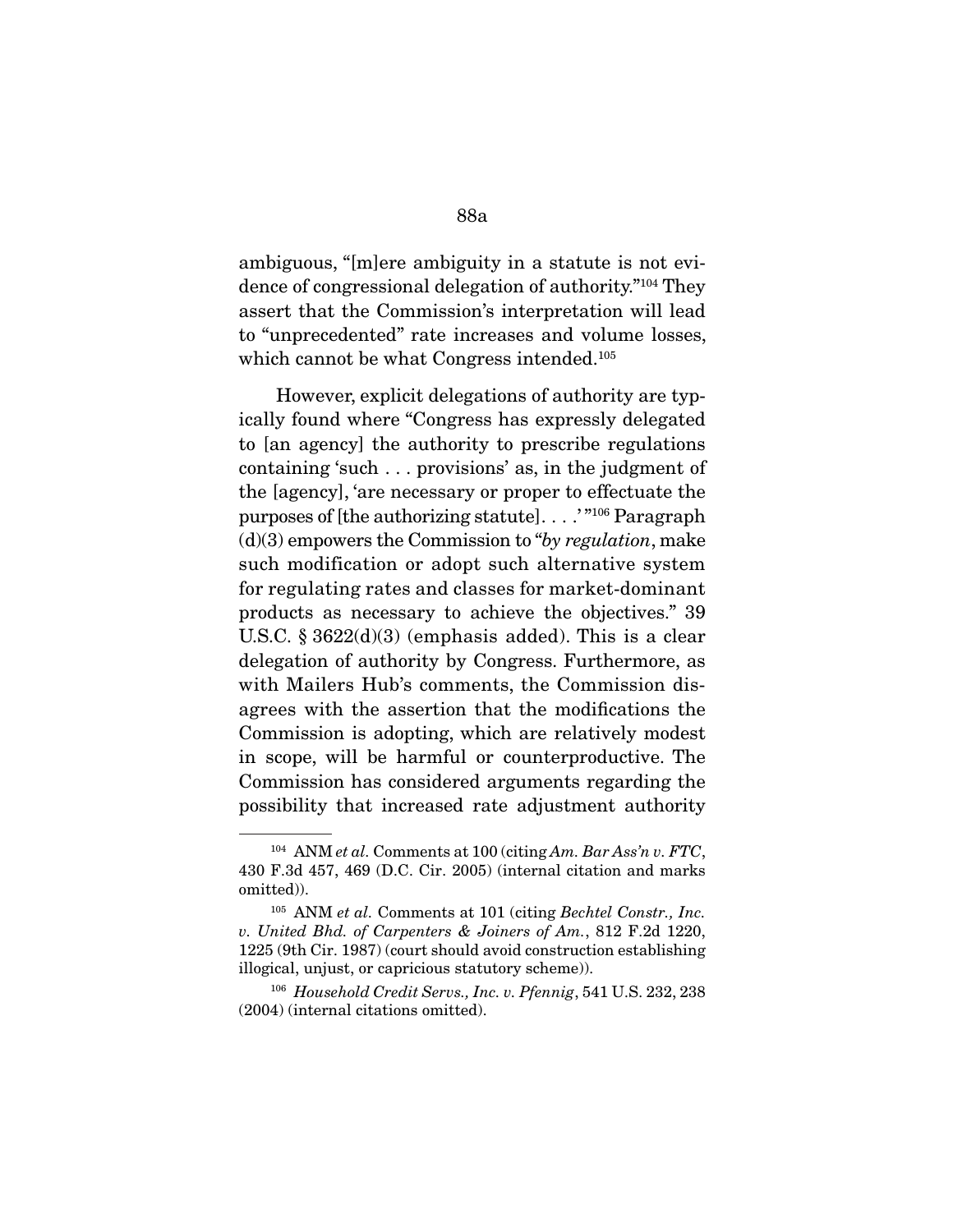could lead to volume losses that could harm the Postal Service's [68] finances, and has found such concerns to be unwarranted. See Sections IV.C.1., V.C.1., and XIII.E., infra.

In sum, even if paragraph  $(d)(3)$  were construed to be ambiguous, the Commission's interpretation of section 3622 is reasonable and permissible and thus would be entitled to Chevron deference.

#### C. Workshare Discounts

 In addition to price cap adjustments, the Commission is also adopting modifications to the workshare discount provisions set out in subsection (e) of section 3622. A number of commenters have argued that the workshare discount provisions are outside the scope of the "system" subject to modification or replacement under paragraph  $(d)(3).^{107}$  These commenters have

<sup>&</sup>lt;sup>107</sup> See, e.g., 2017 APWU Comments at 5; 2017 Postal Service Comments at 19, 28-30; 2017 GCA Comments at 36-37; Initial Comments of the Greeting Card Association, March 1, 2018 at 1 n.1 (2018 GCA Comments); 2018 Postal Service Reply Comments at 108 n.285, 111 n.292. Other commenters have supported the Commission's interpretation of its legal authority with regard to workshare discounts. See 2017 ABA Comments at 11; 2017 ANM et al. Comments at 11-12, 82; Comments of the Honorable Jason Chaffetz and the Honorable Mark Meadows of the U.S. House of Representatives Committee on Oversight and Government Reform, March 20, 2017, at 2 (2017 Chairman Chaffetz and Chairman Meadows Comments); 2017 MMA Comments at 19, 71; Comments of Pitney Bowes Inc., March 20, 2017, at 3-4 (2017 Pitney Bowes Comments); Comments of the Parcel Shippers Association Pursuant to Commission Order No. 3673, March 20, 2017, at 6 (2017 PSA Comments); 2018 ANM et al. Reply Comments at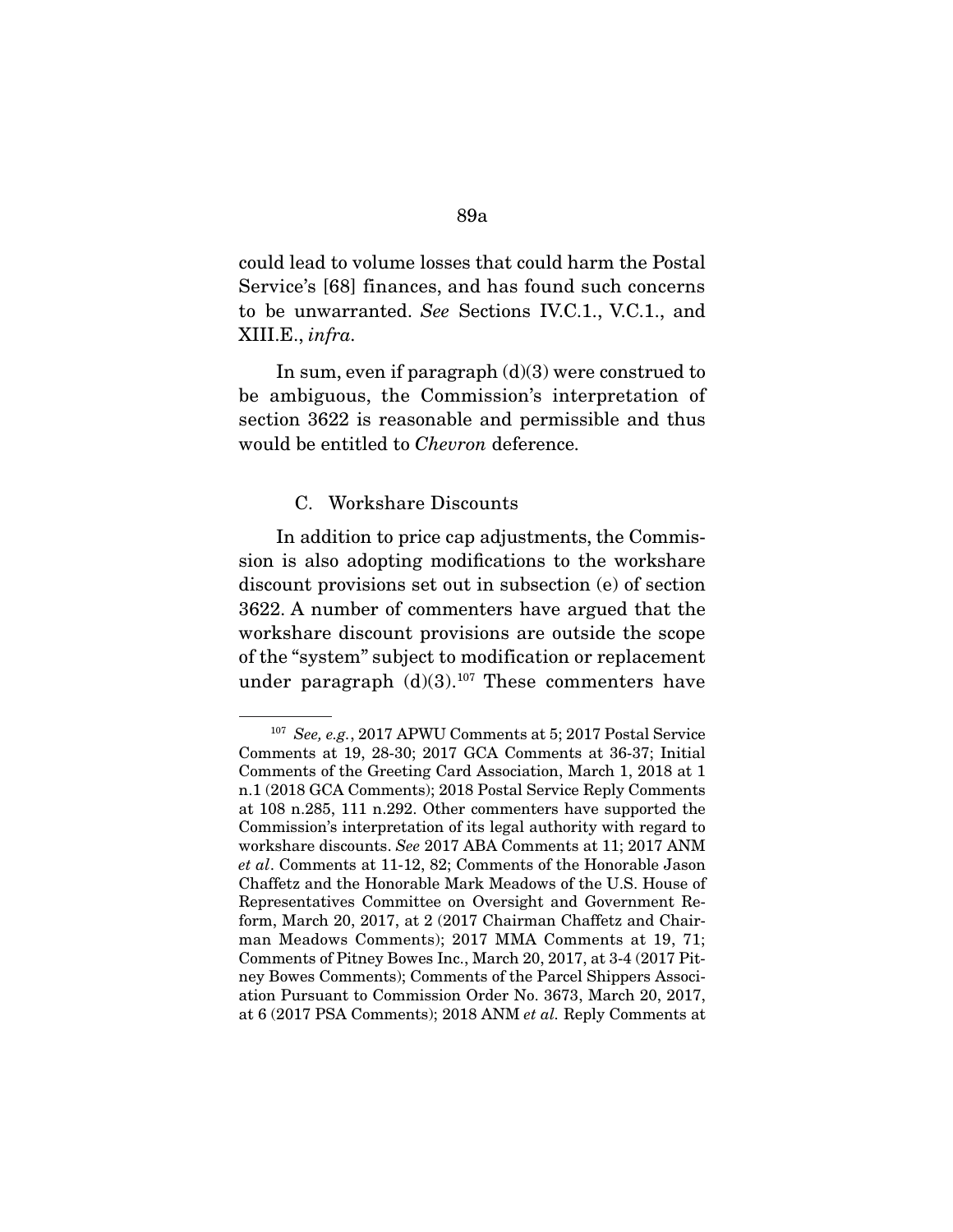argued that, structurally, the "system" subject to review and potential modification or replacement under section 3622 consists only of subsections (a) through (d), with paragraph  $(d)(3)$  coming at the tail end.<sup>108</sup> Because subsection (e) comes after paragraph  $(d)(3)$ , they view it as being outside of that "system." Id. These commenters have also argued that the PAEA's legislative history demonstrates that Congress did not intend for the requirement that workshare discounts be prohibited from exceeding their avoided costs to be abrogated. 2017 [69] Postal Service Comments at 30-31; 2017 GCA Comments at 34. These commenters have cited prior statements by the Commission that they claim corroborate their view that the workshare discount provisions are separate and distinct from the other parts of the "system" under section 3622. 2017 Postal Service Comments at 32 (citing Order No. 536); 2017 GCA Comments at 36 (same).

 However, subsection (e), like the other parts of section 3622, is part of the system subject to review and potential modification or replacement under paragraph  $(d)(3)$ . Paragraph  $(d)(3)$  instructs the Commission to "review the system for regulating rates and classes for market-dominant products established under this sec*tion.*  $\ldots$  ." 39 U.S.C. § 3622(d)(3) (emphasis added). This phrase clearly and unambiguously encompasses section 3622 in its entirety, including subsection (e). Order

<sup>73-74; 2018</sup> NPPC et al. Reply Comments at 5; 2018 Pitney Bowes Comments.

<sup>108</sup> 2017 Postal Service Comments at 19, 28-29; 2017 APWU Comments at 5; 2017 GCA Comments at 37-38.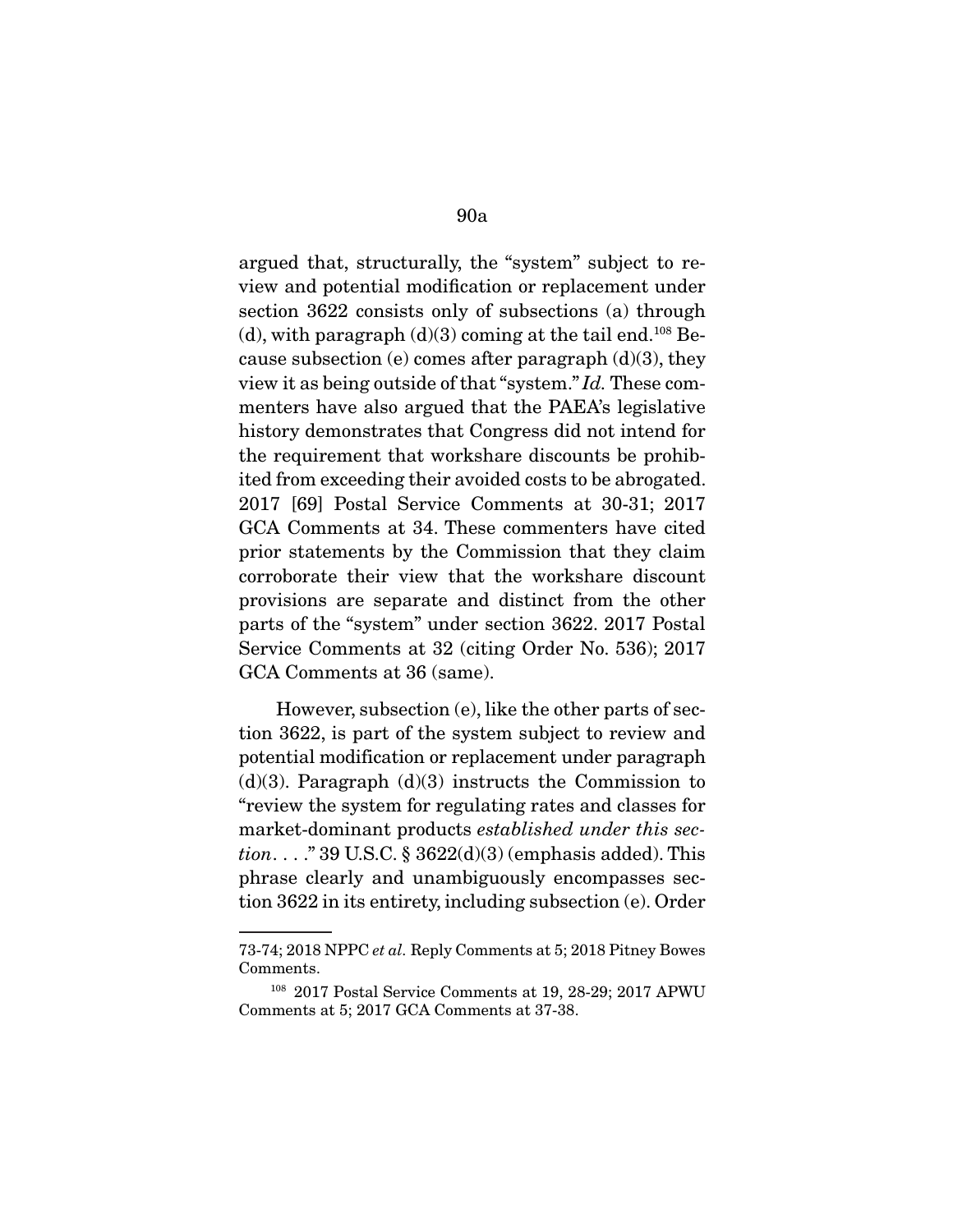No. 4258 at 18. This conclusion derives from both the plain meaning of the term "section," as well as the fact that within section 3622 there is a clear differentiation made between "sections" and "subsections."109 If Congress had wished to limit the system subject to review and potential modification or replacement to subsec-

tions (a) through (d), it could have done so.

 In addition, one of the statutory factors in subsection (c) that the Commission is required to consider when establishing or reviewing the ratemaking system is "the degree of preparation of mail for delivery into the postal system performed by the mailer and its effect upon reducing costs to the Postal Service. . . ." 39 U.S.C. § 3622(c)(5). Subsection (e) defines workshare discounts as discounts mailers receive for additional preparation of mailpieces, such as "presorting, prebarcoding, handling, or transportation. . . ." See 39 U.S.C.  $§ 3622(e)(1)$ . It is clear that Factor 5 is referring to workshare discounts. Thus, contrary to the structural arguments advanced by [70] commenters, the workshare discount provisions are expressly recognized within subsections (a) through (d), which even under the commenters' interpretation are part of the "system." Therefore, the workshare discount provisions are plainly part of the ratemaking system subject to review and possible modification or replacement under

<sup>109</sup> Order No. 4258 at 18-29; see 39 U.S.C. § 3622(d)(3) ("[T]he Commission shall review the system for regulating rates and classes for market-dominant products established under this section to determine if the system is achieving the objectives in subsection (b), taking into account the factors in subsection (c).") (emphasis added).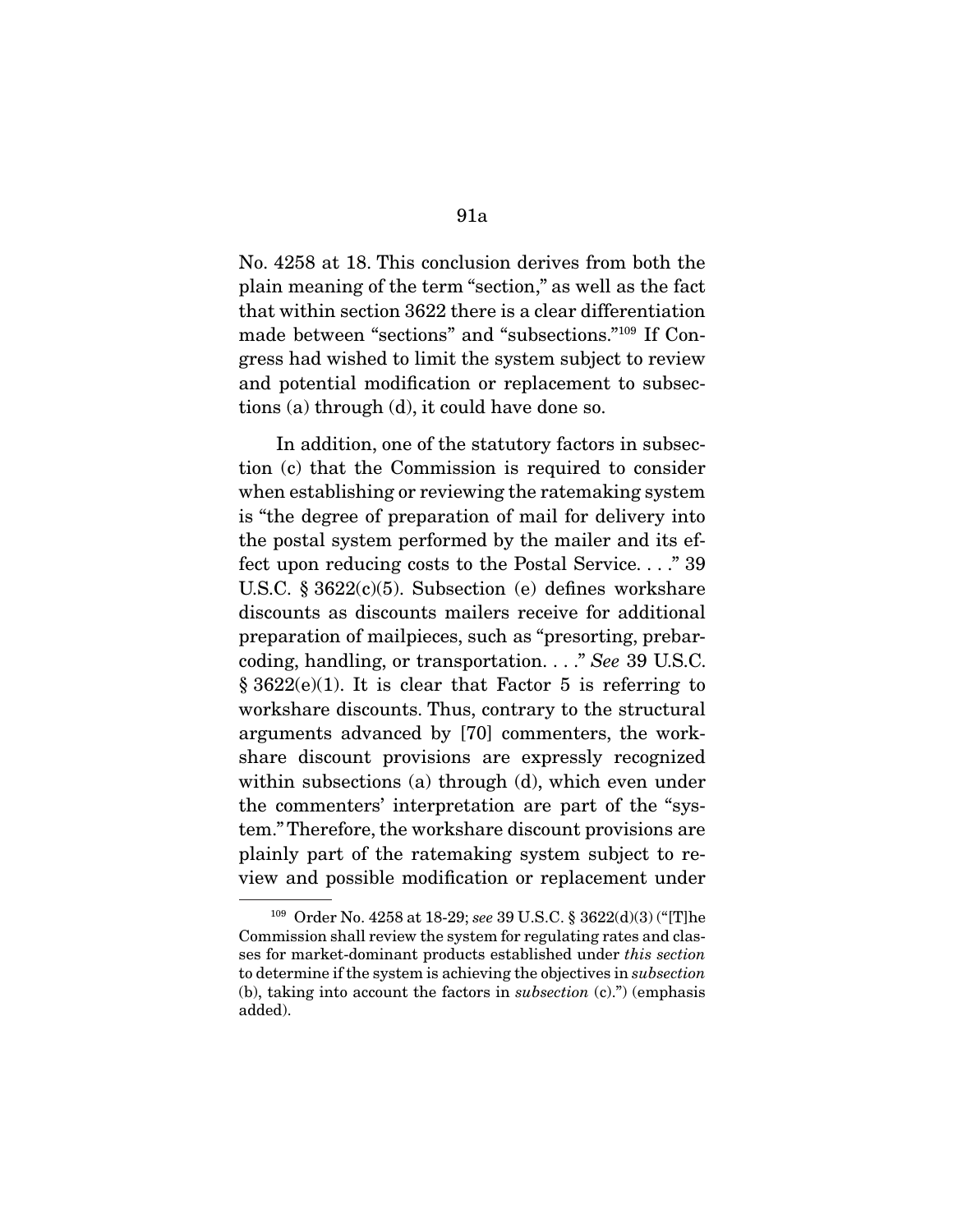paragraph (d)(3), and any analysis of the issue need go no further than Chevron step one. Order No. 4258 at 19; Order No. 5337 at 57. However, even if the question were found to be ambiguous, the Commission would still be entitled to deference under Chevron step two given its reasonable and permissible construction of the PAEA. Order No. 5337 at 57.

 In addition, even if a court found that paragraph  $(d)(3)$  did not authorize the worksharing modifications, the changes to the workshare discount provisions that the Commission is adopting are within the scope of the Commission's standing rulemaking authority (under 39 U.S.C. §§ 3622(a) and 503) and are consistent with the Commission's specific authority to regulate excessive workshare discounts under section 3622, subsection  $(e)$ . Id. at 57-58. Subsection  $(e)$  is silent with regard to workshare discounts set lower than avoided costs and therefore does not clearly foreclose the regulation of workshare discounts set lower than avoided costs. Id. at 58. Furthermore, the Commission's interpretation "is 'rationally related to the goals of '" the PAEA. Id. (citing Petit, 675 F.3d at 781). Accordingly, the Commission has multiple sources of authority to support addressing workshare discounts in this proceeding. Order No. 5337 at 58.

## D. Annual Compliance Reporting Requirements

 The Commission is also modifying the reporting requirements codified at 39 C.F.R. parts 3050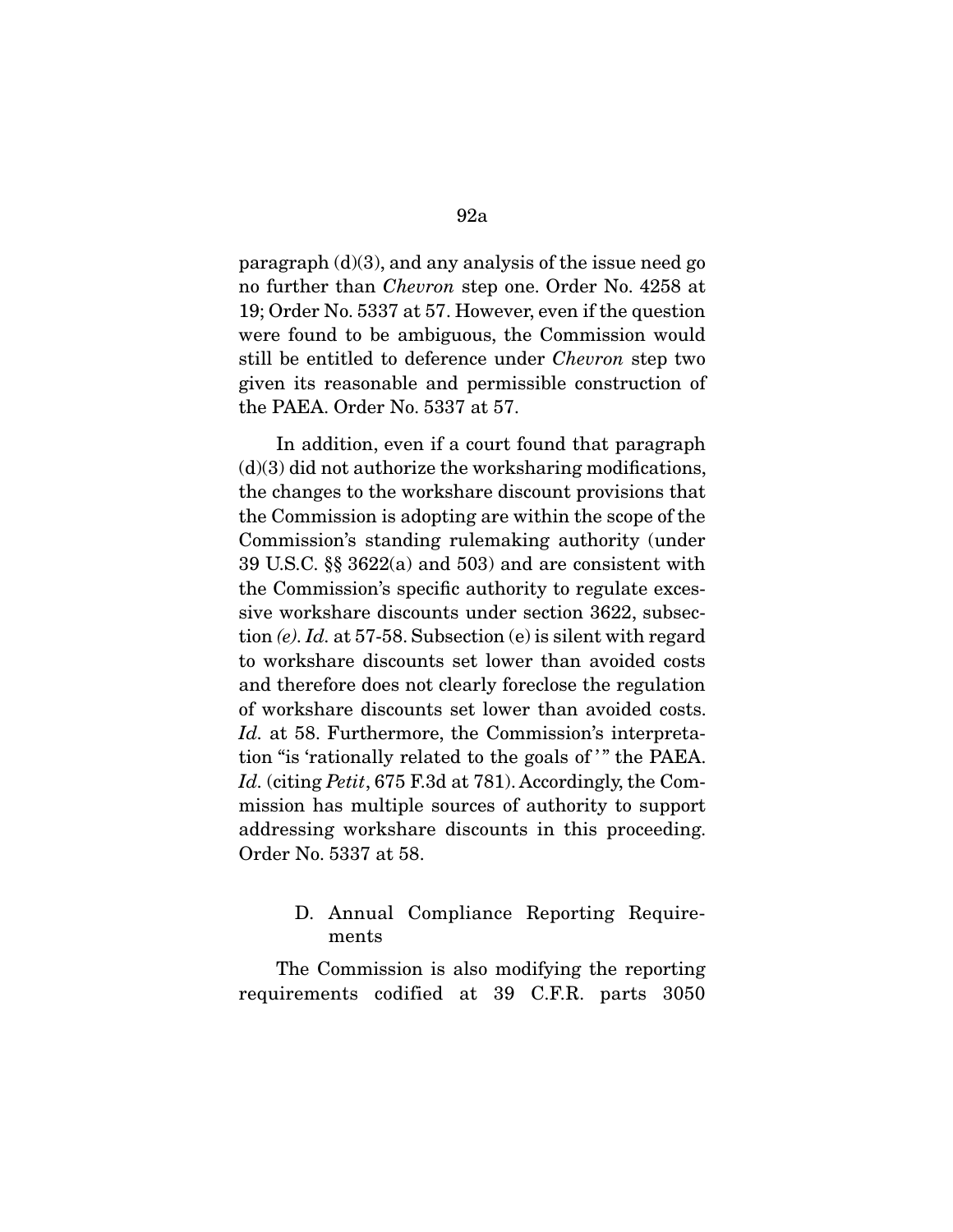(Periodic Reporting) and 3055 (Service Performance and Customer Satisfaction Reporting). These modifications both further the achievement of the PAEA's statutory objectives and conform with the changes proposed to 39 C.F.R. part 3030 (Regulation of Rates for Market Dominant Products). Additionally, they are [71] separately authorized under the Commission's specific authority to "prescribe the content and form of the public reports . . . to be provided by the Postal Service [as part of its ACR]." 39 U.S.C.  $\S 3652(e)(1)$ . These changes will ensure that the Commission can evaluate the Postal Service's compliance with the new regulations proposed in part 3030 and will further the public interest in transparency with respect to the Postal Service's finances, service standards, and efficiency. 39 U.S.C. § 3652(e)(2)(C).

\* \* \*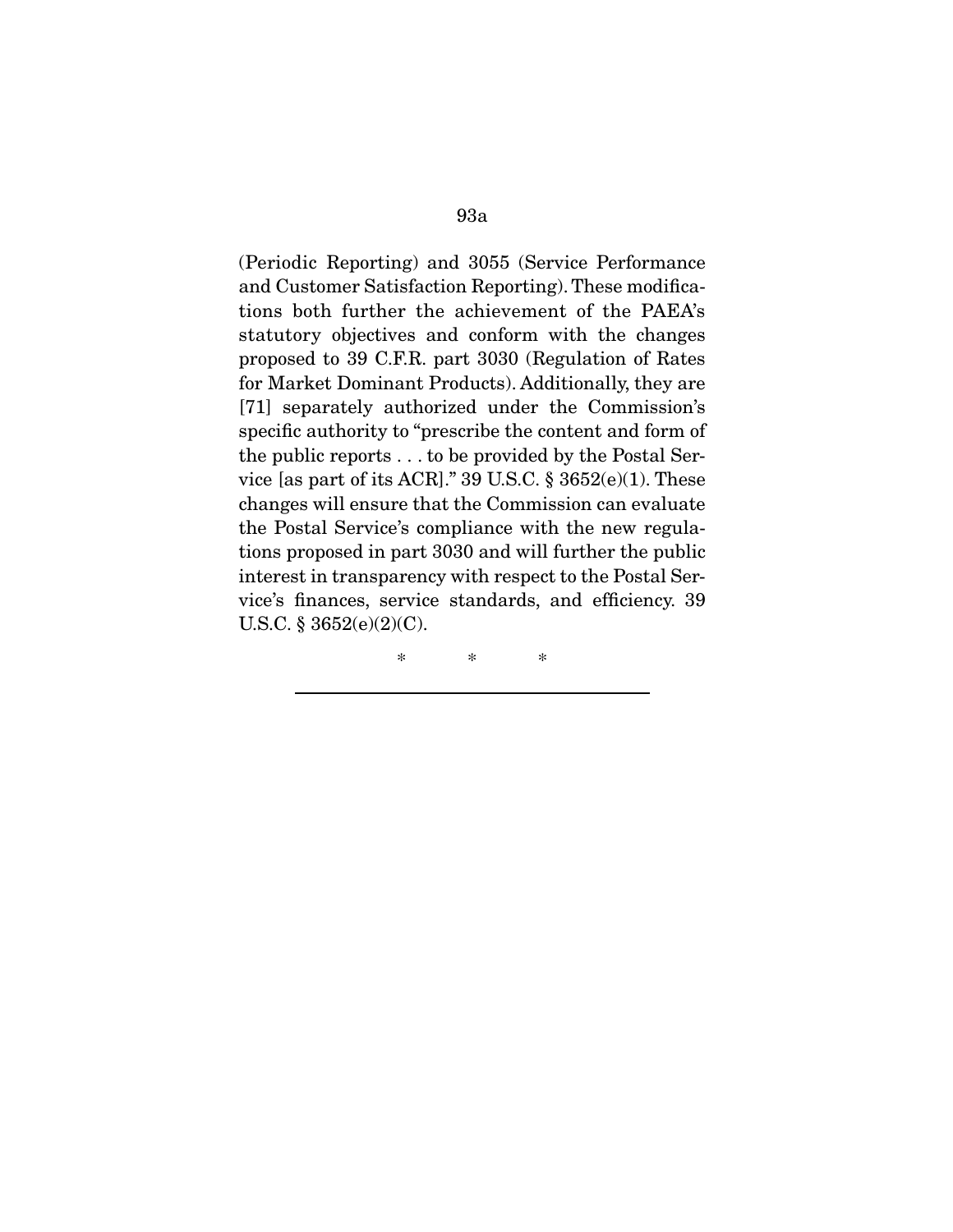## **APPENDIX C**

ORDER NO. 5337

UNITED STATES OF AMERICA POSTAL REGULATORY COMMISSION WASHINGTON, DC 20268-0001

Before Commissioners: Robert G. Taub, Chairman; Michael Kubayanda, Vice Chairman; Mark Acton; Ann C. Fisher; and Ashley E. Poling

Statutory Review of the System for Regulating Rates and Classes for Market Dominant Products Docket No. RM2017-3

### REVISED NOTICE OF PROPOSED RULEMAKING

#### [LOGO]

Washington, DC 20268-0001 December 5, 2019

### **TABLE OF CONTENTS**

| Ι. | INTRODUCTION AND PROCEDURAL                |                |
|----|--------------------------------------------|----------------|
|    |                                            |                |
| H. |                                            |                |
|    | A. The Need for Modifications to the Sys-  |                |
|    |                                            | $\overline{4}$ |
|    |                                            |                |
|    | C. Overview of Proposals in Revised NPR 10 |                |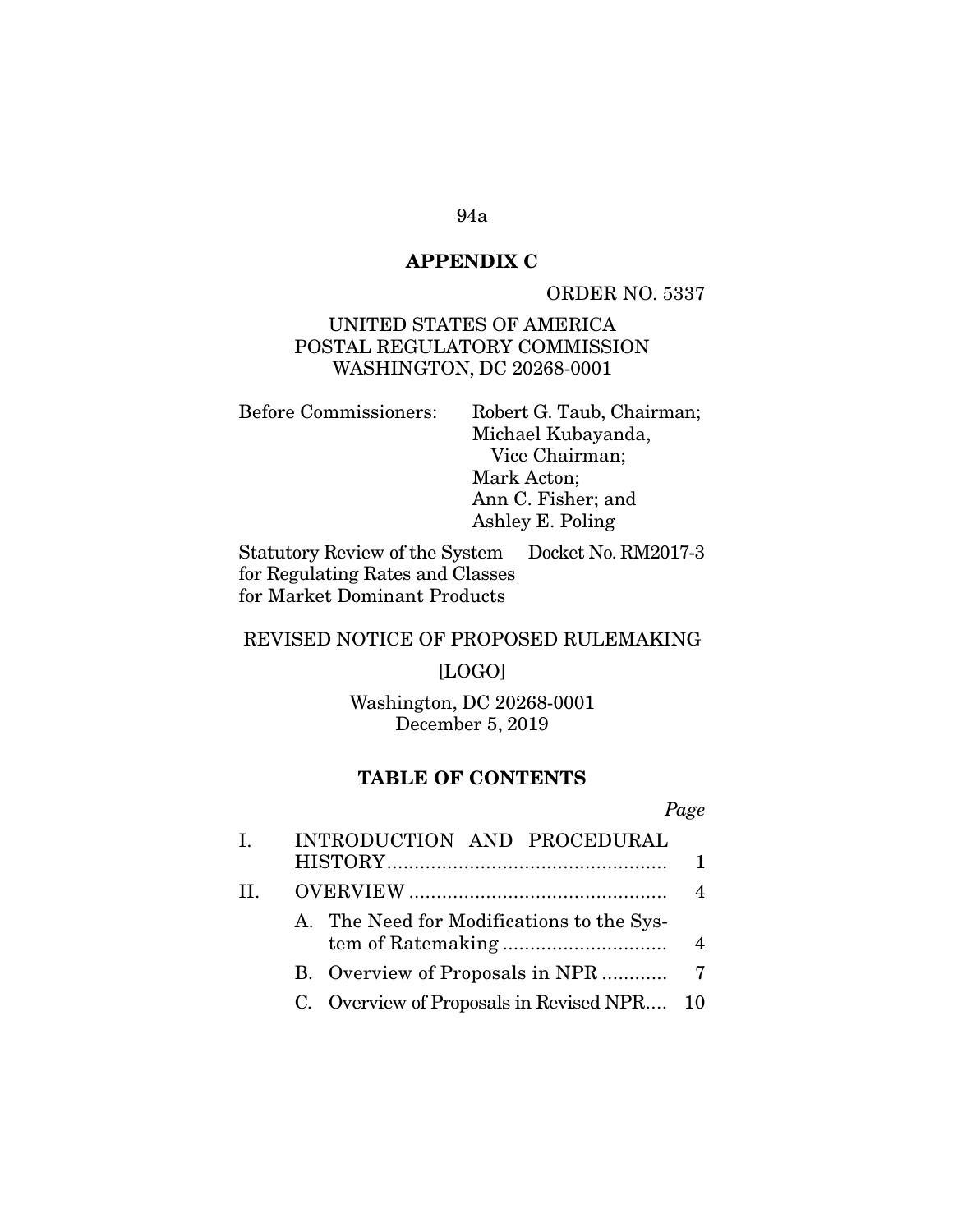| III. |                | REVIEW OF COMMENTS CONCERNING<br>STATUTORY AUTHORITY | 16 |
|------|----------------|------------------------------------------------------|----|
|      | $\mathbf{A}$ . |                                                      | 16 |
|      | <b>B.</b>      |                                                      | 18 |
|      |                | $\mathbf{1}_{\cdot}$                                 | 18 |
|      |                | Additional Rate Adjustment Au-<br>2.                 | 18 |
|      |                | 3. Workshare Discounts                               | 31 |
|      | C.             |                                                      | 32 |
|      |                | $\mathbf{1}_{\cdot}$                                 | 32 |
|      |                | Additional Rate Adjustment Au-<br>2.                 | 32 |
|      |                | 3.                                                   | 57 |
|      |                | Annual Compliance Reporting Re-<br>4.                | 58 |
| IV.  |                | SUPPLEMENTAL RATE AUTHORITY                          | 59 |
|      | Α.             |                                                      | 59 |
|      | <b>B.</b>      |                                                      | 60 |
|      | C.             |                                                      | 62 |
|      | D.             |                                                      | 63 |
|      |                | 1.                                                   | 63 |
|      |                | $2_{-}$                                              | 64 |
|      |                |                                                      | 70 |
|      |                | 4. Commission Proposal                               | 77 |
|      | $\mathbf{E}$ . |                                                      | 81 |
|      |                | 1.                                                   | 81 |
|      |                |                                                      | 83 |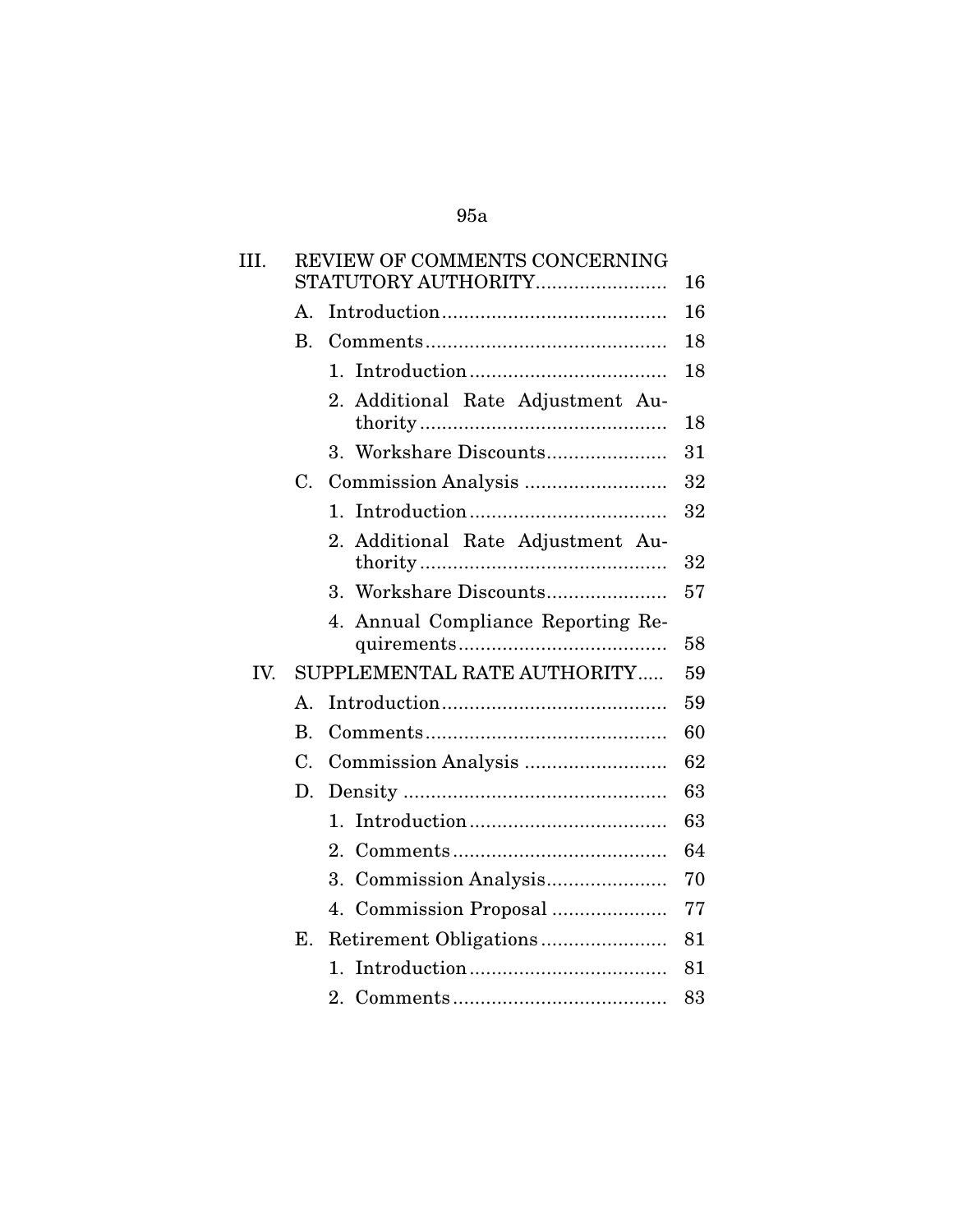|     |                | 88                                                                                  |
|-----|----------------|-------------------------------------------------------------------------------------|
|     |                | 4. Commission Proposal<br>95                                                        |
| V.  |                | PERFORMANCE-BASED RATE AUTHOR-                                                      |
|     |                | 104                                                                                 |
|     | $\mathbf{A}$ . |                                                                                     |
|     | $\mathbf{B}$ . |                                                                                     |
|     | C.             | Commission Analysis  107                                                            |
|     |                | 1. Justification for Performance-Based                                              |
|     |                | 2. Amount of Authority 118                                                          |
|     |                | <b>Operational Efficiency Benchmark</b><br>3.<br>for Performance-Based Rate Author- |
|     |                | 125                                                                                 |
|     |                | 4. Service Standards as Benchmark 137                                               |
|     |                | Split Between Operational Efficiency<br>5.<br>and Service Standards 143             |
|     |                |                                                                                     |
|     | D.             |                                                                                     |
| VI. |                | NON-COMPENSATORY PRODUCTS AND                                                       |
|     |                |                                                                                     |
|     | А.             | Non-Compensatory Products 151                                                       |
|     |                | $\mathbf{1}_{\cdot}$                                                                |
|     |                | 2.                                                                                  |
|     |                | 3.                                                                                  |
|     |                | 4.                                                                                  |
|     | <b>B.</b>      | Non-Compensatory Classes 163                                                        |
|     |                | $\mathbf{1}_{\cdot}$                                                                |
|     |                |                                                                                     |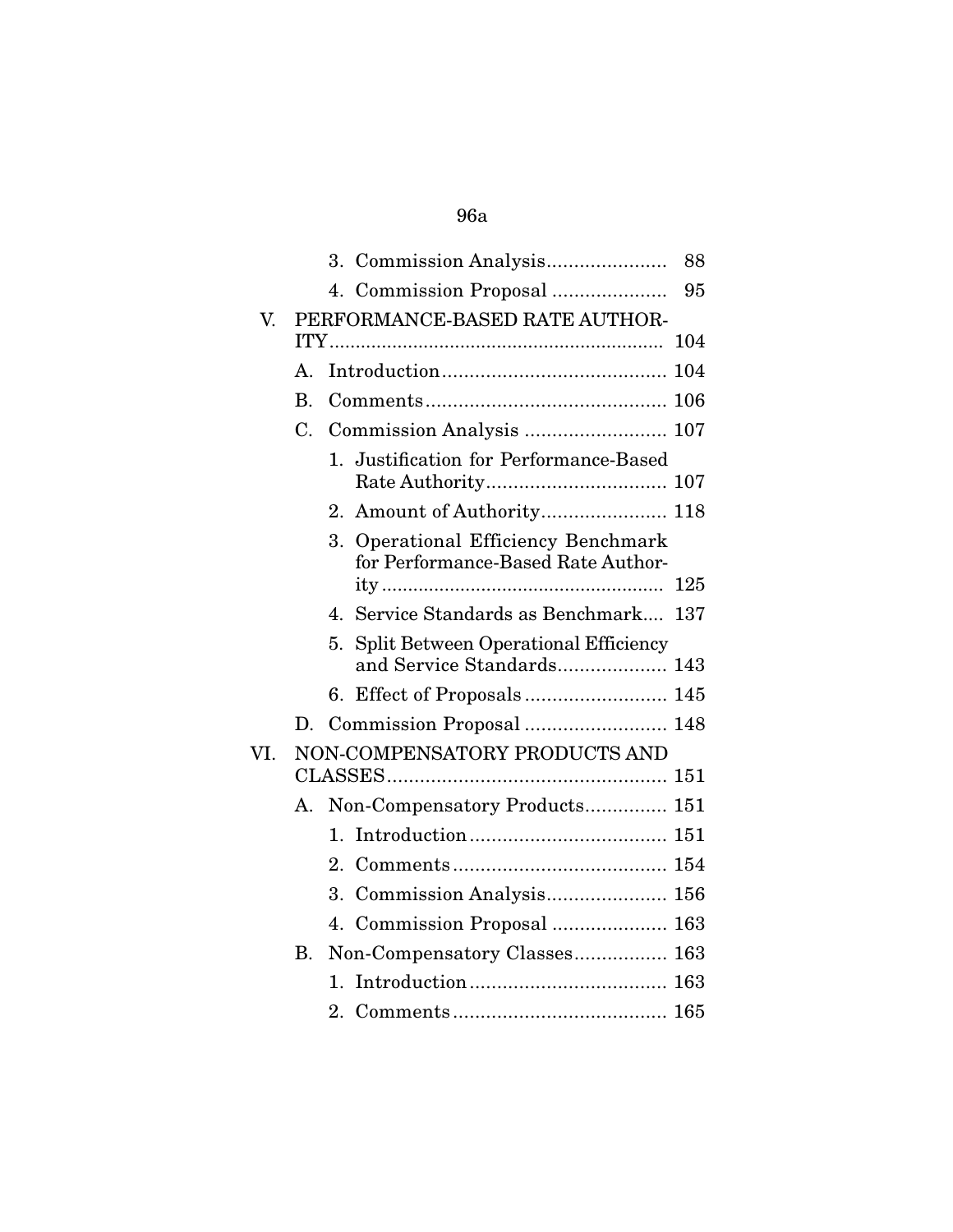|       |    | 4. Commission Proposal  174                                  |
|-------|----|--------------------------------------------------------------|
| VII.  |    | WORKSHARE DISCOUNTS 175                                      |
|       | A. |                                                              |
|       | В. |                                                              |
|       |    |                                                              |
|       |    | 2. Workshare Discounts that are Be-<br>low Avoided Costs 185 |
|       |    | 3. Workshare Discounts that Exceed                           |
|       |    |                                                              |
|       |    | C. Commission Analysis  192                                  |
|       |    |                                                              |
|       |    | 2. Workshare Discounts that are Be-                          |
|       |    | 3. Workshare Discounts that Exceed                           |
|       |    |                                                              |
|       | D. |                                                              |
| VIII. |    | COST REDUCTION REPORTING RE-                                 |
|       | A. |                                                              |
|       | В. |                                                              |
|       | C. | Commission Analysis  221                                     |
|       |    |                                                              |
|       |    | The Postal Service's Incentives to<br>$2 -$                  |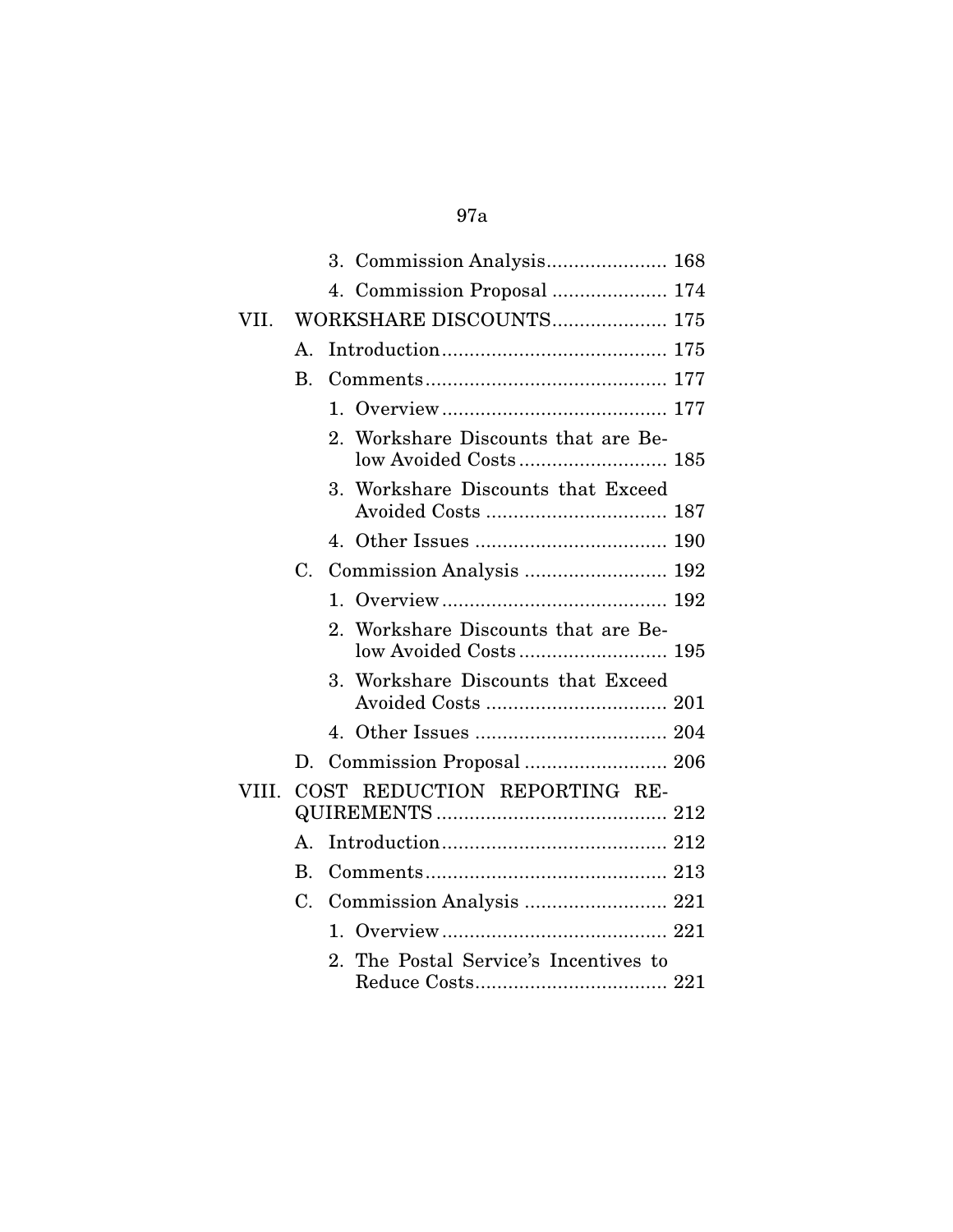|     | 3. The Need for Increased Transpar-<br>ency and Accountability  223              |
|-----|----------------------------------------------------------------------------------|
|     | Commission Proposal  227<br>D.                                                   |
|     |                                                                                  |
|     |                                                                                  |
|     | 3. Cost Reduction Initiative Report 229                                          |
|     | 4. Decision Analysis Reports 231                                                 |
| IX. | PROCEDURAL IMPROVEMENTS 232                                                      |
|     | $\mathbf{A}_{\cdot}$                                                             |
|     | B.                                                                               |
|     | Commission Analysis  236<br>$C_{\cdot}$                                          |
|     | D.                                                                               |
| X.  | 5-YEAR REVIEW (FORMERLY SAFE-                                                    |
|     | A. Commission Proposal  241                                                      |
|     | В.                                                                               |
|     | C.                                                                               |
| XI. | SECTION-BY-SECTION ANALYSIS OF<br>THE PROPOSED CHANGES TO 39 C.F.R.              |
|     | Proposed Subpart A of 39 C.F.R. Part<br>A.<br>3010–General Provisions 244        |
|     | Proposed Subpart B of 39 C.F.R. Part<br>В.<br>3010—Rate Adjustments 245          |
|     | Proposed Subpart C of 39 C.F.R. Part<br>C.<br>3010-Consumer Price Index Rate Au- |
|     |                                                                                  |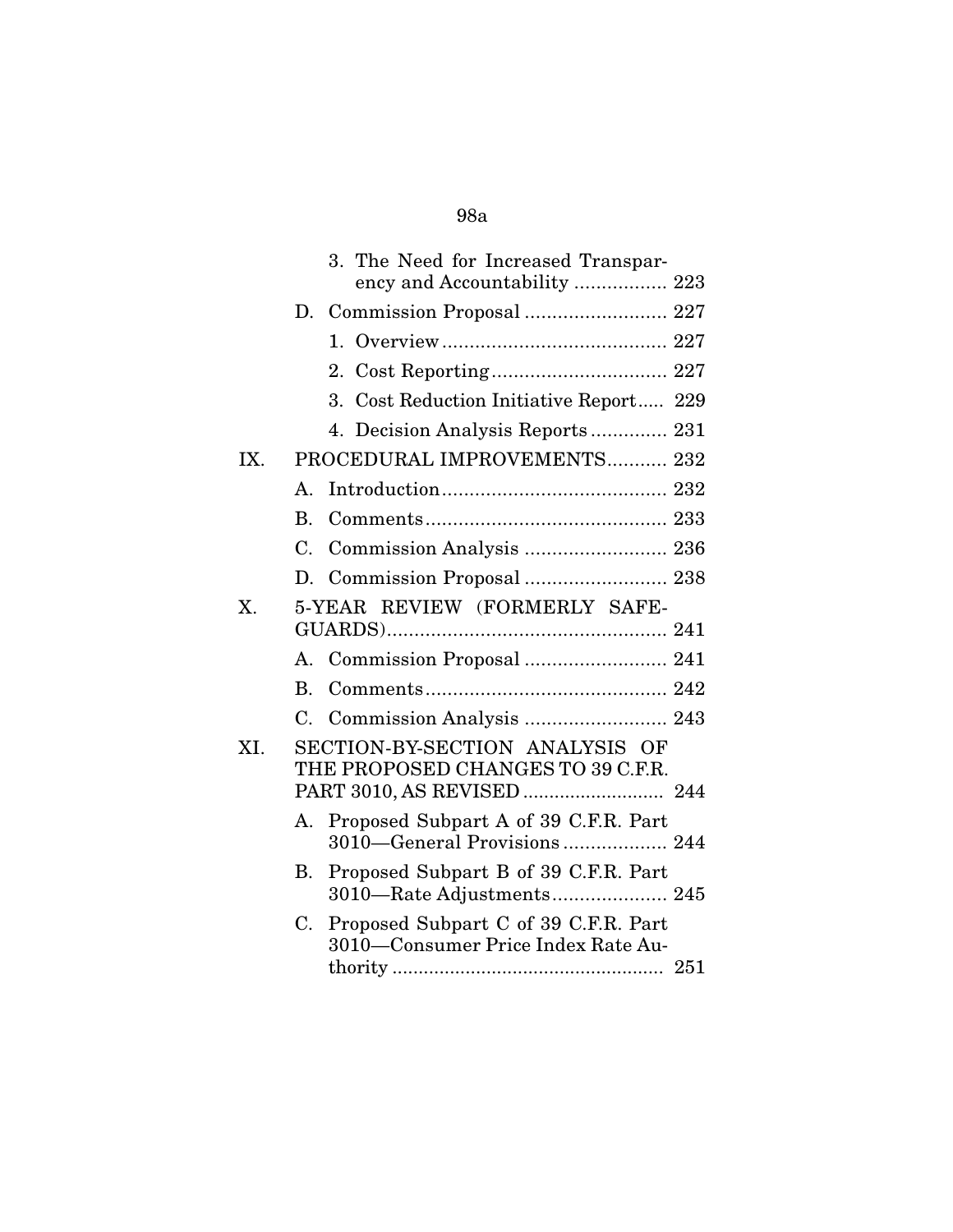|      |    | D. Proposed Subpart D of 39 C.F.R. Part<br>3010—Density Rate Authority 252                                        |  |
|------|----|-------------------------------------------------------------------------------------------------------------------|--|
|      | Е. | Proposed Subpart E of 39 C.F.R. Part<br>3010-Retirement Obligation Rate                                           |  |
|      | F. | Proposed Subpart F of 39 C.F.R. Part<br>3010-Performance-Based Rate Au-                                           |  |
|      | G. | Proposed Subpart G of 39 C.F.R. Part<br>3010-Non-Compensatory Classes or                                          |  |
|      |    | H. Proposed Subpart H of 39 C.F.R. Part<br>3010-Accumulation of Unused and<br>Disbursement of Banked Rate Adjust- |  |
|      | Ι. | Proposed Subpart I of 39 C.F.R. Part<br>3010-Rate Adjustments Due to Ex-<br>traordinary and Exceptional Circum-   |  |
|      | J. | Proposed Subpart J of 39 C.F.R. Part<br>3010-Workshare Discounts  260                                             |  |
| XII. |    | SECTION-BY-SECTION ANALYSIS OF<br>THE PROPOSED CHANGES TO 39 C.F.R.                                               |  |
|      | А. | Proposed Conforming Changes to Sup-<br>porting Justifications and Comment                                         |  |
|      | В. | Proposed Subpart G of 39 C.F.R. Part<br>3020—Requests for Market Dominant<br>Negotiated Service Agreements  270   |  |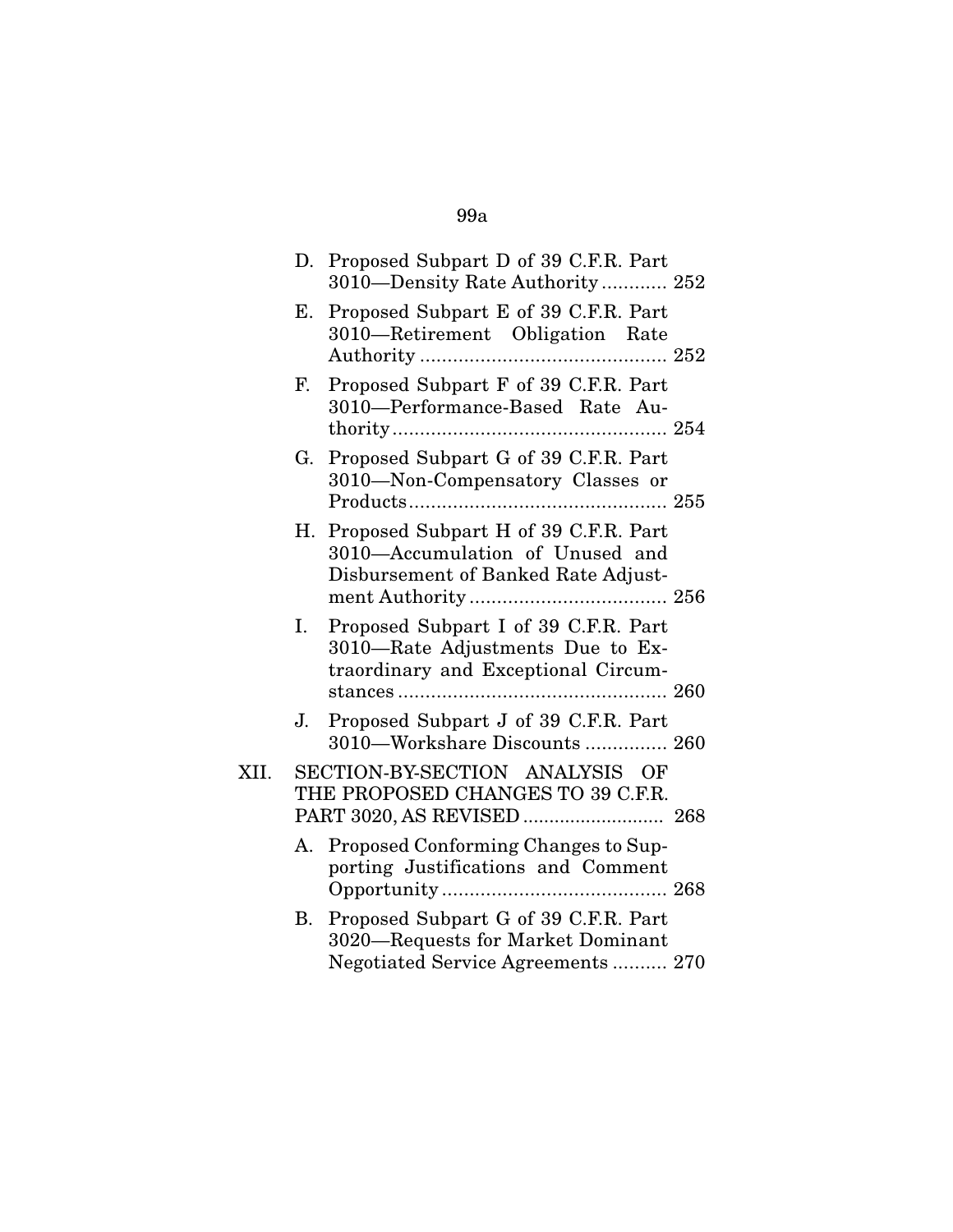| XIII. SECTION-BY-SECTION ANALYSIS OF |  |
|--------------------------------------|--|
| THE PROPOSED CHANGES TO 39 C.F.R.    |  |
|                                      |  |
| XIV. SECTION-BY-SECTION ANALYSIS OF  |  |
| THE PROPOSED CHANGES TO 39 C.F.R.    |  |
|                                      |  |
| XV. ADMINISTRATIVE ACTIONS  277      |  |
|                                      |  |
|                                      |  |

Attachment A—Proposed Rules

### [16] III. REVIEW OF COMMENTS CONCERNING STATUTORY AUTHORITY

\* \* \*

A. Introduction

 Section 3622 of title 39 of the United States Code established a system to regulate the rates and classes of Market Dominant postal products. In order to put this system into operation, subsection (a) required the Commission to complete the initial setup within 18 months of the PAEA's enactment, and it allows for periodic adjustments to be made thereafter. In taking regulatory action pursuant to subsection (a), the Commission must apply 9 statutory objectives in conjunction with one another, and must also consider 14 statutory factors. 39 U.S.C. § 3622(a)(b)(c). Paragraphs  $(d)(1)$  and  $(d)(2)$  set forth specific parameters for the Commission's implementation of the system, including an annual limitation on the percentage change in rates for each mail class set equal to the annual percentage change in the consumer price index for all urban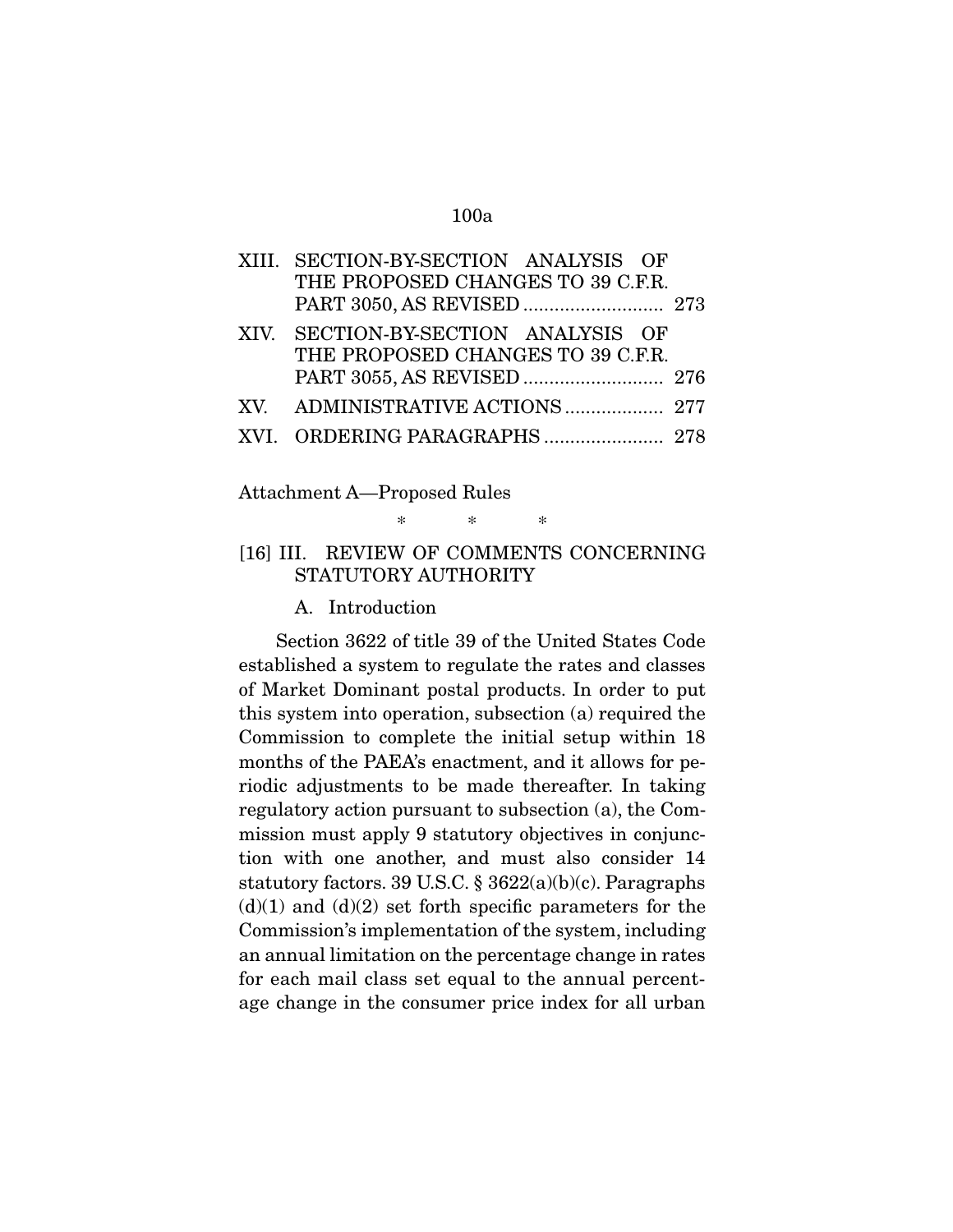consumers (the CPI-U price cap). Subsection (e) codifies the basic parameters which had been developed by the former Postal Rate Commission to ensure that workshare discounts do not violate the ECP principle by offering too great a discount.<sup>17</sup> Subsection  $(f)$  allowed the Postal Service, within 1 year of the PAEA's enactment, to initiate a final rate proceeding in accordance with the pre-PAEA ratemaking system.

 Paragraph (d)(3) of section 3622 requires the Commission to conduct a review of the Market Dominant ratemaking system 10 years after the PAEA's enactment. The purpose of the review is to determine whether the system is achieving the objectives appearing in subsection (b), taking into account the factors appearing in subsection (c). If, upon completion of the mandatory 10-year review, including an opportunity for notice [17] and public comment, the Commission determines that the system is not achieving the objectives (taking into account the factors), then specific statutory authority on the Commission's part is triggered. Paragraph  $(d)(3)$  grants the Commission discretion to "by regulation, make such modification or adopt such alternative system for regulating rates and

<sup>&</sup>lt;sup>17</sup> The Postal Rate Commission was the predecessor agency to the Postal Regulatory Commission. Compare Postal Reorganization Act (PRA), Pub. L. No. 91-375, § 3601, 84 Stat. 719, 759 (1970), with PAEA, Pub. L. No. 109-435, § 601, 120 Stat. 3198, 3238 (2006) (codified at 39 U.S.C. § 501). Under ECP, discounts for worksharing activity are set equal to the cost avoided by the Postal Service. See, e.g., Docket No. RM2010-13, Order Resolving Technical Issues Concerning the Calculation of Workshare Discounts, April 20, 2012, at 3 (Order No. 1320).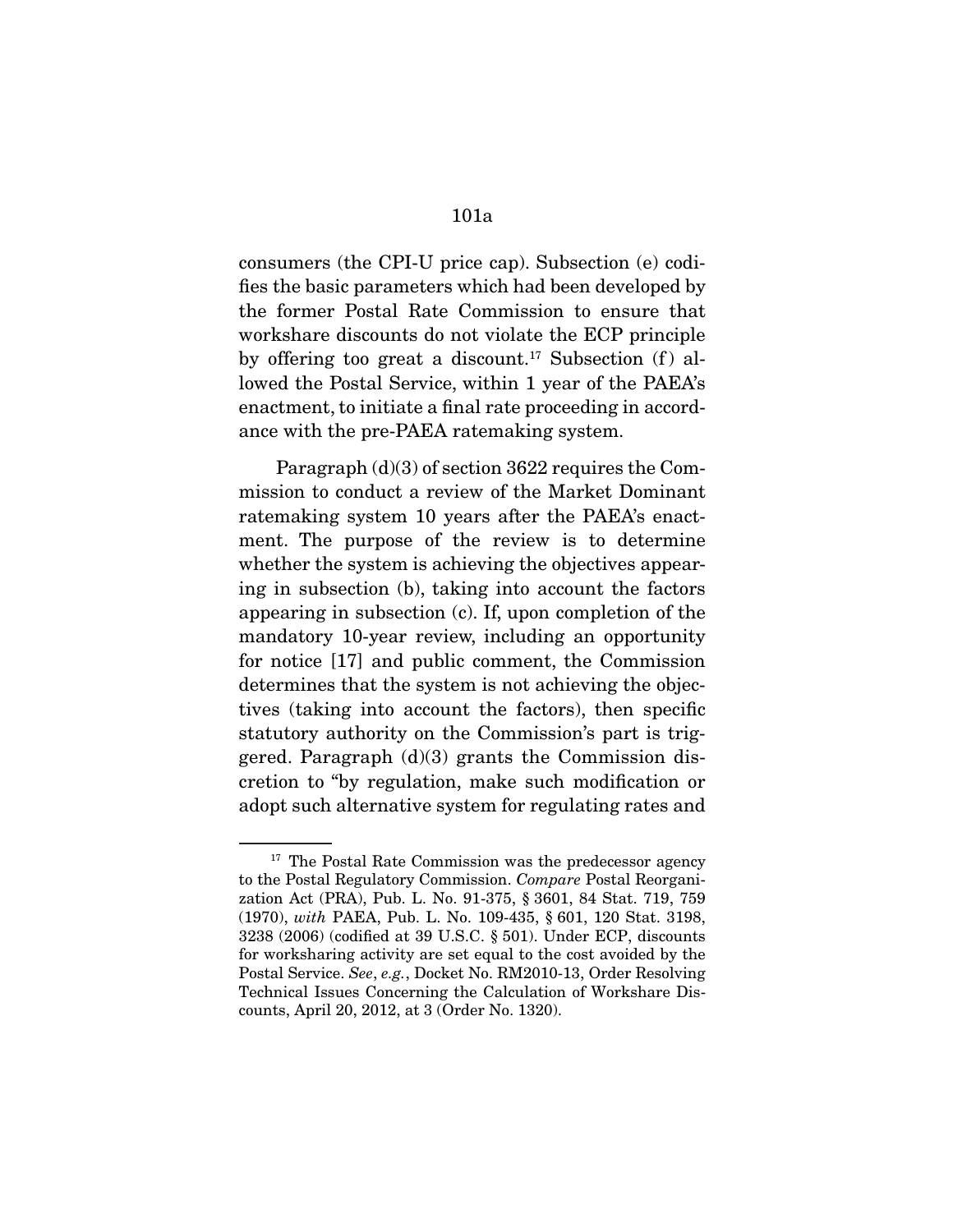classes for market-dominant products as necessary to achieve the objectives." 39 U.S.C. § 3622(d)(3). This specific authority expands on the Commission's standing authority to revise the existing ratemaking system pursuant to subsection (a). Additionally, the Commission has general authority to promulgate rules and regulations, establish procedures, and take any other action deemed necessary and proper to carry out its functions and obligations, as prescribed under title 39 of the United States Code. 39 U.S.C. § 503.

 Order No. 4258 addressed comments positing that the Commission lacks statutory authority to modify or replace the CPI-U price cap. Order No. 4258 at 11-25. The Commission analyzed the three primary arguments raised by commenters in support of this position: (1) that the plain language of section 3622 clearly forecloses modification or replacement of the CPI-U price cap; (2) that modification or replacement of the CPI-U price cap would be inconsistent with the PAEA's legislative history; and (3) that modification or replacement of the CPI-U price cap would produce unconstitutional results. Id. The Commission also addressed comments objecting to the inclusion of workshare discounts as an issue in this proceeding. Id. at 18-19, 25. The Commission has concluded that its authority is broad enough to allow for the modification or replacement of all aspects of the existing Market Dominant ratemaking system, if necessary to achieve the objectives appearing in section 3622(b). Id. at 19. This includes making additional rate adjustment authority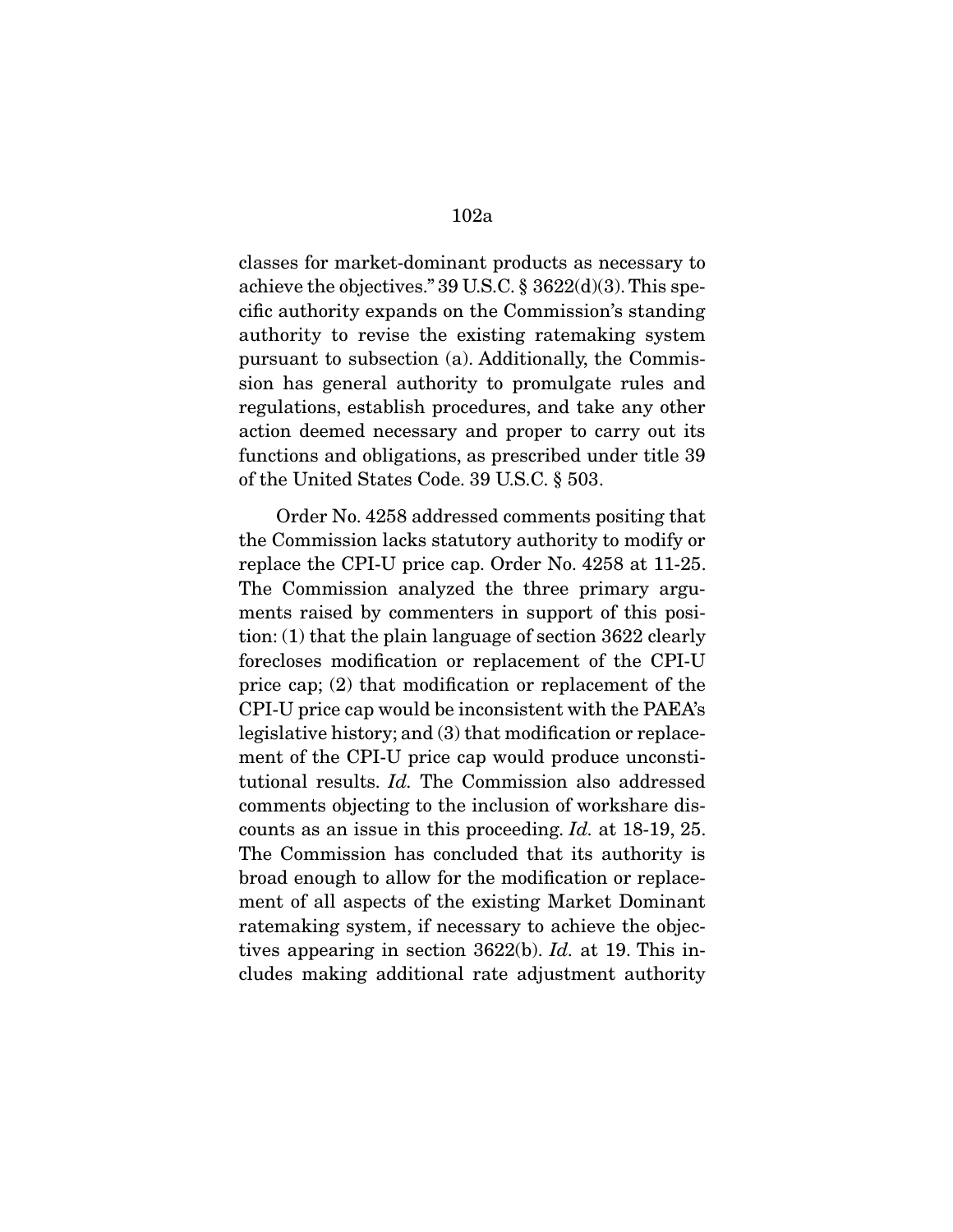available to the Postal Service, as well as limiting the setting of inefficient workshare discounts. Id. at 25.

[18] B. Comments

#### 1. Introduction

 The comments received in response to Order No. 4258 that discuss the Commission's statutory authority focus largely on the Commission's proposal to make additional rate adjustment authority available to the Postal Service. Comments were also received concerning the statutory authority underlying the Commission's proposal to limit the setting of inefficient workshare discounts. Many of the comments received in response to Order No. 4258 echo prior remarks submitted in this proceeding.18

<sup>18</sup> For example, 2 years prior to the institution of this proceeding, eight entities submitted a joint white paper to the Commission stating their view that the Commission lacked statutory authority to rescind or substantially modify the CPI-U price cap under paragraph (d)(3). Alliance of Nonprofit Mailers; Association for Postal Commerce; Association of Marketing Service Providers; Direct Marketing Association; EMA; MPA—the Association of Magazine Media; National Association of Advertising Distributers, Inc.; and Saturation Mailers Coalition, Limitations on the Commission's Authority Under Section 3622(d)(3), October 28,  $2014$  (2014 ANM *et al.* White Paper). The joint comments submitted by three of those entities in response to Order No. 3673 referenced this document. See Order No. 3673; Comments of Alliance of Nonprofit Mailers, Association for Postal Commerce, and MPA—the Association of Magazine Media, March 20, 2017, at 9- 10 n.2 (2017 ANM et al. Comments). The joint comments submitted by the same three entities (and two additional entities) in response to Order No. 4258 cite to the 2014 ANM et al. White Paper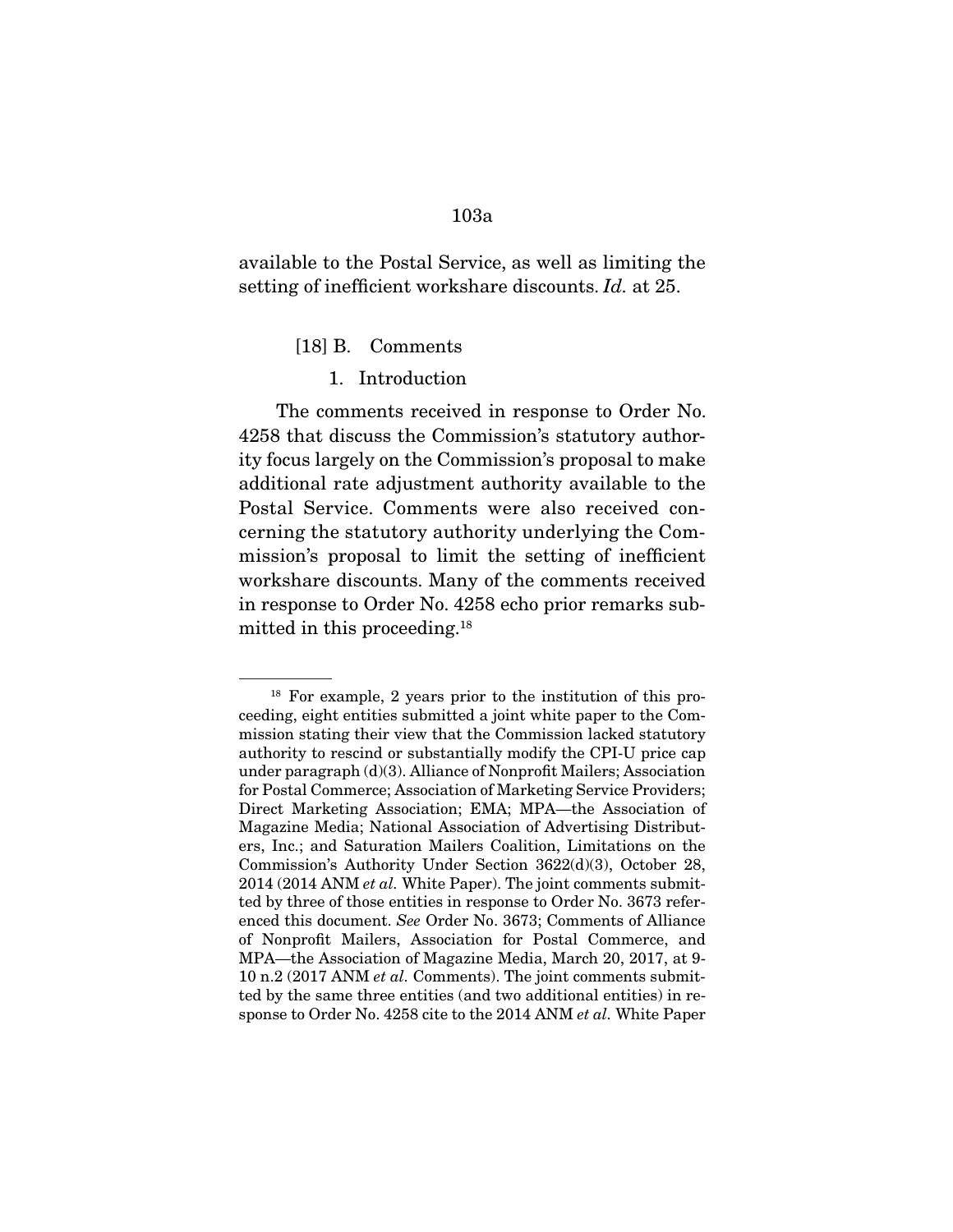#### 2. Additional Rate Adjustment Authority

 In discussing the Commission's proposal to make additional rate adjustment authority available to the Postal Service, multiple commenters restate their prior view as to whether the Commission has the statutory authority to modify or adopt an alternative [19] to the CPI-U price cap. Commenters ABA, ACI, Alliance of Nonprofit Mailers, American Catalog Mailers Association, Inc., Association for Postal Commerce, Idealliance, and MPA—the Association of Magazine Media (ANM et al.), GCA, and the National Postal Policy Council, the Major Mailers Association, and the National Association of Presort Mailers (NPPC et al.) posit that the PAEA does not authorize the provision of additional rate adjustment authority.19 On the other

at Appendix A. Comments of Alliance of Nonprofit Mailers, American Catalog Mailers Association, Inc., Association for Postal Commerce, Idealliance and MPA—the Association of Magazine Media, March 7, 2018, Appendix A (ANM et al. Comments); see Errata Notice of Alliance of Nonprofit Mailers, American Catalog Mailers Association, Inc., Association for Postal Commerce, Idealliance and MPA—the Association of Magazine Media, March 5, 2018.

Multiple other commenters also renew lines of argument originally advanced during the first round of comments in this docket in 2017, including ABA, MMA et al., and the Greeting Card Association (GCA). See Order No. 4258 at 6-25 (citing Comments of American Bankers Association, March 20, 2017, at 8-10 (2017 ABA Comments); Comments of the Major Mailers Association, the National Association of Presort Mailers, and the National Postal Policy Council, March 20, 2017, at 12-17; Initial Comments of the Greeting Card Association, March 20, 2017, at 29-34 (2017 GCA Comments)).

<sup>19</sup> Comments of American Bankers Association, March 1, 2018, at 4-6 (ABA Comments); Comments of American Consumer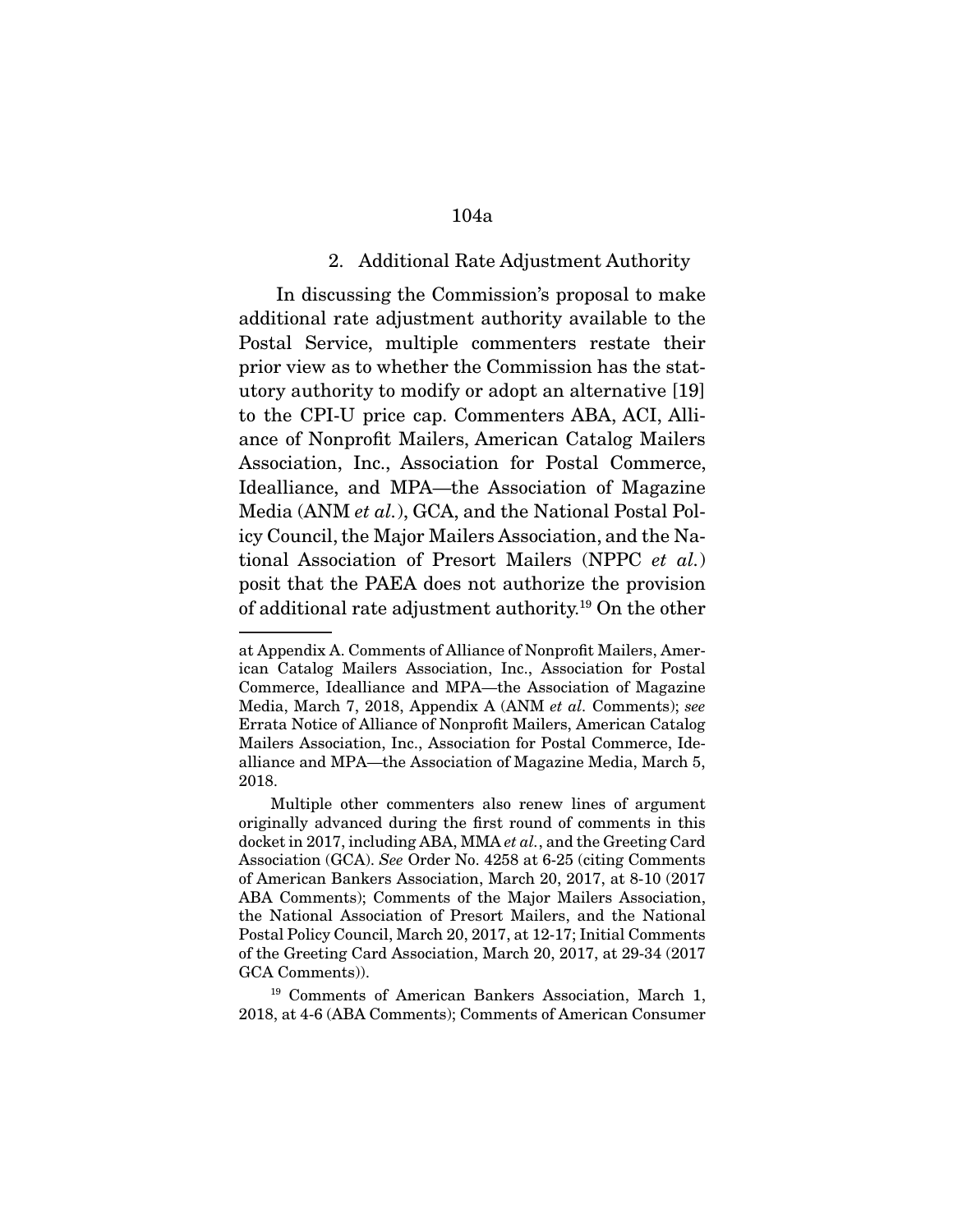hand, the American Postal Workers Union, AFL-CIO (APWU), the National Postal Mail Handlers Union (NPMHU), the Postal Service, the Public Representative, and UPMA all counter that section  $3622(d)(3)$ provides broad authority for the Commission to permit rate adjustments in excess of CPI-U.20 The Commission summarizes the discussion provided by ABA, ANM *et al.*, and NPPC *et al.*, as well as the responses provided by the Postal Service and the Public Representative.<sup>21</sup>

Institute Center for Citizen Research Regarding Docket No. RM2017-3, February 23, 2018, at 1 (ACI Comments); ANM et al. Comments at 9-29; Initial Comments of the Greeting Card Association, March 1, 2018, at 1 (GCA Comments) (citing 2017 GCA Comments at 2934); Comments of the National Postal Policy Council, the Major Mailers Association, and the National Association of Presort Mailers, March 1, 2018, at 19-40 (NPPC et al. Comments).

<sup>20</sup> Reply Comments of the American Postal Workers Union, AFL-CIO on the Notice of Proposed Rulemaking for the System for Regulating Rates and Classes for Market Dominant Products, March 30, 2018, at 2-3 (APWU Reply Comments); Comments of the National Postal Mail Handlers Union, March 1, 2018, at 2 (NPMHU Comments); Initial Comments of the United States Postal Service in Response to Order No. 4258, March 1, 2018, at 11-12 (Postal Service Comments); Comments of the United Postmasters and Managers of America, February 28, 2018, at 4; Initial Comments of the Public Representative, March 1, 2018, at 8 (refiled March 7, 2018) (PR Comments); see also Errata Notice of the Public Representative, March 7, 2018.

<sup>&</sup>lt;sup>21</sup> The Commission focuses on these three commenters in particular because their comments contain detailed discussions on the issue of statutory authority.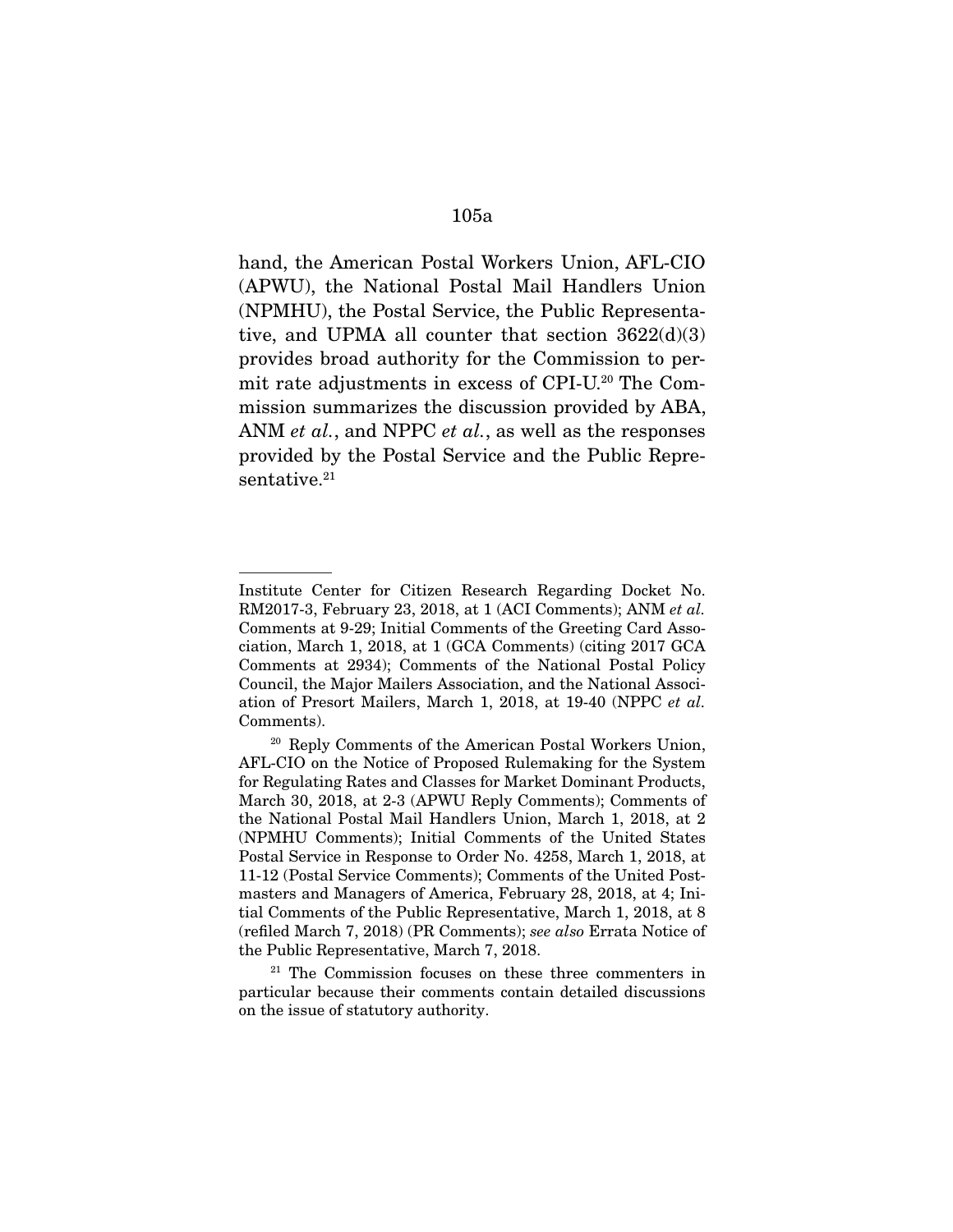## [20] a. Discussion by ABA, ANM et al., and NPPC et al.

ABA, ANM et al., and NPPC et al. assert that the Commission's proposal to make additional rate adjustment authority available to the Postal Service contravenes the plain language of the PAEA.<sup>22</sup> Echoing prior remarks filed in this proceeding, these commenters contend that use of the word "shall" in paragraph  $(d)(1)$ of section 3622 unambiguously forecloses the Commission from adopting a system that would allow the Postal Service to adjust rates by more than the annual percentage change in CPI-U.<sup>23</sup> These commenters maintain their focus on the word "system," relying on the presumption that the word's usage throughout the PAEA implies that it has the same meaning in each instance.24 These commenters also contend that the lack of qualifiers on the word "system" (such as, e.g., "the first system," "the initial system," "the system preceding the 10 year review," or "notwithstanding the requirements of  $\S$  3622(d)"), demonstrates that Congress intended for the CPI-U price cap to apply to all possible iterations of the ratemaking system.<sup>25</sup>

 $22$  ABA Comments at 4-6; ANM *et al.* Comments at 10-28; NPPC Comments at 19-27.

<sup>&</sup>lt;sup>23</sup> ABA Comments at 5; ANM et al. Comments at 11; NPPC et al. Comments at 20-22; see 2017 ABA Comments at 8-9; 2014 ANM et al. White Paper at 6-7.

 $24$  ABA Comments at 5; ANM *et al.* Comments at 13; NPPC et al. Comments at 23; see 2017 ABA Comments at 8-10; 2014 ANM et al. White Paper at 10.

 $25$  ABA Comments at 5; ANM *et al.* Comments at 23 n.8, 24; NPPC et al. Comments at 25; see 2017 ABA Comments at 9.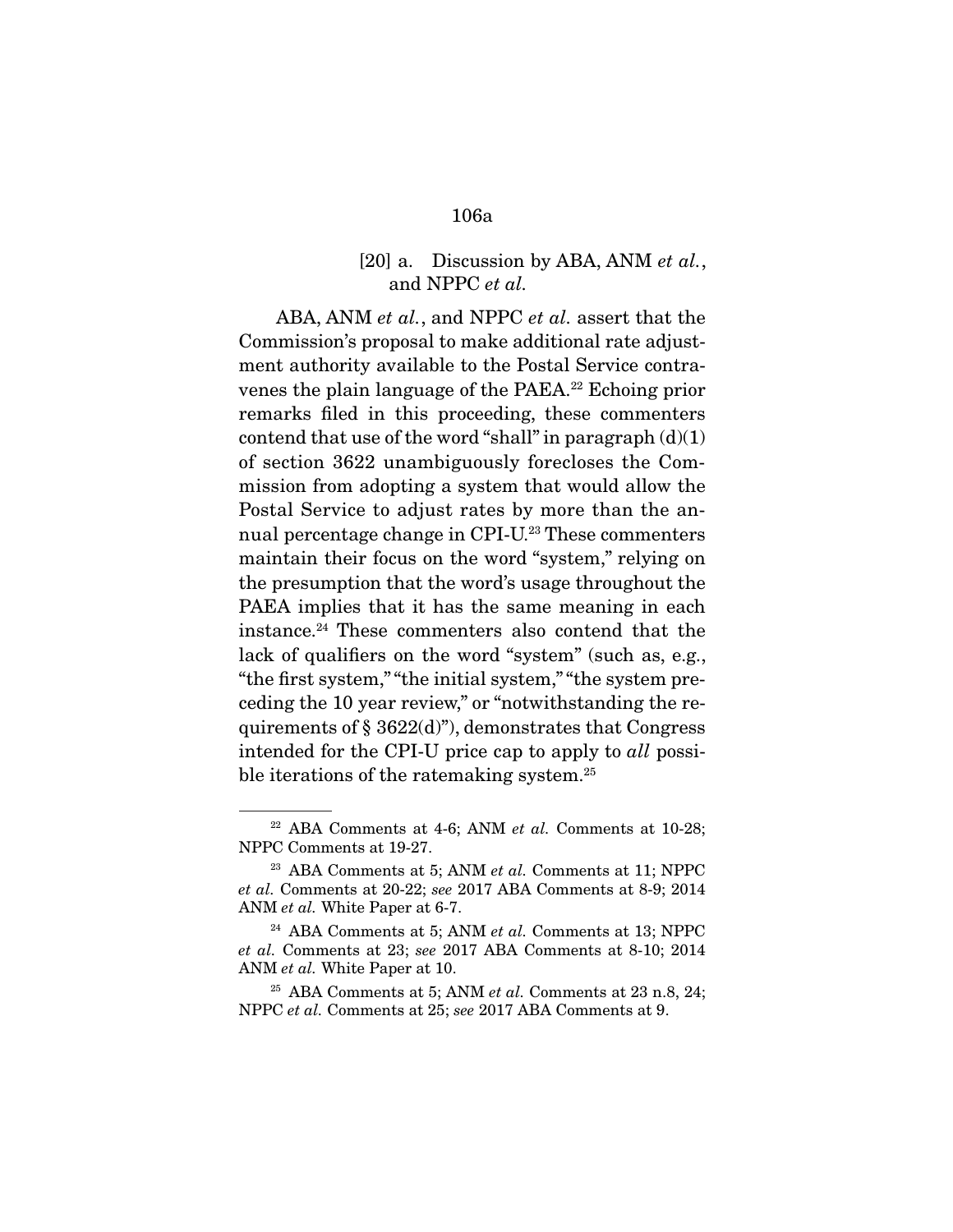[21] The interpretation of section 3622 urged by ANM *et al.* and NPPC *et al.* posits that paragraph  $(d)(3)$  only authorizes the Commission to adopt rules which implement the statutory provisions appearing in paragraphs  $(d)(1)$  and  $(d)(2)$ , including the CPI-U price cap.<sup>26</sup> More specifically, ANM *et al.* and NPPC *et* al. interpret the textual parallelism between subsection (a) and paragraph  $(d)(3)$  to mean that the Commission's authority to modify or replace regulations under paragraph  $(d)(3)$  mirrors the Commission's authority to establish implementing regulations under subsection (a).<sup>27</sup> The American Bankers Association (ABA) similarly asserts that "Congress instructed the Commission to review the system the Commission created, not the limitations on that system Congress created." 2017 ABA Comments at 9 (emphasis in original).

ANM *et al.* assert that the Commission relies on a flawed reading of the words "establish" and "revise,"

 $26$  ANM et al. Comments at 2, 12-13; NPPC et al. Comments at 19.

 $27$  ANM et al. Comments at 12-13; NPPC et al. Comments at 23-24; see 2014 ANM et al. White Paper at 11. NPPC et al. argue that this result can be seen in Congress's use of the words "established" and "under" in paragraph  $(d)(3)$ . NPPC *et al.* Comments at 23-24. Specifically, paragraph (d)(3) states that the Commission "shall review the system for regulating rates and classes for market-dominant products established under this section. . . ." 39 U.S.C. § 3622(d)(3) (emphasis added). NPPC et al. maintain that TN Congress intended the Commission's review authority to allow it to override the mandatory provisions of Section  $3622\mathrm{d}(1)$ , one would have expected Congress to have written 39 U.S.C. § 3622(d)(3) to authorize the Commission to review the system 'created by this section.'" NPPC et al. Comments at 24 (emphasis in original).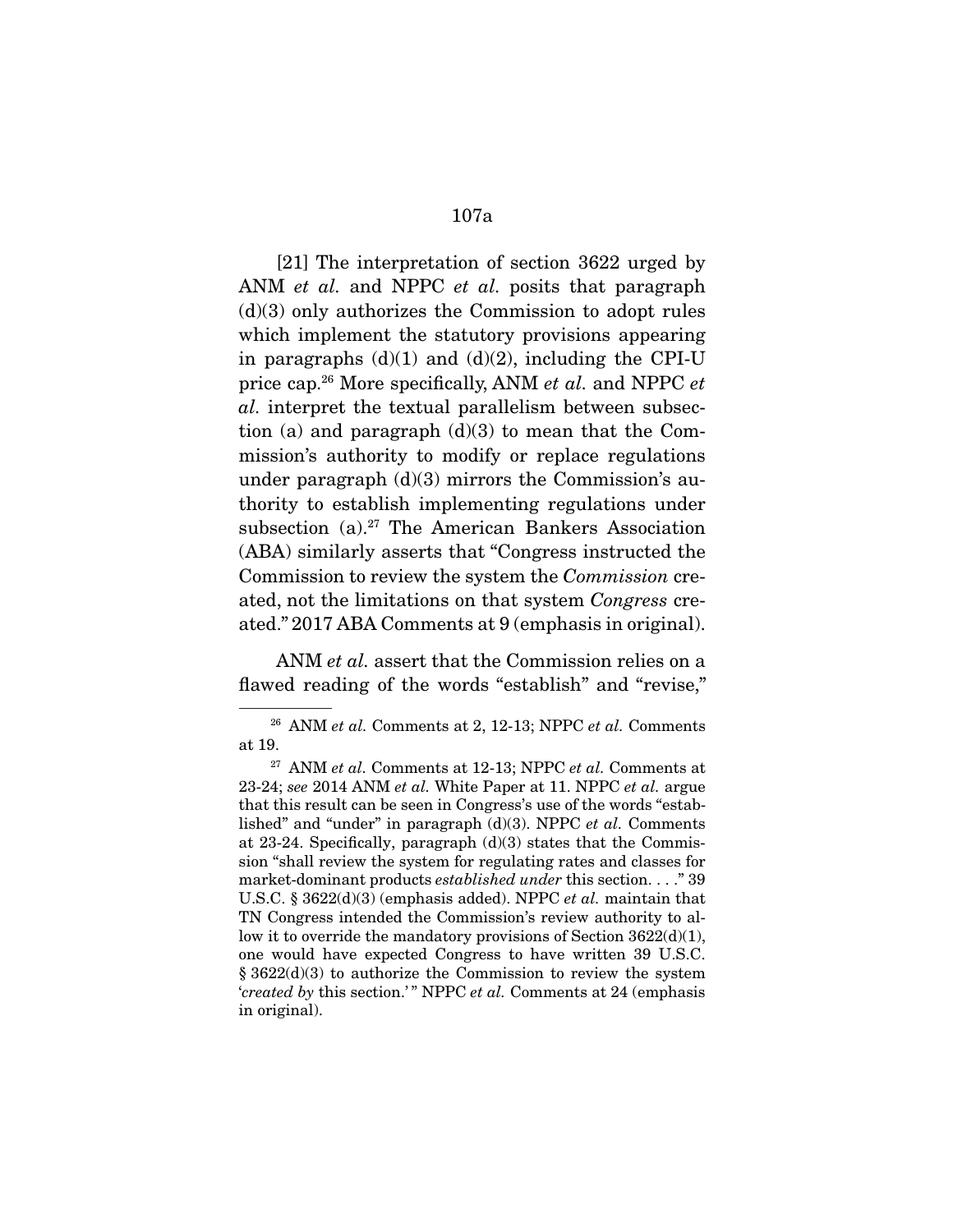which appear in subsection (a), in relation to the phrase "make such modification or adopt such alternative system," which appears in paragraph  $(d)(3)$ . ANM et al. Comments at 16-17. ANM et al. describe "revise" and "modify" as being synonymous. Id. at 17. ANM et al. construe "adopting an 'alternative' system" as a way to 'revise' or 'modify' the original system." Id.

[22] ANM *et al.* also state that "even if there were a meaningful difference between the option to 'make . . . modification to' and the option to 'adopt [an] alternative system,' neither option would allow the Commission to ignore the 'Requirements' of Section  $3622(d)$ ." Id. ANM et al. interpret the statutory objectives appearing in subsection (b) to be subordinate to the requirements of subsection (d). Id. at 18. ANM et al. assert that it is not necessary for paragraph  $(d)(3)$ to contain a textual modifier restricting the scope of the "alternative system" which the Commission may adopt, because the relevant restrictions appear in paragraphs  $(d)(1)$  and  $(d)(2)$ . *Id.* at 21, 23.

NPPC *at al.* contend that if Congress had intended to enact a sunset date on the CPI-U price cap, then Congress would have done so explicitly, just as it explicitly stated the other limitations in paragraph  $(d)(2)$ . NPPC *et al.* Comments at 25-26. NPPC *et al.* cite the general legal principle that "[w]here Congress explicitly enumerates certain exceptions to a general prohibition, additional exceptions are not to be implied."<sup>28</sup>

 $28$  Id. at 26 (citing Andrus v. Glover Constr. Co., 446 U.S. 608, 616-617 (1980)).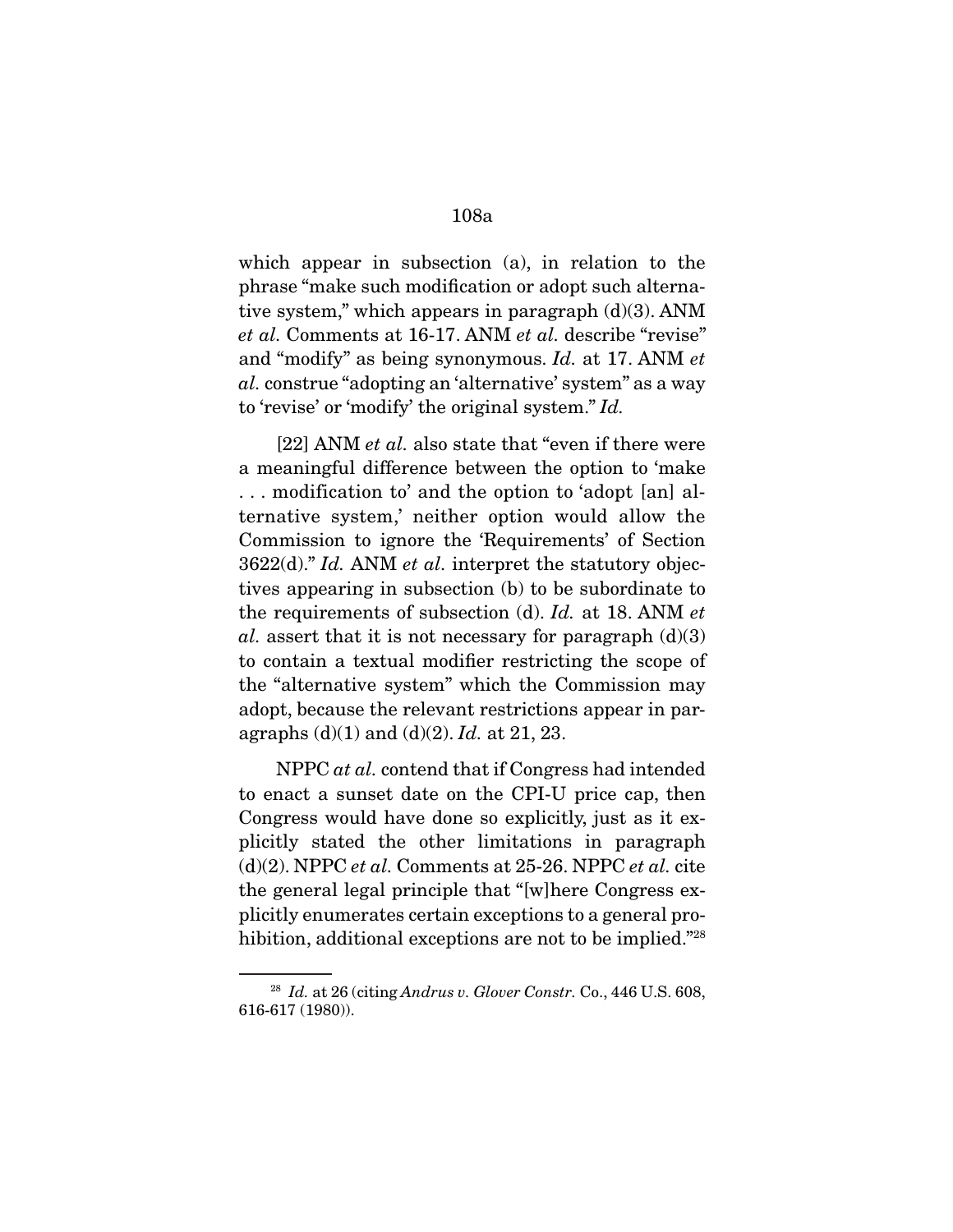NPPC et al. maintain that the failure to have done so indicates that Congress intended for the CPI-U price cap to apply to any rate structure created by the Commission. Id. at 25-26. NPPC et al. assert that the title of subsection (d)—"Requirements"—is consistent with their interpretation of the mandatory nature of the CPI-U price cap.<sup>29</sup> NPPC *et al.* contend that the Commission improperly dismissed this interpretation. NPPC et al. Comments at 22-23.

[23] ANM *et al.* and NPPC *et al.* submit that paragraph (d)(3) was included in section 3622 to require the Commission to reassess the performance of its implementing regulations with regard to the CPI-U price cap.<sup>30</sup> ANM *et al.* and NPPC *et al.* maintain that their interpretation of paragraph  $(d)(3)$  does not render it mere surplusage or an empty formality, because there are a number of options that the Commission could take while still retaining the CPI-U price cap.31 NPPC et al., in particular, assert that:

 $29$  Id. at 22-23; see also ANM et al. Comments at 11 ("The 'Requirements' of the system of ratemaking are, indeed, required elements of the system of ratemaking.").

 $30$  ANM et al. Comments at 19; NPPC et al. Comments at 27.

 $31$  ANM *et al.* Comments at 19 n.6 (citing Docket No. RM2007-1, Second Advance Notice of Proposed Rulemaking on Regulations Establishing a System of Ratemaking, May 17, 2007, at 2-5 (Order No. 15); Docket No. RM2007-1, Order Proposing Regulations to Establish a System of Ratemaking, August 15, 2007 (Order No. 26); Docket No. RM2007-1, Order Establishing Ratemaking Regulations for Market Dominant and Competitive Products, October 29, 2007 (Order No. 43); Docket No. RM2009- 8, Order Amending the Cap Calculation in the System of Ratemaking, September 22, 2009 (Order No. 303); Docket No.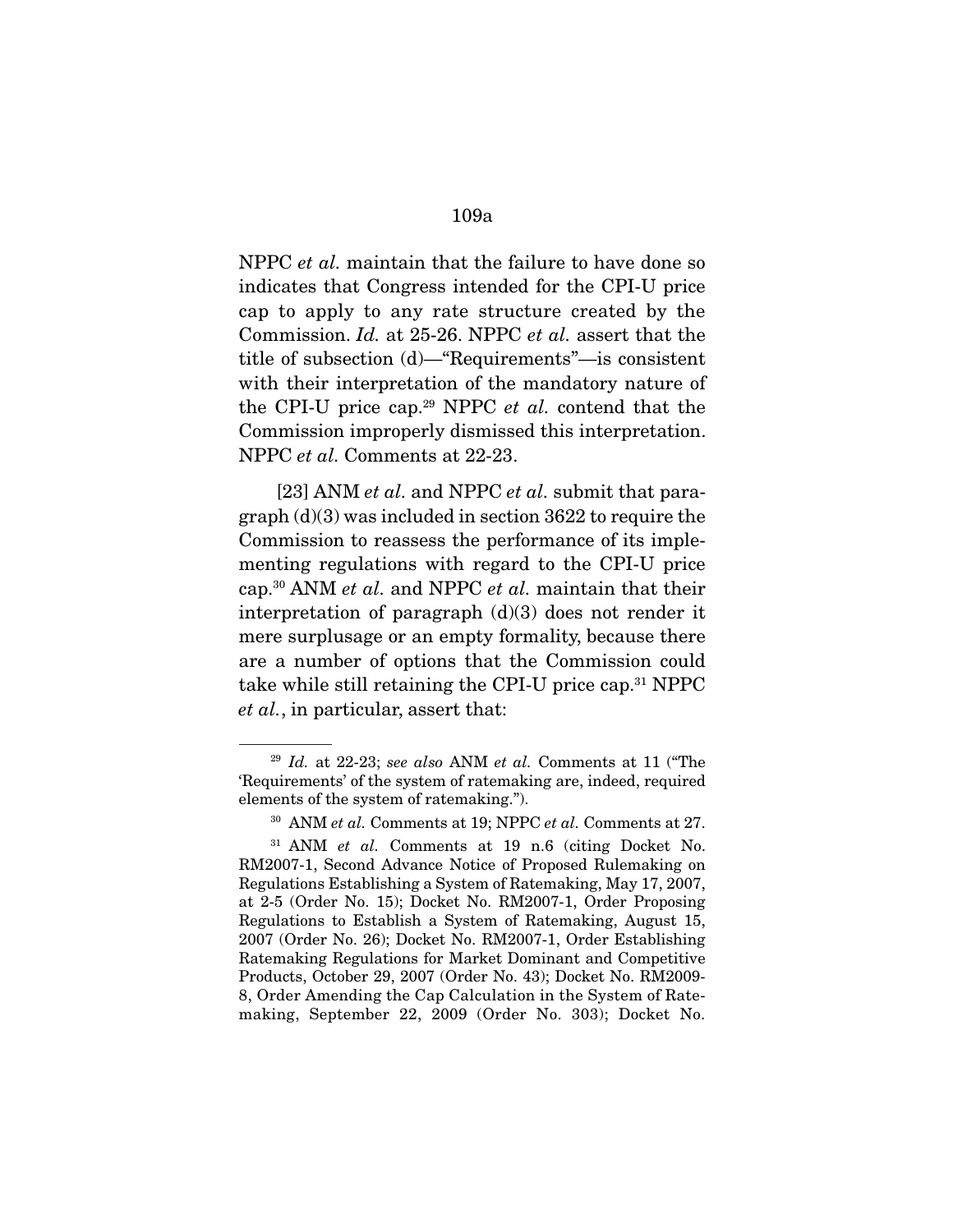There are numerous actions that the Commission might have proposed in this review, including: using a Passche [i]ndex instead of a [Laspeyres index]; changing how it calculates CPI increases; modify[ing] the cap to subtract for periods of deflation; adopt[ing] an X-Factor to increase the incentive for cost reduction; modify[ing] the rules for below-cost products; defin[ing] more products and price points within classes and products; or us [ing] a quality-of-service adjusted price cap.

NPPC et al. Comments at 27 n.23. On this basis, these commenters maintain that their interpretations would not reduce the 10-year review and any resulting rulemaking to an empty formality.32

ABA, ANM *et al.*, and NPPC *et al.* assert that the PAEA unambiguously precludes the Commission from making additional rate adjustment authority available to [24] the Postal Service.<sup>33</sup> Therefore, ANM et al.

RM2013-2, Order Adopting Final Rules for Determining and Applying the Maximum Amount of Rate Adjustments, July 23, 2013 (Order No. 1786); Docket No. RM2014-3, Order Adopting Final Rules on the Treatment of Rate Incentives and De Minimis Rate Increases for Price Cap Purposes, June 3, 2014 (Order No. 2086); Docket No. RM2016-6, Order Adopting Final Procedural Rule for Mail Preparation Changes, January 25, 2018 (Order No. 4393)); NPPC et al. Comments at 27 n.23.

 $32$  ANM et al. Comments at 19 n.6; NPPC et al. Comments at 27.

 $33$  See ABA Comments at 6; ANM et al. Comments at 11, 22, 24; NPPC et al. Comments at 28.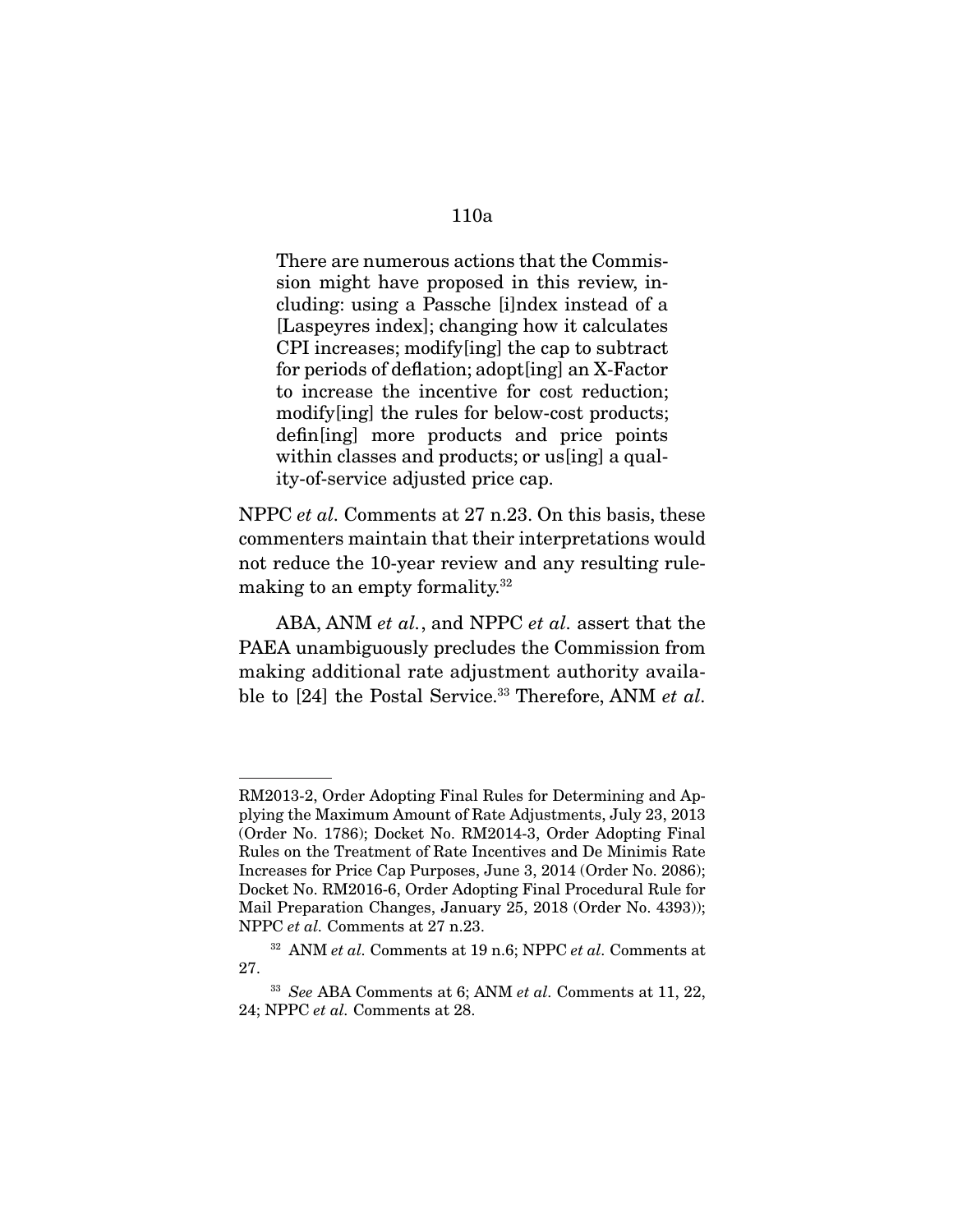contend that a reviewing court would resolve this question in their favor under *Chevron* step one.<sup>34</sup>

 Because it is their position that the text of the PAEA clearly forecloses the Commission from adopting its proposal, ABA, ANM et al., and NPPC et al. contend that there is no need to look to the PAEA's legislative history.35 With regard to the floor statement of Senator Susan Collins that the Commission discussed in Order No. 4258, they argue that it is not an authoritative interpretation of the PAEA.36 These commenters observe that unlike a committee report, Senator Collins' statement represents the remarks of a single legislator.<sup>37</sup> NPPC et al. further assert that Senator Collins' statement is inconsistent with the longstanding role of Congress in managing the postal system. NPPC et al. Comments at 29-30. In response to the Commission's finding in Order No. 4258 that paragraph  $(d)(3)$  was the result of a legislative compromise, ANM et al. counter that the legislative compromise "could well have been to require the Commission to review the

 $34$  See ANM et al. Comments at 17 n.4. Federal courts review an agency's interpretation of its governing statute under the twostep framework from Chevron U.S.A. Inc. v. Nat. Resources Def. Council, Inc. ("Chevron"), 467 U.S. 837 (1984).

 $35$  ABA Comments at 6; ANM *et al.* Comments at 24, 26; NPPC et al. Comments at 28.

<sup>36</sup> 152 Cong. Rec. S11674, S11675 (daily ed. Dec. 8, 2006) (statement of Sen. Collins); ABA Comments at 6; ANM et al. Comments at 25-26; NPPC et al. Comments at 28; see Order No. 4258 at 2223.

 $37$  ABA Comments at 6; ANM *et al.* Comments at 25-26; NPPC et al. Comments at 28.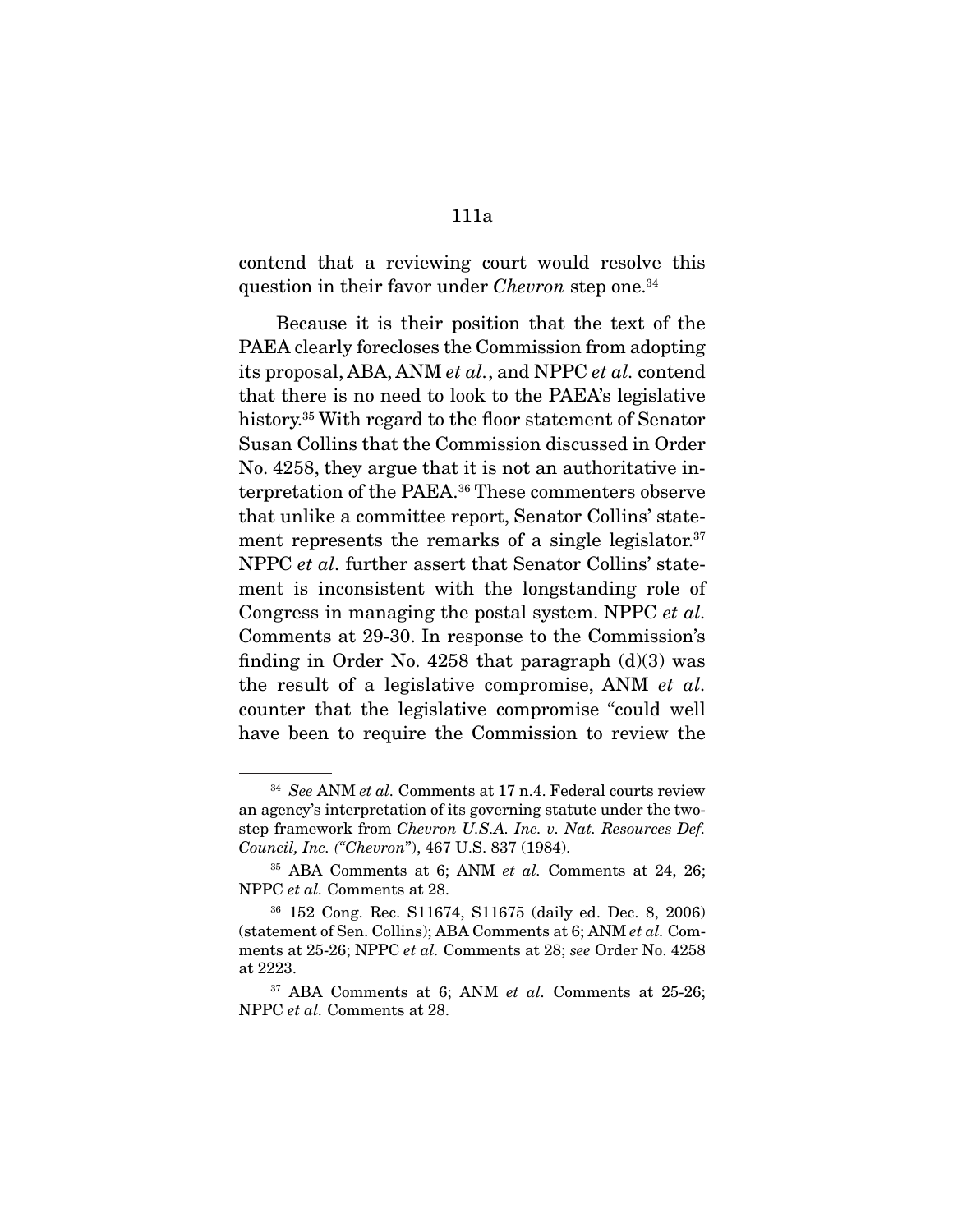operation of the rate system after 10 years and evaluate how to modify it to improve performance while still retaining the CPI-based limitation."38 For this reason, ANM et al. also assert that any ambiguity in the PAEA would be resolved in their favor under Chevron step two. See ANM et al. Comments at 17 n.4.

[25] Additionally, ABA, ANM et al., and NPPC et al. cite prior Commission orders, which purportedly corroborate their interpretation that the qualitative pricing standards (such as the statutory objectives and factors) are subordinate to the quantitative pricing standards (such as the CPI-U price cap) in the hierarchy established by the PAEA.39 These commenters assert that the statutory interpretation of paragraph  $(d)(3)$  put forth in Order No. 4258 is inconsistent with these prior rulings.<sup>40</sup> ANM *et al.* dismiss Order No. 4258's analysis distinguishing these prior statements,

 $38$  ANM et al. Comments at 25; see Order No. 4258 at 20-23.

 $39$  ABA Comments at 5-6; ANM *et al.* Comments at 13-15, 18, 27-29 (citing Order No. 26); Docket No. RM2009-3, Order Adopting Analytical Principles Regarding Workshare Discount Methodology, September 14, 2010 (Order No. 536); Docket No. R2010-4, Order Denying Request for Exigent Rate Adjustments, September 30, 2010 (Order No. 547); Docket No. R2010-4R, Order Resolving Issus on Remand, September 20, 2011 (Order No. 864); Docket No. ACR2010-R, Order on Remand, August 9, 2012 (Order No. 1427)); NPPC et al. Comments at 26 (citing Order No. 536; Docket No. ACR2010, Annual Compliance Determination, March 29, 2011, at 18-19 (FY 2010 ACD)); see 2014 ANM et al. White Paper at 5-6, 12-15 (citing Order No. 536; Order No. 547).

 $40$  ABA Comments at 5-6; ANM et al. Comments at 13-15, 18, 27-29; NPPC et al. Comments at 26-27.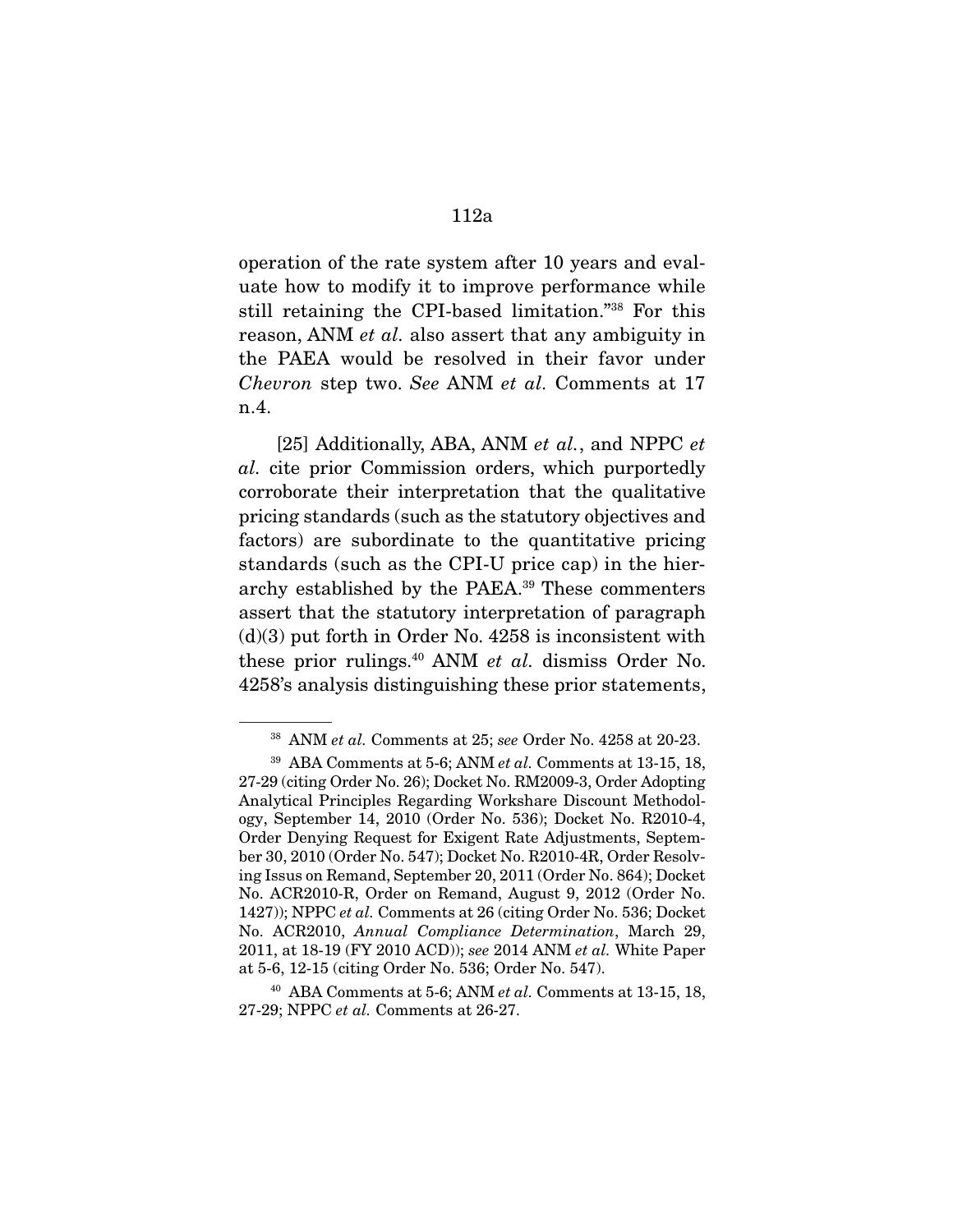characterizing it as "a distinction without a difference."41 ABA and ANM et al. assert that the Commission has failed to provide a reasoned basis for departing from its prior rulings.42

 Finally, ANM et al. and NPPC et al. argue that the Commission's interpretation of paragraph (d)(3) produces unconstitutional results.<sup>43</sup> First, ANM et al. and NPPC et al. assert that the Commission's interpretation would violate the Constitution's Presentment Clause.44 These commenters maintain that the Commission's interpretation would produce a result similar to that of the Line Item Veto Act, which was found to be impermissible by the Supreme Court in *Clinton v*. City of New York, 524 U.S. 417 [26] (1998).<sup>45</sup> NPPC et al. concede that Congress may authorize the executive branch to waive the application of statutory provisions in specified circumstances.<sup>46</sup> However, they argue that such an authorization must be expressly stated, and "Congress itself [must have] made the decision to suspend or repeal the particular provisions at issue upon the occurrence of particular events subsequent

 $41$  ANM et al. Comments at 28; see Order No. 4258 at 18.

 $42$  ABA Comments at 5-6; ANM *et al.* Comments at 27-29.

 $43$  ANM et al. Comments at 18 n.5; NPPC et al. Comments at 31-40.

<sup>&</sup>lt;sup>44</sup> ANM et al. Comments at 18 n.5; NPPC et al. Comments at 31-35.

 $45$  ANM et al. Comments at 18 n.5; NPPC et al. Comments at 32-35.

 $46$  NPPC et al. Comments at 32-33 (citing Republic of Iraq v. Beaty, 556 U.S. 848, 861 (2009); Marshall Field & Co. v. Clark, 143 U.S. 649, 693 (1892); Clinton, 524 U.S. at 445).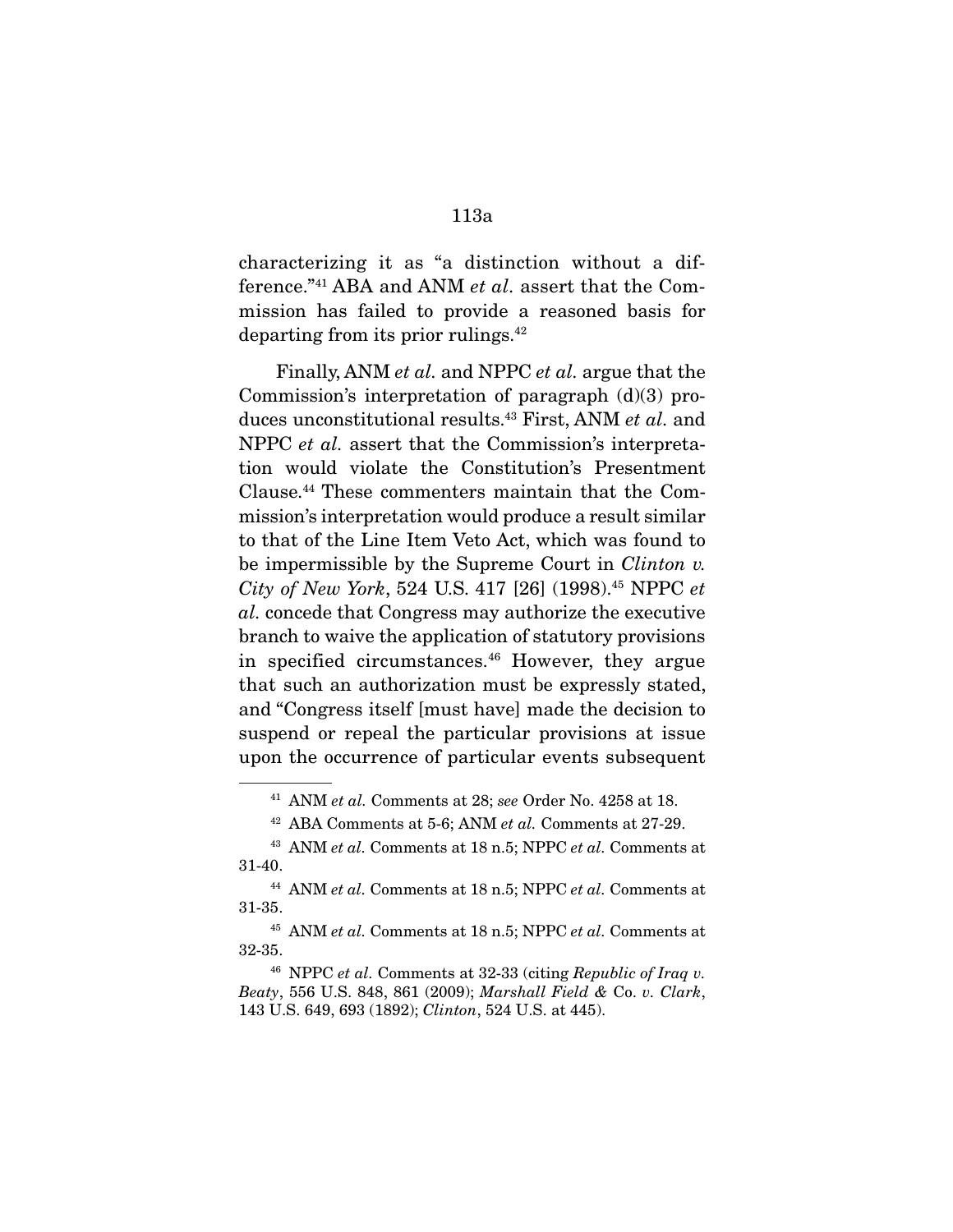to enactment, and . . . only left the determination of whether such events occurred up to [the executive branch]." Id. at 33. NPPC et al. maintain that the PAEA's statutory objectives and factors do not provide the required direction for purposes of the Presentment Clause, because while "[t]hey require the Commission to take action in ten years . . . and to review various policy considerations when they take that action . . . they don't cabin the bottom line at all. . . ." Id. at 34-35. Specifically, "[t]hey don't specify the 'particular events' that would call for the Commission to act; or instruct the Commission on how to act when those events occur." Id. Thus, NPPC et al. maintain, the statutory objectives and factors "are simply a set of policy considerations that do not, on their own, come close to providing the level of legislative direction that the Presentment Clause demands." Id. at 35. The result of the Commission's interpretation of paragraph  $(d)(3)$ , according to NPPC et al., would be the Commission "substitut[ing] its policy decisions for those of Congress." Id. at 32.

 Second, NPPC et al. assert that the Commission's interpretation of paragraph  $(d)(3)$  would violate the Constitution's non-delegation doctrine, under which Congress may only confer decision-making authority upon an agency where it lays down an "intelligible principle" to guide the agency's discretion.47 NPPC et al. contend that the PAEA's objectives and factors are too general and vague to provide limitations on the

 $47$  Id. at 35-40 (citing Whitman v. Am. Trucking Ass'ns, Inc., 531 U.S. 457, 472 (2001)).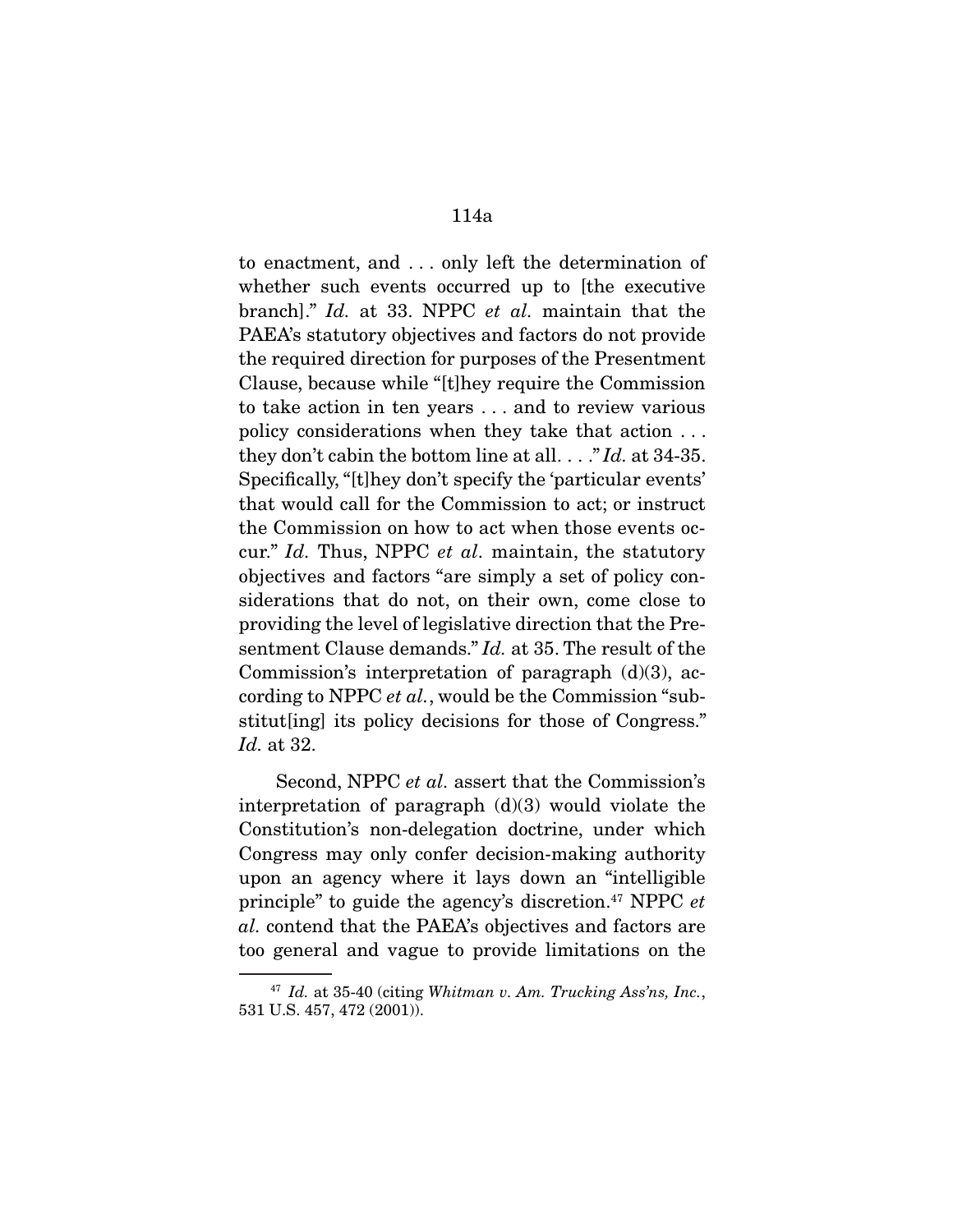Commission's authority that would be sufficient to satisfy this doctrine. Id. at 37-39. [27] With respect to the non-delegation argument, NPPC et al. argue that "[o]nce the price cap and limitations found in Sections  $3622(d)(1)$  and  $(2)$  are removed, there would be no policy, no standard, and no rule," because "[t]he [PAEA's] objectives and factors . . . are nothing more than general aims and a broad range of objectives . . . amongst which the Commission is not required to choose."<sup>48</sup>

# b. Responses by the Postal Service and the Public Representative

 The Postal Service and the Public Representative reject the view that the Commission's interpretation of paragraph  $(d)(3)$  of section 3622 contradicts the plain meaning of the PAEA.49 Both maintain that the CPI-U price cap is included in the system subject to review and potential alteration or replacement under paragraph  $(d)(3)$ <sup>50</sup> The Postal Service asserts that the structural position of paragraph  $(d)(3)$ —as the final subparagraph of subsection (d)—should lead a reader to conclude that subparagraph (3) requires review of the general requirements and limitations appearing in

 $^{48}$  Id. at 37-38 (internal punctuation omitted) (citing A.L.A. Schechter Poultry Corp. v. United States, 295 U.S. 495 (1935); Panama Refining Co. v. Ryan, 293 U.S. 388 (1935)).

<sup>49</sup> Reply Comments of the United States Postal Service in Response to Order No. 4258, March 30, 2018, at 7-19 (Postal Service Reply Comments); Reply Comments of the Public Representative, March 30, 2019, at 7-9 (PR Reply Comments).

<sup>50</sup> Postal Service Comments at 12 n.16; Postal Service Reply Comments at 12; PR Reply Comments at 9.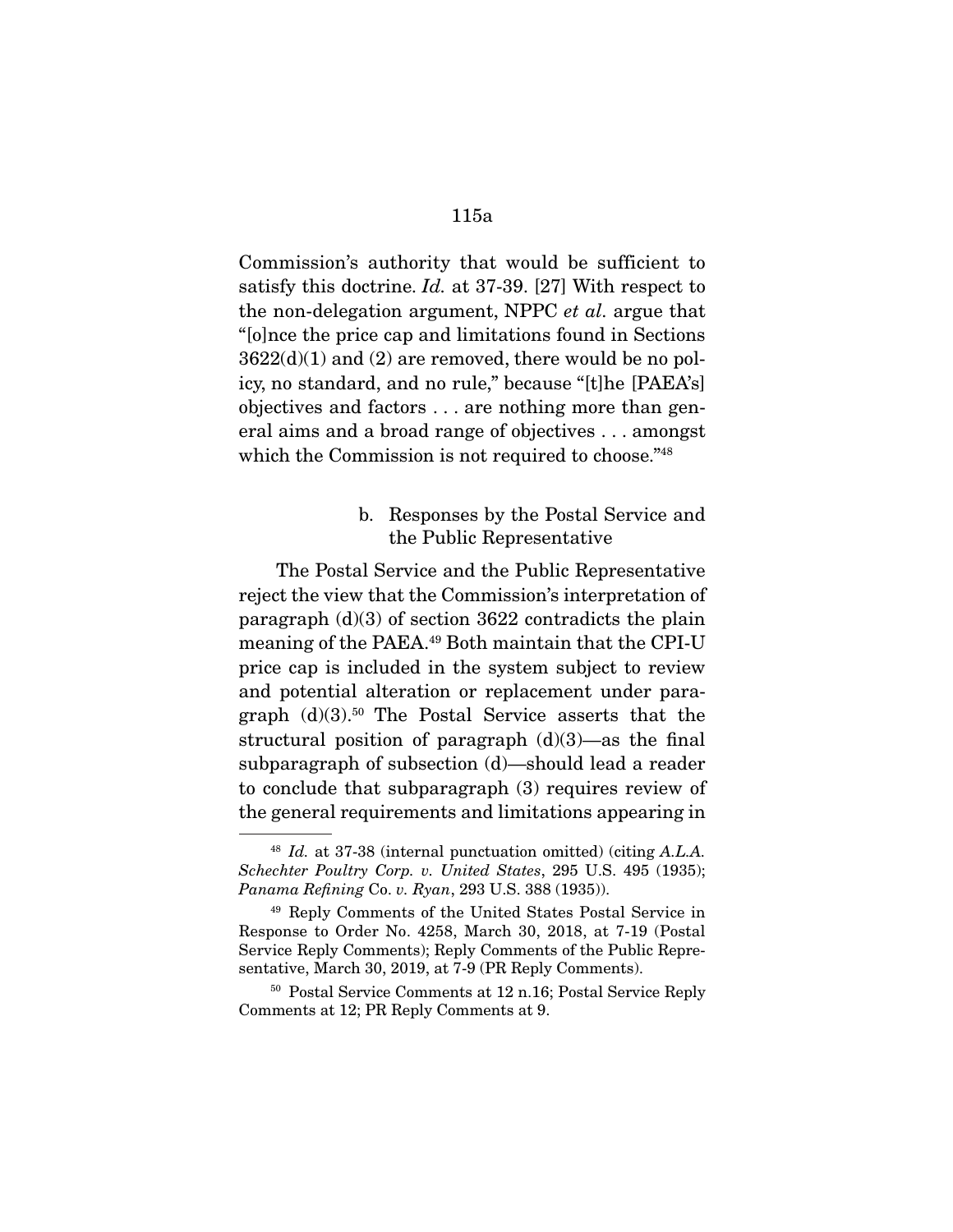subparagraphs (1) and (2), in addition to the regulations implemented and revised pursuant to subsection (a). Postal Service Reply Comments at 12.

 The Postal Service and the Public Representative posit that any presumption that the word "system" has the same meaning in both subsection (a) and para $graph$  (d)(3) fails in this instance, because the words at issue in each respective provision are used in different contexts.51 The Postal Service argues that the general term "system," as  $[28]$  used in paragraph  $(d)(3)$ , can plausibly be read to refer to the overall framework for regulating Market Dominant rates, which encompasses both the PAEA's statutory provisions and the Commission's implementing regulations. Postal Service Reply Comments at 11. The Postal Service notes that this interpretation is consistent with dictionary definitions of "system." See id. at 12.

 The Postal Service and the Public Representative both assert that because paragraph  $(d)(3)$  uses broader language than subsection (a), paragraph  $(d)(3)$  confers a broader degree of authority on the Commission than subsection (a) does.<sup>52</sup> The Public Representative deems ANM *et al*.'s interpretation of the phrase "adopting an 'alternative' system" as a mere variant of "'revise'" or " 'modify'" to be "unsatisfying."<sup>53</sup> The Postal Service

<sup>51</sup> Postal Service Reply Comments at 10-11; PR Reply Comments at 8.

<sup>52</sup> Postal Service Reply Comments at 13; PR Reply Comments at 8.

 $53$  PR Reply Comments at 9 (citing ANM *et al.* Comments at 17).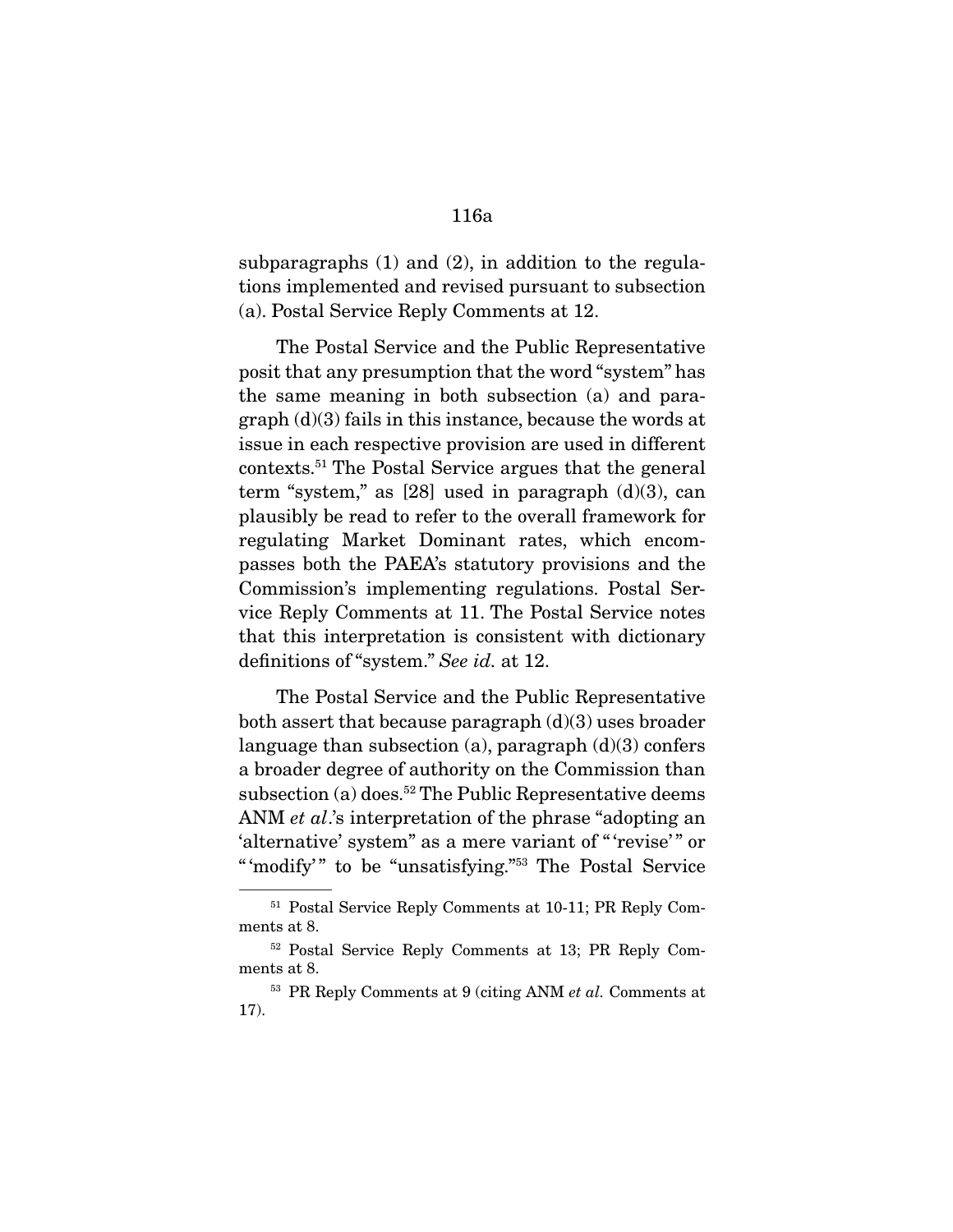points out that paragraph  $(d)(3)$  juxtaposes "modification" with a more fundamental type of change—an "alternative system." Postal Service Reply Comments at 14.

 The Postal Service notes that the CPI-U price cap could remain in place for more than 10 years after the PAEA's enactment, if, for example, the Commission's review had determined that the current ratemaking system was achieving the PAEA's objectives. Id. at 18. Hence, according to the Postal Service, the lack of an explicit sunset provision in the statute for the CPI-U price cap is not dispositive with regard to the question of whether Congress intended for the CPI-U price cap to be permanent. Id.

 The Postal Service and the Public Representative contend that reading paragraph  $(d)(3)$  as merely directing the Commission to review and alter its implementing regulations would render paragraph  $(d)(3)$ redundant with subsection  $[29]$  (a).<sup>54</sup> With regard to ANM *et al.* and NPPC *et al.*'s counterargument that subsection (a) permits the Commission to review its regulations on its own initiative, whereas paragraph  $(d)(3)$  requires a review of those regulations after 10 years, the Public Representative notes that this fails to explain either the textual differences in the respective provisions or the differing triggering conditions contained in them. PR Reply Comments at 8. He also observes that this explanation fails to explain why

<sup>54</sup> Postal Service Comments at 12 n.16; PR Reply Comments at 8.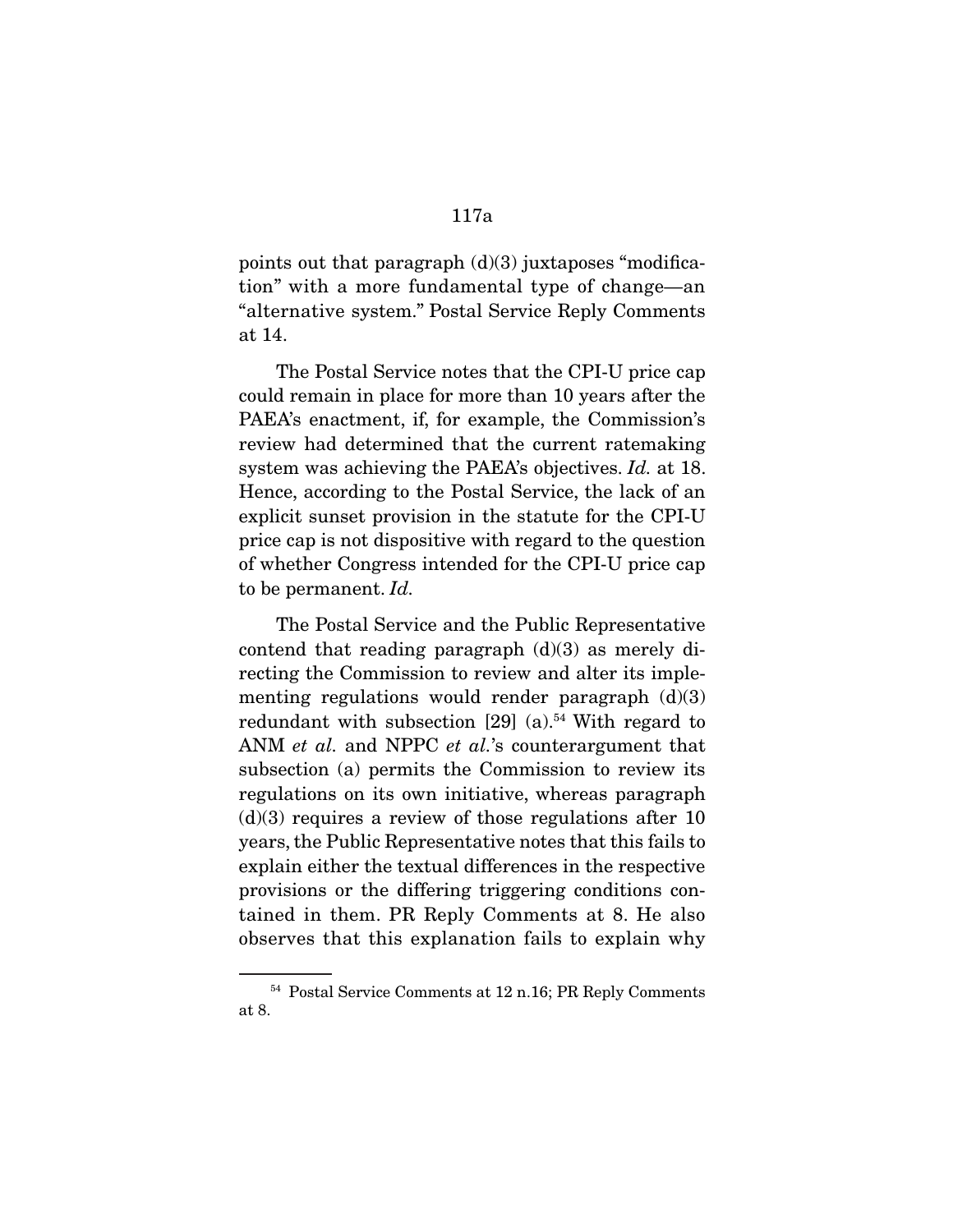paragraph (d)(3) authorizes the Commission "to implement a remedy 'as necessary to achieve the objectives,'" without reference to the PAEA's other provisions (such as the CPI-U price cap). Id.

 Emphasizing its agreement with the Commission that the PAEA unambiguously allows the Commission to replace the CPI-U price cap, the Postal Service asserts that the Commission's interpretation would be upheld by a federal court under Chevron step one. Postal Service Reply Comments at 9 n.10. In the alternative, the Postal Service asserts that "[a]t most the statute is ambiguous, and the Commission's interpretation is reasonable," and would therefore be upheld under Chevron step two. Id. The Public Representative maintains that ambiguities exist in the PAEA, and he disagrees that the issue would be resolved under Chevron step one. PR Reply Comments at 10-12. Instead, he argues that the Commission's interpretation is a permissible construction of a statutory ambiguity, and hence would be accorded deference under Chevron step two. Id.

 The Postal Service asserts that to the extent that any ambiguity concerning the scope of an alternative system exists, the PAEA's legislative history confirms that the Commission is able to alter or eliminate the CPI-U price cap. Postal Service Reply Comments at 14- 15. The Postal Service submits that the statement of Senator Collins, as the Senate sponsor of postal reform, should be accorded considerable weight. Id. [30] The Postal Service maintains that paragraph (d)(3) represented a compromise between the Senate version of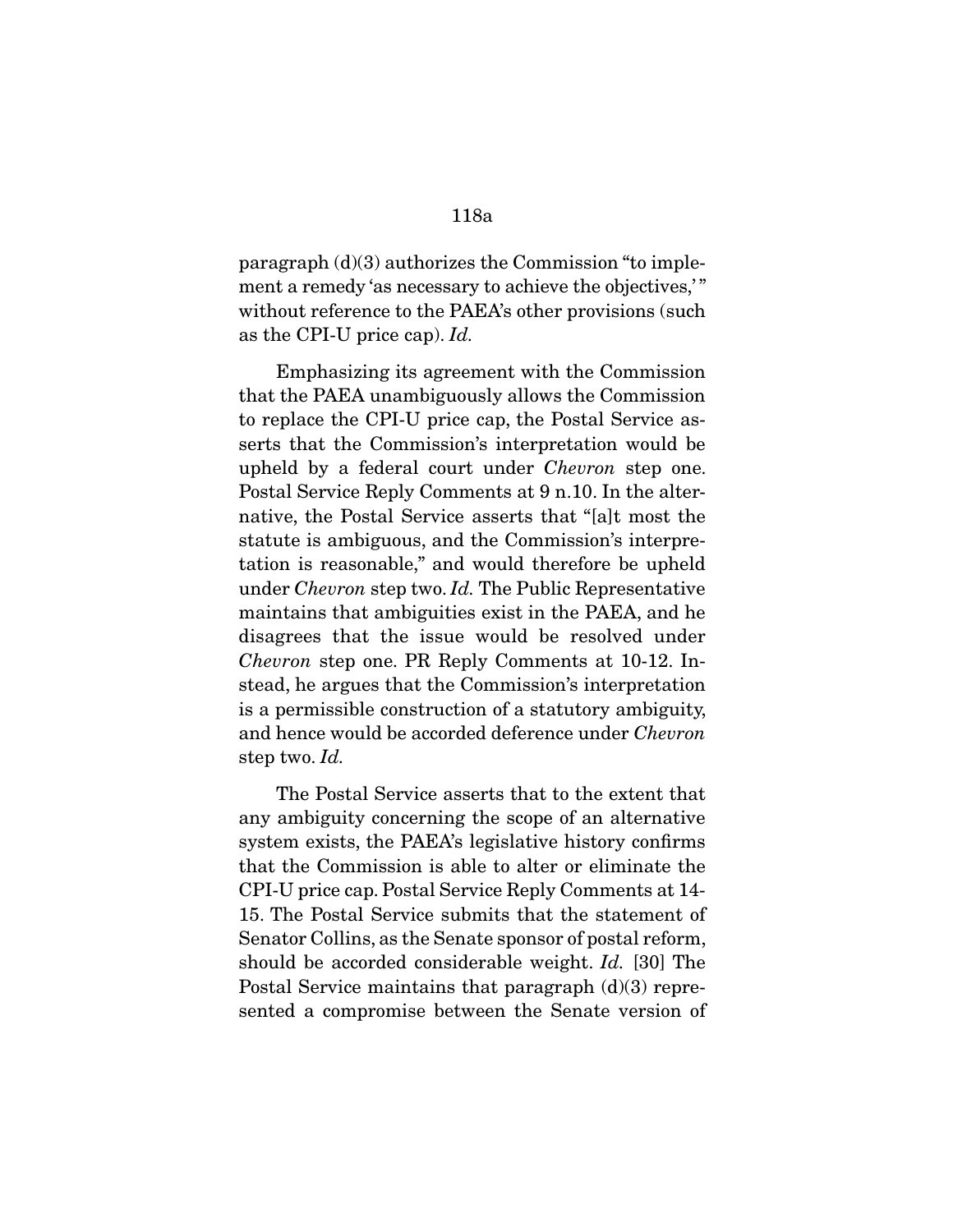the bill, which contained a permanent CPI-U price cap, and the House version of the bill, which would have granted the Commission the discretion to select the appropriate mode of regulation from the outset. Postal Service Comments at 12. The Postal Service asserts that the final compromise reached by Congress provided that the CPI-U price cap would remain in effect for 10 years, after which the Commission would have the discretion to modify or replace that system with an alternative system if it was not achieving the PAEA's statutory objectives. Id. The Postal Service characterizes this choice as consistent with the historical trend of Congress shifting discretion over postal matters to the executive branch, as well as the more general trend of Congress establishing initial regulatory frameworks but allowing regulatory agencies to amend those frameworks as circumstances change.<sup>55</sup>

 The Postal Service disagrees that Order No. 4258 represents an "unexplained departure" from any past position by the Commission with regard to its authority under paragraph  $(d)(3)$  or the policy value of the CPI-U price cap. Postal Service Reply Comments at 18-19. The Postal Service characterizes the prior

<sup>55</sup> Id. at 16-17. The Postal Service cites as examples the Federal Communication Commission's (FCC's) ability to amend its statutory fee schedule, as well as Congress's requiring the Secretary of Transportation to prescribe standards regarding gas and hazardous liquid pipelines, while simultaneously enacting default risk-analysis and integrity-management requirements to apply to pipeline operators in the interim until the Secretary of Transportation's rules could be promulgated. Id. at 17-18 (citing 47 U.S.C. § 159; 49 U.S.C. § 60109).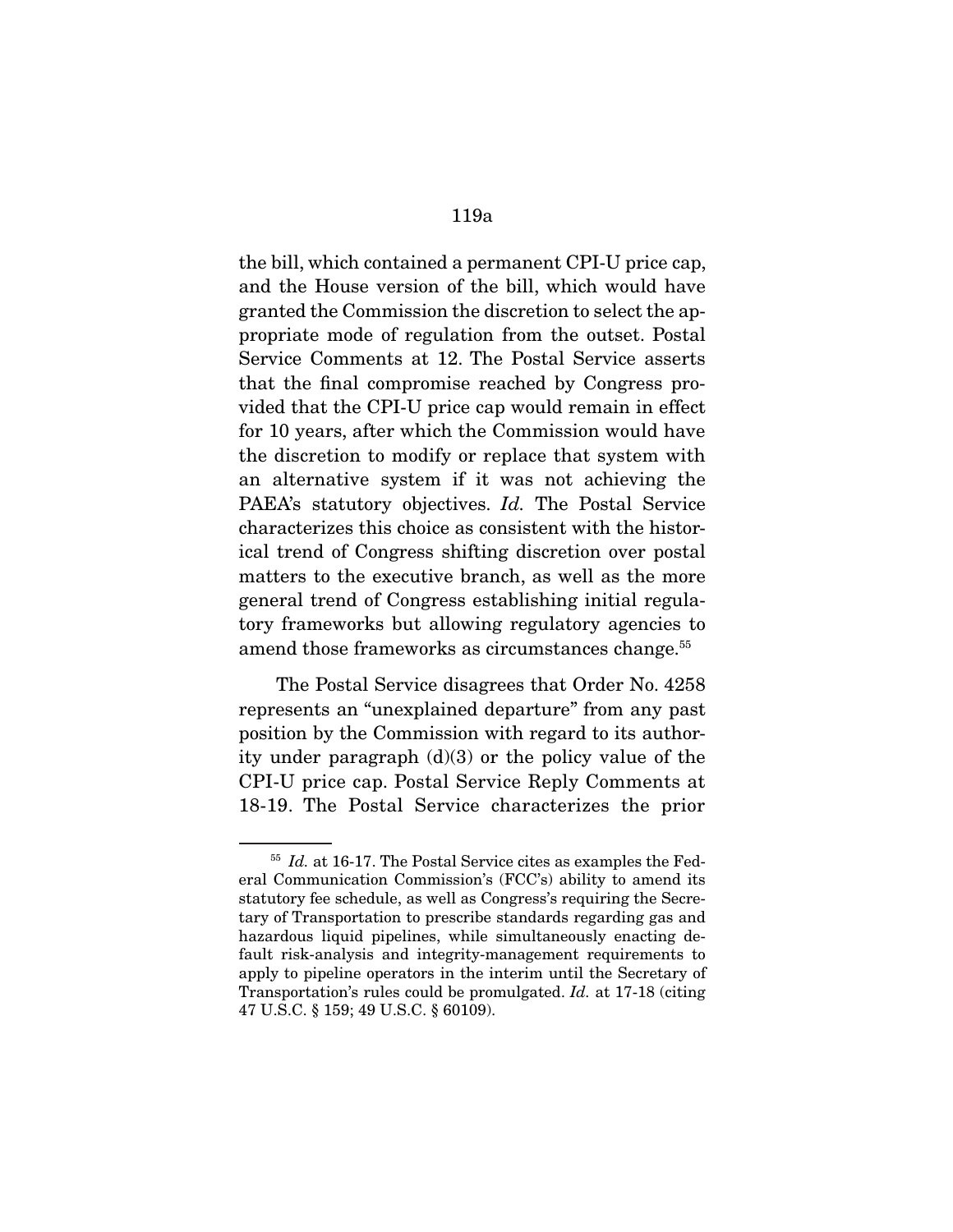Commission statements cited by the commenters as reflecting "Congress's policy decision to impose the price cap in effect at the time," rather than "a policy judgment about whether the same price cap would remain good policy in all circumstances going forward." Id. at 19.

 The Postal Service asserts that the commenters fail to rebut the Commission's "reasoned rejection" of any constitutional concerns with regard to paragraph  $(d)(3)$ . Id. at 8. Specifically with regard to the non-delegation doctrine, the Postal Service asserts [31] that NPPC *et al.* continue to base their arguments on two cases with limited precedential value. Id. The Postal Service points instead to more extensive and more recent case law upholding delegations to agencies based on intelligible principles. Id. at 8-9. The Postal Service argues that the PAEA's 9 statutory objectives and 14 statutory factors provide more-thansufficient guidance to justify upholding the delegation in this case.<sup>56</sup>

<sup>56</sup> Postal Service Comments at 12; Postal Service Reply Comments at 9. The Postal Service also asserts that "ultimately, NPPC et al.'s arguments are pointless[] since the Commission lacks jurisdiction to rule on the statute's constitutionality and cannot cure a constitutional defect through self-restraint." Postal Service Reply Comments at 9. Thus, "[t]he Commission's role is to . . . fulfill the statutory role that Congress clearly conferred on it . . . [and] [u]ltimately, it is [a] court's role to decide whether Congress's decision to confer that authority on the Commission is constitutional." Id. at 9 n.9.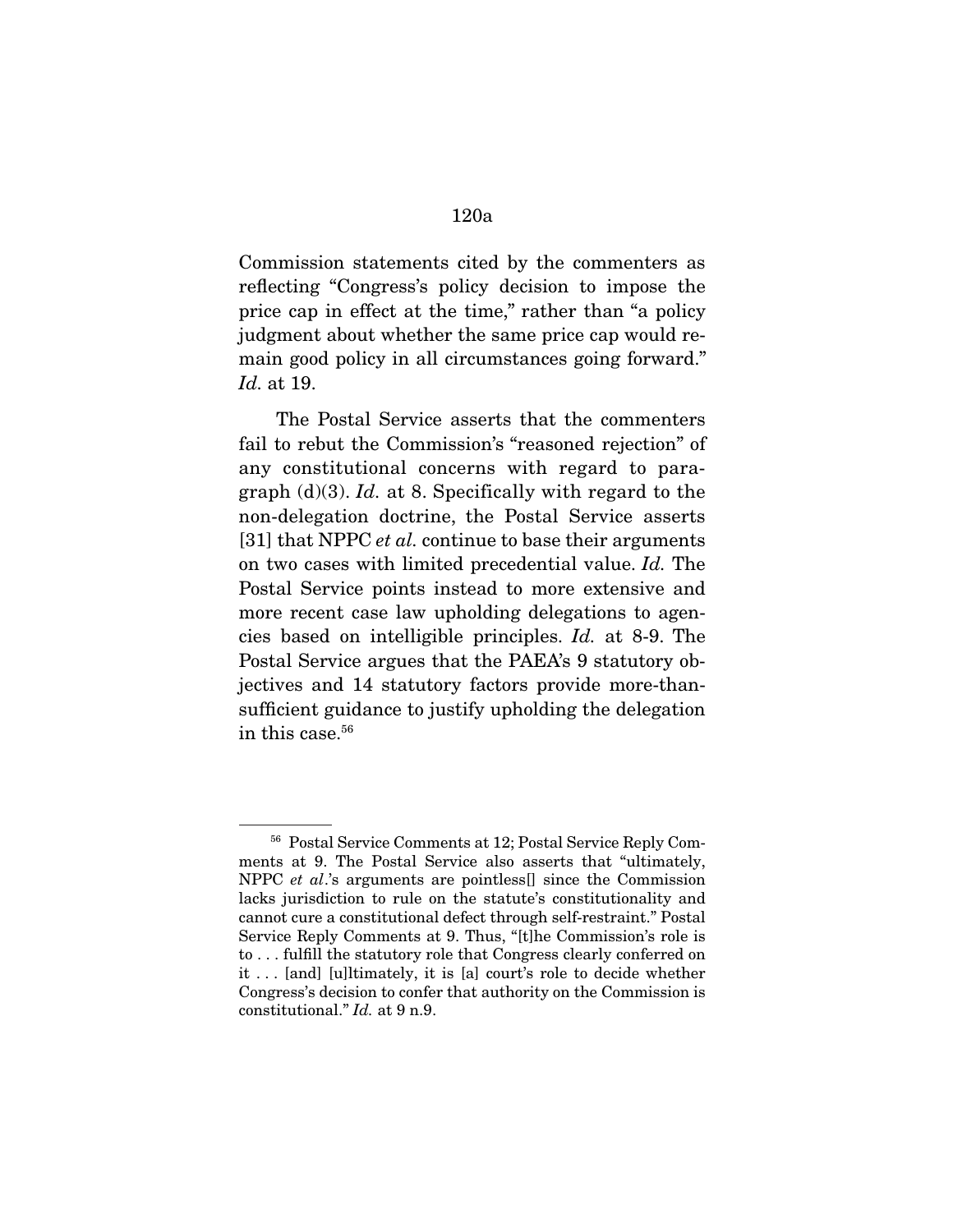#### 3. Workshare Discounts

 GCA and the Postal Service restate their position that workshare discounts are not within the scope of this proceeding (that is, subject to neither review nor potential regulatory action).57 The Postal Service also asserts that setting a passthrough floor is contrary to the language, structure, and objectives of section 3622. Postal Service Reply Comments at 108 n.285.

ANM et al., NPPC et al., and Pitney Bowes Inc. (Pitney Bowes) counter that the Commission's workshare discount proposal is within the Commission's legal authority.58 ANM et al. assert that the Commission's rules implementing section 3622(e) and governing workshare discounts are part of the "system." ANM et al. Reply Comments at 73. ANM et al. state that the Commission's workshare discount proposal must comply [32] with section 3622(e) and that the Commission's proposal meets this standard. Id. at 7374. Pitney Bowes asserts that section 3622(d)(3) mandates review of the system "established under this

<sup>57</sup> GCA Comments at 1 n.1 (citing 2017 GCA Comments at sections V-VI); Postal Service Reply Comments at 111 n.292 (citing Postal Service Comments at 146-147).

<sup>58</sup> Reply Comments of Alliance of Nonprofit Mailers, American Catalog Mailers Association, Inc., Association for Postal Commerce, Data & Marketing Association, Idealliance, and MPA—the Association of Magazine Media, March 30, 2018, at 73-74 (ANM et al. Reply Comments); Reply Comments of the National Postal Policy Council, the Major Mailers Association, and the National Association of Presort Mailers, March 30, 2018, at 5 (NPPC et al. Reply Comments); Comments of Pitney Bowes Inc., March 1, 2018, at 4-9 (Pitney Bowes Comments).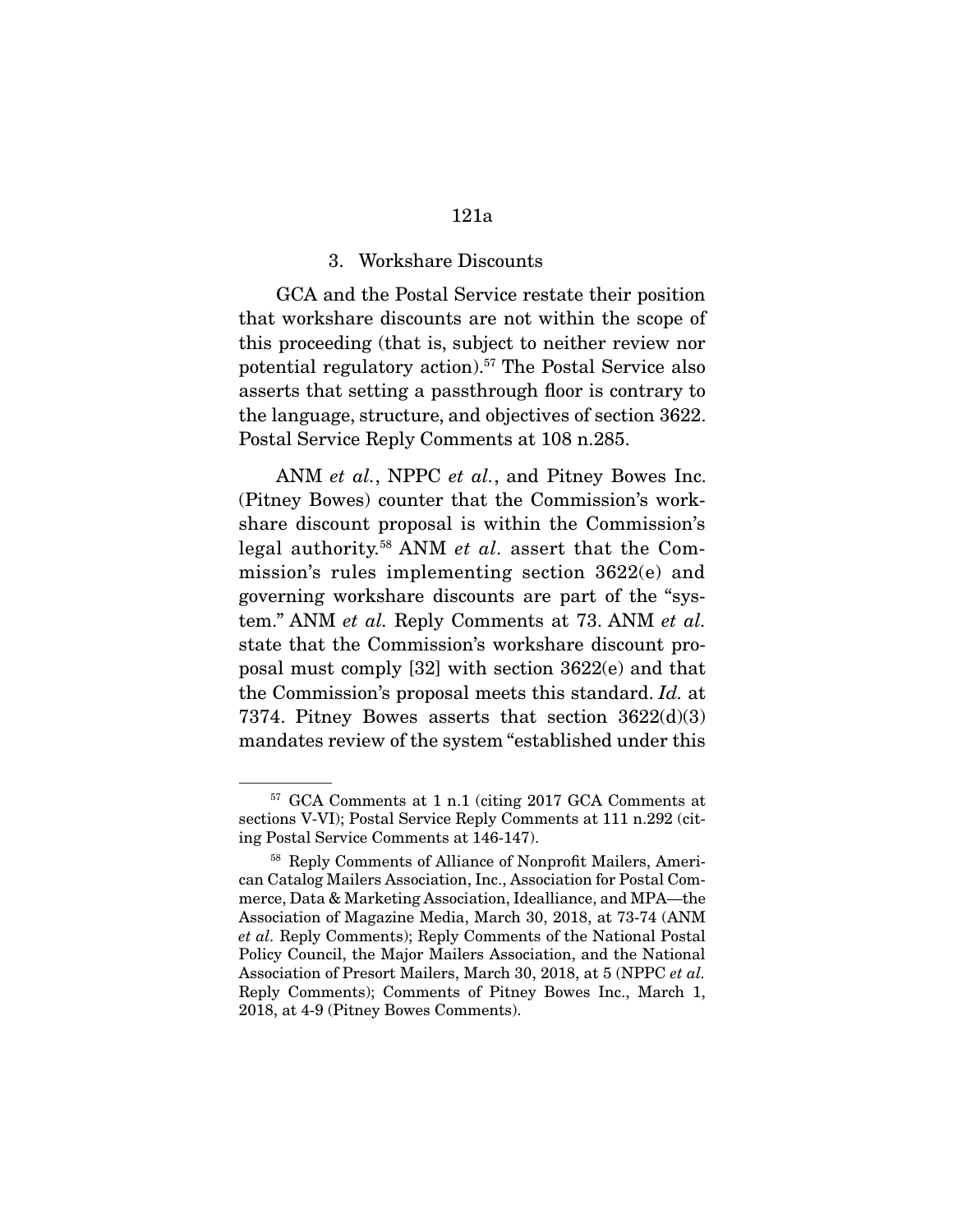section," which refers to the entirety of section 3622, including the workshare discount provisions appearing in subsection (e). Pitney Bowes Comments at 5. Pitney Bowes contends that nothing in the PAEA prevents the Commission from establishing a floor (or a band applicable to passthroughs under 100 percent), as proposed by Order No. 4258. Id. at 6. Pitney Bowes adds that the Commission's proposal concerning passthroughs over 100 percent would implement the qualitative considerations appearing in 39 U.S.C. § 3622(e) into a quantitative range. Id. at 8.

- C. Commission Analysis
	- 1. Introduction

 First, this Section addresses the positions of commenters asserting that the Commission lacks the statutory authority to make additional rate adjustment authority available to the Postal Service. This includes issues pertaining to the PAEA's text, structure, and legislative history, as well as arguments that the Commission's current interpretation of paragraph  $(d)(3)$  of section 3622 is inconsistent with prior Commission statements and arguments concerning the constitutionality of the Commission's interpretation of paragraph (d)(3). Second, this Section addresses issues that exclusively pertain to the Commission's statutory authority to limit the setting of inefficient workshare discounts.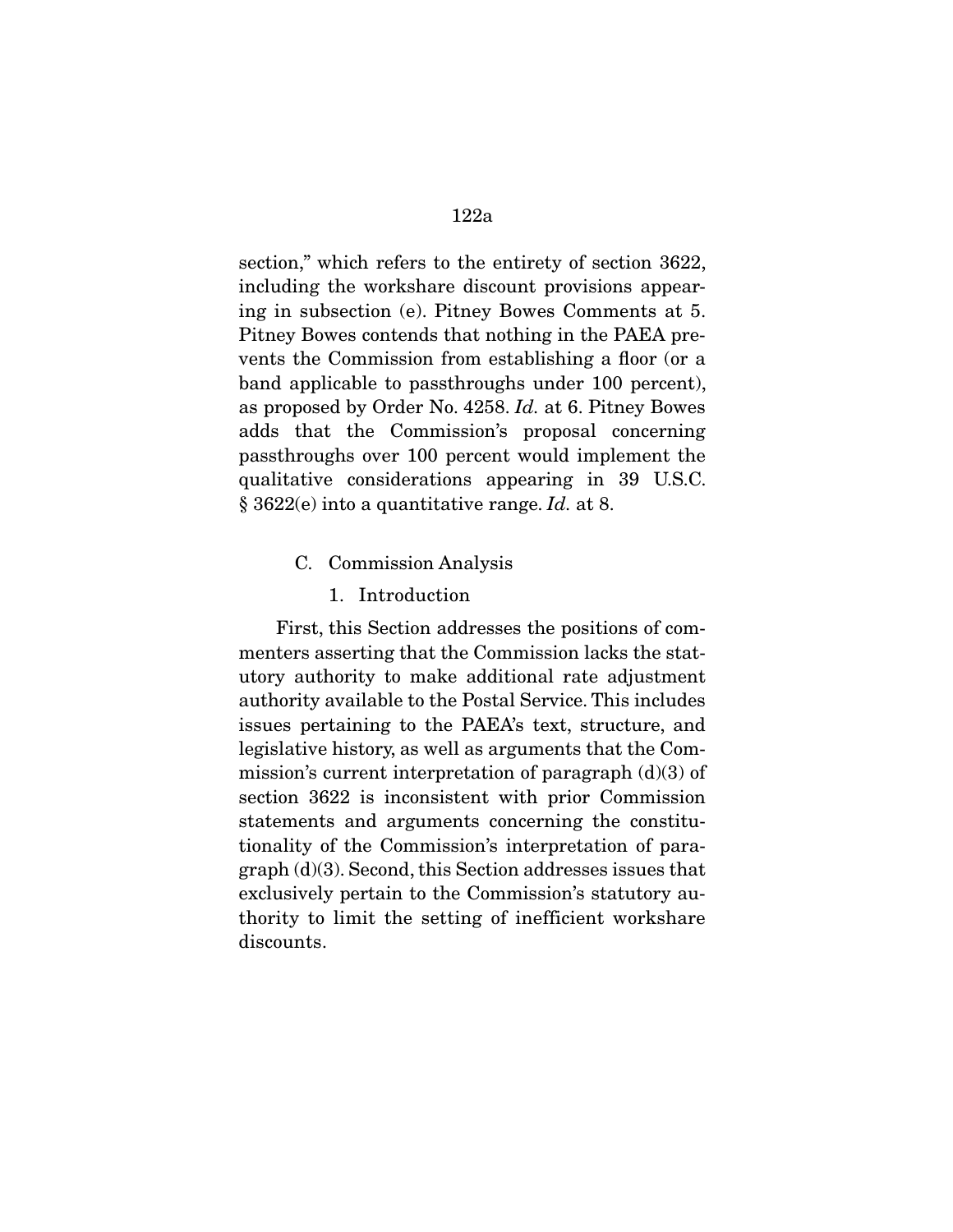#### 2. Additional Rate Adjustment Authority

 Federal courts evaluate an agency's interpretation of its governing statute using the two-step framework set forth in Chevron. Under Chevron step one, the court considers whether "Congress has directly spoken to the precise question at issue." [33] Chevron, 467 U.S. at 842. If so, "that is the end of the matter; for the court, as well as the agency, must give effect to the unambiguously expressed intent of Congress." Id. at 842- 843. If not, then the court proceeds to Chevron step two and considers whether the agency's interpretation "is based on a permissible construction of the statute." Id. at 843. The court must defer to the agency's interpretation if it is "reasonable." Id. at 844.

# a. The PAEA's Plain Language

 At Chevron step one, a court must " 'exhaust the traditional tools of statutory construction to determine whether Congress has spoken to the precise question at issue[,] . . . [which] include examination of the statute's text, legislative history, and structure, as well as its purpose.' "59 To prevail under Chevron step one, a challenger 'must do more than offer a reasonable or, even the best, interpretation [of the statute in question].' "60 "Instead, they 'must show that the statute

<sup>59</sup> Petit v. United States Dep't of Educ., 675 F.3d 769, 781 (D.C. Cir. 2012) (quoting Bell Atlantic Telephone Cos. v. FCC, 131 F.3d 1044, 1047 (D.C. Cir. 1997)).

<sup>60</sup> Petit, 675 F.3d at 781 (quoting Village of Barrington, Ill. v. Surface Transp. Bd., 636 F.3d 650, 661 (D.C. Cir. 2011)).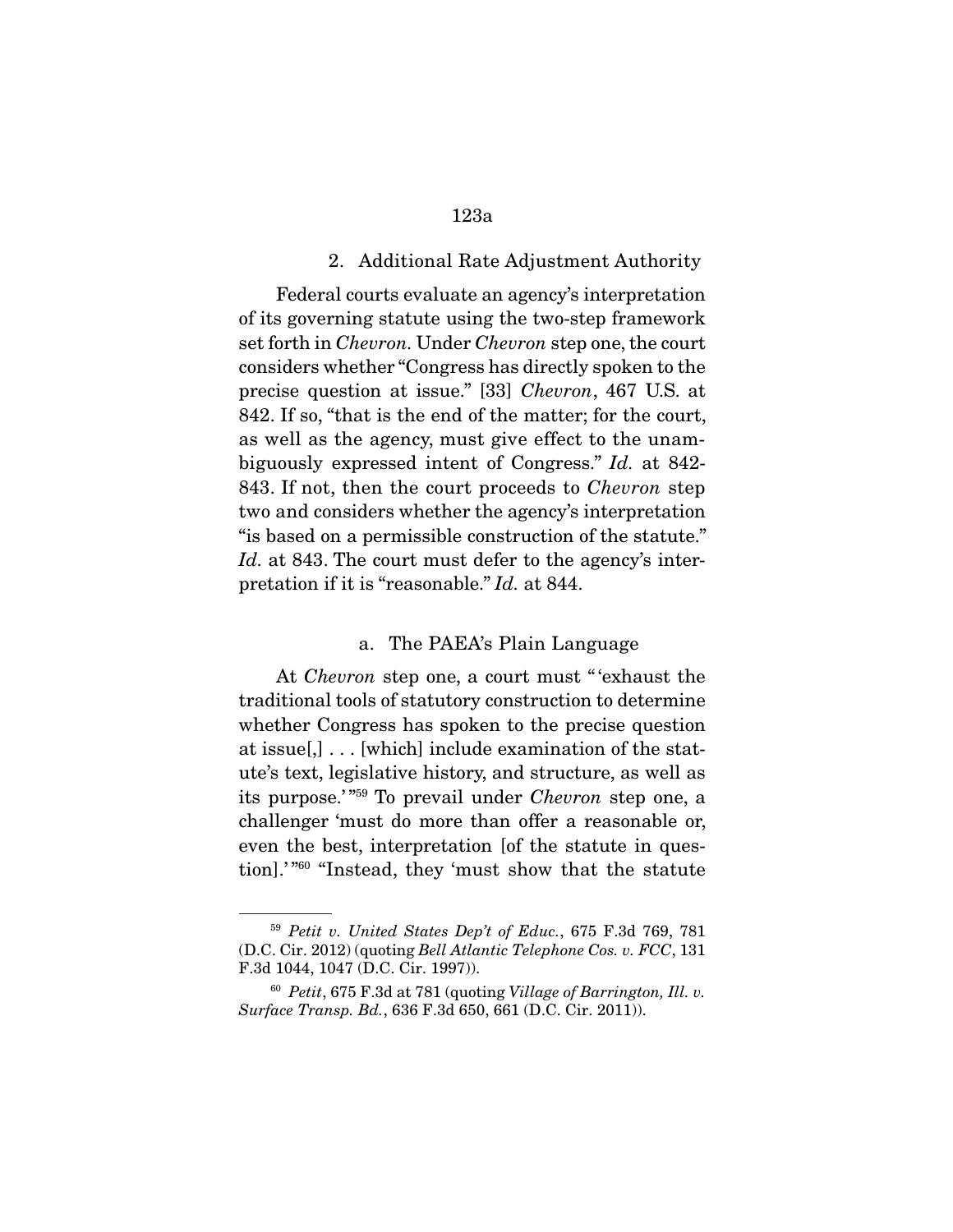unambiguously forecloses the [agency's] interpretation.' "61 "[T]hey must demonstrate that the challenged term is susceptible of only [one] possible interpretation."62

The plain language of paragraph  $(d)(3)$  of section 3622 contemplates the modification or replacement of the existing Market Dominant ratemaking system, if necessary to achieve the statutory objectives appearing in subsection (b). As an initial matter, the Commission notes that the nature of the proposal it is putting forward is a [34] modification. The Commission is proposing adjustments to the CPI-U price cap that are consistent with price cap theory.

 Price cap formulas generally start with a measure of inflation (called the inflation factor), such as the CPI-U index.63 Most price cap formulas also include

 $61$  Id. (emphasis in original) (quoting Village of Barrington, 636 F.3d at 661).

 $62$  Petit, 675 F.3d at 781 (quoting County of Los Angeles v. Shalala, 192 F.3d 1005, 1015 (D.C. Cir. 1999) (internal marks and citation omitted)); see also Chevron, 467 U.S. at 843 n.11 ("The court need not conclude that the agency construction was the only one it permissibly could have adopted to uphold the construction, or even the reading the court would have reached if the question initially had arisen in a judicial proceeding." (citations omitted)).

<sup>63</sup> See, e.g., United States Postal Service, Office of the Inspector General, Report No. RARC-WP13-007, Revisiting the CPI-Only Price Cap Formula, April 12, 2013, at 46, available at: https://www.uspsoig.gov/sites/default/files/document-library-files/ 2015/rarc-wp-13-007 0.pdf (RARC-WP13-007).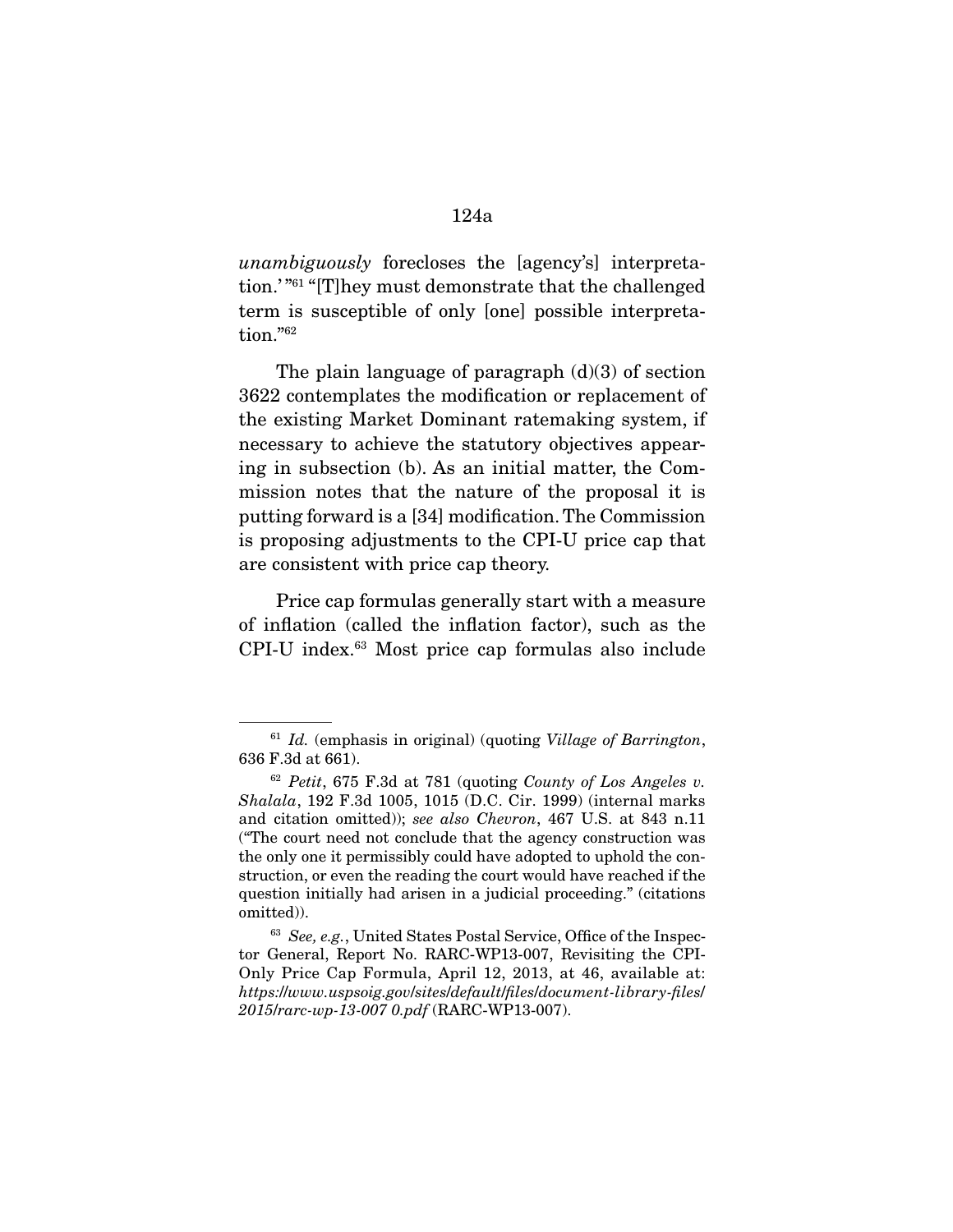various adjustments to the inflation factor.<sup>64</sup> When establishing 39 C.F.R. part 3010 in accordance with section 3622(a) in 2007, the Commission considered, but ultimately opted to defer, applying adjustment factors to the CPI-U index.<sup>65</sup> This approach allowed the Postal Service latitude to operate with minimal regulation under the new ratemaking system. See Order No. 26 at ¶¶ 2067-2068. However, based on the Commission's findings in Order No. 4257, the Commission has determined that adjustment factors are now necessary to remedy the existing ratemaking system's failure to meet the objectives. See Order No. 4257.

 When promulgating the initial implementing regulations after enactment of the PAEA, the Commission

<sup>64</sup> For instance, most price cap formulas include an "X-factor" to offset productivity growth. See RARC-WP-13-007 at 45; United States Postal Service, Office of Inspector General, Risk Analysis Research Center, Report No. RARC-WP-17-003, Lessons in Price Regulation from International Posts, February 8, 2017, Appendix A at 16, available at: https://www.uspsoig.gov/sites/default/files/ document-library-files/2017/RARC-WP-17-003.pdf; David E.M. Sappington, Price Regulation and Incentives, December 2000, at 14, available at: http://regulationbodyofknowledge.org/wpcontent/ uploads/2013/03/Sappington Price Regulation and.pdf (Sappington, Price Regulations and Incentives). Price cap plans also may regulate service quality using a reward- or penalty-style "Q-factor." See Sappington, Price Regulations and Incentives at 14-15, 51; Copenhagen Economics, Postal Quality and Price Regulation, March 29, 2017, at 18 n.19 (Copenhagen Economics Report). Other adjustment factors include a "Y-factor" to address recurring exogenous costs, or a "Z-factor" to address an exogenous onetime cost. See RARC-WP-13-007 at 16.

<sup>65</sup> Order No. 26 at ¶ 2064-2068 (deferring the development of adjustments to the CPI-U price cap related to the quality of service); Order No. 43 at 31-32 (same).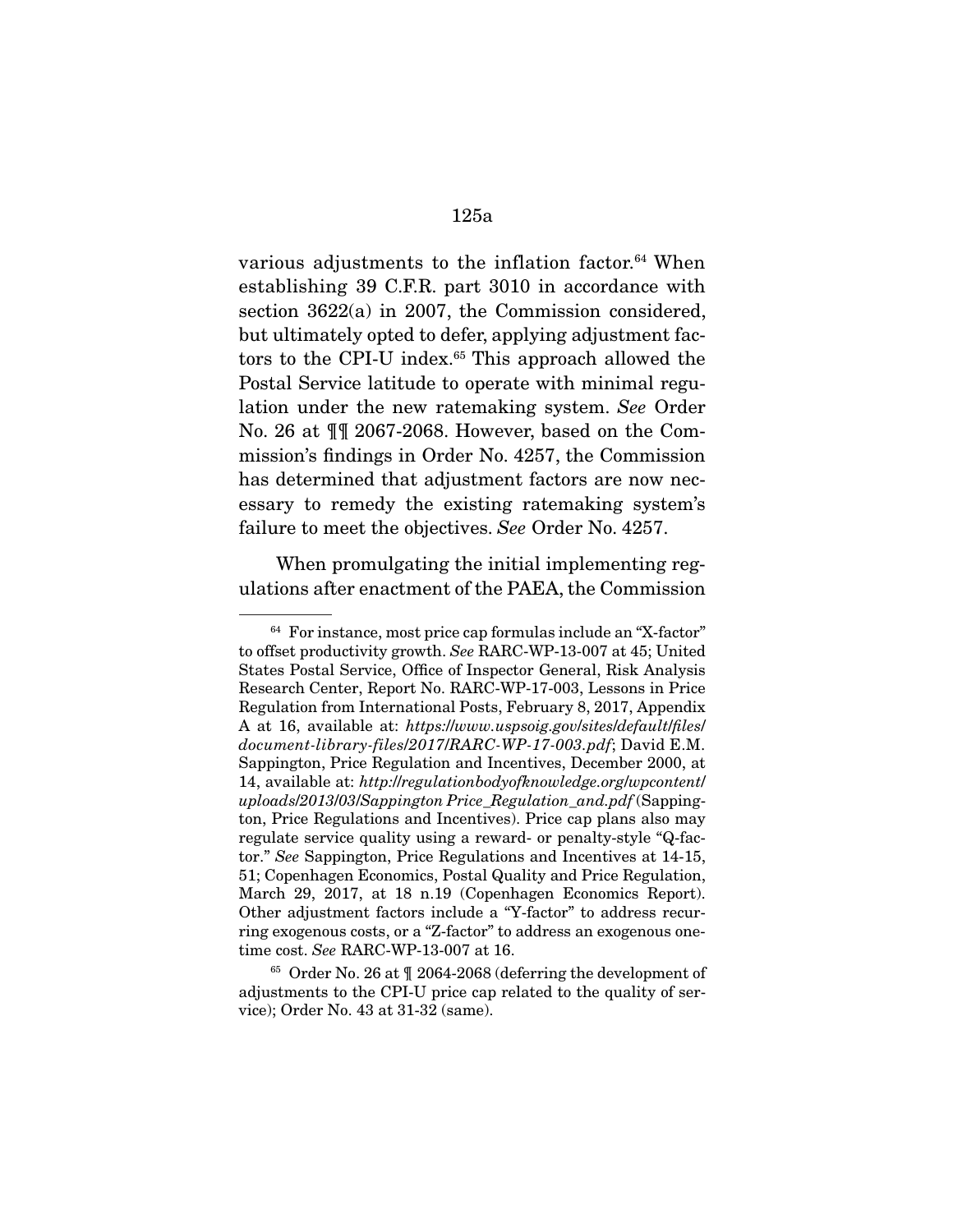stated that it would develop additional regulation if experience under the new system showed that additional regulation was necessary to achieve the [35] PAEA's statutory objectives. Order No. 26 at ¶ 2068. The proposed adjustments generally maintain an inflation-based price cap, while also recognizing the aspects of the initial ratemaking system that have proven to be inadequate to meet the statutory objectives, taking into account the statutory factors.

 However, even if the Commission's proposal is construed to be an "alternative system," the Commission has the authority under paragraph  $(d)(3)$  to implement such a change. ABA, ANM et al., and NPPC et al. assert that the Commission's proposal exceeds the Commission's statutory authority.<sup>66</sup> Fundamentally, these commenters disagree with the Commission's interpretation of paragraph  $(d)(3)$  as providing for a broad scope of review and permitting broad rulemaking action, if necessary to achieve the PAEA's statutory objectives.67 Instead, these commenters assert that the authority provided by paragraph  $(d)(3)$  is limited to the type of initial regulatory setup and periodic improvements authorized by subsection (a) of section 3622.68

 $66$  ABA Comments at 4-6; ANM *et al.* Comments at 9-29; NPPC et al. Comments at 19-40.

 $67$  ABA Comments at 4-6; ANM *et al.* Comments at 11-13; NPPC et al. Comments at 21, 23-27.

 $68$  ABA Comments at 5-6; ANM *et al.* Comments at 12-13; NPPC et al. Comments at 23-27.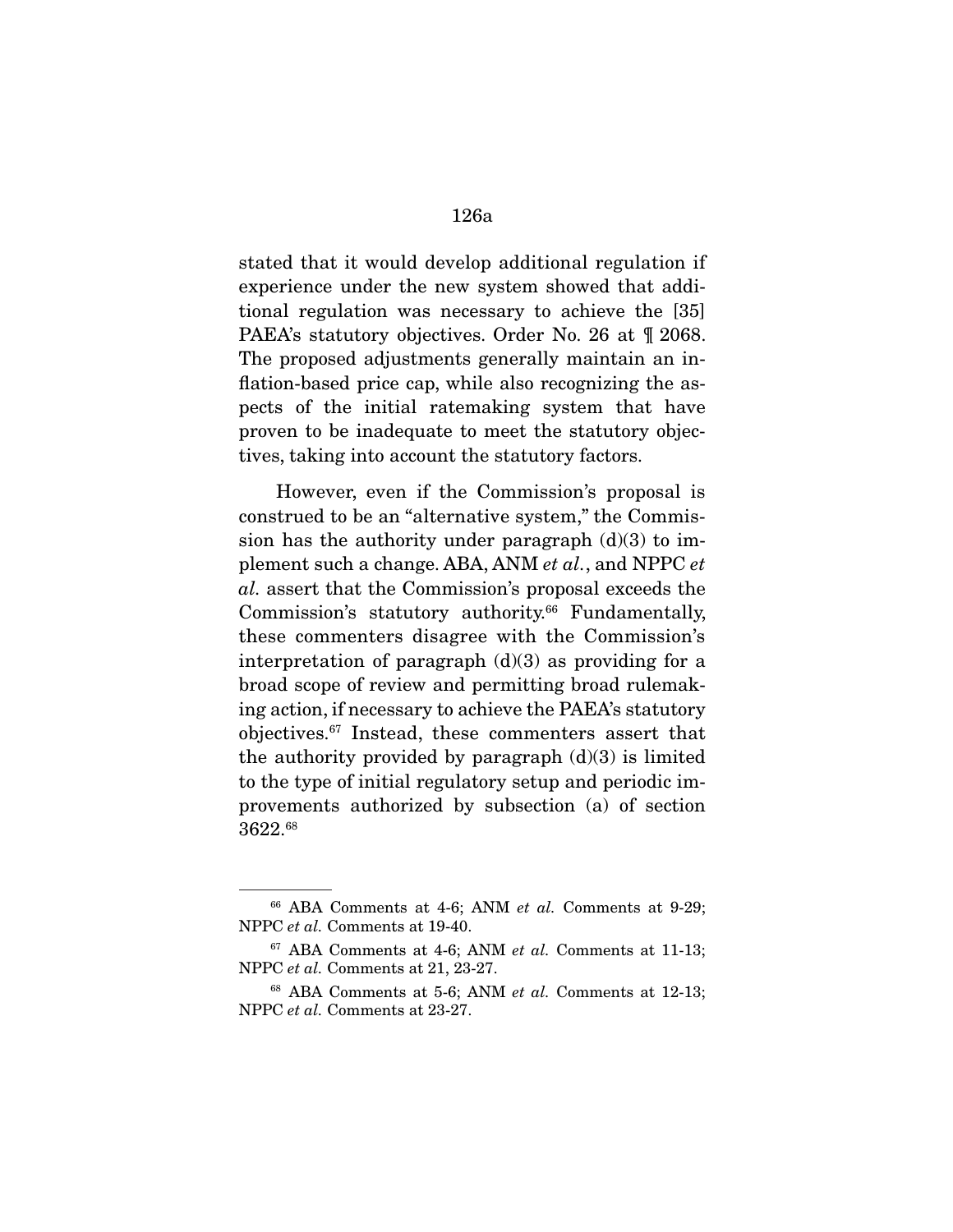The Commission continues to find that the scope of the system subject to review (and subject to potential change or replacement, if necessary to achieve the statutory objectives), includes all aspects of the ratemaking system established under 39 U.S.C. § 3622.69 This holistic interpretation properly gives the statutory language its ordinary meaning.<sup>70</sup> "System" is a general term referring to a set of connected things or parts forming a complex whole.<sup>71</sup> The PAEA expressly "include[s]" the CPI-U price cap in the [36] "system for regulating rates and classes for market-dominant products." 39 U.S.C.  $\S 3622(d)(1)(A)$ . Therefore, the CPI-U price cap is plainly a part of the system that is subject to review under paragraph  $(d)(3)$  and, if necessary to achieve the statutory objectives, subject to potential change or replacement.

 The structure of subsection (d) of section 3622 confirms the Commission's interpretation. Subsection (d), titled "Requirements" is subdivided into three paragraphs:  $(d)(1)$  "In General;"  $(d)(2)$  "Limitations;" and  $(d)(3)$  "Review." Paragraph  $(d)(2)$  modifies the preceding text appearing in paragraph  $(d)(1)$ . This structure reinforces the conclusion that the general provisions of paragraph  $(d)(1)$  and the limitations of paragraph

<sup>69</sup> Order No. 4258 at 25; see also Order No. 4257 at 10.

<sup>70</sup> See Smith v. United States, 508 U.S. 223, 228 (1993) (in the absence of an express definition, a statutory phrase must be given its ordinary meaning).

 $71$  See Merriam-Webster Dictionary, available at: http://www. merriamwebstercom/dictionary/system ("system" defined as "a regularly interacting or interdependent group of items forming a unified whole").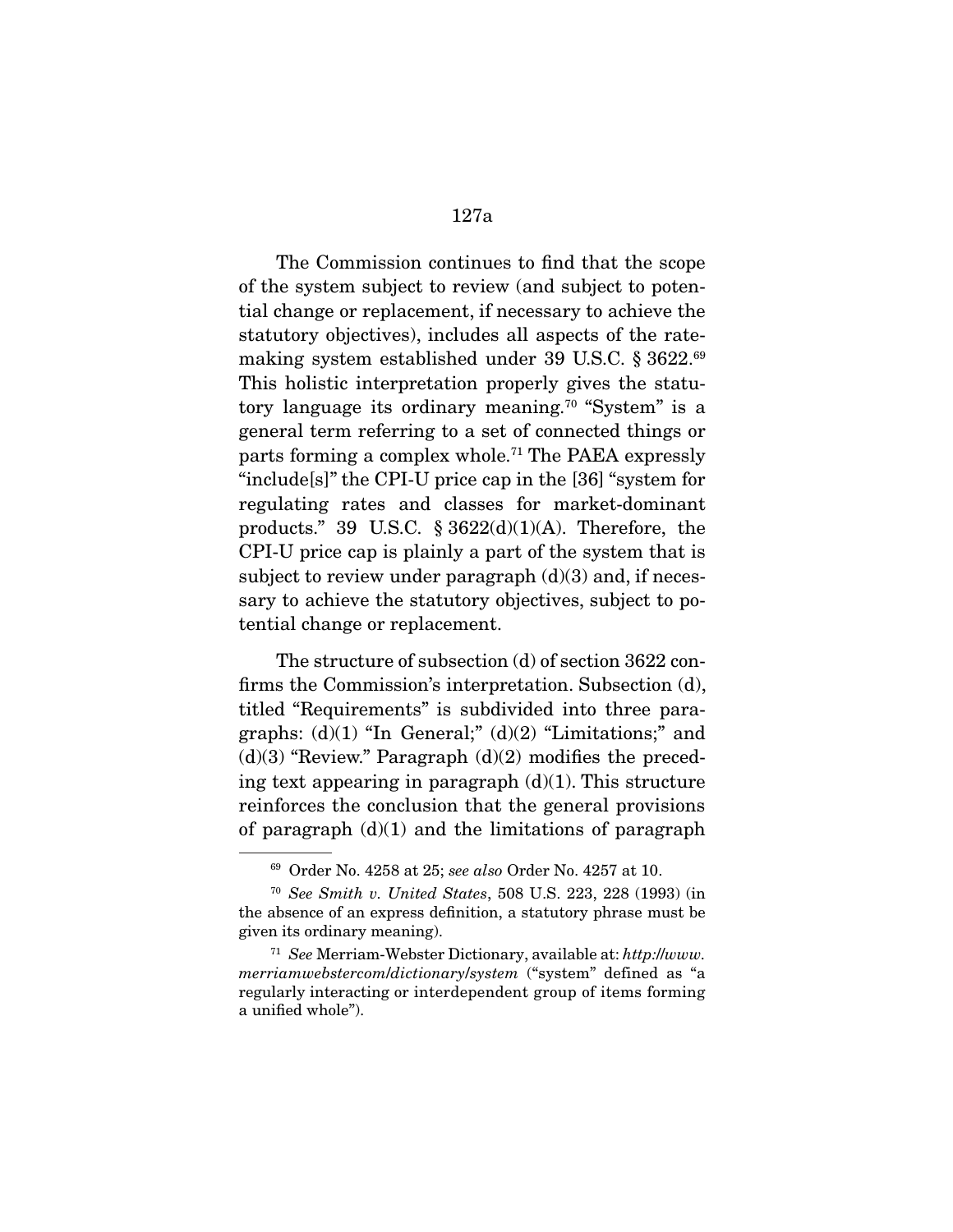$(d)(2)$  are part of the system to be reviewed (and, if necessary to achieve the statutory objectives, changed or replaced) pursuant to paragraph  $(d)(3)$ .<sup>72</sup>

 The textual differences between subsection (a) "Authority Generally" and paragraph (d)(3) "Review," clearly demonstrate that the extent of action permissible under paragraph  $(d)(3)$  is plainly broader than the extent of the action authorized by subsection (a). Order No. 4258 at 17. The phrase "establish (and may from time to time thereafter by regulation revise)" appearing in subsection (a) plainly refers to two connected powers—the initial setup of the ratemaking system, which *must* be completed within a specific timeframe, and periodic adjustment, which  $may$  occur at any time thereafter at the Commission's discretion. On the other hand, the plain language of paragraph  $(d)(3)$ demonstrates that its specific authority, if triggered, is broader. The phrase "make such modification or adopt such alternative system for regulating rates and classes for market-dominant products as necessary to achieve the objectives" [37] appearing in paragraph  $(d)(3)$  plainly refers to two options with different meanings—either changes to, or the complete replacement

<sup>72</sup> The Commission notes, however, that the provisions appearing in paragraphs  $(d)(1)$  and  $(d)(2)$  do not represent the entirety of the system established under section 3622 that is subject to review and possible change and/or replacement pursuant to paragraph (d)(3). See Order No. 4258 at 18-19, 25. As discussed in Order No. 4258, the structure of the PAEA does not preclude the inclusion of workshare discounts, which are described in subsection (e) of section 3622, as part of the overall system established under section 3622. Id. at 18-19.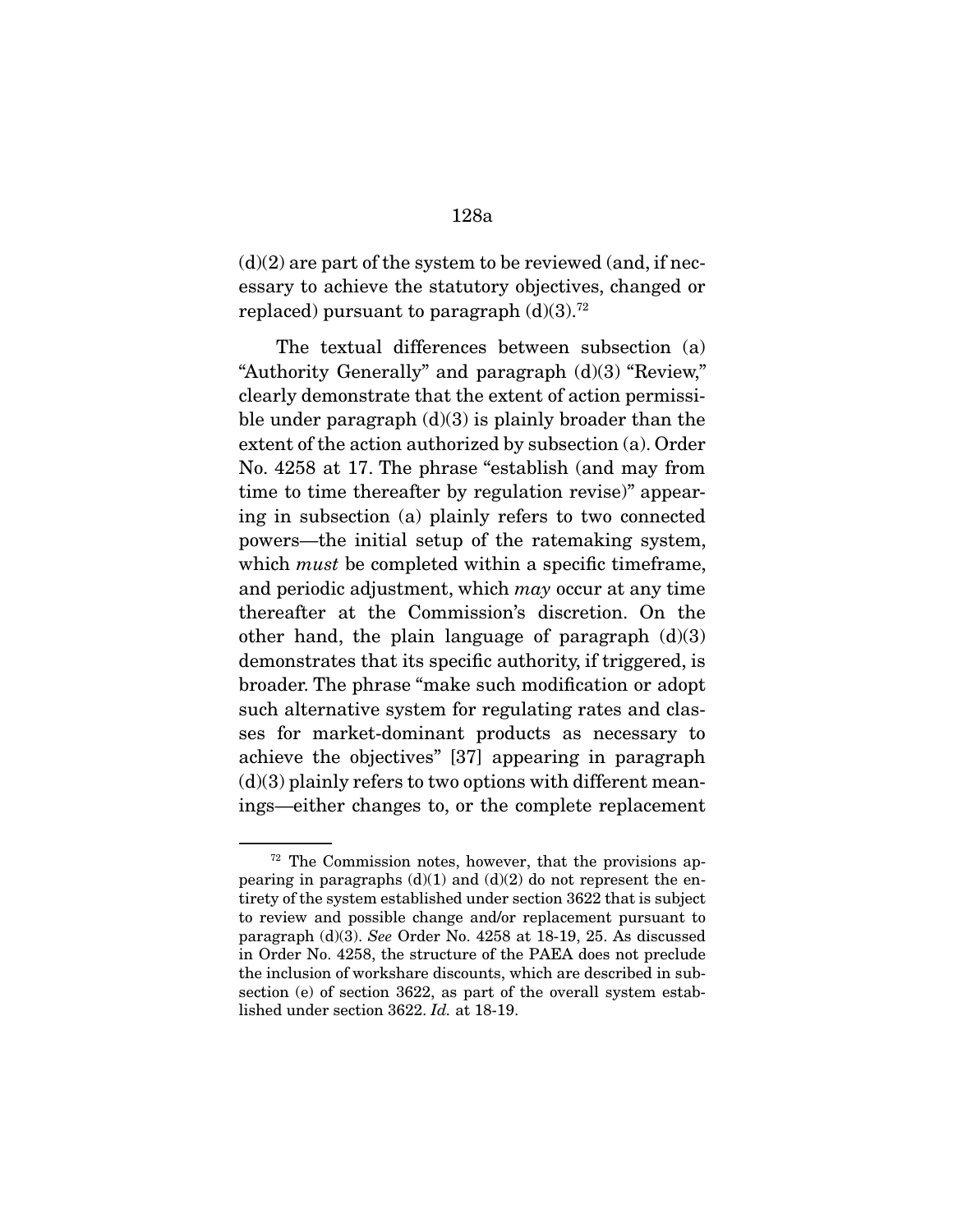of, any part of the system in order to remedy a failure to achieve the statutory objectives. Unlike subsection (a), the second sentence of paragraph  $(d)(3)$  contains specific triggering conditions. Any action authorized under paragraph  $(d)(3)$  is contingent on the Commission completing a mandatory review 10 years after the PAEA's enactment and issuing a determination (subject to notice and comment) that the ratemaking system did not achieve the PAEA's statutory objectives (taking into account the statutory factors).

 The differing statutory context under which the Commission acts—subsection (a) versus paragraph (d)(3)—determines the extent of the Commission's rulemaking authority. See Order No. 4258 at 17-18. Reading the statute as a whole makes it clear that the statutory objectives and factors play different roles to effectuate the different purposes of subsection (a) and paragraph  $(d)(3)$ . Subsection (a) does not mention the objectives and factors. Instead, subsections (b) and (c) explain the role of the objectives and factors during the course of any rulemaking undertaken pursuant to subsection (a). When performing the time-sensitive mandatory setup of the ratemaking system, and when making periodic discretionary adjustments to that system under subsection (a), the objectives and factors play a background role in implementing the general requirements and limitations specified in paragraphs  $(d)(1)-(2)$ . By contrast, paragraph  $(d)(3)$  casts the objectives in the primary role (with a supporting role for the factors). The purpose of paragraph  $(d)(3)$  is plainly to ensure that the objectives are being met and, if needed,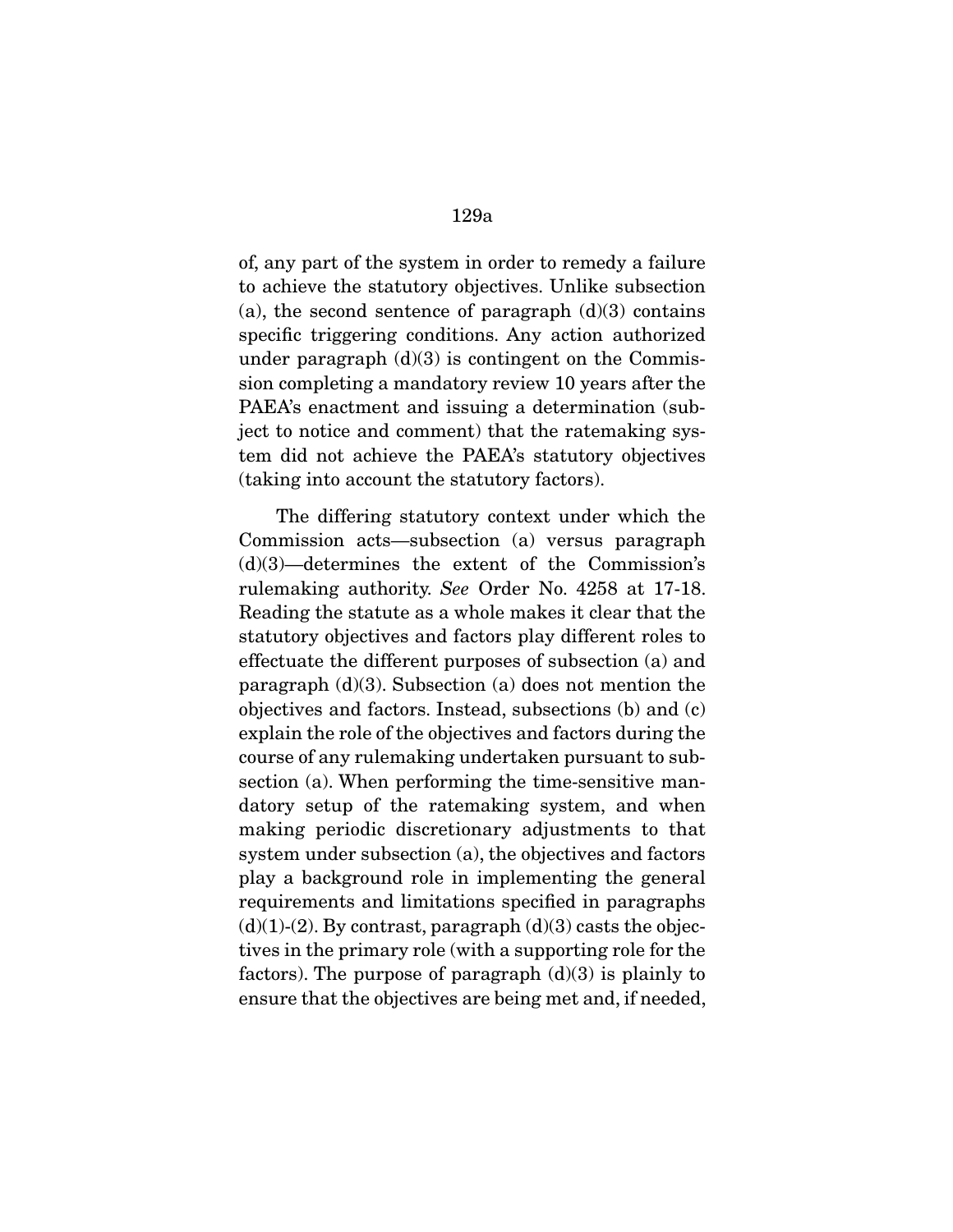to empower the Commission to remedy any failure to meet the objectives.

ANM *et al.* and NPPC *et al.* maintain that the Commission's authority under paragraph  $(d)(3)$  is subject to the provisions appearing in paragraphs  $(d)(1)$ and  $(d)(2)$ , [38] such as the CPI-U price cap.<sup>73</sup> Essentially, these commenters posit that paragraph  $(d)(3)$ only affects the rules the Commission has promulgated in existing 39 C.F.R. part 3010, insofar as those rules conform with paragraphs  $(d)(1)$  and  $(d)(2)$ .

However, nothing in paragraph  $(d)(3)$  states that the Commission's review of the system, and the range of action that can be taken in response to that review, is to be limited by the provisions appearing in paragraphs  $(d)(1)$  and  $(d)(2)$ . If Congress had intended to restrict the scope of review or action authorized under paragraph  $(d)(3)$ , it could have done so easily.<sup>74</sup> Instead, paragraph (d)(3) permits the Commission to "make such modification or adopt such alternative system for regulating rates and classes for market-dominant products as necessary to achieve the objectives." 39 U.S.C.  $\S 3622(d)(3)$ . This broad language militates

<sup>73</sup> See ANM et al. Comments at 21, 23; NPPC et al. Comments at 23-24.

<sup>74</sup> See Order No. 4258 at 15; see also Smith, 508 U.S. at 229 (rejecting a Chevron step one challenge contending that the statutory phrase "use of a firearm" referred only to use as a weapon and did not include use of a firearm as an item of barter to receive drugs, holding that "[s]urely petitioner's treatment of his [firearm] can be described as 'use' within the everyday meaning of that term[,]" and "[h]ad Congress intended the narrow construction petitioner urges, it could have so indicated.").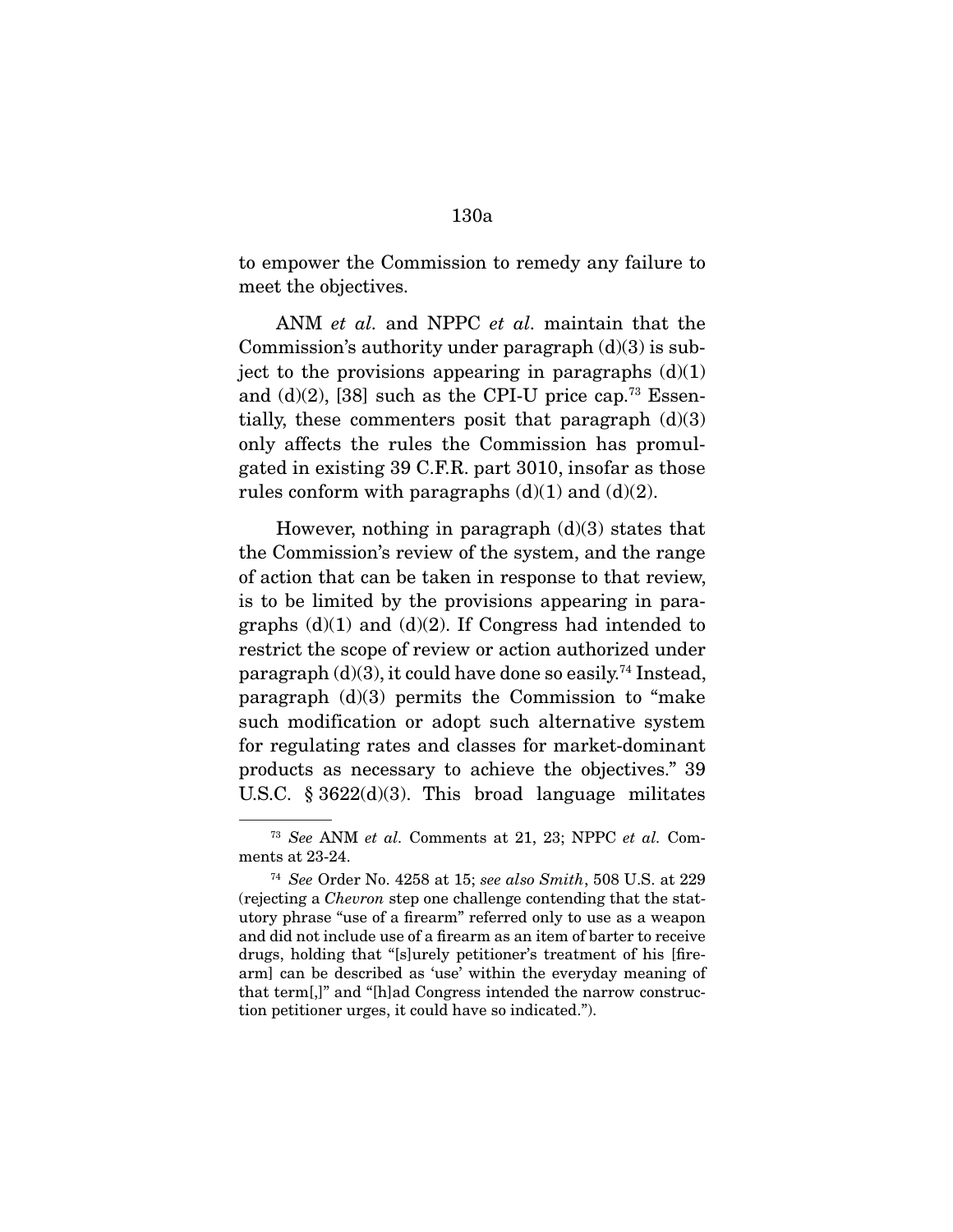against concluding that the commenters' narrow interpretation of paragraph  $(d)(3)$  must be unambiguously

correct.

ABA, ANM *et al.*, and NPPC *et al.* rely on the presumption of consistent usage to assert that repetition of the phrase "system for regulating rates and classes for market-dominant products" results in the Commission's regulatory power as authorized by paragraph  $(d)(3)$  being restricted to the type of action authorized by subsection (a).75 However, the presumption of consistent usage "is not rigid and readily yields whenever there is such variation in the connection in which the words are used as reasonably to warrant the conclusion that they were employed in different parts of the act with different [39] intent."76 Applying the presumption mechanically would "ignore[ ] the cardinal rule that '[s]tatutory language must be read in context [since] a phrase 'gathers meaning from the words around it.' "77 Notably, the presumption "relents when a word used has several commonly understood meanings among which a speaker can alternate in the course

<sup>75</sup> ABA Comments at 5-6; ANM et al. Comments at 11-13; see also NPPC et al. Comments at 23.

<sup>76</sup> Gen. Dynamics Land Sys., Inc. v. Cline, 540 U.S. 581, 595 (2004) (quoting Atlantic Cleaners & Dyers, Inc. v. United States, 286 U.S. 427, 433 (1932)).

<sup>&</sup>lt;sup>77</sup> Cline, 540 U.S. at 596 (quoting Jones v. United States, 527 U.S. 373, 389 (1999) (internal citation omitted)).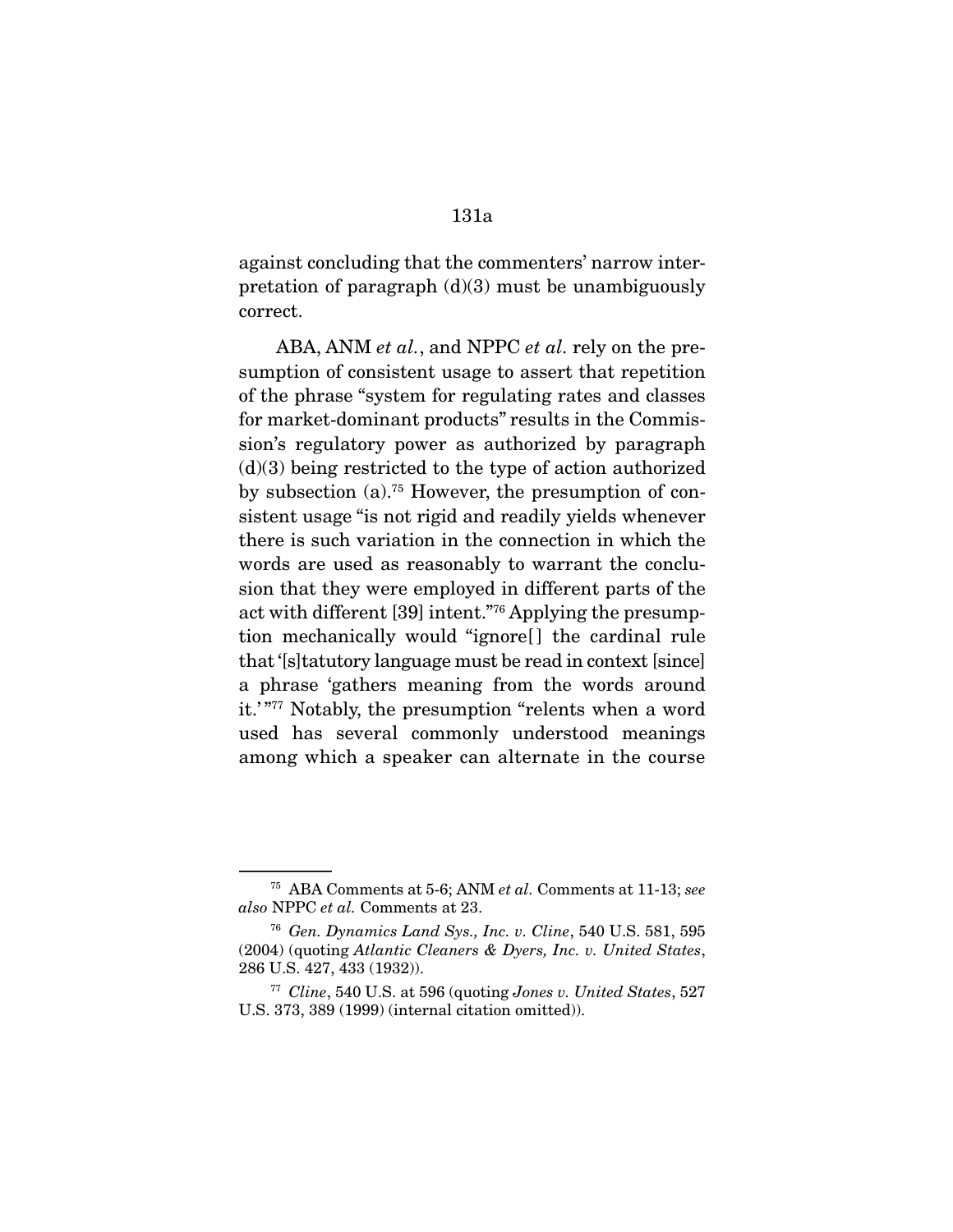of an ordinary conversation, without being confused or getting confusing."78

 These important caveats demonstrate that the interpretation advanced by the commenters, which would apply the presumption of consistent usage in an isolated and mechanical fashion, lacks adequate support. See Cline, 540 U.S. at 595-596 n.8 (internal citations omitted). The repetition of a general phrase cannot override the clear differences in the nature and extent of the Commission's authority granted by the provisions at issue. The differences in both the text and the purposes of the provisions is evidence that it is improper to equate the general authority granted by subsection (a) with the specific authority granted by paragraph (d)(3). See Order No. 4258 at 16-18.

ABA, ANM *et al.*, and NPPC *et al.* reiterate their assertion that the term "shall," appearing in paragraph  $(d)(1)$ , means that the inclusion of the CPI-U price cap in the ratemaking system cannot be reviewed, altered, or eliminated under paragraph  $(d)(3)$ .<sup>79</sup> This interpretation ignores the fact that paragraph  $(d)(3)$  structurally follows paragraphs  $(d)(1)$  and  $(d)(2)$ , which strongly suggests that the provisions of paragraphs  $(d)(1)$  and  $(d)(2)$  are subject to modification by paragraph  $(d)(3)$ .

<sup>78</sup> Cline, 540 U.S. at 595-96 (noting that the word "age" can be readily understood to have different meanings depending on the context) (internal footnote omitted).

<sup>79</sup> ABA Comments at 5; ANM et al. Comments at 11; NPPC et al. Comments at 20-22.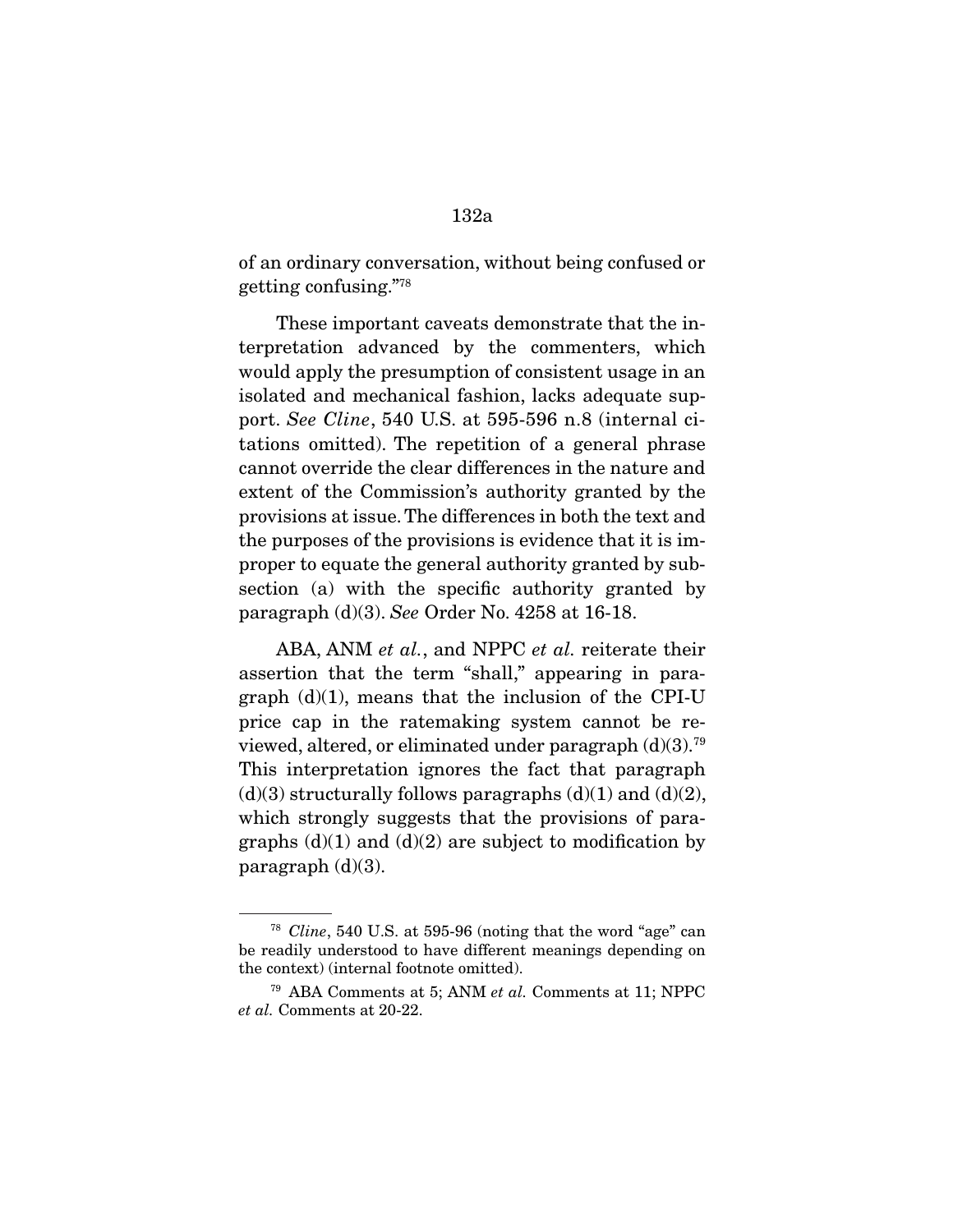ANM *et al.* incorrectly assert that the provisions of paragraphs  $(d)(1)$  and  $(d)(2)$  take precedence over the statutory objectives appearing in subsection (b). ANM et al. [40] Comments at 18. Such an interpretation is contrary to the plain command of subsection (b), which requires the statutory objectives to be applied in conjunction with one another, rather than with any other provisions. Moreover, as discussed, the differing statutory context under which the Commission acts subsection (a) versus paragraph  $(d)(3)$ —determines whether the objectives take on a primary versus a background role. The purpose of paragraph  $(d)(3)$  is to ensure that the objectives appearing in subsection (b)—not the provisions of paragraphs  $(d)(1)$  and  $(d)(2)$ —are being met. If needed, paragraph  $(d)(3)$  empowers the Commission to remedy any failure to meet the objectives.

 NPPC et al. characterize the Commission's interpretation as "dismiss[ing]" the title of section (d)—"Requirements." NPPC et al. Comments at 22. They construe this title to be consistent with their position that the CPI-U price cap was intended to be permanent. Id. at 22-23. The Commission noted in Order No. 4258 that the section title alone is not dispositive as to whether the Commission may modify or replace the CPI-U price cap.<sup>80</sup> However, the Commission's interpretation that the general provisions of paragraph  $(d)(1)$  and the limitations of paragraph  $(d)(2)$  are parts

 $80$  Order No. 4258 at 16; see ANM et al. Comments at 21-22 (conceding that title alone does not mandate retaining the CPI-U price cap).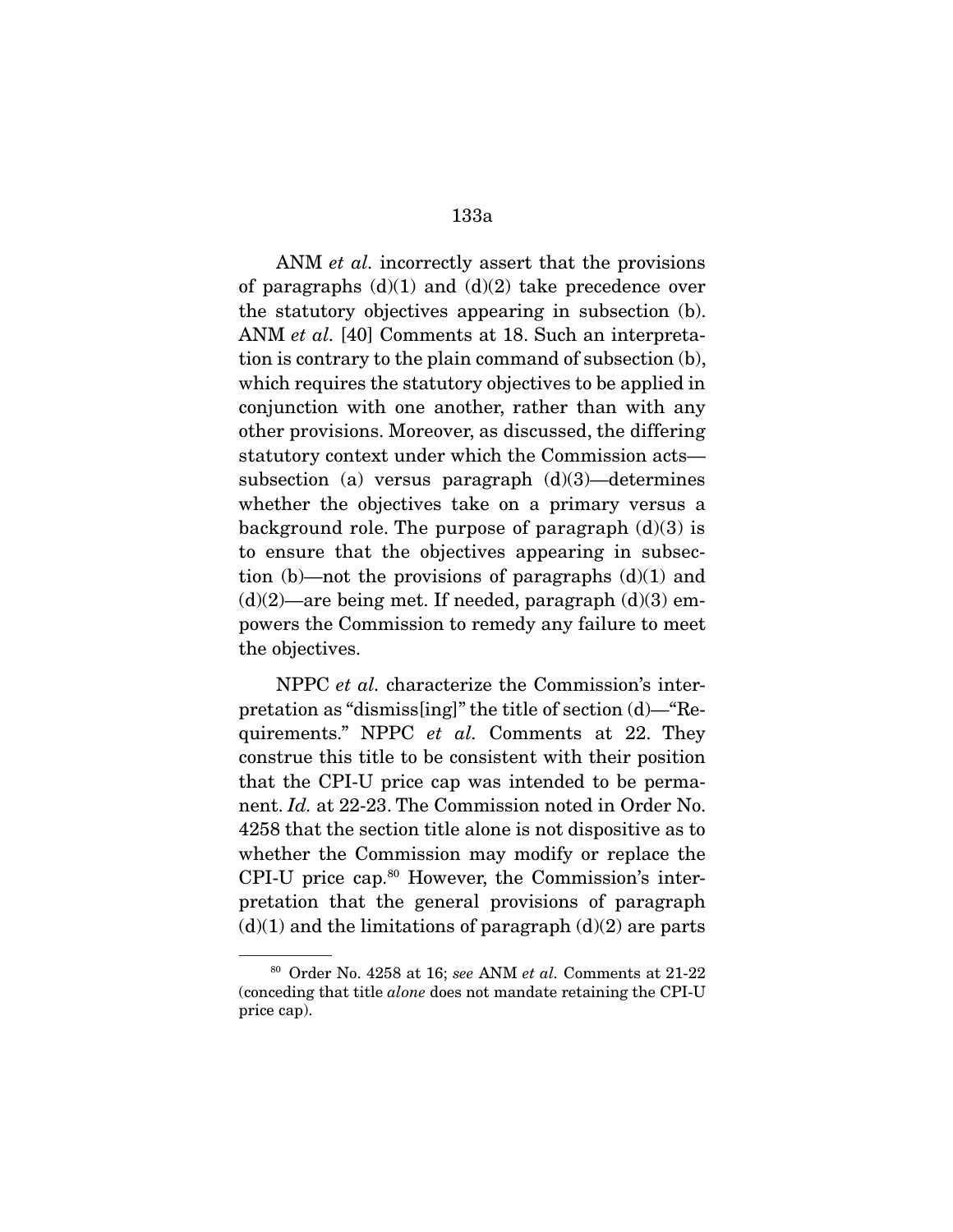of the system that *must* be reviewed and *may* potentially be changed or replaced under paragraph (d)(3) is consistent with subsection (d)'s title. Specifically, the "Requirements" that were put in place for the first decade following the PAEA's enactment are what are subject to review and potential change or replacement.

 NPPC et al. contend that the lack of any explicit sunset language means that the CPI-U price cap is permanent and must apply to any system—even an "alternative system" adopted pursuant to paragraph  $(d)(3)$ . NPPC et al. Comments at 22, 25-26. However, no sunset provision was needed for the CPI-U price cap (or for any other aspect of the existing system) because paragraph  $(d)(3)$  does not *automatically* remove [41] or alter the CPI-U price cap (or any other aspect of the existing system). For instance, if the Commission's review had determined that the ratemaking system (including the CPI-U price cap) was achieving the statutory objectives, then the CPI-U price cap system could have continued in its existing form.

 Additionally, with respect to NPPC et al.'s focus on the lack of explicit sunset language, they misapply the canon regarding narrow construal of statutory exceptions. NPPC et al. Comments at 26. It is true that generally speaking, where Congress specifically enumerates certain exceptions to a general prohibition, additional exceptions are not to be implied. See Andrus 446 U.S. at 616-17. However, the Commission's interpretation does not rest on creating an implied exception to the CPI-U price cap. Section 3622 expressly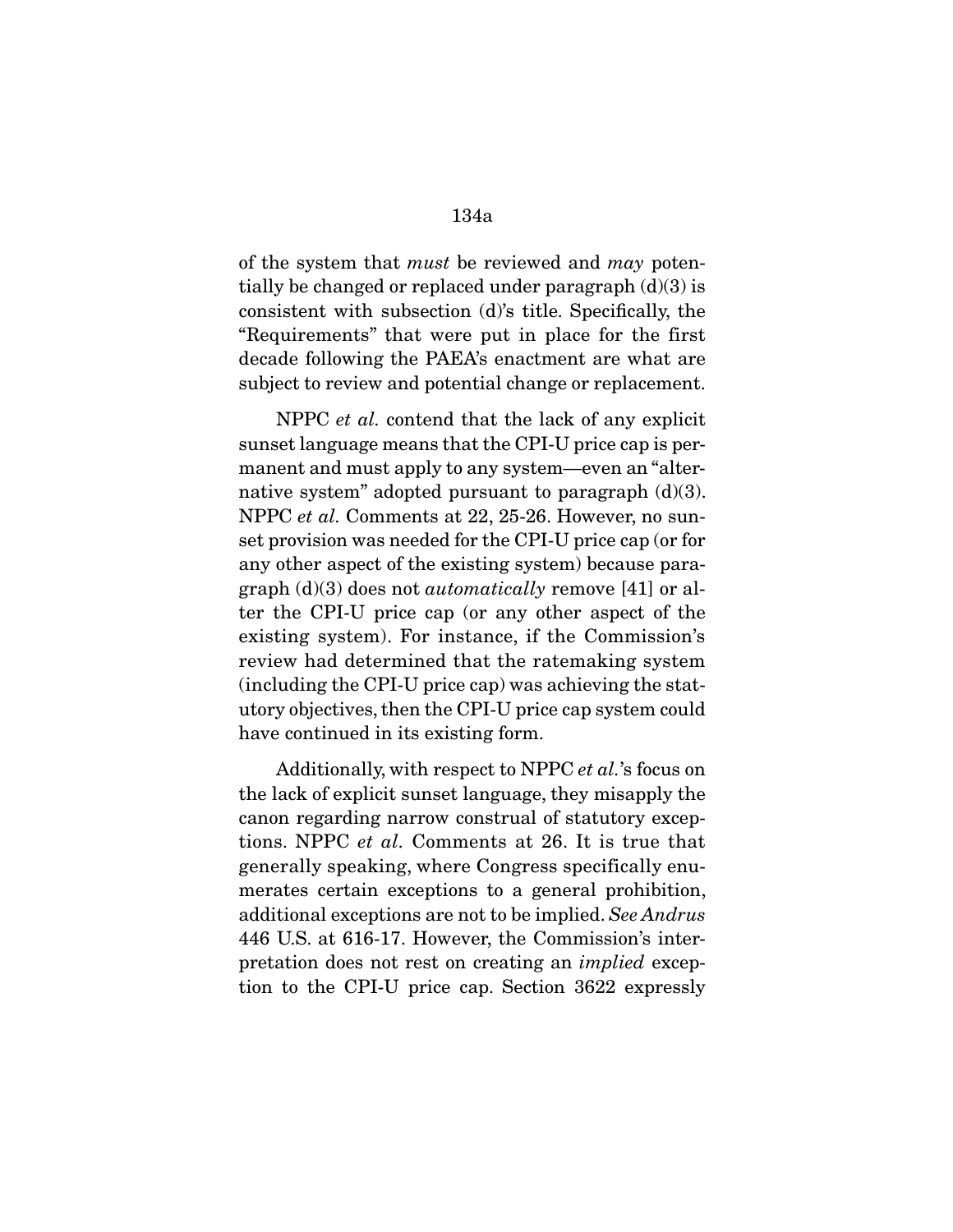includes the CPI-U price cap as a part of the system subject to review and potential change or replacement.

ANM et al. assert that the phrase "adopt such alternative system" does not meaningfully differ from the phrase "make such modification." ANM et al. Comments at 17. However, the Commission's interpretation does not rely on an appreciable difference between these words alone. As the Commission explained in Order No. 4258, the surrounding words and the use of a parenthetical connote a connection between the regulatory powers "establish" and "revise" in subsection (a), while the text of paragraph  $(d)(3)$  plainly confers the discretion to choose between two options with different meanings—either "modify" or "adopt an alternative." Order No. 4258 at 14, 16-17. As a result, the text of the second sentence appearing in paragraph  $(d)(3)$  is more naturally interpreted as presenting a contrast. The interpretation advanced by ANM et al. would drain the ordinary meaning from the phrase "alternative system," which connotes a far more fundamental degree of change than "modification."81 It [42] would also ignore the use of "or," a disjunctive that connects terms with separate meanings. Order No. 4258 at 14. Therefore, a plain reading of the text of the PAEA does not support the contention that "adopt such alternative

<sup>81</sup> Order No. 4258 at 15; see Postal Service Reply Comments at 13-14; Public Representative Reply Comments at 9. As the Postal Service states, "[t]he CPI-only price cap simply does not leave a wide enough range of unresolved issues for the Commission to make changes fundamental enough to qualify as being between 'alternative systems." Postal Service Reply Comments at 13.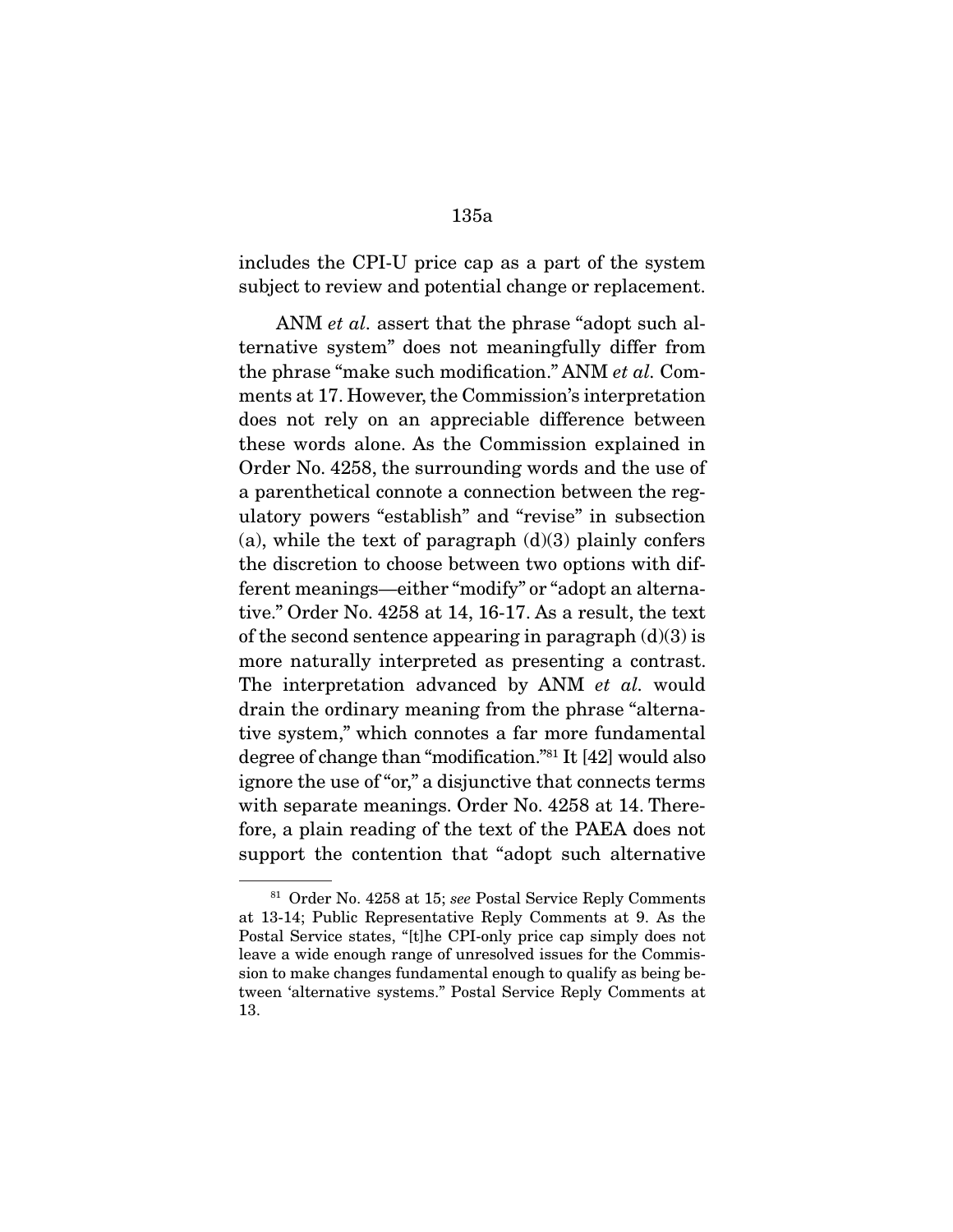system" is synonymous with, or merely intended to explicate the meaning of, "make such modification."

 The interpretation that the types of procedural and technical issues considered during prior rulemakings under subsection (a) are the sole meaning of an "alternative system" that may be adopted under paragraph  $(d)(3)$  is inconsistent with the sweeping terms used to describe the remedial power provided by paragraph  $(d)(3)$ .<sup>82</sup> Had Congress intended only to allow the Commission to recalibrate the regulations implementing the CPI-U price cap in order to make them more consistent with the PAEA's statutory objectives, it would have been simple (and more natural) for Congress to have drafted the second sentence of para $graph$  (d)(3) accordingly.

 Moreover, the interpretation that the specific authority conferred by the second sentence appearing in paragraph  $(d)(3)$  is no greater than the authority conferred by subsection (a) would run counter to the fundamental principle that a statute should be interpreted so as not to render any one part of it inoperative.83 This interpretation would emasculate the

 $82$  See Nat'l Cable & Telecomm. Ass'n v. FCC, 567 F.3d 659, 664-665 (D.C. Cir. 2009) (rejecting a Chevron step one challenge contending that the FCC's statutory authority was limited to a specific application where the plain language of the statute supported a broad application); Consumer Electronics Ass'n v. FCC, 347 F.3d 291, 297-299 (2003) (same).

<sup>83</sup> See Safeco Ins. Co. of Am. v. Burr, 551 U.S. 47, 59-60 (2007) (rejecting an interpretation that would render a word superfluous and incompatible with the statutory structure); Montclair v. Ramsdell, 107 U.S. 147, 152 (1883) ("It is the duty of the court to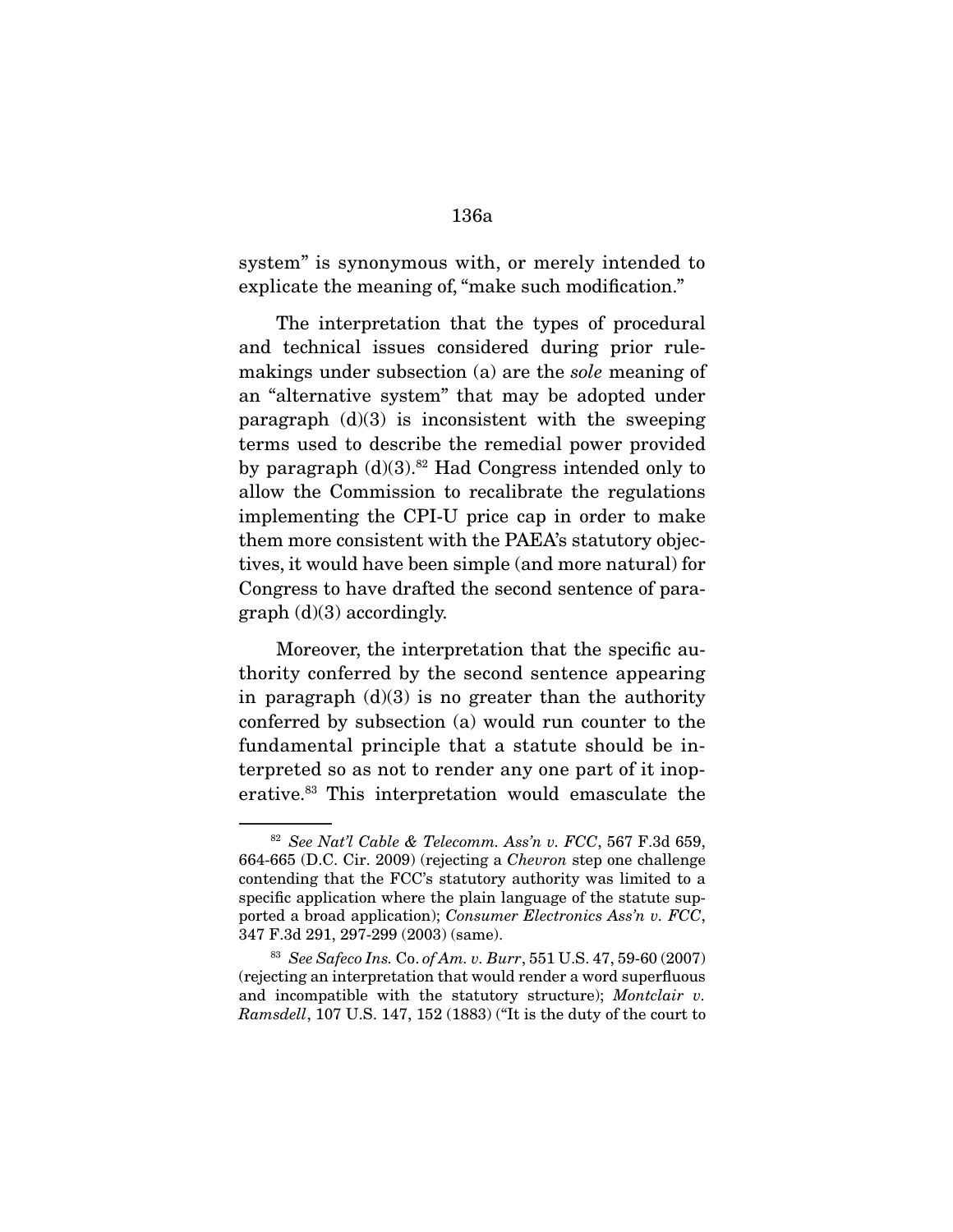specific authority conferred by paragraph  $(d)(3)$  of any power independent of the Commission's standing discretionary authority to change the implementing regulations promulgated pursuant to subsection (a). See 39 U.S.C. §§ 503, 3622(a). ANM et al. and NPPC et al. assert that the difference between [43] subsection (a) and paragraph  $(d)(3)$  is that subsection (a) allows the Commission to revise regulations on its own initiative, whereas paragraph  $(d)(3)$  requires that the Commission undertake a review and possibly make revisions after 10 years.84 However, this fails to address how the discretionary regulatory authority triggered by the second sentence of paragraph  $(d)(3)$  would be distinct from the Commission's standing discretionary rulemaking authority under subsection (a).

 NPPC et al. assert that "the Commission's tenyear review role is no more 'insignifican[t]' than its Section  $3622(a)$  role," and "[i]f [section  $3622(a)$ ] were a mere formality, why would Congress have felt the need to enact Section 3622(a) at all?" NPPC et al. Comments at 27. The Commission addressed this issue in Order No. 4258.85 To reiterate, subsection (a) empowered the Commission to promulgate the regulations necessary to implement the PAEA ratemaking system in its initial form, subject to the CPI-U price cap, among other

give effect, if possible, to every clause and word of a statute, avoiding, if it may be, any construction which implies that the legislature was ignorant of the meaning of the language it employed.").

<sup>84</sup> ANM et al. Comments at 19; NPPC et al. Comments at 27.

<sup>&</sup>lt;sup>85</sup> Compare NPPC et al. Comments at 27, with Order No. 4258 at 17.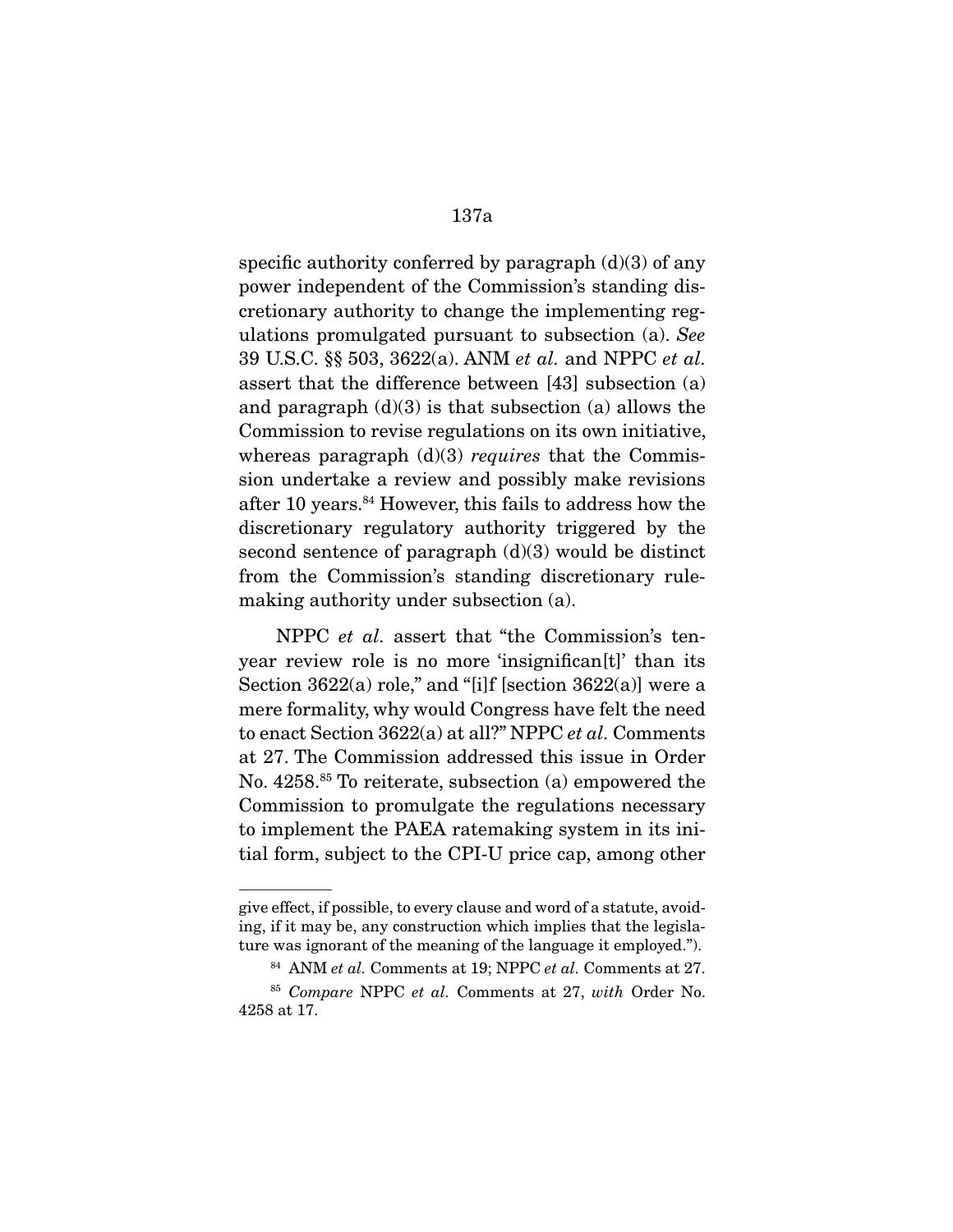requirements and limitations. Order No. 4258 at 17. Historically, the Postal Rate Commission had not possessed such broad regulatory authority. Id. at 17 n.30. Paragraph (d)(3), on the other hand, embodied a legislative compromise that required the newly created Postal Regulatory Commission to review that initial ratemaking system after 10 years in order to determine if it was meeting the PAEA's statutory objectives, taking into account the statutory factors. Id. at 17. If the ratemaking system was found not to be meeting the statutory objectives, then paragraph  $(d)(3)$  empowered the new Commission to modify the ratemaking system or adopt an alternative ratemaking system. Id.

 ANM et al. and NPPC et al. assert that the PAEA unambiguously precludes the Commission from making additional rate adjustment authority available to the Postal Service.<sup>86</sup> However, these commenters cannot prevail under Chevron step one [44] because they have not shown that the PAEA clearly forecloses the Commission's interpretation. They fail to demonstrate that the "system" may only be interpreted to refer to regulations that are subject to the provisions appearing in paragraphs  $(d)(1)$  and  $(d)(2)$ . For the foregoing reasons, the Commission concludes that the plain language of paragraph  $(d)(3)$  permits the Commission to review and, if necessary to achieve the PAEA's statutory objectives, modify and/or replace all aspects of the ratemaking system, including the CPI-U price cap.

<sup>86</sup> NPPC et al. Comments at 28; ANM et al. Comments at 11, 22, 24.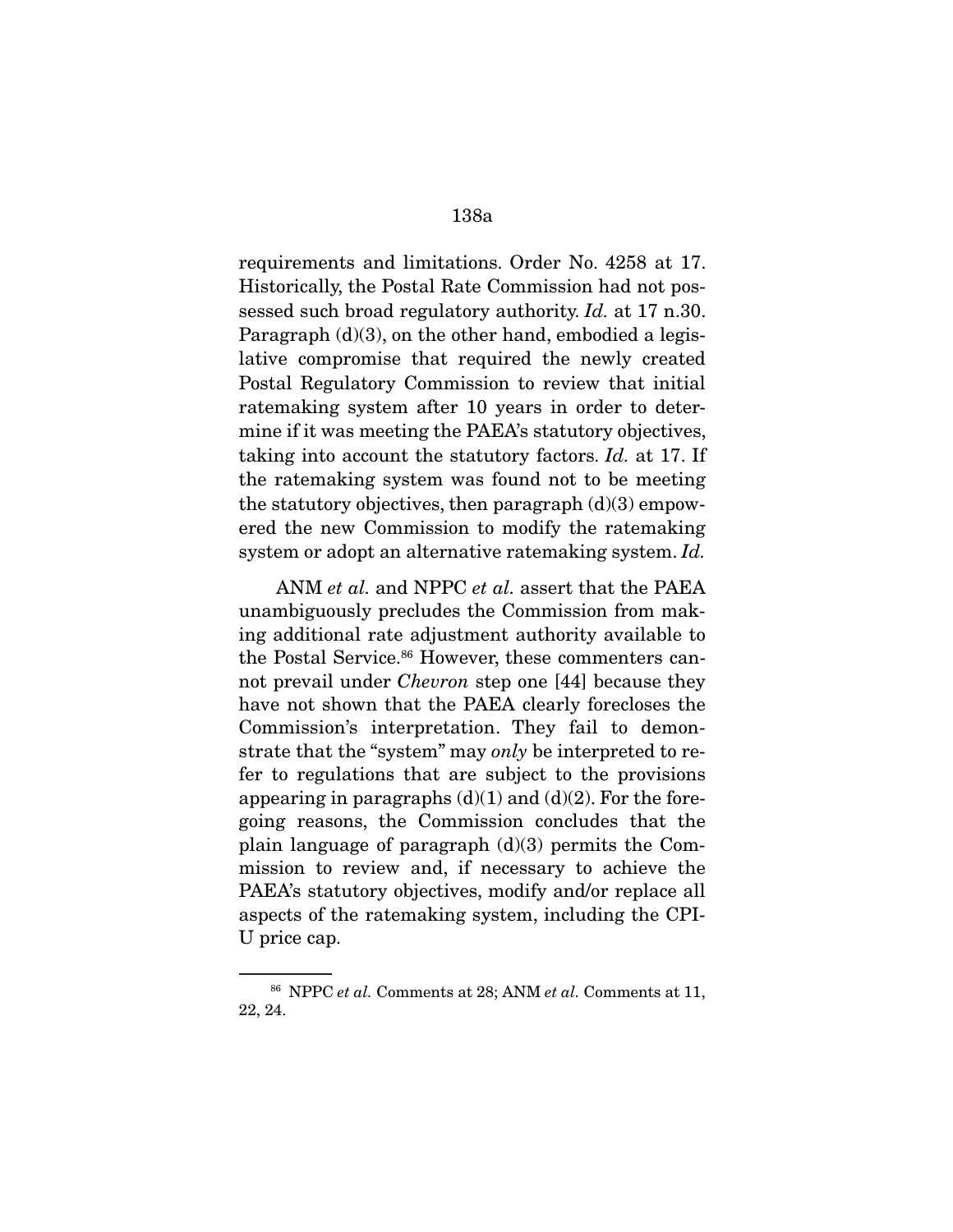b. The Reasonableness of the Commission's Interpretation

 In the alternative, for the reasons discussed in Order No. 4258 and amplified above, the PAEA is at most ambiguous on the question of whether the adjustments to the CPI-U price cap proposed by the Commission are within the scope of the phrase "make such modification or adopt such alternative system for regulating rates and classes for market-dominant products as necessary to achieve the objectives." 39 U.S.C.  $\S$  3622(d)(3). To the extent that paragraph (d)(3) may be ambiguous, the Commission's interpretation is reasonable and thus would be entitled to *Chevron* deference.87 Under Chevron step two, courts "focus on whether the [agency] has reasonably explained how the permissible interpretation it chose is rationally related to the goals of the statute."88 "If the statute is ambiguous enough to permit the agency's [45] reading, . . . [courts] defer to that interpretation so long as it is

 $87$  An agency may argue in the alternative as to whether its reading of a statute is proper under Chevron step one or Chevron step two. See, e.g., United Parcel Serv., Inc. v. Postal Reg. Comm'n, 890 F.3d 1053, 1063 (D.C. Cir. 2018) ("Given our conclusion that the Commission's reading of 'institutional costs' is reasonable and so merits our deference [under Chevron step two], we need not consider the Commission's argument that, under *Chev*ron [step one], its reading is not only permissible, but also unambiguously correct."); Decatur County Gen. Hosp. v. Johnson, 602 F. Supp. 2d 176, 186 n.6 (D.D.C. 2009) (holding that agency's decision to apply cost reduction factors to base year costs was entitled to deference under Chevron step two, where the agency also provided an alternative justification under Chevron step one).

<sup>&</sup>lt;sup>88</sup> Petit, 675 F.3d at 785 (citing Village of Barrington, 636 F.3d at 665 (internal quotation marks omitted)).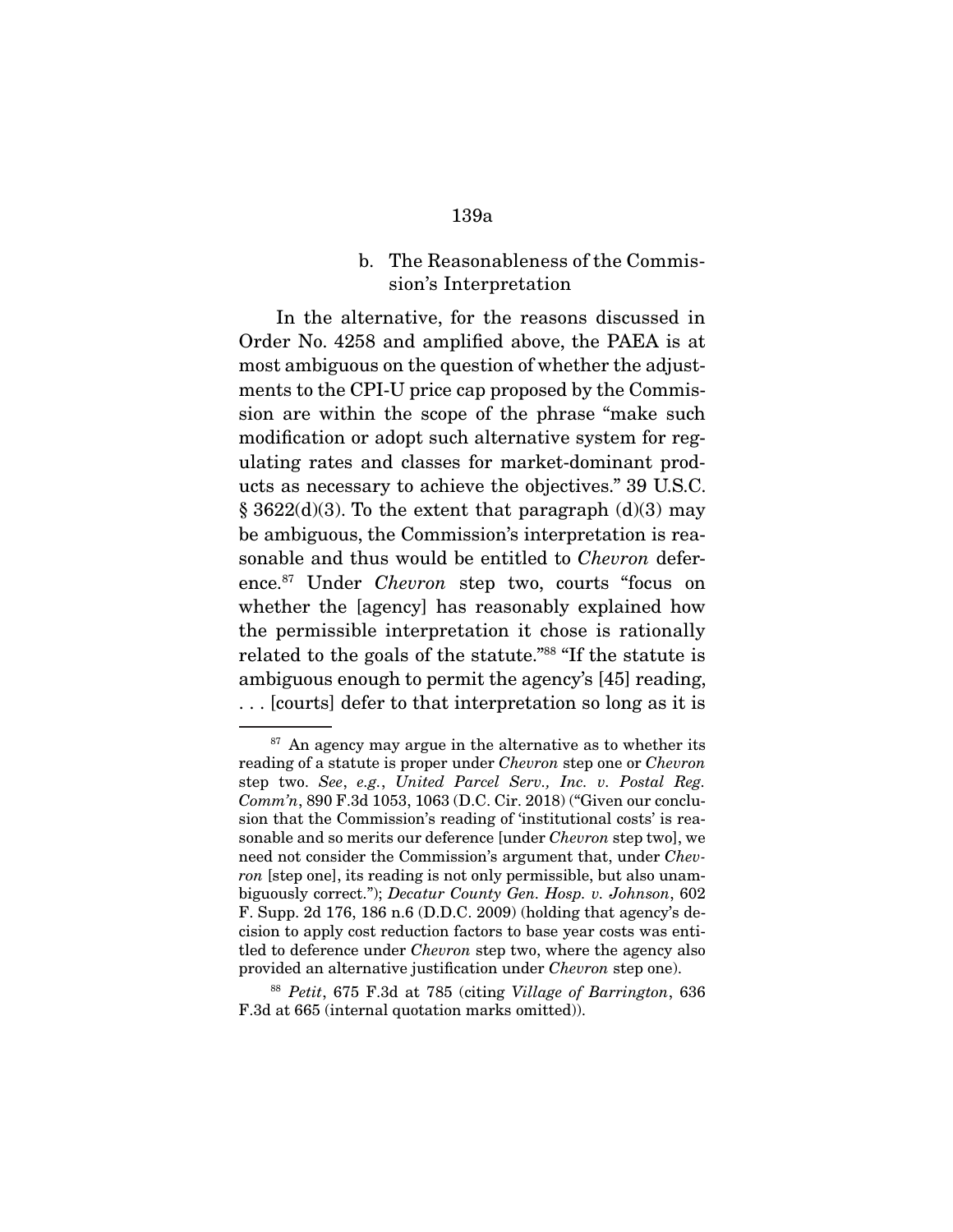reasonable."89 Therefore, in the alternative, if paragraph  $(d)(3)$  is determined to be ambiguous, the foregoing plain language analysis would be equally applicable to explain how the Commission's reasonable interpretation is consistent with the text, context, structure, and purpose of the PAEA.

 Furthermore, to the extent that any ambiguity exists with regard to paragraph  $(d)(3)$ , it is also permissible for the Commission to use Senator Collins' floor statement as an interpretative aid and reasonable for the Commission to conclude that paragraph  $(d)(3)$  would allow the Commission to make additional rate adjustment authority available to the Postal Service. ABA, ANM et al., and NPPC et al. assert that Senator Collins' statement must be disregarded because it is not an authoritative expression of legislative intent (such as an official committee report).<sup>90</sup> However, floor statements by key individuals, such as legislative sponsors, especially where no legislators offered contrary views, help illuminate the purpose of a piece of legislation.<sup>91</sup> Floor statements are particularly

 $89$  Nat'l Cable & Telecomm. Ass'n, 567 F.3d at 663 (citing Consumer Electronics Ass'n v. FCC, 347 F.3d 291, 299 (D.C. Cir. 2003)).

 $90$  See ABA Comments at 6; ANM et al. Comments at 25-26; NPPC et al. Comments at 28-29.

 $91$  See Fed. Energy Admin. v. Algonquin SNG, Inc., 426 U.S. 548, 564 (1976) (finding that an uncontradicted floor statement by of one of the legislation's sponsors "deserves to be accorded substantial weight in interpreting the statute").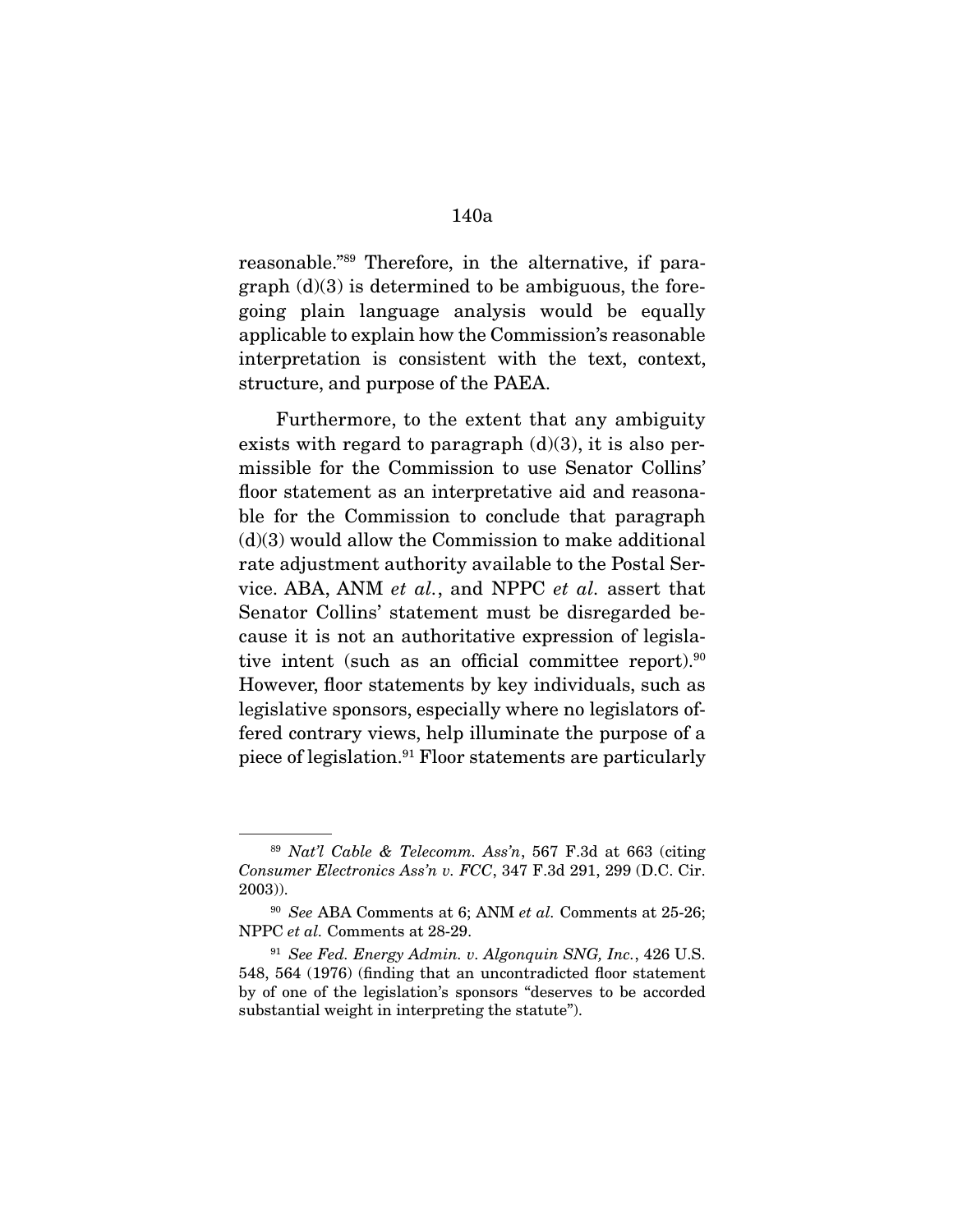instructive in clarifying the purpose of language where no other evidence of legislative intent exists.92

 Paragraph (d)(3) did not appear in any prior version of the PAEA, nor was it addressed in any hearings or committee reports. Order No. 4258 at 21. Following the [46] passage of two different postal reform bills, key members of the House and the Senate (including Senator Collins) negotiated a compromise.<sup>93</sup> The final text of the PAEA was introduced in a new bill and was approved without amendment by both the House and the Senate.<sup>94</sup> Paragraph  $(d)(3)$  first appeared in this final version.95 Neither the presidential signing statement nor any other floor statements addressed paragraph

 $92$  See North Haven Bd. of Educ. v. Bell, 456 U.S. 512, 526-527 (1982) (finding remarks on the Senate floor by "the sponsor of the language ultimately enacted[] are an authoritative guide to the statute's construction" where no committee report addressed the provisions at issue); St. Louis Fuel & Supply Co. v. FERC, 890 F.2d 446, 449 (D.C. Cir. 1989) (finding that sponsors' floor statements were "the only evidence of congressional intent," and concluding that such remarks "necessarily have some force" and "carry 'substantial weight'" (internal citation omitted)).

<sup>93</sup> 151 Cong. Rec. H6511, H6548-H6549 (daily ed. Jul. 26, 2005) (Roll Call No. 430) (reflecting a vote of 410-20 in the House); 152 Cong. Rec. S898, S927-S942 (daily ed. Feb. 9, 2006) (reflecting approval by unanimous consent in the Senate); 152 Cong. Rec. H9160, H9179 (daily ed. Dec. 8, 2006) (statement of Rep. Tom Davis).

<sup>94</sup> 152 Cong. Rec. H9160-H9182 (daily ed. Dec. 8, 2006); 152 Cong. Rec. S11821-S11822 (daily ed. Dec. 8, 2006); see also 152 Cong. Rec. D1153, D1162 (daily digest, Dec. 8, 2006).

<sup>95</sup> H.R. 6407, 109th Cong., at 7 (2006).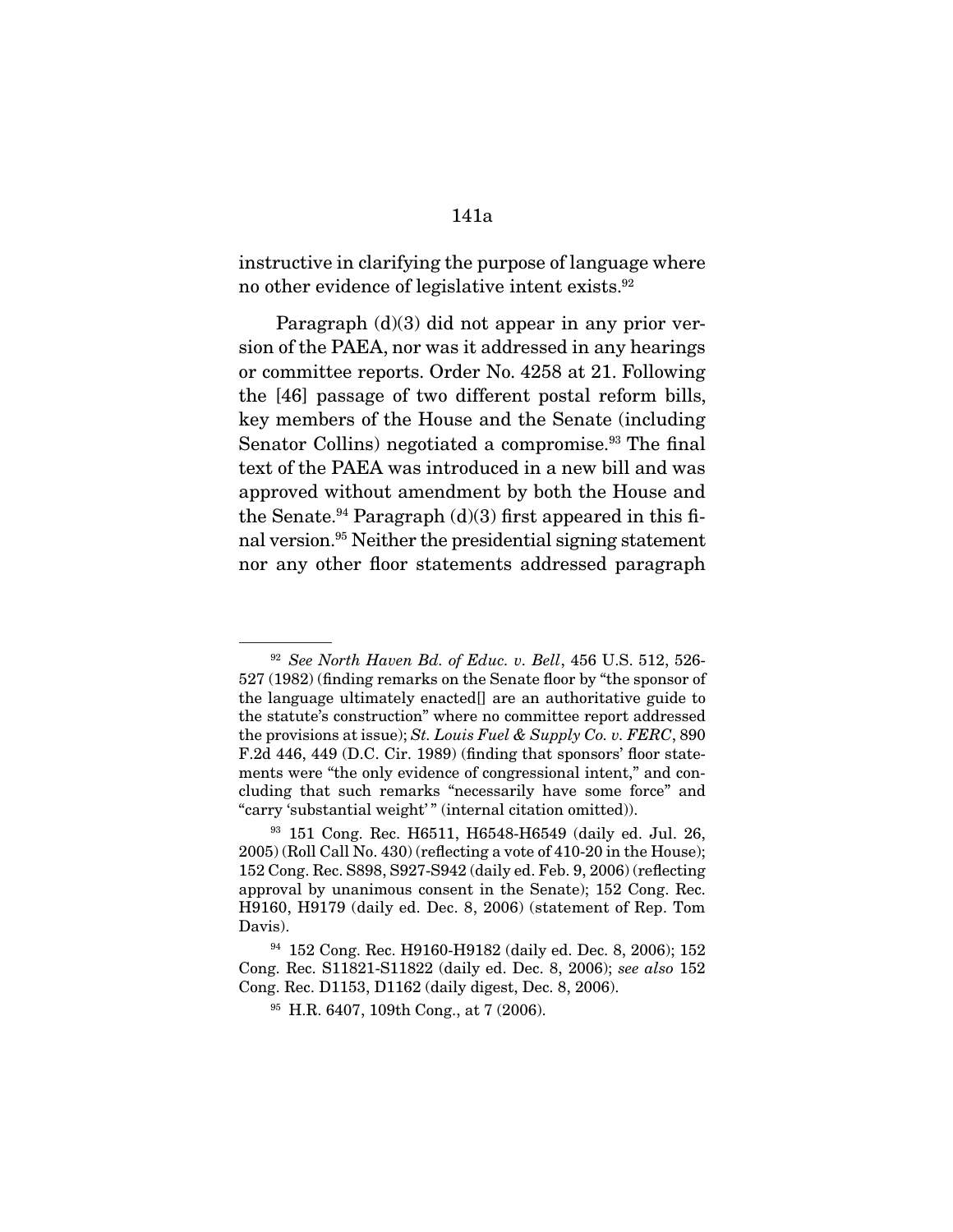$(d)(3).$ <sup>96</sup> Accordingly, Senator Collins' floor statement is the best source of legislative history to shed light on the purpose of paragraph  $(d)(3)$ .

 Senator Collins' floor statement demonstrates that Congress contemplated the breadth of the Commission's authority to review and, if needed, to change or replace the ratemaking system, if the Commission determined that the existing system was not achieving the statutory objectives. See Order No. 4258 at 22-23. Senator Collins' statement confirms that Congress considered the CPI-U price cap to be a part of the system subject to the Commission's authority under paragraph  $(d)(3)$ . See id. Moreover, the statement eschews any interpretation that paragraph  $(d)(3)$  was intended to deny the Commission the authority to alter or replace the CPI-U price cap. In numerous places, Senator Collins explained that the PAEA guaranteed that the CPI-U price cap would exist for a *minimum* of 10 years.<sup>97</sup> Senator Collins explained that the 10-year review would occur and discussed potential outcomes: either the Commission would [47] decide to retain the CPI-U price cap in its current form; the Commission would decide to modify the CPI-U price cap; or the Commission would decide to replace the CPI-U price cap system with an alternative system (subject, of course, to

<sup>&</sup>lt;sup>96</sup> Statement on Signing the Postal Accountability and Enhancement Act, 42 Weekly Comp. Pres. Doc. 2196-2197 (Dec. 20, 2006), 2006 U.S.C.C.A.N. S76 (2006); 152 Cong. Rec. H9160- H9182 (daily ed. Dec. 8, 2006); 152 Cong. Rec. 511674-S11677, S11821-S11822 (daily ed. Dec. 8, 2006).

<sup>97</sup> 152 Cong. Rec. S11674-S11675 (daily ed. Dec. 8, 2006) (statement of Sen. Collins).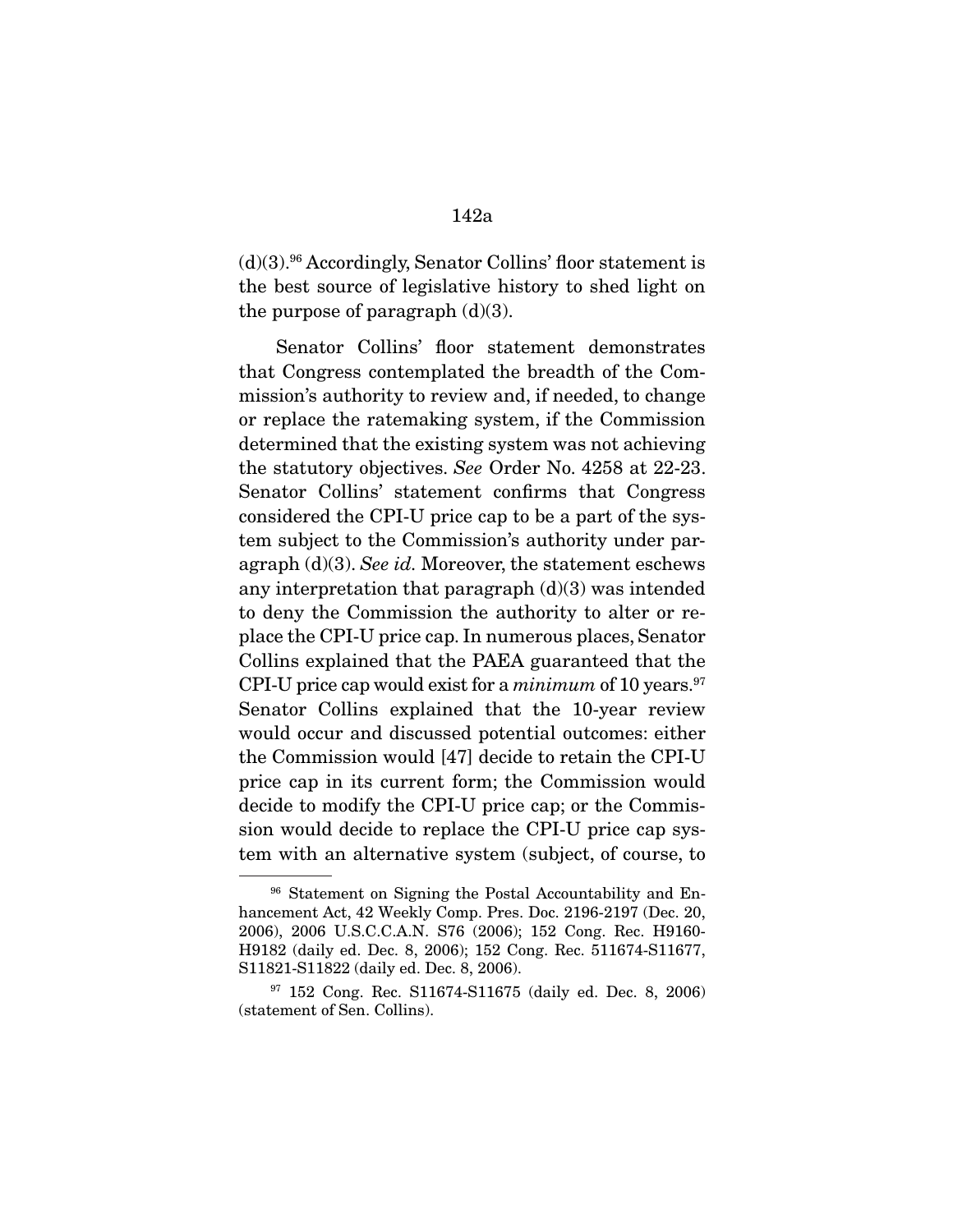the possibility that Congress could through legislation elect to reinstate the CPI-U price cap). Id. This statement directly contradicts any interpretation that the drafters of the PAEA intended for the Commission's 10-year review to redress only technical or procedural issues with regard to implementing the CPI-U price cap. Therefore, if the statute is deemed to be ambiguous, this legislative history confirms the reasonableness of the Commission's interpretation of its statutory authority to modify or adopt an alternative system.

 Characterizing Congress as having a "longstanding role as the body that sets the benchmark for postal rates," NPPC *et al.* assert that the Commission's interpretation of paragraph  $(d)(3)$  would constitute an untenable abdication of power to the Commission by Congress. NPPC et al. Comments at 30. However, as the Postal Service observes, "[s]ection 3622 fits within a history of Congressional delegations of decisionmaking authority concerning postal matters, including ratemaking." Postal Service Reply Comments at 16. Further, as Senator Collins expressly contemplated, Congress may re-impose the CPI-U price cap at any time.<sup>98</sup>

 Multiple commenters assert that the Commission's interpretation of paragraph  $(d)(3)$  conflicts with statements the Commission has made in the past. In terms of the two-step Chevron framework, if the issues are resolved at Chevron step one, prior orders of the

<sup>98</sup> 152 Cong. Rec. S11674-S11675 (daily ed. Dec. 8, 2006) (statement of Sen. Collins).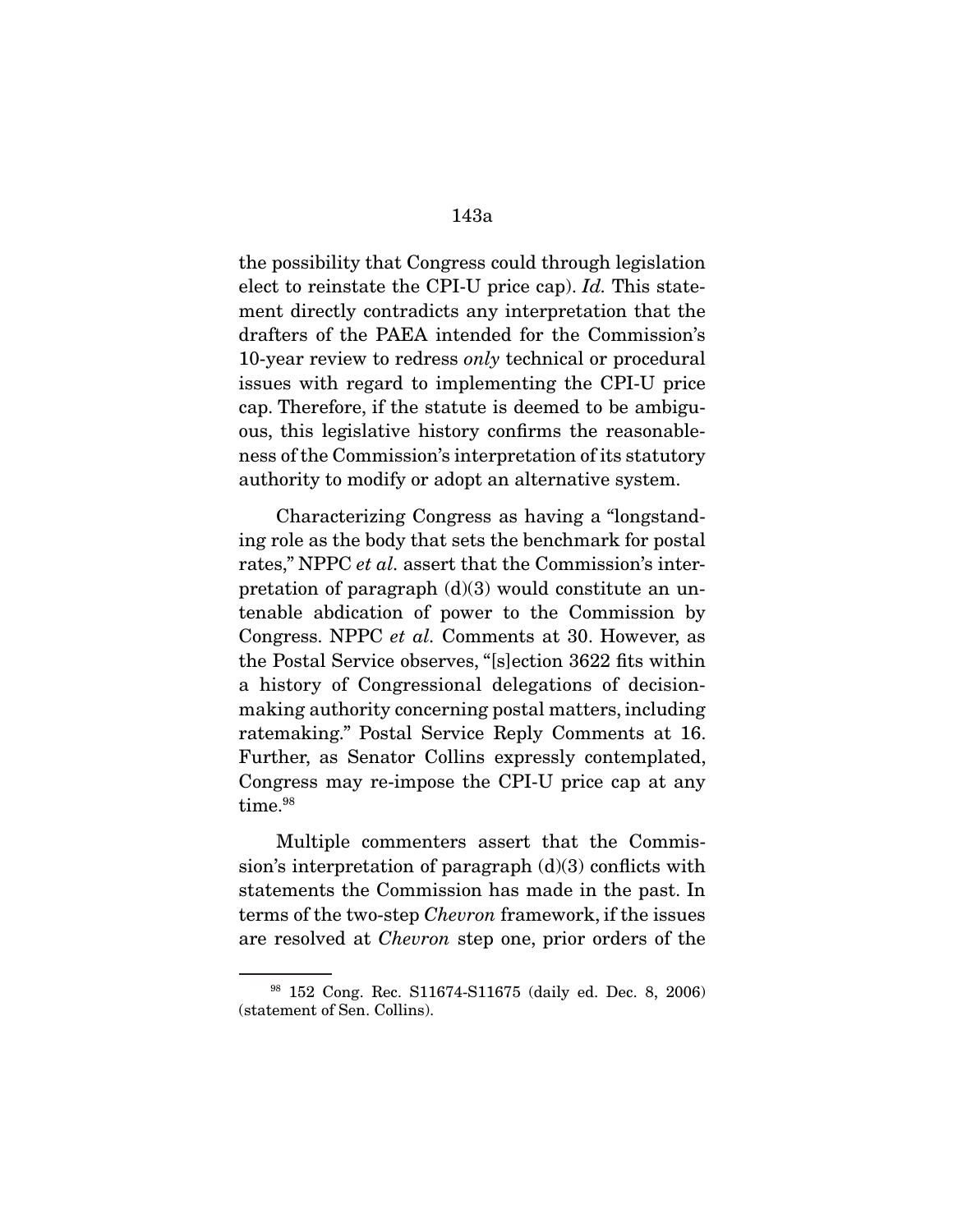Commission would not be dispositive. See Chevron, 467 U.S. at 842-43 ("If the intent of Congress is clear, that is the end of the matter.  $\dots$ "). In the alternative that the issues are evaluated to determine whether the Commission should be accorded deference under Chevron step two, it is important to recognize that "[a]n initial agency interpretation is not instantly carved in stone." Chevron, 467 U.S. at 863-864. Agencies [48] "must consider varying interpretations and the wisdom of [their] polic[ies] on a continuing basis." Id.

ABA, ANM et al., and NPPC et al. cite prior statements appearing in various Commission orders which purportedly corroborate their assertion that the qualitative pricing standards (such as the statutory objectives and factors) are subordinate to the quantitative pricing standards (such as the CPI-U price cap) in all possible iterations of the ratemaking system under the PAEA.99 This premise, however, relies on the flawed position (rebutted above) that the scope of review and potential regulatory action under paragraph  $(d)(3)$  is limited to the scope of regulatory action authorized under subsection (a). As discussed in Order No. 4258 and detailed below, none of the statements at issue interpret the authority conferred on the Commission by paragraph (d)(3). See Order No. 4258 at 18.

ANM *et al.* assert that the Commission is bound in the instant proceeding by Order No. 26, in which the

 $99$  ABA Comments at 5-6; ANM *et al.* Comments at 13-15, 18, 27-29; NPPC et al. Comments at 26; see also 2014 ANM et al. White Paper at 12.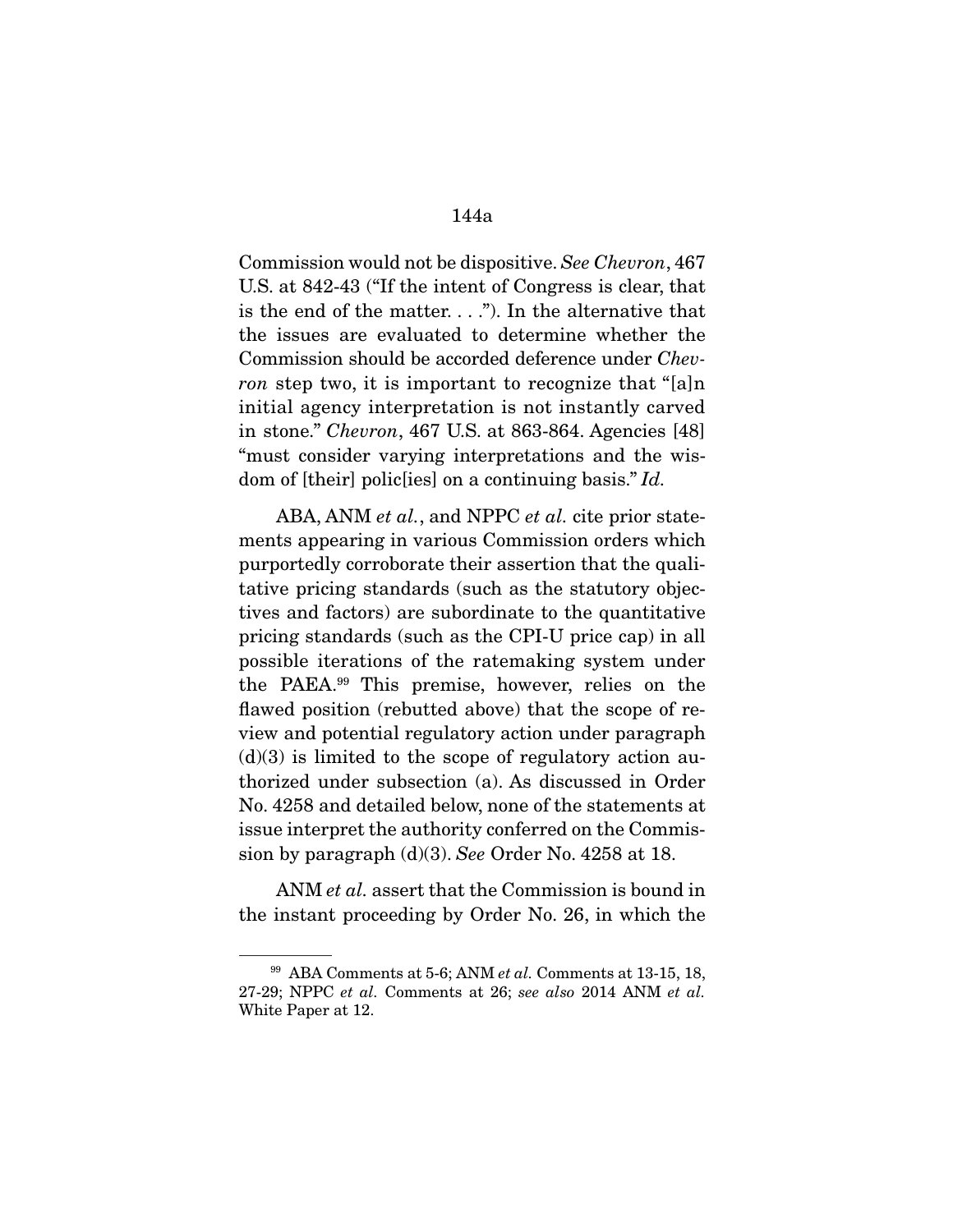Commission stated that "[s]ection 3622(d) of the PAEA, captioned 'Requirements,' addresses some of the mandatory features the Commission must include in the modern regulatory system."100 This statement, included in the background discussion of the notice of proposed rulemaking to promulgate the initial ratemaking system after the PAEA was enacted, interpreted the Commission's duty to establish (and revise) the initial ratemaking system under subsection (a) prior to the issuance of a determination pursuant to paragraph  $(d)(3)$  that the initial ratemaking system had not achieved the PAEA's statutory objectives. Order No. 26 at ¶ 2005. The rationale for interpreting paragraph  $(d)(3)$  more broadly than subsection  $(a)$  has been discussed in Order No. 4258 and further expounded upon in this Order. See Order [49] No. 4258 at 16-18. Prior statements in rulemakings conducted under subsection (a) do not limit the specific authority conferred by paragraph  $(d)(3)$ .

ANM *et al.* assert that the Commission is bound in the instant proceeding by prior statements in Order No. 536, wherein the Commission purportedly recognized that the PAEA's objectives and factors were subordinate to the PAEA's quantitative pricing standards.101 Again, those statements did not interpret the Commission's authority pursuant to paragraph  $(d)(3)$ .

<sup>100</sup> ANM et al. Comments at 13 (quoting Order No. 26 at ¶ 2005).

 $101$  Order No. 536 at 16-17, 35-36; ANM  $et\; al.$  Comments at 13-14 (citing Order No. 536 at 16-17, 35-36 (emphasis added)), Appendix A at 12-14 (quoting Order No. 536 at 16, 34, 36, 37).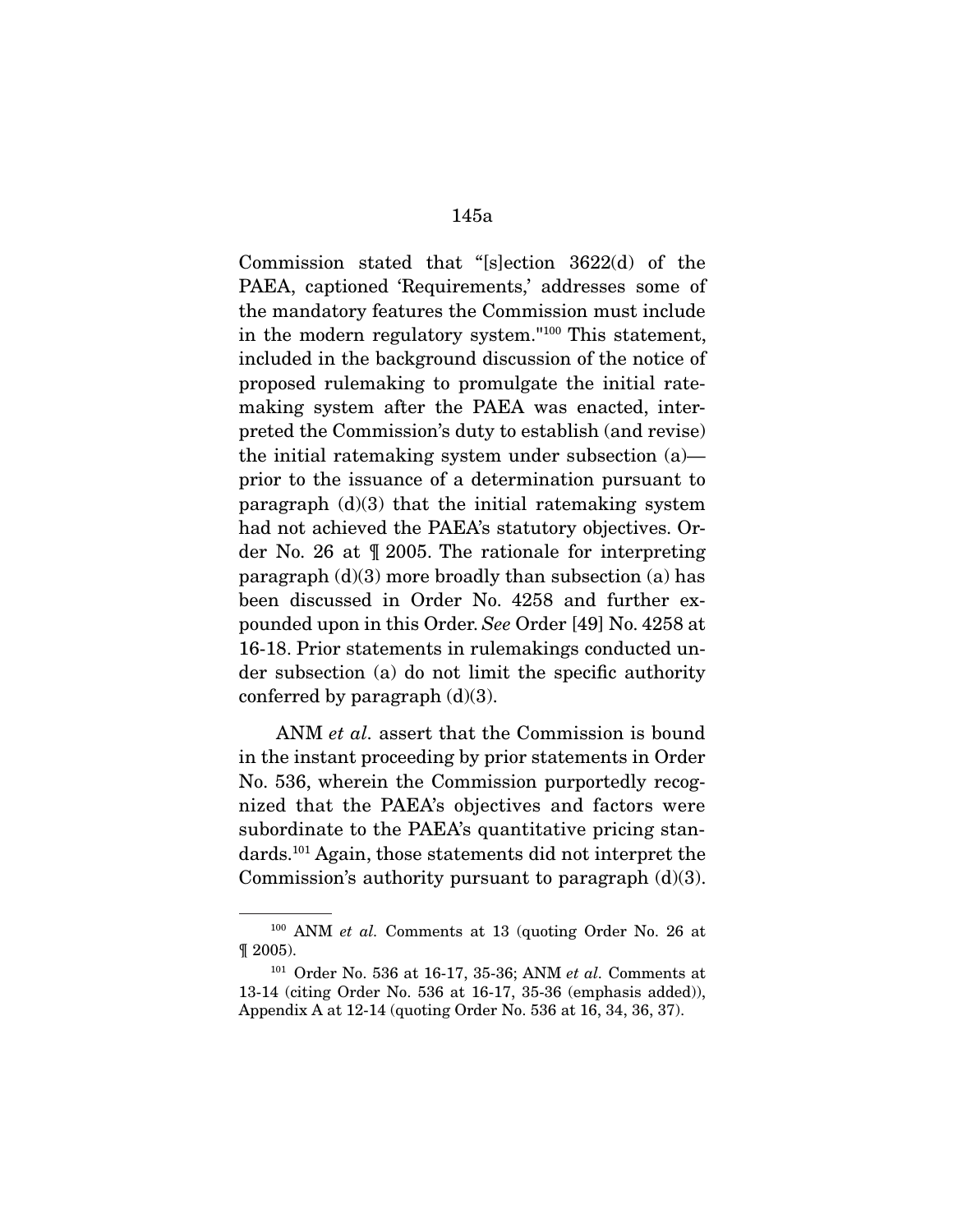Instead, they described the level of scrutiny to be applied by the Commission during pre-implementation review of rates (i.e., Market Dominant rate adjustment proceedings), as opposed to post-implementation review (such as through annual compliance review proceedings).102 With respect to pre-implementation review of Market Dominant rates, the Commission explained that its general focus would be on the quantitative pricing standards (such as the CPI-U price cap and the limitations on excessive workshare discounts), whereas its evaluation of the qualitative standards (i.e., the statutory objectives and factors) would be light and preliminary in nature. Order No. 536 at 17, 34. This stood in contrast to the Commission's pricing role as it had existed under the PRA, which involved pre-implementation review of all rates proposed by the Postal Service according to a list of both quantitative and qualitative ratemaking factors in an omnibus 10-month proceeding. Id. at 16. Order No. 536 observed that generally under the PAEA, evaluation of the qualitative standards would be deferred to postimplementation review. Id. at 17, 34. Accordingly, the Commission noted that "the qualitative standards usually remain in the background when the Postal Service selects and implements market dominant rates."<sup>103</sup> Regardless, paragraph [50] (d)(3) gives rise to

<sup>102</sup> Order No. 536 at 16; see 39 U.S.C. §§ 3652; 3653 (ACRs and ACD proceedings).

 $103$  *Id.* at 17. The Commission notes that its interpretation of the role of the quantitative pricing standards relative to the qualitative ones within the specific context of a rate adjustment proceeding, as embodied in Order No. 536, was recently rejected by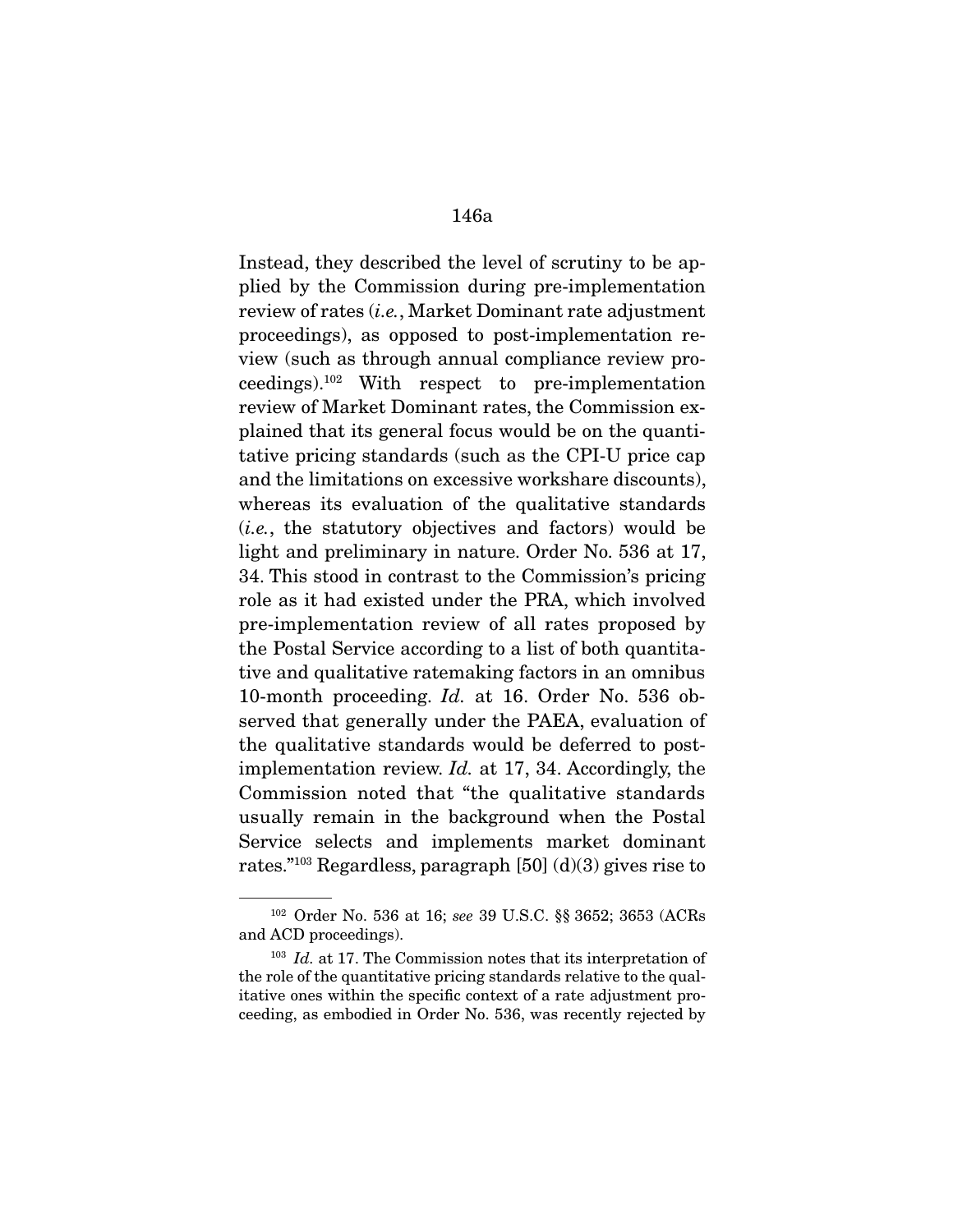a different statutory context, in which the statutory objectives are cast as the focal point, with a supporting role for the statutory factors. Paragraph  $(d)(3)$  expressly authorizes the Commission to modify or replace the ratemaking system as necessary to achieve the statutory objectives. As such, the level of scrutiny to be applied in rate proceedings or during an annual compliance review proceeding is unrelated to the extent of the Commission's authority under paragraph  $(d)(3)$ .

ANM *et al.* assert that the Commission is bound in the instant proceeding by prior statements to the effect that the price cap takes precedence over Factor 2 (39 U.S.C.  $\S 3622(c)(2)$ ), which requires coverage of attributable costs.104 However, these statements were made in the context of ACDs concerning the noncompensatory status of the Periodicals mail class in  $FY$  2010 and  $FY$  2011.<sup>105</sup> In both of these years, the Commission directed the Postal Service to improve Periodicals' cost coverage through means other than rate increases that would be in excess of the CPI-U price cap, including through operational efficiency enhancements, cost controls, and improved pricing

the United States Court of Appeals for the D.C. Circuit. See Carlson v. Postal Reg. Comm'n, 938 F.3d 337 (D.C. Cir. 2019).

 $104$  ANM et al. Comments at 14 (citing U.S. Postal Serv. v. Postal Rate Comm'n, 676 F.3d 1105, 1108 (D.C. Cir. 2012), on remand, Order No. 1427 at 17-19, Appendix A at 14-15 (quoting FY 2010 ACD at 18-19; Order No. 1427 at 17; Docket No. ACR2011, Annual Compliance Determination, March 28, 2012, at 17 (FY 2011 ACD)).

<sup>105</sup> See FY 2010 ACD at 18-19; FY 2011 ACD at 17.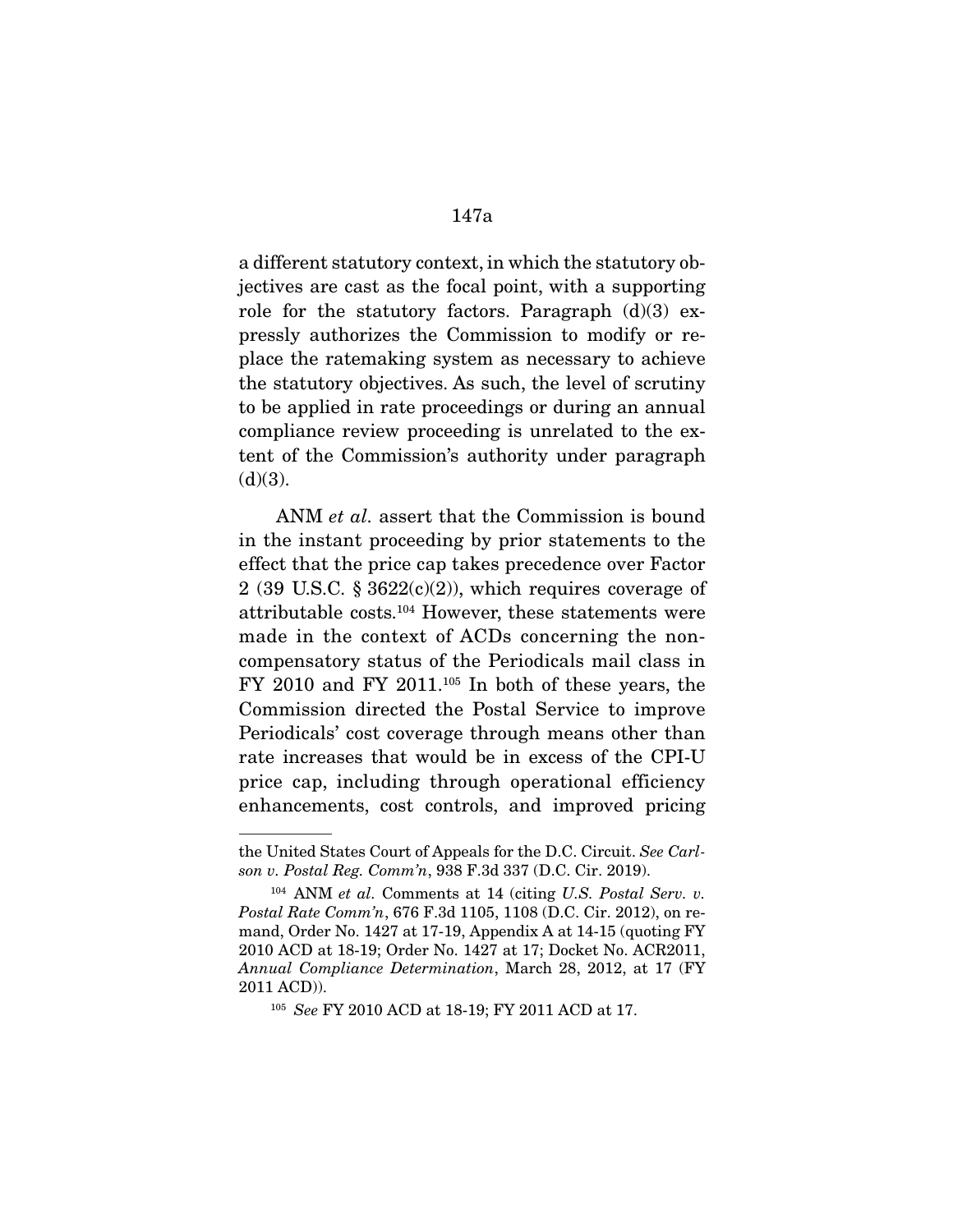signals.106 This directive was consistent with the requirement that the Commission take into account Factor 2, which requires that each class of mail or type of mail service bear the direct and indirect postal costs attributable to it, when determining compliance for purposes of 39 U.S.C. § 3653.107 These statements were made at an early stage of the PAEA ratemaking system, pursuant to the constraints of the system as it was initially established under subsection (a). The statement was, and remains, consistent with the Commission's interpretation of its authority under 39 U.S.C. § 3622(a).

 However, after 10 years of experience with the initial ratemaking system, the Commission has determined that the initial ratemaking system is not achieving the PAEA's statutory objectives, taking into account the statutory factors. Order No. 4258 at 2. The Commission has also made specific findings concerning the impact of non-compensatory mail classes and products on the achievement of the statutory objectives. Id. at 74-76. The Commission has determined that

<sup>106</sup> FY 2010 ACD at 17; Order No. 1427 at 17-18; FY 2011 ACD at 17. It is also worth noting that the Commission did not find the Periodicals class out of compliance in FY 2010 or FY 2011; therefore, the Commission did not address the scope of its remedial power under 39 U.S.C. § 3653(c). FY 2010 ACD at 17; FY 2011 ACD at 17.

<sup>107</sup> 39 U.S.C. § 3653 requires the Commission to determine annually "whether any rates or fees in effect during such year . . . were not in compliance with applicable provisions of this chapter.  $\ldots$  " 39 U.S.C. § 3653(b)(1). One of the "applicable provisions of this chapter" is 39 U.S.C.  $\S 3622(c)(2)$ , which is the second of the PAEA's statutory factors.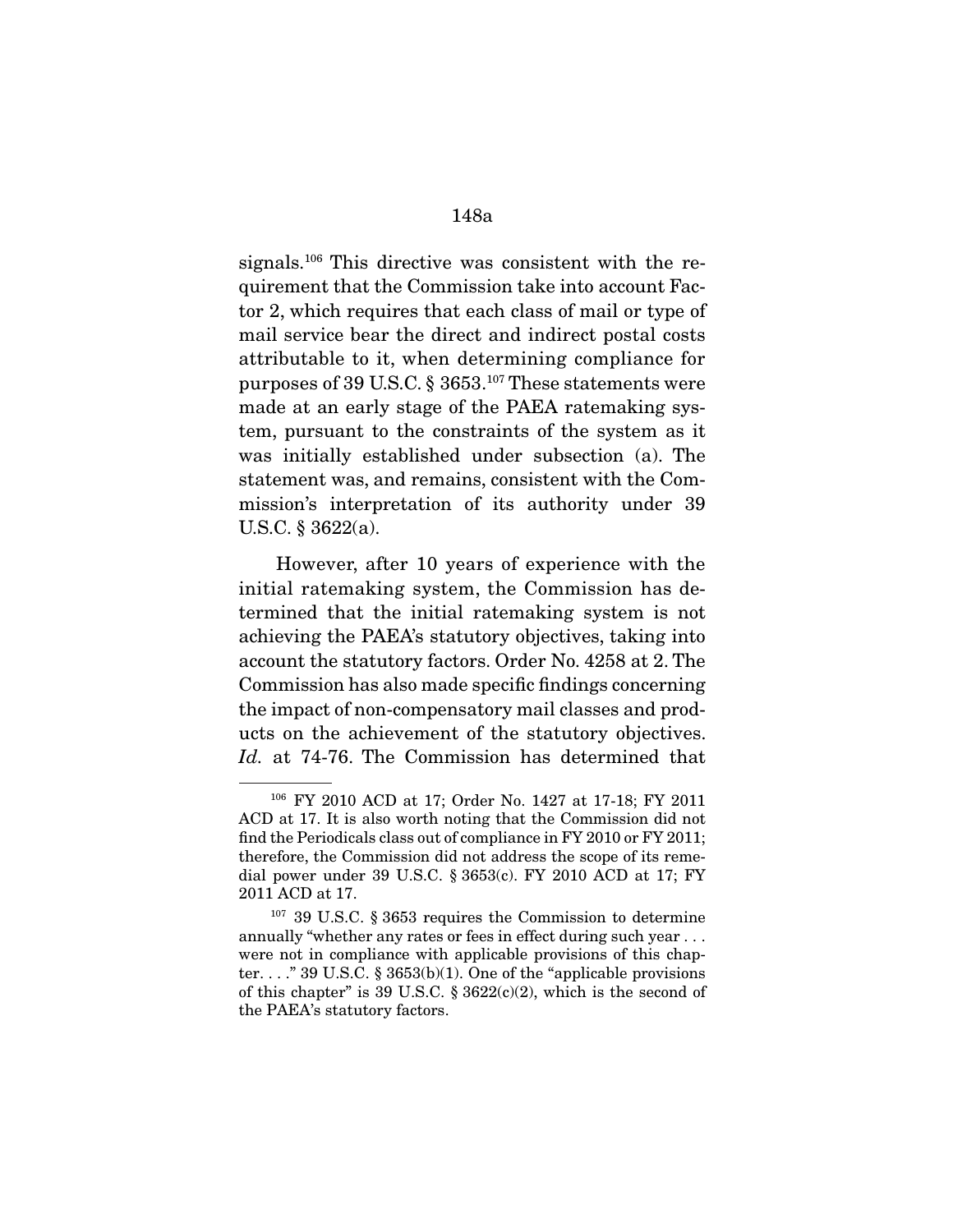improving the cost coverage of the Periodicals class, in part through additional rate adjustment authority, is necessary to achieve the statutory objectives. Id. at 77- 81. Therefore, the authority to adopt the regulations which the Commission has proposed pursuant to paragraph  $(d)(3)$  is unaffected by prior statements made by the Commission during annual compliance reviews conducted before paragraph  $(d)(3)$  became applicable.

ABA and ANM *et al.* assert that the Commission is bound in the instant proceeding by prior statements that "the role of the price cap is central to ratemaking, and the integrity of the price cap is indispensable if the incentive to reduce costs is to remain effective."108 These statements were made in the context of limiting exigent rate increases under 39 U.S.C.  $\S 3622(d)(1)(E)$ to circumstances that qualified as extraordinary or exceptional.<sup>109</sup> Specifically, these statements were used by the Commission to support its interpretation of the causal nexus required by the phrase "due to" appearing in section  $3622(d)(1)(E)$ . Order No. 864 at 32. These statements [52] were made at an early stage of the PAEA ratemaking system, pursuant to the constraints of the system as it was initially established under subsection (a). Furthermore, the rules proposed by the Commission in this Order do not make any substantive

<sup>&</sup>lt;sup>108</sup> See 2017 ABA Comments at 8 n.14 (quoting Order No. 547) at 49-50); ABA Comments at 5 n.4 (same); see also ANM et al. Comments at 14-15 (citing Order No. 547 at 10-13, 49-50), (quoting Order No. 864 at 32-33).

<sup>109</sup> Order No. 547 at 49-50; see 39 U.S.C. § 3622(d)(1)(E).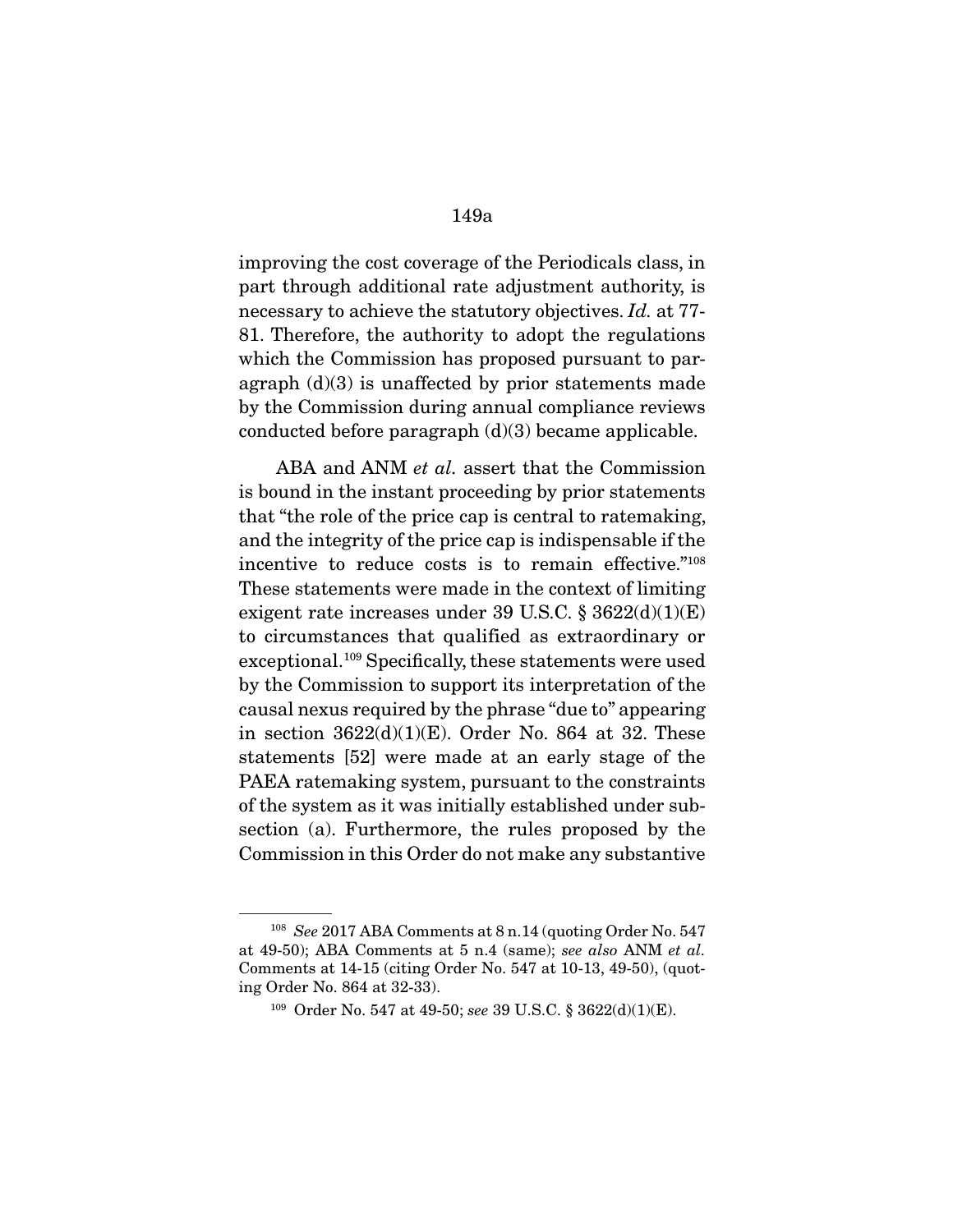changes to the PAEA's exigency provision.<sup>110</sup> Therefore, these out-of-context statements are misplaced in the instant proceeding.<sup>111</sup>

ABA and ANM *et al.* are incorrect in asserting that the Commission has made an "unexplained departure from the Commission's prior findings" concerning its policy of strictly enforcing the CPI-U price cap in order to protect captive mailers from abuse as a result of the postal monopoly.112 "Agencies are free to change their existing policies as long as they provide a reasoned explanation for the change."113 The agency must explain "that the new policy is permissible under the statute, that there are good reasons for it, and that the agency believes it to be better."114

 As described in Order No. 4258 and in this Order, the proposal to make additional rate adjustment

<sup>110</sup> Non-substantive changes are proposed to the existing rules governing rate adjustments due to extraordinary and exceptional circumstances, such as the simplification of terminology and reorganization. Order No. 4258 at 108, 126.

<sup>&</sup>lt;sup>111</sup> Additionally, as discussed above, the rules that the Commission is proposing do not jettison the concept of a price cap altogether; rather they make adjustments to the CPI-U price cap in recognition of the fact that aspects of the current ratemaking system have failed to achieve the PAEA's statutory objectives.

<sup>112</sup> ANM et al. Comments at 28; see also ABA Comments at 5.

<sup>113</sup> Encino Motorcars, LLC v. Navarro, 136 S. Ct. 2117, 2125 (2016) (citing Nat'l Cable & Telecomm. Ass'n v. Brand X Internet Servs., 545 U.S. 967, 981 (2005)).

 $114$  FCC v. Fox Television Stations, Inc., 556 U.S. 502, 515 (2009) (emphasis omitted); see also Nat'l Ass'n of Home Builders v. EPA, 682 F.3d 1032, 1038 (D.C. Cir. 2012).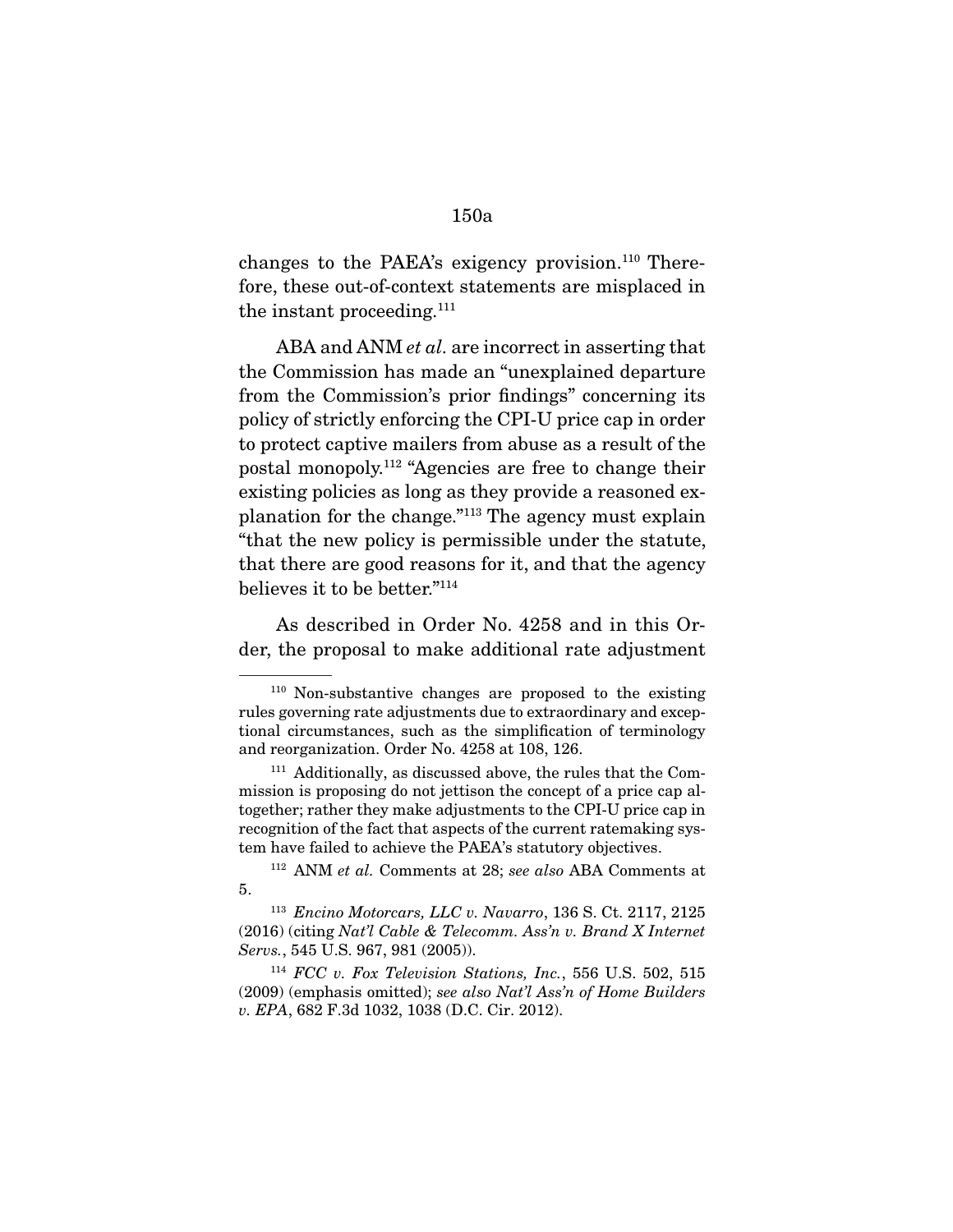authority available to the Postal Service is permissible under the PAEA and is adequately justified. The Commission has determined that the current ratemaking system is not achieving the PAEA's statutory objectives, taking into account the statutory factors, and the Commission has provided extensive findings in support of [53] this conclusion. See generally Order No. 4257. The Commission has found that having an annual limitation on the percentage change in rates *(i.e.*, a price cap) is an aspect of the ratemaking system that furthers the achievement of some of the statutory objectives and factors.115 However, the Commission has also determined that limiting the amount of that annual limitation solely to the percentage change in CPI-U frustrates the achievement of several other objectives and factors.<sup>116</sup> Accordingly, evaluating the objectives in conjunction with each other, the Commission has found that raising the amount of the annual limitation is necessary to achieve the objectives. Order No. 4258 at 26-81. In selecting the parameters for allowing such rate increases (such as using a phase-in allocation method for the retirement rate authority rather than a one-time rate increase), the Commission has carefully considered the impact on mailers. Order No. 4258 at 41-45. Several of this Order's revisions to the initial proposal incorporate the concerns of mailers.

<sup>115</sup> See Order No. 4257 at 103; Order No. 4258 at 34.

<sup>116</sup> See Order No. 4257 at 178; Order No. 4258 at 33-35, 46- 53.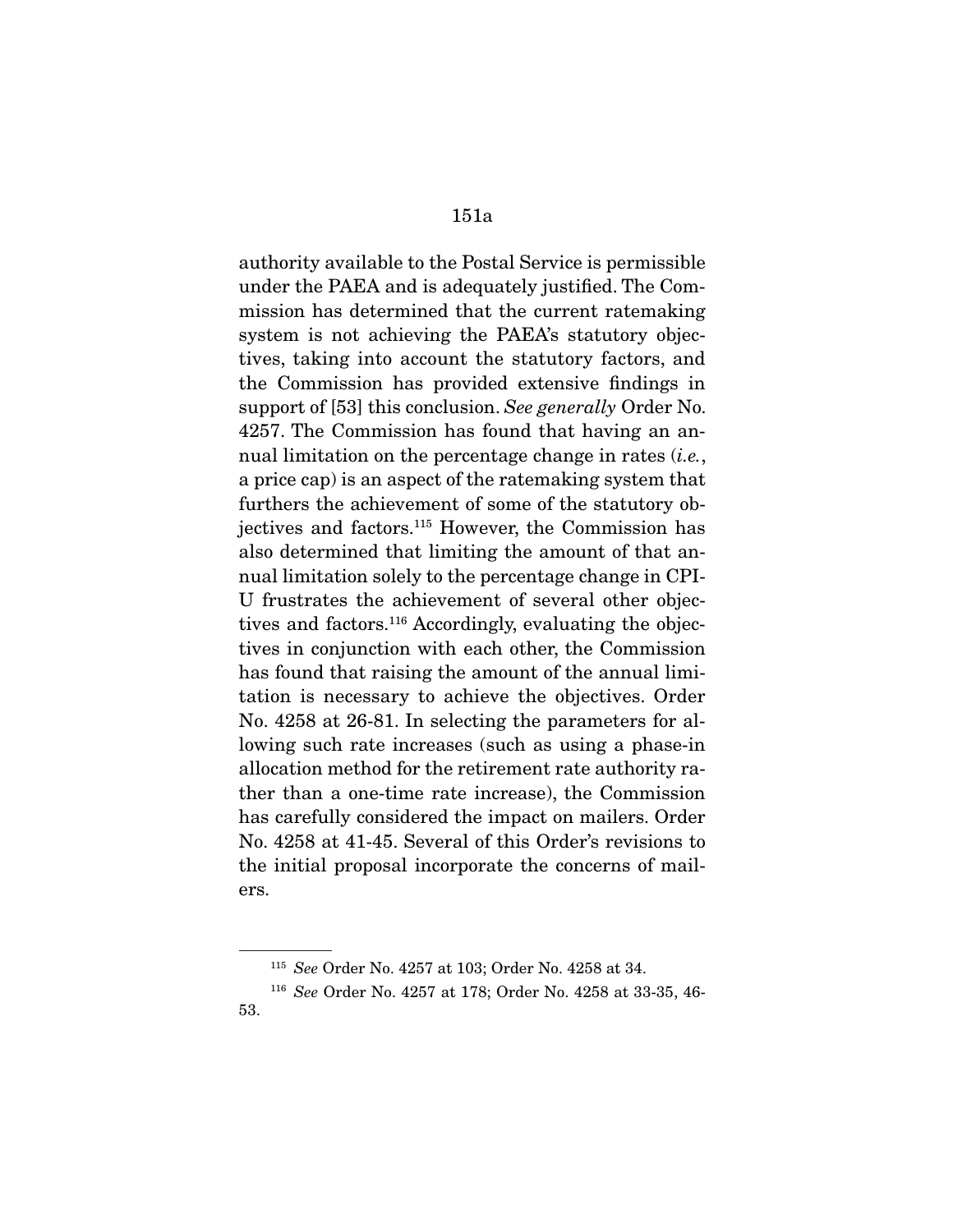c. The Constitutionality of the Commission's Interpretation

 Finally, ANM et al. and NPPC et al. argue that the Commission's interpretation of paragraph (d)(3) raises constitutional concerns under the Constitution's Presentment Clause and non-delegation doctrine.<sup>117</sup>

 With regard to the Presentment Clause, the promulgation of rules by an administrative agency pursuant to a statute does not constitute a legislative act. It is, rather, an exercise of an executive function properly entrusted to administrative agencies, and the Presentment Clause does not apply to it.<sup>118</sup> Paragraph  $(d)(3)$ does [54] not authorize the Commission to amend or repeal portions of the PAEA—it merely grants the Commission the power to promulgate new regulations as contemplated by the PAEA.

 Nevertheless, even if the Presentment Clause were applicable, the authority cited by ANM *et al.* and NPPC *et al.* is distinguishable from the instant case. In Clinton, 524 U.S. 417, the Supreme Court struck down the Line Item Veto Act, which would have permitted the president to selectively cancel certain types of appropriations provisions that had been signed into law by Congress. In so doing, the Court distinguished the

 $117$  NPPC et al. Comments at 31-40; ANM et al. Comments at 18 n.5; see also 2017 ANM et al. Comments at 9-10 n.2; 2014 ANM et al. White Paper at 17-21. In response to Order No. 4258, ANM et al. do not introduce additional argument in support of this position.

<sup>118</sup> See, e.g., American Trucking Assn's, Inc. v. United States, 344 U.S. 298, 310-313 (1953).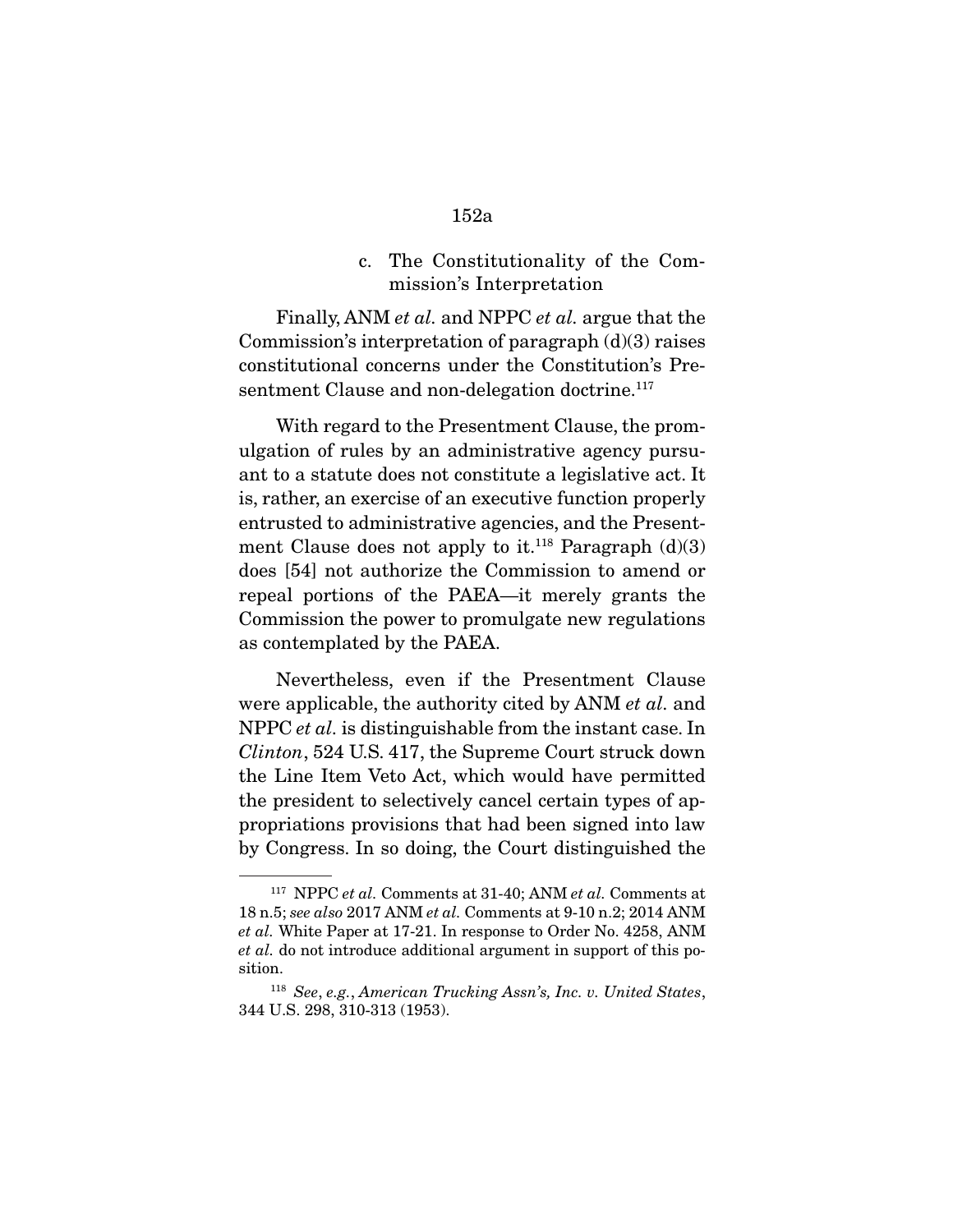Line Item Veto Act from the Court's earlier decision in Marshall Field & Co. v. Clark, 143 U.S. 649. Field v. Clark upheld the constitutionality of the Tariff Act of 1890, a tariff and import statute that provided for certain tariff exemptions but directed the president to suspend those exemptions in the future as to any country that he determined was imposing tariffs on U.S. products which were "reciprocally unequal and unreasonable." Id. at 680.

 First, the Clinton Court noted that the President's suspension power under the Tariff Act was contingent on conditions that did not exist when the act was passed, whereas the 5-day limit for cancelling an appropriations line item under the Line Item Veto Act meant that the President's action would necessarily be based on the same conditions contemplated by Congress. Clinton, 524 U.S. at 443-444. In passing the PAEA, as with the Tariff Act, Congress anticipated that new conditions might be present 10 years after the law's passage, which would be materially different from the conditions contemplated by Congress. Congress also recognized that, regardless of any change in conditions, the ratemaking system that it was establishing might, for reasons both unintended and unforeseeable, prove to be less than fully satisfactory. Congress explicitly acknowledged these possibilities by mandating the paragraph  $(d)(3)$  review. Congress intended, if there were to be a material change in conditions, or if the ratemaking system were to prove less than fully satisfactory, for the Commission to be [55] empowered to promulgate revised regulations in order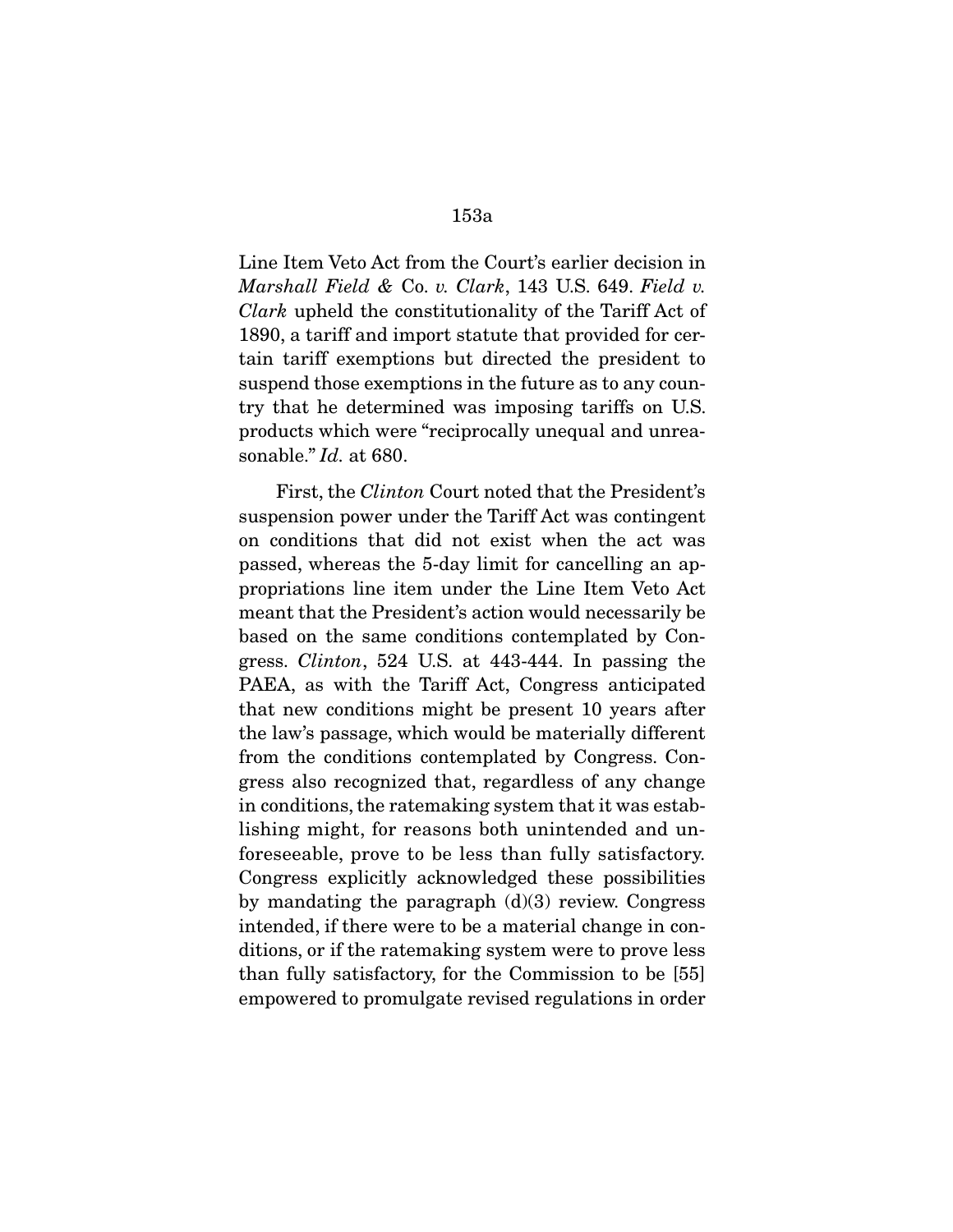to make the ratemaking system conform to the PAEA's statutory objectives.

 Second, the Clinton Court noted that the Line Item Veto Act provided little constraint on the President's discretion to cancel a particular appropriations line item, whereas the President's discretion was much narrower under the Tariff Act. *Clinton*, 524 U.S. at 443-444. Under the PAEA, the Commission's discretion in promulgating new regulations is circumscribed by the nine statutory objectives contained in section 3622(b). These objectives constitute substantive requirements that govern any regulations modifying or replacing the ratemaking system. The PAEA also provides procedural requirements that govern any such regulations, such as the requirement that the Commission engage in notice and comment rulemaking.

 Finally, the Clinton Court considered it important that the President was fulfilling Congress's policy under the Tariff Act when he suspended certain import duty exemptions, whereas he was clearly contravening Congress's policy judgment when he cancelled spending items under the Line Item Veto Act. Clinton, 524 U.S. at 444. With regard to the PAEA, it is clear that Congress intended to empower the Commission to modify or replace the initial ratemaking system if, after 10 years, the system was failing to achieve the PAEA's objectives and factors. Therefore, even if the Presentment Clause were applicable to the Commission's proposed rulemaking in this case, the instant situation is distinguishable from Clinton and is, in fact, more analogous to Field v. Clark.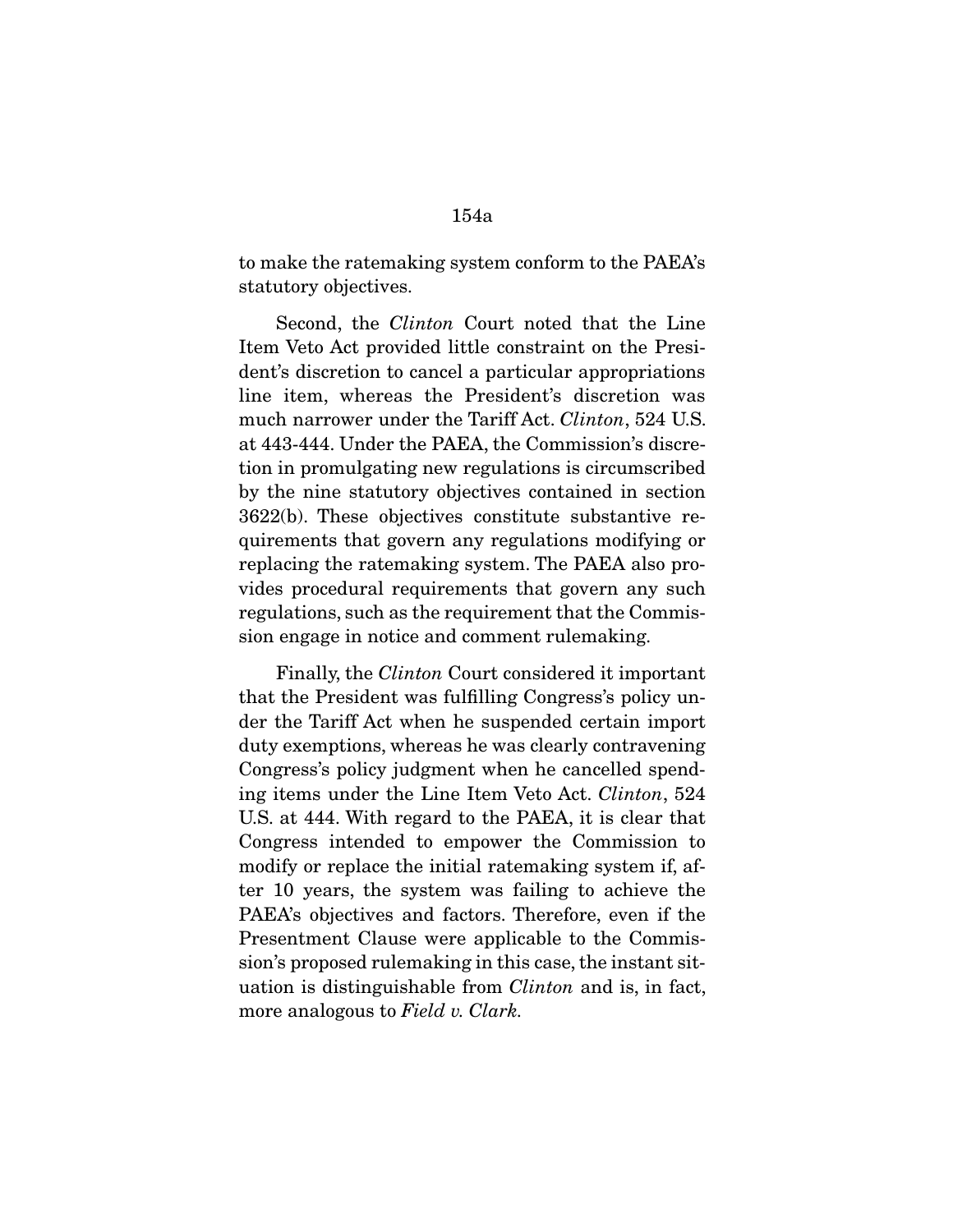With regard to the non-delegation doctrine, the Commission agrees with the Postal Service that NPPC et al. continue to rely on two cases with limited precedential value. See Postal Service Reply Comments at 8-9. In fact, "[o]nly twice in this country's history . . . ha<sup>[s]</sup> [the Supreme Court] found a delegation excessive—in each case because 'Congress had failed to articulate any policy or standard' to confine [56] discretion."119 These are precisely the two cases NPPC et al. cite.<sup>120</sup> The more extensive and more recent body of case law has upheld broad delegations to agencies "so long as Congress has set out an 'intelligible principle' to guide the delegee's exercise of authority."121 "[A] delegation is permissible if Congress has made clear to the delegee 'the general policy' he must pursue and the 'boundaries of [his] authority.' "122 The Supreme Court has upheld "delegations to various agencies to regulate in the 'public interest.' "123 It has upheld delegations to "agencies to set 'fair and equitable' prices and 'just and

<sup>119</sup> Gundy v. United States, 139 S.Ct. 2116, 2129 (2019) (emphasis in original) (quoting Mistretta v. United States, 488 U.S. 361, 373 n.7 (1989)).

 $120$  See NPPC et al. Comments at 36 (citing A.L.A. Schechter Poultry Corp. v. United States, 295 U.S. 495 (1935); Panama Refining Co. v. Ryan, 293 U.S. 388 (1935)).

 $121$  Gundy, 139 S.Ct. at 2129 (quoting J.W. Hampton, Jr. & Co. v. United States, 276 U.S. 394, 409 (1928)); see Postal Service Reply Comments at 8-9; see also Order No. 4258 at 24.

 $122$  Gundy, 139 S.Ct. at 2129 (brackets in original) (quoting American Power & Light Co. v. SEC, 329 U.S. 90, 105 (1946)).

 $123$  Gundy, 139 S.Ct. at 2129 (quoting Nat'l Broadcasting Co. v. United States, 319 U.S. 190, 216 (1943); New York Central Securities Corp. v. United States, 287 U.S. 12, 24 (1932)).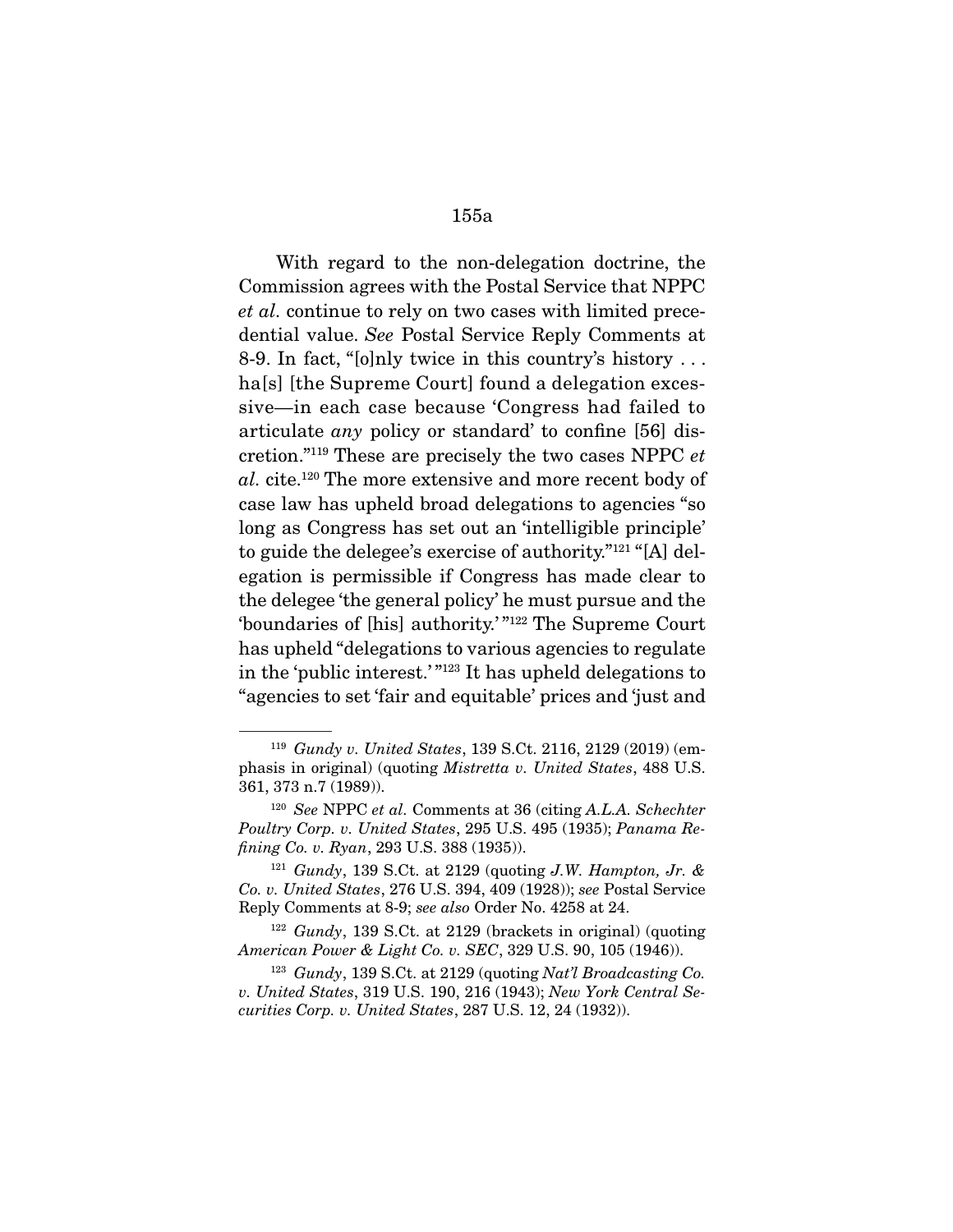reasonable' rates."124 It has "affirmed a delegation to an agency to issue whatever air quality standards are 'requisite to protect the public health.'"<sup>125</sup>

 Paragraph (d)(3) easily meets this standard. The Commission is authorized to engage in rulemaking only if it determines that the initial ratemaking system is not meeting the PAEA's statutory objectives, taking into account its factors, and the Commission may only engage in rulemaking "as necessary to achieve the objectives." 39 U.S.C. § 3622(d)(3). The nine statutory objectives are more than sufficient to provide an intelligible principle to guide the Commission's discretion. They make clear [57] the general policy that is to be pursued and the boundaries of the Commission's authority. Therefore, NPPC et al.'s arguments with regard to the non-delegation doctrine are meritless.

## 3. Workshare Discounts

 With respect to the Commission's workshare discount proposal, GCA and the Postal Service reiterate their position that workshare discounts should not be affected by this proceeding.126 However, no additional support for their position was entered into the record.

 $124$  Gundy, 139 S.Ct. at 2129 (quoting Yakus v. United States, 321 U.S. 414, 422, 427 (1944); Fed. Power Comm'n v. Hope Natural Gas Co., 320 U.S. 591 (1944)).

 $125$  Gundy, 139 S.Ct. at 2129 (quoting Whitman v. American Trucking Ass'ns, Inc., 531 U.S. 457, 472 (2001)).

<sup>126</sup> GCA Comments at 1 n.1 (citing 2017 GCA Comments at sections V-VI); Postal Service Reply Comments at 111 n.292 (citing Postal Service Comments at 146-147).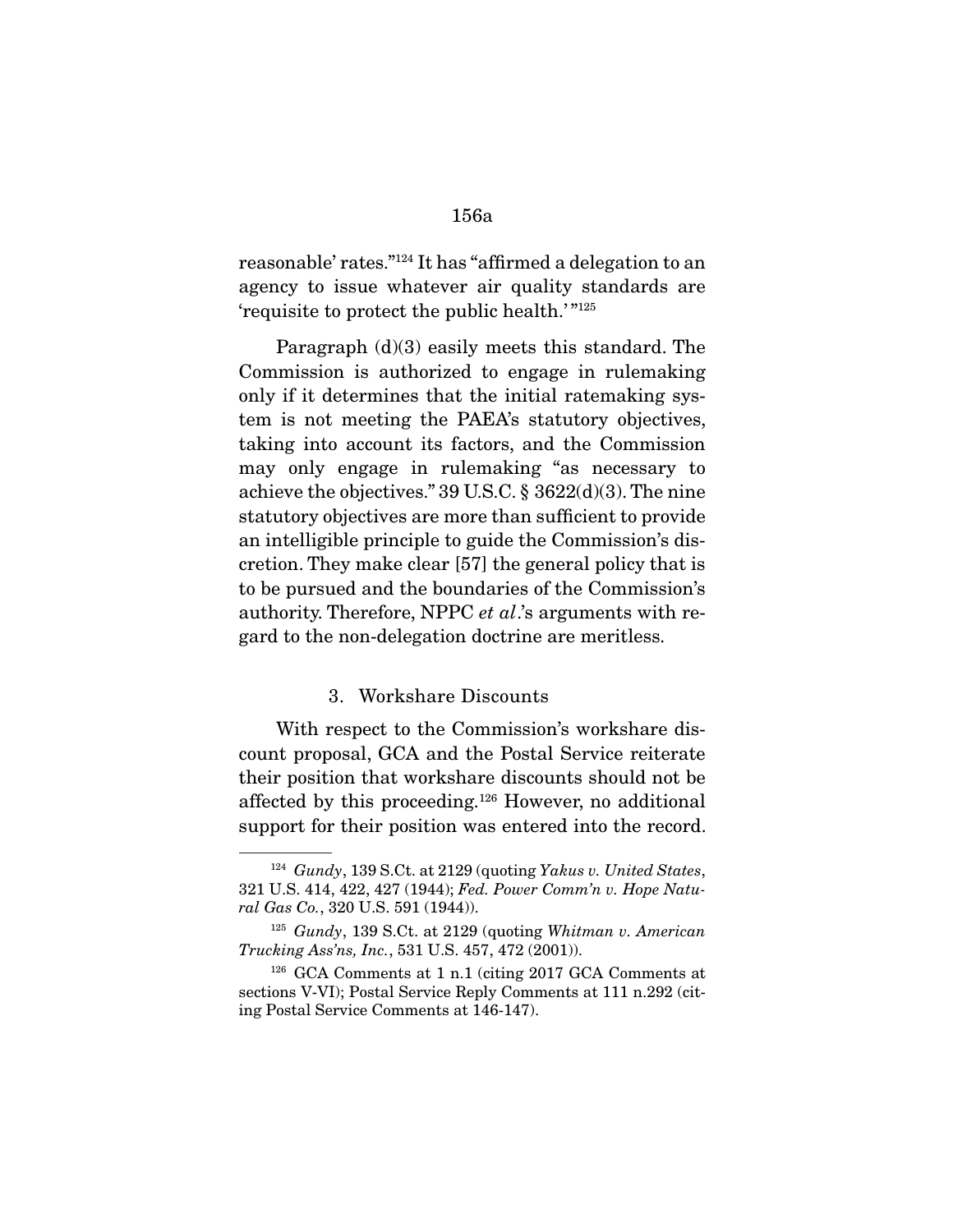For the reasons discussed in its prior orders, the Commission interprets the scope of the review and regulatory action authorized under paragraph (d)(3) of section 3622 to include workshare discounts.<sup>127</sup> Accordingly, the Commission may adopt its workshare discount proposal under Chevron step one. Paragraph  $(d)(3)$  does not clearly foreclose the inclusion of workshare discounts in the "system" subject to review. Nor does this provision clearly foreclose the inclusion of the proposed changes in a modified or alternative system under paragraph  $(d)(3)$ . In the alternative, if there is any ambiguity as to whether the paragraph  $(d)(3)$ would authorize the Commission to adopt this proposal, then the Commission has permissibly construed the PAEA and would be accorded deference under Chevron step two.

Even in the alternative that paragraph  $(d)(3)$  of section 3622 would not authorize the proposal, the Commission would still be entitled to deference under Chevron step two based on other sources of statutory authority. The Commission's workshare discount proposal is within the scope of the Commission's standing rulemaking authority (under 39 U.S.C. §§ 3622(a) and 503) and is consistent with the Commission's specific [58] authority to regulate excessive workshare discounts under subsection (e) of section 3622. Subsection (e) is silent with regard to workshare discounts lower than avoided costs. Order No. 4257 at 34. However, subsection 3622(e) does not clearly foreclose the regulation

<sup>127</sup> Order No. 4257 at 12; Order No. 4258 at 18-19.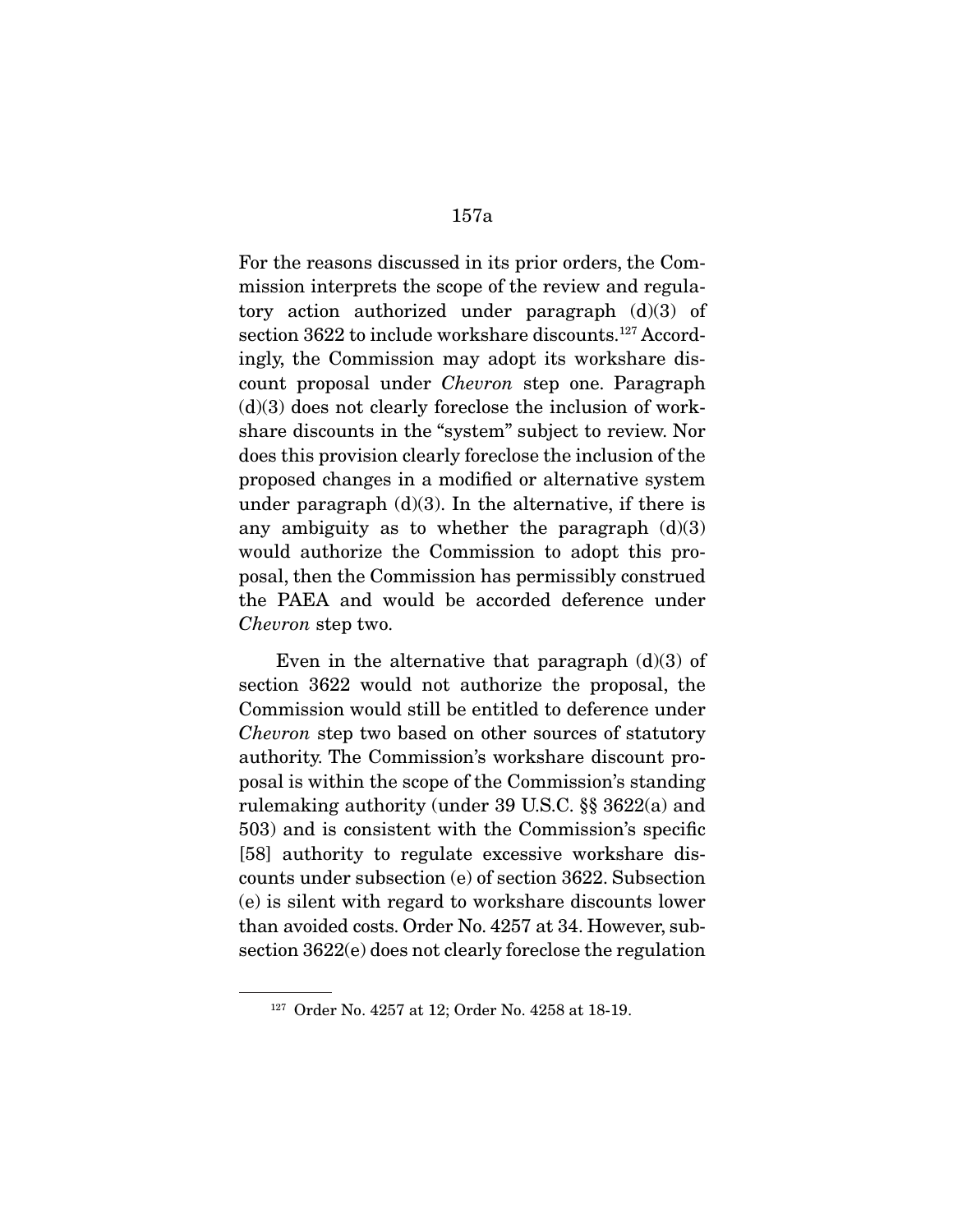of workshare discounts lower than avoided costs. Further, the Commission's interpretation "is 'rationally related to the goals of" the PAEA.<sup>128</sup> Accordingly, the Commission maintains that it has multiple sources of authority to support addressing workshare discounts in this proceeding.

## 4. Annual Compliance Reporting Requirements

 The Commission also proposes to modify the reporting requirements codified at 39 C.F.R. parts 3050 (Periodic Reporting) and 3055 (Service Performance and Customer Satisfaction Reporting). These modifications both further the achievement of the PAEA's objectives and conform with the changes proposed to 39 C.F.R. part 3010 (Regulation of Rates for Market Dominant Products). Additionally, they are separately authorized under the Commission's specific authority to "prescribe the content and form of the public reports . . . to be provided by the Postal Service [as part of its Annual Compliance Report (ACR)]." 39 U.S.C. § 3652(e)(1). These proposed changes will ensure that the Commission can evaluate the Postal Service's compliance with the new regulations proposed in part 3010 and are necessitated by the public interest. 39 U.S.C.  $§ 3652(e)(2)(C)$ . These proposed reporting requirements relate to Retirement Obligation Rate Authority,

<sup>&</sup>lt;sup>128</sup> Petit, 675 F.3d at 781 (quoting Village of Barrington, Ill., 636 F.3d at 665).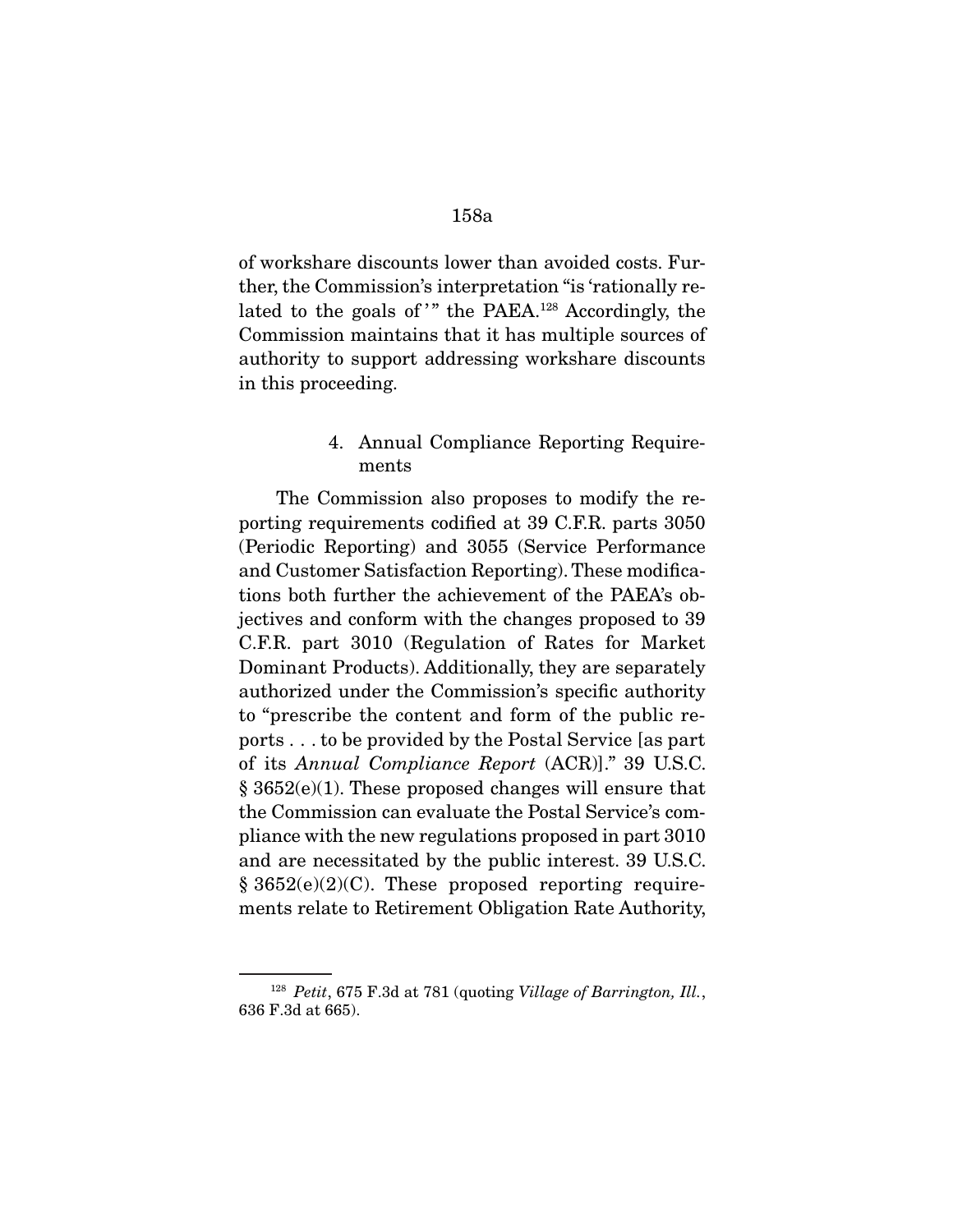Performance-Based Rate Authority, workshare discounts, and cost reductions.

\* \* \*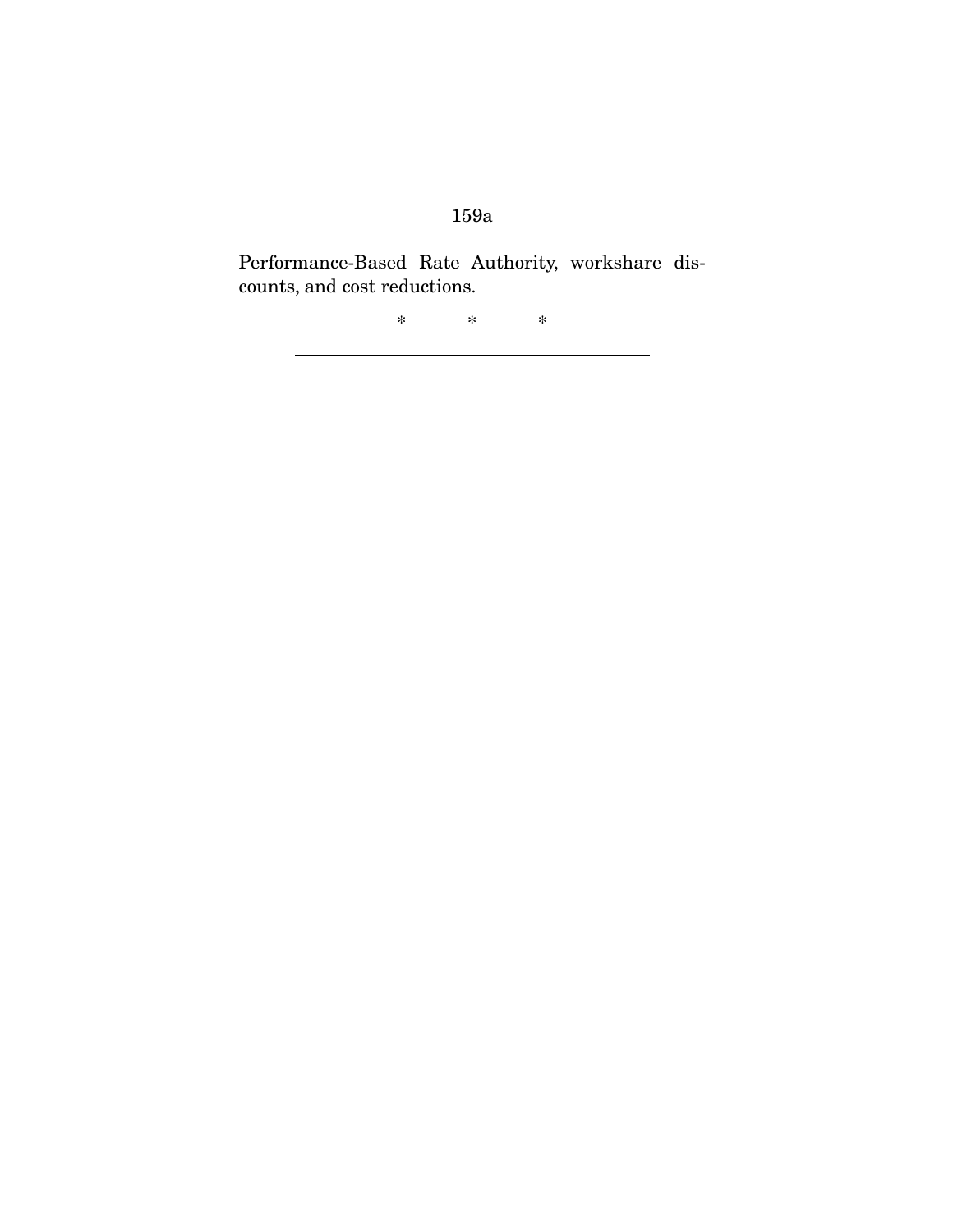### **APPENDIX D**

ORDER NO. 4258

## UNITED STATES OF AMERICA POSTAL REGULATORY COMMISSION WASHINGTON, DC 20268-0001

Before Commissioners: Robert G. Taub, Chairman; Mark Acton, Vice Chairman; Tony Hammond; and Nanci E. Langley

Statutory Review of the System for Regulating Rates and Classes for Market Dominant Products Docket No. RM2017-3

# NOTICE OF PROPOSED RULEMAKING FOR THE SYSTEM FOR REGULATING RATES AND CLASSES FOR MARKET DOMINANT PRODUCTS

## [LOGO]

Washington, DC 20268-0001 December 1, 2017

### **TABLE OF CONTENTS**

### Page

| L | INTRODUCTION AND PROCEDURAL |  |  |
|---|-----------------------------|--|--|
|   |                             |  |  |
|   |                             |  |  |
|   |                             |  |  |
|   |                             |  |  |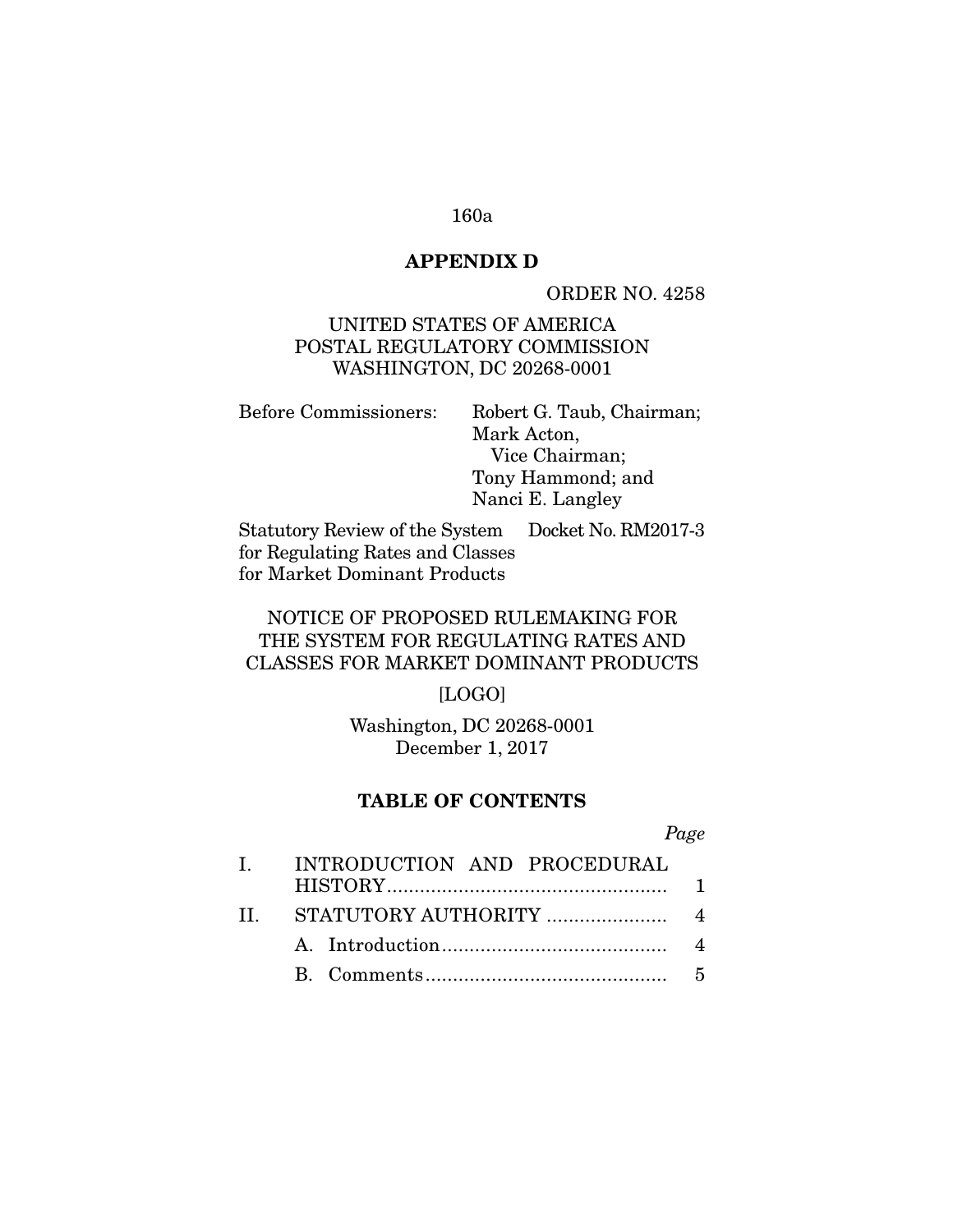|      |                | 1. Authority to Eliminate or Modify                     | 6  |
|------|----------------|---------------------------------------------------------|----|
|      |                | 2. Authority to Modify Workshare<br>Discount Provisions | 12 |
|      |                |                                                         | 14 |
| III. |                | PROPOSED REGULATORY CHANGES                             | 26 |
|      | $\mathbf{A}$ . |                                                         | 26 |
|      | <b>B.</b>      | The Path to Financial Stability                         | 27 |
|      |                | 1.                                                      | 27 |
|      |                | $2_{-}$                                                 | 28 |
|      |                |                                                         | 33 |
|      | C.             | Supplemental Rate Authority                             | 39 |
|      |                |                                                         | 39 |
|      |                | Amount of Supplemental Rate Au-<br>2.                   | 40 |
|      |                | Phase-in Mechanism<br>$3_{-}$                           | 41 |
|      | D.             | Performance-Based Rate Authority                        | 46 |
|      |                | 1.                                                      | 46 |
|      |                | Amount of Performance-Based Rate<br>2.                  | 53 |
|      |                | Performance Incentive Mechanism<br>$3_{-}$              | 55 |
|      |                | Operational Efficiency<br>4.                            | 57 |
|      |                |                                                         | 65 |
|      | Е.             | Non-Compensatory Classes and Prod-                      | 73 |
|      |                | $1_{-}$                                                 | 73 |
|      |                | 2. Non-Compensatory Products                            | 74 |
|      |                |                                                         |    |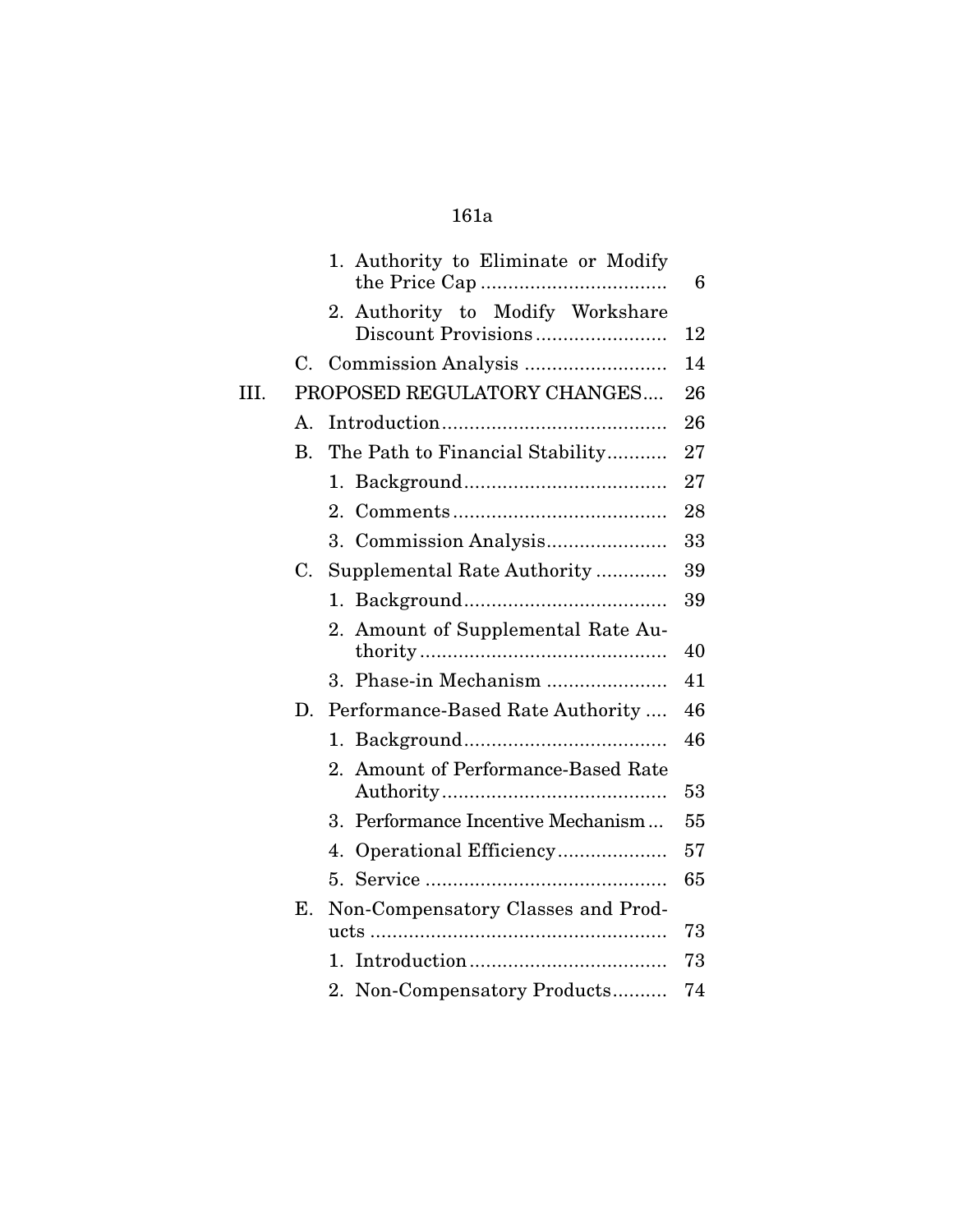|     |                      |                  | 3. Non-Compensatory Classes                                           | 81 |
|-----|----------------------|------------------|-----------------------------------------------------------------------|----|
|     | $\mathbf{F}$         |                  | Workshare Discounts                                                   | 87 |
|     |                      | 1.               |                                                                       | 87 |
|     |                      | 2.               |                                                                       | 90 |
|     |                      | 3.               | Proposed Commission Solution                                          | 93 |
|     |                      | 4.               | Commission Analysis of Alterna-                                       | 96 |
|     |                      | 5.               | Proposed Regulatory Changes                                           | 97 |
|     |                      | 6.               |                                                                       | 98 |
|     | G.                   |                  | Procedural Improvements                                               | 98 |
|     |                      | $\mathbf{1}_{+}$ |                                                                       | 98 |
|     |                      | 2.               | Schedule for Regular and Predicta-<br>ble Rate Adjustments            | 99 |
|     |                      |                  | 3. Revised Procedural Schedule for<br>Rate Adjustment Proceedings 102 |    |
| IV. |                      |                  | DESCRIPTION OF PROPOSED CHANGES                                       |    |
|     |                      |                  | TO RULES APPEARING IN THE CODE<br>OF FEDERAL REGULATIONS  107         |    |
|     | $\mathbf{A}_{\cdot}$ |                  |                                                                       |    |
|     |                      |                  |                                                                       |    |
|     |                      |                  |                                                                       |    |
|     |                      | 2.               |                                                                       |    |
|     |                      |                  | 3. Structure of the Proposed Rules  110                               |    |
|     | В.                   |                  | Line-by-Line Discussion of Changes  112                               |    |
|     |                      |                  | 1. Section 3010, Subpart A—General                                    |    |
|     |                      |                  | 2. Section 3010, Subpart B—Rate Ad-                                   |    |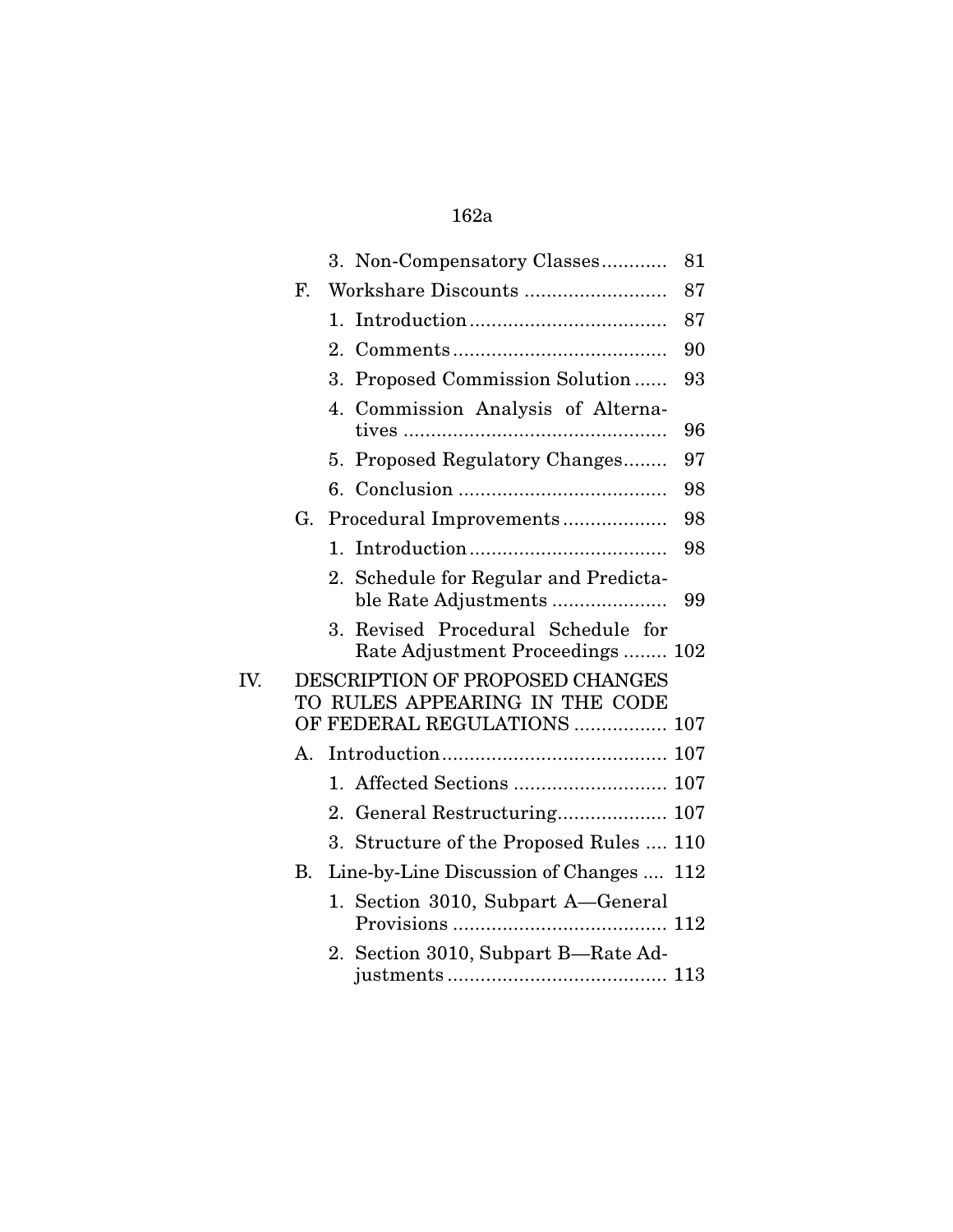|                                                     |    | 3. Section 3010, Subpart C-Consumer<br>Price Index Rate Authority 119                                      |  |  |
|-----------------------------------------------------|----|------------------------------------------------------------------------------------------------------------|--|--|
|                                                     |    | 4. Section 3010, Subpart D-Supple-<br>mental Rate Authority 119                                            |  |  |
|                                                     |    | 5. Section 3010, Subpart E-Perfor-<br>mance-Based Rate Authority  120                                      |  |  |
|                                                     |    | 6. Section 3010, Subpart F-Non-<br>Compensatory Classes or Products 121                                    |  |  |
|                                                     |    | 7. Section 3010, Subpart G—Accumu-<br>lation of Unused and Disbursement<br>of Banked Rate Adjustment Au-   |  |  |
|                                                     |    | 8. Section 3010, Subpart H-Rate Ad-<br>justments Due to Extraordinary<br>and Exceptional Circumstances 126 |  |  |
|                                                     |    | 9. Section 3010, Subpart I-Work-                                                                           |  |  |
|                                                     |    | 10. Section 3020, Subpart G-Requests<br>for Market Dominant Negotiated                                     |  |  |
|                                                     |    | 11. Section 3050, Periodic Reporting 129                                                                   |  |  |
|                                                     |    | 12. Section 3055, Subpart A-Annual<br>Reporting of Service Performance  129                                |  |  |
| V.                                                  |    | <b>ADMINISTRATIVE ACTIONS  130</b>                                                                         |  |  |
|                                                     |    | A. Assignment of Public Representative 130                                                                 |  |  |
|                                                     | B. | Request for Comments and Reply                                                                             |  |  |
| VI.                                                 |    | ORDERING PARAGRAPHS 131                                                                                    |  |  |
| Supplemental Views of Vice Chairman Mark Acton      |    |                                                                                                            |  |  |
| Supplemental Views of Commissioner Nanci E. Langley |    |                                                                                                            |  |  |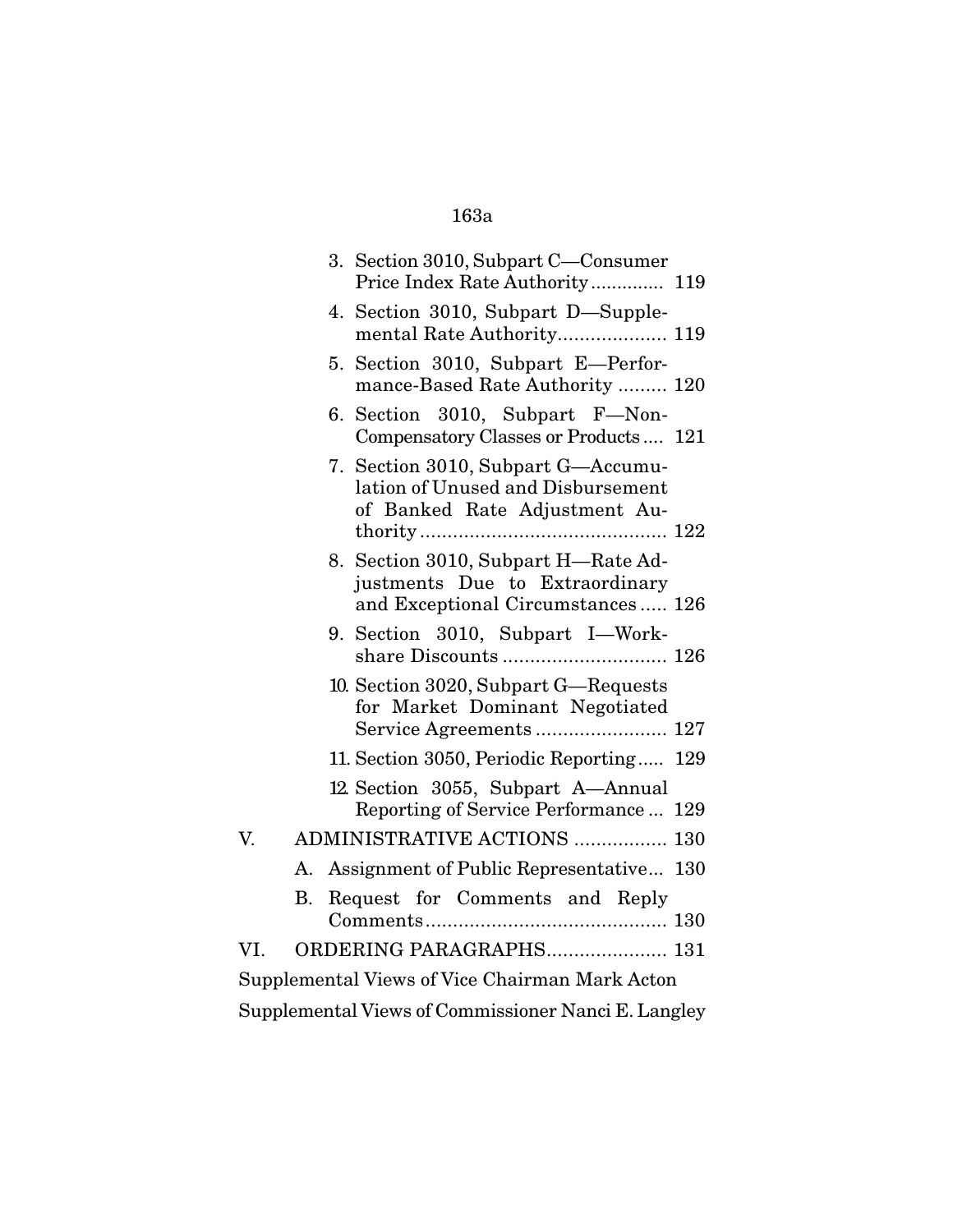Dissenting Views of Commissioner Tony Hammond

Attachment A—Proposed Rules

#### Appendix—List of Commenters and Comments

\* \* \*

### [4] II. STATUTORY AUTHORITY

A. Introduction

 Section 3622(d)(3) of title 39 of the United States Code directs the Commission to conduct a review of the market dominant ratemaking system 10 years after the enactment of the PAEA in order to determine whether the system is achieving the objectives enumerated at 39 U.S.C. 3622(b), taking into account the factors enumerated at 39 U.S.C. 3622(c). This provision prescribes a two-step process. First, the Commission must determine whether the current ratemaking system is achieving the PAEA's objectives, taking into account its factors.

Ten years after the date of enactment of the [PAEA] and as appropriate thereafter, the Commission shall review the system for regulating rates and classes for market-dominant products established under this section to determine if the system is achieving the objectives in subsection (b), taking into account the factors in subsection (c). . . .

#### 39 U.S.C. 3622(d)(3).

 The Commission completed the first step of this process on December 1, 2017, when it issued an order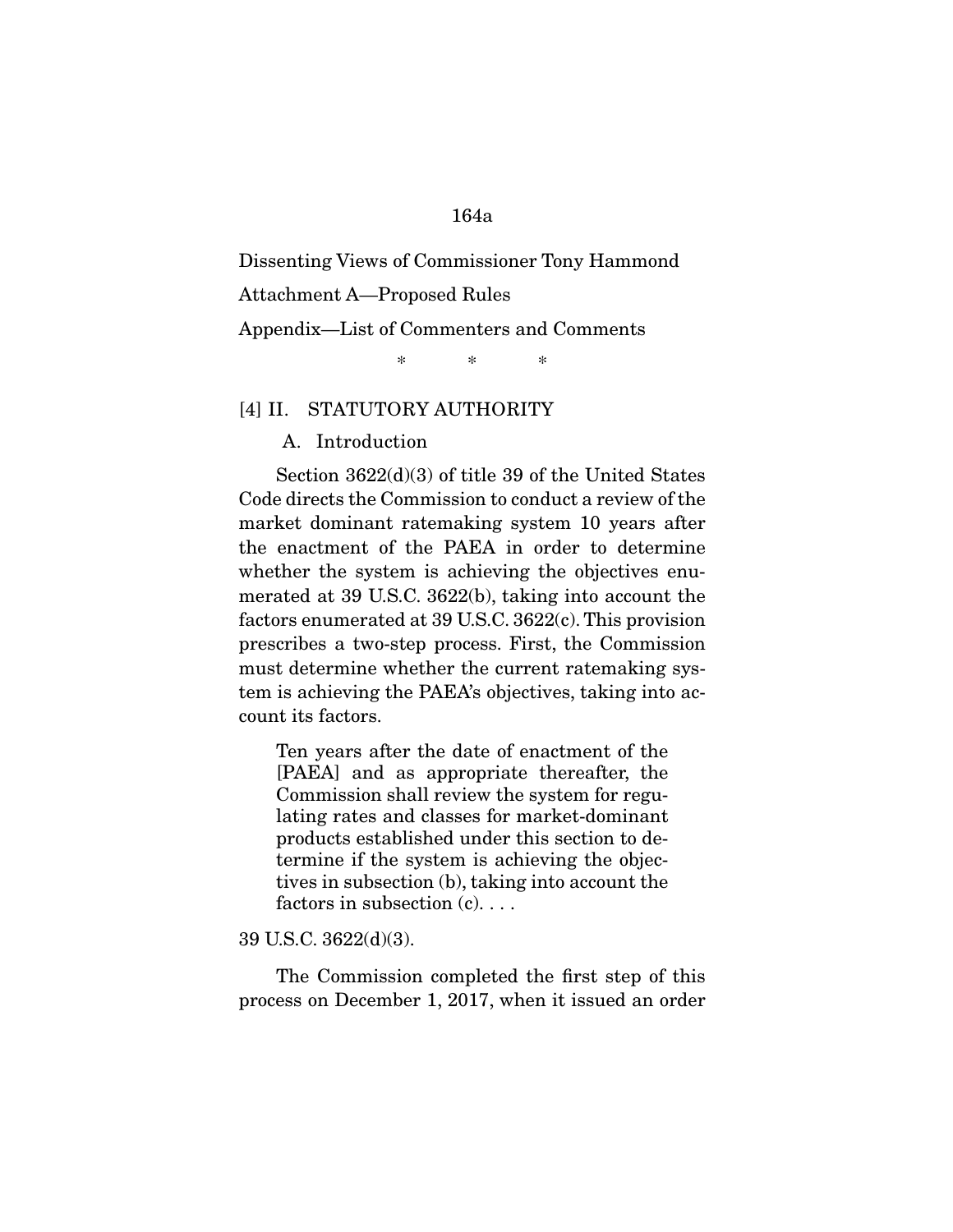announcing its findings with regard to the current ratemaking system. See Order No. 4257. The Commission specifically determined that the ratemaking system has not achieved the objectives, taking into account the factors. Id. at 275.

 The Commission now proceeds to the second step of the process established by section  $3622(d)(3)$ . This provision authorizes the Commission to promulgate rules either modifying the current ratemaking system or adopting an alternative ratemaking system, "as necessary to achieve the objectives."

If the Commission determines, after notice and opportunity for public comment, that the system is not achieving the objectives in subsection (b), taking into account the factors in subsection (c), the Commission may, by regulation, make such modification or adopt such alternative system for regulating rates and classes for market-dominant products as necessary to achieve the objectives.

[5] 39 U.S.C. 3622(d)(3). The Commission interprets this provision as providing broad authority to make changes to the market dominant ratemaking system.

 The authority to make changes to the system provided by section 3622(d)(3) expands upon the statutory authority provided by section 3622(a).

The Postal Regulatory Commission shall, within 18 months after the date of enactment of [the PAEA], by regulation establish (and may from time to time thereafter by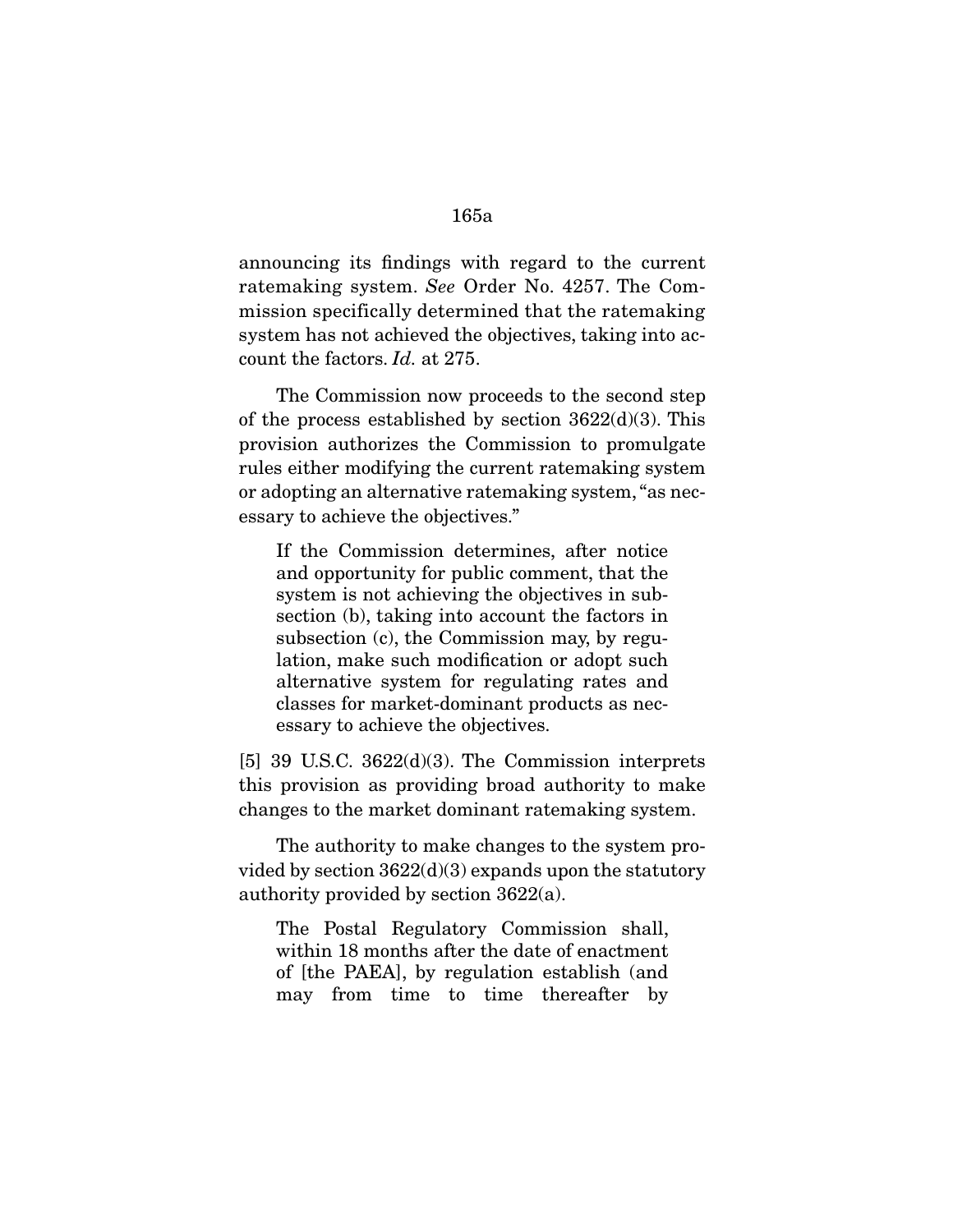regulation revise) a modern system for regulating rates and classes for market-dominant products.

39 U.S.C. 3622(a).

 Finally, the Commission has general authority, pursuant to section 503, to promulgate rules and regulations and establish procedures.

The Postal Regulatory Commission shall promulgate rules and regulations and establish procedures, subject to chapters 5 and 7 of title 5, and take any other action they deem necessary and proper to carry out their functions and obligations to the Government of the United States and the people as prescribed under this title. . . .

39 U.S.C. 503.

B. Comments

 The comments received in response to the ANPR that discuss the Commission's rulemaking authority primarily focus on two aspects of that authority pursuant to section 3622(d)(3): the authority to eliminate or modify the price cap and the authority to modify workshare discount provisions. The Appendix to this Order provides a list of commenters and citations to the comments filed in this docket in response to Order No. 3673.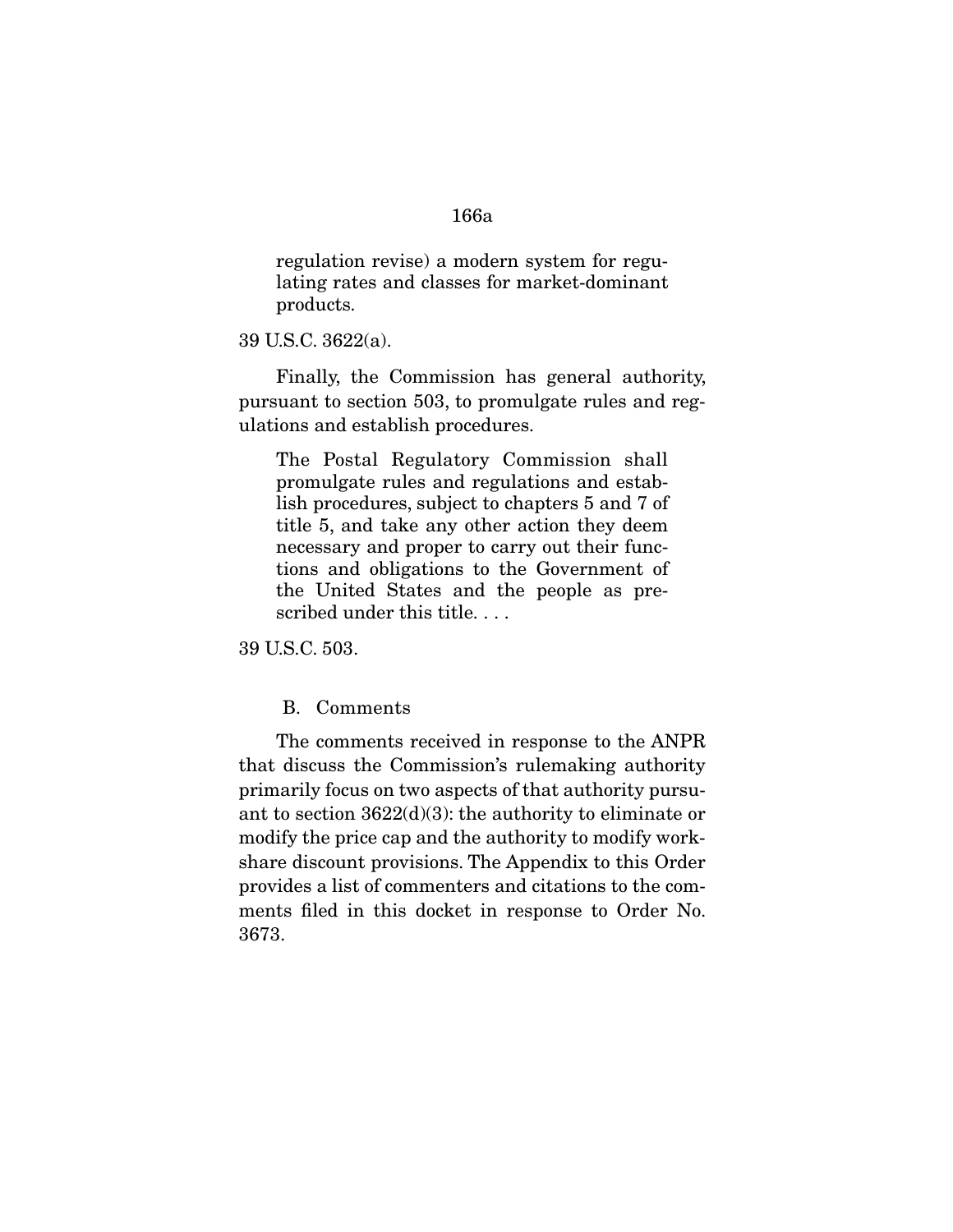- [6] 1. Authority to Eliminate or Modify the Price Cap
	- a. Plain Language

 With regard to the price cap, multiple commenters take the position that the plain language of 39 U.S.C. 3622 constrains the Commission's ability to eliminate, modify, or replace the price cap. ANM et al. contend that the mandatory "shall" language used by Congress in establishing the consumer price index (CPI) price cap and its central role in the PAEA ratemaking scheme forecloses any claim that the statute makes the price cap merely optional.4

 Commenters also advance a number of structural arguments for why section 3622 precludes any changes to the price cap. ANM et al., MMA et al., and GCA all assert that the scope of section  $3622(d)(3)$  is limited by the title of section 3622(d)—"Requirements."5

 ABA focuses on the use of the word "system" throughout section 3622, arguing that "the consistent use of the word 'system' throughout the section, rather than qualifiers such as 'first system' or 'initial system' or 'system preceding the 10 year review,' suggests Congress contemplated the same requirements applying to

<sup>4</sup> ANM et al. Comments at 9-10 n.2 (asserting that the Commission lacks authority to substantially modify the price cap) (citing ANM et al., Limitations on the Commission's Authority Under Section 3622(d)(3), October 28, 2014, at 6 (ANM et al. 2014 White Paper)).

 $5$  ANM et al. 2014 White Paper at 4-7; MMA et al. Comments at 14-15; GCA Comments at 29-31.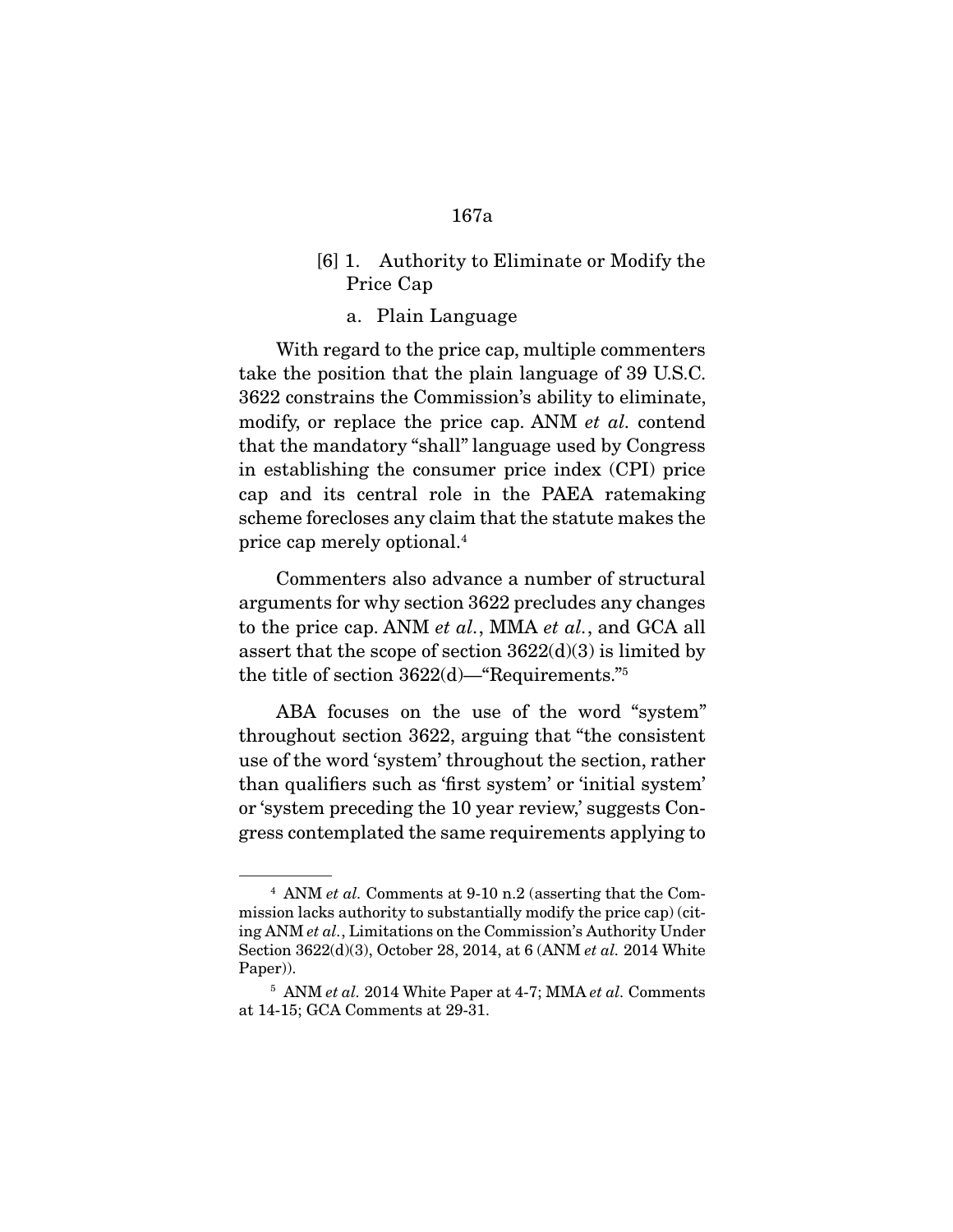any and all rate structures the Commission would create." ABA Comments at 8-10. GCA focuses on the use of the phrase "requirement," arguing that "[w]hen a particular phrase is used repeatedly in the same enactment, it is customary to give it the same meaning each time it appears . . . [which] suggests that . . . if a feature of the existing system is present because [section] 3622(d) makes it a 'requirement,' then it must remain in any modified or alternative system which emerges from the tenth-year review."6

 [7] Other commenters focus on the purported primacy of quantitative pricing standards over other provisions of the PAEA. ANM at al. and MMA at al. assert that three quantitative pricing standards rest at the top of the hierarchy of PAEA provisions—the CPI-U based price cap imposed by section  $3622(d)(1)(A)$  and  $(d)(2)$ ; the workshare discount provisions imposed by section 3622(e); and the constraints on rate relationships between regular and preferred mail imposed by section 3626—and that the objectives and factors enumerated in section 3622(b) and (c) are subordinate to these quantitative pricing standards.7

 MMA et al. posit that because Congress created the objectives and factors at the same time as the price cap, it must be concluded that only a system utilizing the price cap can achieve the objectives and factors.

<sup>6</sup> GCA Comments at 30 (citing Ratzlaf v. United States, 510 U.S. 135, 143 (1994)).

 $7$  ANM et al. 2014 White Paper at 12; MMA et al. Comments at 15-16.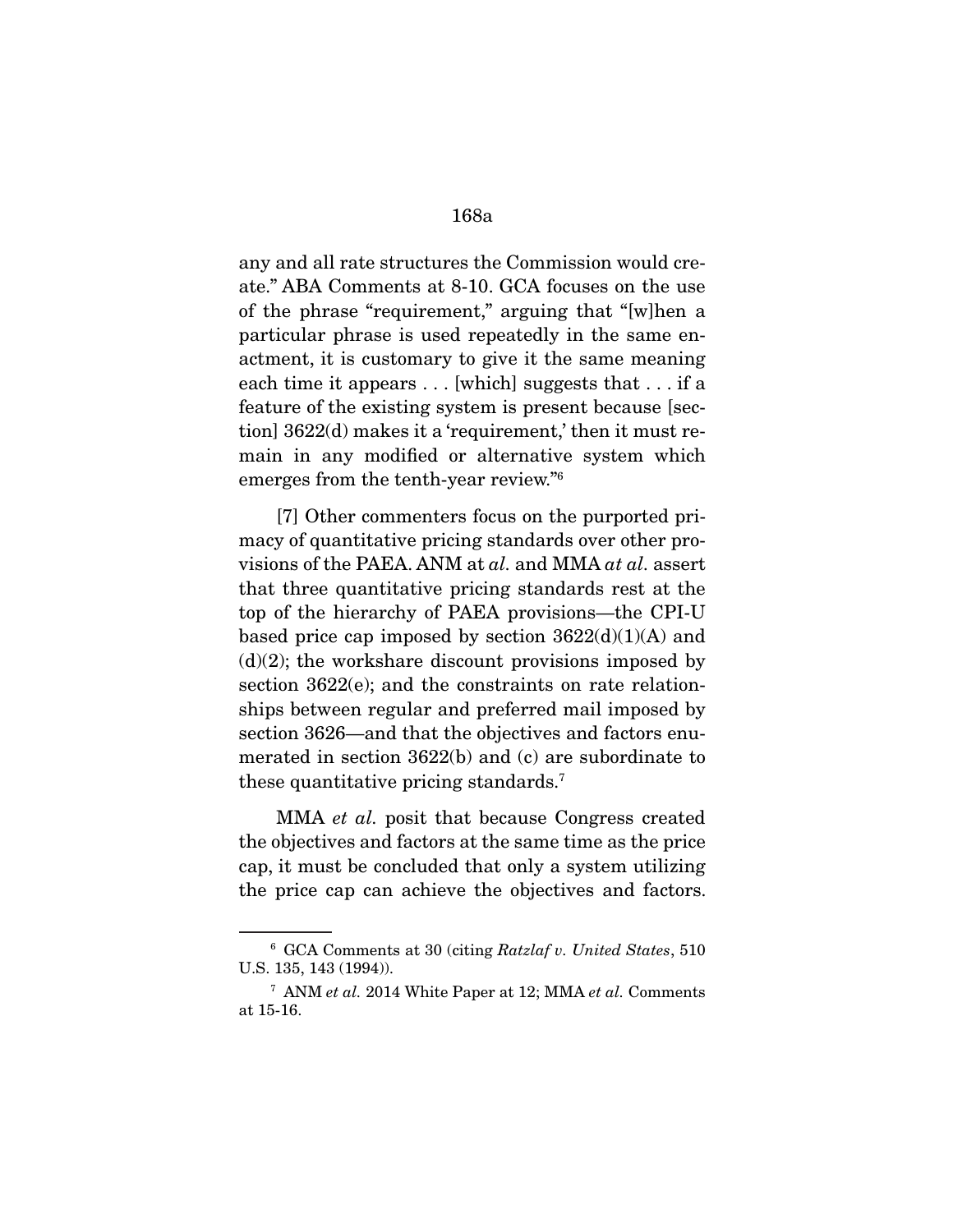MMA et al. Comments at 15-16. Similarly, GCA asserts that both section  $3622(a)$  and section  $3622(d)(3)$  are supposed to effectuate the objectives and factors, so Congress must have concluded that the price cap was necessary to effectuate the objectives and factors. GCA Comments at 30-31. ANM et al. assert that under general canons of statutory construction, specific provisions, such as the price cap provision at section  $3622(d)(1)(A)$ , trump general provisions, such as section 3622(d)(3).<sup>8</sup>

 Finally, these commenters highlight prior instances where the Commission is alleged to have ratified this view. ABA cites a prior order by the Commission where the Commission observed that "the role of the price cap is central to ratemaking, and the integrity of the price cap is indispensable if the incentive to reduce costs is to remain effective."9 ANM at al. also point to language from a prior Commission order purportedly recognizing that the PAEA's objectives and factors are subordinate to the [8] statute's quantitative pricing standards.<sup>10</sup> Additionally, ANM et al.

<sup>&</sup>lt;sup>8</sup> ANM *et al.* 2014 White Paper at 15 (citing Navarro-Miranda v. Ashcroft, 330 F.3d 672, 676 (5th Cir. 2003)).

<sup>9</sup> ABA Comments at 8 (citing Docket No. R2010-4, Order No. 547, Order Denying Request for Exigent Rate Adjustments, September 30, 2010, at 49-50).

<sup>&</sup>lt;sup>10</sup> ANM et al. 2014 White Paper at 13 (citing Docket No. RM2009-3, Order Adopting Analytical Principles Regarding Workshare Discount Methodology, September 14, 2010, at 36 (Order No. 536)); see also MMA et al. Comments at 15-16 (citing Docket No. ACR2010, Annual Compliance Determination, March 29, 2011, at 19 (FY 2010 ACD)).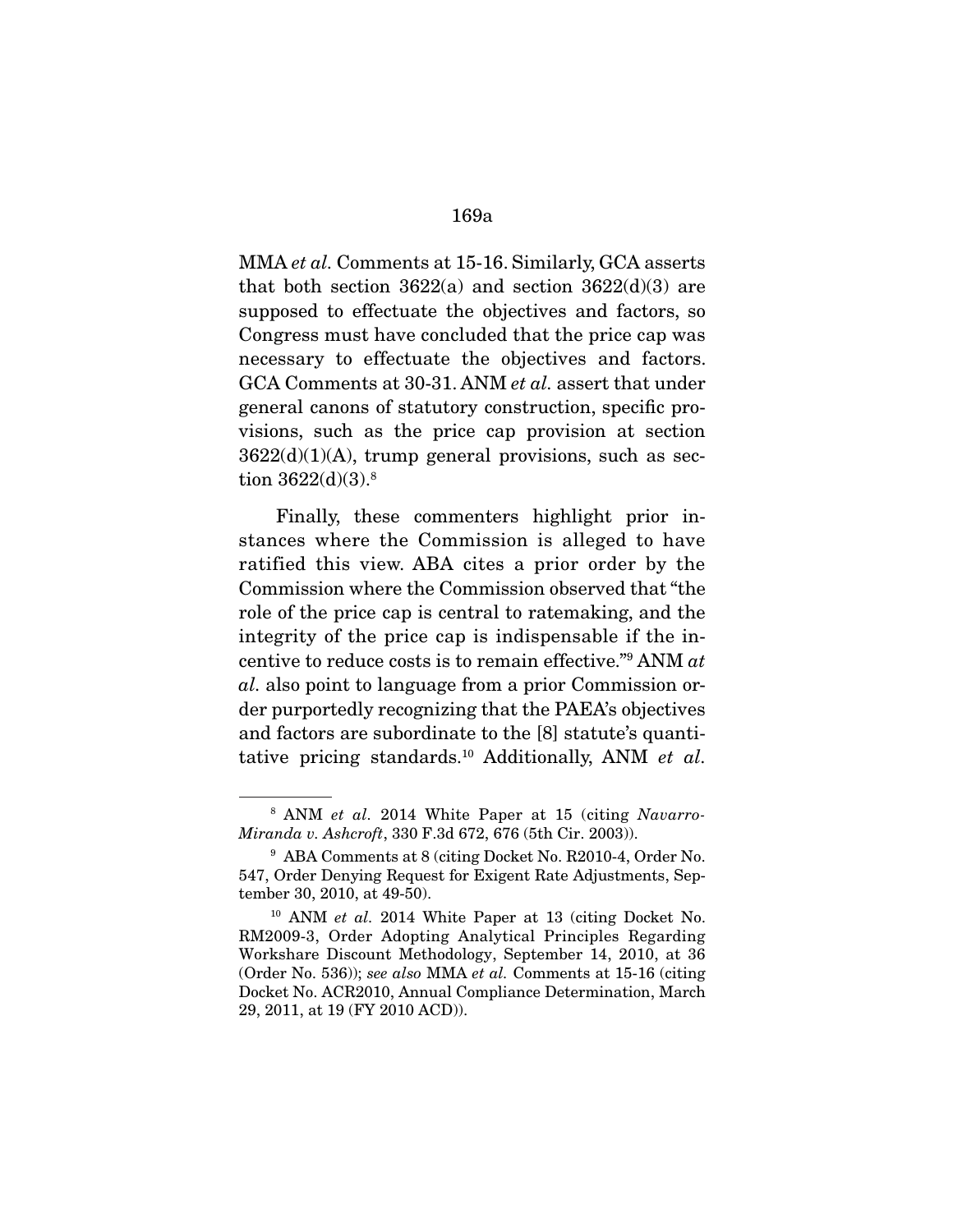assert that the Commission is bound in the instant proceeding by prior holdings in its FY 2010 and FY 2011 Annual Compliance Determinations (ACDs) that the price cap takes precedence over the statutory factors.<sup>11</sup>

ABA, ANM *et al.*, and MMA *et al.* all take the position that the Commission's authority to review the ratemaking system and engage in rulemaking under section  $3622(d)(3)$  is limited to the scope of the Commission's initial rulemaking authority under section  $3622(a).$ <sup>12</sup> ANM *et al.* assert that section  $3622(d)(3)$ mirrors section 3622(a), and as a result the Commission's authority to modify or replace regulations under section  $3622(d)(3)$  is coextensive with the Commission's authority to establish those regulations in the first instance under section 3622(a). ANM et al. Comments at 10-11. Hence, according to ANM *et al.*, nothing in the language or structure of the PAEA suggests that the Commission's rulemaking authority under section  $3622(d)(3)$  is broader than it was under section  $3622(a)$ . *Id.* 

 Based on this interpretation, MMA et al. assert that the Commission can modify regulations

<sup>&</sup>lt;sup>11</sup> ANM *et al.* 2014 White Paper at  $14-15$  (quoting FY 2010) ACD at 18-19; Docket No. ACR2010R, Order No. 1427, Order on Remand, August 9, 2012; Docket No. ACR2011, Annual Compliance Determination, March 28, 2012, at 17 (FY 2011 ACD)). The specific factor at issue was Factor 2 (39 U.S.C. 3622(c)(2)), which requires coverage of attributable costs.

 $12$  ABA Comments at 9; ANM et al. 2014 White Paper at 9-11; MMA et al. Comments at 14.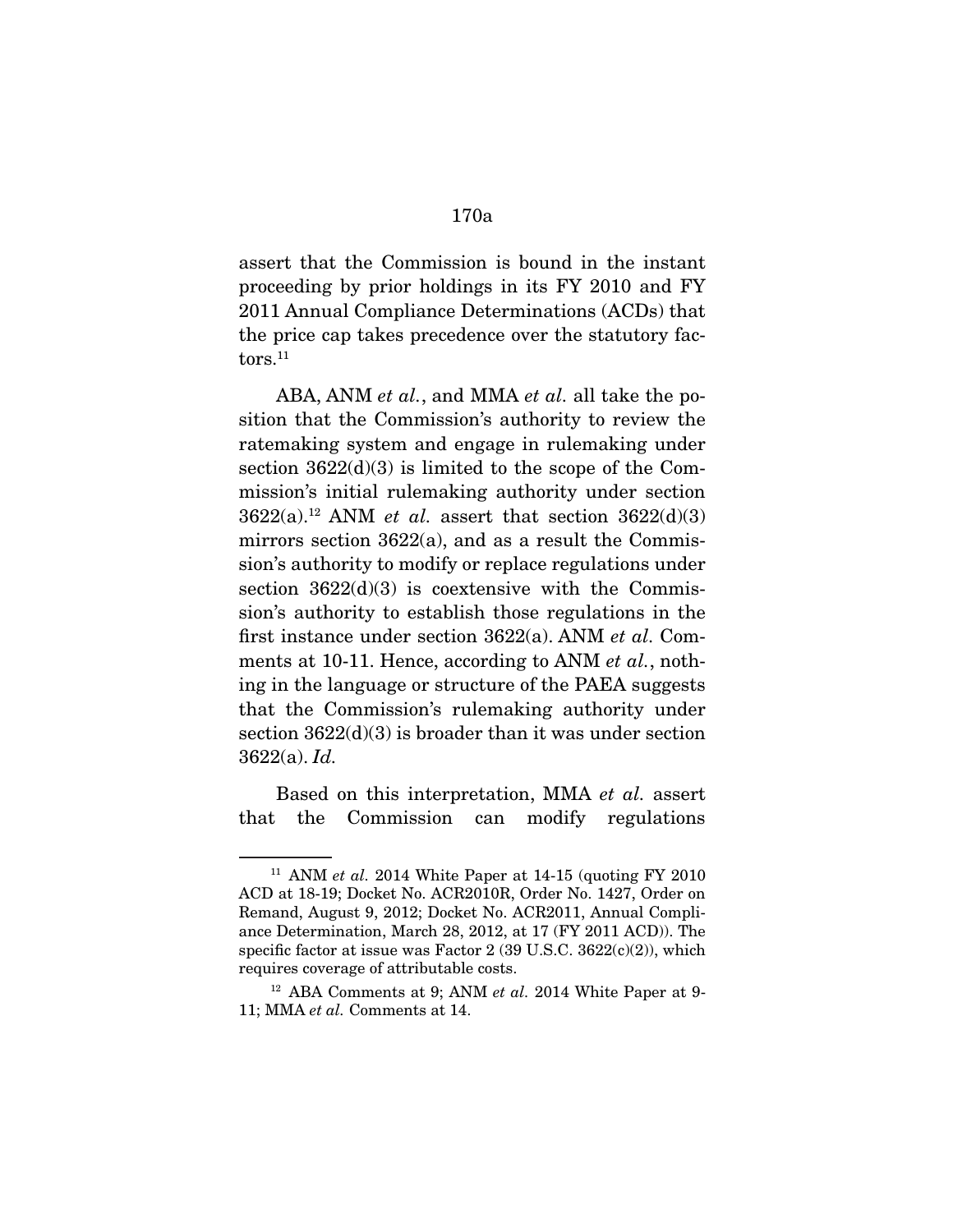implementing the price cap but cannot change the fundamental requirements of the ratemaking system. MMA et al. Comments at 15. In MMA et al.'s view, "[a]s an administrative agency, the Commission already has inherent authority to revise regulations that it has previously promulgated ... [and section  $3622(d)(3)$ ] merely directs the Commission to use its normal administrative powers." Id. at 14. GCA suggests that while the Commission cannot abolish the price cap, it can "identify and [9] specify features of the . . . price cap which do not adequately effectuate the objectives and factors, point out and analyze the particular shortcomings, identify the objective(s) or factor(s) they are hindering, and find ways to correct them in detail without hindering any other objective." GCA Comments at 31-32.

 Other commenters assert that the plain language of section 3622 permits the Commission to modify or replace the price cap.13 The Postal Service takes the position that the "system" for purposes of section 3622 includes all provisions within section 3622(d), including the price cap provision. Postal Service Comments at 19. The Postal Service asserts that "[s]ection 3622(d) plainly states at the outset that its provisions are part of the 'system for regulating rates and classes for market-dominant products." Id. Furthermore, the Postal Service asserts that "whatever the precise scope of 'modification' might be, the fact that the Commission is also authorized to adopt an 'alternative system'

<sup>&</sup>lt;sup>13</sup> PR Comments at 29-30; NALC Comments at 16.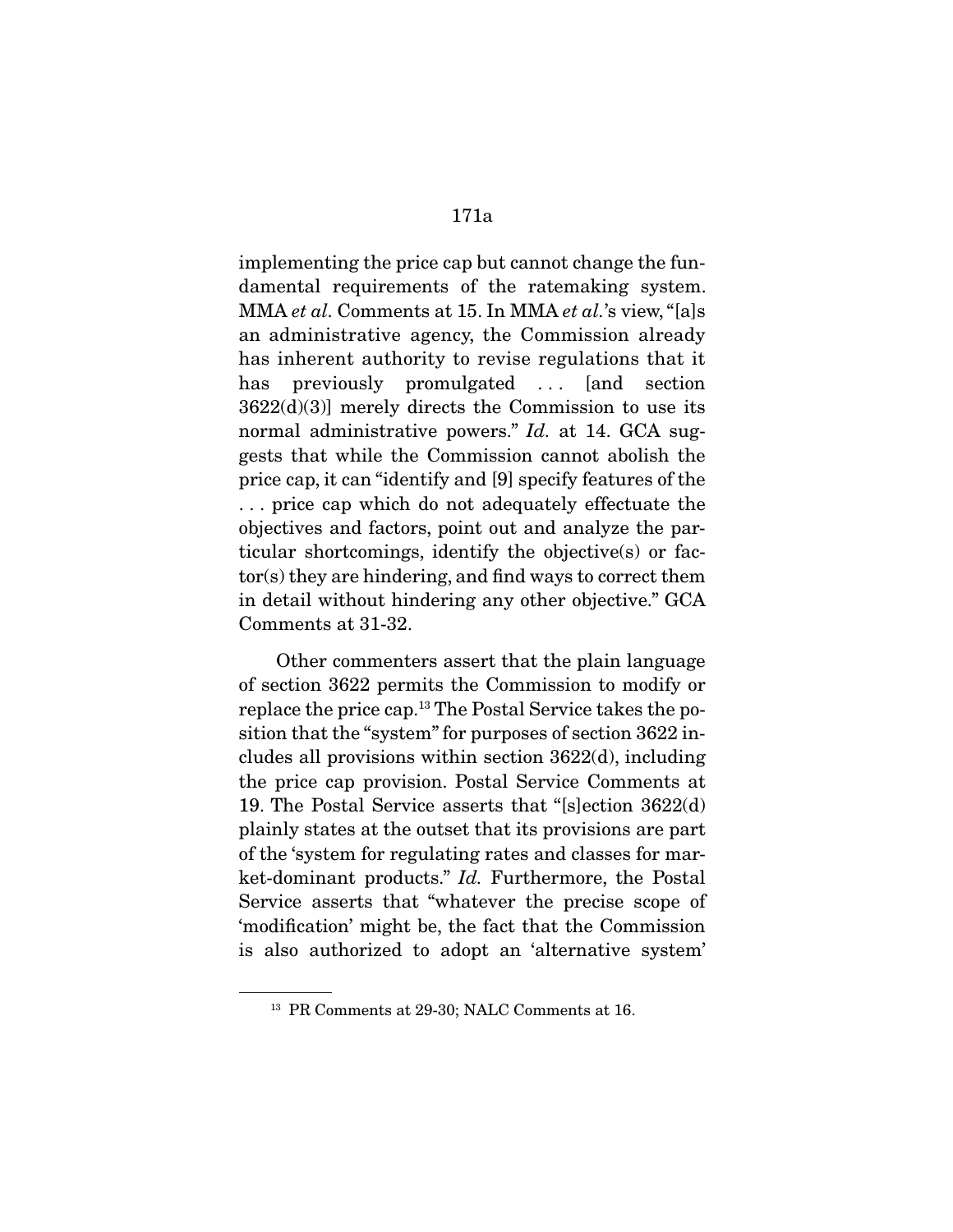demonstrates that [s]ection  $3622(d)(3)$  imposes no limitations on the Commission's authority regarding the design of a replacement regulatory system, other than the requirement that any such replacement achieve the objectives." Id. at 19-20.

### b. Legislative History

 Multiple commenters also base their arguments with regard to the price cap on the PAEA's legislative history. ANM *et al.* and GCA note that an early version of the PAEA had referred to the price cap as an "allowable provision," but that by the time the final bill was enacted it had become a "requirement."<sup>14</sup> ANM et al. assert that nothing in the PAEA's legislative history suggests that Congress intended for the Commission to have broader rulemaking authority under section 3622(d)(3) than it had under section [10] 3622(a). ANM et al. Comments at 11-12. ANM et al. and MMA et al. contend that elimination or relaxation of the price cap would be contrary to the spirit of the PAEA.15

 On the other hand, the Postal Service, NALC, and APWU all cite to a floor statement by Senator Susan Collins to the effect that the PAEA would provide 10 years of rate stability, after which the Commission would review the ratemaking system and, if necessary,

 $14$  ANM et al. 2014 White Paper at 16; GCA Comments at 30-31.

 $15$  ANM et al. 2014 White Paper at 5-7; MMA et al. Comments at 16.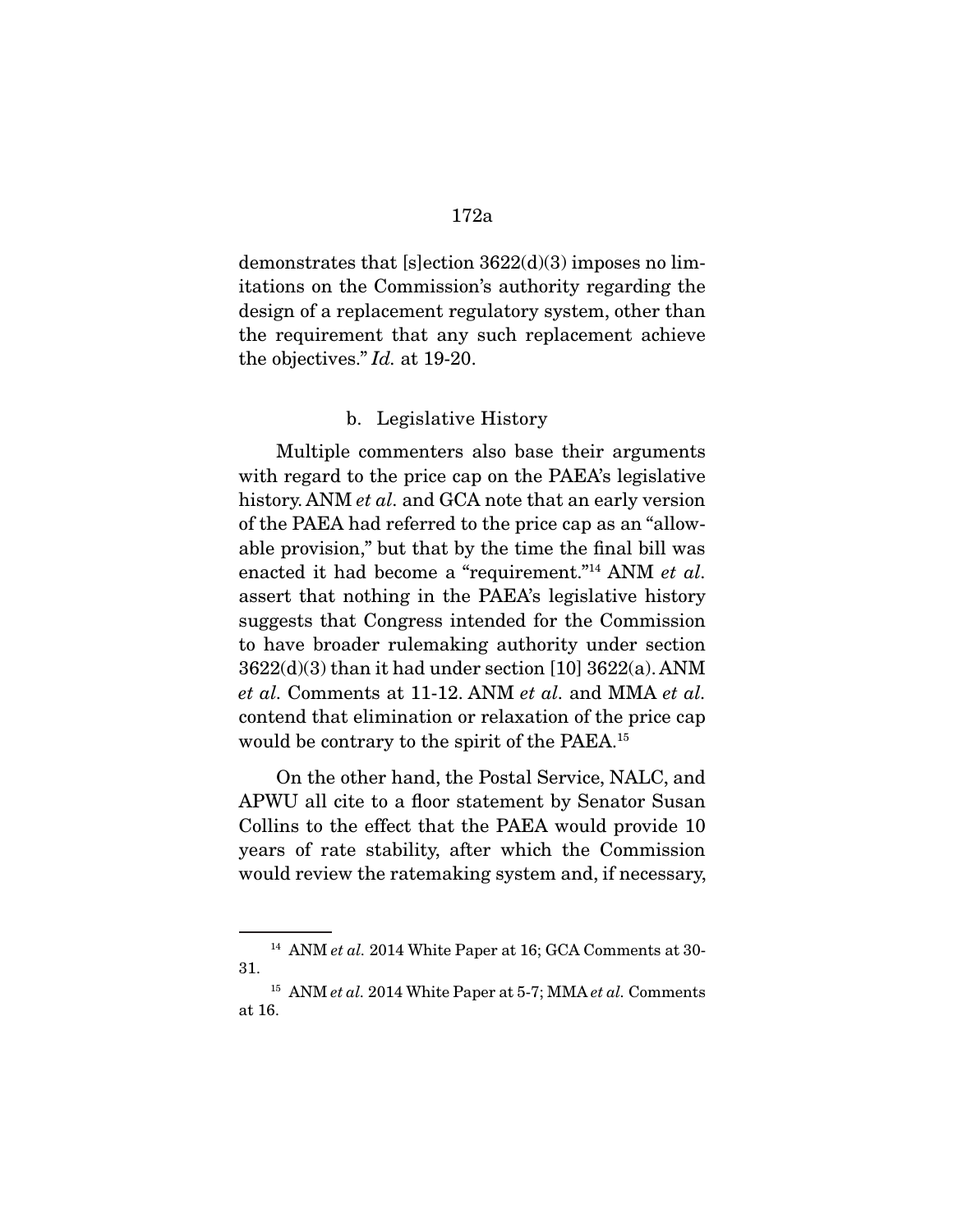modify it or adopt an alternative system.<sup>16</sup> The Postal Service asserts that the House version of what became the PAEA would have permitted the Commission to choose a regulatory system, while the Senate version contained a permanent price cap; hence, the final version of the PAEA was a compromise that contained elements of both. Postal Service Comments at 20-21. The Postal Service maintains that it is clear that Congress intended for the Commission to review the ratemaking system in order to determine if it was actually achieving the objectives and factors specified by Congress and, if not, to design a system which would achieve the objectives. Id. at 22-23. The Postal Service maintains that the purpose of section  $3622(d)(3)$  was to give the Commission authority to respond to changed circumstances subsequent to the PAEA's enactment. Id. at 22- 24. The Postal Service contends that it is clear from reviewing the legislative history that if Congress had desired to make the price cap irrevocable, it could have done so. Id. at 26-27.

### [11] c. Constitutional Concerns

 Multiple commenters take the position that interpreting section 3622(d)(3) broadly would produce unconstitutional results. ANM et al. and MMA et al. assert that a broad interpretation of section 3622(d)(3) would violate the Presentment Clause of the Constitution, which prohibits a bill from becoming law without

<sup>16</sup> Postal Service Comments at 21-22; NALC Comments at 16; APWU Comments at 5-6.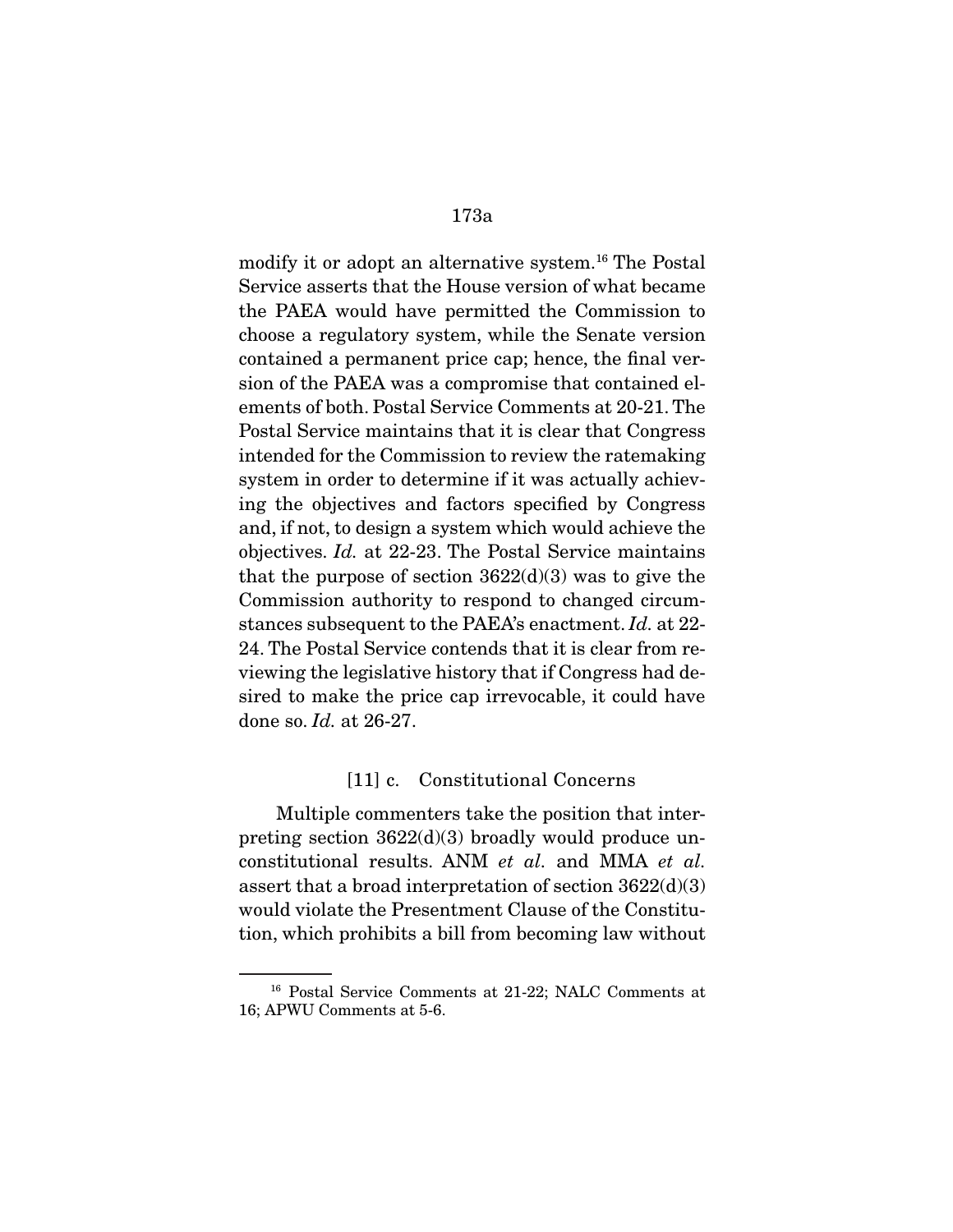first passing both houses of Congress and then being "presented" to the President.<sup>17</sup> ANM *et al.* also assert that a broad interpretation of section 3622(d)(3) would violate the non-delegation doctrine, under which Congress may not delegate legislative power to an administrative agency where such delegation contains no standards to guide the agency's discretion.<sup>18</sup> MMA et al. echo this argument, asserting that the PAEA's objectives and factors do not provide an intelligible principle to guide the Commission's discretion which would be sufficient to permit such a delegation. MMA et al. Comments at 15-16.

MMA *et al.* assert that a broad interpretation of section 3622(d)(3) could potentially violate constitutional principles of separation of powers, based on the phrase "and as appropriate thereafter" in section  $3622(d)(3)$ . Id. at 16-17. MMA et al. maintain that "[ilf [the Commission] could change the fundamental nature of the system . . . anytime 'appropriate thereafter,' then it would have received an unprecedented grant to an Executive Branch agency of perpetual power to rewrite legislation." *Id.* at 16.

 Based on all of the foregoing, ANM et al. contend that a broad interpretation of section  $3622(d)(3)$  would violate the canon of constitutional doubt, which

 $17$  ANM *et al.* 2014 White Paper at 18 (citing *Clinton v. City* of New York, 524 U.S. 417 (1998)); MMA et al. Comments at 15.

 $18$  ANM et al. 2014 White Paper at 20 (citing *Mistretta v.* United States, 488 U.S. 361, 371-79 (1989); Panama Ref. Co. v. Ryan, 293 U.S. 388, 430 (1935); A.L.A. Schechter Poultry Corp. v. United States, 295 U.S. 495, 529-31 (1935)).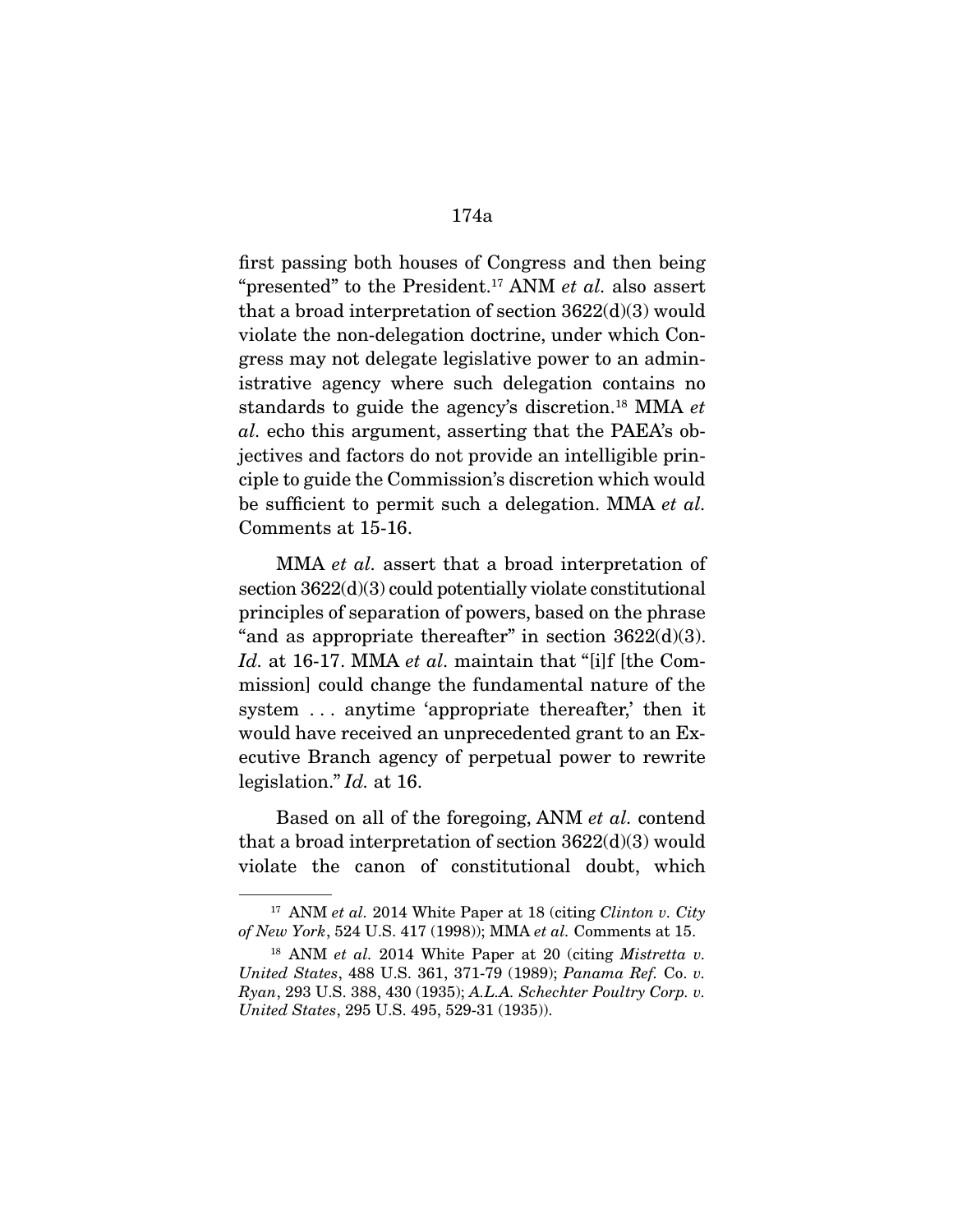prohibits agencies from construing statutes in such a way as to raise serious doubts about their [12] constitutionality.<sup>19</sup> This is because, in ANM *et al.*'s view, "[t]here is a serious doubt that construing [s]ection 3622(d)(3) to authorize the Commission to rescind the CPI cap would pass muster under the Presentment Clause of the Constitution . . . or the constitutional limits on the delegation of legislative authority." ANM et al. 2014 White Paper at 18.

 The Postal Service, on the other hand, disagrees that a broad interpretation of Commission authority would present a concern with regard to constitutional separation of powers principles. Postal Service Comments at 25. The Postal Service deems section 3622(d)(3)'s delegation of authority to the Commission to be "unremarkable." Id.

## 2. Authority to Modify Workshare Discount Provisions

 The second major topic addressed is the workshare discount provisions contained in 39 U.S.C. 3622(e). Most commenters addressing workshare discounts presume worksharing is within the scope of this proceeding and suggest worksharing related changes.20 In contrast, a handful of commenters object

 $19$  ANM et al. 2014 White Paper at 17 (citing United States v. Delaware & Hudson Co., 213 U.S. 366, 408 (1909); Lowe v. SEC, 472 U.S. 181, 227 (1985); Edward J. DeBartolo Corp. v. Fla. Gulf Coast Bldg. & Constr. Trades Council, 485 U.S. 568, 575 (1988)).

 $20$  See, e.g., ABA Comments at 11; ANM et al. Comments at 11-12, 82; Chairman Chaffetz and Chairman Meadows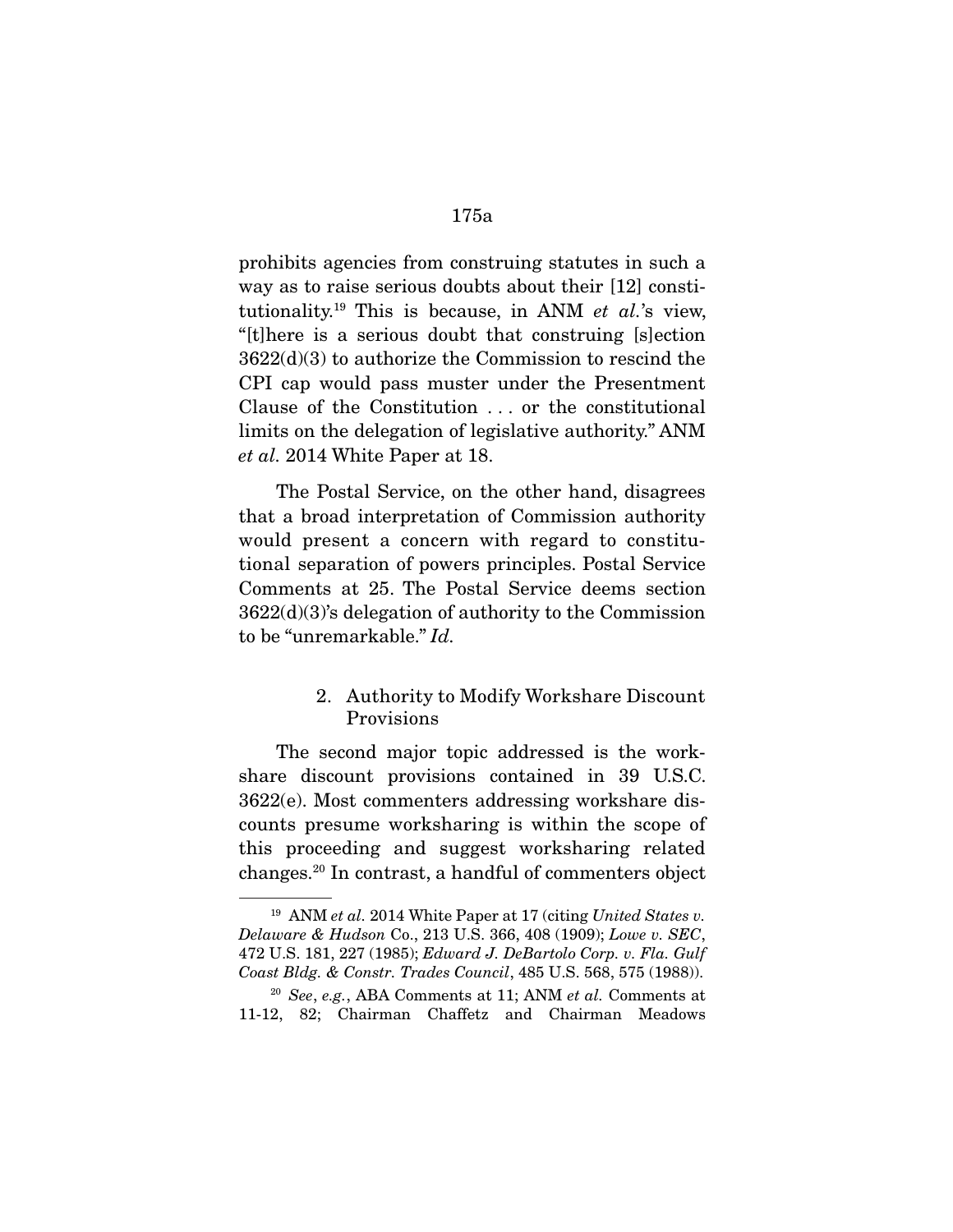to the review of the workshare discount provisions of section  $3622(e).^{21}$  The Postal Service contends that the "system" of ratemaking subject to review and possible rulemaking under section 3622(d)(3) does not include the workshare discount provisions. Postal Service Comments at 19, 28. The Postal Service bases this argument, first, on the PAEA's plain language. The Postal Service asserts that "[s]ubsections (a) through (d) of [13] [s]ection 3622 expressly set forth the parameters of the 'system' . . . [and] [a]t the end of these provisions comes [s]ection  $3622(d)(3)$ , with its provision for the Commission's 10-year review of the 'system'. . . ." Postal Service Comments at 28-29. However, it states that "[t]he workshare discount standards in subsection (e) follow  $\vert \vert$  the 10-year review provision  $\dots$ [and] subsection (e) does not specify that its standards are an aspect of the 'system." Id. at 29. APWU similarly contends that the structure of the PAEA suggests Congress did not intend for workshare discount provisions to be subject to modification under section 3622(d)(3). APWU Comments at 5. GCA also takes the position that workshare provisions are not part of the "system" which section 3622(d)(3) authorizes the Commission to modify. GCA Comments at 37-38.

 The Postal Service also asserts that the PAEA's legislative history demonstrates that Congress intended the requirement that workshare discounts not

Comments at 2; MMA et al. Comments at 19, 71; Pitney Bowes Comments at 3-4; and PSA Comments at 6.

<sup>&</sup>lt;sup>21</sup> See, e.g., APWU Comments at 5; Postal Service Comments at 28-30; and GCA Comments at 36-37.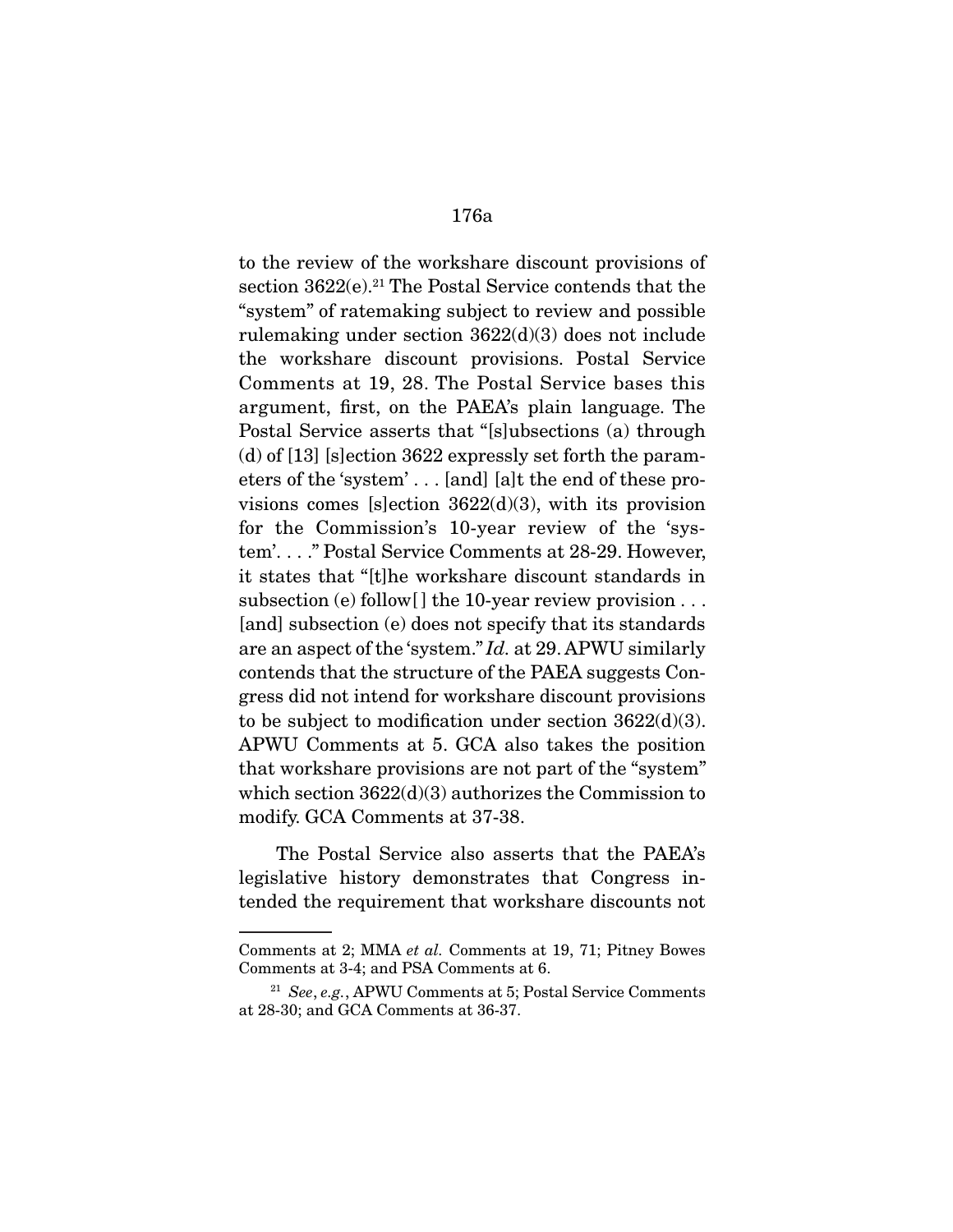exceed avoided costs to apply regardless of the regulatory system promulgated by the Commission under section 3622(a). Postal Service Comments at 30-31. GCA likewise asserts that when enacting the PAEA, Congress codified the Commission's long-standing practice on workshare discounts into a set of statutory requirements, which GCA contends the Commission lacks authority to change. GCA Comments at 34.

 Finally, the Postal Service and GCA assert that the Commission has previously affirmed the view that the workshare discount standards are separate and distinct from other provisions of section 3622, including the objectives and factors that underlie the review mandated by section  $3622(d)(3).^{22}$ 

#### [14] C. Commission Analysis

 The Commission's determination that the system has not achieved the objectives, taking into account the factors, triggered the applicability of the second step of the system review contemplated by section  $3622(d)(3)$ . See Order No. 4257 at 275. This provision grants the Commission discretion regarding whether and how to promulgate regulations as necessary to achieve the PAEA's objectives. 39 U.S.C. 3622(d)(3).

 Section 3622(d)(3) provides the Commission with two discrete options. The Commission "may, by regulation, make such modification or adopt such alternative

<sup>22</sup> Postal Service Comments at 32 (citing Order No. 536 at 16- 19, 34-37); see also GCA Comments at 36.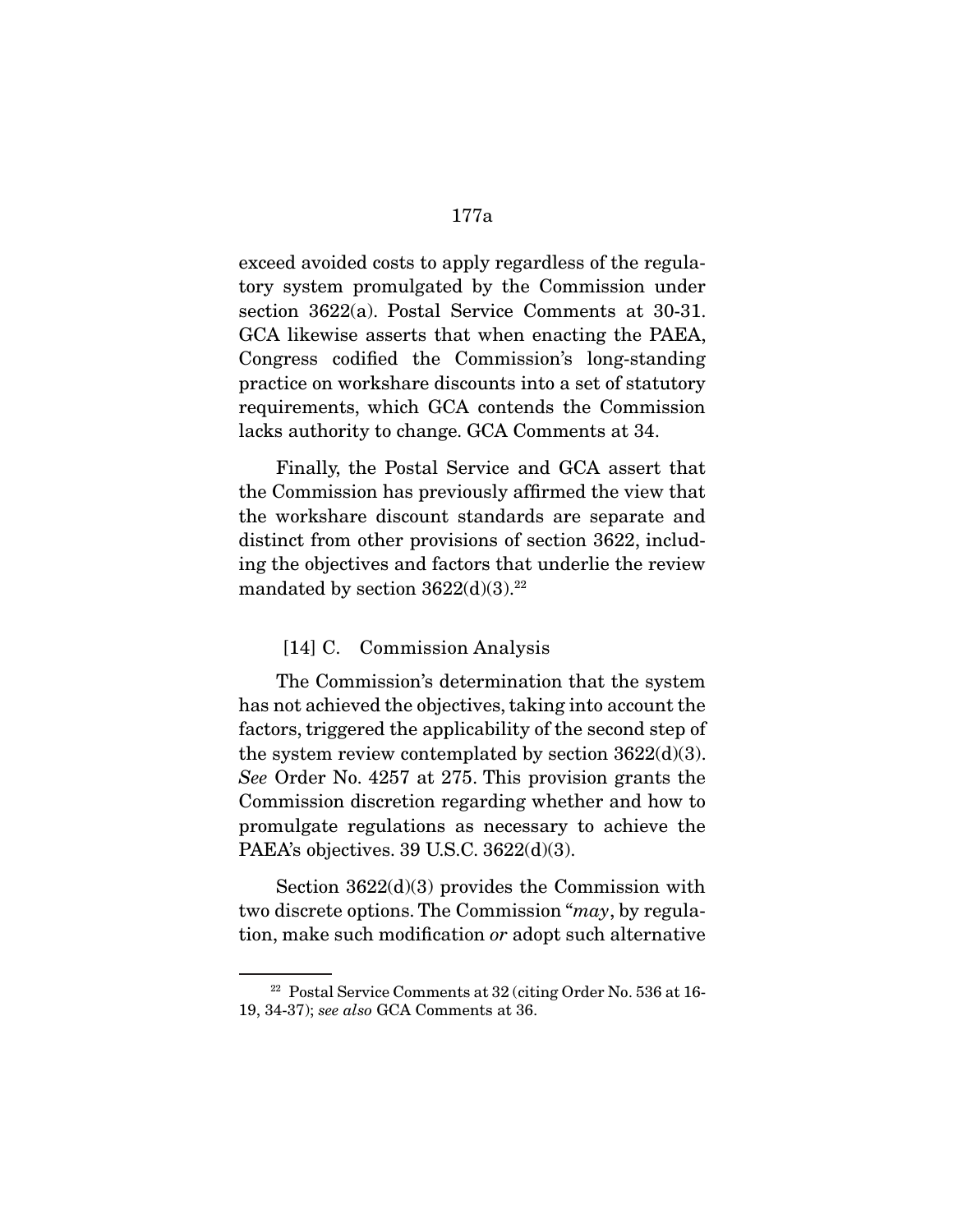system. . . ." 39 U.S.C. 3622(d)(3) (emphasis added). The use of "may," rather than "shall," demonstrates that Congress intended for the Commission to have discretion to decide whether to act at all.<sup>23</sup> Because "or" is disjunctive, the two options on either side of the "or" must have a different meaning from each other.<sup>24</sup> Therefore, the use of "may," followed by two options connected by "or," demonstrates that if the Commission does determine to act, then Congress granted the Commission the discretion to choose from two options with different meanings.

 [15] The first option is to "make such modification . . . as necessary to achieve the objectives." 39 U.S.C.  $3622(d)(3)$ . This language connotes moderate change.<sup>25</sup> The second option grants authority to "adopt such alternative system for regulating rates and classes for market-dominant products as necessary to achieve the objectives." 39 U.S.C.  $3622(d)(3)$ . This language contemplates replacement of the existing system.26

<sup>&</sup>lt;sup>23</sup> See Lopez v. Davis, 531 U.S. 230, 239 (2001) (if certain statutory prerequisites are met, the Bureau of Prisons "'may,' but also may not, grant early release." (emphasis in original)).

<sup>&</sup>lt;sup>24</sup> Chao v. Day, 436 F.3d 234, 236 (D.C. Cir. 2006) (terms connected using the disjunctive "or" must be given separate meanings).

<sup>25</sup> See MCI Telecomm. Corp. v. Am. Tel. & Tel. Co., 512 U.S. 218, 228 (1994); see also Merriam-Webster Dictionary, available at https://www.merriam-webster.com/dictionary/modification ("modification" defined as "the making of a limited change in something").

 $26$  See Merriam-Webster Dictionary, available at https:// www.merriam-webster.com/dictionary/adopt ("adopt" defined as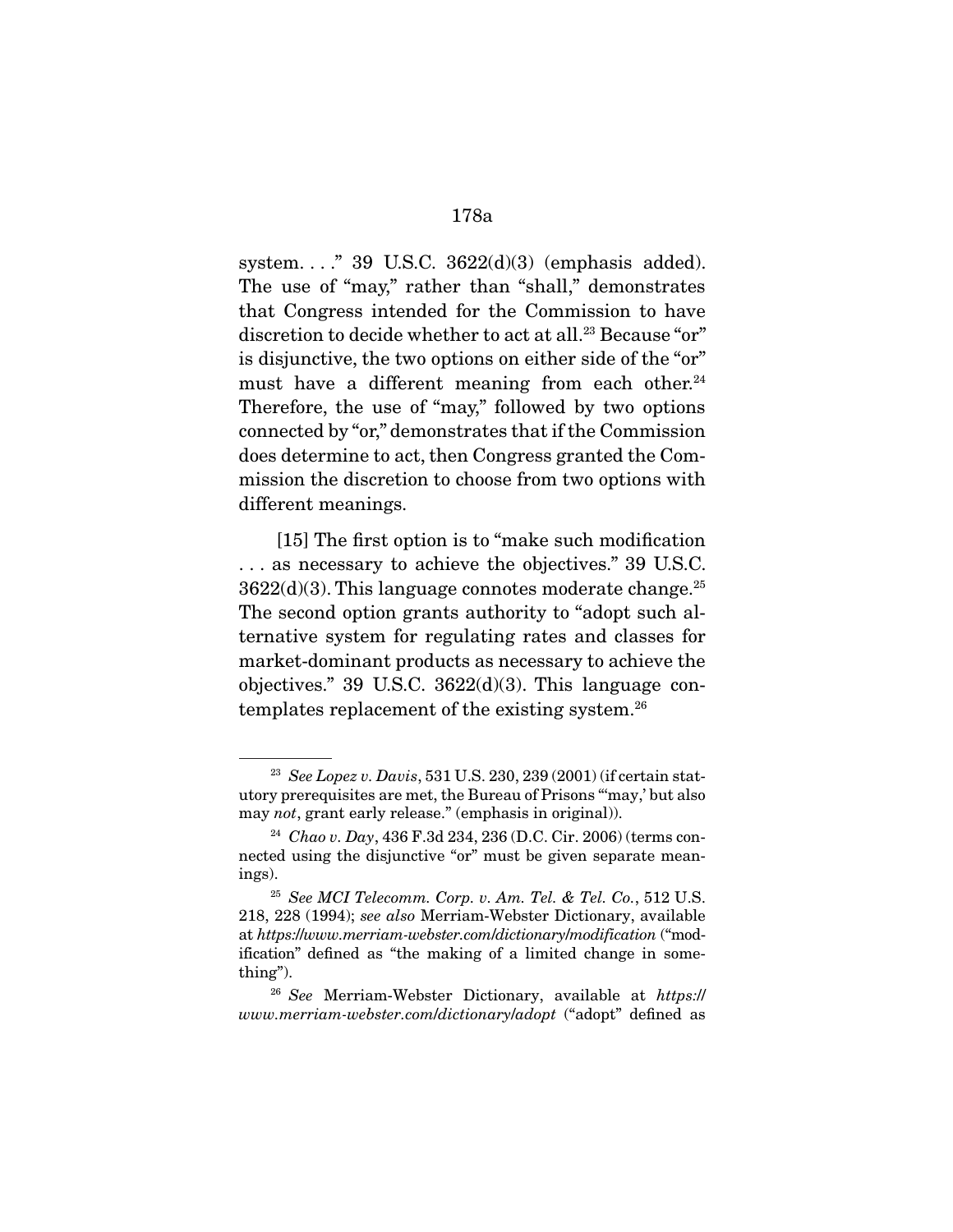The scope of the term "alternative system" is given meaning by the statutory context in which the provision arises. For instance, section  $3622(c)(4)$  limits the scope of "alternative means of sending and receiving letters and other mail matter at reasonable costs" to alternative means that are "available." 39 U.S.C.  $3622(c)(4)$ . By contrast, the only limit section 3622(d)(3) imposes on the Commission's ability to adopt an alternative system is that it must be "as necessary to achieve the objectives." 39 U.S.C. 3622(d)(3). This comparison confirms that the usage of the term "alternative system" is intentionally broad. Congress knew how to impose express limits on the scope of "alternative system" but chose not to do so with respect to the Commission's authority under section 3622(d)(3).

 The plain language of section 3622(d)(3) leaves it to the Commission's discretion to determine what regulatory changes, if any, are logically required to achieve the PAEA's objectives.<sup>27</sup> Subsection (b) of section 3622 provides that the system "shall be designed to achieve the following objectives, each of which shall be applied in conjunction with the others...." 39 U.S.C. 3622(b). If Congress intended to further limit the scope of the section 3622 review or any related

<sup>&</sup>quot;to accept formally and put into effect"); https://www.merriamwebster.com/dictionary/aftemative ("alternative" defined as "a proposition or situation offering a choice between two or more things only one of which may be chosen").

 $27$  See Merriam-Webster Dictionary, available at https://www. merriam-webster.com/dictionary/necessary ("necessary" defined as "logically unavoidable").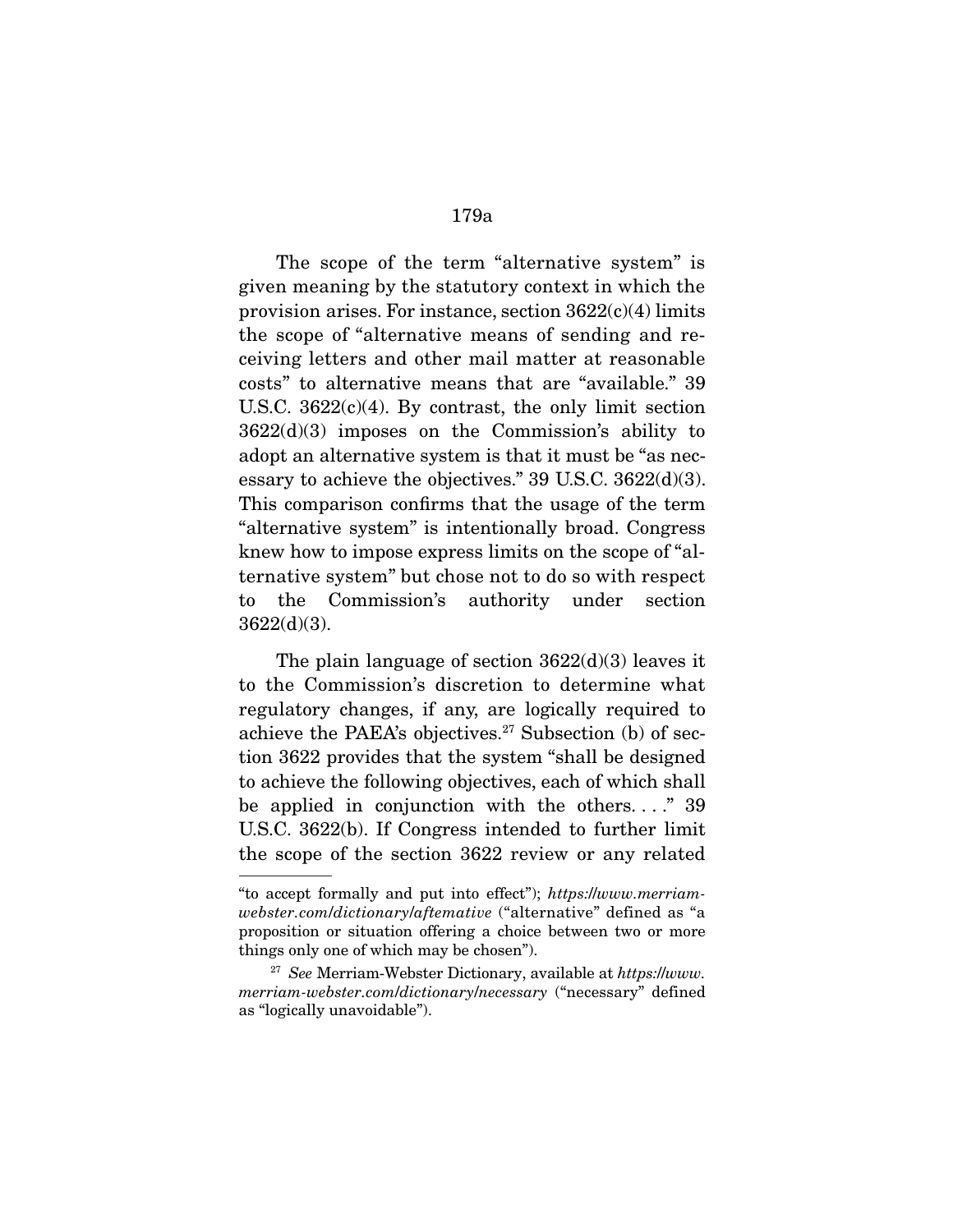regulatory changes, it could [16] have prescribed it. Instead, the PAEA set forth nine objectives to be balanced by the Commission.

 Although some commenters focus on the title of section 3622(d)—"Requirements"—as precluding changes to the existing price cap, the plain meaning of the statute confirms that section  $3622(d)(3)$  confers broad authority. The "Requirements" title alone is not dispositive. A statute's title can aid in resolving ambiguity but has no power to enlarge the text or confer powers.28

 The argument that the scope of subsection (a) limits the scope of subsection  $(d)(3)$  is contrary to the plain meaning and purpose of both subsections. First, the two subsections employ different language. The use of a parenthetical and the conjunction "and" in subsection (a) confirms the connection between the meanings of "establish" and "revise" as referring to the setup and periodic recalibration of the initial ratemaking system.29 Subsection (a) requires the Commission to set up the initial regulatory system within a specific period. Subsection (a) also permits the Commission to improve or correct that system "from time to time thereafter" through normal rulemaking procedures.

<sup>28</sup> Pa. Dept. of Corr. v. Yeskey, 524 U.S. 206, 212 (1998).

 $29$  See Merriam-Webster Dictionary, available at https://www. merriamwebster.com/dictionary/establish ("establish" defined as "to institute (something, such as a law) permanently by enactment or agreement"); id., available at https://www.merriam webster.com/dictionary/revise ("revise" defined as "to look over again in order to correct or improve").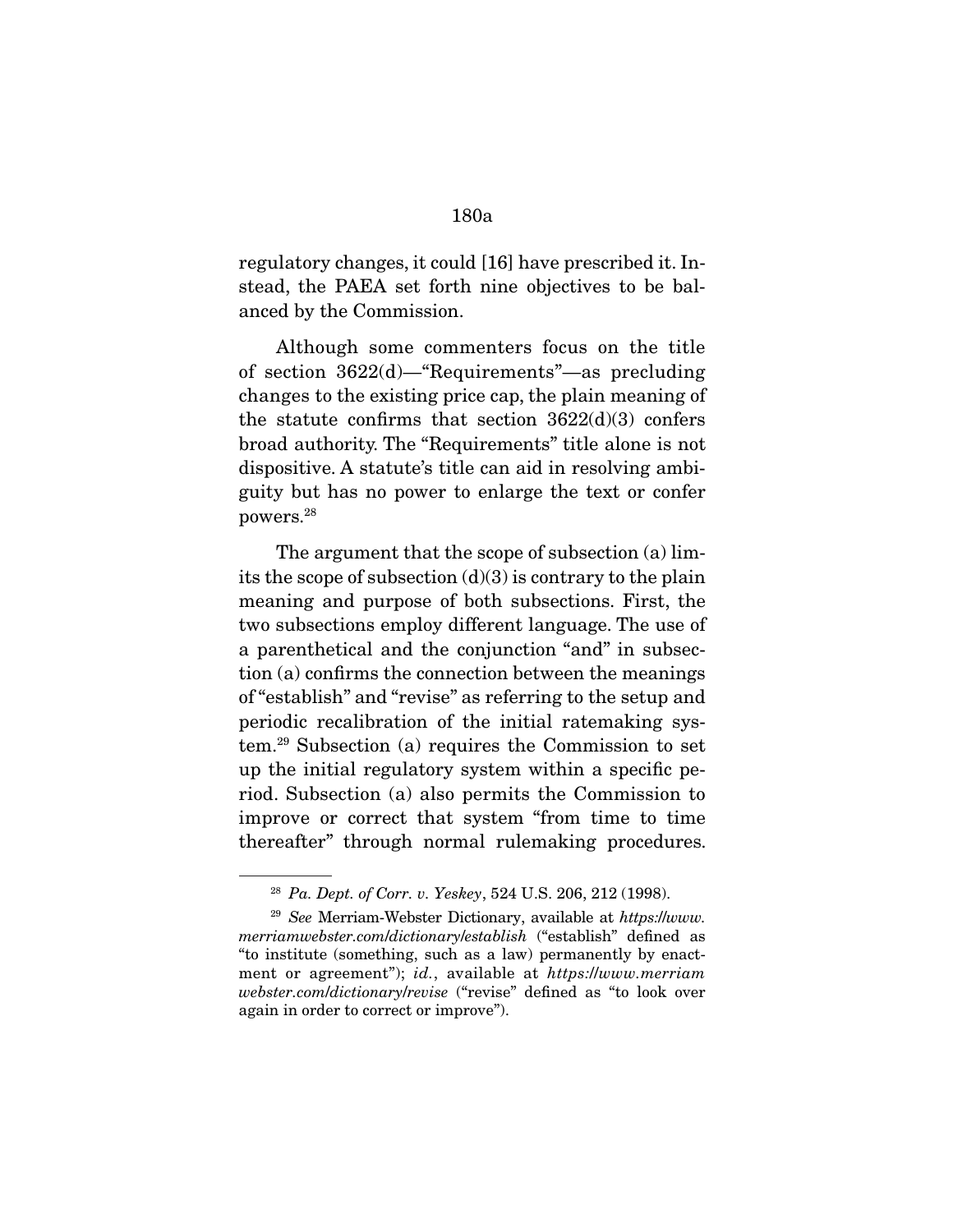When doing so, the Commission must apply the objectives in conjunction with each other and take into account the factors. 39 U.S.C. 3622(b) and (c).

By contrast, subsection  $(d)(3)$  is not triggered until several separate and specific requirements are met. Subsection  $(d)(3)$  requires a review of the ratemaking system to take place 10 years after the PAEA's enactment, following notice and an opportunity for comment. Additionally, no regulatory changes may be made under subsection  $(d)(3)$  unless the Commission first determines that the system has not achieved the objectives, taking into account the factors. The scope of permissible action under  $[17]$  subsection  $(d)(3)$ , which is to "make such modification or adopt such alternative system," differs from the authority to "revise" the initial system.

 The different language used demonstrates that Congress intended to create two separate but complementary processes: the Commission's general authority to set up and periodically recalibrate the initial ratemaking system under subsection (a); and the Commission's specific authority to review the initial system after 10 years and modify or replace any part of the system as necessary to achieve the objectives of the PAEA.

 Moreover, the two subsections serve different purposes. Subsection (a) confers "authority generally" to the Commission regarding its duty to establish new regulations within a set timeframe and revise them as appropriate. Subsection (a) was necessary to address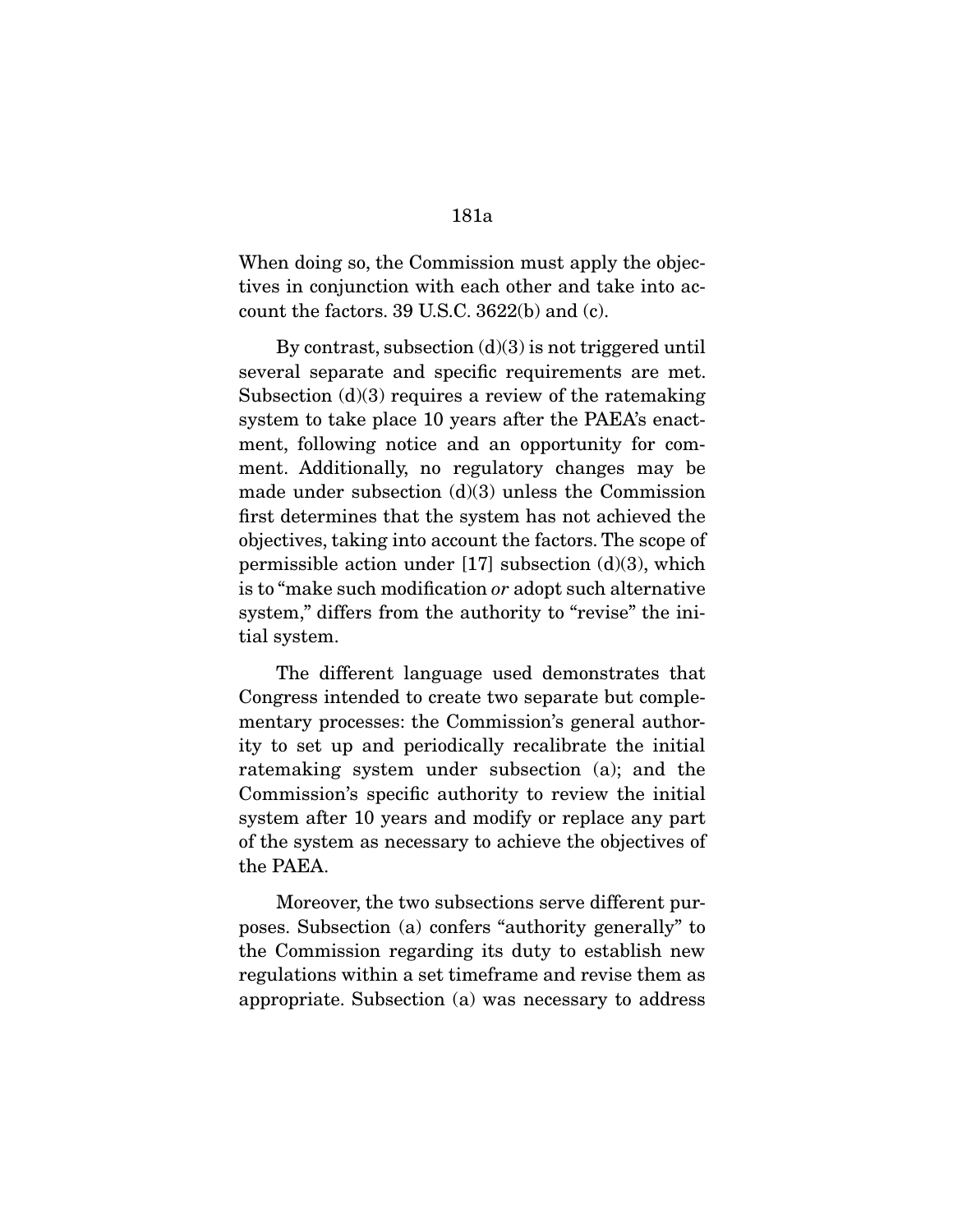the pre-PAEA view that the Postal Rate Commission had "a very important, but expressly limited, role."30 The PAEA transformed the Postal Rate Commission into the Postal Regulatory Commission, a separate independent agency with regulatory oversight of the Postal Service.<sup>31</sup> As discussed below, subsection  $(d)(3)$ was the result of a legislative compromise to achieve 10 years of rate stability, followed by a Commissionled review of the ratemaking system and, if warranted, modification or adoption of an alternative system to achieve the PAEA's objectives. Reading section 3622(d)(3) to confer authority to the Commission that is limited to the scope of section [18] 3622(a) would be contrary to this purpose. And, any suggested interpretation of the plain language must give way if it would conflict with Congress' manifest purposes.<sup>32</sup>

<sup>30</sup> Gov. of U.S. Postal Serv. v. Postal Rate Comm'n, 654 F.2d 108, 112 (D.C. Cir. 1981). Under the Postal Reorganization Act, the Postal Rate Commission's responsibilities were limited to "review of rate, classification, and major service changes, unadorned by the overlay of broad FCC-esque responsibility for industry guidance and of wide discretion in choosing the appropriate manner and means of pursuing its statutory objective." Mail Order Ass'n of Am. v. U.S. Postal Serv., 2 F.3d. 408, 415 (D.C. Cir. 1993) (quoting Gov. of U.S. Postal Serv., 654 F.2d at 117). "As a 'partner' of the Board [of Governors of the United States Postal Service] the Postal Rate Commission was assigned the duty and authority to make recommendations with respect to rates and classifications." Gov. of U.S. Postal Serv., 654 F.2d at 114.

<sup>31</sup> U.S. Postal Serv. v. Postal Regulatory Comm'n, 717 F. 3d 209, 210 (D.C. Cir. 2013).

<sup>32</sup> See Sullivan v. Hudson, 490 U.S. 877, 890 (1989) ("Congress cannot lightly be assumed to have intended" a result that would "frustrat[e] . . . the very purposes" of the statute). No sound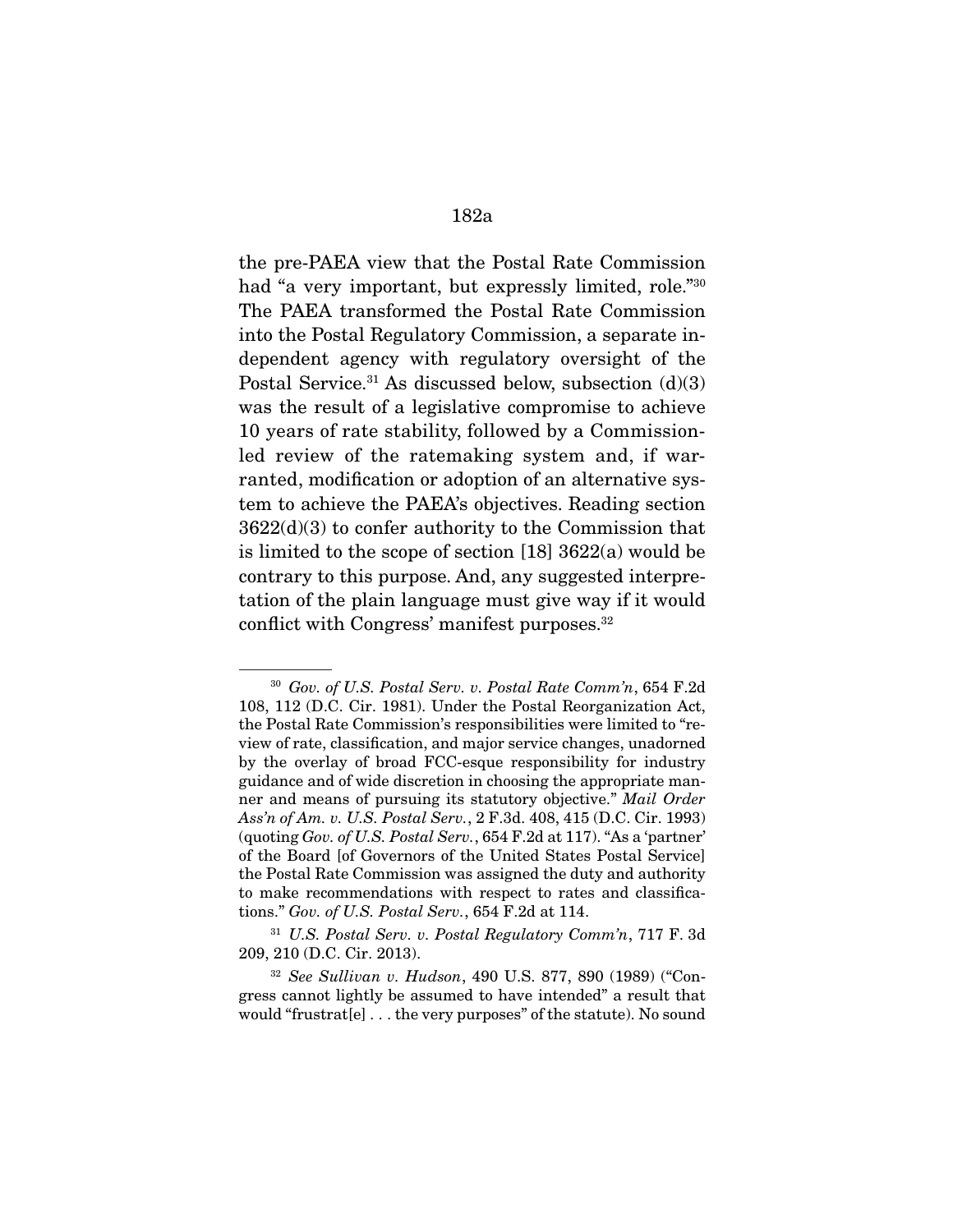The reliance commenters place on Commission precedent is misplaced. None of the cited precedent involved an interpretation of the scope of 39 U.S.C.  $3622(d)(3)$ . Because subsection  $(d)(3)$  is not even triggered until after the 10-year anniversary of the enactment of the PAEA, the cited precedent merely served to acknowledge the bounds of Commission authority during the first 10 years under the PAEA. The cited statements were made in accordance with the Commission's authority to "establish" and "revise" the initial ratemaking system promulgated under subsection (a). However, subsection (d)(3) confers broader rulemaking authority than subsection (a). In accordance with its authority under section 3622(d)(3), and with the benefit of having conducted an extensive review following 10 years of experience in the operation of the initial ratemaking system, the Commission has now determined that the system has not achieved the PAEA's objectives, taking into account the statutory factors. Order No. 4257 at 275. Therefore, these prior statements made in a separate context do not in any way serve to limit the Commission's broader authority under section  $3622(d)(3)$  to promulgate proposed rules.

 With regard to the workshare discount provisions contained within section 3622(e), which a handful of commenters assert are not part of the ratemaking system, the Commission finds that the phrase "established under this section" in section 3622(d)(3) refers

approach to statutory interpretation would attribute to Congress an intent to "subvert the statutory plan." Dep't of Revenue of Or. v. ACF Indus. Inc., 510 U.S. 332, 340 (1994).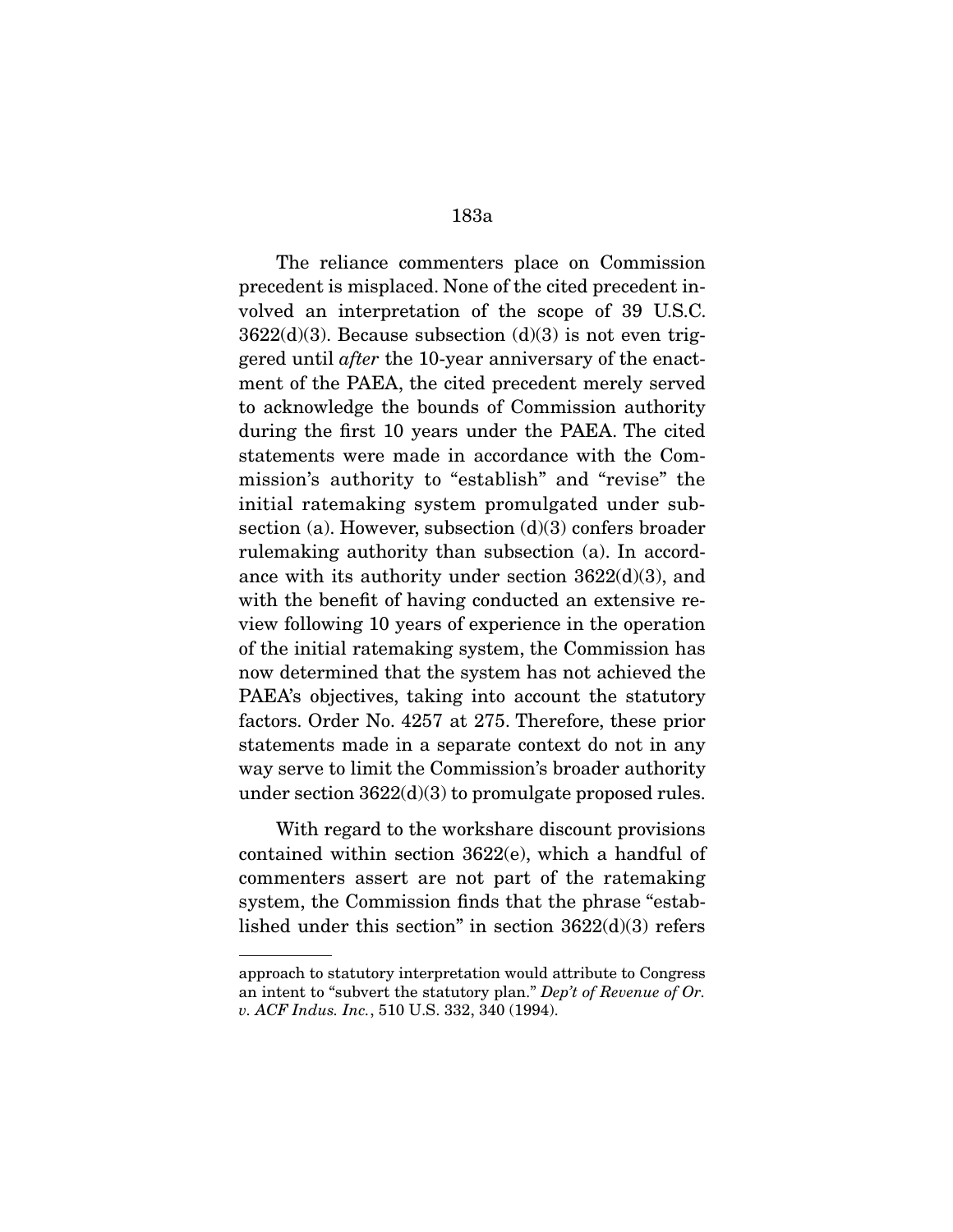to section 3622 in its entirety, including the workshare discount provisions in section 3622(e). This conclusion derives from both the plain meaning of the term "section," as well as the fact that within section  $3622(d)(3)$ there is a clear [19] differentiation made between "sections" and "subsections."33 Further, in its review of the system under section  $3622(d)(3)$ , the Commission is tasked with taking into account "the degree of preparation of mail for delivery into the postal system performed by the mailer and its effect upon reducing costs to the Postal Service. . . ." 39 U.S.C. 3622(c)(5). Section 3622 defines workshare discounts as the discounts mailers receive for additional preparation of mailpieces, such as presorting, prebarcoding, handling, or transportation. See 39 U.S.C.  $3622(e)(1)$ . Therefore, workshare discount provisions are plainly part of the ratemaking system subject to review and possible rulemaking.

 In sum, the plain meaning of the PAEA grants the Commission broad authority to engage in rulemaking in order to modify or replace the current ratemaking system. The scope of that authority is limited only by what is necessary to achieve the PAEA's objectives.

 With regard to legislative history, the PAEA was designed to balance several objectives, including the Postal Service's financial needs and mailers' need for

 $33$  See 39 U.S.C. 3622(d)(3) ("The Commission shall review the system for regulating rates and classes for market-dominant products established under this section to determine if the system is achieving the objectives in subsection (b), taking into account the factors in subsection (c)." (emphasis added)).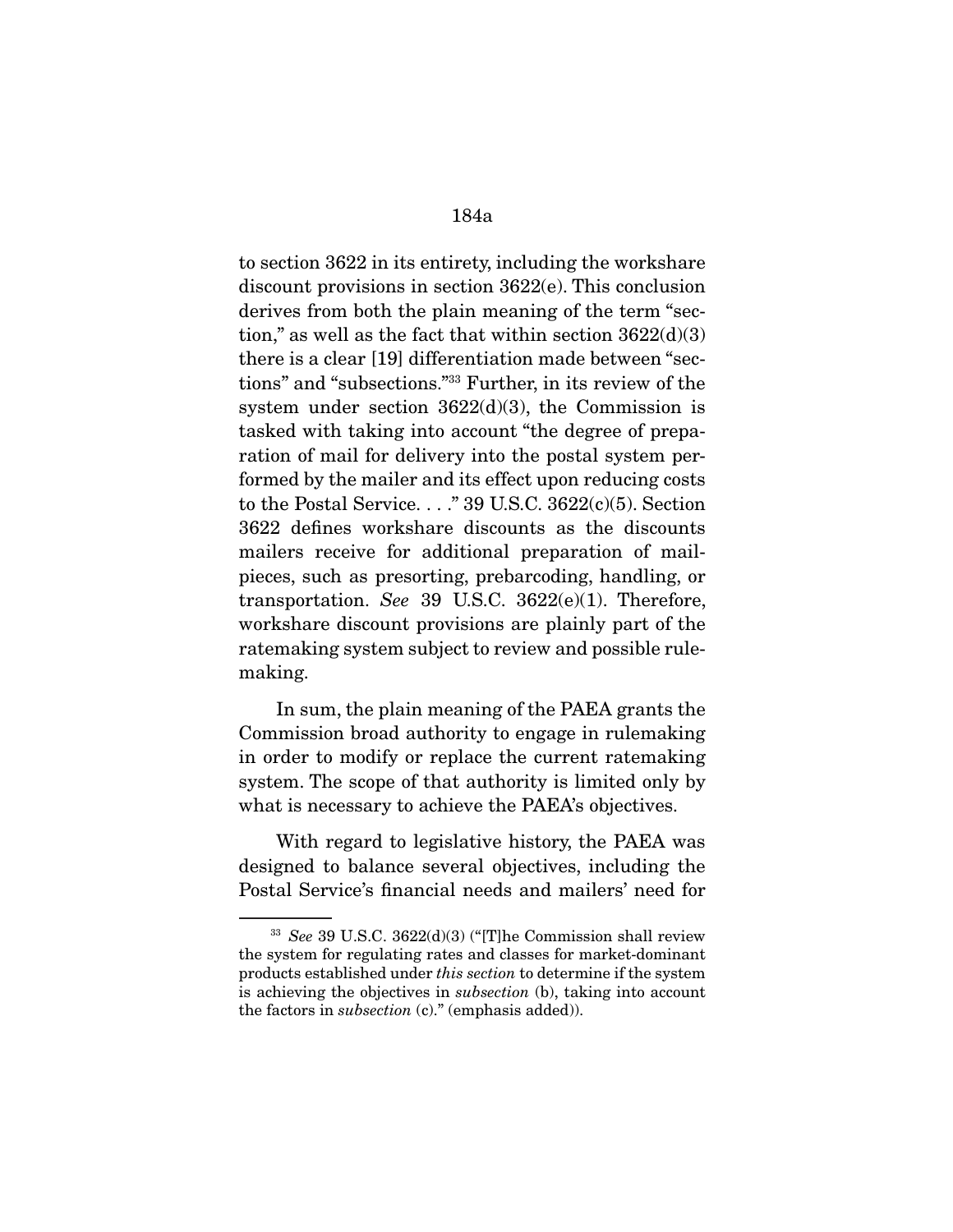predictable and stable rates. To achieve 10 years of rate stability, the ratemaking system was intended to operate in accordance with specific statutory requirements and limitations. As previously described, after 10 years, the initial system would be subject to Commission review. If the Commission determined that the system did not achieve the PAEA's objectives taking into account its factors, then the Commission would have the authority to modify or replace the system as necessary to achieve the objectives. The legislative history confirms this structured approach. Specifically, the final version of the PAEA, H.R. 6407, represented a compromise between two bills—H.R. 22 and S. 662.

 [20] The first bill, H.R. 22, was introduced by Representative John McHugh on January 4, 2005, and reported back to the House with amendments on April 28, 2005. 151 Cong. Rec. H72 (daily ed. Jan. 4, 2005); 151 Cong. Rec. H2734 (daily ed. Apr. 28, 2005). On July 26, 2005, H.R. 22, as amended, was passed by the House of Representatives. 151 Cong. Rec. H6511, H6548-H6549 (daily ed. Jul. 26. 2005) (Roll Call No. 430). As discussed by GCA and ANM *et al.*, $34$  under H.R. 22 as passed by the House of Representatives, proposed section 3622(d) was titled "Allowable Provisions." 151 Cong. Rec. H6523 (daily ed. Jul. 26. 2005). This bill provided that the ratemaking system could include one or more of several types of systems: incentive regulation (e.g., price caps, revenue targets); cost-of-service regulation; or any other form of

<sup>&</sup>lt;sup>34</sup> ANM et al. 2014 White Paper at 16; GCA Comments at 30-31; ANM et al. Comments at 21.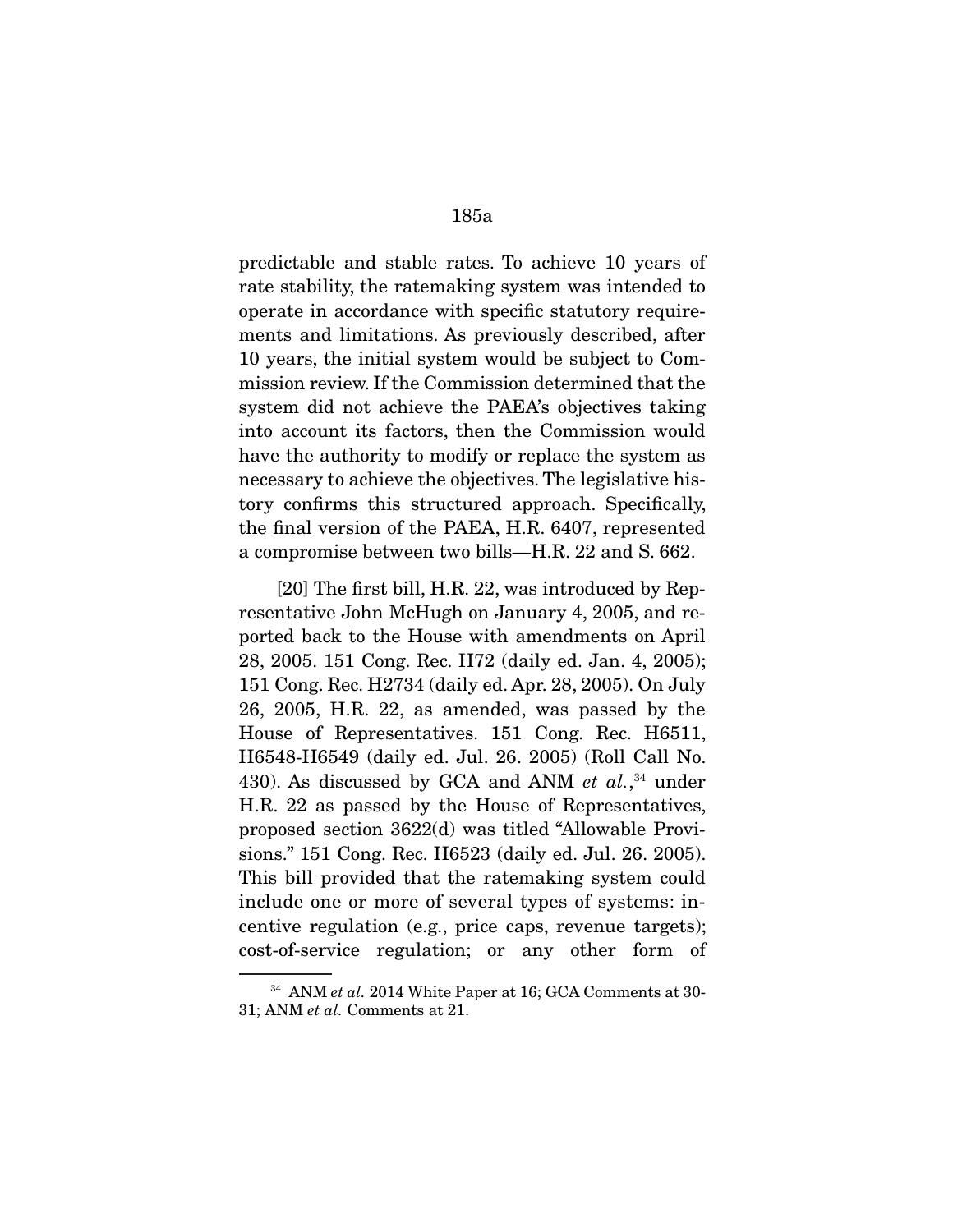regulation that the Commission considered appropriate to achieve the objectives, consistent with the factors. Id. Proposed section 3622(e) under this bill was titled "Limitation." Id. This provision would have prohibited the Commission from permitting the average rate for any product to increase at an annual rate greater than the comparable increase in the CPI unless the Commission determined, after public notice and comment, that the increase was reasonable, equitable, and necessary. Id.

 The second bill, S. 622, was introduced by Senator Collins on March 17, 2005, and reported back to the Senate with amendments on July 14, 2005. 151 Cong. Rec. S2994, S3012-S3031 (daily ed. Mar. 17, 2005); 151 Cong. Rec. S8301 (daily ed. Jul. 14, 2005). On February 9, 2006, the Senate considered those amendments and additional amendments to S. 662 by unanimous consent. 152 Cong. Rec. S898 -S927 (daily ed. Feb. 9, 2006). Under this bill, proposed section 3622(d) was titled "Requirements," and was subdivided into subsections titled "In general" and "Limitations." Id. at S913-S914. The content of proposed section  $3622(d)(1)$  and  $(2)$  under S. 662 employed similar language to that which was eventually used in the final version of the PAEA. *Compare id. with* 39 U.S.C.  $3622(d)(1)$  and  $(2)$ .

 [21] Also on February 9, 2006, through unanimous consent, the Senate passed H.R.  $22<sup>35</sup>$  by replacing the text of H.R. 22 with all the text of S. 662. 152 Cong. Rec.

<sup>&</sup>lt;sup>35</sup> H.R. 22 had been pending in the Senate since July 27, 2005. 151 Cong. Rec. S9155, S9156 (daily ed. Jul. 27, 2005).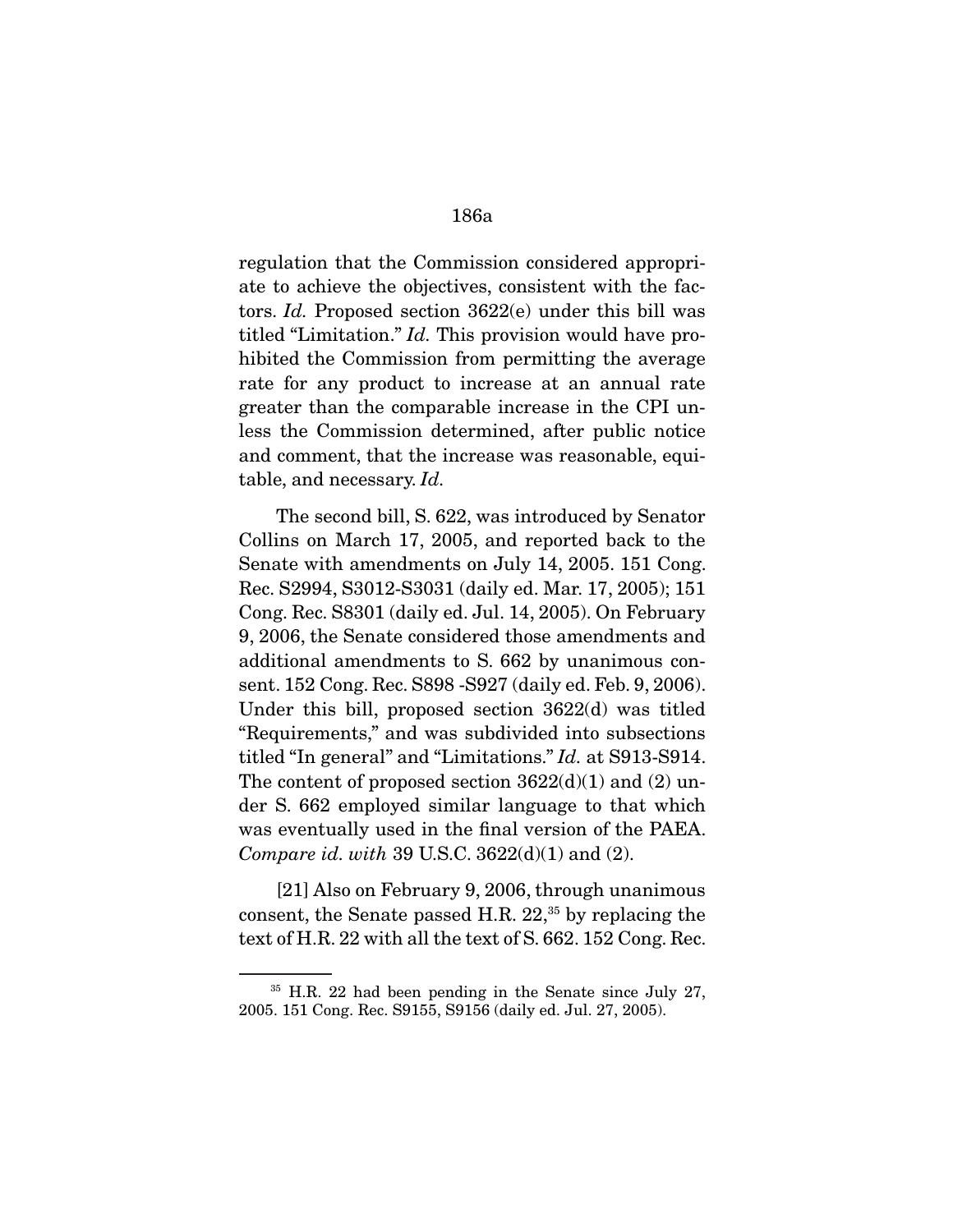at S927-S942 (daily ed. Feb. 9, 2006). Therefore, as passed by the Senate, H.R. 22 contained the same title structure as S. 662, with proposed section 3622(d)—titled "Requirements"—being subdivided into two subsections titled "In General" and "Limitations." Id. at S929. Then, the Senate sent H.R. 22, as amended and passed by the Senate, back to the House and requested a conference to resolve the differences between the two versions. Id. at S927, S942. For instance, as passed by the House on July 26, 2005, H.R. 22 provided for the ratemaking system to achieve seven objectives and for the Commission to take into account 11 factors. 151 Cong. Rec. H6523 (daily ed. Jul. 26, 2005). By contrast, as passed by the Senate on February 9, 2006, H.R. 22 provided for the ratemaking system to achieve 8 objectives and for the Commission to take into account 13 factors. 152 Cong. Rec. at S928-S929 (daily ed. Feb. 9, 2006).

 None of the versions of the bills described above included the review provision that would eventually be codified at 39 U.S.C. 3622(d)(3). Nor was this provision referenced in hearings, committee reports, or the presidential signing statement. Instead, 39 U.S.C. 3622(d)(3) was included only in the final version of the PAEA introduced on December 7, 2006. H.R. 6407, 109th Cong., at 7 (2006). Pursuant to a compromise between the Senate and the House, H.R. 6407 blended together concepts appearing in the separate versions of the bills described above, including combining the objectives and factors.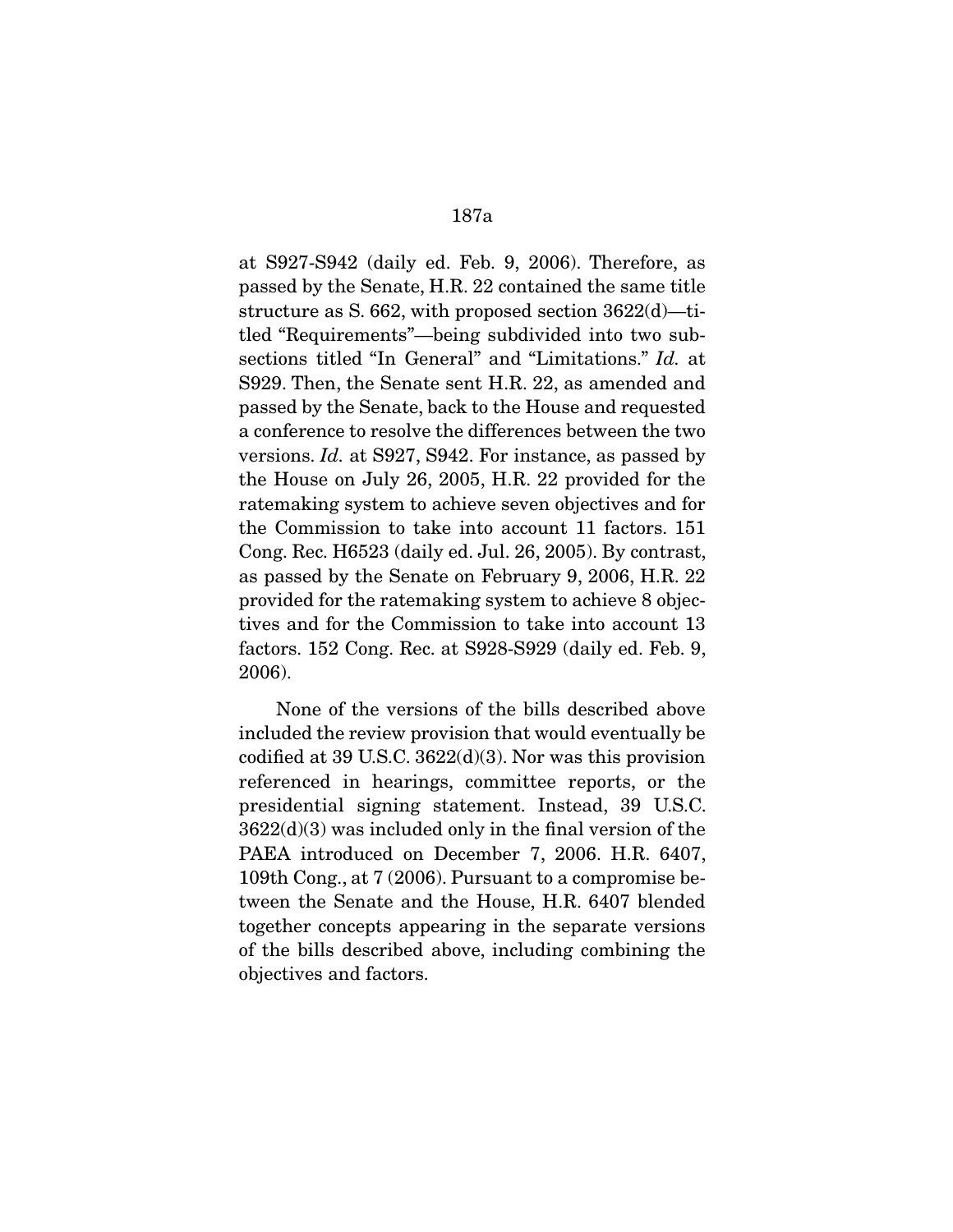[22] There is only one statement in the Congressional Record about the review provision, and it was made upon receipt of the final version of the postal reform bill on December 8, 2006. Senator Collins, the Senate sponsor of postal reform, remarked:

The Postal Service will have much more flexibility, but the rates will be capped at the CPI. That is an important element of providing 10 years of predictable, affordable rates, which will help every customer of the Postal Service plan. After 10 years, the Postal Regulatory Commission will review the rate cap and, if necessary, and following a notice and comment period, the Commission will be authorized to modify or adopt an alternative system.

While this bill provides for a decade of rate stability, I continue to believe that the preferable approach was the permanent flexible rate cap that was included in the Senatepassed version of this legislation. But, on balance, this bill is simply too important, and that is why we have reached this compromise to allow it to pass. We at least will see a decade of rate stability, and I believe the Postal Rate Commission, at the end of that decade, may well decide that it is best to continue with a CPI rate cap in place. It is also, obviously, possible for Congress to act to reimpose the rate cap after it expires. But this legislation is simply too vital to our economy to pass on a decade of stability. The consequences of no legislation would be disastrous for the Postal Service, its employees, and its customers.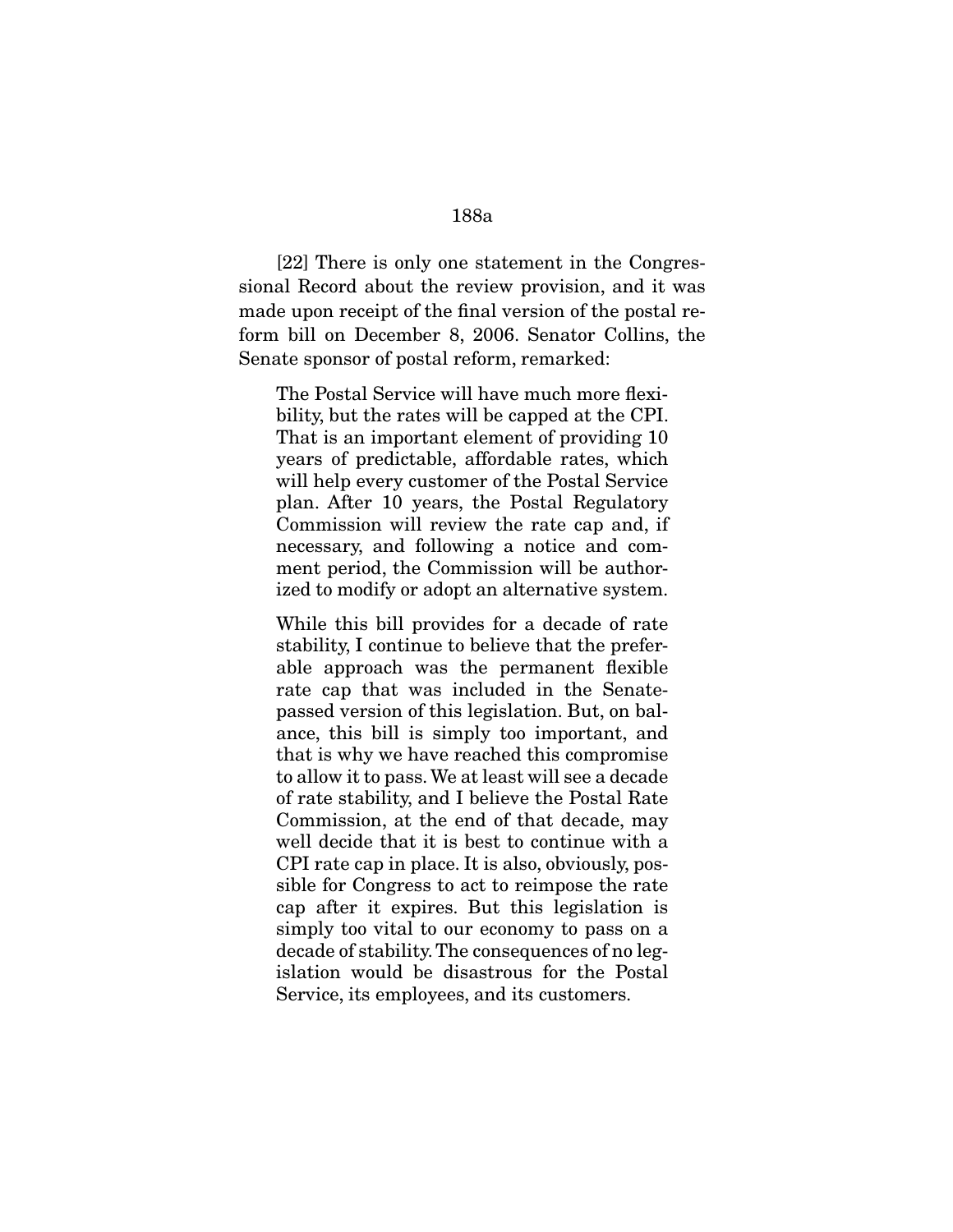152 Cong. Rec. S11674, S11675 (daily ed. Dec. 8, 2006) (statement of Sen. Collins).

This statement confirms that section  $3622(d)(3)$ was a part of a legislative compromise that required the price cap "Requirements," as contained in the PAEA, to remain in place for 10 years, and then allowed the Commission the opportunity to review the effectiveness of this ratemaking system and potentially design a modified or alternative system.<sup>36</sup> This statement also confirms that the congressional sponsors of the PAEA contemplated that the Commission would have broad discretion after the section 3622 review including deciding whether to continue the price cap in its current form, modify it, or replace it. That Congress believed it might need to "reimpose the rate cap after it expires" clearly evidences its intent that the Commission had the authority, [23] after its review, to eliminate the price cap through the potential modification or adoption of an alternative system. The statement also confirms that Congress did not consider the current price cap to be a permanent or immutable requirement of the system. Senator Collins further stated:

This compromise is not perfect and, indeed, earlier tonight, there were issues raised by the appropriators—legitimate issues—that

<sup>&</sup>lt;sup>36</sup> It is worth noting that Senator Collins introduced the initial bill in the Senate which contained the "requirement" language with regard to the price cap. As a result, the statement in the Congressional Record is particularly probative as to the existence of a compromise.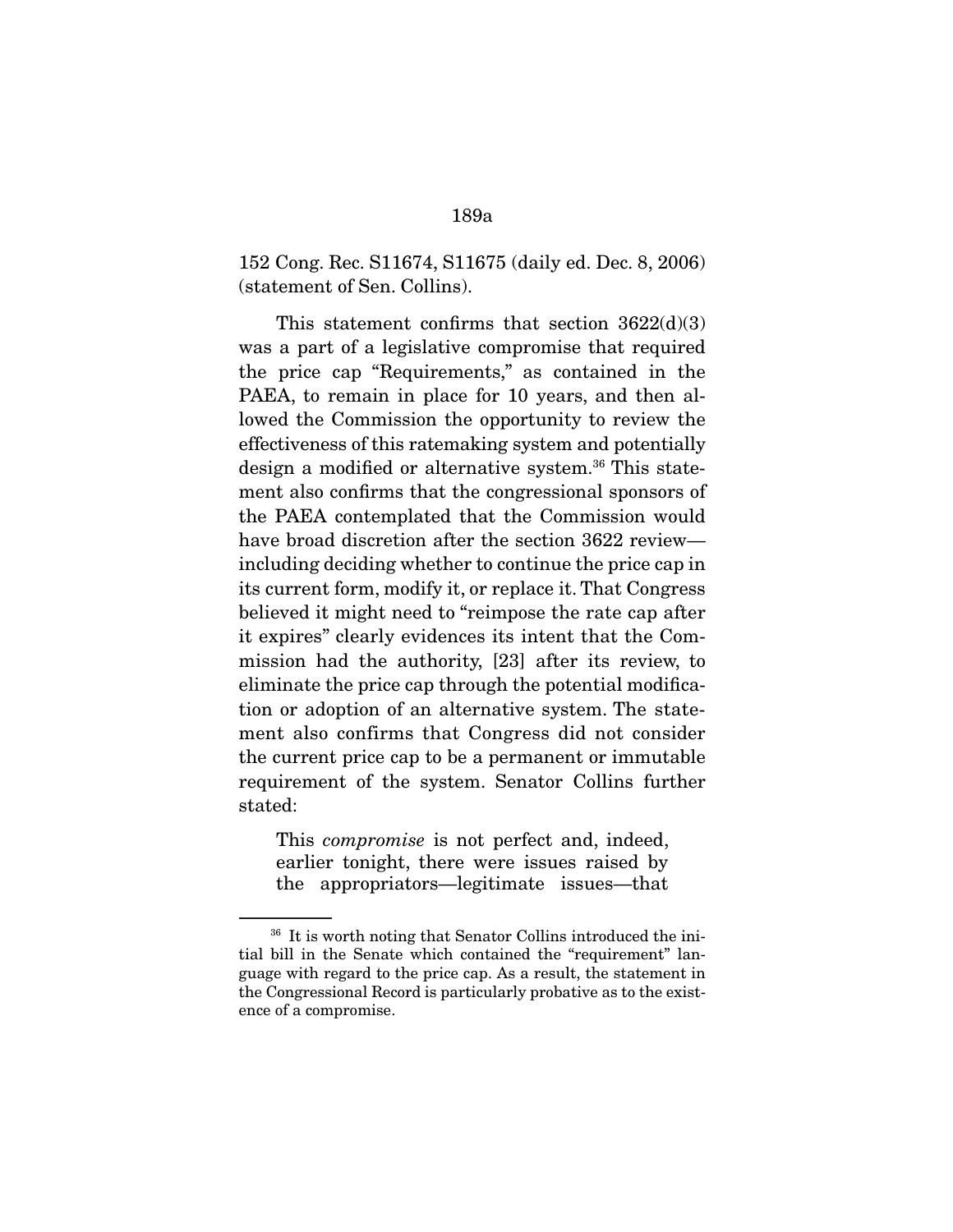threatened at one point to derail the bill again. It has been a delicate compromise to satisfy all of the competing concerns. Everyone has had to compromise, but I think we have come up with a good bill. This *compro*mise will help ensure a strong financial future for the U.S. Postal Service and the many sectors of our economy that rely on its services, and it reaffirms our commitment to the principle of universal service that I believe is absolutely vital to this institution.

Id. (emphasis added). Senator Thomas Carper also confirmed that the final bill was "a difficult compromise." 152 Cong. Rec. S11675 (daily ed. Dec. 8, 2006) (statement of Sen. Carper).

 Congress passed the PAEA, amending title 39, to ensure the financial viability of the Postal Service.<sup>37</sup> Senator Collins stated that "With this landmark reform legislation, we will put the Postal Service on a firm financial footing." 152 Cong. Rec. S11674 (daily ed. Dec. 8, 2006) (statement of Sen. Collins). The legislative history confirms that Congress intended to empower the Commission to modify or replace the system following the section 3622 review as necessary to achieve the objectives.

 Finally, with regard to the constitutional infirmities alleged by some commenters, the scope of the Commission's authority under section 3622(d)(3) does not

 $37$  See Newspaper Ass'n of Am. v. Postal Regulatory Comm'n, 734 F.3d 1208, 1217 (D.C. Cir. 2013) (citing S. Rep. No. 108-318, at 2-4 (2004)).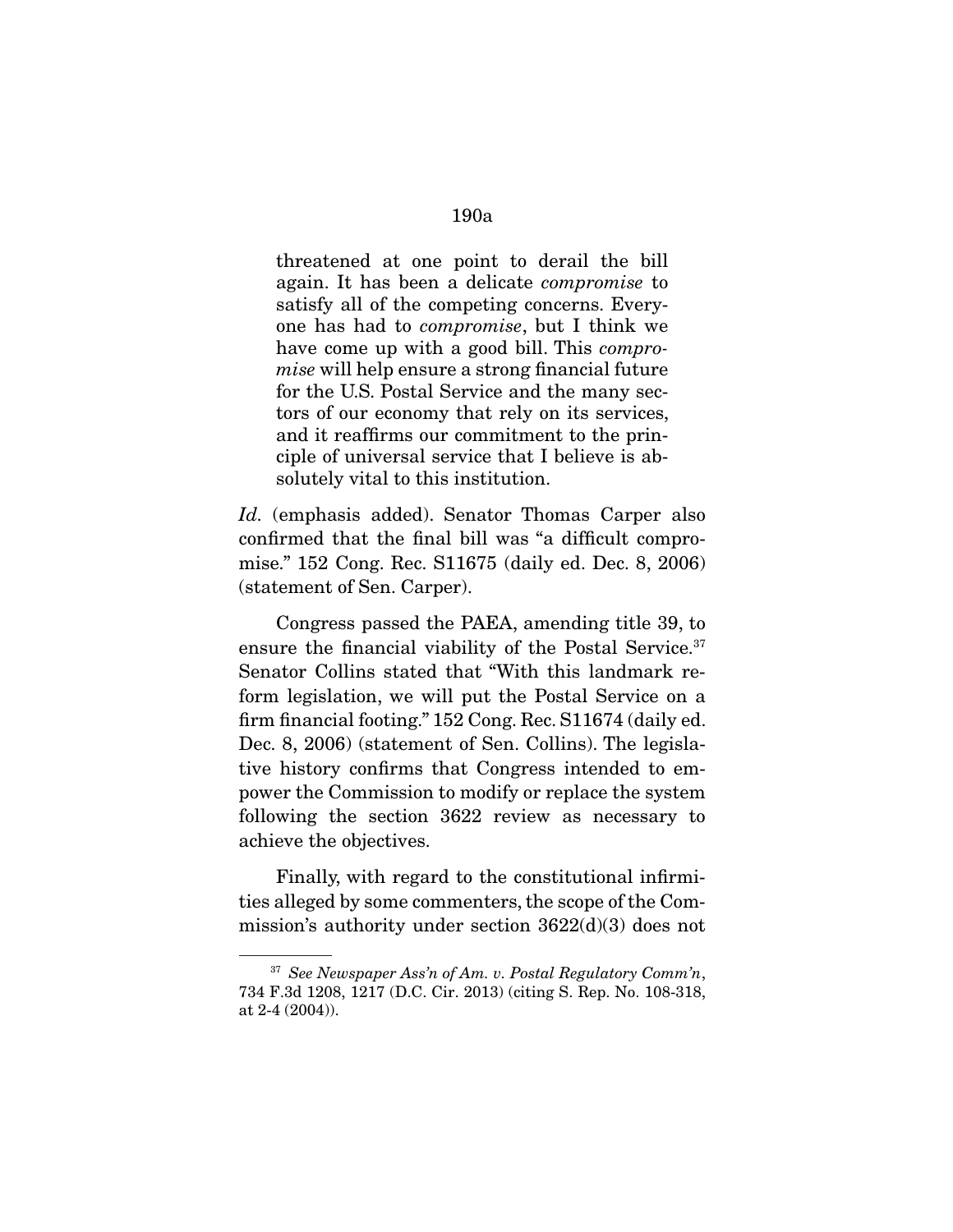raise separation of powers issues because section 3622(d)(3) meaningfully constrains the Commission's authority.

 [24] Under the nondelegation doctrine, Congress cannot delegate legislative power to the Executive Branch.38 However, Congress does not violate the nondelegation doctrine merely because it legislates in broad terms and leaves a certain degree of discretion to an Executive Branch actor, so long as Congress sets forth "an intelligible principle" to which the actor must conform.39 The Supreme Court has routinely upheld delegations to the Executive Branch "under standards phrased in sweeping terms." See Loving, 517 U.S. at 771. Congress may permissibly delegate authority to the Executive Branch to regulate in a manner that is necessary to adhere to policy objectives in a statute.<sup>40</sup> In this instance, the statute gave clear direction to the Commission about how to exercise its legal authority to make modifications or adopt an alternative system. Any modifications or the adoption of an alternative

<sup>38</sup> See, e.g., Loving v. United States, 517 U.S. 748, 758 (1996).

 $39$  Id. at 771-72 (citing J.W. Hampton, Jr. & Co. v. United States, 276 U.S. 394, 409 (1928); Touby v. United States, 500 U.S. 160, 165 (1991)).

 $40$  See, e.g., Touby v. United States, 500 U.S. at 163, 165 (statute authorizing Attorney General to schedule controlled substance on temporary basis as "necessary to avoid an imminent hazard to the public safety" did not violate nondelegation doctrine because it contained an intelligible principle); National Broadcasting Co. v. United States, 319 U.S. 190, 217, 225-26 (1943) (upholding delegation to the Federal Communications Commission to regulate radio broadcasting according to "public interest, convenience, or necessity").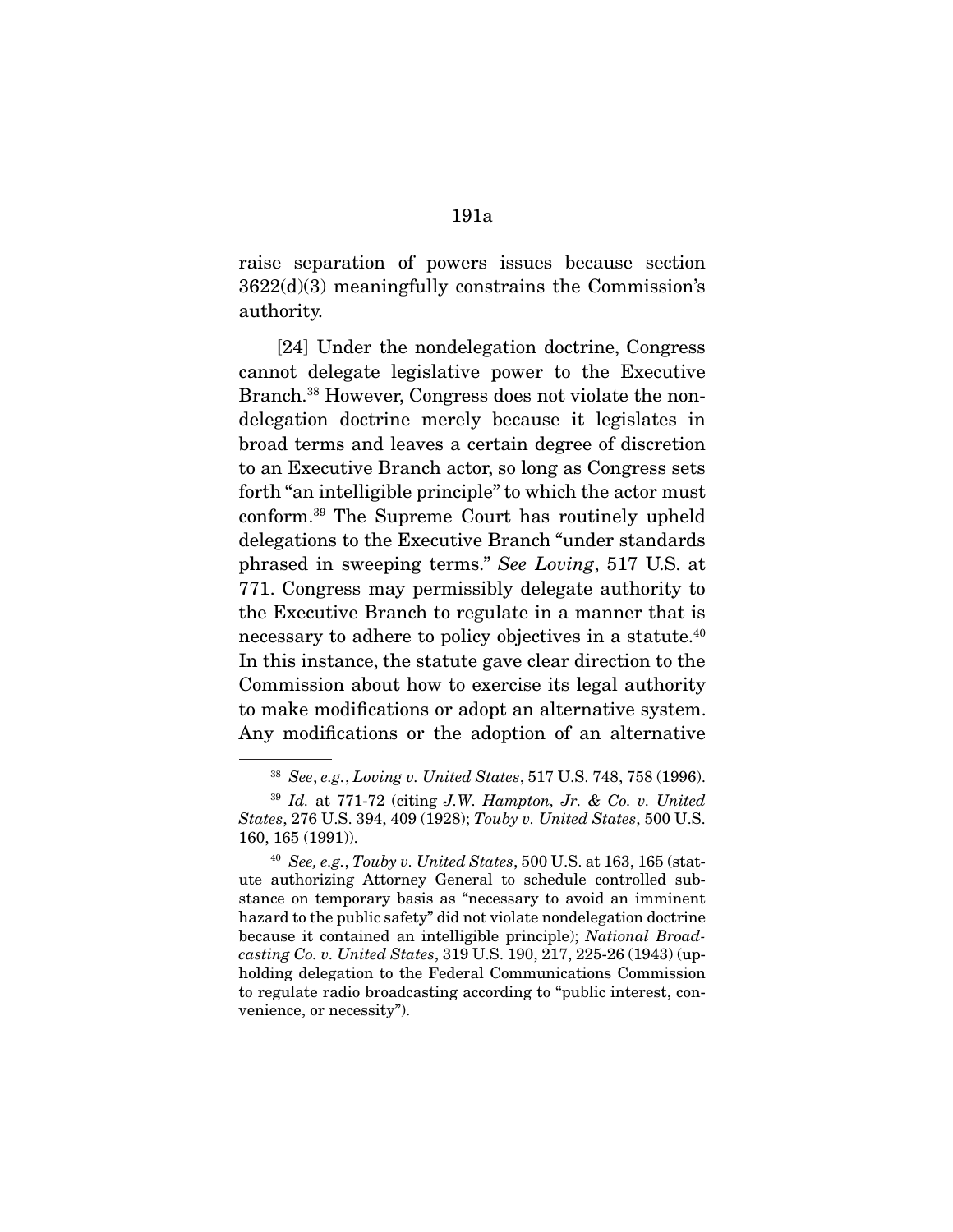system must be necessary for the system to achieve the objectives in 39 U.S.C. 3622(b), and it is with those objectives in mind that the Commission proposes the regulations below.

 With regard to the Presentment Clause, the comparison made by some commenters to the Line Item Veto Act which was struck down in Clinton v. City of New York is inapt. First, the President's exercise of cancellation authority under the Line Item Veto Act, 5 days after legislation's enactment, was "necessarily [] based on the same conditions that Congress evaluated when it passed those statutes." *Clinton*, 524 U.S. at 443. By contrast, Congress' delegation to the Commission under section  $3622(d)(3)$  is meaningfully constrained by several separate conditions that must occur after the enactment of the PAEA: the passage of 10 years; a comprehensive [25] review of the ratemaking system by the Commission; notice to the public and an opportunity for comment; and a determination by the Commission that the system is not achieving the PAEA's objectives, taking into account the statutory factors.

 Second, whereas the impermissible Line Item Veto Act required the President to make certain determinations before cancelling a provision, those determinations did not qualify his discretion as to whether to cancel or not. Id. at 443-44. By contrast, the Commission's discretion under section 3622(d)(3) to either modify the ratemaking system, adopt an alternative system, or do neither is contingent on a determination that the system did not achieve the PAEA's objectives, taking into account the statutory factors. If the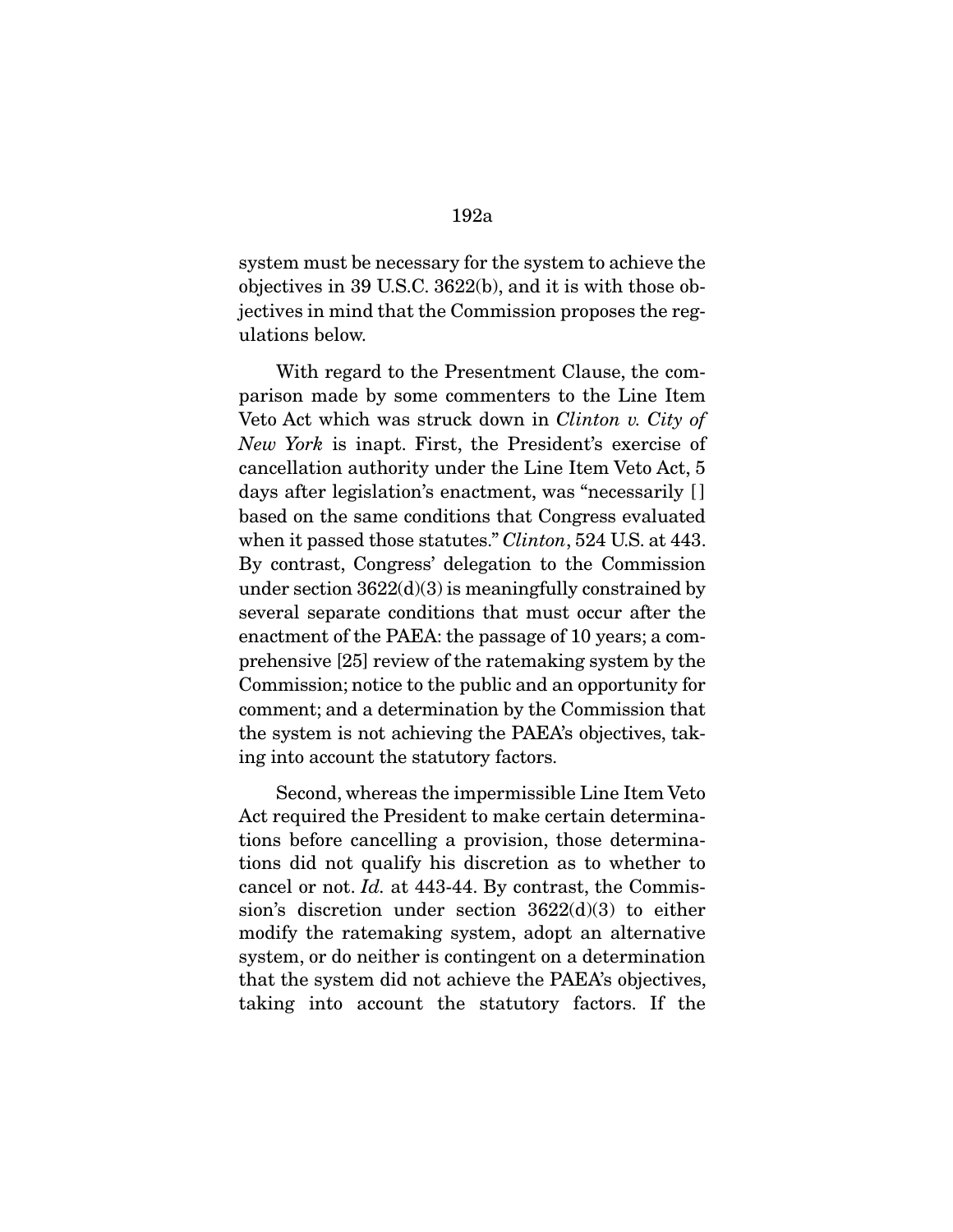Commission determined that the system had achieved the objectives, taking into account the factors, the Commission's authority under section  $3622(d)(3)$  to either modify the system or adopt an alternative system would not have been triggered.

 Third, the impermissible Line Item Veto Act allowed the President to override the policy objectives contained in a cancelled statute, which were developed by Congress, with his own policy objectives, which were developed unilaterally. *Id.* at 444. By contrast, section 3622(d)(3)'s delegation of rulemaking authority to the Commission is limited because it is required to effectuate the nine objectives embodied in the PAEA, which were developed by Congress.

 Therefore, the Commission's authority to modify or adopt an alternative system under section 3622(d)(3) remains within the permissible bounds of the separation of powers between the Legislative Branch and the Executive Branch.

 In conclusion, the Commission has broad authority to either modify or replace the existing market dominant ratemaking system. This authority extends to modification of regulations currently in place and the statutory rate setting requirements of section 3622 (including those applicable to workshare discounts in 39 U.S.C. 3622(e)). The constraint on the Commission's authority is that the system as implemented must be designed to achieve the objectives of section 3622(b).

\* \* \*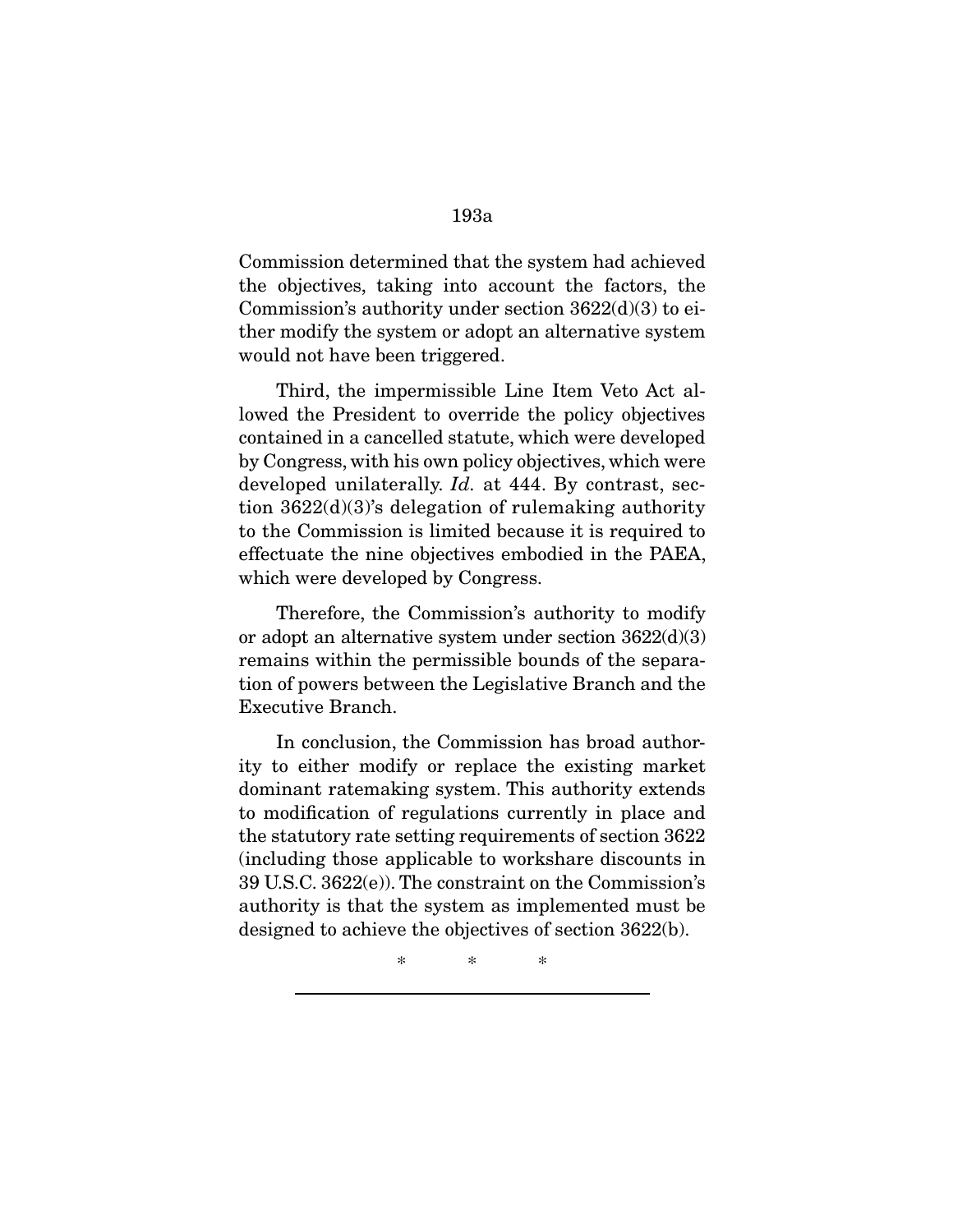### **APPENDIX E**

# 39 U.S. Code § 3622 – Modern rate regulation

#### **(a) AUTHORITY GENERALLY.—**

The Postal Regulatory Commission shall, within 18 months after the date of enactment of this section, by regulation establish (and may from time to time thereafter by regulation revise) a modern system for regulating rates and classes for market-dominant products.

**(b) OBJECTIVES.—**Such system shall be designed to achieve the following objectives, each of which shall be applied in conjunction with the others:

**(1)** To maximize incentives to reduce costs and increase efficiency.

**(2)** To create predictability and stability in rates.

**(3)** To maintain high quality service standards established under section 3691.

**(4)** To allow the Postal Service pricing flexibility.

**(5)** To assure adequate revenues, including retained earnings, to maintain financial stability.

**(6)** To reduce the administrative burden and increase the transparency of the ratemaking process.

**(7)** To enhance mail security and deter terrorism.

**(8)** To establish and maintain a just and reasonable schedule for rates and classifications, however the objective under this paragraph shall not be construed to prohibit the Postal Service from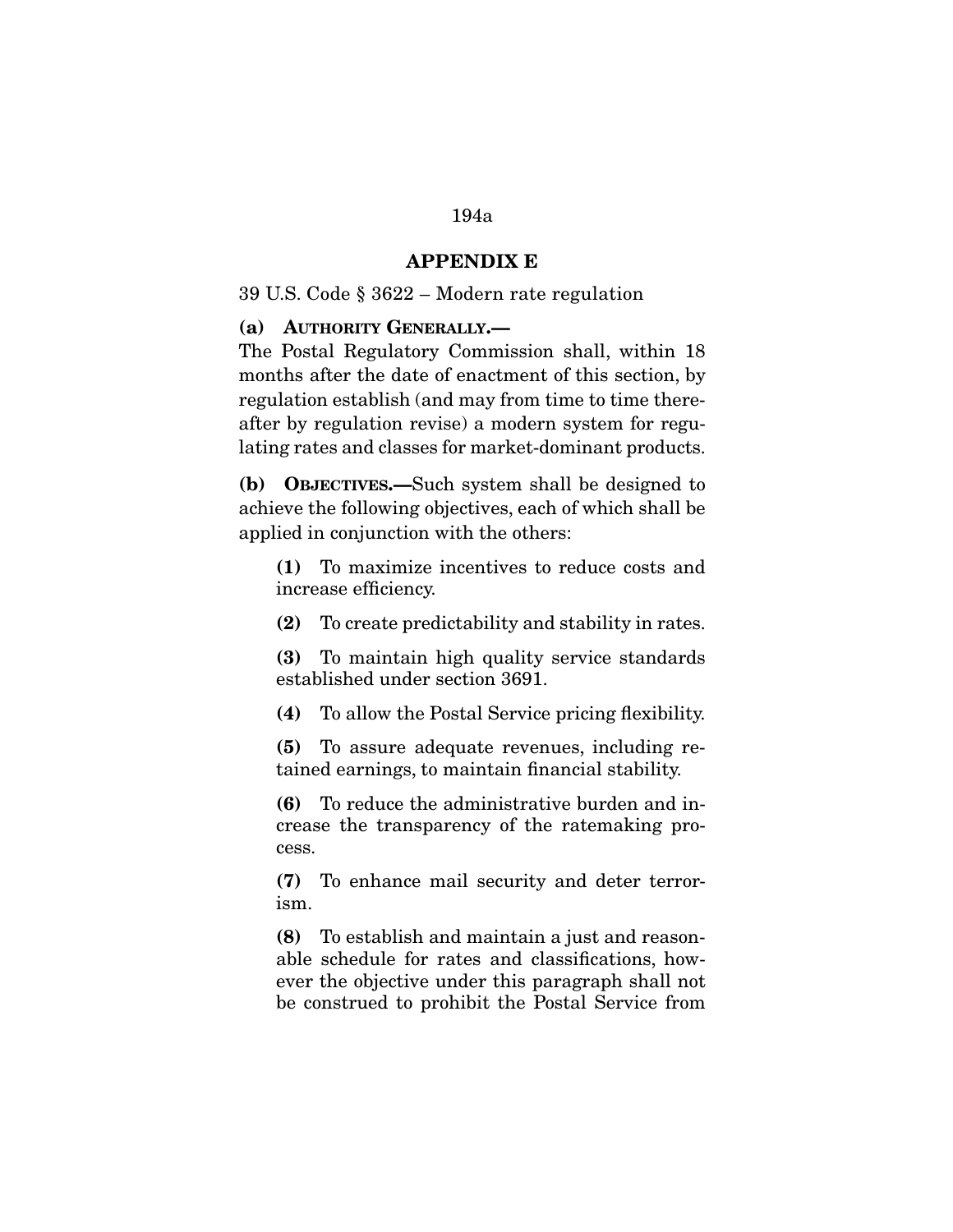making changes of unequal magnitude within, between, or among classes of mail.

**(9)** To allocate the total institutional costs of the Postal Service appropriately between marketdominant and competitive products.

**(c) FACTORS.—**In establishing or revising such system, the Postal Regulatory Commission shall take into account—

**(1)** the value of the mail service actually provided each class or type of mail service to both the sender and the recipient, including but not limited to the collection, mode of transportation, and priority of delivery;

**(2)** the requirement that each class of mail or type of mail service bear the direct and indirect postal costs attributable to each class or type of mail service through reliably identified causal relationships plus that portion of all other costs of the Postal Service reasonably assignable to such class or type;

**(3)** the effect of rate increases upon the general public, business mail users, and enterprises in the private sector of the economy engaged in the delivery of mail matter other than letters;

**(4)** the available alternative means of sending and receiving letters and other mail matter at reasonable costs;

**(5)** the degree of preparation of mail for delivery into the postal system performed by the mailer and its effect upon reducing costs to the Postal Service;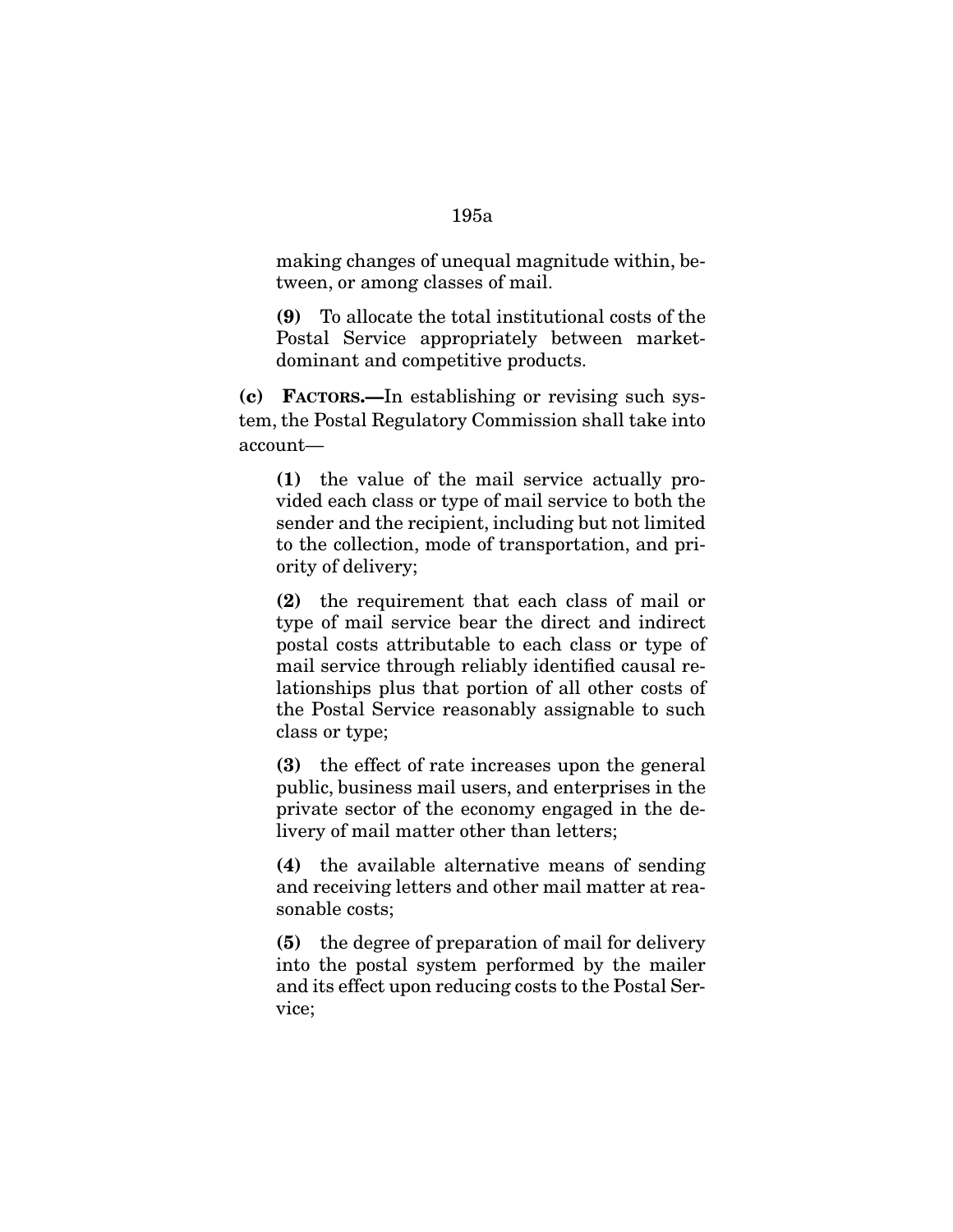**(6)** simplicity of structure for the entire schedule and simple, identifiable relationships between the rates or fees charged the various classes of mail for postal services;

**(7)** the importance of pricing flexibility to encourage increased mail volume and operational efficiency;

**(8)** the relative value to the people of the kinds of mail matter entered into the postal system and the desirability and justification for special classifications and services of mail;

**(9)** the importance of providing classifications with extremely high degrees of reliability and speed of delivery and of providing those that do not require high degrees of reliability and speed of delivery;

**(10)** the desirability of special classifications for both postal users and the Postal Service in accordance with the policies of this title, including agreements between the Postal Service and postal users, when available on public and reasonable terms to similarly situated mailers, that—

**(A)** either—

**(i)** improve the net financial position of the Postal Service through reducing Postal Service costs or increasing the overall contribution to the institutional costs of the Postal Service; or

**(ii)** enhance the performance of mail preparation, processing, transportation, or other functions; and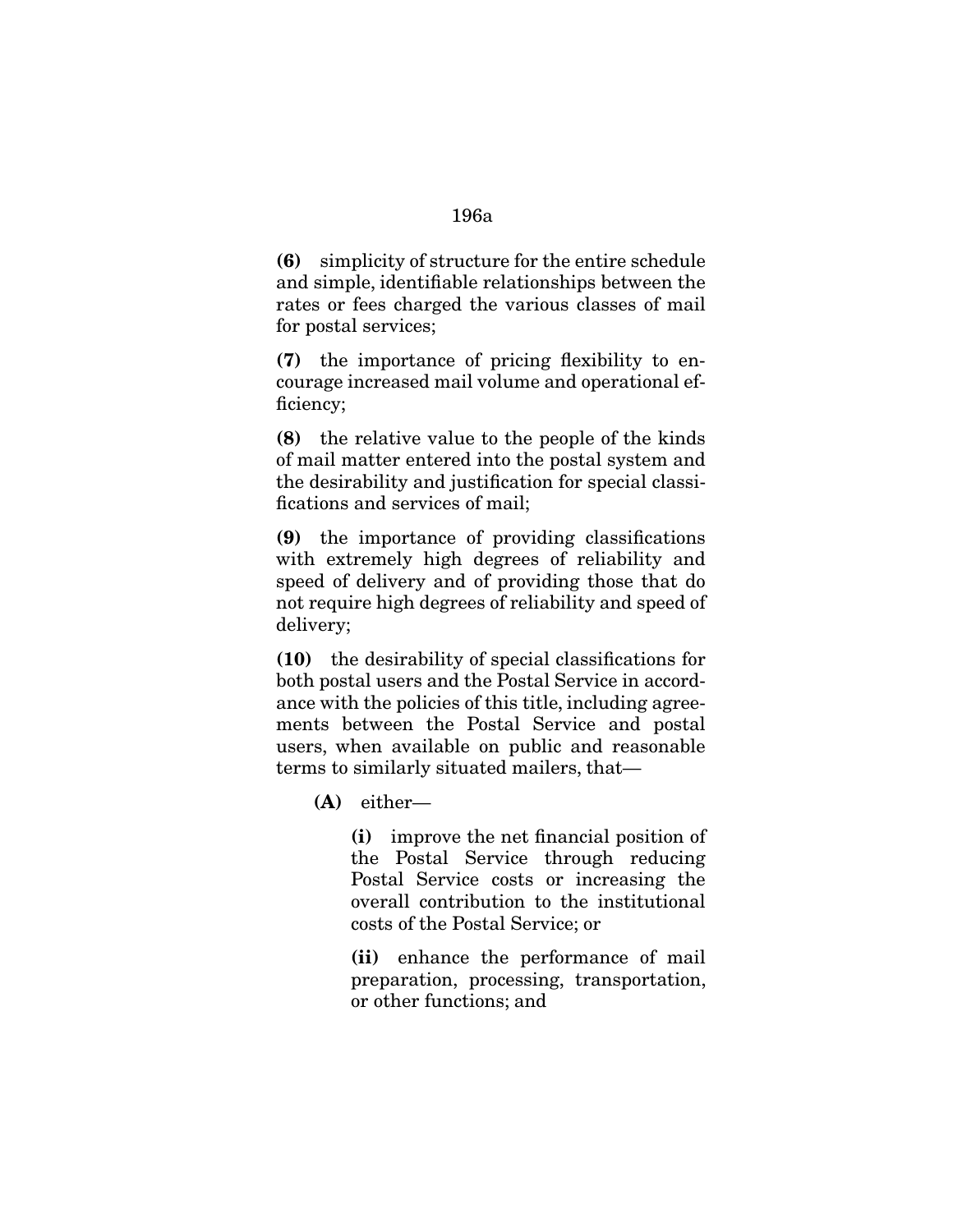**(B)** do not cause unreasonable harm to the marketplace.

**(11)** the educational, cultural, scientific, and informational value to the recipient of mail matter;

**(12)** the need for the Postal Service to increase its efficiency and reduce its costs, including infrastructure costs, to help maintain high quality, affordable postal services;

**(13)** the value to the Postal Service and postal users of promoting intelligent mail and of secure, sender-identified mail; and

**(14)** the policies of this title as well as such other factors as the Commission determines appropriate.

#### **(d) REQUIREMENTS.—**

**(1) IN GENERAL.—**The system for regulating rates and classes for market-dominant products shall—

**(A)** include an annual limitation on the percentage changes in rates to be set by the Postal Regulatory Commission that will be equal to the change in the Consumer Price Index for All Urban Consumers unadjusted for seasonal variation over the most recent available 12-month period preceding the date the Postal Service files notice of its intention to increase rates;

**(B)** establish a schedule whereby rates, when necessary and appropriate, would change at regular intervals by predictable amounts;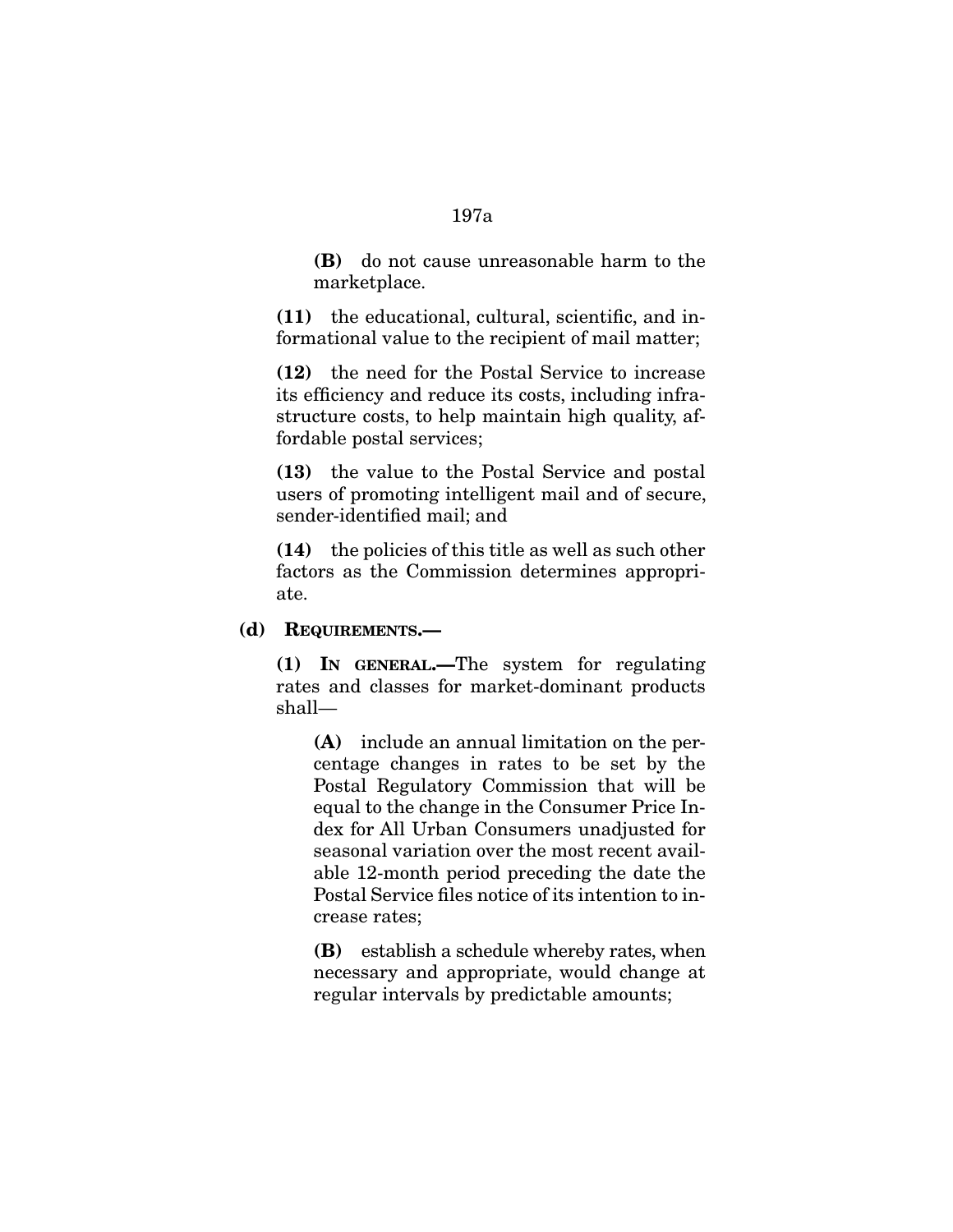**(C)** not later than 45 days before the implementation of any adjustment in rates under this section, including adjustments made under subsection  $(c)(10)$ —

**(i)** require the Postal Service to provide public notice of the adjustment;

**(ii)** provide an opportunity for review by the Postal Regulatory Commission;

**(iii)** provide for the Postal Regulatory Commission to notify the Postal Service of any noncompliance of the adjustment with the limitation under subparagraph  $(A)$ ; and

**(iv)** require the Postal Service to respond to the notice provided under clause (iii) and describe the actions to be taken to comply with the limitation under subparagraph (A);

**(D)** establish procedures whereby the Postal Service may adjust rates not in excess of the annual limitations under subparagraph (A); and

**(E)** notwithstanding any limitation set under subparagraphs (A) and (C), and provided there is not sufficient unused rate authority under paragraph (2)(C), establish procedures whereby rates may be adjusted on an expedited basis due to either extraordinary or exceptional circumstances, provided that the Commission determines, after notice and opportunity for a public hearing and comment, and within 90 days after any request by the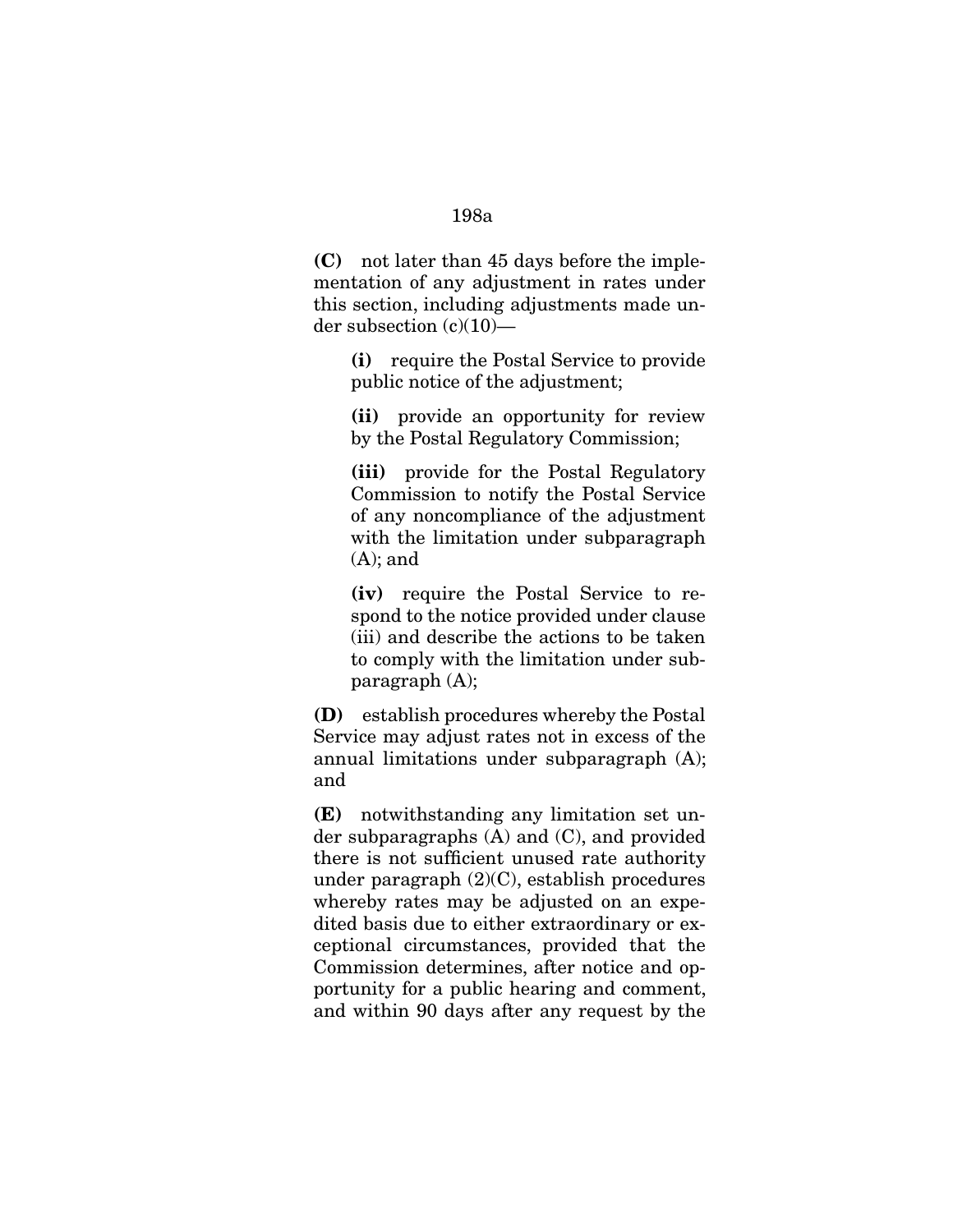Postal Service, that such adjustment is reasonable and equitable and necessary to enable the Postal Service, under best practices of honest, efficient, and economical management, to maintain and continue the development of postal services of the kind and quality adapted to the needs of the United States.

**(2) LIMITATIONS.—** 

**(A)** Classes of mail.—

Except as provided under subparagraph (C), the annual limitations under paragraph  $(1)(A)$  shall apply to a class of mail, as defined in the Domestic Mail Classification Schedule as in effect on the date of enactment of the Postal Accountability and Enhancement Act.

**(B)** Rounding of rates and fees.—

Nothing in this subsection shall preclude the Postal Service from rounding rates and fees to the nearest whole integer, if the effect of such rounding does not cause the overall rate increase for any class to exceed the Consumer Price Index for All Urban Consumers.

**(C)** Use of unused rate authority.—

**(i)** Definition.—In this subparagraph, the term "unused rate adjustment authority" means the difference between—

> **(I)** the maximum amount of a rate adjustment that the Postal Service is authorized to make in any year subject to the annual limitation under paragraph (1); and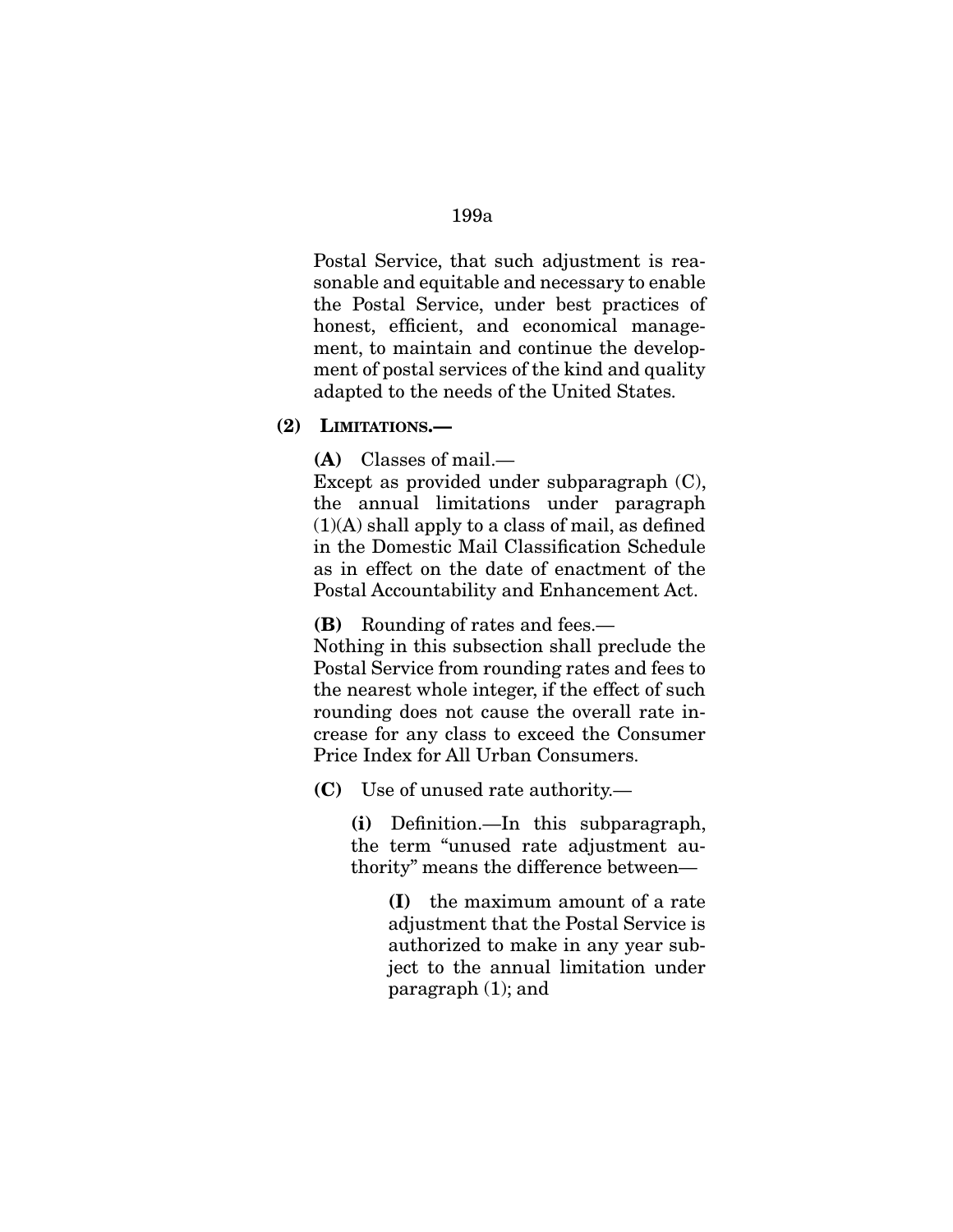**(II)** the amount of the rate adjustment the Postal Service actually makes in that year.

**(ii)** Authority.—

Subject to clause (iii), the Postal Service may use any unused rate adjustment authority for any of the 5 years following the year such authority occurred.

**(iii)** Limitations.—In exercising the authority under clause (ii) in any year, the Postal Service—

> **(I)** may use unused rate adjustment authority from more than 1 year;

> **(II)** may use any part of the unused rate adjustment authority from any year;

> **(III)** shall use the unused rate adjustment authority from the earliest year such authority first occurred and then each following year; and

> **(IV)** for any class or service, may not exceed the annual limitation under paragraph (1) by more than 2 percentage points.

#### **(3) REVIEW.—**

Ten years after the date of enactment of the Postal Accountability and Enhancement Act and as appropriate thereafter, the Commission shall review the system for regulating rates and classes for market-dominant products established under this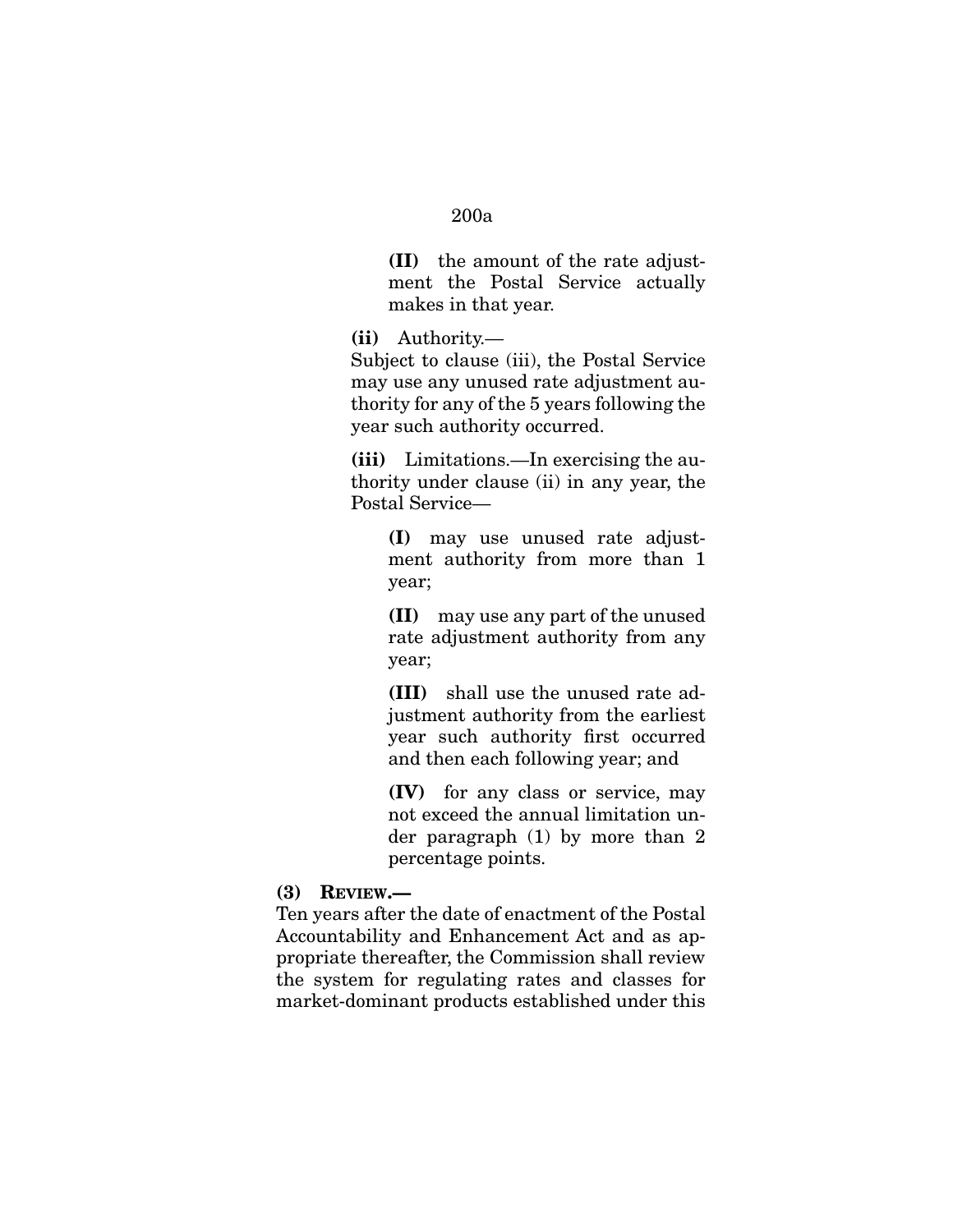section to determine if the system is achieving the objectives in subsection (b), taking into account the factors in subsection (c). If the Commission determines, after notice and opportunity for public comment, that the system is not achieving the objectives in subsection (b), taking into account the factors in subsection (c), the Commission may, by regulation, make such modification or adopt such alternative system for regulating rates and classes for market-dominant products as necessary to achieve the objectives.

### **(e) WORKSHARE DISCOUNTS.—**

#### **(1) DEFINITION.—**

In this subsection, the term "workshare discount" refers to rate discounts provided to mailers for the presorting, prebarcoding, handling, or transportation of mail, as further defined by the Postal Regulatory Commission under subsection (a).

**(2) SCOPE.—**The Postal Regulatory Commission shall ensure that such discounts do not exceed the cost that the Postal Service avoids as a result of workshare activity, unless—

#### **(A)** the discount is—

**(i)** associated with a new postal service, a change to an existing postal service, or with a new work share initiative related to an existing postal service; and

**(ii)** necessary to induce mailer behavior that furthers the economically efficient operation of the Postal Service and the portion of the discount in excess of the cost that the Postal Service avoids as a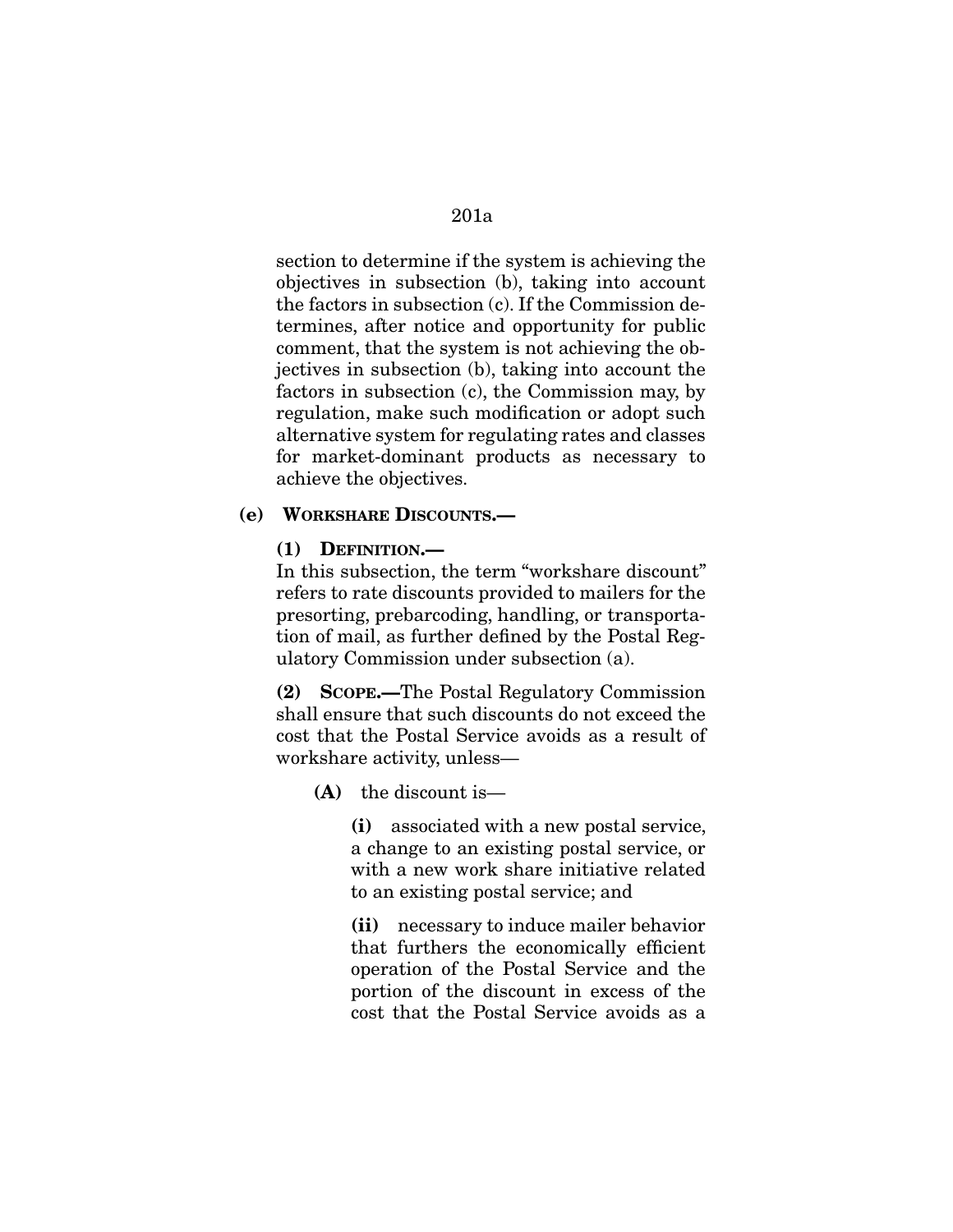result of the workshare activity will be phased out over a limited period of time;

**(B)** the amount of the discount above costs avoided—

**(i)** is necessary to mitigate rate shock; and

**(ii)** will be phased out over time;

**(C)** the discount is provided in connection with subclasses of mail consisting exclusively of mail matter of educational, cultural, scientific, or informational value; or

**(D)** reduction or elimination of the discount would impede the efficient operation of the Postal Service.

**(3) LIMITATION.—**Nothing in this subsection shall require that a work share discount be reduced or eliminated if the reduction or elimination of the discount would—

**(A)** lead to a loss of volume in the affected category or subclass of mail and reduce the aggregate contribution to the institutional costs of the Postal Service from the category or subclass subject to the discount below what it otherwise would have been if the discount had not been reduced or eliminated; or

**(B)** result in a further increase in the rates paid by mailers not able to take advantage of the discount.

**(4) REPORT.—**Whenever the Postal Service establishes a workshare discount rate, the Postal